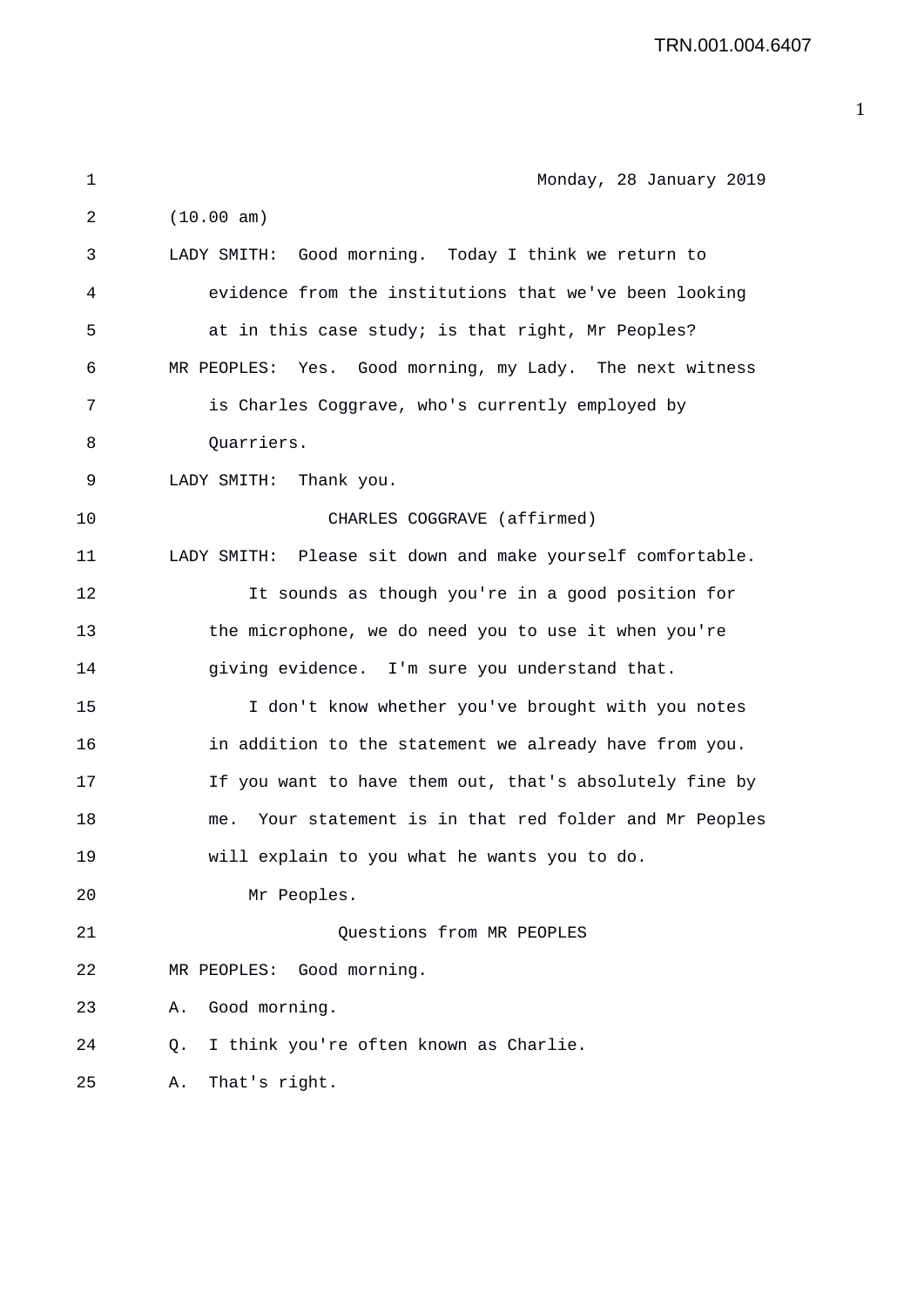1 Q. And I understand you have no objection if I call you 2 Charlie this morning.

3 A. That would be fine.

4 Q. As her Ladyship has explained, there is a red folder 5 which contains a copy of a statement that you have 6 provided to the inquiry in advance of today. It's there 7 for your use and I will be asking you some questions 8 about some of the matters in it. There's also a screen 9 in front of you, which will bring up the statement. 10 There may be some parts blanked out to accord with our 11 redaction policy, but you're welcome to use that also, 12 whichever is easier for you.

13 Can I just, before turning to some questions, give 14 for the benefit of the transcript the statement number 15 that we have given to it: QAR.001.007.8171. I'll 16 probably just refer to the page number of your statement 17 or the paragraph number this morning, so don't worry too 18 much about the number that I have just read out.

19 Can I take you to that statement. In the first 20 section you give us some information about your career 21 background. I'm not planning to take you through the 22 detail of that today. We've got it in front of us and 23 we've all read what you've said. You've obviously had 24 a long career in various positions in social work since 25 obtaining qualifications at the University of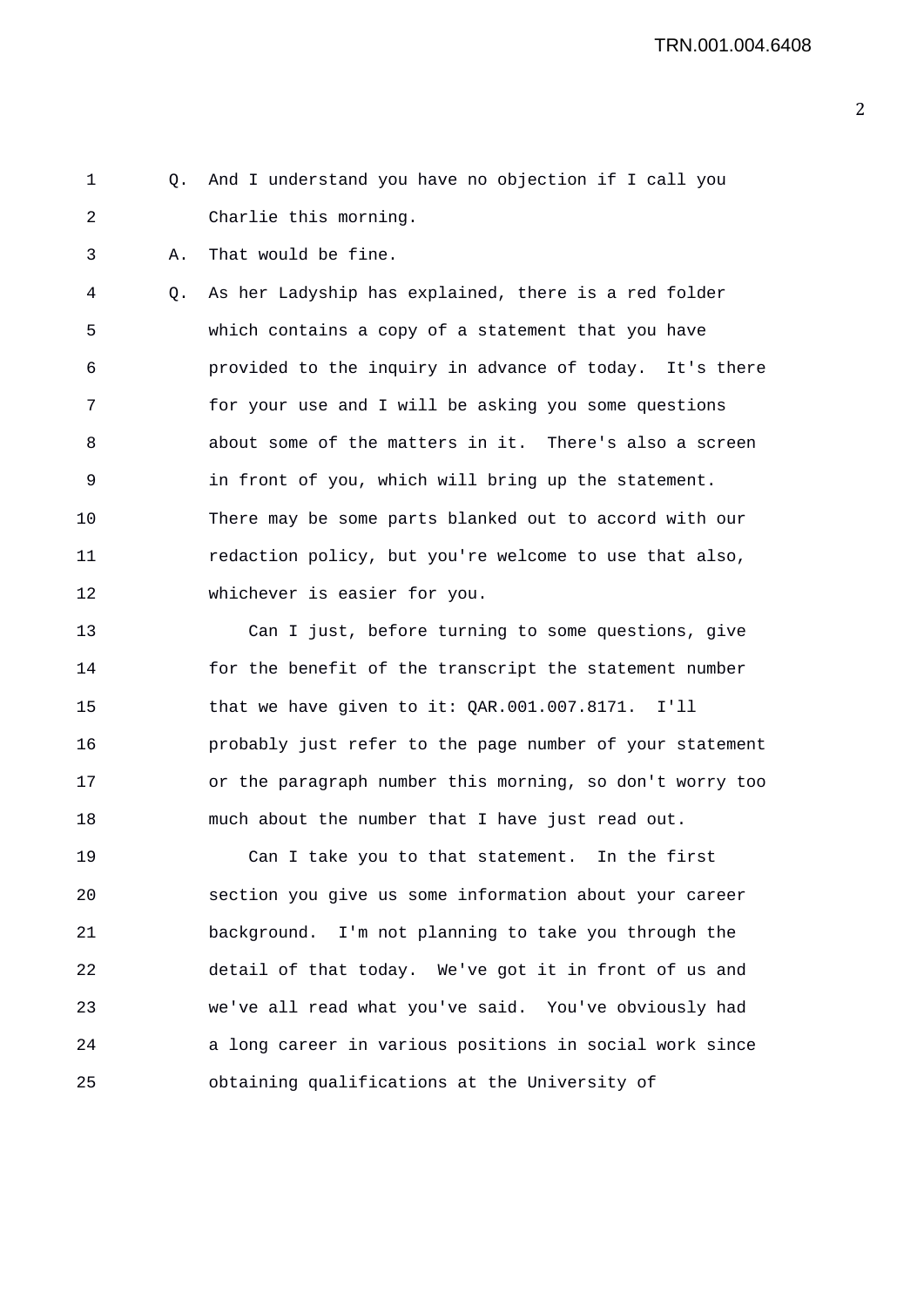| 1  |    | Strathclyde.                                             |
|----|----|----------------------------------------------------------|
| 2  |    | You were born in 1964; is that correct?                  |
| 3  | Α. | That's correct.                                          |
| 4  | Q. | As you tell us in paragraph 1 of the statement, you are  |
| 5  |    | currently head of safeguarding and aftercare at          |
| 6  |    | Quarriers?                                               |
| 7  | Α. | That's correct, yes.                                     |
| 8  | Q. | And that you've held that position since September of    |
| 9  |    | 2017?                                                    |
| 10 | Α. | That's correct, yes.                                     |
| 11 | Q. | If we move on to page 2 of your statement at             |
| 12 |    | paragraph 6, you have a section headed "Current Role".   |
| 13 |    | Can you just briefly tell us what the purpose of your    |
| 14 |    | current role is and the main responsibilities?           |
| 15 | Α. | I suppose my current role is twofold. A significant      |
| 16 |    | part of the role currently is related to the Scottish    |
| 17 |    | Child Abuse Inquiry in terms of various information that |
| 18 |    | we need to provide and to try and ensure that we are     |
| 19 |    | assisting you as much as we are able to.                 |
| 20 |    | A significant part of it, I would predict, going         |
| 21 |    | forward, will be much more about the strategic           |
| 22 |    | safeguarding of everybody that Quarriers supports.       |
| 23 | Q. | So far as your role is concerned, and insofar as it has  |
| 24 |    | responsibilities for safeguarding, I think that in       |
| 25 |    | paragraph 9 you give us your interpretation of what      |
|    |    |                                                          |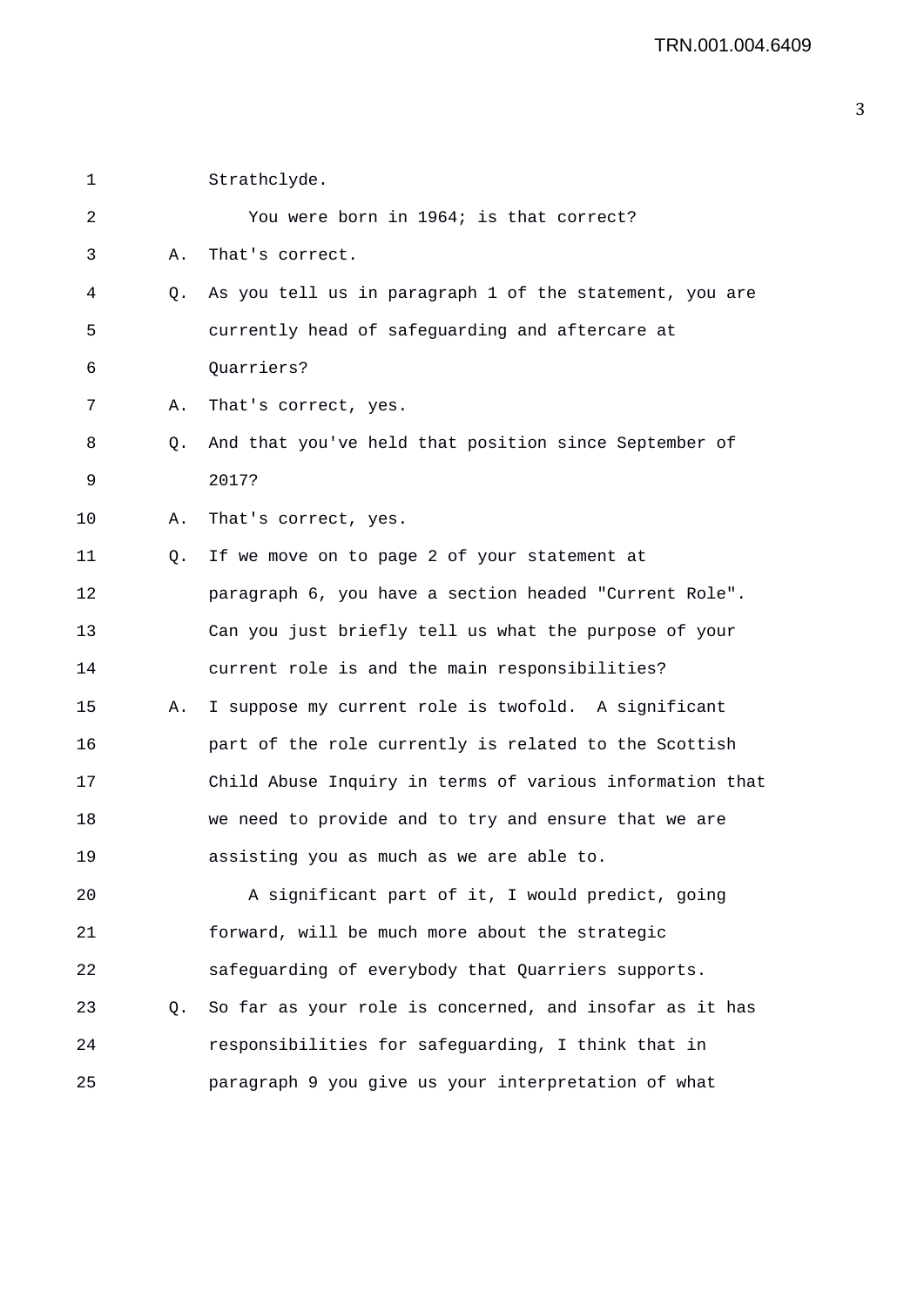| 1  |    | safeguarding means in this context; is this correct?     |
|----|----|----------------------------------------------------------|
| 2  | Α. | I think I should have said as well, my role does<br>Yes. |
| 3  |    | cover aftercare. It was remiss of me to forget           |
| 4  |    | a significant chunk of my job. Yes, I don't think there  |
| 5  |    | is an universally held term. We gave the OSCR            |
| 6  |    | definition of safeguarding in my statement. But          |
| 7  |    | generally, we see this as protecting the people we       |
| 8  |    | support's human rights. I think that would be a fairly   |
| 9  |    | succinct way of putting it.                              |
| 10 | O. | I think in paragraph 9 you say it really means:          |
| 11 |    | "In effect safeguarding is used to denote measures       |
| 12 |    | to protect the health, well-being and human rights of    |
| 13 |    | individual, which allow people, especially children and  |
| 14 |    | young people and vulnerable adults, to live free from    |
| 15 |    | harm, abuse and neglect."                                |
| 16 |    | Is that $--$                                             |
| 17 | А. | Yes.                                                     |
| 18 | Q. | -- the working definition?                               |
| 19 | Α. | I would say so, yes.                                     |
| 20 | Q. | You mentioned -- did you say that was a definition that  |
| 21 |    | you had to some extent taken from -- is it OSCR?         |
| 22 | Α. | Yes.                                                     |
| 23 | Q. | Is that the charities' regulator?                        |
| 24 | Α. | That's correct, yes.                                     |
| 25 | Q. | So far as safeguarding is concerned you tell us in       |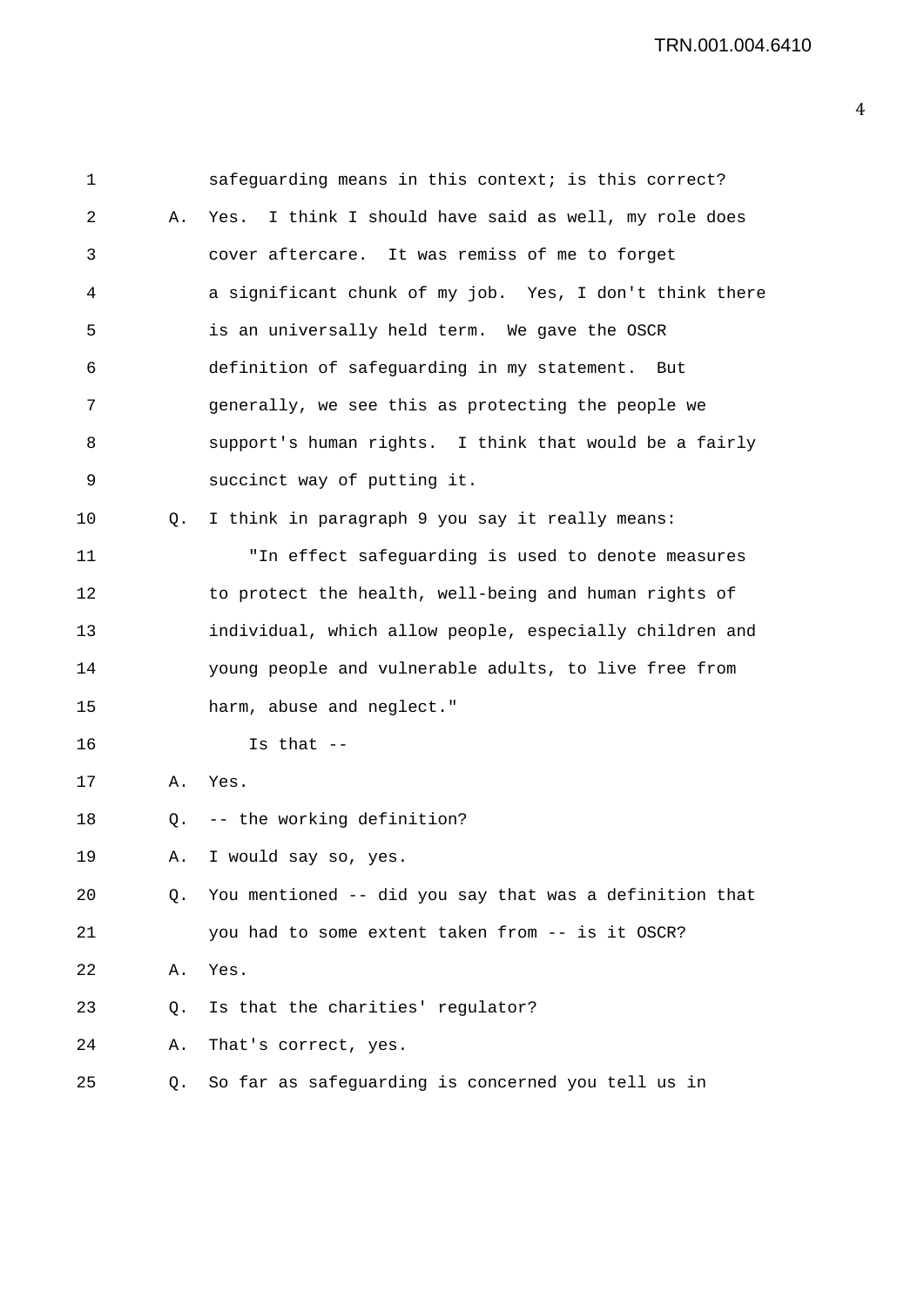1 paragraph 10 on page 3 of your statement that really 2 there's two aspects: one being it involves a prevent 3 agenda and also a respond agenda. You tell us there 4 that the vast majority of the organisation's efforts and 5 input are to the former, the prevent agenda. 6 A. Yes. We often talk about two parts of the agenda and 7 I think, speaking with other safeguarding professionals, 8 that would be an agenda that is widely held. So as one 9 might hope, the majority of our efforts go into 10 preventing risk or harm to people we support. 11 Q. The safeguarding measures that you seek to put in place, 12 they touch upon, I take it, all stages in the 13 organisation's processes including recruitment of staff 14 and other matters referred to in paragraph 10, such as 15 supervision, management, training and monitoring. These 16 are all relevant areas -- 17 A. Yes. 18 Q. -- for a safeguarding head and an organisation concerned 19 with safeguarding adults or vulnerable children? 20 A. They are certainly all areas in which I feel we have 21 a purview and a role to play. 22 Q. You tell us in paragraph 12 on page 3 that part of your 23 role is organisational responsibility for safeguarding 24 policies; is that correct? 25 A. Correct, yes.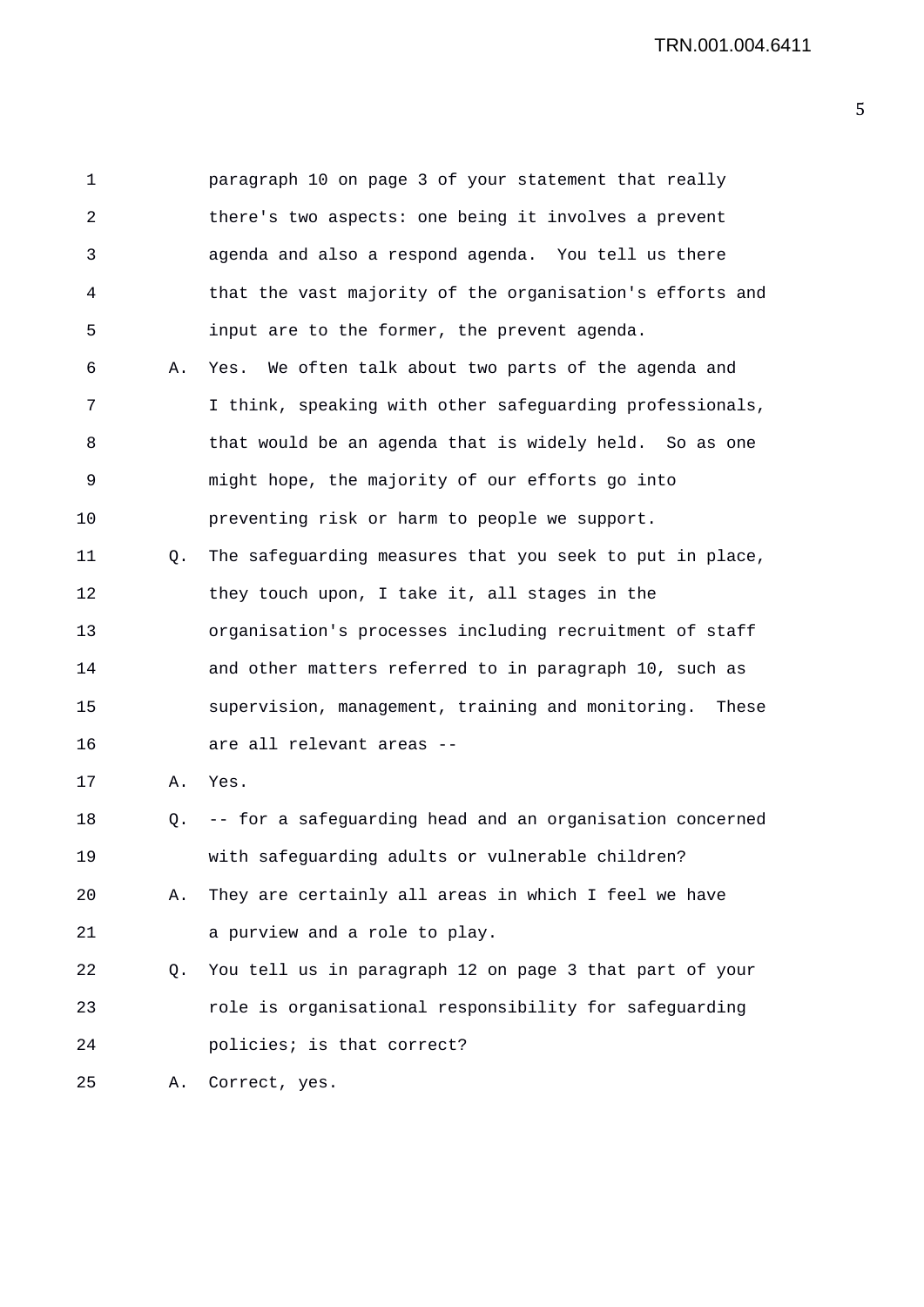1 Q. You tell us there that a substantial part of your role 2 recently is updating the child protection policies. 3 Is that a process that's been completed or ongoing or 4 what? 5 A. I think all policies should be subject to continuous 6 improvement, so I would never write off the fact that 7 something may happen -- something may emerge today that 8 we would want to incorporate. It would be -- the 9 policies -- our policy system asks for us to review them 10 annually and have a complete rewrite every three years, 11 and the child protection policy and the adult protection 12 policy have both fallen due. The child protection 13 policy was completed and signed off by the executive, 14 I think, at the end of November or December last year, 15 so that has very recently been refreshed. 16 Q. You tell us in your view the existing policies are 17 robust but would benefit from being updated. This was 18 part of this process of updating. You say: 19 "We are in the process of developing an overarching 20 safeguarding policy." 21 **Has that exercise been done?** 22 A. No, the overarching policy and I think guidance to staff 23 around safeguarding is still to be completed. I'm 24 hopeful over the next couple of months that that will be 25 done.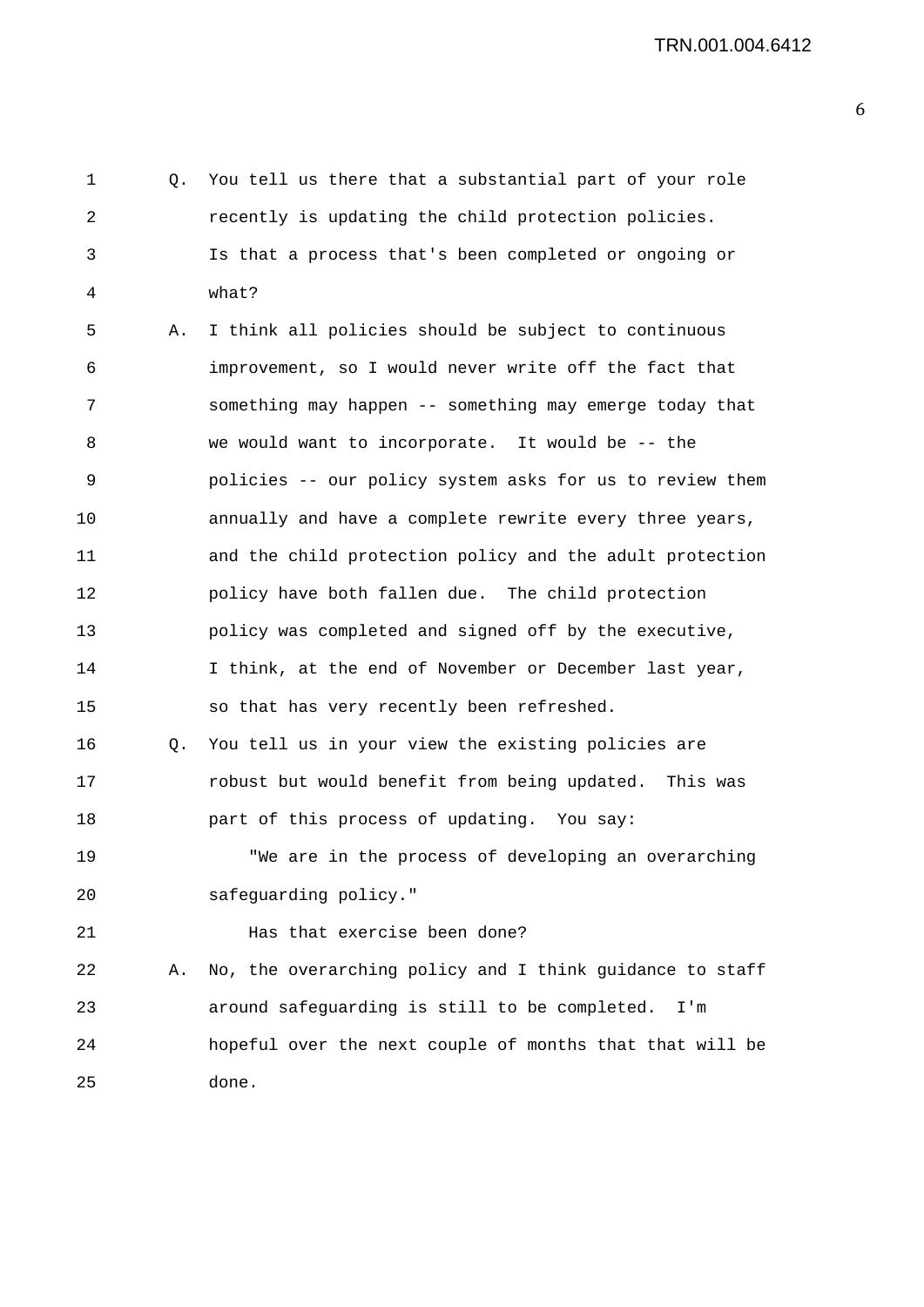1 Q. Can you tell us why the organisation favours an 2 overarching policy that applies across the board rather 3 than having distinct policies for adult protection 4 policies and child protection policies. Is there some 5 thinking behind it that you can tell us about? 6 A. I hope so. We would still intend to have a separate 7 child protection and adult protection policy, so 8 it would not be our view that we would completely get 9 rid of those. As you'll be aware, there is separate 10 guidance and legislation. 11 LADY SMITH: Sorry, you would or wouldn't intend to have 12 separate child -- 13 A. I would. We would maintain separate child protection 14 and adult protection policies. My intention is to offer 15 overarching guidance where it is applicable to both. So 16 in order to seek to provide simple guidance to front 17 line staff, so that they can be clear precisely what 18 they need to be able to do in any circumstance. 19 MR PEOPLES: So is the main focus of that policy the staff 20 and to give them a clear understanding of what the 21 general principles are and good practice involves? 22 A. Yes. And in particular, I'm conscious that often when 23 issues arise, our support workers are not usually sat 24 with their child protection policy at their side, 25 immediately able to refer to that, and I think it is --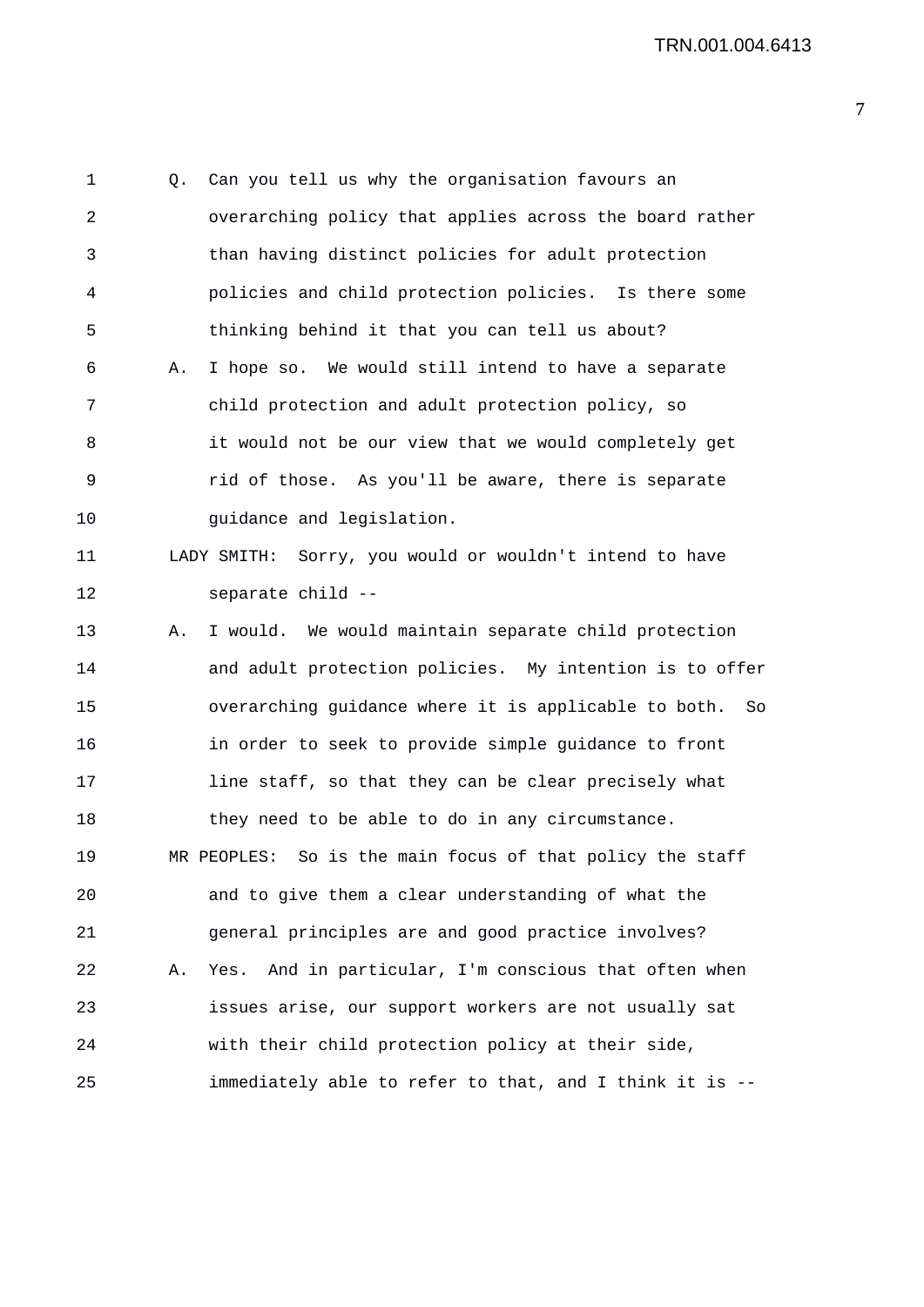1 having been a support worker myself, it's very helpful 2 to have very simple guidance: who do I speak to, what do 3 I need to do, what are the first things I need to think 4 about. So when I refer to a safeguarding policy, I'm 5 thinking of something fairly short, fairly simple, that 6 tells people who they need to speak to, who they need to 7 report to, and the basic principles that they should be 8 adhering to at that point, whoever it is that they might 9 be finding a risk applying to. 10 LADY SMITH: Charlie, can you give me an example of an 11 aspect of overarching guidance, so something that would 12 apply both to safeguarding children and safeguarding 13 adults? 14 A. I can. If a child or an adult reported to a staff 15 member that there had been an issue of abuse, for 16 instance, that related to a member of staff, then there 17 are very clear lines of reporting through to myself, 18 through to the deputy chief executive, that the 19 disciplinary code must immediately apply, and that if 20 there is a sense that a criminal offence may have 21 occurred, that the police need to be informed. So that 22 would be applicable whether that was a child of 10 or an 23 adult of 60. 24 LADY SMITH: Thank you. That's very clear.

25 MR PEOPLES: You're quite a large organisation these days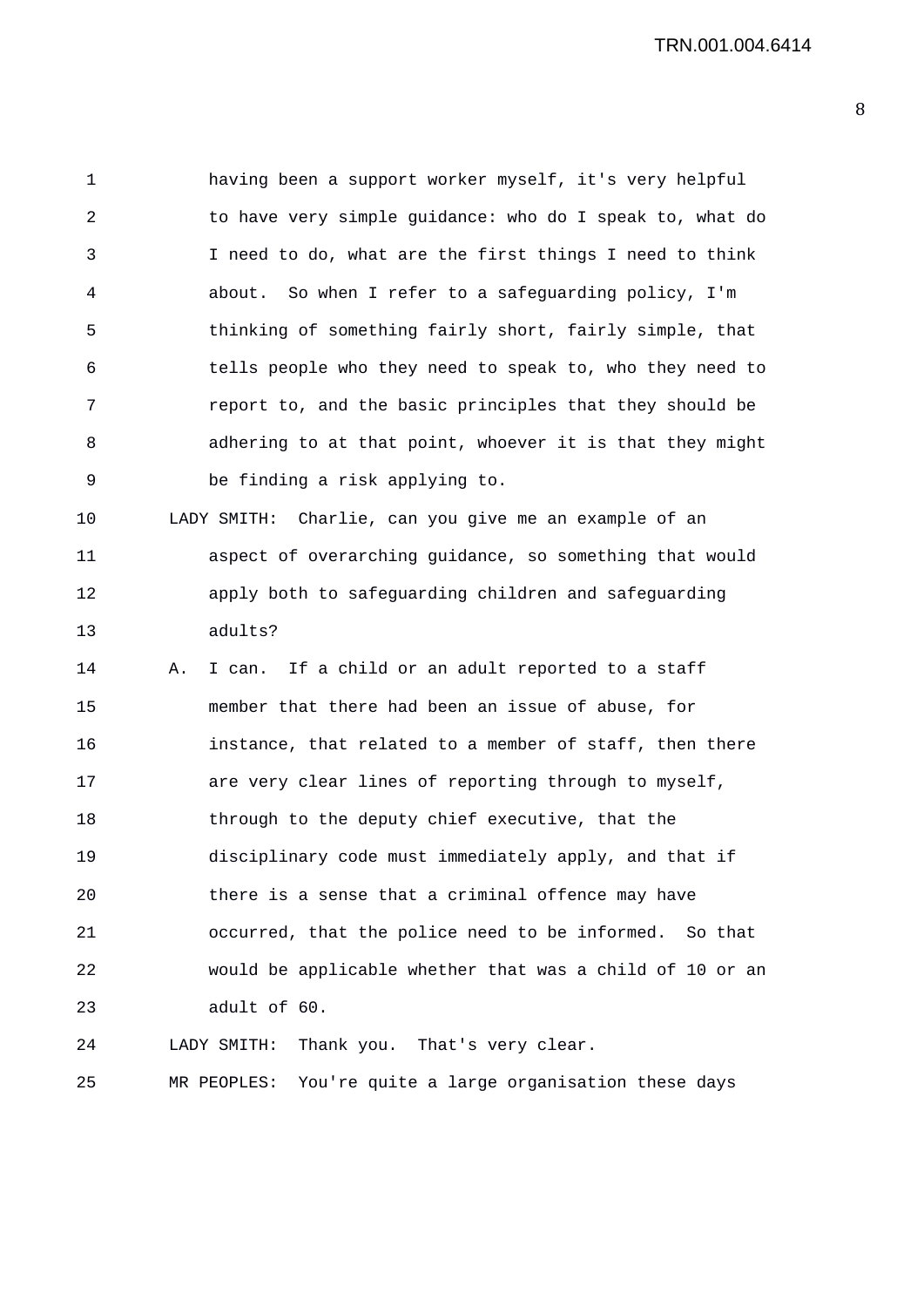1 and I think your colleague, Alice Harper, gave us some 2 facts and figures about the workforce and the turnover 3 of the organisation. I think there's something in the 4 region of 1,800 staff. 5 A. Yes. That's the number that springs to mind. I must 6 admit I couldn't tell you whether that's full-time 7 equivalents or actual bodies. 8 Q. But it's a large workforce and a proportion of those 9 will be dealing with people with vulnerabilities who 10 would fall into the category of requiring protective 11 measures? 12 A. I would suggest the vast majority, yes. 13 Q. So far as these policies and this aim of your 14 overarching policy to create this clear policy 15 statement, is that something that your staff have 16 welcomed and have asked for, to have something in that 17 form that they can quickly refer to? Have you taken 18 some soundings on that? 19 A. Yes. I wouldn't want to give you the impression we've 20 done a survey across all of our staff members, but it 21 has been something that in my links with our operational 22 management team, a sense of clarity and simplicity and 23 absolute clarity about what people need to do at a time 24 when if somebody were disclosing something difficult -- 25 it's a very difficult time for that person, but equally,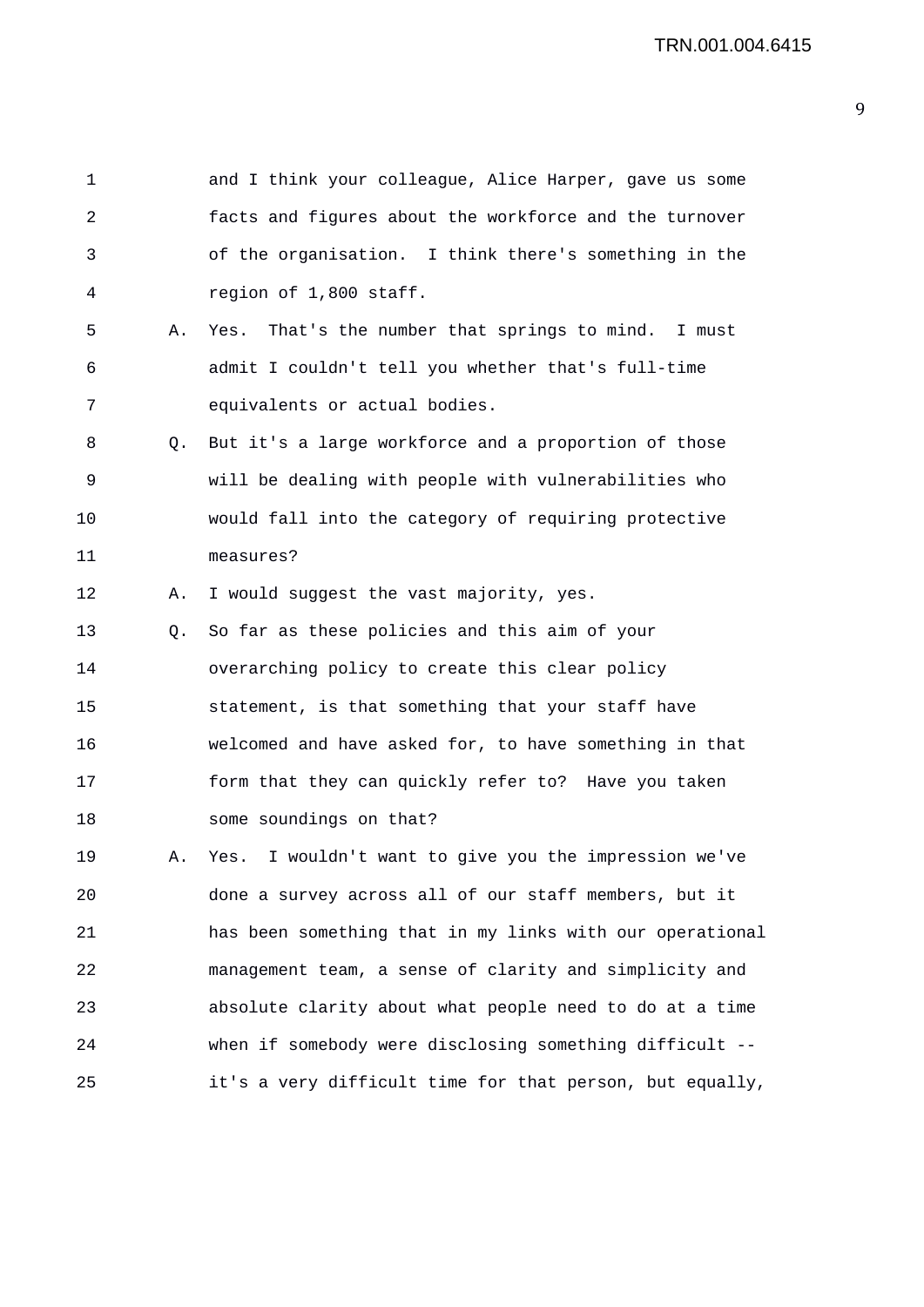1 the staff member wants to be sure that they know what is 2 expected of them. That can be quite a stressful 3 position for them too. 4 Q. Are you able to help us on the other side of the coin, 5 about actually encouraging -- I think they are termed 6 service users these days -- service users to report 7 concerns or make complaints if they think they have 8 a basis for doing so? What steps have you taken? 9 Because we've heard in this inquiry about the 10 difficulties in the past perhaps in getting people to 11 speak. 12 A. I think it's a twofold approach. So on the one hand, we 13 encourage staff to be very aware and sensitive of the 14 signs that somebody may have been abused, but 15 I recognise that's not the question you're asking me. 16 All of our -- our services are very wide, so they 17 take a number of different forms. But in particular, 18 where we have registered services or building-based 19 services, we will always have advocacy leaflets 20 available, we will always have the Childline number 21 available, we will always have external agencies, 22 whether that be the Care Inspectorate or other support 23 mechanisms available. 24 When young people in particular join our service,

25 they are given an introductory pamphlet and their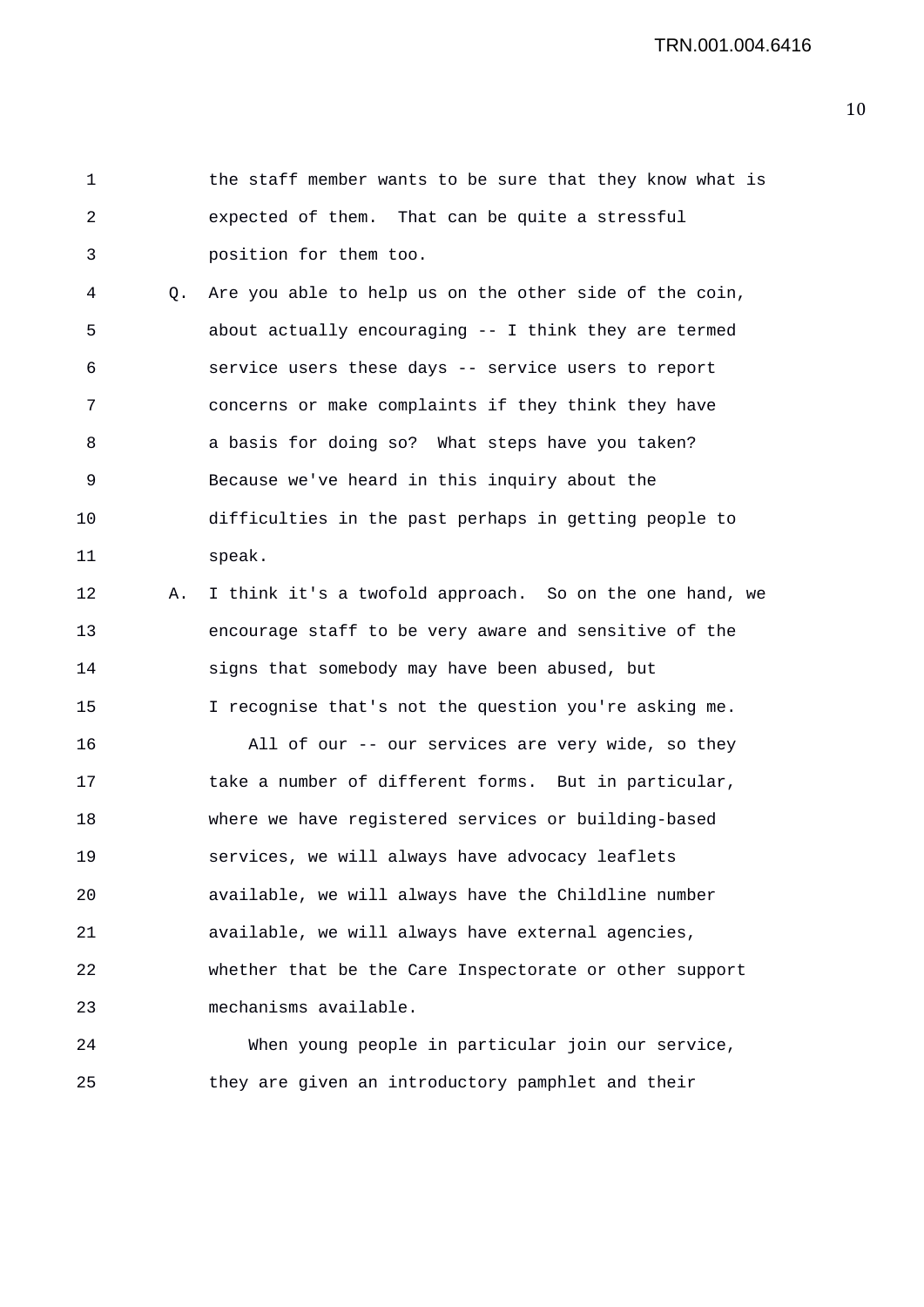1 families, if appropriate, are also given that 2 information about external agencies where they may raise 3 any concerns. Our own complaints procedure, whilst 4 I recognise that can be difficult for people to use 5 sometimes, that's made available.

6 We also use some care-experienced young people. 7 We have a group called the VIP group, which I now 8 realise the initial escapes me what that stands for, 9 which is often about people who have previously used our 10 service who will come through and meet with people and 11 make themselves available. We have quality audits of 12 each service, which will check for feedback. The 13 Care Inspectorate, of course, visits and will interview 14 young people and older people.

15 So I think if what you're asking me is to compare 16 today with some of what we have heard about in our 17 history, there are marked differences between what would 18 have been the relative isolation of people to where 19 we would be today.

20 Q. So far as the services are concerned, perhaps I could 21 also just take you to -- you deal with this on page 4 at 22 paragraph 14. I suppose we have to understand, so far 23 as residential care services are concerned for children, 24 that's now a relatively small part of Quarriers' 25 services. Would that be correct?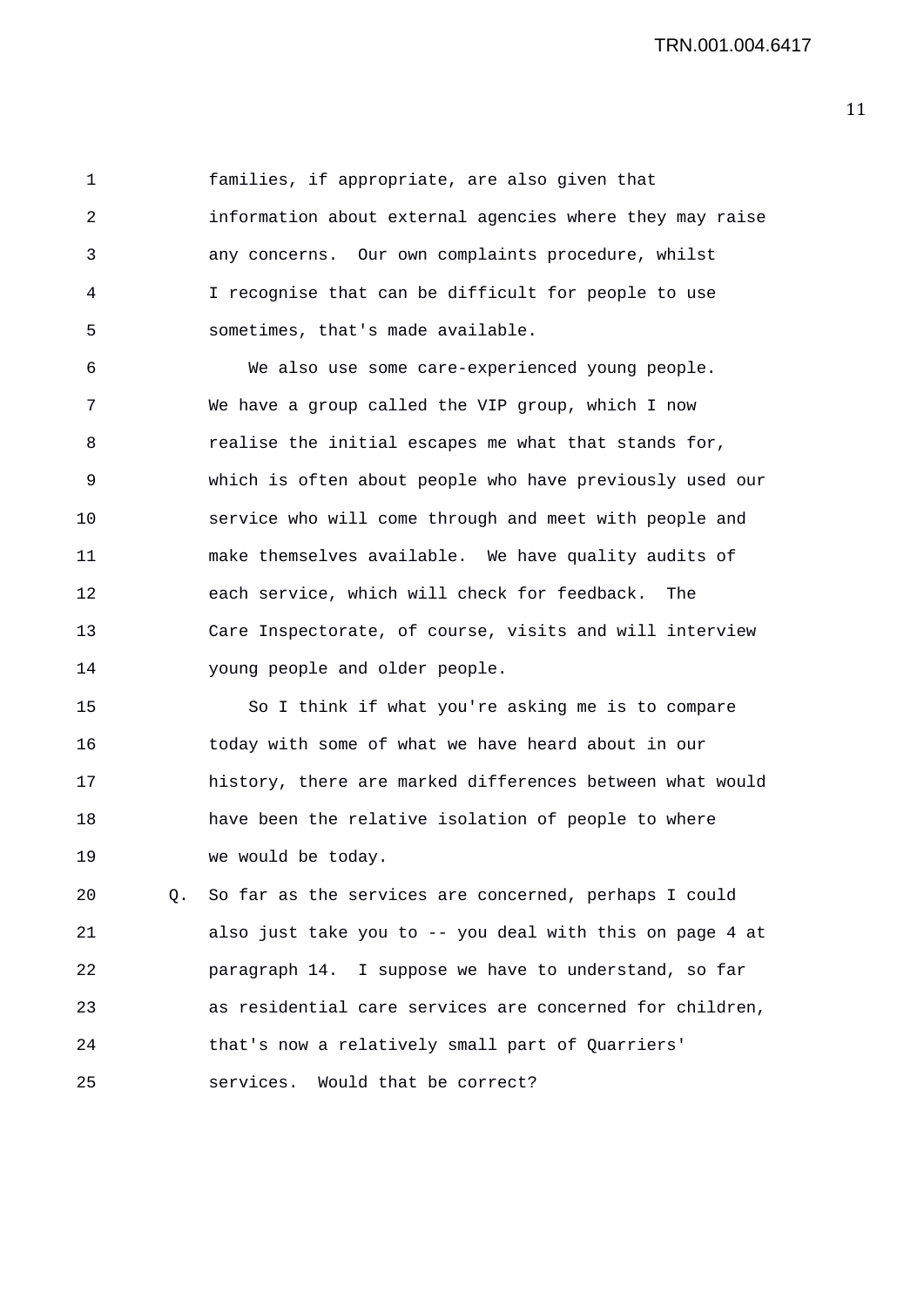| $\mathbf 1$ | Α. | Yes. Very much so.                                         |
|-------------|----|------------------------------------------------------------|
| 2           | Q. | So we're not really comparing like with like?              |
| 3           | Α. | No.                                                        |
| 4           | Q. | Quarrier's Village was a large institutional setting       |
| 5           |    | with a large number of cottages and now, I think you       |
| 6           |    | tell us, there's only one service for longer-term          |
| 7           |    | residential care for children; is that right?              |
| 8           | Α. | Certainly in Quarrier's Village there's one longer-term    |
| 9           |    | service where, from memory, we accommodate six young       |
| 10          |    | people with disabilities and there's also a respite        |
| 11          |    | service in the village which can take up to eight young    |
| 12          |    | people with disabilities.                                  |
| 13          | Q. | I think the respite service, as you tell us in             |
| 14          |    | paragraph 14, is called Countryview, which uses one of     |
| 15          |    | the cottages, is it $-$ -                                  |
| 16          | Α. | That's correct.                                            |
| 17          | Q. | -- at the village? And the other one is Rivendell,         |
| 18          |    | which is a longer-term service?                            |
| 19          | А. | That's correct.                                            |
| 20          | Q. | And did you say that's for children or young persons       |
| 21          |    | with learning disabilities or physical disabilities?       |
| 22          | Α. | Often a combination and often a quite complex              |
| 23          |    | presentation of the young people who use Rivendell.        |
| 24          | Q. | If you're able to help us, take that group of six young    |
| 25          |    | How does one facilitate that group making their<br>people. |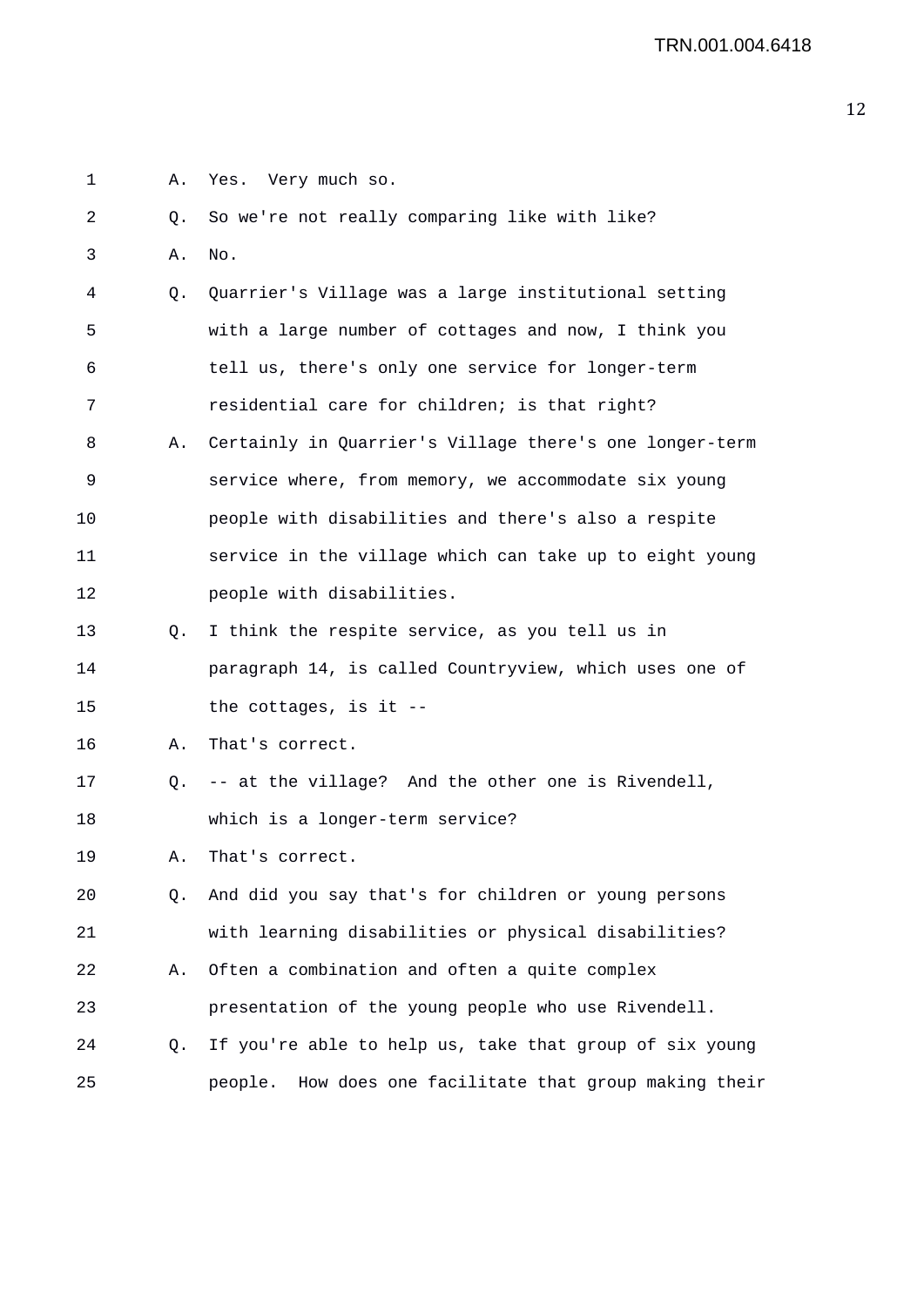1 voice heard? How do you achieve that if they have 2 disabilities, including perhaps learning difficulties? 3 A. So that group of young people are quite complex. From 4 memory, a couple are non-verbal. It's something I will 5 challenge. People who are non-verbal are referred to as 6 being unable to communicate and I don't agree with that 7 view. I think it's very important that we listen using 8 all of our skills, so a young person, just because they 9 can't speak to us, can communicate, they can tell us 10 what they like and what they don't like when they're 11 happy and when they're not happy.

12 12 I think that one of the -- in my statement I talk 13 about one of the benefits of a registered service having 14 a lot of different staff, and I think that that is a 15 safety factor in terms of minimising the ability for 16 a rogue member of staff to act in a way which we would 17 be uncomfortable with. It certainly gives a far greater 18 level of scrutiny and supervision than perhaps we might 19 have seen in history.

20 The difficulty, I suspect, is in terms of making 21 clear relationships and making the young people form 22 a good relationship with an individual that they feel 23 they can trust and that that person will focus around 24 that young person to be clear that they have a channel 25 of communication and can understand what somebody wants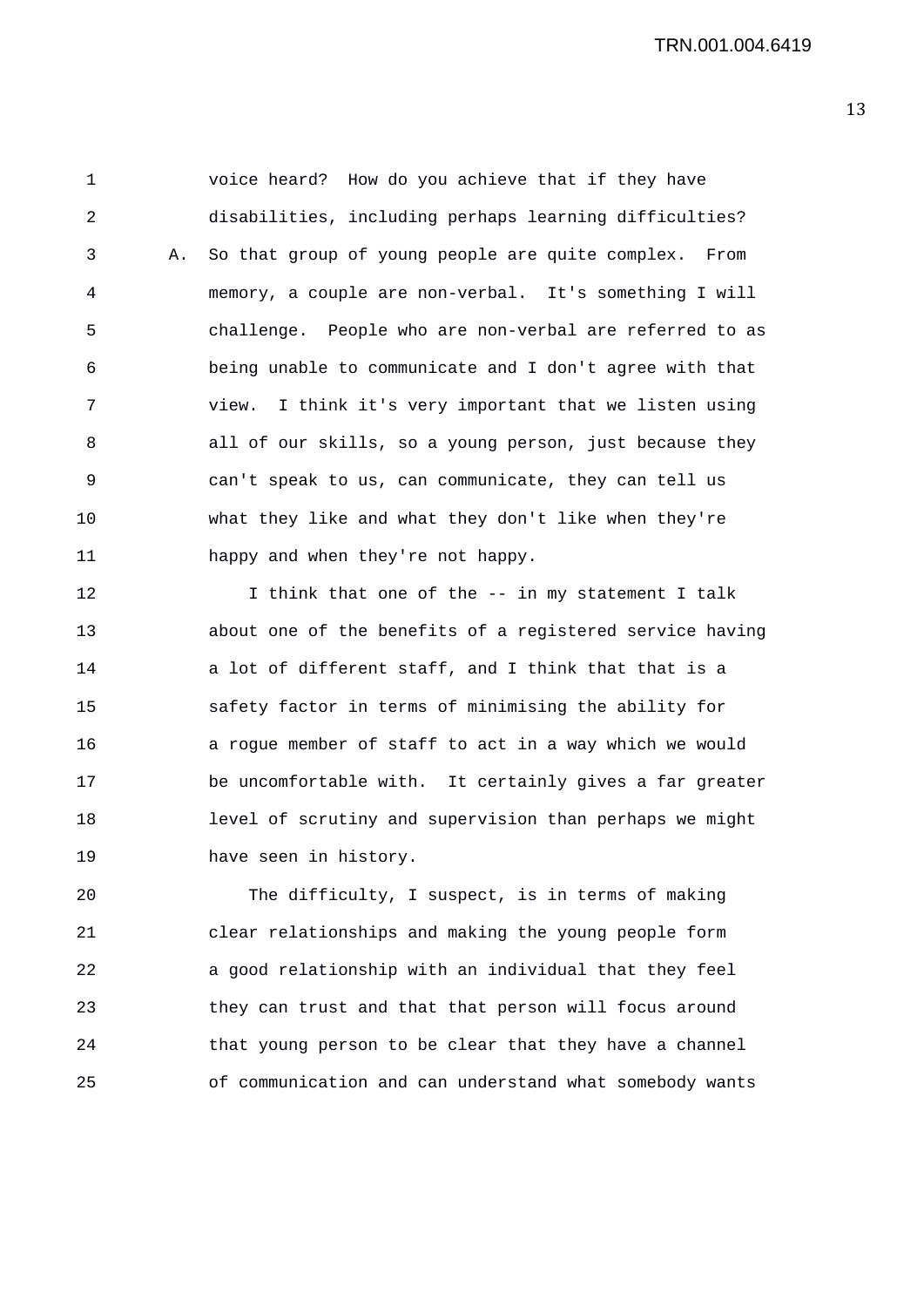1 and begins to get to know them.

2 To try and address that relative weakness, we have 3 a key worker system, which asks one identified member of 4 staff to try and focus and be with one identified young 5 person as much as possible in order to get to know them 6 and develop a positive working relationship with them.

7 Through that, one hopes that that allows that young 8 person to be able to share their own sense of 9 well-being. I think, as I also say in my statement, 10 we will use our review system and particularly what's 11 known as the SHANARRI wheel, which is part of the GIRFEC 12 guidance, to ensure that we look across a young person's 13 life and try and gauge their happiness, their safety, 14 which is the S of the SHANARRI, and their ability to 15 communicate with us.

16 I talk in my statement about all behaviour being 17 a form of communication. So often, if folk are not 18 happy with what's happening in their life, they will 19 tell us, even if they're not able to verbally tell us. 20 Q. Is that one of the things -- you do say that all 21 behaviour is a form of communication. Is that one of 22 the things now that perhaps there is a much better 23 appreciation of? 24 A. I think so. I very much hope so.

25 Q. I suppose if we take an example, historically we've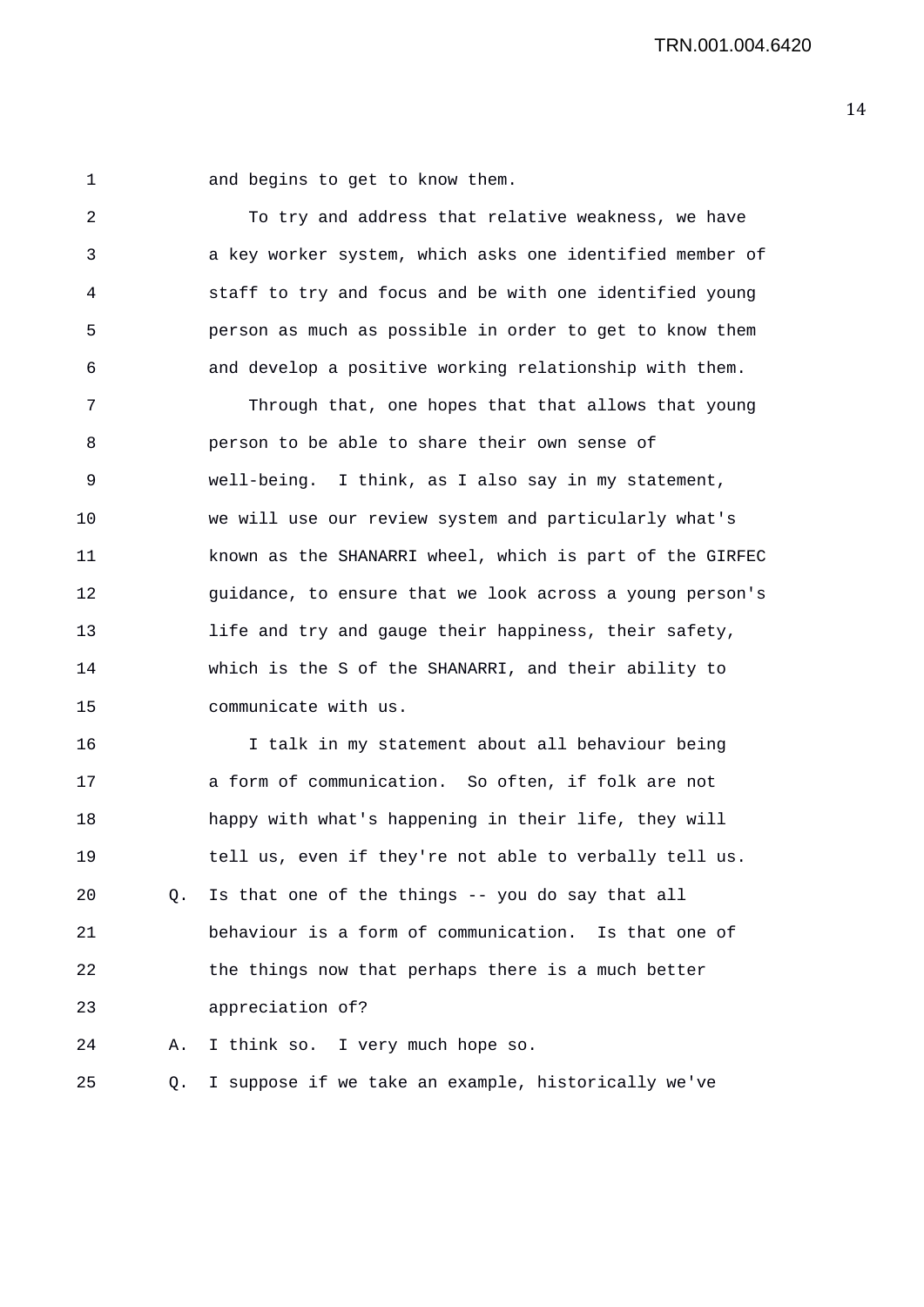| 1  |           | heard evidence that people who ran away from Quarriers,  |
|----|-----------|----------------------------------------------------------|
| 2  |           | albeit for perhaps a variety of reasons, but sometimes   |
| 3  |           | because of the way they felt they were treated, would    |
| 4  |           | come back and some have said they were punished for      |
| 5  |           | running away. In modern times, would running away be     |
| 6  |           | a communication to the organisation that has to be       |
| 7  |           | interpreted and assessed?                                |
| 8  | Α.        | Absolutely, yes. "Why is that?" should be the first      |
| 9  |           | question we're asking.                                   |
| 10 | Q.        | On page 5 of your statement, you discuss, under          |
| 11 |           | the heading "Residential Care", risk assessment.         |
| 12 | Α.        | Yes.                                                     |
| 13 | Q.        | I don't want to go into too much detail on this, but     |
| 14 |           | I get the impression that risk assessment these days is  |
| 15 |           | a fairly sophisticated exercise in comparison to the way |
| 16 |           | risks were assessed historically; is that fair?          |
| 17 | Α.        | I believe so, yes.                                       |
| 18 | Q.        | In terms of residential care and assessing risk, at      |
| 19 |           | paragraph 22 you tell us that there are various          |
| 20 |           | assessments made when a young person goes into a         |
| 21 |           | residential care setting; is that correct?               |
| 22 | Α.        | That's correct.                                          |
| 23 | $\circ$ . | You're going to make a risk assessment of the place, of  |
| 24 |           | the person?                                              |
| 25 | Α.        | I think my own mindset around this, my own               |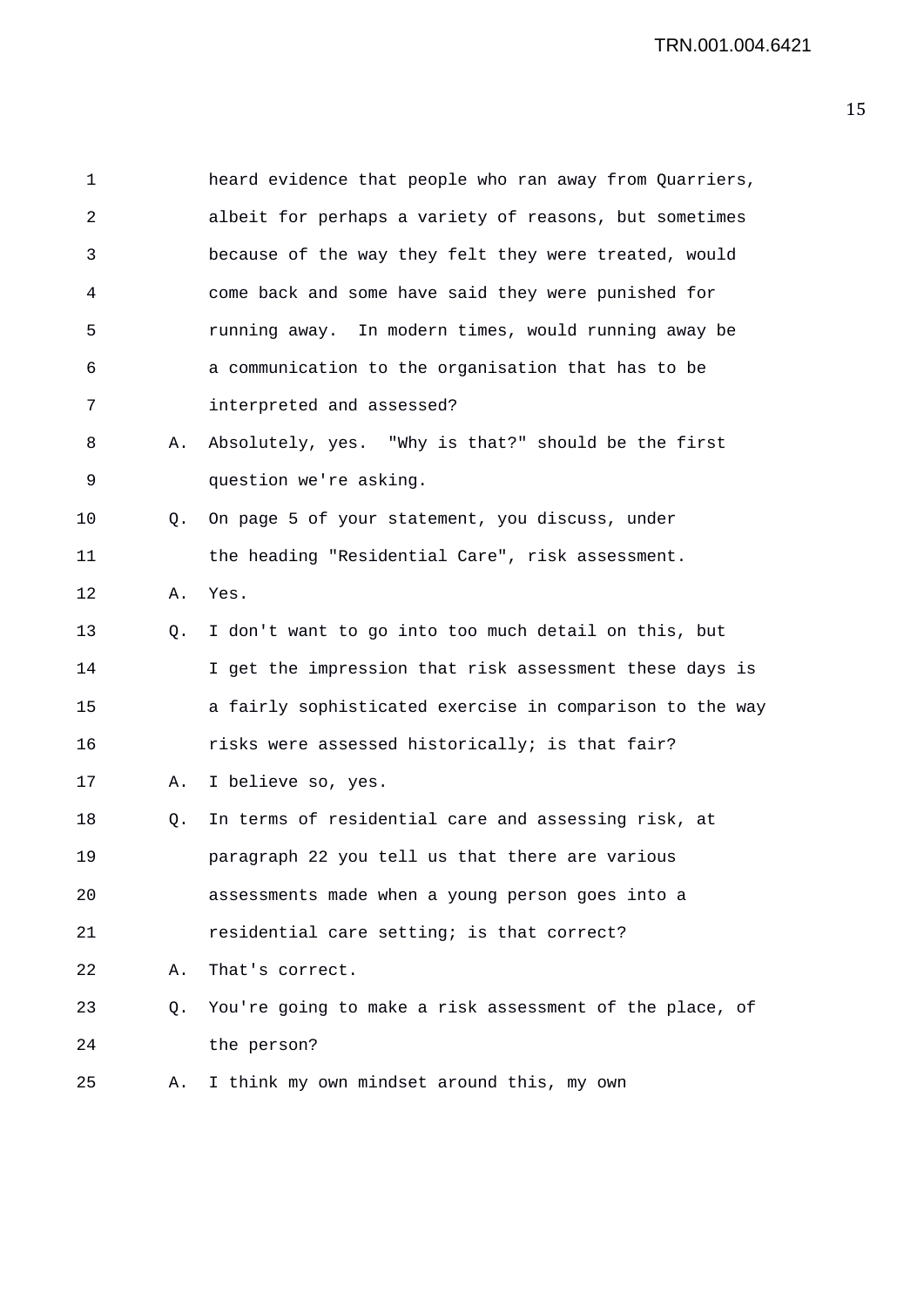1 interpretation, is that we have a number of policy 2 documents which are in and of themselves a risk 3 assessment. So a child protection policy starts from 4 the position that we acknowledge that children can be 5 vulnerable and so how do we protect them. However, we 6 need to personalise those around individual buildings or 7 people or functions.

8 So for a young person who uses a wheelchair, it's 9 very important we have a specific risk assessment around 10 how they are transferred from their wheelchair to their 11 bed, how they are managed in terms of transport in order 12 that they're kept safe, and that's something you can't 13 write an overarching policy about, aside from saying, 14 "We need a specific risk assessment in that context". 15 Q. So is that why you use the expressions, for example, 16 generic risk assessment, which might be a broad 17 assessment, and an individual assessment might relate to 18 a particular service user? 19 A. Correct, yes. 20 Q. A service risk assessment might relate to a particular 21 form of service the organisation provides?

22 A. That's correct, yes.

23 Q. So you're carrying these different layers of assessment 24 as part of the process?

25 A. I think in my statement I try to make a simple example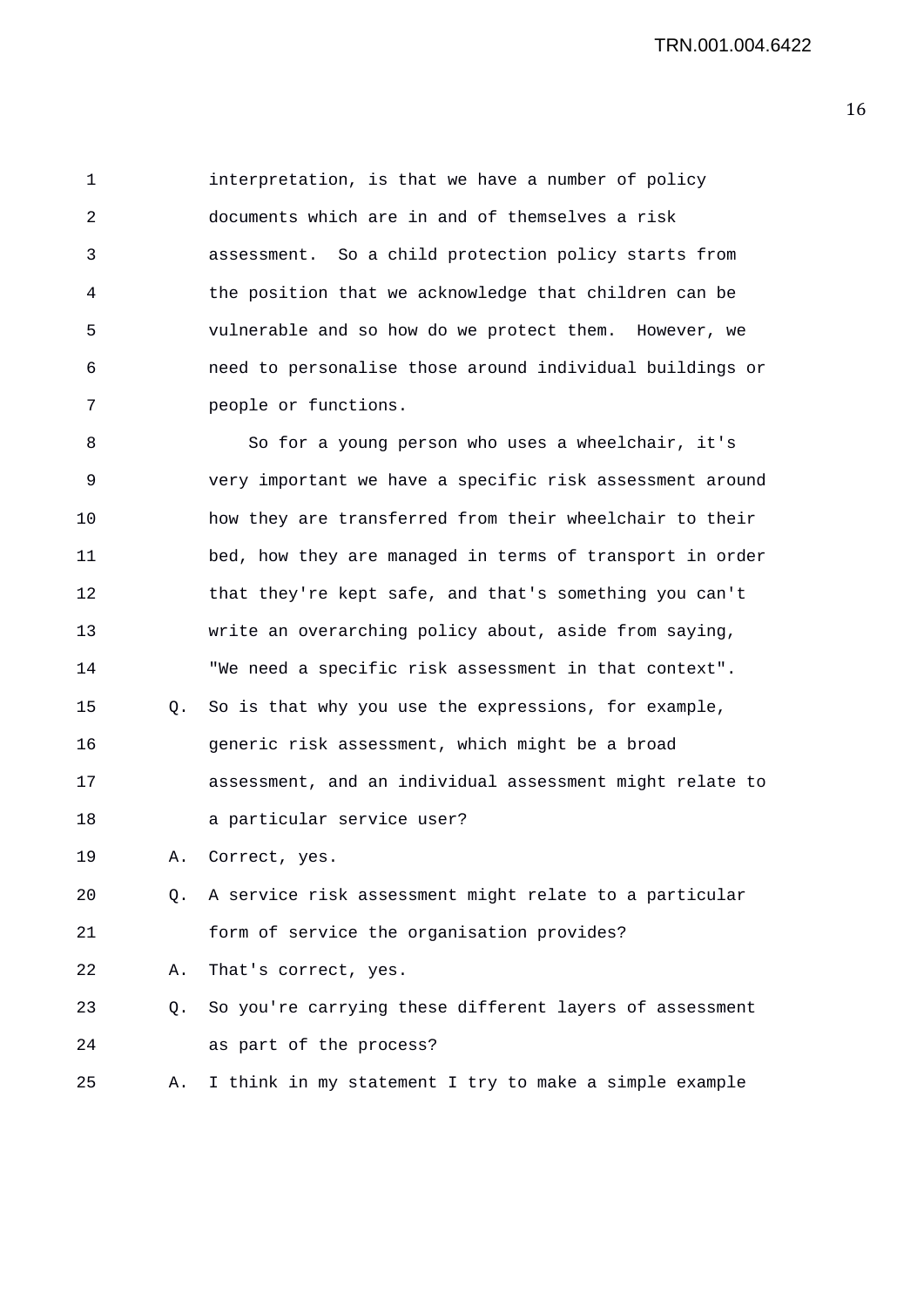1 about transport. So everybody who drives a vehicle on 2 behalf of Quarriers, we need to check that they are 3 insured, that they have a licence, that they're not 4 endorsed for speeding or what have you. That would be 5 in one sense a generic risk assessment. 6 But for a young person, say, on the spectrum, on the 7 autism spectrum, who may have a history of seeking to 8 exit the car at speed, then we need to have additional 9 risk measurements in place. 10 Q. We have had some discussion in this inquiry, in this 11 case study, about the risks inherent in one-to-one 12 situations, where perhaps a staff member and a resident 13 were together on their own in one place or another. To 14 what extent is -- how is that dealt with now in 15 practice? Is the policy to minimise these situations or 16 is there some other approach that's used? 17 A. The policy would be to minimise them. I think it is 18 difficult to eradicate. So for instance, if I think of 19 Rivendell, where some of the young people will need 20 support with bathing and intimate care, it's already 21 a position that I suspect I would find intrusive to have 22 a second person in the bathroom with me. Judgements 23 must be used, depending on vulnerability, communication 24 and risk, about whether we then introduce a third person 25 into that situation and the relative impact on that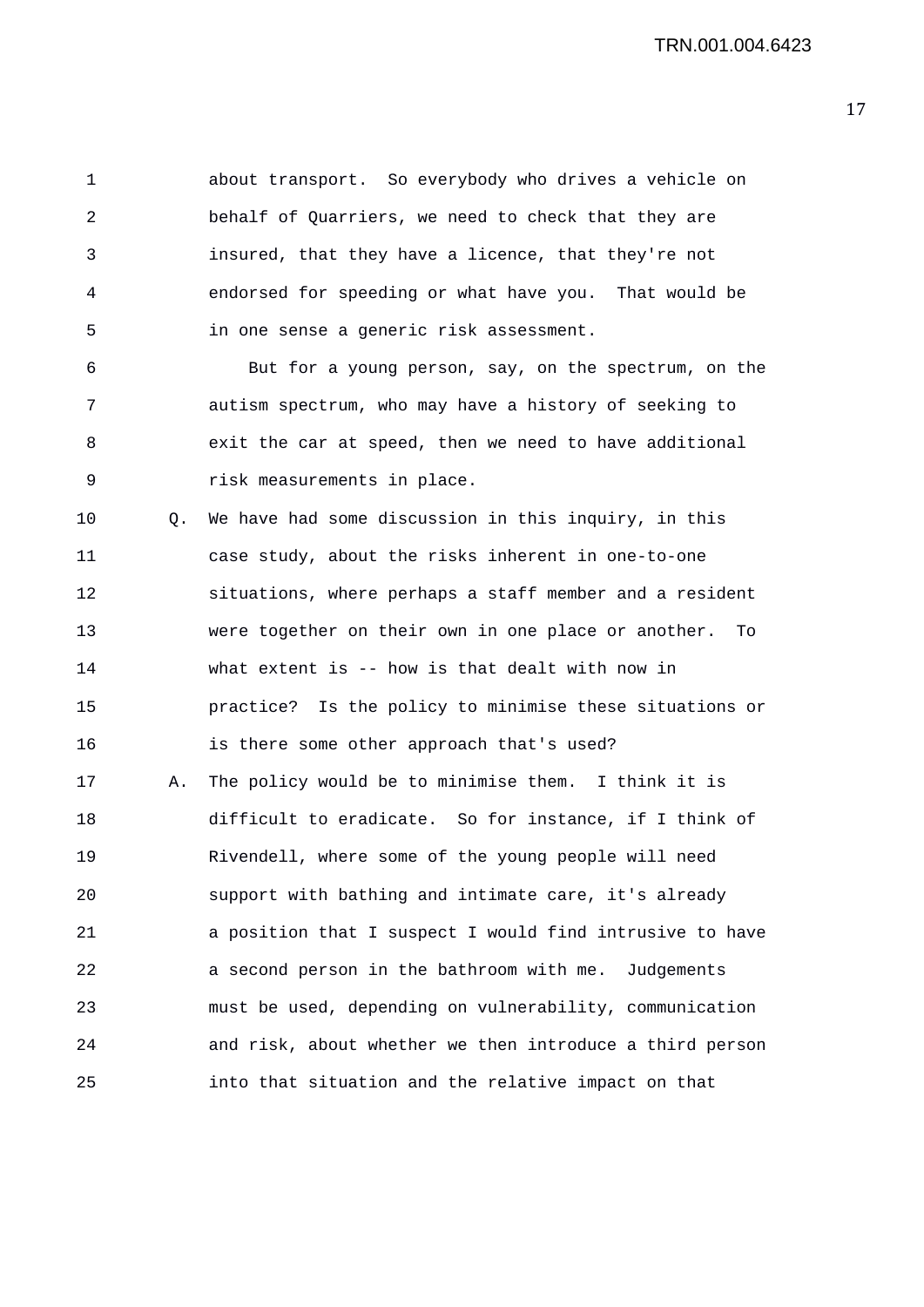1 young person's dignity and privacy has to be measured 2 against their safety and the risk that you rightly and 3 understandably allude to is presented. 4 Q. You tell us in paragraph 25 that one of the things you 5 look for on admission, I think, is that you're looking 6 at the history of the person admitted and whether 7 there's any prior history, for example, of abuse. 8 A. Yes. 9 Q. And that that has to be considered at that stage. 10 A. Risk assessment terminology and approaches -- sorry, my 11 words escape me -- tell us that history can be 12 a predictor of the future. So if things have happened 13 in the past, that perhaps increases the likelihood of 14 them happening again. If somebody has a history, sadly, 15 of abuse, then that potentially makes them more 16 vulnerable than other children or other adults, and 17 therefore we need to be mindful of that in how we listen 18 and work with young people. 19 Q. Obviously, I've referred you to paragraph 25, but 20 there's also another paragraph on the following page, 21 page 7, which caught my eye. It's paragraph 31, which 22 says: 23 "With children who are exhibiting sexualised 24 behaviour, they maybe both very vulnerable in that they 25 may be at risk of abuse and may also be at risk of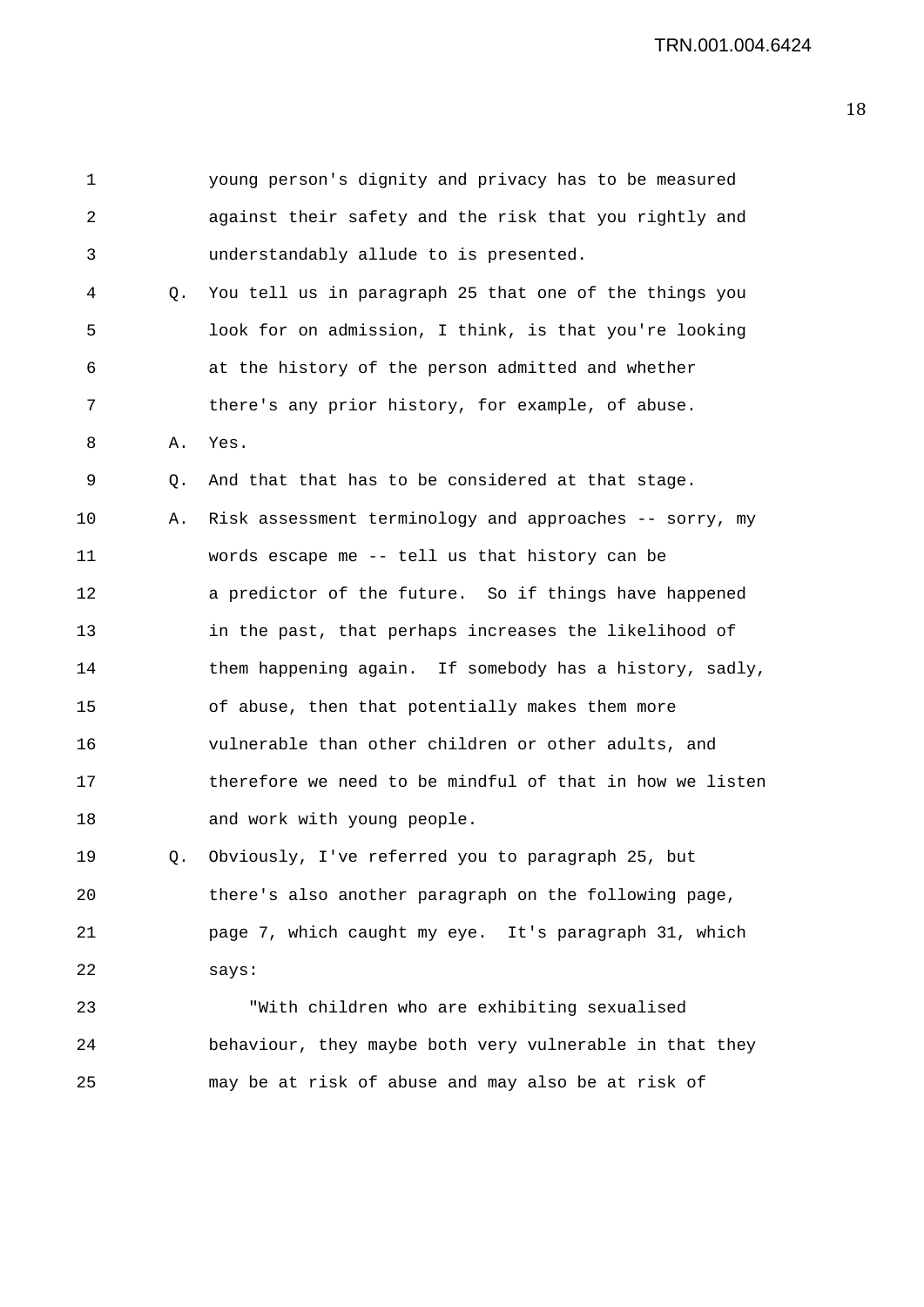1 offending against others." 2 I wasn't sure what situation you were envisaging 3 there. Is this children who come to a unit with perhaps 4 inappropriate behaviour for their age, sexualised 5 behaviour? Is that one scenario or is it children -- 6 is that one scenario, yes? 7 A. Yes, that would be one scenario. 8 Q. Could another be that they simply, during their spell in 9 a unit, display sexualised behaviour, which is perhaps 10 unusual or inappropriate for their age and 11 circumstances? 12 A. Yes. It may be that it's the first time we're aware of 13 it when they come to us. We would certainly regard 14 age-inappropriate sexualised behaviour or children or 15 young people describing or talking about acts that do 16 not sit comfortably as appropriate to their age as an 17 indicator of a history and a cause for concern. 18 I think, coming back to the statement at 31, our 19 experience of working with young people and 20 significantly with younger adults, is that their history 21 and their vulnerability can present a risk to them, both 22 in how other people interact with them, but also how 23 they present and make themselves vulnerable or allow

25 Q. So I take it that, therefore, it's of crucial importance

24 themselves to be vulnerable.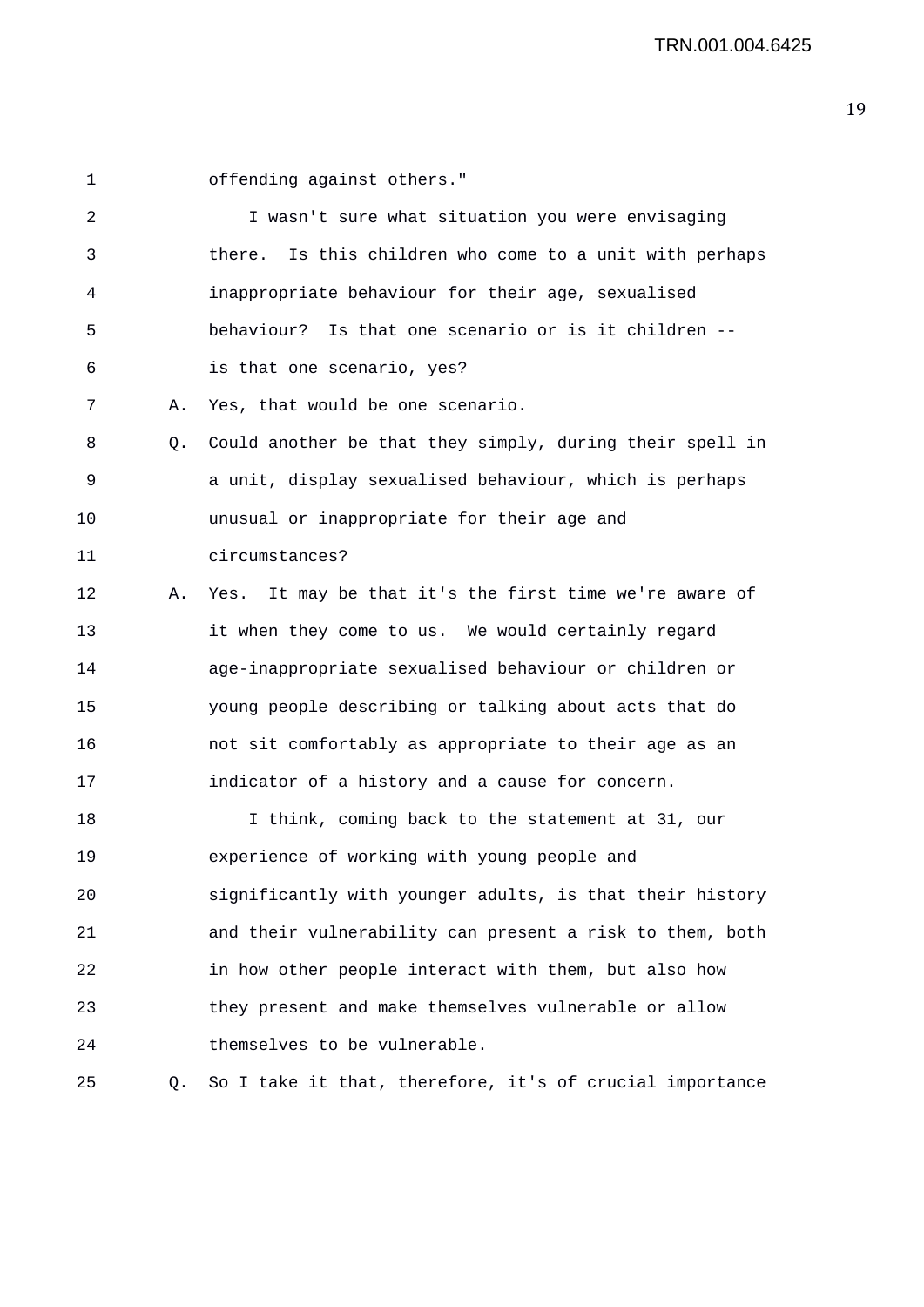| 1  |                | that you know as much as possible about the person who   |
|----|----------------|----------------------------------------------------------|
| 2  |                | is being admitted --                                     |
| 3  | Α.             | Yes.                                                     |
| 4  | О.             | -- in order to make an informed assessment of risks --   |
| 5  | Α.             | Yes.                                                     |
| 6  | Q <sub>1</sub> | -- and vulnerabilities and so forth?                     |
| 7  | Α.             | Yes.                                                     |
| 8  | Q.             | In paragraph 32 on page 7 of your statement, you refer   |
| 9  |                | to a support plan. Do I take it that that is a plan      |
| 10 |                | that's put in place currently for every young person     |
| 11 |                | that is admitted to a residential unit run by Quarriers? |
| 12 | Α.             | I was particularly thinking -- and the plan we provided  |
| 13 |                | was an example from Rivendell. I would expect to see     |
| 14 |                | for a young person with a disability, or indeed an adult |
| 15 |                | with a disability, a kind of narrative approach that     |
| 16 |                | says -- we would often use it in the first person.<br>It |
| 17 |                | might say:                                               |
| 18 |                | "In the morning I like to have a cup of coffee by        |
| 19 |                | the side of my bed and be left for 10 minutes and then   |
| 20 |                | to get up at 7.30 and to have my breakfast at 8 o'clock. |
| 21 |                | I like to get a bath in the morning or I like to not do  |
| 22 |                | this."                                                   |
| 23 |                | Much as we all set our routine and our likes and         |
| 24 |                | dislikes about how we would wish our day to be, and that |
| 25 |                | that would guide the individual staff members about how  |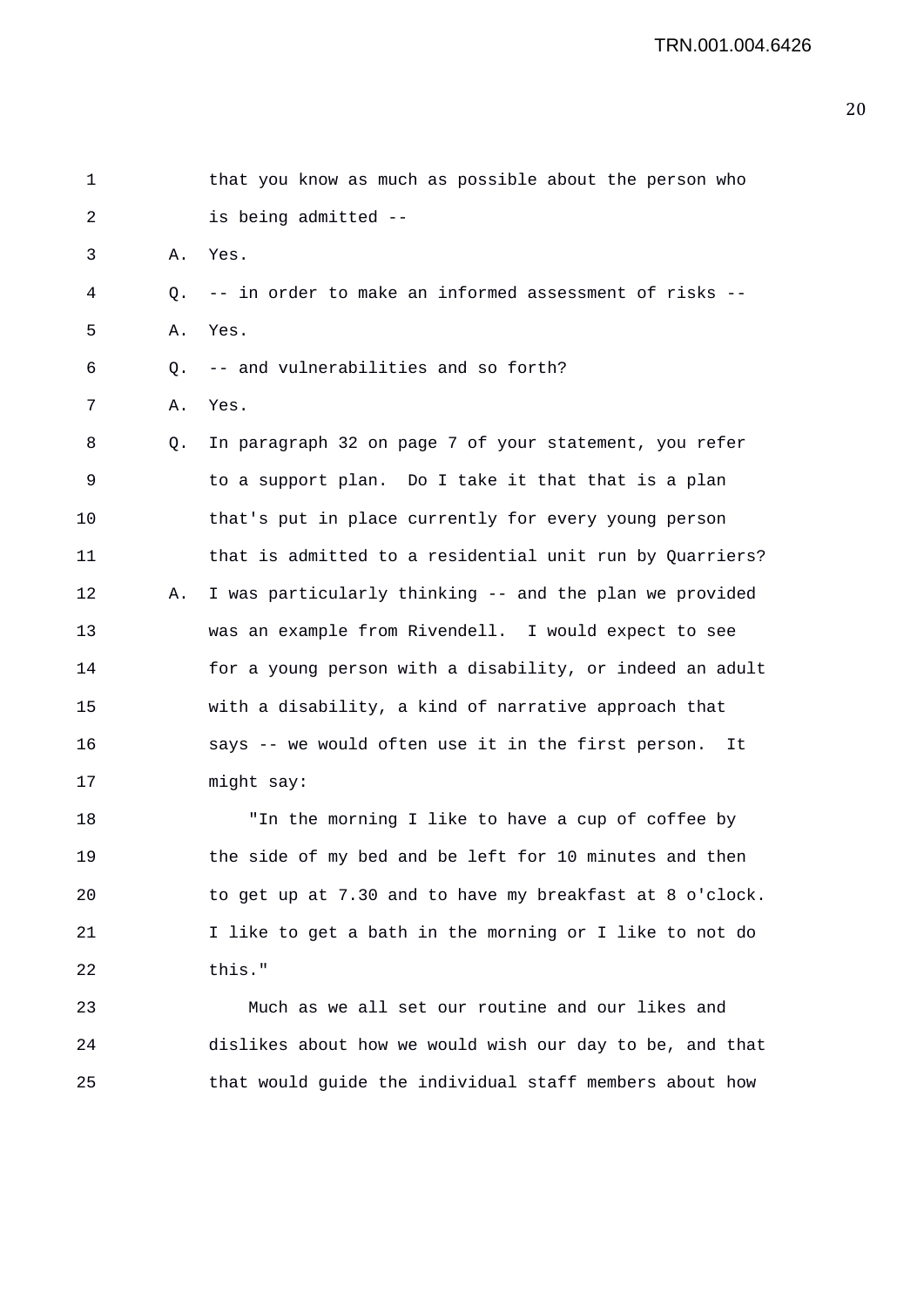1 they would approach that individual. 2 That does need to be underpinned with some technical 3 advice and we come back to then: 4 "If I'm to be kept safe, I might use a ceiling 5 tracking hoist to move from my bed to my chair." 6 That type of thing. 7 Q. What you're doing there when someone is admitted is 8 finding out about the person and asking them about 9 themselves and devising and putting together your plan 10 with that additional important information in mind? 11 A. Yes, that's correct, allied to other professionals -- 12 that might be an occupational therapist or other 13 guidance and experience of family members, mum and dad 14 perhaps, of what they can offer. 15 Q. Is there any question these days when someone comes to 16 a residential unit of the person being told, "This is 17 the way we do things here"? 18 A. I guess life for all of us has its fixed points. So we 19 all have some compromises. But I'm not bringing 20 anything to mind where that would be the case. One 21 would very much aim to support an individual to live the 22 life they wanted to live. 23 Q. And that applies across the board, whether it's an adult 24 or a young person or a child in the care of the 25 organisation?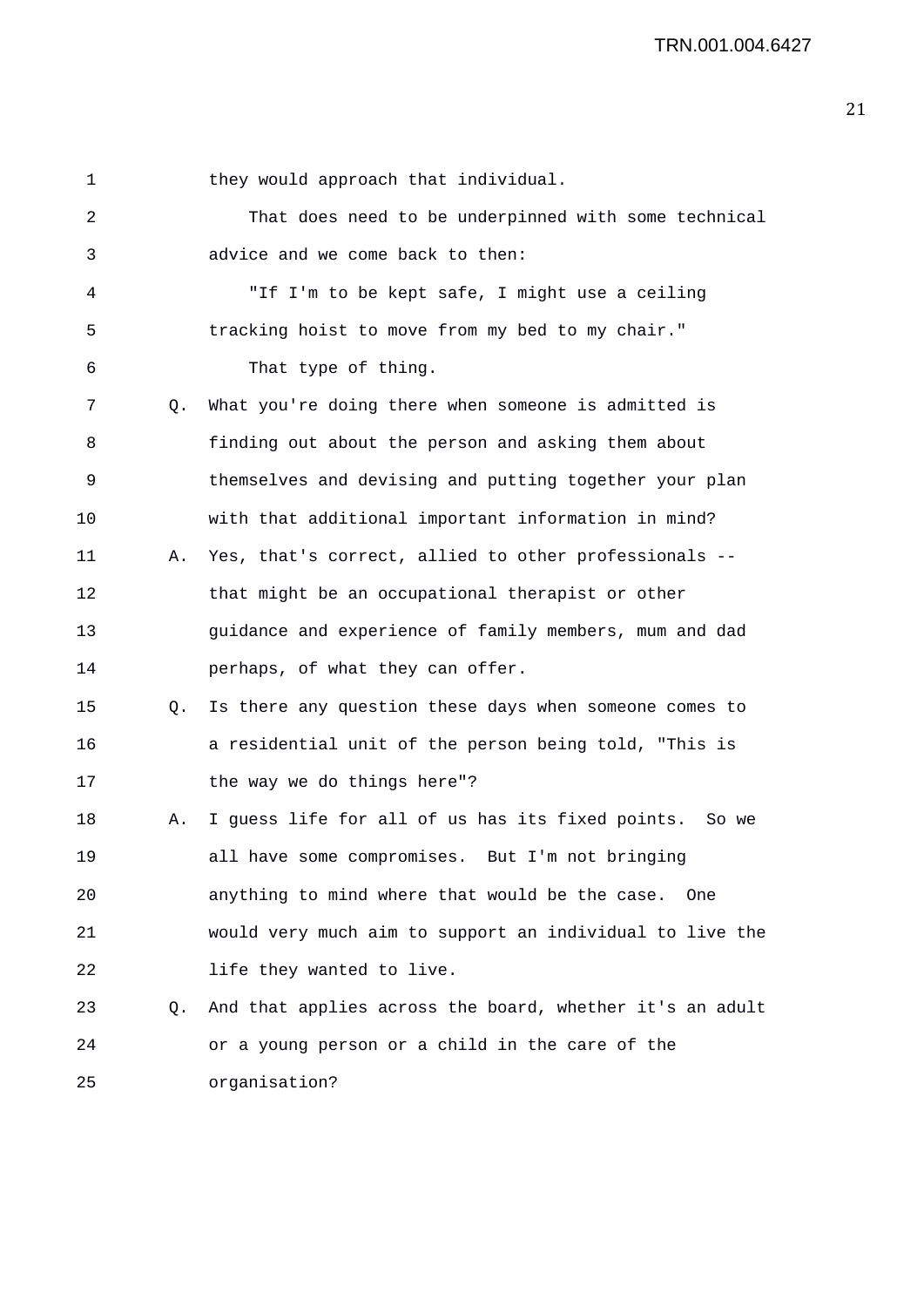| 1  | Α. | Yes. I think the one point I'm hesitating around on      |
|----|----|----------------------------------------------------------|
| 2  |    | your question is where resource comes into being. For    |
| 3  |    | some young adults we might only have four or five hours  |
| 4  |    | of support a week to offer them and one needs to target  |
| 5  |    | that resource as best we can with the young person to    |
| 6  |    | meet the outcomes they identify. But outside of          |
| 7  |    | that                                                     |
| 8  | Q. | In paragraph 33 you tell us, I think, a feature of the   |
| 9  |    | system these days is that each child -- and I take it    |
| 10 |    | this applies to residential units -- is allocated a key  |
| 11 |    | worker.                                                  |
| 12 | Α. | That's correct, yes.                                     |
| 13 | Q. | And that's a standard process?                           |
| 14 | Α. | Yes.                                                     |
| 15 | Q. | You also mention advocacy services, and I think you've   |
| 16 |    | already touched on this. One of the things you           |
| 17 |    | utilise -- is it external advocacy services?             |
| 18 | Α. | Yes. I'm a very passionate supporter of external         |
| 19 |    | advocacy and their role in articulating the wishes of    |
| 20 |    | people we support.                                       |
| 21 |    | Q. Can you just tell us what sort of situations you feel |
| 22 |    | this type of service is important to utilise?            |
| 23 | Α. | As a dreamer, I'd like them to be available to everybody |
| 24 |    | at any time.                                             |
| 25 | Q. | Do they attend care reviews?                             |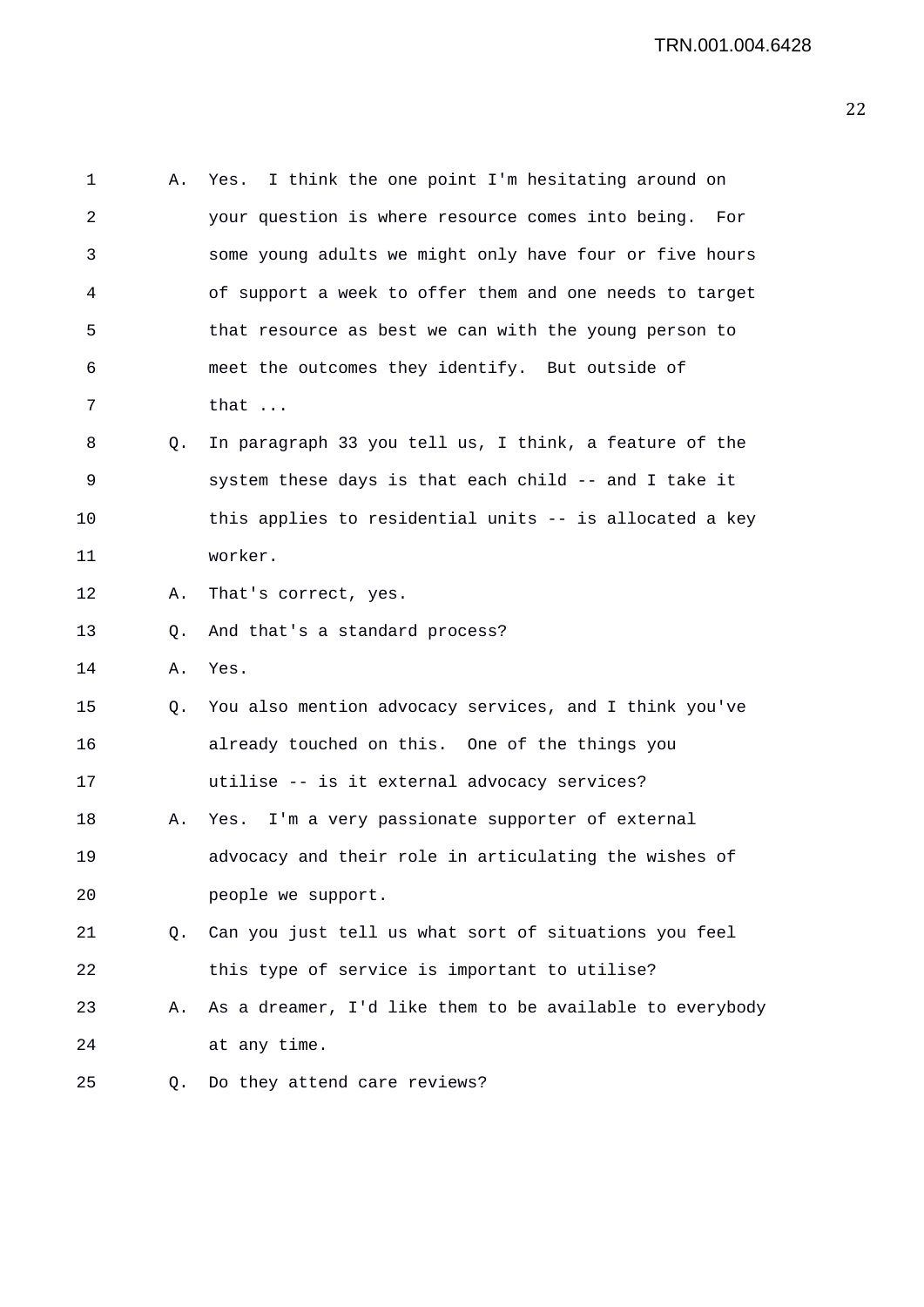1 A. They certainly can do, and particularly for a young 2 person or a -- this is where I come back to the 3 safeguarding. A lot of what I say would be applicable 4 to an adult who's vulnerable as well. 5 I would like to see advocacy regularly available for 6 any review. The reality of their resourcing is often 7 that we need to target it around specific individuals 8 for whom we have some concern that they are struggling 9 to articulate their needs. 10 Q. If I take you back to Rivendell then, which is the 11 residential service, just now, the six young people 12 in that unit would each have a key worker as part of the 13 team that are looking after them? 14 A. Yes. 15 Q. Is there a process whereby all six periodically are seen 16 by an independent external advocate, just to check on 17 how they're doing and what their progress is and so 18 forth? 19 A. No, no, there isn't. It would be a referral around 20 a particular piece of work or a particular review or 21 a particular introduction. So all of those residents 22 would have access to advocacy, but the advocacy 23 services, which are not run by Quarriers -- for clarity 24 we do run a separate advocacy service, but advocacy must 25 be independent from us, it can't be run by the same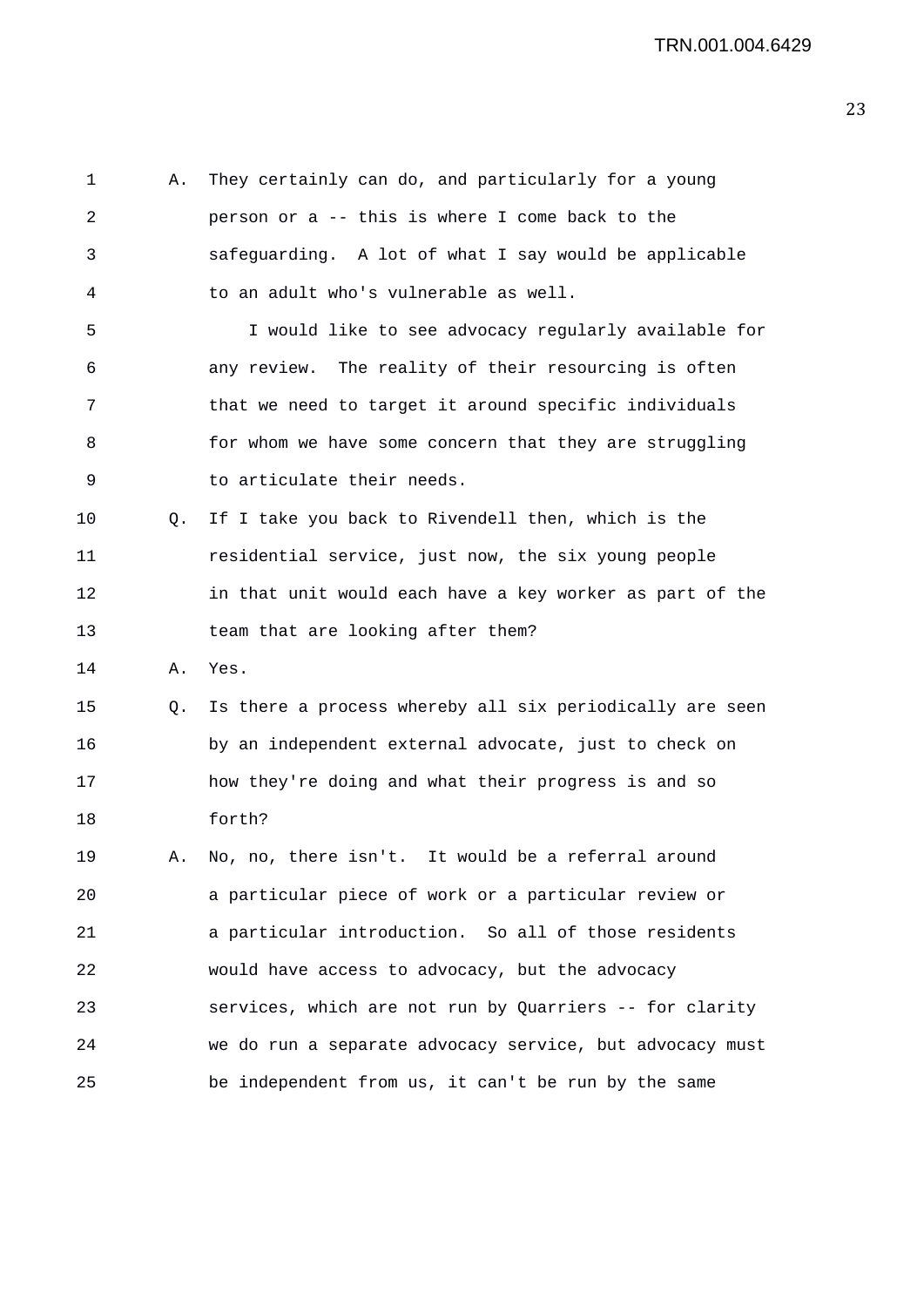1 organisation. 2 Q. Something like Who Cares? Scotland is an advocacy 3 service provider -- 4 A. Yes. 5 Q. -- as well as doing other things? 6 So there isn't a system whereby this independent 7 person is in the process and is periodically visiting 8 the individual? 9 A. They are not resourced in a way that allows them to do 10 that for us, sadly. 11 Q. I think we heard evidence in relation to Barnardo's, at 12 least, I think I've got this right, at one point they 13 had a range of people from different walks of life being 14 visitors to establishments -- 15 A. Uh-huh. 16 Q. -- just to see how things were, to talk to the 17 residents, and they rotated between different 18 establishments so they didn't always go to the same one. 19 You don't operate anything of that kind? 20 A. We have a range of stakeholders, they're not advocates, 21 they're not part of an advocacy organisation, who 22 undertake visits. That might range between -- we have 23 quality audits, which are undertaken by our own quality 24 management team. We have an inclusion team, who are 25 quasi independent, they're still Quarriers employees but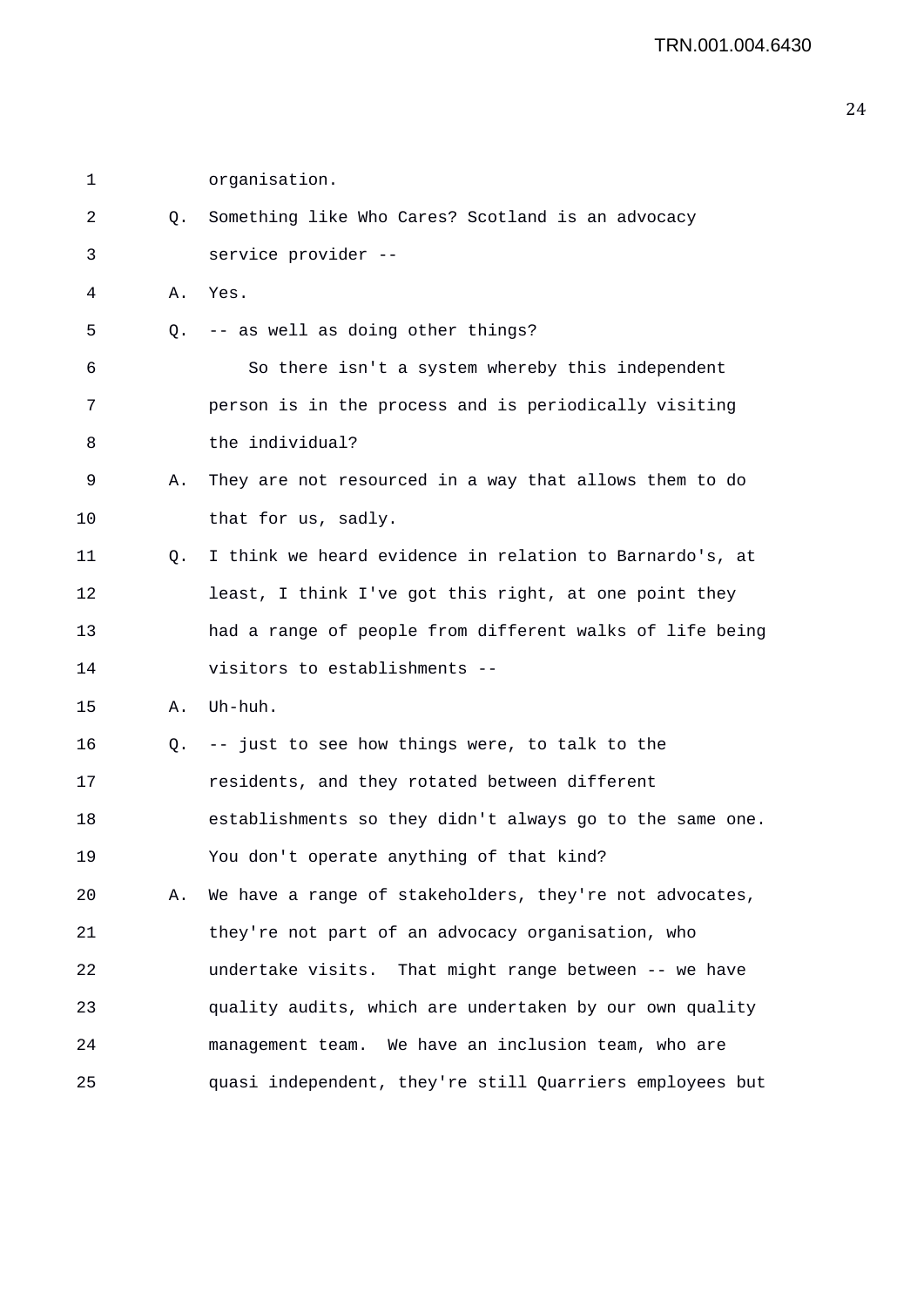1 they have a separate line management structure, and 2 a children's inclusion worker, who will visit and take 3 part and be available to young people. Specifically, 4 though, in the sense of is there a resource of advocacy 5 available to each child, then there isn't within 6 Inverclyde. 7 Q. I take it the young people in Rivendell at present, do 8 they come from a single local authority or across the 9 country? 10 A. They come -- I'm certainly aware of at least one young 11 man who doesn't come from Inverclyde, so I'm confident 12 they come from a range of areas. 13 Q. Can you help me with this? The term "inclusion", what 14 exactly is the purpose of an inclusion team or an 15 inclusion worker? 16 A. As you may well have heard, inclusion is a term that's 17 used commonly in social care. I think often -- I must 18 admit on reflection I'm not 100% sure where it first 19 came from, but my belief is it was a term used around 20 adults with a learning disability, about people being 21 included in society and their voice being heard in 22 decisions being made about them. That principle has now 23 been extended to cover all vulnerable groups. 24 So an inclusion worker, it's important that they 25 have some separation from the staff team and the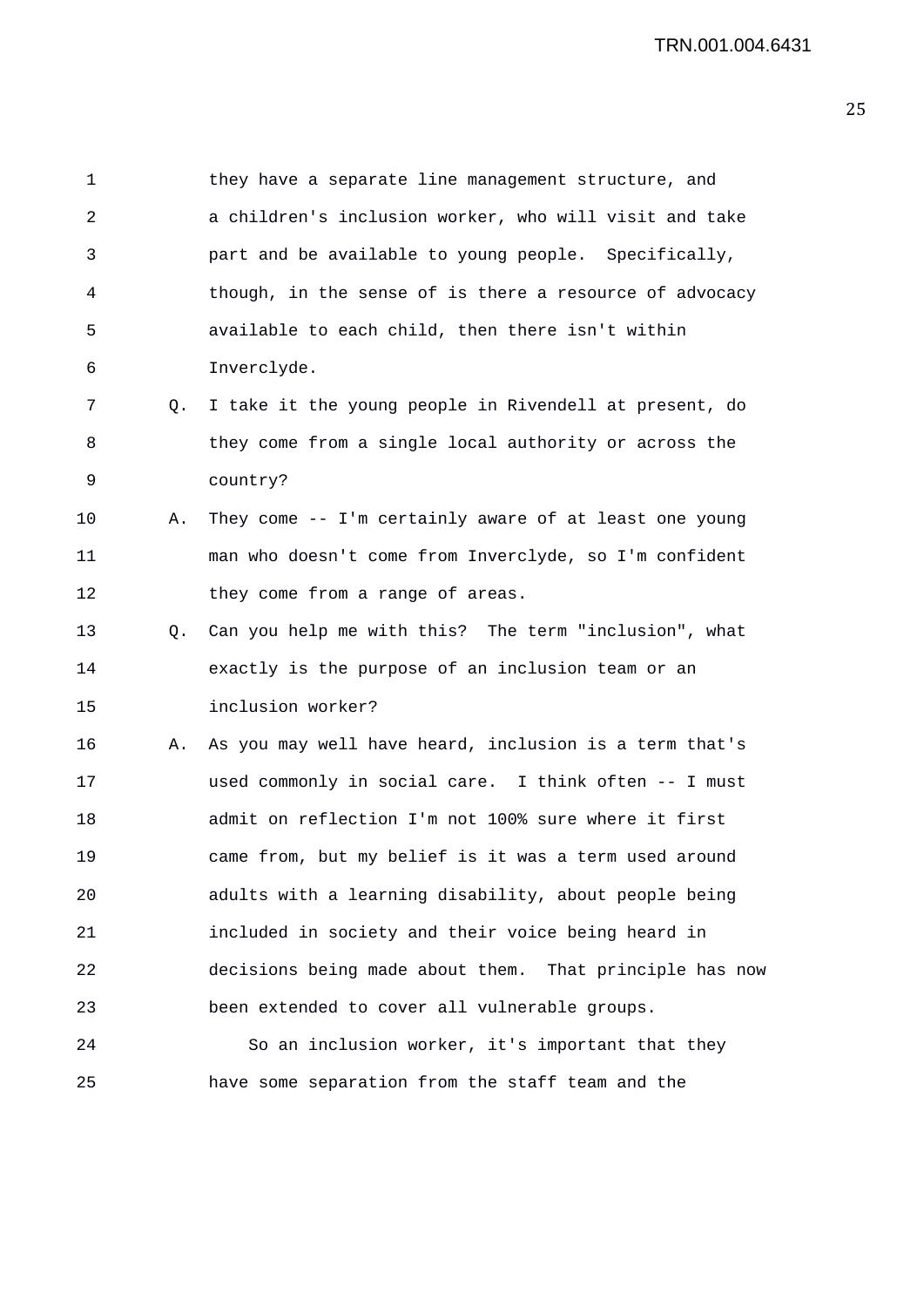1 management of any particular service. They're able to 2 offer guidance and input to that team, but they're also 3 able to form relationships with the young people or 4 adults that we support, and to be able to sometimes form 5 a bridge between that individual's wants and needs and 6 our services.

7 Q. Do they bear any resemblance to the historical in-house 8 social worker role we heard evidence about or not? 9 A. I think some resemblance. They would not be the same 10 and we are not usually talking about what I call 11 fieldwork qualified social workers. They may well have 12 a qualification, but probably not a diploma in 13 social work. They are usually individuals with a real 14 passion for inclusion, for people's rights and 15 aspirations.

16 We can talk a lot, particularly in the world of 17 disability work, about the social model and the medical 18 model and people's capacity. We try and focus on 19 people's abilities rather than disabilities, but 20 sometimes it can be easy to lose focus and focus on what 21 people can't do. Inclusion workers can help us to 22 remind ourselves that we should be aspiring to what 23 people can do.

24 Q. Going to Rivendell, since that's the current residential 25 care provision on a longer-term basis, do the residents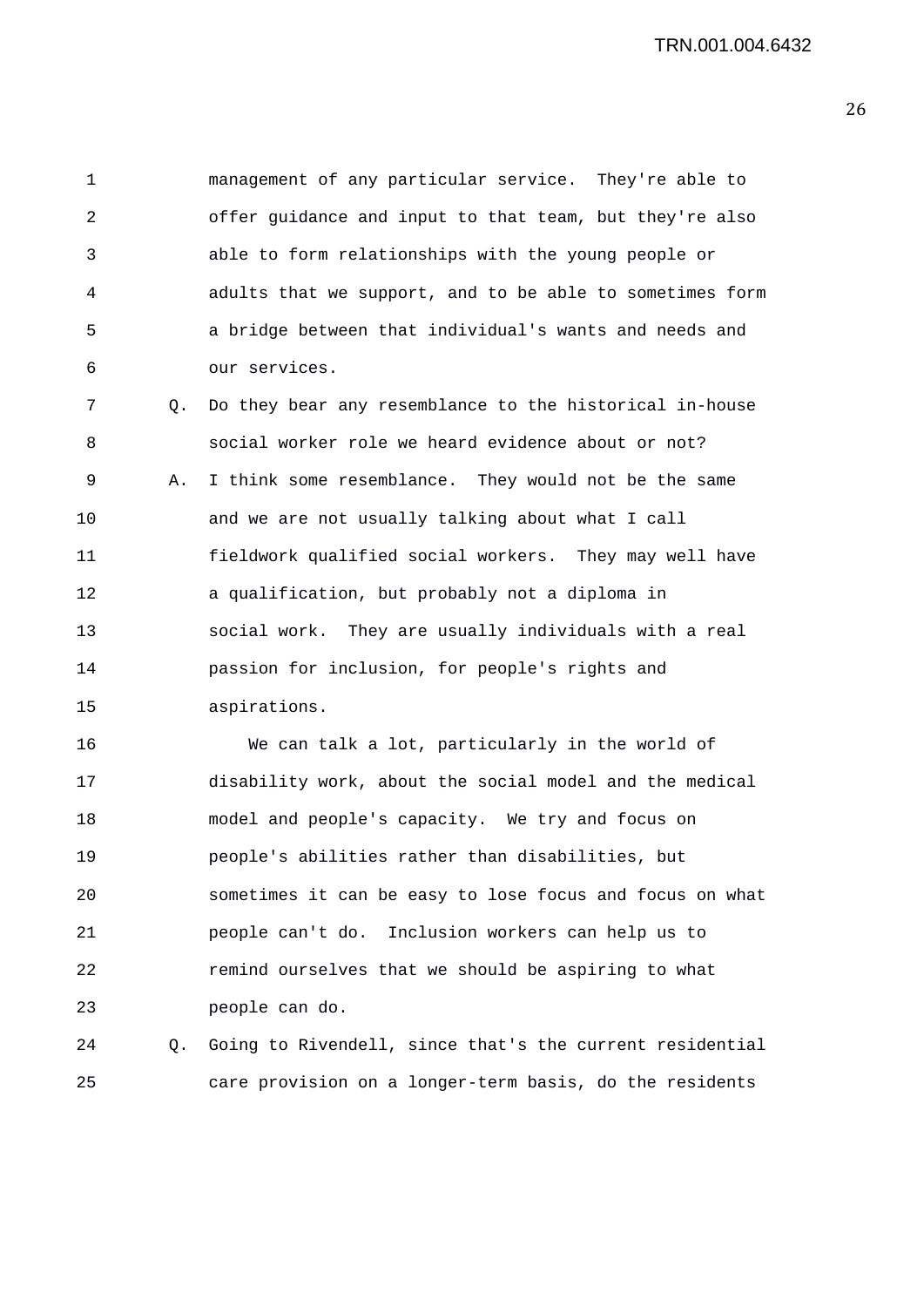| 1  |    | there -- what's the position about their education?<br>Do |
|----|----|-----------------------------------------------------------|
| 2  |    | they go to mainstream schools, for example?               |
| 3  | Α. | I couldn't tell from knowledge of each individual's       |
| 4  |    | Knowing those young people, as I've met them,<br>plan.    |
| 5  |    | I think it's extremely unlikely they're in what you and   |
| 6  |    | I would refer to as a mainstream school and so would be   |
| 7  |    | educated through special provision. I'm afraid I don't    |
| 8  |    | know precisely.                                           |
| 9  | Q. | You tell us that among the measures that are in place     |
| 10 |    | these days, no doubt as a safeguarding measure, there's   |
| 11 |    | a whistle-blowing policy. You'll be as well aware as      |
| 12 |    | anyone that whistle-blowing can be a difficult issue for  |
| 13 |    | people, particularly if they think they will be           |
| 14 |    | identified as the whistle-blower.                         |
| 15 | Α. | Yes.                                                      |
| 16 | Q. | Has that proved to be a problem in the organisation?      |
| 17 |    | I know you've not been there for very long, but has it    |
| 18 |    | proved to be a difficulty?                                |
| 19 | Α. | I absolutely agree with the premise of your question.     |
| 20 |    | Inherent in the idea of whistle-blowing is if it was      |
| 21 |    | easy, you wouldn't need a whistle-blowing policy, one     |
| 22 |    | might argue. I don't think that the whistle-blowing       |
| 23 |    | position -- its primary intention is not for people we    |
| 24 |    | support to disclose abuse or concerns or complaints; its  |
| 25 |    | primary intention is more for members of the public and   |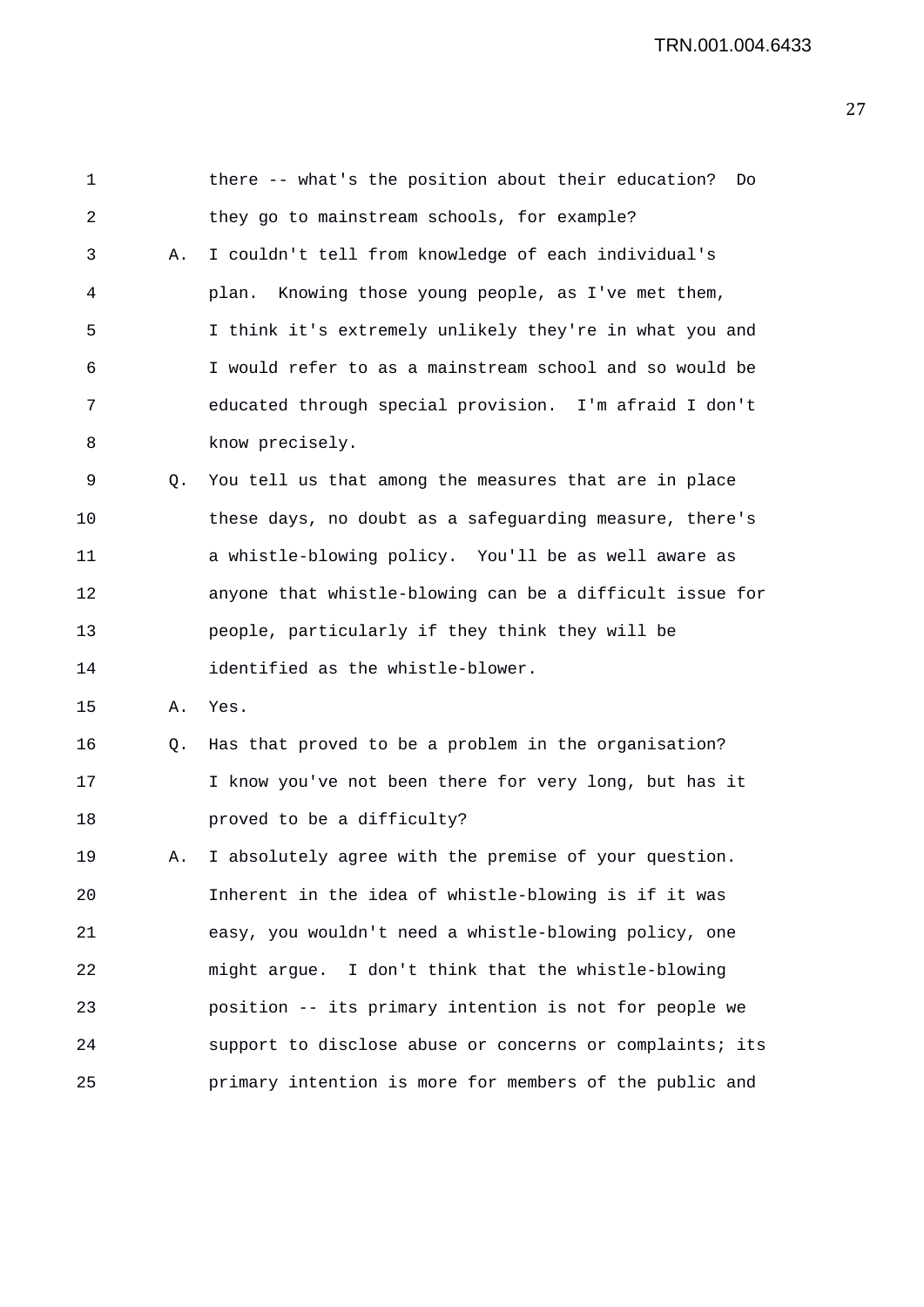1 for staff to raise issues of concern, confidentially. 2 Q. Are you confident that your staff would feel able to use 3 the whistle-blowing process to raise concerns about 4 another member of staff, particularly the treatment of 5 service users by that other member of staff? Can you 6 give us any assessment of how confident you feel? 7 A. I think it's another avenue which staff can raise 8 concerns by, and it is used. So like any complaints 9 procedure, if nobody ever raises a complaint, then my 10 concern is not that there's nothing to complain about 11 but that the complaints procedure is in some way 12 inaccessible. 13 Q. Are they using it to raise issues about bad practice or 14 the way that residents are treated? Do you happen to 15 know that or not? 16 A. I'm not immediately conscious of it being used around 17 that, but I'd say again, within the whistle-blowing 18 procedure itself, it articulates that that would not be 19 its usual use. In my relatively short period, it's not 20 been brought to my attention that anybody's raised 21 an issue of delivery of care and I would expect that to 22 be brought to my attention if it were. 23 Q. David Beard, who gave evidence on behalf of Barnardo's, 24 mentioned a recent initiative of a confidential hotline 25 that staff can use so that they can anonymously raise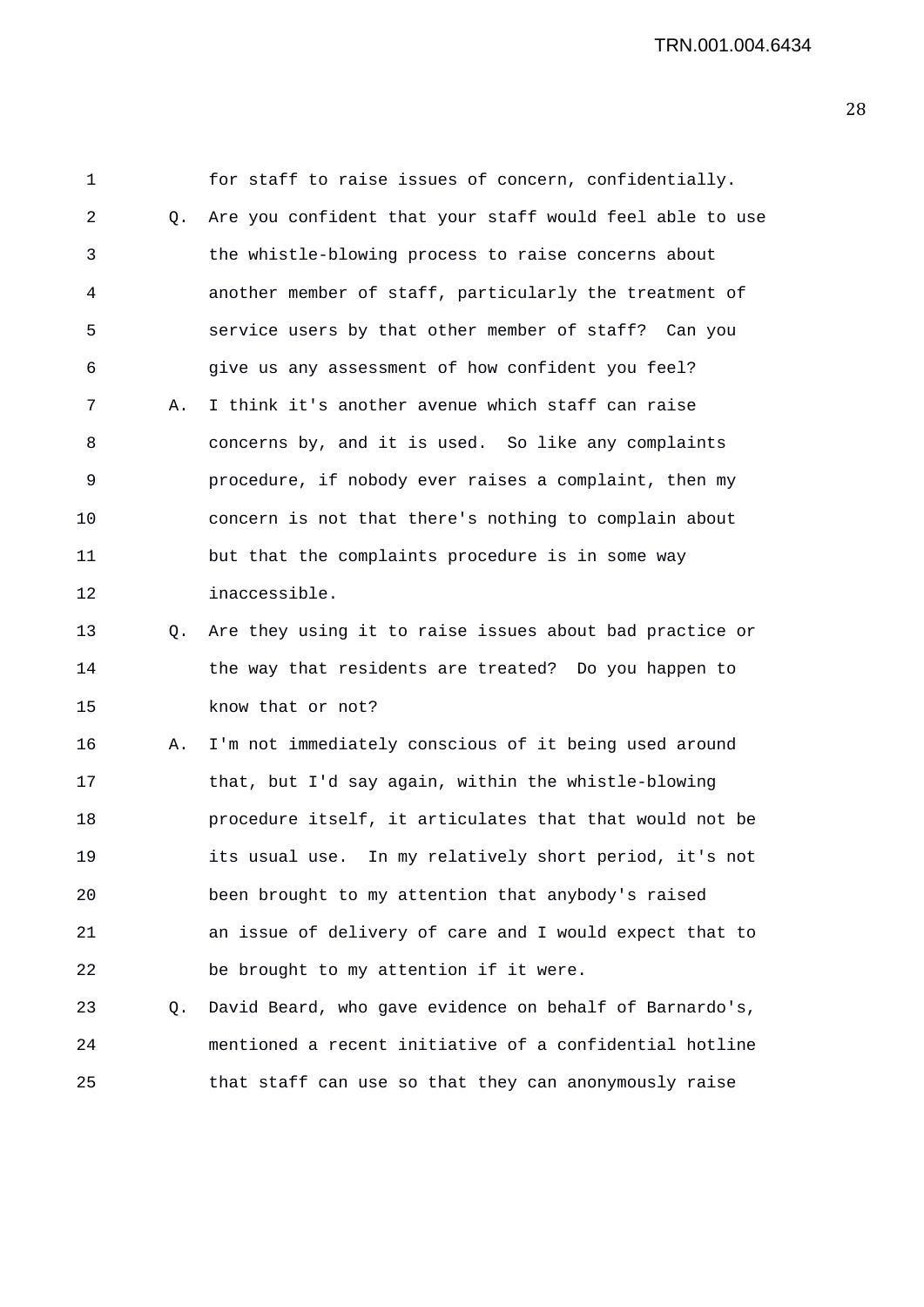| 1  |    | Is that something that your organisation<br>issues.       |
|----|----|-----------------------------------------------------------|
| 2  |    | operates or would consider operating?                     |
| 3  | Α. | It's certainly something we would consider. My own        |
| 4  |    | email and my small team feature as part of that as a way  |
| 5  |    | of -- if one didn't feel comfortable and confident        |
| 6  |    | speaking to your line manager or, for example, going to   |
| 7  |    | the chief executive or the head of quality, then myself   |
| 8  |    | and my team would be somewhere else that one could raise  |
| 9  |    | matters confidentially.                                   |
| 10 |    | LADY SMITH: Sorry, just one moment, still on              |
| 11 |    | whistle-blowing. I appreciate you don't have any          |
| 12 |    | recollection of it being used to air a concern about the  |
| 13 |    | way a user is being helped or not. What sort of thing     |
| 14 |    | is it used for?                                           |
| 15 |    | A. Forgive me, I'm sorry, I'm going to struggle to answer |
| 16 |    | your question a little bit. I would expect that if it     |
| 17 |    | was an issue of safeguarding or relevant to my area of    |
| 18 |    | work, then Alice or the chief executive would let me      |
| 19 |    | If it wasn't, I wouldn't be made aware because<br>know.   |
| 20 |    | it would be confidential. I'm afraid I'll struggle to     |
| 21 |    | answer.                                                   |
| 22 |    | LADY SMITH: I see exactly what you mean because           |
| 23 |    | whistle-blowing could be something right across the       |
| 24 |    | It just has to be a concern that a member of<br>board.    |
| 25 |    | staff has and feels they need to raise and it could be    |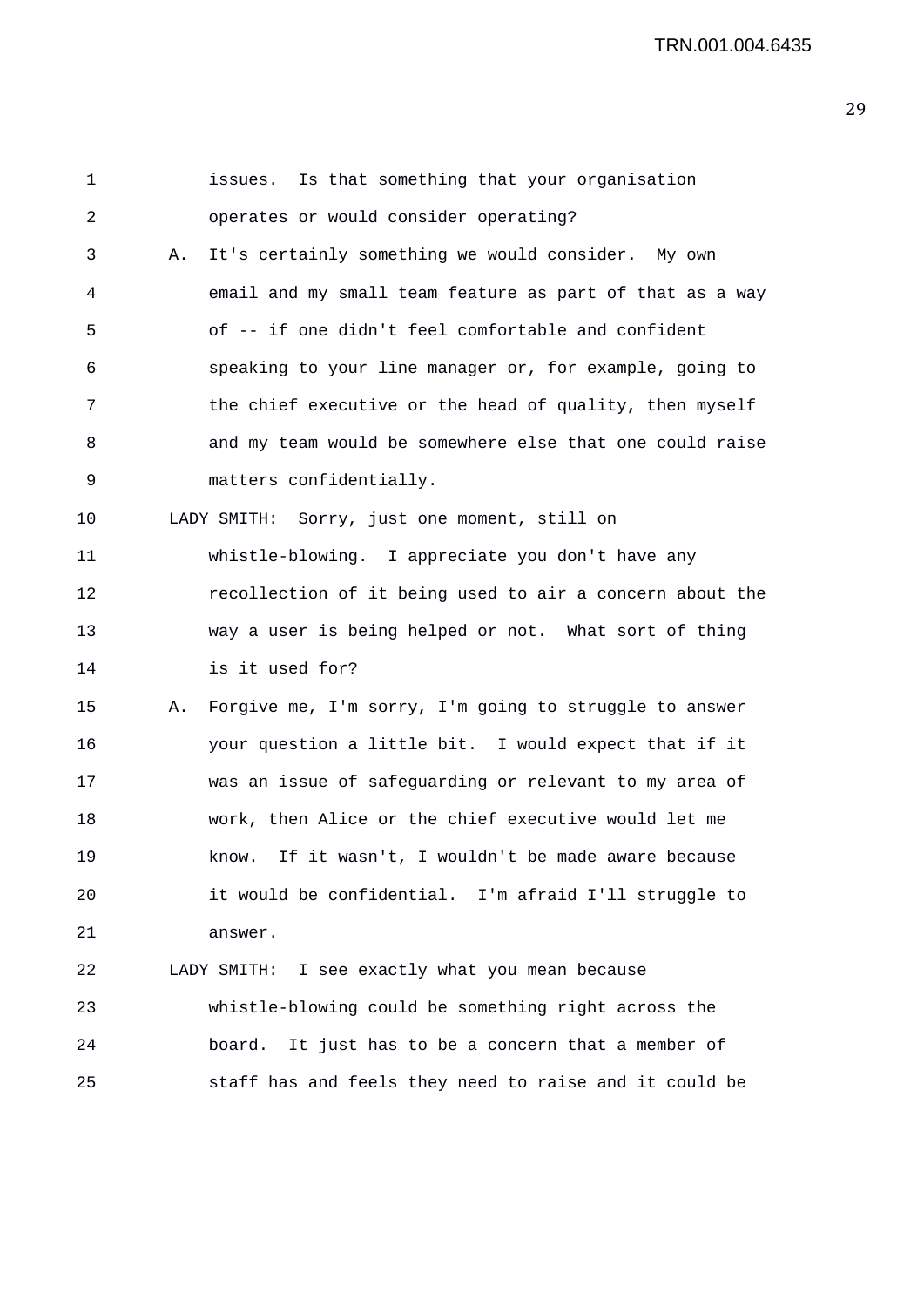| 1  |    | about anything?                                             |
|----|----|-------------------------------------------------------------|
| 2  | Α. | Yes.                                                        |
| 3  |    | I'm with you.<br>LADY SMITH:                                |
| 4  |    | MR PEOPLES: But if the concern was about treatment of users |
| 5  |    | by other staff, it would get back to you as head of         |
| 6  |    | safeguarding?                                               |
| 7  | Α. | Absolutely.                                                 |
| 8  | Q. | And you would then deal with it accordingly?                |
| 9  | Α. | Yes, or be part of dealing with it.                         |
| 10 | Q. | You'd be part of a process of investigation into the        |
| 11 |    | matter. You tell us on page 8 of your statement that        |
| 12 |    | children's voices are also heard through the inspection     |
| 13 |    | process and I think you say the Care Inspectorate do        |
| 14 |    | interview children when they come to inspect the            |
| 15 |    | establishments that you operate; is that correct?           |
| 16 | Α. | Yes. As a standard part of a Care Inspectorate              |
| 17 |    | inspection, they will often write to families and people    |
| 18 |    | we support and would certainly ask to arrange interviews    |
| 19 |    | with young people we support.                               |
| 20 |    | With young people who have communication                    |
| 21 |    | difficulties, that's challenging, and they would often      |
| 22 |    | need support from a member of staff, which can have its     |
| 23 |    | limitations in that area. But that would be another         |
| 24 |    | possible avenue for people to raise concerns externally.    |
| 25 | Q. | You also tell us that, as part of the current systems,      |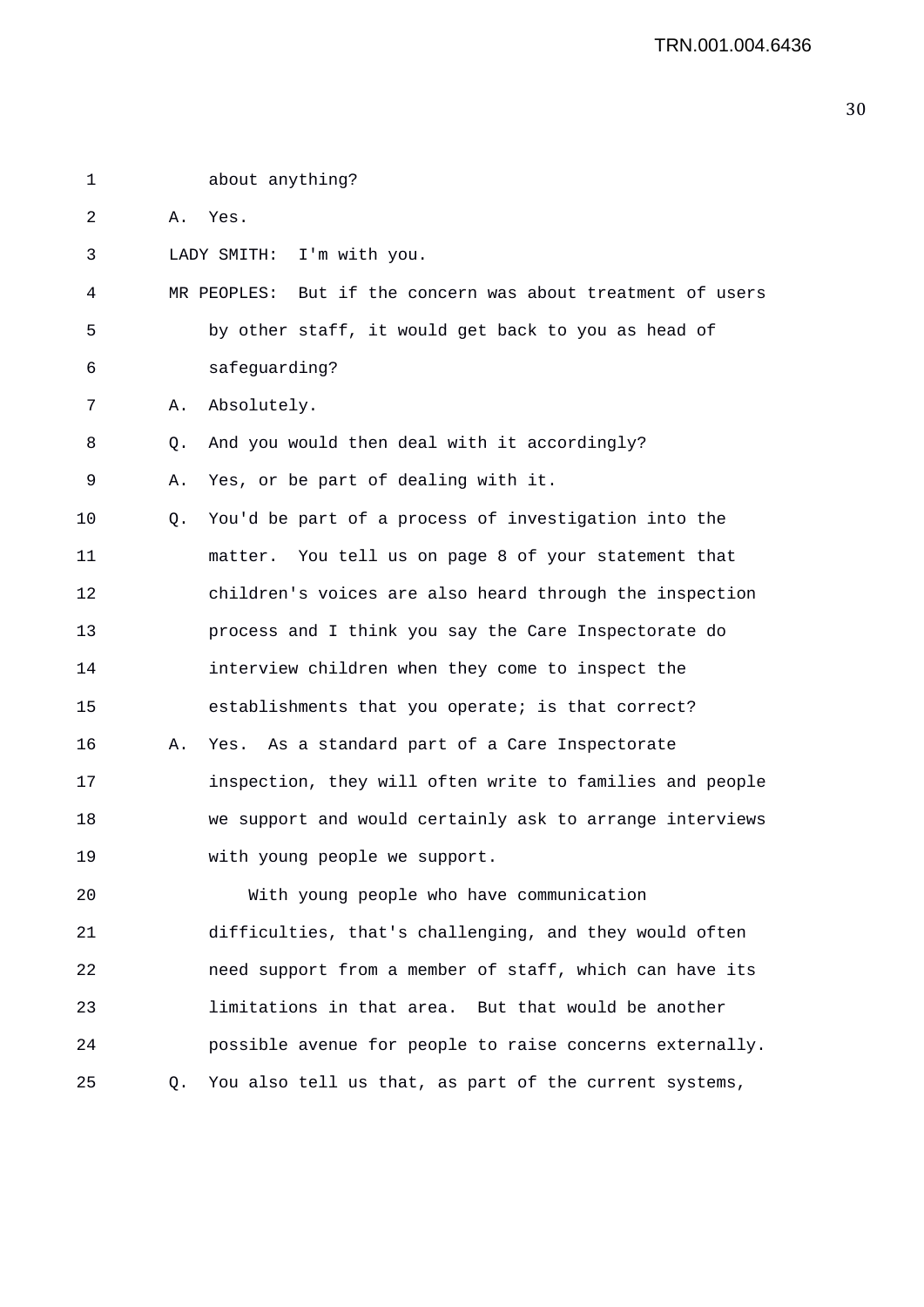| 1  |    | there's regular reviews in the case of each child that's |
|----|----|----------------------------------------------------------|
| 2  |    | in the care of the organisation. I take it again, just   |
| 3  |    | using Rivendell, that would apply --                     |
| 4  | Α. | Yes.                                                     |
| 5  | Q. | -- to that establishment, for example? And indeed,       |
| 6  |    | there's a minimum review, you say, every six months?     |
| 7  | Α. | That's correct, yes.                                     |
| 8  | Q. | Do I take it that review is one which would involve      |
| 9  |    | a number of agencies?                                    |
| 10 | Α. | Yes.                                                     |
| 11 | Q. | Typically, anyway?                                       |
| 12 | А. | Yes, typically. Again, one needs to be mindful of the    |
| 13 |    | young person. It can be a daunting prospect for a young  |
| 14 |    | person to have their life discussed with a panel of      |
| 15 |    | a dozen professionals sat about. So there needs to be    |
| 16 |    | some judgement involving the local authority and other   |
| 17 |    | people who know that young person.                       |
| 18 |    | But I would absolutely expect the local authority        |
| 19 |    | that places to be invited. I'd very much hope they       |
| 20 |    | would attend every six months. The manager of that       |
| 21 |    | service, the key worker, and then perhaps somebody from  |
| 22 |    | the school, perhaps somebody that features in that young |
| 23 |    | person's life in other areas. But that's where it        |
| 24 |    | becomes very person-centred.                             |
| 25 |    | Q. You mention in paragraph 38 an annual review. Is that |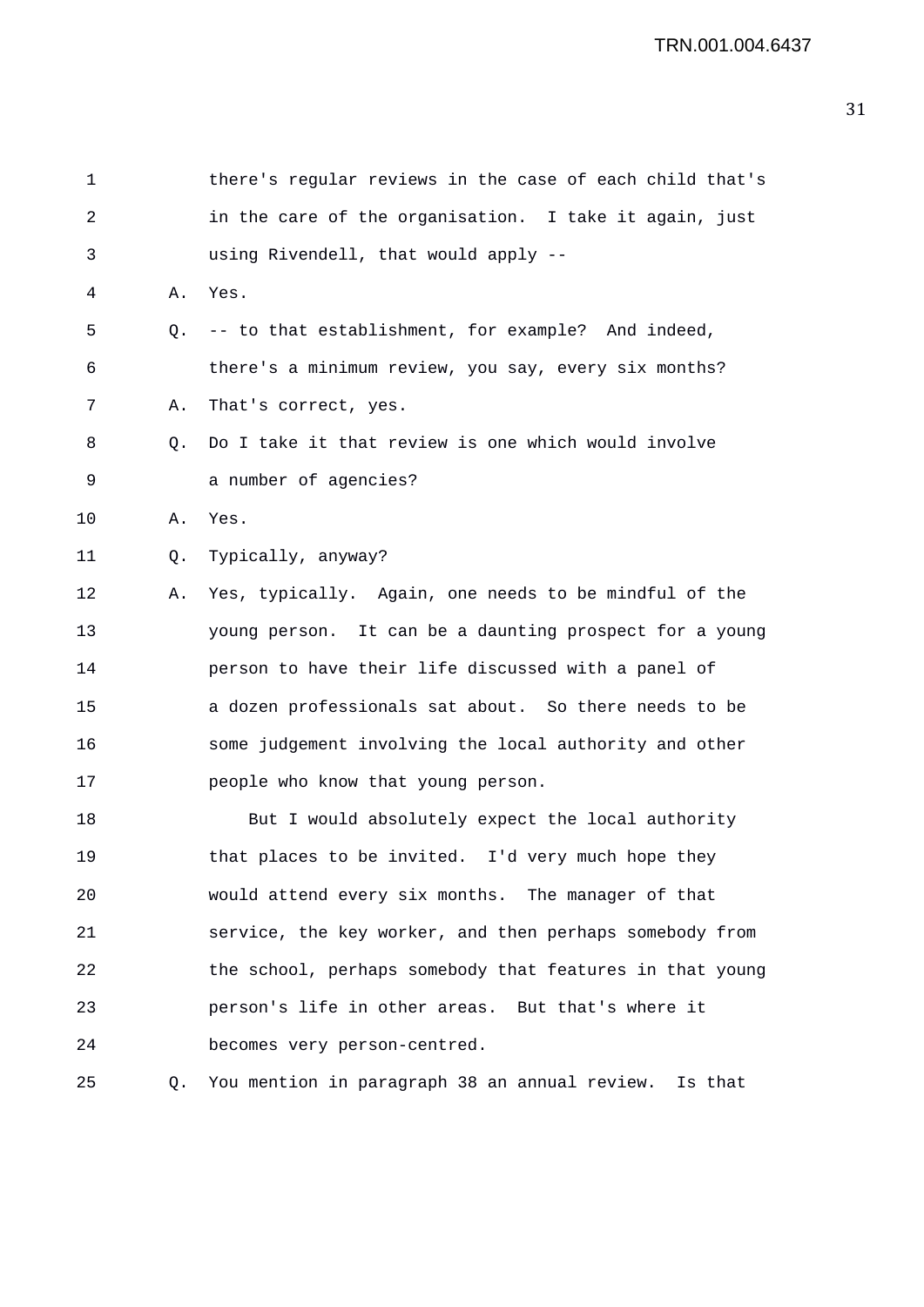| 1  |    | a standard process, that there's an annual review for    |
|----|----|----------------------------------------------------------|
| 2  |    | each child?                                              |
| 3  | Α. | Yes. My experience when I worked with local authorities  |
| 4  |    | was that, whilst they might try and be there every       |
| 5  |    | six months, they would insist on being there annually to |
| 6  |    | at least take a 12-month check-in on each review.        |
| 7  |    | I didn't want to given the impression that there's       |
| 8  |    | a differential between a six-monthly review and an       |
| 9  |    | annual review, more that the local authority would at    |
| 10 |    | least try to get to one of those.                        |
| 11 | Q. | You make one observation in paragraph 43 or a comment,   |
| 12 |    | it's page 9. You say -- I think this is all to do with   |
| 13 |    | the voice of the child. You say:                         |
| 14 |    | "Now culturally and having a legal obligation so to      |
| 15 |    | do, social care professionals are more sensitive to and  |
| 16 |    | respectful of a child's opinion."                        |
| 17 |    | And you mentioned GIRFEC and SHANARRI in the next        |
| 18 |    | sentence. So is that -- you've been in social care for   |
| 19 |    | quite a while now.                                       |
| 20 | Α. | Yes.                                                     |
| 21 | Q. | Is that something that you sense, there's been a change  |
| 22 |    | in your professional life?                               |
| 23 | Α. | I sense it during my tenure and involvements.<br>I do.   |
| 24 |    | When I think back to the late 1980s when I was first     |
| 25 |    | involved in social care, I think it was felt quite       |
|    |    |                                                          |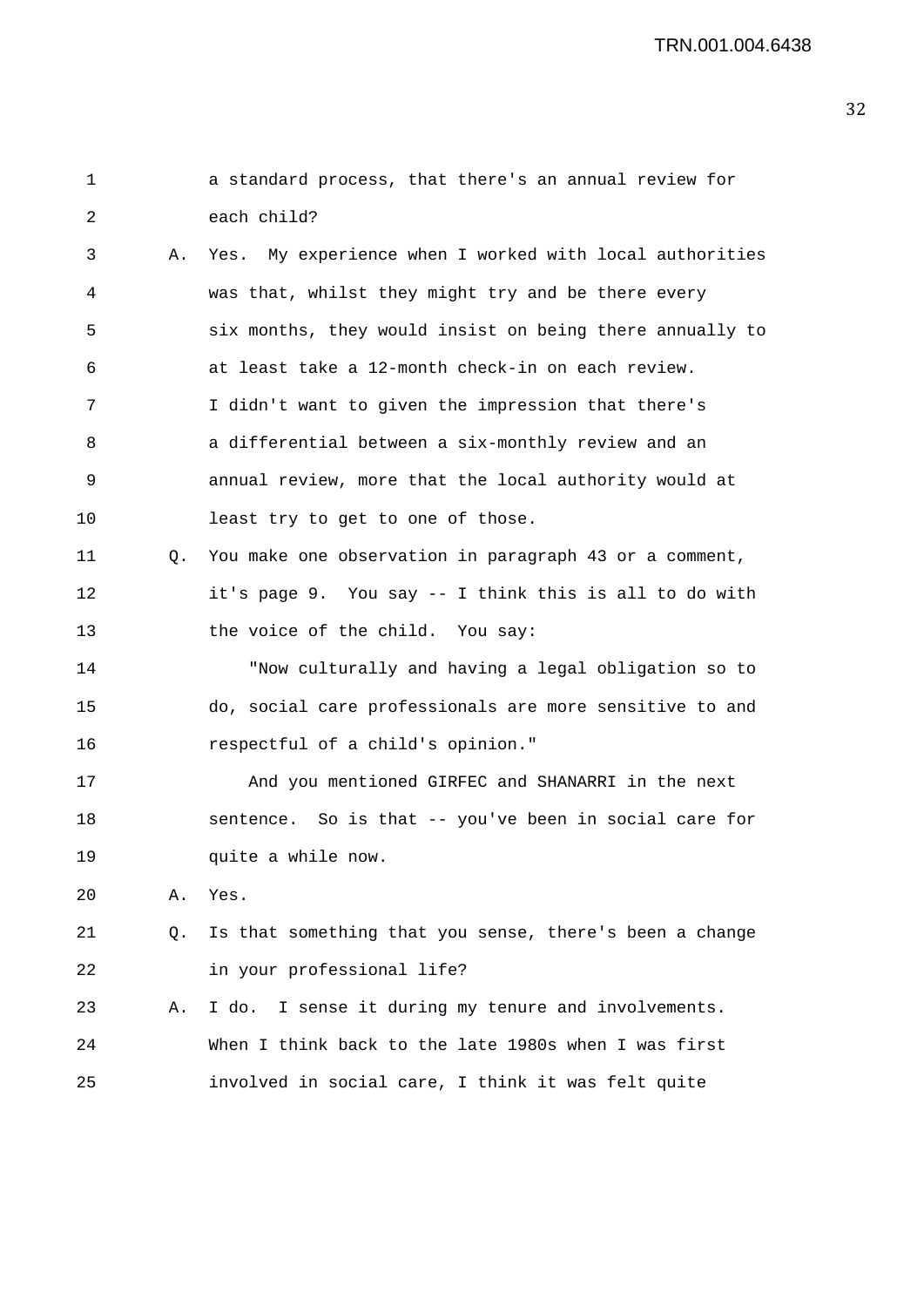| 1  |           | forward-looking to have young people involved in         |
|----|-----------|----------------------------------------------------------|
| 2  |           | a review, whereas today it would be remarkable not to.   |
| 3  |           | From my reviews of records and what I understand is the  |
| 4  |           | history, it seems to me that that was certainly less     |
| 5  |           | common during the 1960s or 1970s.                        |
| 6  | $\circ$ . | I take it now, because of your involvement with this     |
| 7  |           | inquiry, that you've got a reasonable familiarity with   |
| 8  |           | the sort of records that were kept historically as well  |
| 9  |           | as today?                                                |
| 10 | Α.        | I feel so.                                               |
| 11 | Q.        | That maybe leads us on to another heading in your        |
| 12 |           | statement, "Child Protection", where you, I think, do    |
| 13 |           | a degree of comparison in paragraph 46 between the       |
| 14 |           | historical position and the position today if there was  |
| 15 |           | a serious allegation that came to light. You tell us     |
| 16 |           | a little bit about what your perceptions of the          |
| 17 |           | complaints procedure within Quarrier's Village was       |
| 18 |           | historically; is that correct?                           |
| 19 | Α.        | Yes.                                                     |
| 20 | $\circ$ . | It would be the superintendent that would deal with      |
| 21 |           | these matters, generally speaking?                       |
| 22 | Α.        | In terms of looking at case files, say, from the<br>Yes. |
| 23 |           | 1950s, 1960s, 1970s, attending and listening to          |
| 24 |           | applicant statements here, and to adults who have        |
| 25 |           | visited us as part of our aftercare service and have     |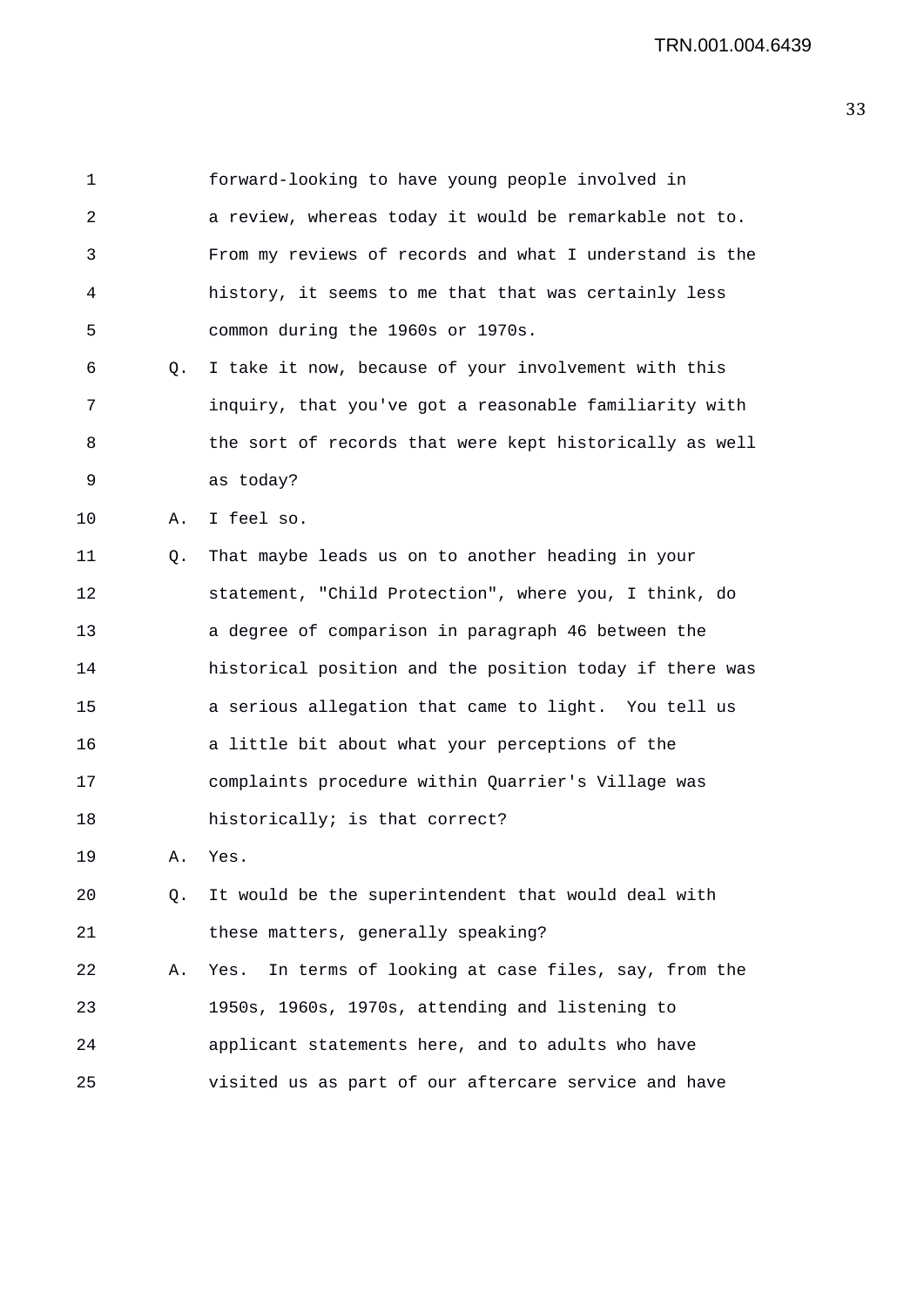1 told us of their experiences, that's the message I hear 2 consistently. If one had a complaint about one's 3 house parents, you went and knocked on the 4 superintendent's door.

5 Q. But I think you've also said, based on what you have 6 heard in the course of this inquiry, and perhaps based 7 on what you have seen in the records, you say that the 8 way that was done seems to have provoked retribution 9 from house parents or the superintendent's response was 10 "robust", that's the term you use. You say if that was 11 the case, it's conceivable a child would learn not to 12 make reports or complaints. I think we have heard 13 evidence to that effect as the reason why people didn't 14 report.

15 A. That would be -- you will have heard even more of it 16 **than I have.** That would be my impression. We've heard 17 individuals here tell that story.

18 Q. I take it that if you were trying to identify a formal 19 complaints process rather than what happened in 20 practice, you've not really found that easy to do from 21 the records?

22 A. When you say formal complaints process, what springs to 23 my mind is three or four sides of A4 headed "Complaints 24 policy". Those documents don't exist, so we are -- or 25 if they do, I've been unable to find them. We are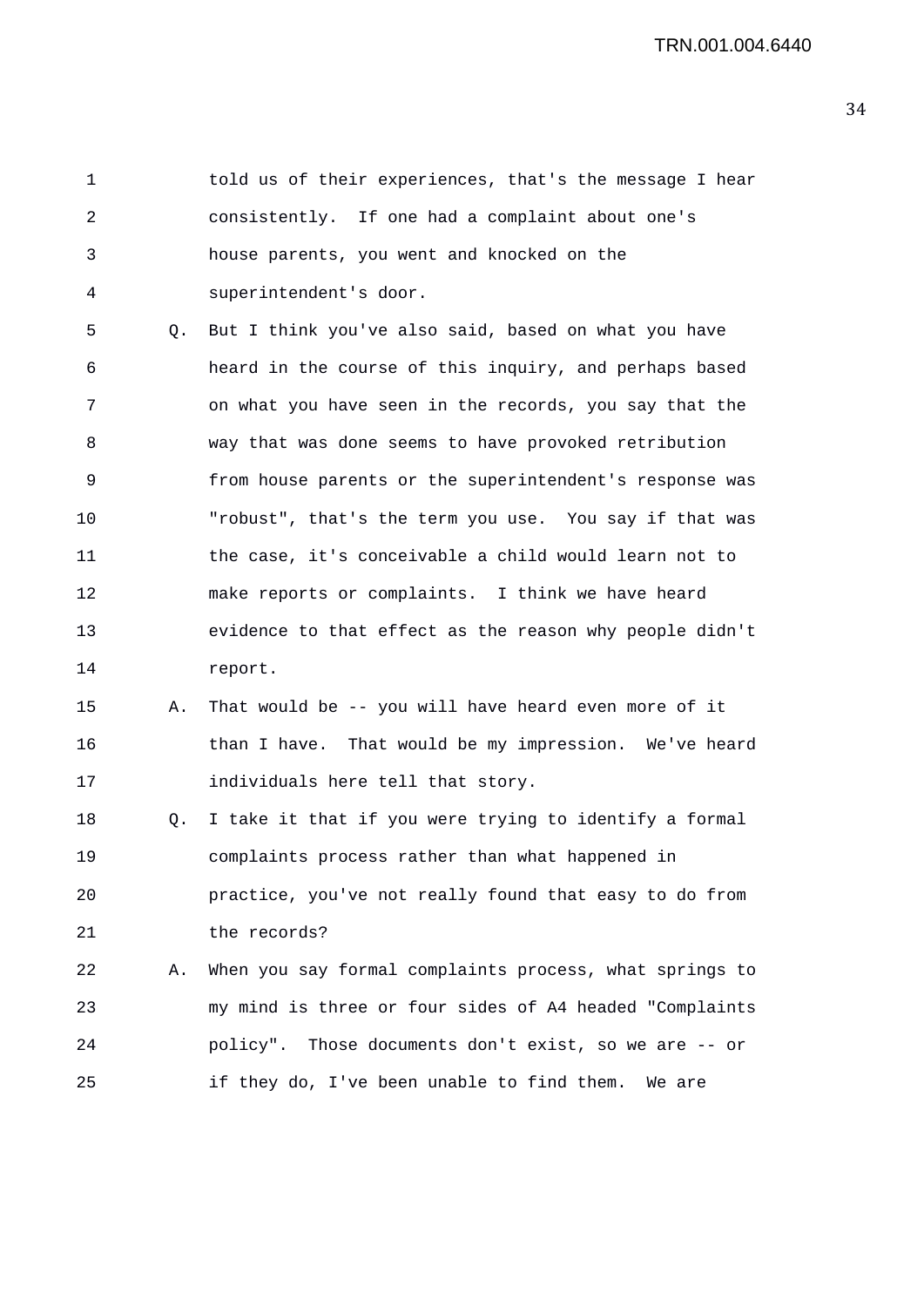1 divining practice from the records of the time, piecing 2 together a jigsaw and listening to what people tell us. 3 Q. You say that if there was a serious allegation that came 4 to light today, that would result in suspension of the 5 staff member who was the subject of the allegation and, 6 where a crime may have been committed, it would be 7 reported to the police? 8 A. That's correct. 9 Q. Is that standard practice now? 10 A. Yes. So an allegation of abuse, to use that term, would 11 immediately require us to use the disciplinary policy, 12 and any allegation of serious harm to a child would 13 immediately involve suspension of the member of staff. 14 Q. Can you talk us through that. Say there was an 15 allegation against a staff member of some form of abuse 16 of a resident. You've told us suspension. Let's say it 17 does involve potentially a criminal matter. Then the 18 police get notified? 19 A. Yes. 20 Q. What else happens in that scenario? 21 A. So there will be a range of things would happen quite 22 quickly. If it was a registered service, we would have 23 a requirement to report that to the Care Inspectorate 24 through what they call their e-forms system. We would 25 need to advise the host authority, which is the local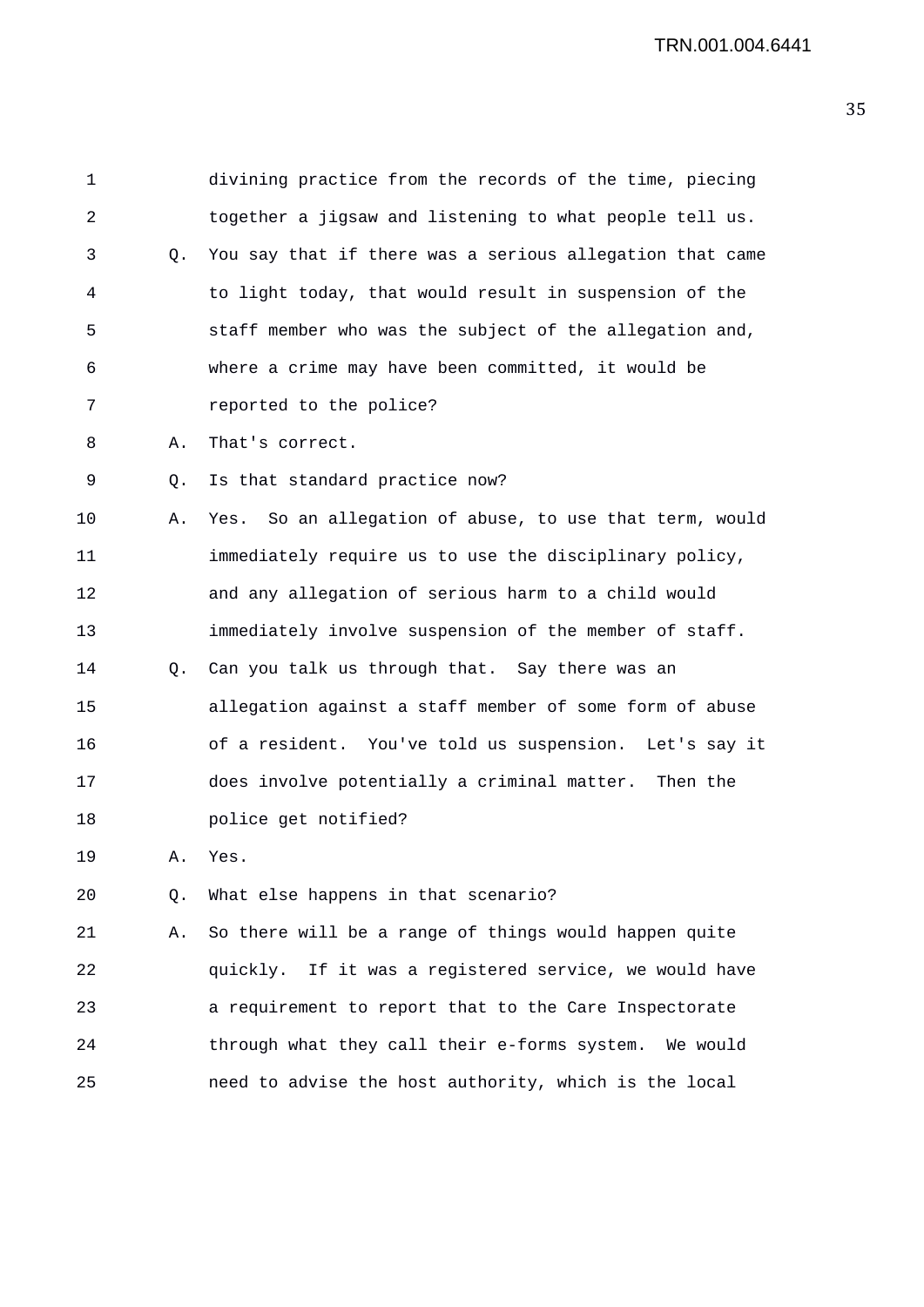1 authority in whose patch that service resides. We would 2 also advise the funding authority, so if it was 3 Inverclyde but Aberdeen had placed the young person, 4 we would advise their social worker as well.

5 If it was an issue of abuse, as I think you have 6 suggested, our head of HR would be informed and action 7 would be taken to suspend that member of staff and to 8 invoke the disciplinary process. We would want to seek 9 to ensure the well-being and support of that young 10 person, if it was a young person, at which point that 11 becomes quite individualised because whilst we would 12 want to offer support depending on quite what the 13 circumstances are, it may be that we'd be looking to 14 support that young person externally depending on the 15 situation.

16 We would want to link with Police Scotland about 17 their investigation and our investigation, and we would 18 very much want to begin to try and understand the 19 circumstances and investigate that as quickly as we 20 could. However, we would not wish to do anything that 21 might get in the way of Police Scotland's criminal 22 investigation.

23 Q. Say there was a police investigation but the police, for 24 one reason or another, took no formal action beyond 25 their enquiries and advised you to that effect. Would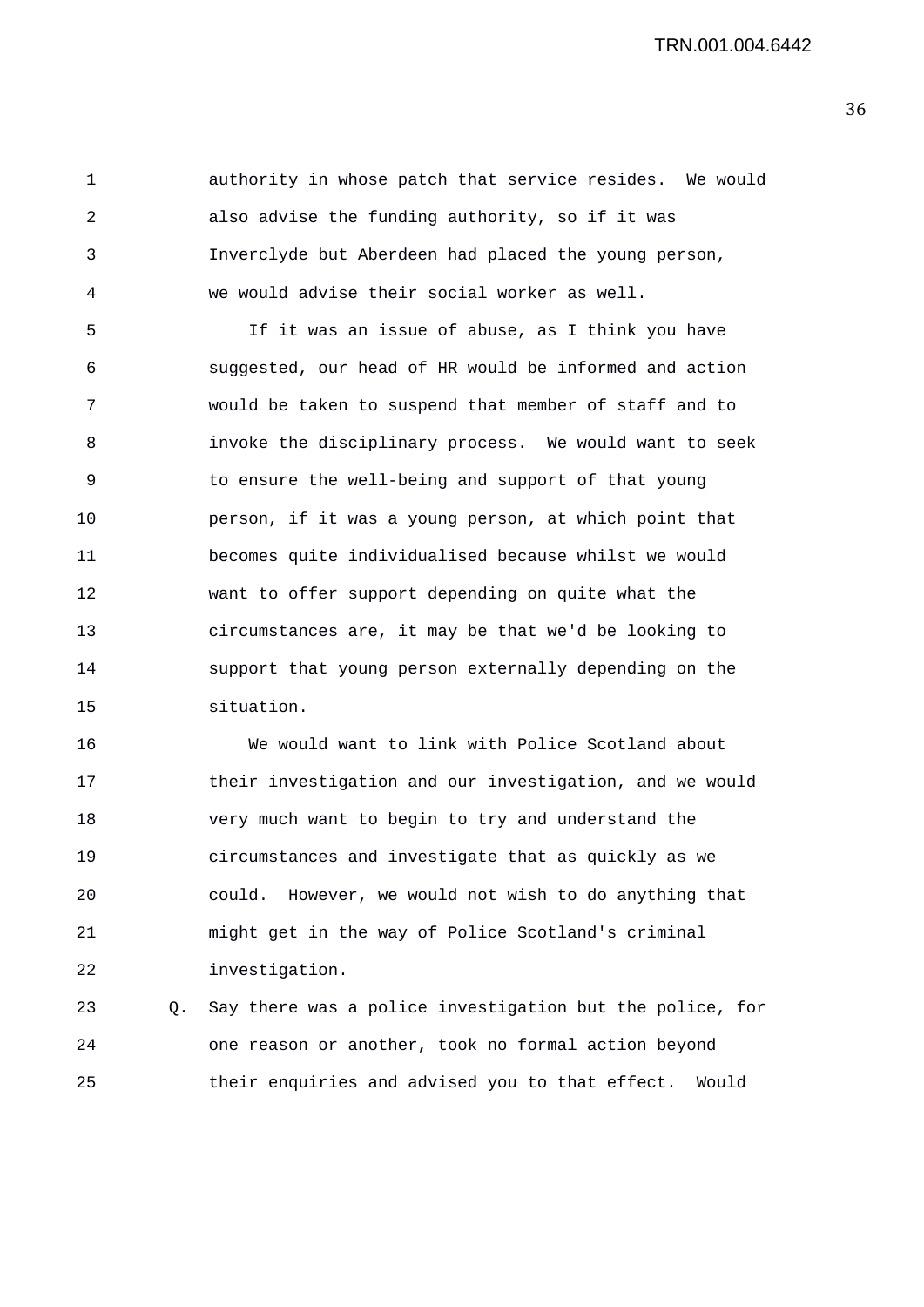| $\mathbf 1$ |    | there still then be an investigation separately by the   |
|-------------|----|----------------------------------------------------------|
| 2           |    | organisation into the matter?                            |
| 3           | Α. | Absolutely, yes. Our disciplinary process would require  |
| 4           |    | us to investigate that in order to form a view as        |
| 5           |    | we have a different standard of evidence than            |
| 6           |    | Police Scotland might do.                                |
| 7           | Q. | I take it your standard would be a civil standard?       |
| 8           | Α. | Yes.                                                     |
| 9           | Q. | As you might call it, the balance of probabilities,      |
| 10          |    | rather than beyond reasonable doubt?                     |
| 11          | Α. | Yes, when I've chaired a disciplinary hearing that has   |
| 12          |    | always been the policy that I have undertaken, that this |
| 13          |    | would be on the balance of probabilities.                |
| 14          | Q. | And there is no requirement, I take, it under your       |
| 15          |    | process for some form of what's called corroboration?    |
| 16          | Α. | No.                                                      |
| 17          | Q. | You have a section on page 11 headed "Current Practice". |
| 18          |    | You're trying to highlight some of the significant       |
| 19          |    | differences between the historical position and the      |
| 20          |    | position today. One point you make is there's a much     |
| 21          |    | greater focus on risk assessment. That would be one      |
| 22          |    | clear difference.                                        |
| 23          | Α. | Risk assessment is something that I remember first       |
| 24          |    | hearing about in about 1991, and at that point I think   |
| 25          |    | it was introduced very much as almost a health and       |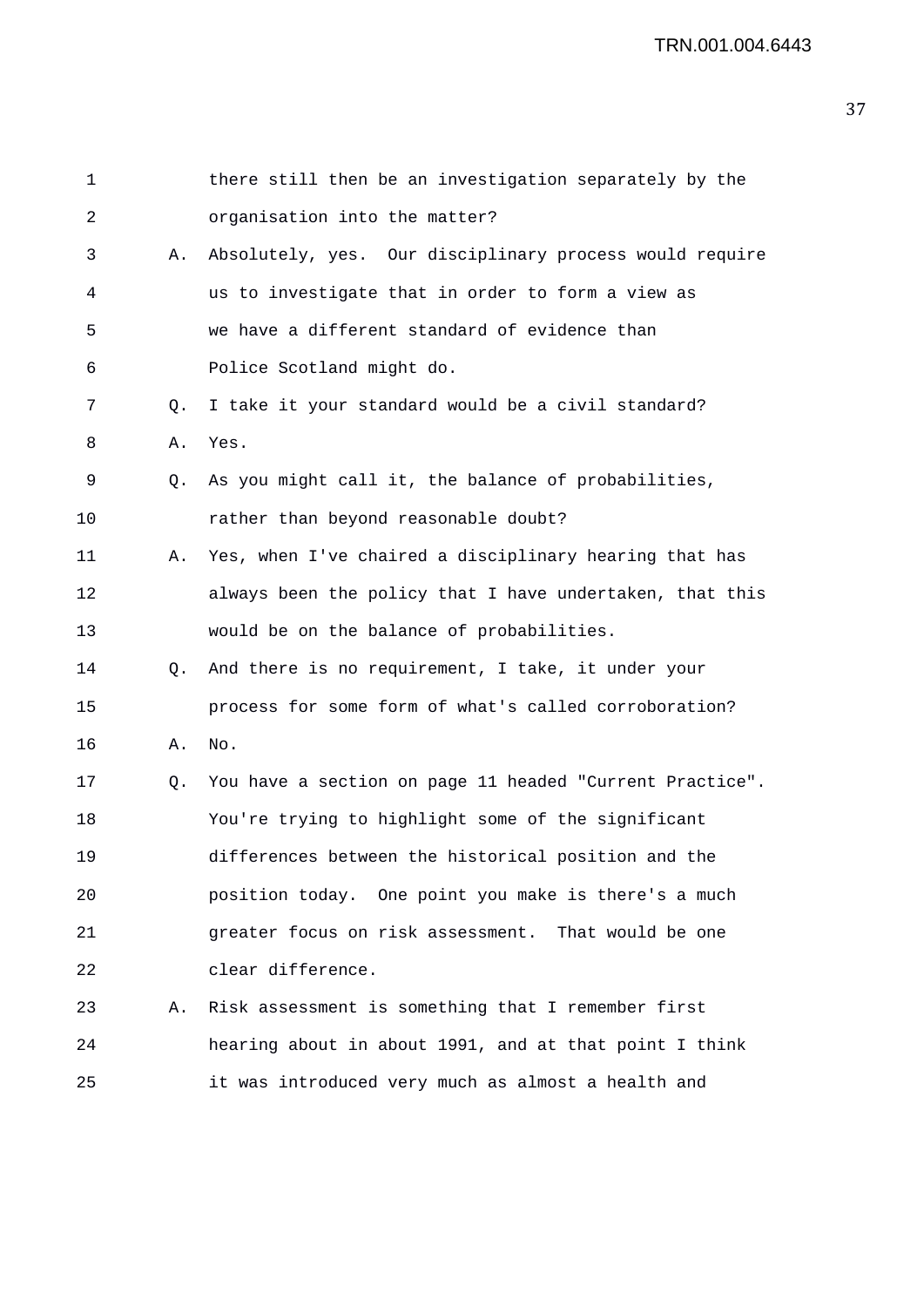```
1 safety concept. It was kind of a building site term. 
 2 But over the years, it has added to the social worker's 
 3 toolkit. So I can only imagine it was a very different 
 4 position historically. 
 5 Q. And I suppose by the early 1990s, Quarrier's Village was 
 6 effectively closed in terms of the traditional model. 
 7 A. That's my understanding, yes. I think that that -- yes.
8 Q. Just on that model, you say in paragraph 50 in the final 
9 sentence: 
10 "My impression is that historically there was not 
11 a great deal of transparency in the cottage model." 
12 Can you maybe tell us what you mean by that? 
13 A. It's a sweeping statement I've made to cover a very 
14 large period of history. I should caveat that at this 
15 point. 
16 Q. What are you trying to convey though? 
17 A. What I'm trying to convey is my sense -- over the last 
18 14 or 15 months, I've spoken to a lot of adults who were 
19 children in the village, a number of people who were 
20 house parents -- there is a very clear sense that each 
21 house was treated much as my own house might be, that 
22 I suspect my neighbours know very little of what 
23 actually happens behind my front door, which would 
24 contrast remarkably with a modern social care service. 
25 If we think back to -- and forgive me on dates --
```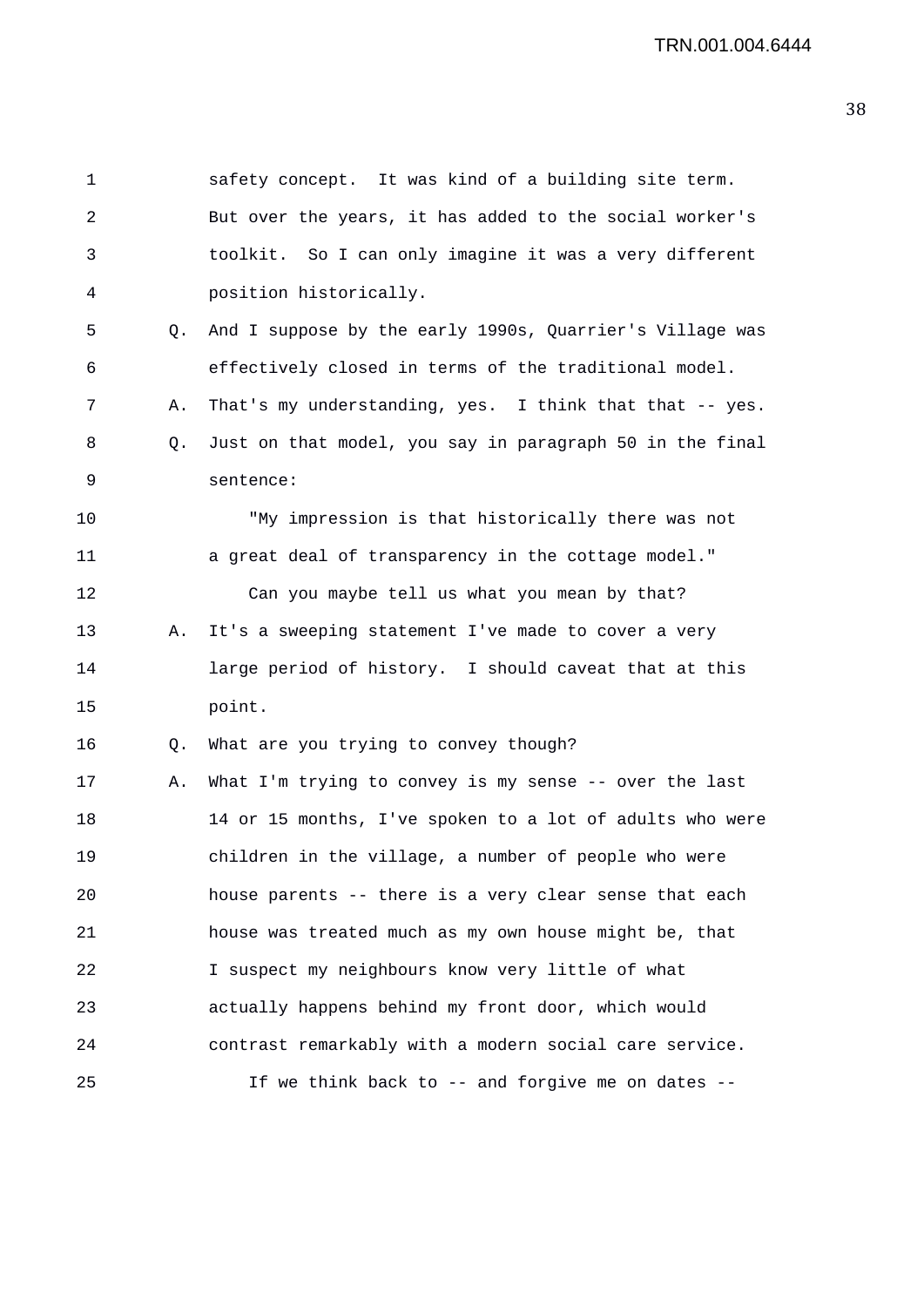1 but I think during the 1950s and 1960s, there was still 2 a Friends' Day where visitors were allowed to come once 3 a month for a two-hour window. In talking only last 4 week to our head of children's service, I even said what 5 happens if a mum turns up at 3 o'clock in the morning 6 and wants to see her son at Rivendell? She gets let in. 7 Unless there is some restriction about a supervision 8 order or other legal order to prevent that happening, 9 then folk will come and visit when they wish to come and 10 visit. 11 Whereas what I hear is -- I hear children saying, 12 "We knew there were good cottages and [at best] less 13 good cottages". But I hear the adults saying, "Well, we 14 didn't really stick our nose into our neighbours' 15 business and what happened in their house was their 16 house". 17 Q. You have touched on this when you go to the comparisons 18 and talk about what happens today. You say in 19 paragraph 52 -- you make a statement: 20 "There's a much more professional and standardised 21 environment in social care today." 22 Again, just help us what you're trying to convey by 23 that statement. 24 A. The impression I have formed is that there was -- we 25 hear -- I have sat in the back and listened to people in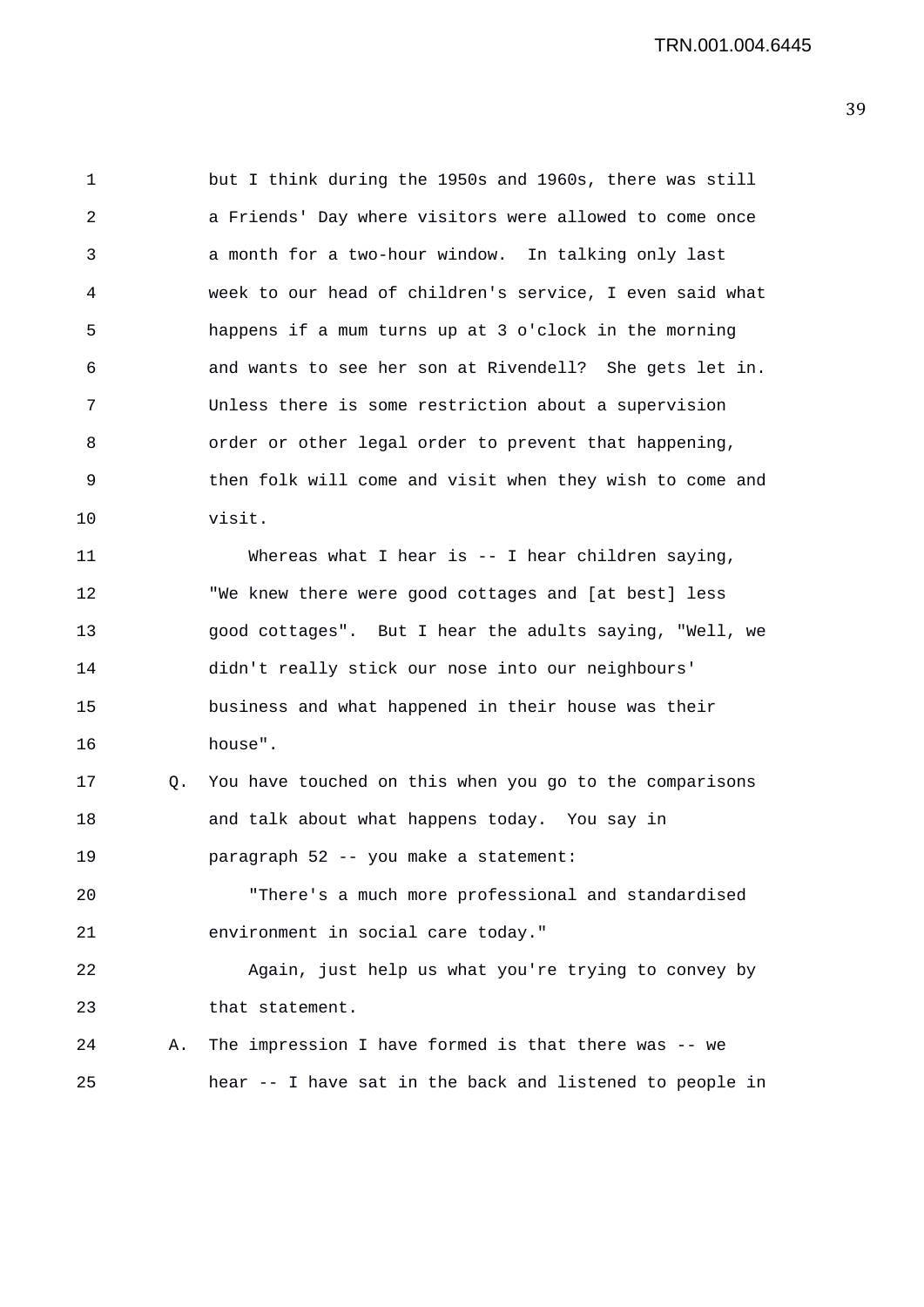TRN.001.004.6446

1 this chair say to you and to her Ladyship that there 2 were great differences between houses and the children 3 would know there were good and bad. Today, we have 4 things called National Care Standards. We have 5 inspections by local authorities, by the 6 Care Inspectorate, and we have very clearly articulated 7 standards which should be achieved and can be measured 8 against and we are measured against in terms of our 9 Care Inspectorate ratings. 10 I don't see that featuring in the 1950s, 1960s, 11 1970s, in how managers or external agencies viewed 12 services in the village. 13 Q. You also make a point about the historical position in 14 paragraph 53, that you say: 15 "Culturally there used to be a far greater focus on 16 what could be colloquially called stranger danger than 17 the risk posed by known persons." 18 What point are you making there? 19 A. I'm a little bit speaking of my -- when I think about 20 when I was a child, my mum and dad would warn me about 21 strangers -- and I'm going back a little now so forgive 22 me, but my recollection is there was some form of public 23 safety awareness, things at school. Stranger danger was 24 a thing when I was at school. The evidence, as 25 I understand it, is that -- and I'm particularly talking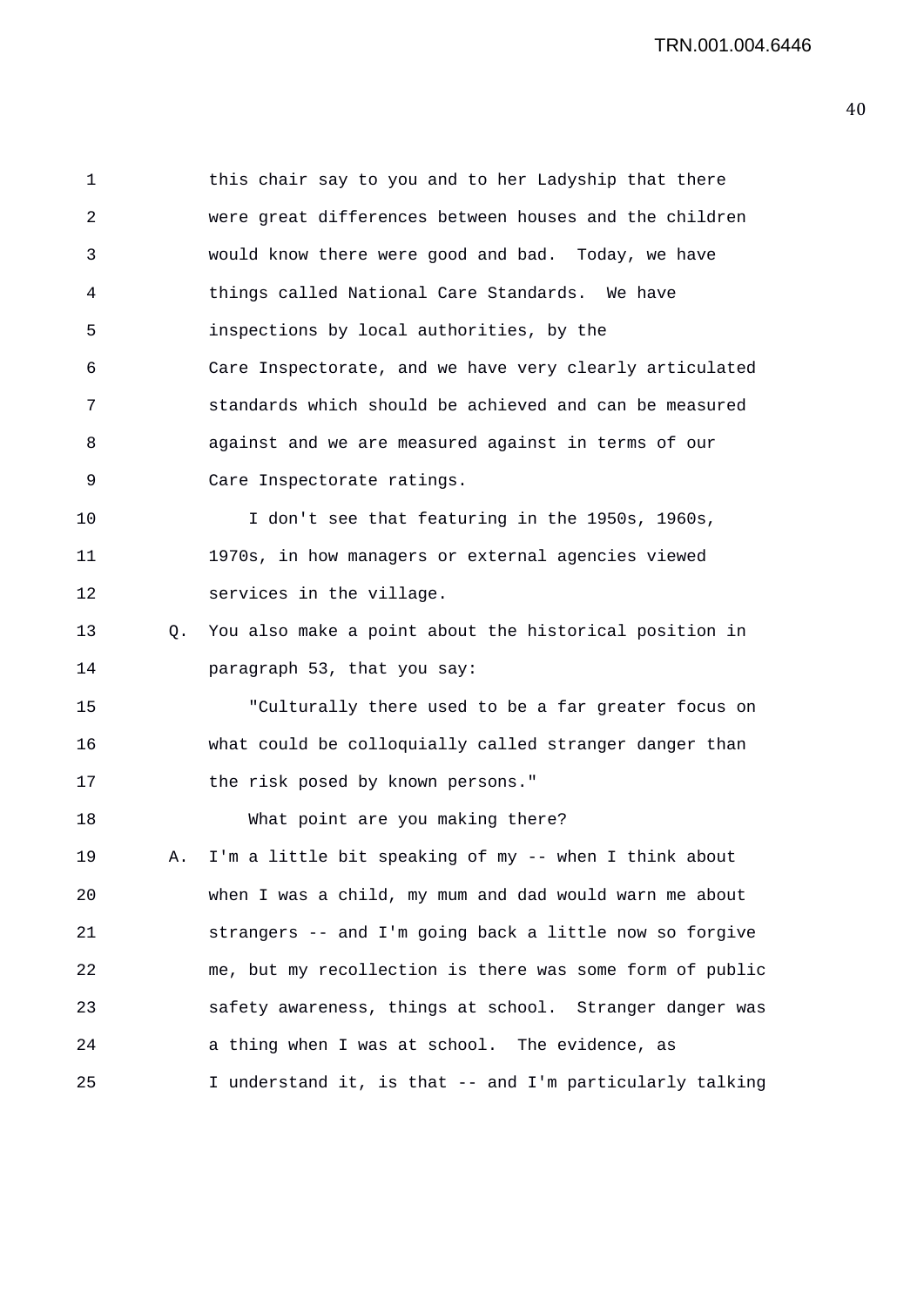| 1  |           | about sexual abuse, I believe, at this point.              |
|----|-----------|------------------------------------------------------------|
| 2  | Q.        | Right.                                                     |
| 3  | Α.        | -- that is much more common, in fact, from people you      |
| 4  |           | So the risk is usually presented by folk that are<br>know. |
| 5  |           | known to the child or indeed the vulnerable adult.         |
| б  | Q.        | I suppose applying that to somewhere like                  |
| 7  |           | Quarrier's Village with 40 homes, the risk might be more   |
| 8  |           | within the village than from outwith the village?          |
| 9  | Α.        | As I sit here, I think that terms like grooming would      |
| 10 |           | not have been terms that would have been commonly used.    |
| 11 |           | I can only suspect at this point. Whereas I think if       |
| 12 |           | I say a word like grooming today, probably most people     |
| 13 |           | in the room have a sense of what I'm alluding to.          |
| 14 | $\circ$ . | On paragraph 54, page 12, you mention the advances in      |
| 15 |           | terms of, I think, pre-employment checks. You have         |
| 16 |           | mentioned disclosure and PVG checks that are now done.     |
| 17 |           | These, I take it, are now routine processes within         |
| 18 |           | Quarriers when recruiting --                               |
| 19 | Α.        | Yes.                                                       |
| 20 | Q.        | -- at least when recruiting for employees who would work   |
| 21 |           | with vulnerable persons?                                   |
| 22 | Α.        | Yes. So Disclosure Scotland will set parameters.<br>Our    |
| 23 |           | head of HR can't just take a disclosure check on anybody   |
| 24 |           | he chooses to. So they will engage in a discussion         |
| 25 |           | about the role. But when anybody has direct contact        |
|    |           |                                                            |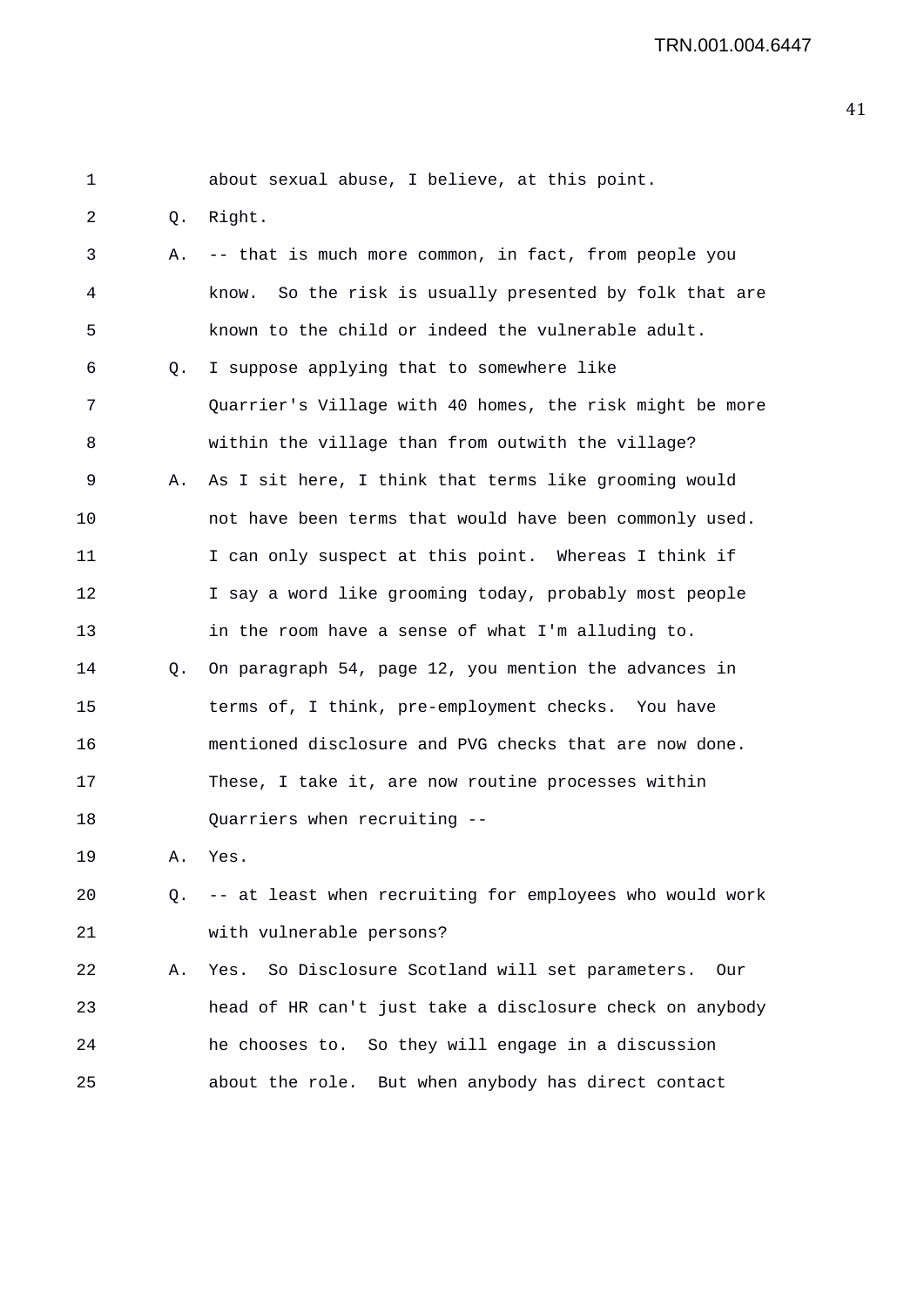1 with children, then a disclosure from them as part of 2 their application of any criminal history will be 3 checked against a Disclosure Scotland check and 4 a membership of the Protection of Vulnerable Groups 5 scheme. 6 Q. For the benefit of those here, can you give us a brief 7 summary of what that check involves and what it tells 8 you? 9 A. So there are a couple of levels of checks. I would 10 often need to go back and Google them to be precise on 11 which, but there is an enhanced check, which is normally 12 applicable to children's workers. That will show any 13 spent and, in certain circumstances, if recollection 14 serves -- sorry, any unspent convictions and, in certain 15 circumstances, spent convictions if Disclosure Scotland 16 feel it is relevant. 17 LADY SMITH: It will, I think, also show relevant 18 information that may not have resulted in prosecution -- 19 A. Yes. Absolutely. 20 LADY SMITH: -- if held by the police. 21 A. My understanding is that if there is intelligence, which 22 I think is the phrase that is used, held by the police, 23 that there may be an ongoing investigation, that would 24 be raised with us. 25 MR PEOPLES: That's going through the Disclosure Scotland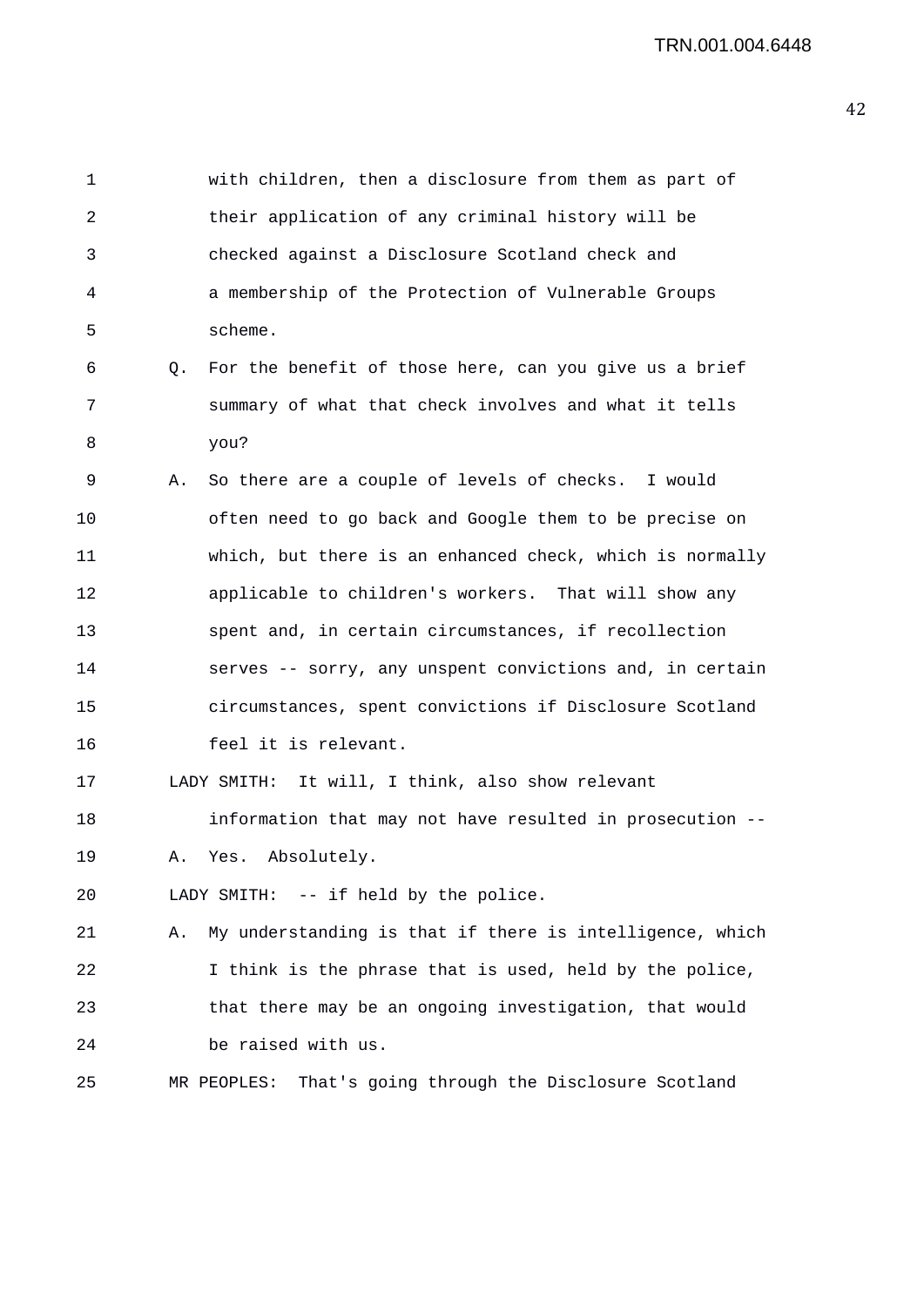1 process to obtain this information. The applicant, if 2 it was a job applicant, would be expected in their 3 application to make any disclosures on such matters? 4 A. Yes. 5 Q. Including convictions and spent convictions? 6 A. Yes. And any gap between those two would be immediately 7 treated as a breach of trust and confidence. So our 8 expectation is that there's full disclosure from the 9 staff member or the applicant and that that is then 10 mirrored in the information that we're provided by PVG. 11 Q. Who makes the application to Disclosure Scotland, the 12 job applicant or you? 13 A. It's done through us. We ensure it happens. But the 14 application is made by the individual. 15 LADY SMITH: I think you rightly referred a few moments ago 16 to the requirement to have membership of the Protection 17 of Vulnerable Groups scheme. So as a potential 18 employer, you expect the individual to have become 19 **a** member of that scheme, thereby agreeing that any 20 details about them that are held by Disclosure Scotland 21 can be released to you? 22 A. That's certainly my understanding. It's a -- scheme 23 membership, I think, is the phrase that's most commonly 24 used. 25 MR PEOPLES: I was going to ask you about the PVG scheme.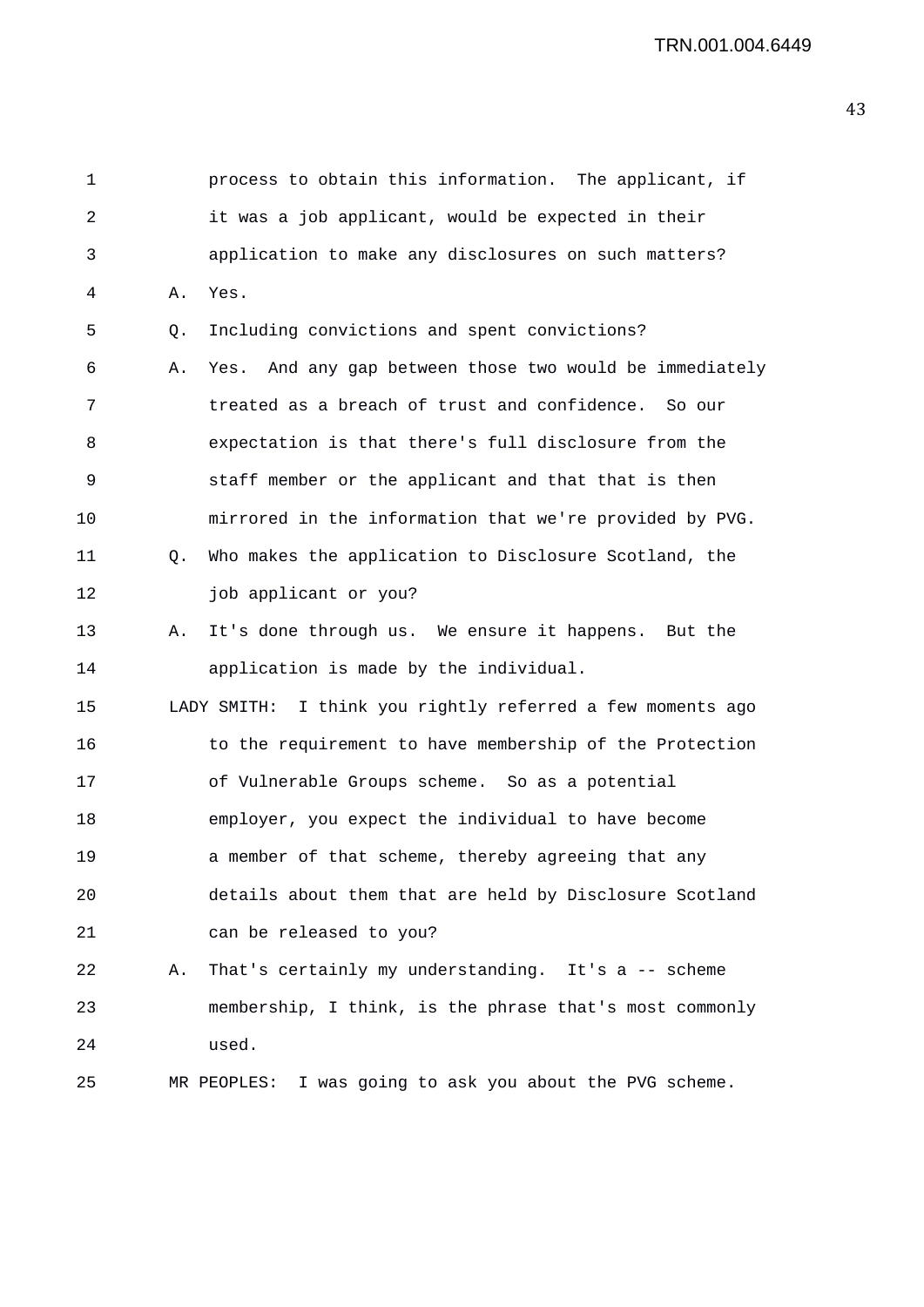| 1  |    | Essentially, if someone's applying for a job, do they    |
|----|----|----------------------------------------------------------|
| 2  |    | have to be members of that scheme?                       |
| 3  | Α. | Essentially, yes.                                        |
| 4  | Q. | And therefore they're giving, as her Ladyship said,      |
| 5  |    | consent to the organisation making the necessary         |
| 6  |    | enquiries, including with Disclosure Scotland, that will |
| 7  |    | reveal anything about any criminal past or other         |
| 8  |    | intelligence of relevance?                               |
| 9  | Α. | Yes, that's correct. The one, I suppose, caveat I put    |
| 10 |    | in on that is when I applied, I was slightly surprised   |
| 11 |    | that I wasn't taken through the enhanced disclosure. As  |
| 12 |    | somebody who could pretty much wander into any service   |
| 13 |    | that Quarriers used and wave a badge of authority, I was |
| 14 |    | surprised that that wasn't agreed, but PVG felt that     |
| 15 |    | that was not appropriate and wouldn't do it.             |
| 16 | Q. | What additional information would an enhanced disclosure |
| 17 |    | provide that a basic disclosure doesn't?                 |
| 18 | Α. | My understanding is, as her Ladyship indicated, that is  |
| 19 |    | more about the intelligence part of the disclosure.      |
| 20 | Q. | So the information that goes to Disclosure Scotland in   |
| 21 |    | these contexts, if it's a PVG member, is that            |
| 22 |    | information you have seen, you see what is being sent to |
| 23 |    | Disclosure Scotland to see what information they've been |
| 24 |    | given?                                                   |
| 25 | Α. | We get a copy of the certificates.                       |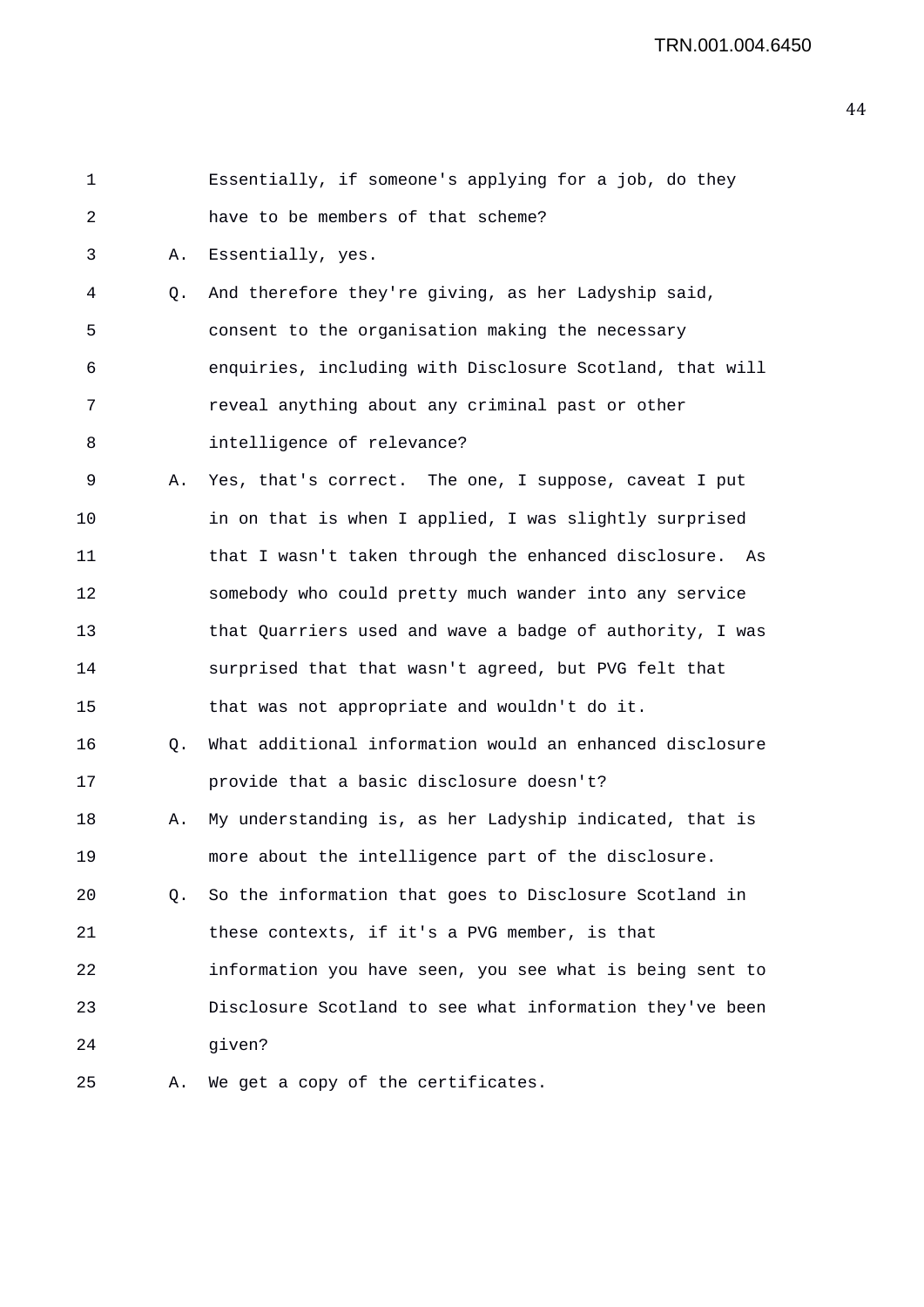1 Q. Does it show what information they've been given about 2 the person who's being checked, about their employment 3 history or their -- 4 A. About the applicant's? 5 Q. Yes. Do you see that information? 6 A. I'm trying to bring one to mind. I believe so. You'd 7 certainly have to have their name on it and who they 8 were and an identifier of -- 9 Q. I'm only asking this because I raised this with 10 David Beard about what happens if a job applicant for 11 a Rivendell post has spent all their life south of the 12 border or in some other country, an EU country or 13 a non-EU country, or they've lived in many addresses? 14 A. It gets trickier. But there is a process for checking. 15 We have a standard in terms of recruitment and it's not 16 really part of my remit, but I'm aware of it, whereby we 17 try to get through pre-employment checks quite quickly. 18 We have a range of things, PVG and references being two 19 of them. One of the areas occasionally where we've not 20 hit the standard has been where somebody has lived in 21 Germany or Spain and we've had to undertake additional 22 checks, or I think to be precise -- and I would always 23 talk to my HR colleagues to be certain about this -- PVG 24 have to undertake certain checks in order to assure 25 themselves that whilst somebody was in a different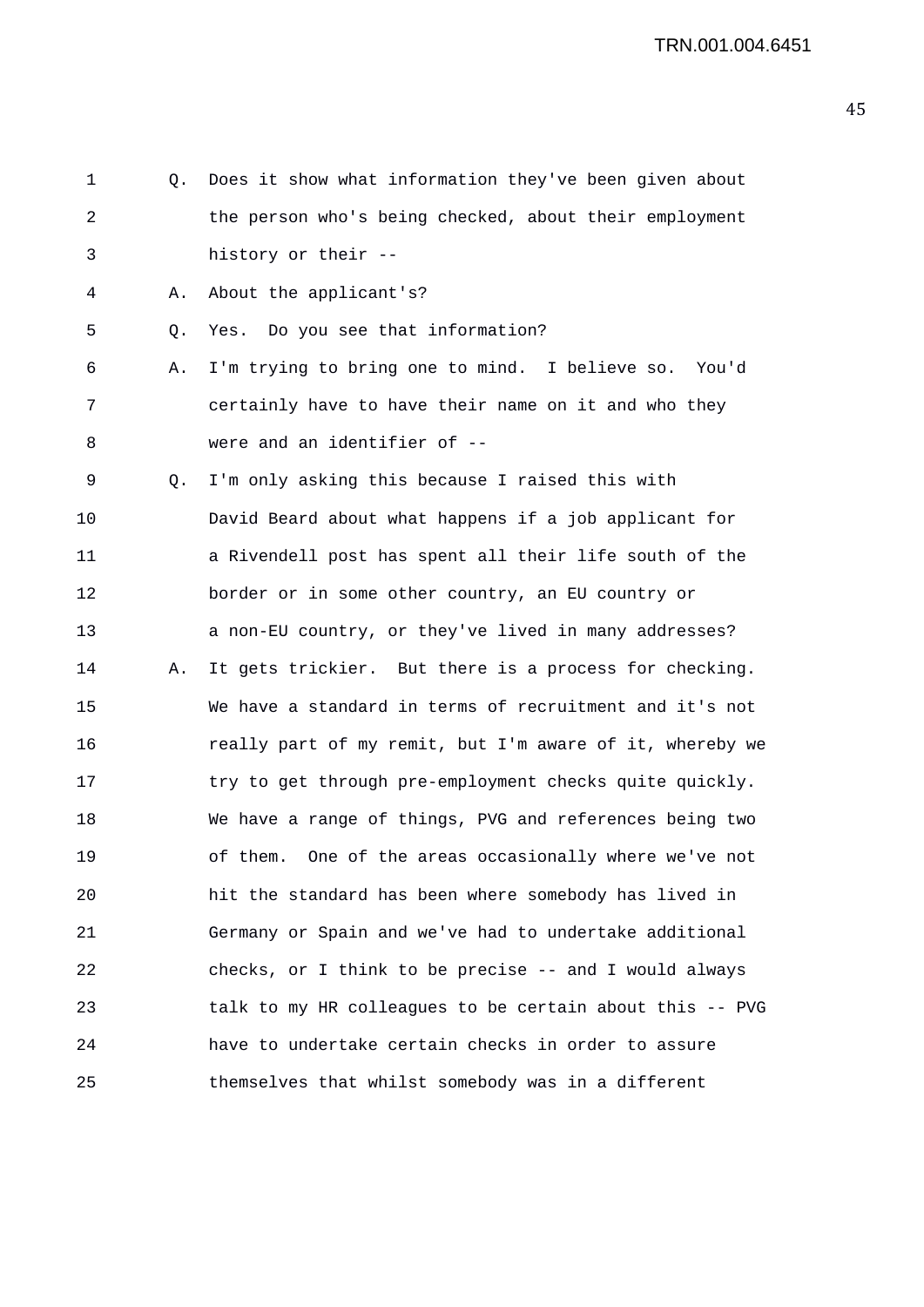| $\mathbf 1$ |    | country, there was nothing we were unaware of.           |
|-------------|----|----------------------------------------------------------|
| 2           | Q. | But if you were aware that their background was having   |
| 3           |    | worked in one capacity or another in another country, an |
| 4           |    | EU country or non-EU country, would your organisation    |
| 5           |    | make checks to see what background information you could |
| 6           |    | obtain?                                                  |
| 7           | Α. | If your question means would we approach the federal     |
| 8           |    | authorities in Germany directly to see if somebody had   |
| 9           |    | a criminal record, then no. We would do it via the       |
| 10          |    | auspices of Disclosure Scotland --                       |
| 11          | Q. | You would just say to Disclosure, "We understand the     |
| 12          |    | individual has lived and worked in Germany or            |
| 13          |    | South America for the last 10 years and" --              |
| 14          | Α. | Can you help us?                                         |
| 15          | Q. | The you would leave them to make whatever enquiries they |
| 16          |    | think they can make and provide information to you if    |
| 17          |    | relevant?                                                |
| 18          | Α. | Yes. I'll be honest with you, that is a relatively       |
| 19          |    | small area and one in which I would want to take advice. |
| 20          |    | So if as an operational manager I had an applicant who'd |
| 21          |    | spent a long time -- I think south of the border is less |
| 22          |    | problematic, but out of the United Kingdom can get       |
| 23          |    | trickier -- then I'd be looking to take advice about the |
| 24          |    | appropriate checks we would need and how that would      |
| 25          |    | That's my understanding.<br>work.                        |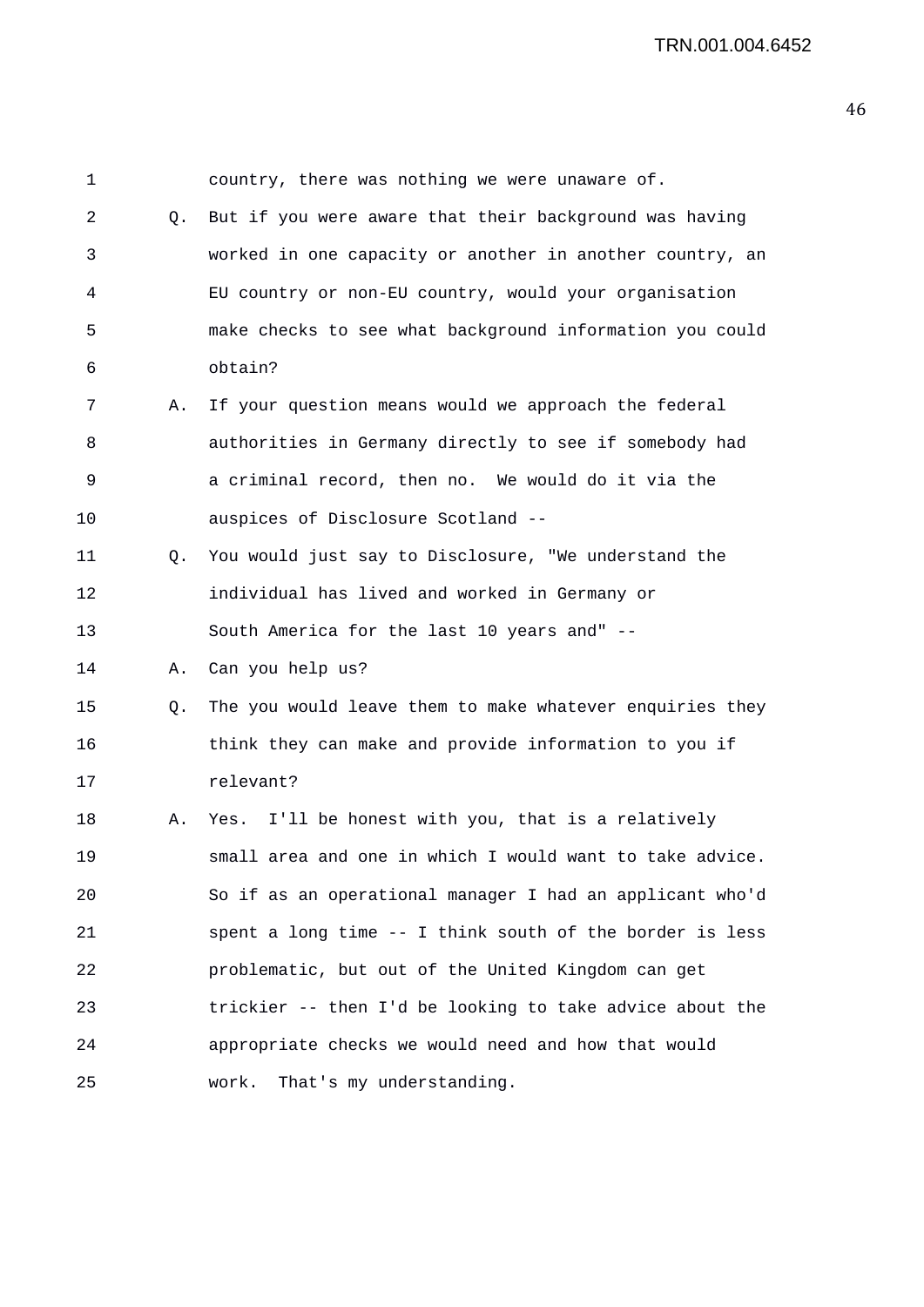1 Q. I suppose at least at the moment, with freedom of 2 movement, there are a lot of people in perhaps care jobs 3 that have come from other countries; is that correct? 4 A. Yes. 5 Q. Just as they have come for the hotel trade and things 6 like that? 7 A. It's certainly not uncommon. 8 Q. In paragraph 56 -- this is something we've dealt with to 9 some extent before -- in relation to child protection, 10 you say: 11 "Spotting signs of abuse starts from a process of 12 understanding behaviour as a form of communication." 13 That's today's starting point, is it? Was that the 14 position historically, that people would -- 15 A. I think -- I'm just checking, I thought I might have 16 done there. I'm certainly using that as a contrast. In 17 looking at the notes, one can see children referred to 18 as good or bad, but that would not be terminology 19 we would expect. Indeed, if I saw somebody using such 20 terminology, that would be addressed quite firmly today. 21 Q. On page 13, paragraph 57, six lines from the end of that 22 paragraph, you say there's also an interpretive element 23 of what a child says to you when you're speaking to 24 them. Again, is that a feature of the way things are 25 done today?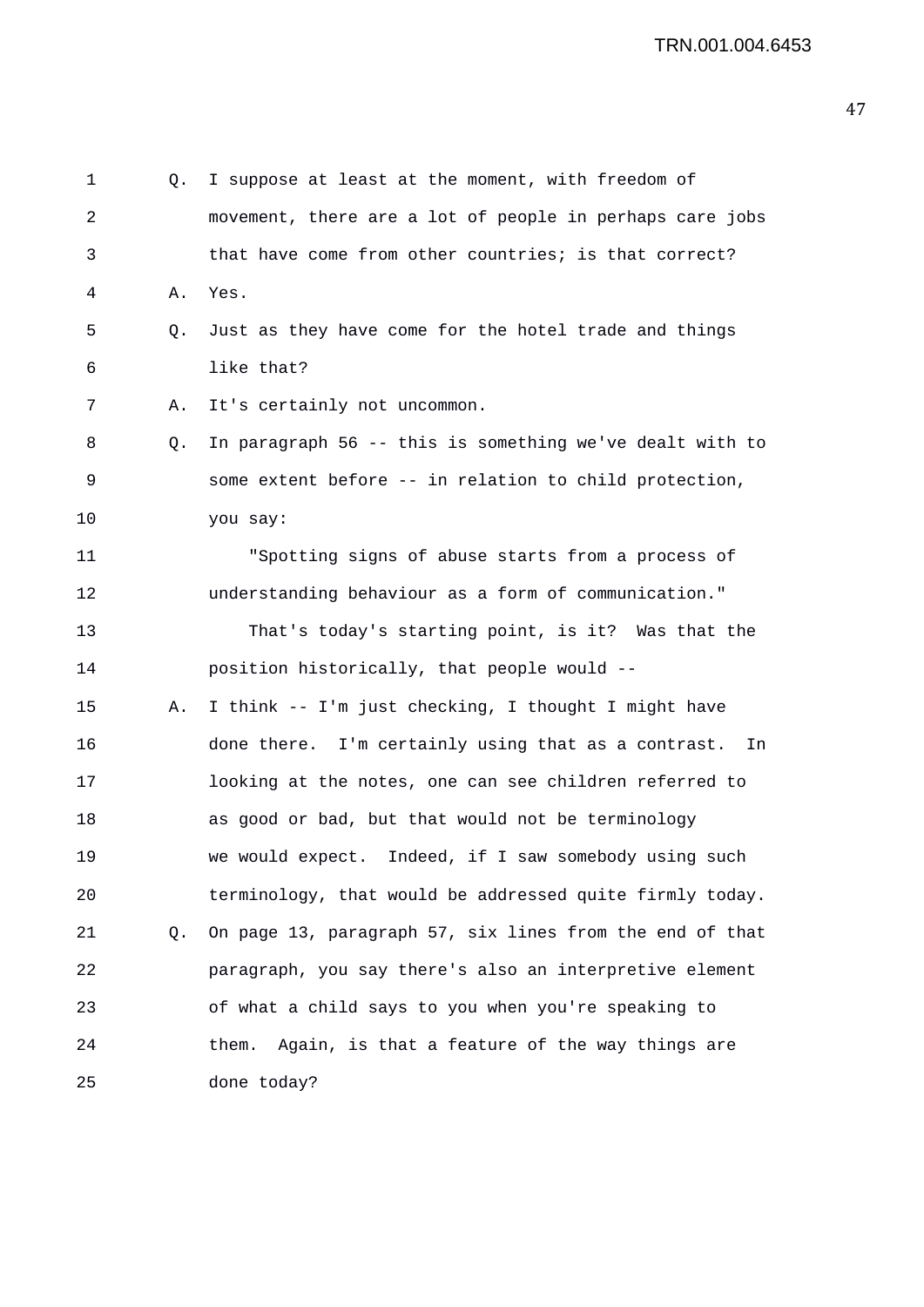- 1 A. I think so, yes.
- 2 Q. But some of that, I take it, can only come from 3 training?
- 4 A. Training and experience, yes.

5 Q. So far as allegations are concerned, we've touched on 6 this already, but you start with -- in paragraph 60 you 7 state what the current policy is when a disclosure is 8 made. So can you just talk me through that process, 9 a disclosure is made?

10 A. Sometimes a young person might turn round and just say, 11 "Somebody did something to me". It may be as 12 straightforward as that. It would not be uncommon for 13 a young person or an adult to be a little more 14 elliptical about that and perhaps to test the water of 15 the relationship to see what response they might get 16 from a member of staff. But it's very important that we 17 don't -- we try not to respond, we try not to judge, 18 that we listen to what's being said to us.

19 I think it's one of the small changes in our child 20 protection policy -- our previous policy said 21 we wouldn't ask any questions and we've amended that. 22 It's important we don't ask leading questions or have 23 any sense that we would put words into that person's 24 mouth as that might contaminate or be a problem in terms 25 of the investigation. But we would want to listen and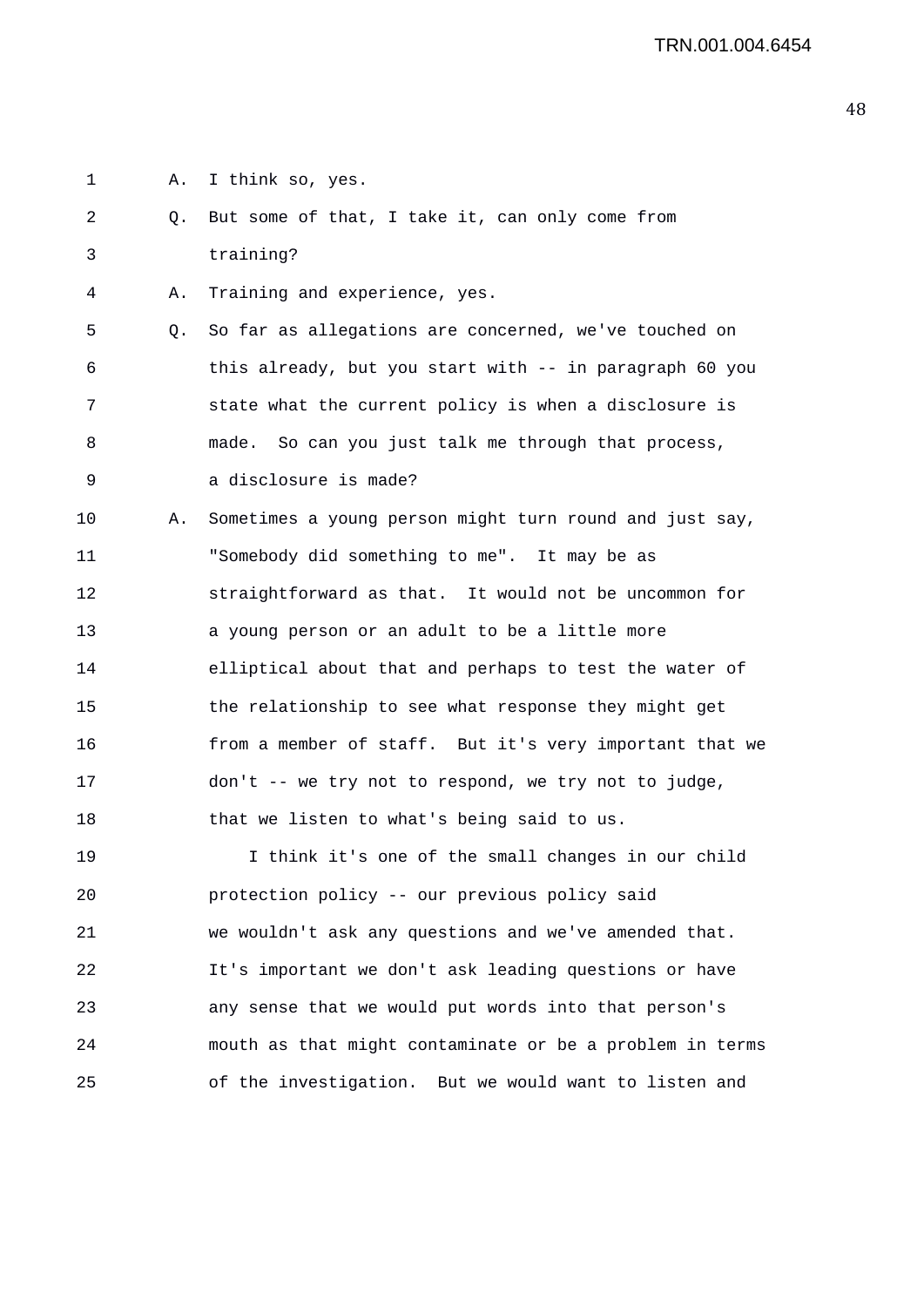| 1  |    | ask, show interest.                                       |
|----|----|-----------------------------------------------------------|
| 2  | Q. | If disclosure is made to a member of staff, do            |
| 3  |    | I understand from paragraph 60 that one of the things     |
| 4  |    | that's done is you listen and record --                   |
| 5  | Α. | Yes.                                                      |
| 6  | Q. | -- what you're being told?                                |
| 7  | Α. | Yes. So I would expect -- our policy would expect that    |
| 8  |    | contemporaneous notes are made as soon as possible, and   |
| 9  |    | that those are held and kept.                             |
| 10 | Q. | But if there's any form of questioning to be done,        |
| 11 |    | presumably it's best done by someone with some skills in  |
| 12 |    | not asking leading questions or jumping in?               |
| 13 | Α. | Yes.                                                      |
| 14 | Q. | So the person to whom the disclosure is made may not      |
| 15 |    | have those skills?                                        |
| 16 | Α. | And that's absolutely correct. On the other hand,         |
| 17 |    | I wouldn't want to encourage our staff to be in           |
| 18 |    | a position that when a young person told them something   |
| 19 |    | so important and so sensitive, that staff member said,    |
| 20 |    | "I'm sorry, I can't talk to you any more now". So there   |
| 21 |    | needs to be something that addresses that middle ground   |
| 22 |    | where our staff are told very clearly not to ask leading  |
| 23 |    | questions, but: when did that happen, who was that.<br>So |
| 24 |    | very open-ended questions, are still permitted.           |
| 25 | Q. | So there's the disclosure, there's the recording,         |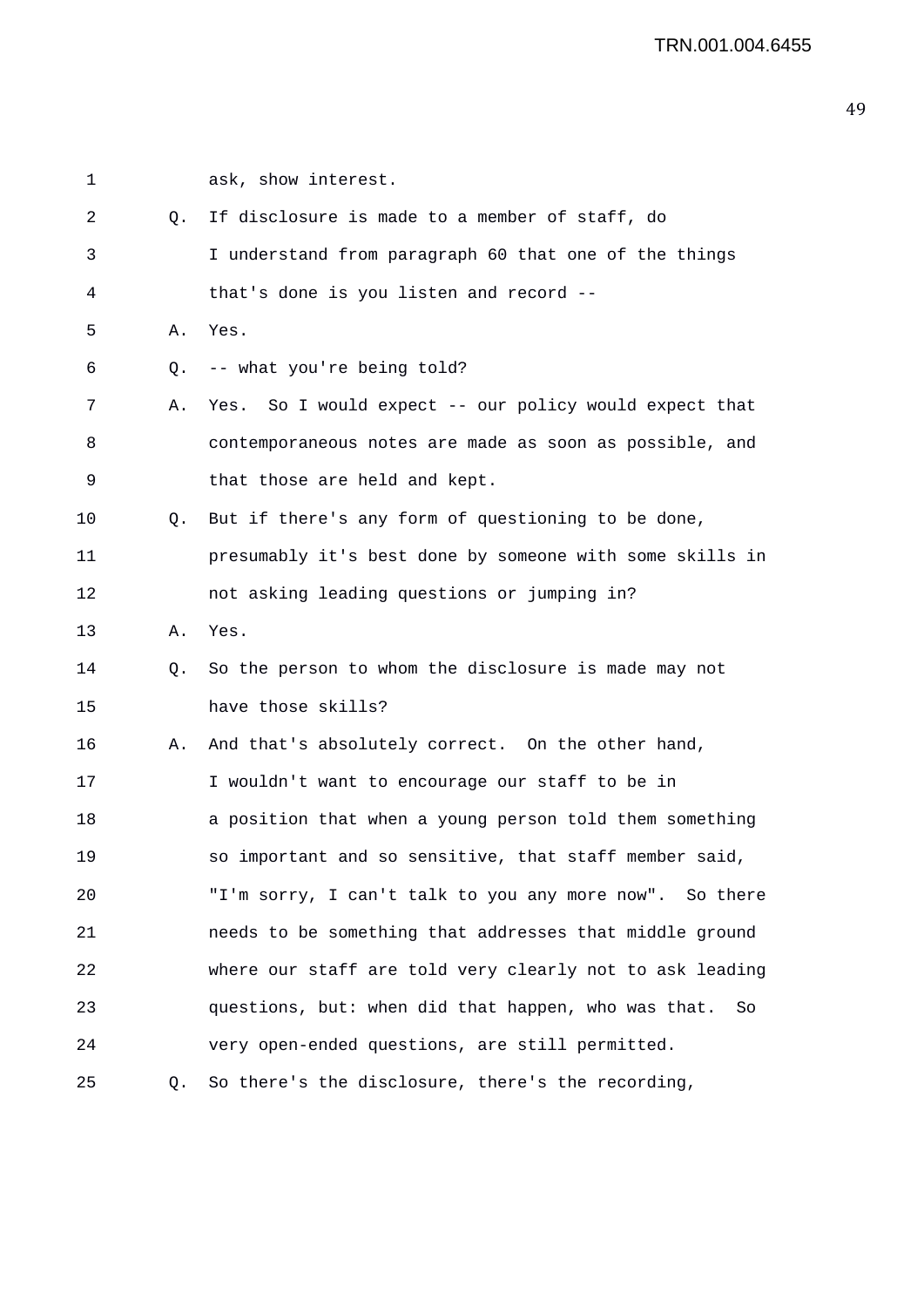| 1  |    | there's a limited form of questions that are               |
|----|----|------------------------------------------------------------|
| 2  |    | permissible, and there's also a process, the process       |
| 3  |    | involves reporting to, you say, the on-call manager or     |
| 4  |    | operations manager of the unit, is it?                     |
| 5  | Α. | Yes.                                                       |
| 6  | Q. | And also other parties as well -- is it the local          |
| 7  |    | authority and safeguarding team?                           |
| 8  | Α. | Clearly there's a judgement. Let's say that allegation     |
| 9  |    | was made about me, then the first person to tell is not    |
| 10 |    | me.                                                        |
| 11 | Q. | No.                                                        |
| 12 | Α. | So any such process $-$ - I say that in the sense that if, |
| 13 |    | as is conceivable, it might be made about the operations   |
| 14 |    | manager, then our policy indicates that you need to go     |
| 15 |    | around to a more senior member of staff.                   |
| 16 | Q. | There's a listening, recording and a reporting process     |
| 17 |    | as part of the standard procedures today?                  |
| 18 | Α. | Correct.                                                   |
| 19 |    | Q. And indeed, it's reporting to a number of persons or    |
| 20 |    | agencies?                                                  |
| 21 | Α. | Yes.                                                       |
| 22 | Q. | It could also include the police if it raises issues of    |
| 23 |    | criminal conduct?                                          |
| 24 | Α. | Yes. If there's any doubt that it may be a criminal        |
| 25 |    | activity, then we would inform the police.                 |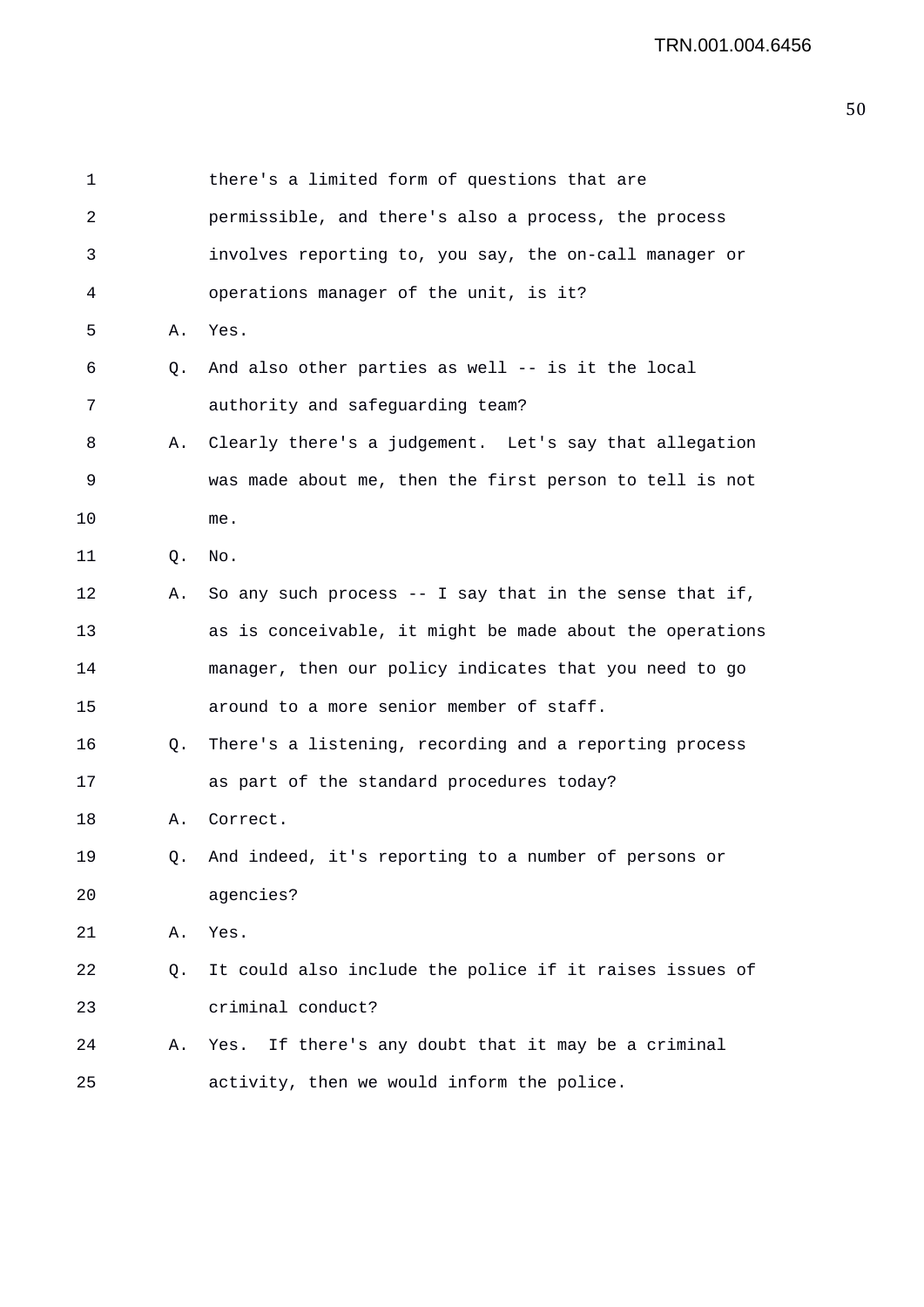| 1  | Q. | And that certain senior people in the organisation,      |
|----|----|----------------------------------------------------------|
| 2  |    | let's assume that you're not directly implicated in any  |
| 3  |    | allegation, senior people are notified immediately as    |
| 4  |    | well?                                                    |
| 5  | Α. | Yes.                                                     |
| 6  | Q. | You say at paragraph 62:                                 |
| 7  |    | "The head of service, the safeguarding team and the      |
| 8  |    | deputy CEO would be notified."                           |
| 9  | Α. | Yes. And my understanding is that in practice the CEO    |
| 10 |    | would be automatically alerted.                          |
| 11 | Q. | And the Care Inspectorate you've said already?           |
| 12 | Α. | Yes.                                                     |
| 13 | Q. | So all these things would be happening very quickly?     |
| 14 | Α. | Yes.                                                     |
| 15 | Q. | You say, I think, by way of explaining what might happen |
| 16 |    | after that is that there might at some point be a formal |
| 17 |    | case conference that will take place to discuss the      |
| 18 |    | matter, but there may be some form of more informal      |
| 19 |    | multidisciplinary conversation taking place before that. |
| 20 |    | That could be the typical process?                       |
| 21 | Α. | Yes, usually, the local authority will take a lead at    |
| 22 |    | this point. I'm thinking of fairly high tariff and       |
| 23 |    | serious allegations at this point. It would not be       |
| 24 |    | uncommon for them to have what they often refer to as an |
| 25 |    | IAD or an inter-agency discussion.<br>That can be        |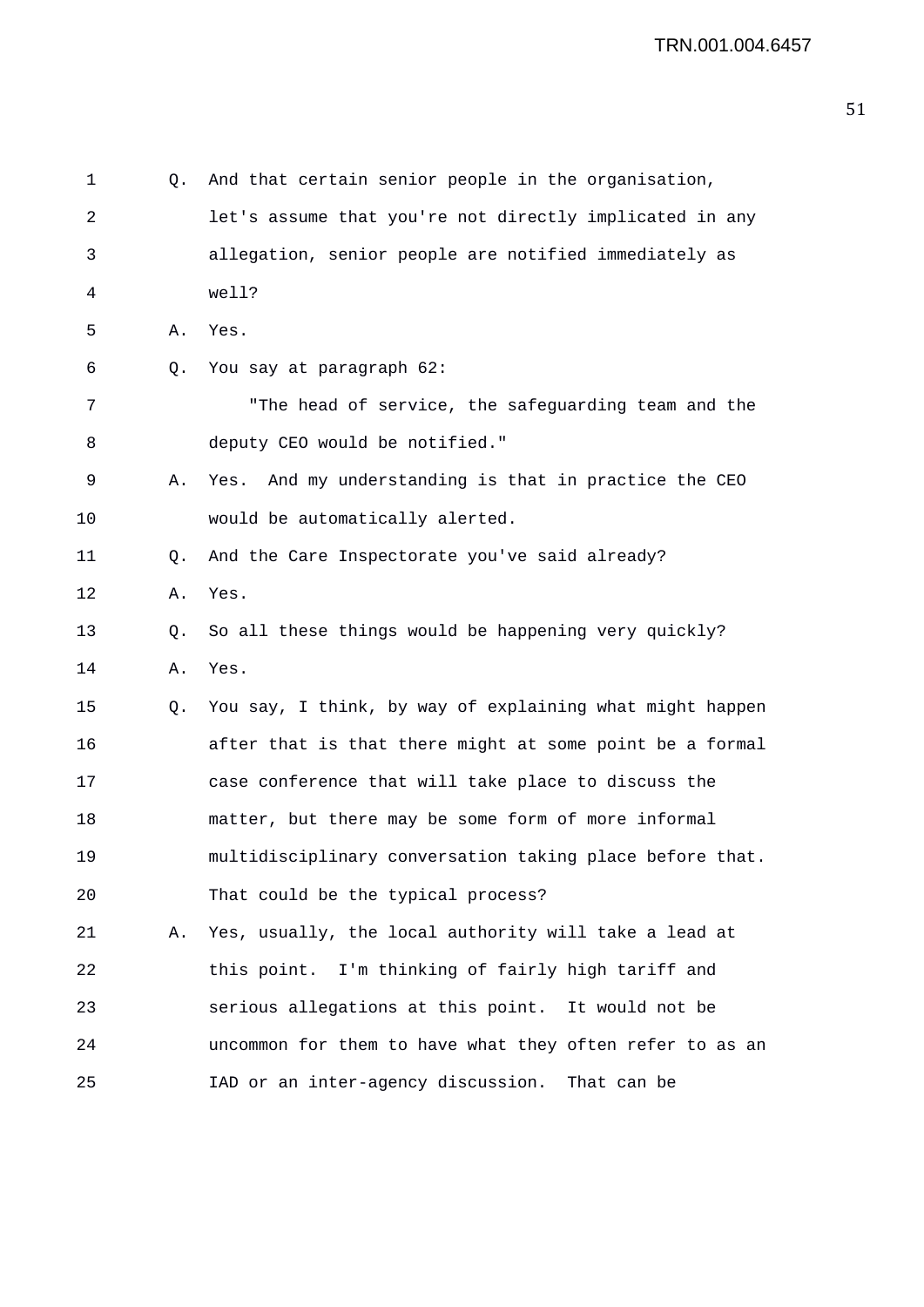| 1  |    | a telephone conference, that can be an open telephone      |
|----|----|------------------------------------------------------------|
| 2  |    | call. So if, for instance, somebody again is placed        |
| 3  |    | from Aberdeen or somewhere far away, then to do that       |
| 4  |    | quickly and to get the right people involved in that       |
| 5  |    | quickly. It's a minuted and recorded meeting, so it has    |
| 6  |    | a formal construct, but it's not everybody in a room       |
| 7  |    | sitting down and doing it.                                 |
| 8  | Q. | Is the idea to get an agreed response if possible?         |
| 9  | Α. | Yes, or certainly to make a short-term plan. So it         |
| 10 |    | might be: what are we going to do over the next            |
| 11 |    | 48 hours? Usually, the first point of contact is to        |
| 12 |    | ensure that that $-$ - I assume young person $-$ - is kept |
| 13 |    | safe.<br>So what do we need to do to prevent any further   |
| 14 |    | risk of harm or any further allegations of harm?<br>And    |
| 15 |    | then to consider the appropriate way of planning           |
| 16 |    | forward, so the investigation or whatever else. It's       |
| 17 |    | very difficult to be general.                              |
| 18 | Q. | But everything is recorded?                                |
| 19 | Α. | Yes.                                                       |
| 20 | О. | So there's an audit trail?                                 |
| 21 | Α. | Yes.                                                       |
| 22 | Q. | And one can see not just that there may have been an       |
| 23 |    | investigation but we're not quite clear what happened      |
| 24 |    | and what the outcome was, because I think we've seen       |
| 25 |    | comments by perhaps you and others to that effect about    |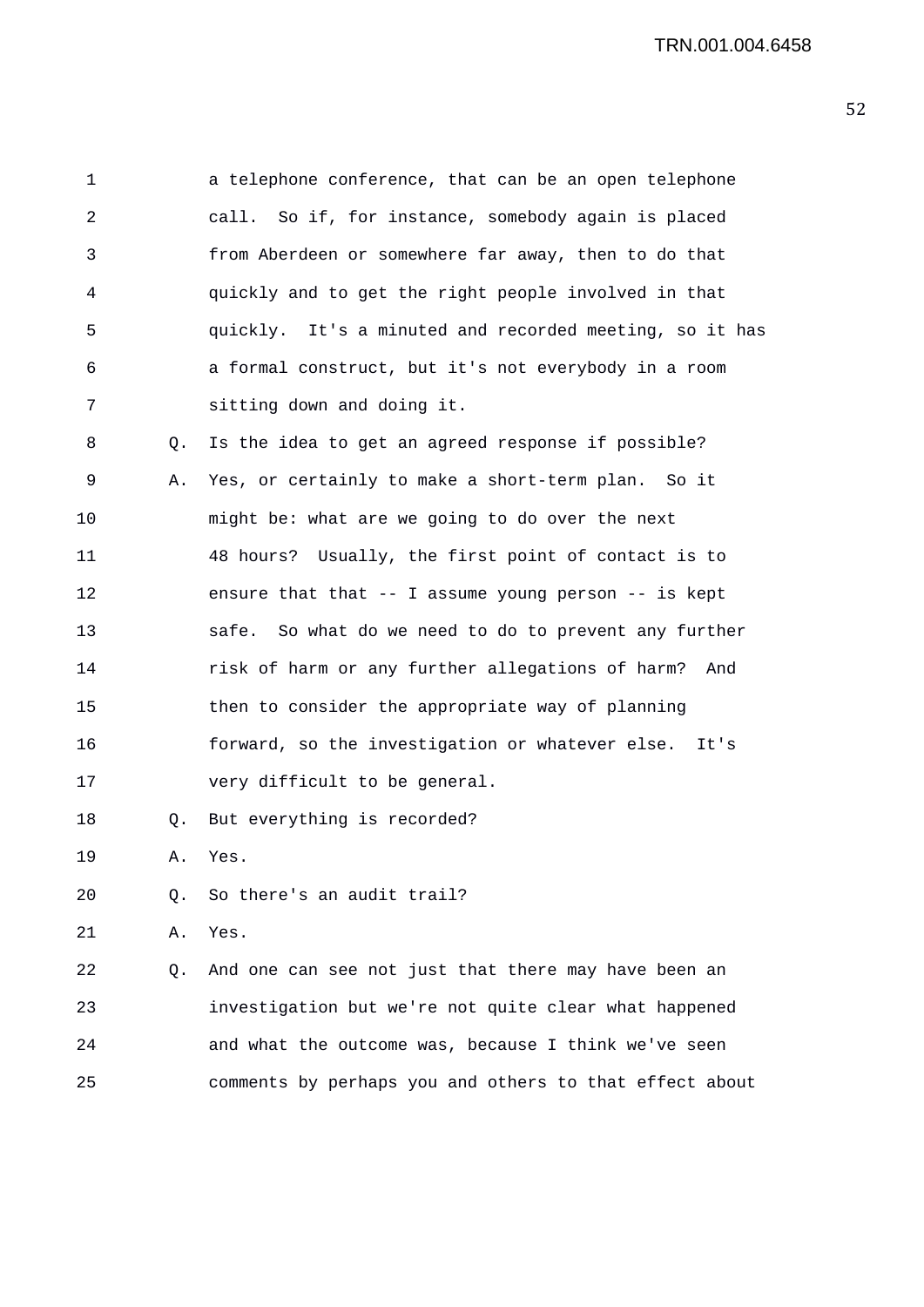| 1  |    | historical records?                                        |
|----|----|------------------------------------------------------------|
| 2  | Α. | Yes, absolutely. I would expect, as I indicated, that      |
| 3  |    | this would be then driven by the local authority           |
| 4  |    | social worker, who would hold those notes. We would        |
| 5  |    | have our own recording for our own purposes, but the       |
| 6  |    | main case file would be held by the local authority.       |
| 7  |    | That would be my expectation.                              |
| 8  | Q. | So would they be the lead agency normally along with the   |
| 9  |    | police perhaps if it's a police matter?                    |
| 10 | Α. | I think we would ultimately take instruction from<br>Yes.  |
| 11 |    | I would and we would have our voice, but<br>them.          |
| 12 |    | ultimately they would take the lead in that.               |
| 13 | Q. | Can I turn to recruitment of staff, which is another       |
| 14 |    | matter that you deal with in your statement at page 15,    |
| 15 |    | starting at paragraph 69. You tell us immediately that:    |
| 16 |    | "Quarriers has a safer recruitment policy."                |
| 17 |    | And what I wanted to know is if you could capture          |
| 18 |    | what that policy involves. Again, just talk us through     |
| 19 |    | what the safer recruitment policy means in practice.       |
| 20 | Α. | We have touched on a number of the points of that.<br>- So |
| 21 |    | starting at advert and application, we look to take        |
| 22 |    | general information about the applicant, which             |
| 23 |    | ultimately, should they be successful, will allow us to    |
| 24 |    | take up references, will allow us to take up their         |
| 25 |    | scheme membership, will ensure as best we can that         |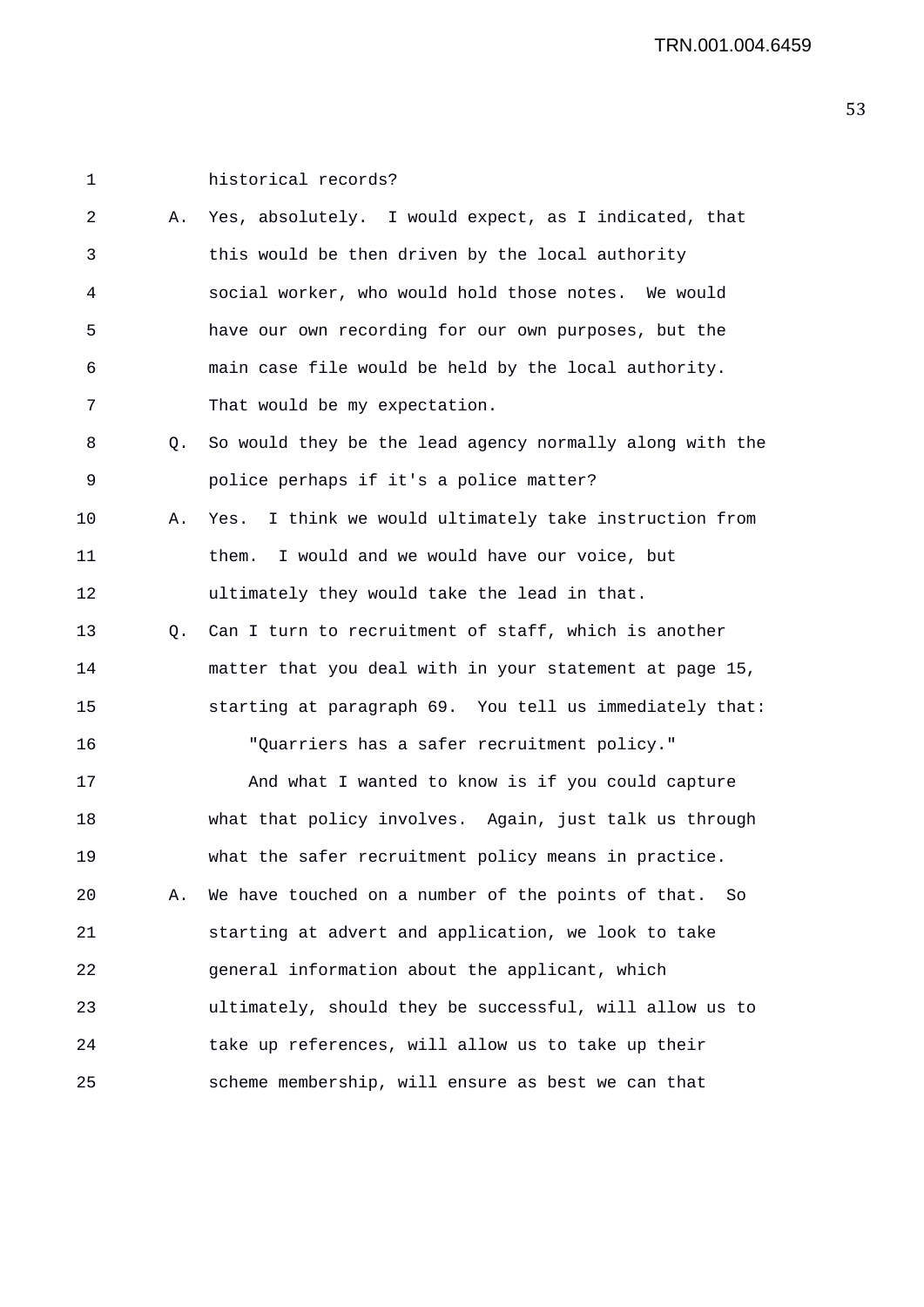1 we have as much information from them as possible that 2 we can then cross-check.

3 So much of what we do -- you touched in one of your 4 questions earlier about where staff have one-to-one time 5 with people. Trust and confidence in our staff is 6 critical. A hugely important part. I indicated earlier 7 that staff would be asked to disclose any history they 8 had. Should they feel to do that, that would be 9 a critical matter for me in terms of their disclosure. 10 Q. You talk about the interview stage and you say that 11 generally, under the process, there would be two 12 interviews. Would that be the general process for all 13 recruits?

14 A. So for all of our staff, to my knowledge, we would have 15 a formal interview, usually led by the project manager 16 or the responsible manager, but we would also have an 17 interview conducted, commonly by a member of the 18 inclusion team facilitating some of the people we 19 support or sometimes family members. If it was for 20 staff at the nursery, for instance, it might be mums and 21 dads who were part of the group.

22 My experience of the last two organisations I've 23 worked for have used a similar process. People we 24 support and family members often have extremely good 25 antenna for folk.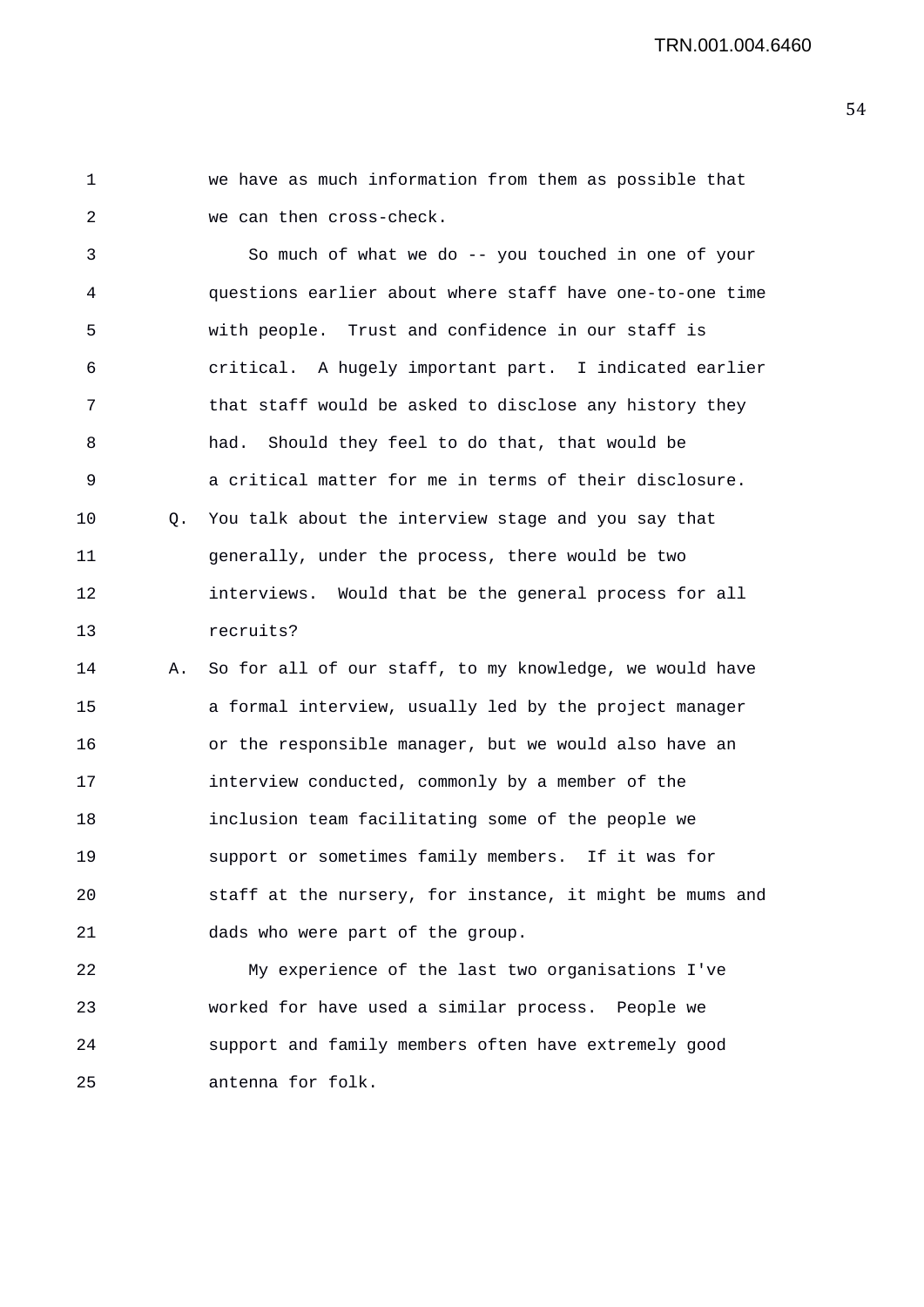| 1  | Q. | So do they just attend this interview and are free to     |
|----|----|-----------------------------------------------------------|
| 2  |    | ask questions or do they listen?                          |
| 3  | Α. | It's more structured than that.                           |
| 4  | Q. | How does it work?                                         |
| 5  | Α. | If I think about my own interview, for instance, then we  |
| 6  |    | had some exercises, some group exercises, we had          |
| 7  |    | a couple of people with learning disabilities and an      |
| 8  |    | inclusion worker. They asked us direct questions, which   |
| 9  |    | clearly they'd prepared for and had interest in.<br>There |
| 10 |    | were some group exercises about what we were interested   |
| 11 |    | in, what our life was about. Something I surmise from     |
| 12 |    | my end of the telescope was about getting at our values,  |
| 13 |    | our approach, our language, how we interacted with        |
| 14 |    | people, and to take a temperature check, I guess.         |
| 15 | Q. | I think, and I don't know if it's in your statement or    |
| 16 |    | another statement I've read, value-based questions was    |
| 17 |    | an expression used --                                     |
| 18 | Α. | Yes.                                                      |
| 19 | Q. | -- to maybe describe this approach.                       |
| 20 | Α. | I'm not sure if I used those words, but they would be     |
| 21 |    | right, yes.                                               |
| 22 | Q. | We have heard some evidence from Sir Roger Singleton --   |
| 23 |    | I don't know if you heard his evidence. He talked about   |
| 24 |    | an influential report called the Warner Report in 1992,   |
| 25 |    | which perhaps started off the process of people thinking  |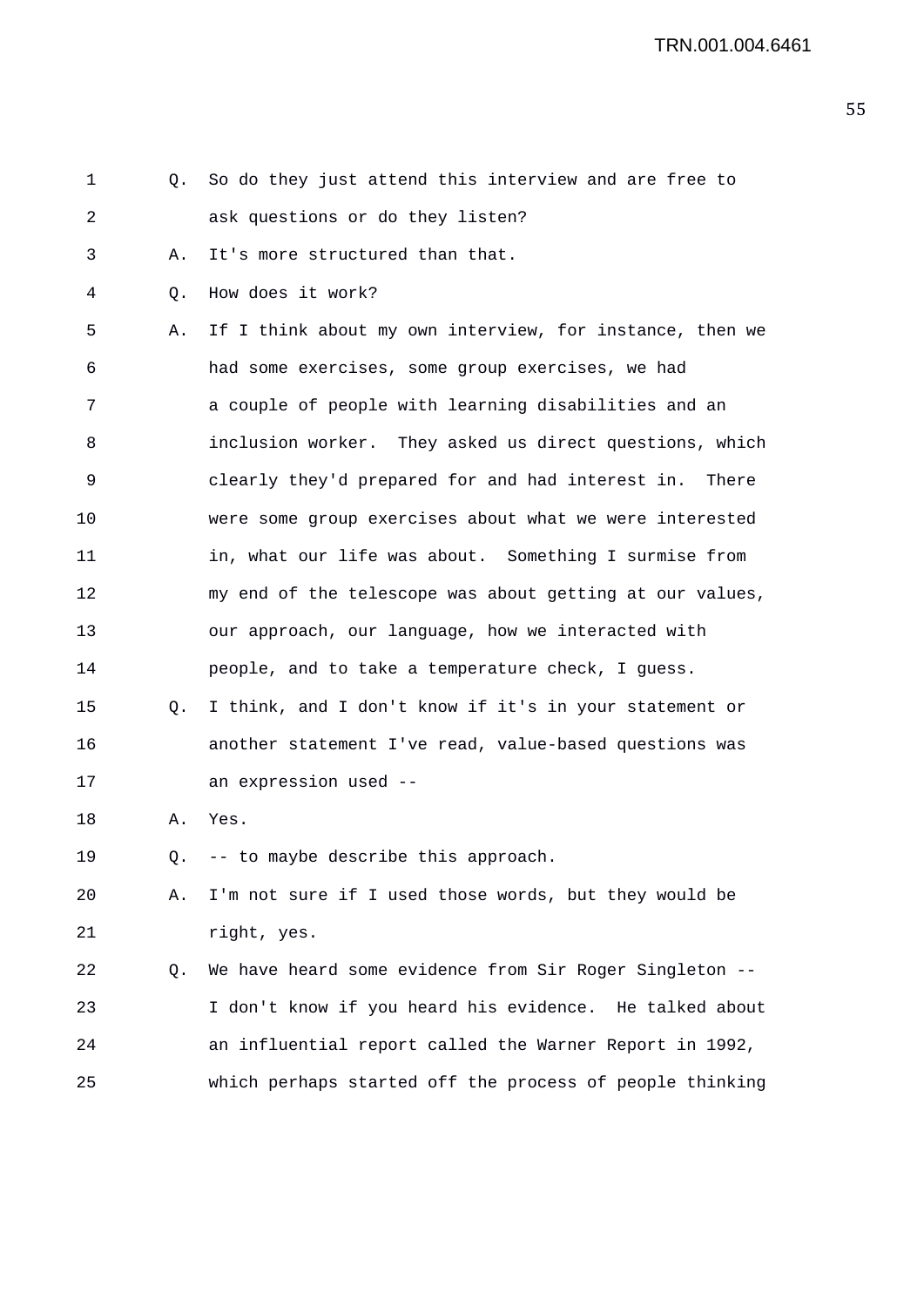| 1  |    | about how you recruit, what questions you ask, questions      |
|----|----|---------------------------------------------------------------|
| 2  |    | designed to explore attitudes, temperament, suitability,      |
| 3  |    | reaction to being given power or authority.                   |
| 4  | Α. | Yes.                                                          |
| 5  | Q. | All these sorts of things.                                    |
| 6  | Α. | I think we will talk a lot about trying to find people        |
| 7  |    | with the right values and the right value set as being        |
| 8  |    | critical, yes.                                                |
| 9  | Q. | Maybe the answer to this is pretty obvious, but               |
| 10 |    | historically, would it be fair to say, from the records       |
| 11 |    | you've seen, there's no real evidence of a similar            |
| 12 |    | process being adopted for recruiting staff at                 |
| 13 |    | Quarrier's Village, for example, generally speaking?          |
| 14 | Α. | I think  What springs to mind -- and I looked at              |
| 15 |    | Professor Abrams' draft report -- people were often           |
| 16 |    | asked if they had Christian values, for instance, and         |
| 17 |    | that was a common feature, not just for ourselves but         |
| 18 |    | for a number of organisations. It would probably be           |
| 19 |    | incorrect for me to state that there were no values           |
| 20 |    | sought. The question I'd ask is: were those the right         |
| 21 |    | questions? My answer would be no, I suppose.                  |
| 22 |    | If today you were involved in recruiting staff<br>LADY SMITH: |
| 23 |    | for care work in a residential institution for children,      |
| 24 |    | what values would you be looking for?                         |
| 25 | Α. | I would be looking for a value that said that children        |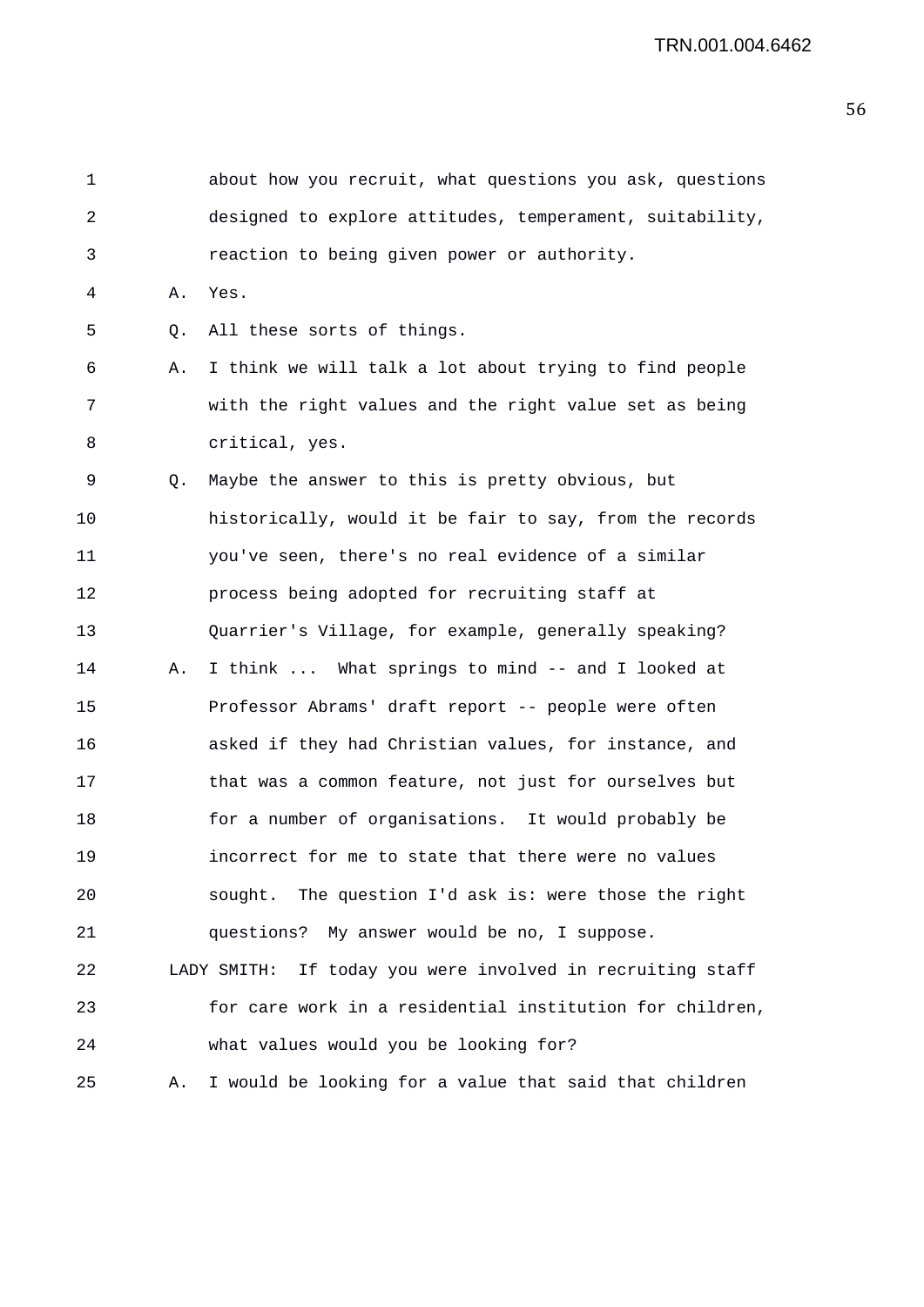| $\mathbf 1$ |    | are important to us and have value to us and that          |
|-------------|----|------------------------------------------------------------|
| 2           |    | we have respect for them. I've been very struck by some    |
| 3           |    | of the evidence I've heard here. I was here when           |
| 4           |    | Tom Shaw spoke -- and spoke, I thought, very               |
| 5           |    | eloquently -- about the need for respect for children.     |
| 6           |    | We come back to not judging on good or bad, but            |
| 7           |    | listening.                                                 |
| 8           |    | So I think that would be a key part of what I would        |
| 9           |    | be hoping to hear from someone.                            |
| 10          |    | LADY SMITH: Thank you.                                     |
| 11          |    | MR PEOPLES: Just on the matter of disclosure of            |
| 12          |    | convictions, am I right in thinking that from your         |
| 13          |    | statement -- I'm looking at paragraph 73 and beyond at     |
| 14          |    | page 16 -- it's not an absolute bar to employment with     |
| 15          |    | the organisation, but certain types of offences will       |
| 16          |    | rule you out, is that what it comes to --                  |
| 17          | Α. | Yes.                                                       |
| 18          | Q. | -- whenever they happened?                                 |
| 19          | Α. | I remember somebody disclosing that, when I worked<br>Yes. |
| 20          |    | in London,                                                 |
| 21          |    | which is apparently an offence against                     |
| 22          |    | the Crown, 20 years ago. We felt that that was probably    |
| 23          |    | not a reason to debar them from working with children      |
| 24          |    | forever. But certain offences, depending on their          |
| 25          |    | level, the disposal, and how recent -- we would again,     |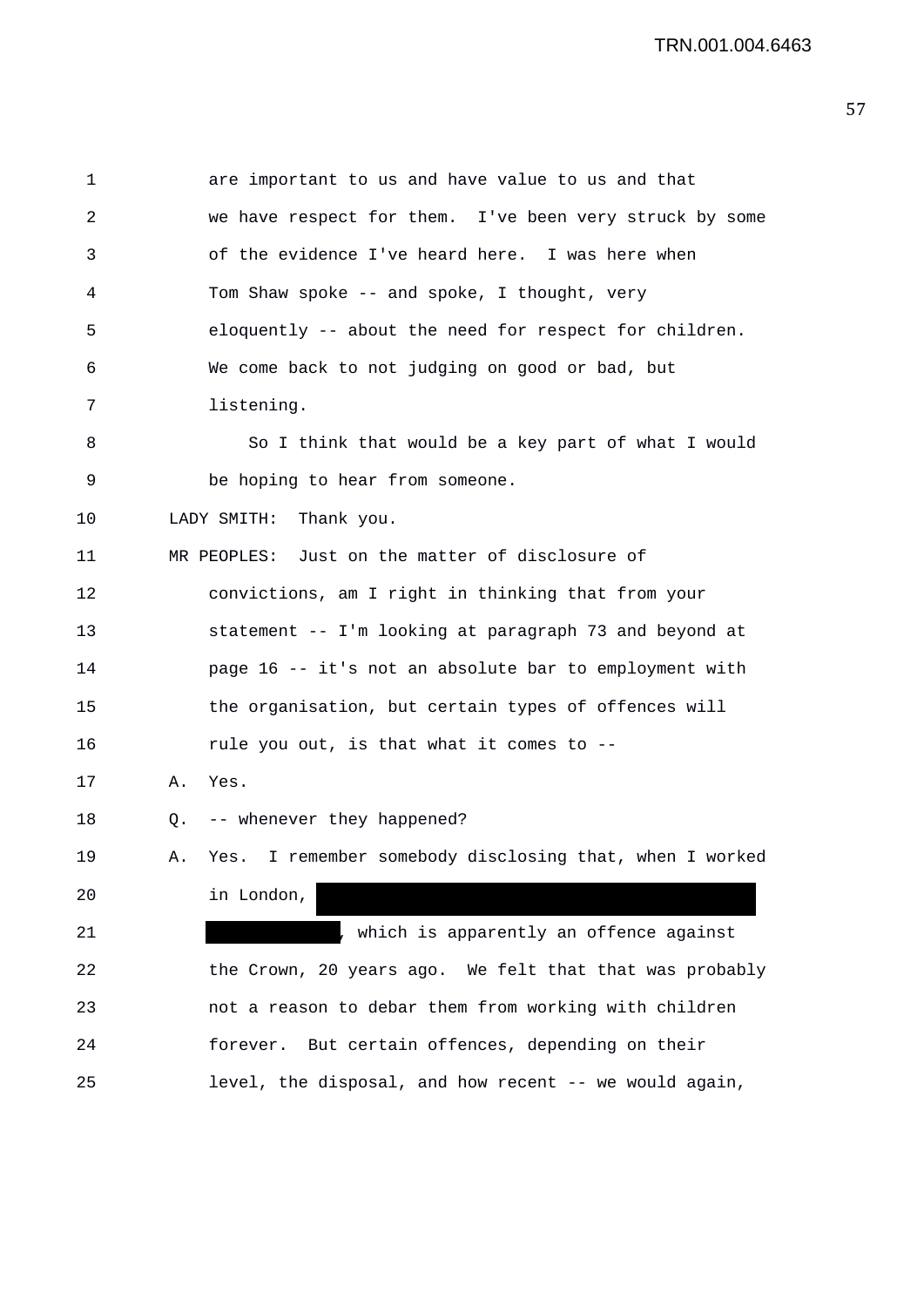| 1  |    | at the risk of using risk assessment as the only tool in |
|----|----|----------------------------------------------------------|
| 2  |    | my box, we would take a risk assessment approach to      |
| 3  |    | that.                                                    |
| 4  | Q. | I think you tell us on page 17, paragraph 79, that all   |
| 5  |    | staff -- there is now a standard probationary period of  |
| 6  |    | 12 months before their employment is concerned?          |
| 7  | Α. | That's correct. That can be extended if we felt that     |
| 8  |    | was appropriate.                                         |
| 9  | Q. | At paragraph 80 you tell us as part of the process, for  |
| 10 |    | the first six months of the post, there's a significant  |
| 11 |    | amount of mandatory training. What sort of mandatory     |
| 12 |    | training does a new recruit undergo in the first six     |
| 13 |    | months?                                                  |
| 14 | Α. | I think we provided you with our training matrix, which  |
| 15 |    | does tend to shift people depending on the nature of     |
| 16 |    | their post. We have recently revised that to mean that   |
| 17 |    | some of the child protection training must be done       |
| 18 |    | within the first four weeks now. So there is some        |
| 19 |    | dependence on your role. But often that will include     |
| 20 |    | protection of vulnerable groups, which is the phrase we  |
| 21 |    | use.                                                     |
| 22 |    | Child protection and adult protection as whatever        |
| 23 |    | role you're in -- you can be an adult worker and still   |
| 24 |    | have a role about protecting children and vice versa,    |

25 but there are different levels of training depending on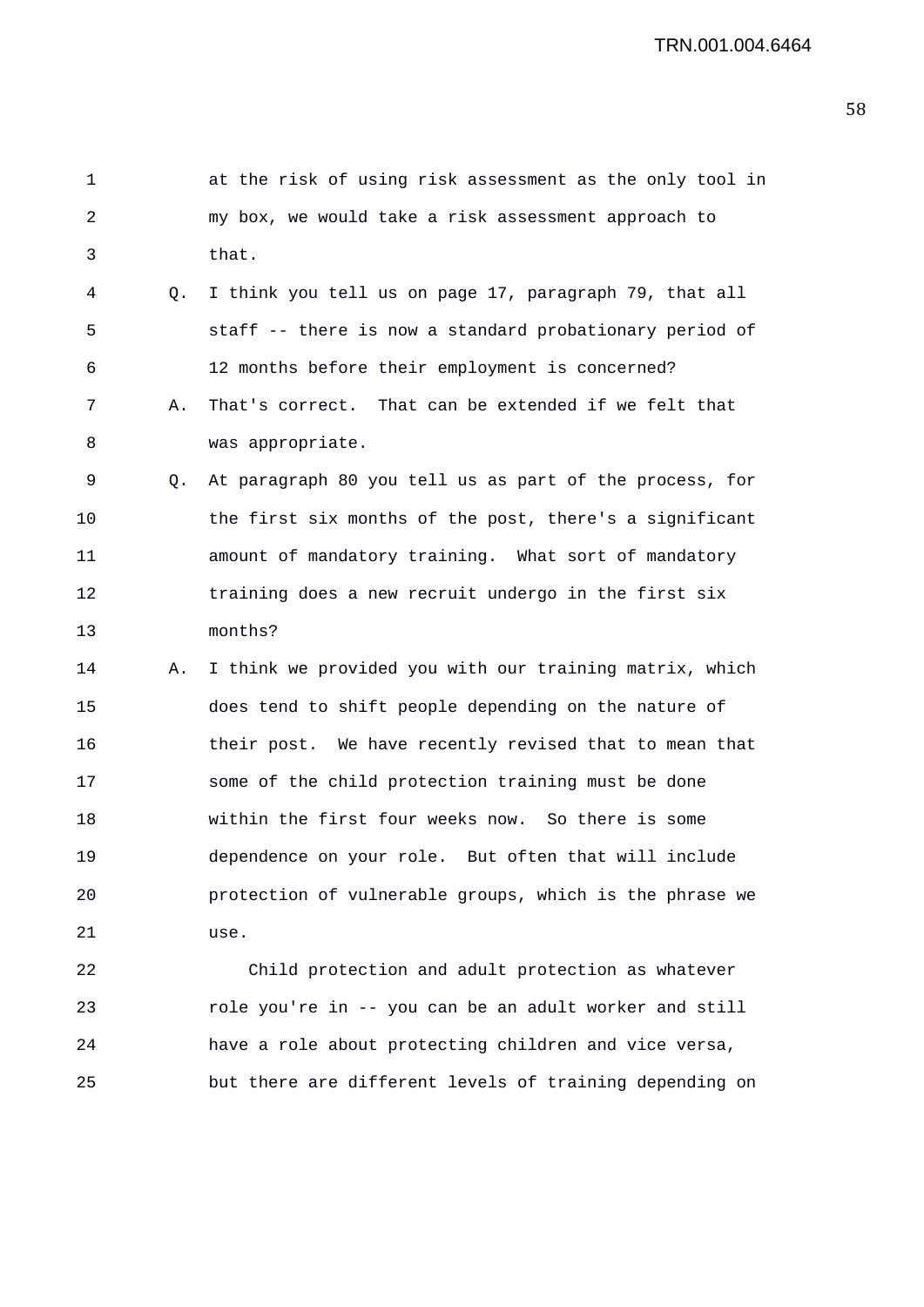| 1  |    | your function and role.                                  |
|----|----|----------------------------------------------------------|
| 2  |    | There's some fairly mundane staff about health and       |
| 3  |    | safety at work and display screen equipment and --       |
| 4  | Q. | So from the point of view of child protection, you're    |
| 5  |    | saying in the first six months that is mandatory         |
| 6  |    | training, but you're now beginning to introduce it in    |
| 7  |    | the first four weeks?                                    |
| 8  | Α. | Within the first four weeks, there must be a familiarity |
| 9  |    | with the protocol, there must be the initial e-learning  |
| 10 |    | completed, and then the full child protection training   |
| 11 |    | needs to be undertaken within the first six months.      |
| 12 | Q. | The posts like Rivendell, the care workers there, these  |
| 13 |    | are regulated posts?                                     |
| 14 | Α. | Correct.                                                 |
| 15 | Q. | And you tell us that for regulated posts you check       |
| 16 |    | whether an individual is registered with the appropriate |
| 17 |    | regulator, and it's normally the Scottish Social         |
| 18 |    | Services Council, which I think we know was established  |
| 19 |    | in 2001 or thereabouts.                                  |
| 20 | Α. | That feels right.                                        |
| 21 | Q. | And they have a register of carers. Can I just be        |
| 22 |    | clear, what is the status of registration? Is it         |
| 23 |    | a clean bill of health or just simply that someone is    |
| 24 |    | registered? Does it have any greater significance than   |
| 25 |    | that they've gone through the registration process?      |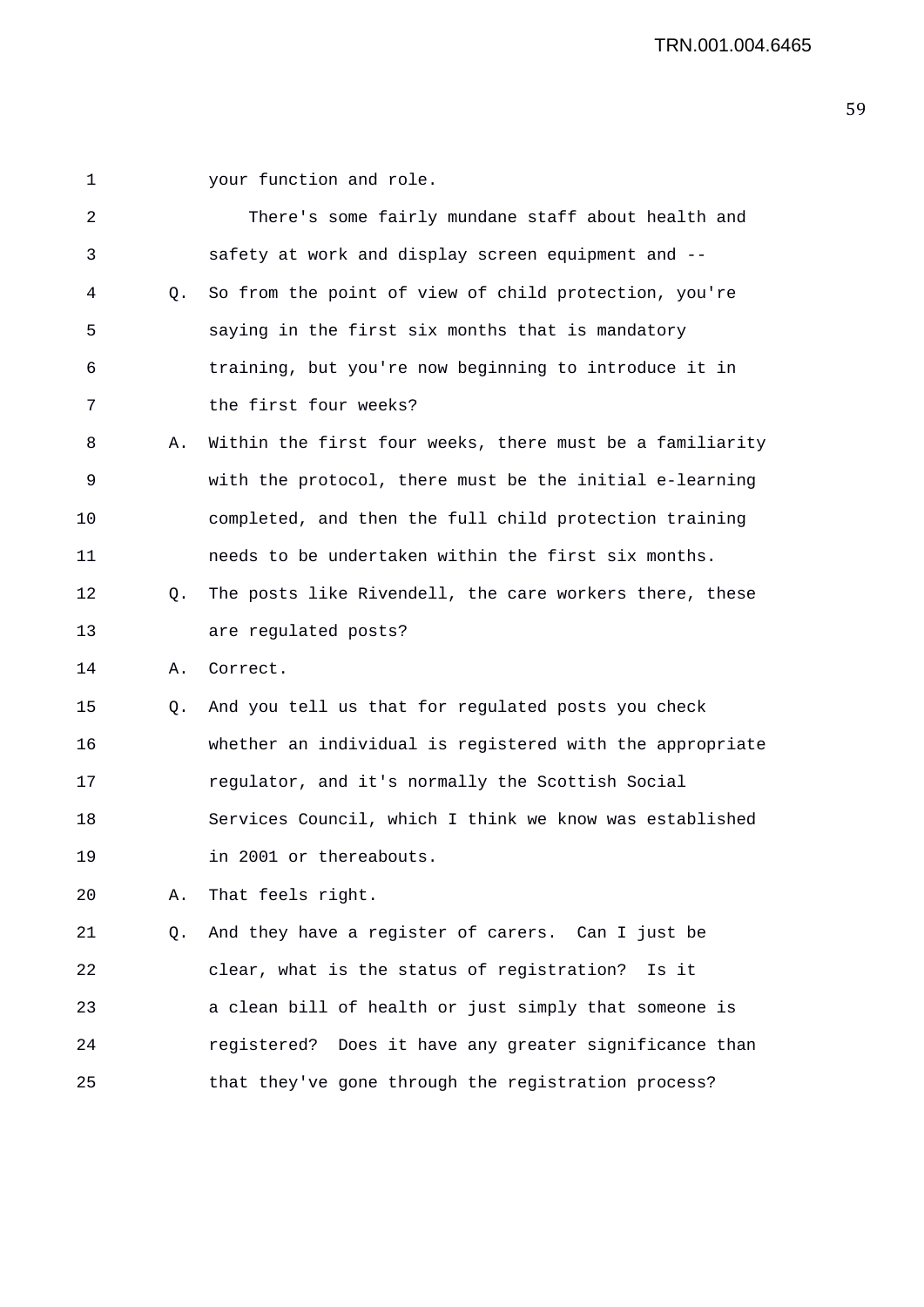1 A. There is a barring list and a fitness list, which is 2 held by the SSSC.

3 Q. That's their separate list?

4 A. I understand so, yes. So the SSSC will hold -- I think 5 they call them fitness to practise hearings. The 6 process for any new -- and I guess as we're talking 7 about support workers in children's services, if 8 I restrict myself to that. Either one must be 9 registered at the point of joining us or one must 10 register in the first six months. In practical senses 11 that means you must do it in the first two months 12 because it takes three months to complete the 13 registration process. And there's a mandatory process, 14 which if not already present, must be achieved within 15 five years.

16 Q. Would you automatically, in the case of a new applicant, 17 contact the SSSC to find out if they either are 18 registered or have been registered or there's any 19 entries against them that you should know about? 20 A. Yes. That process of registration is something that 21 we would monitor and we have had, I think, a very small 22 number, I'm trying to recall ... a couple of people who 23 we've had to address over not registering within the 24 timescale and, if they failed to do so, that would be 25 a breach of their contract and they would either be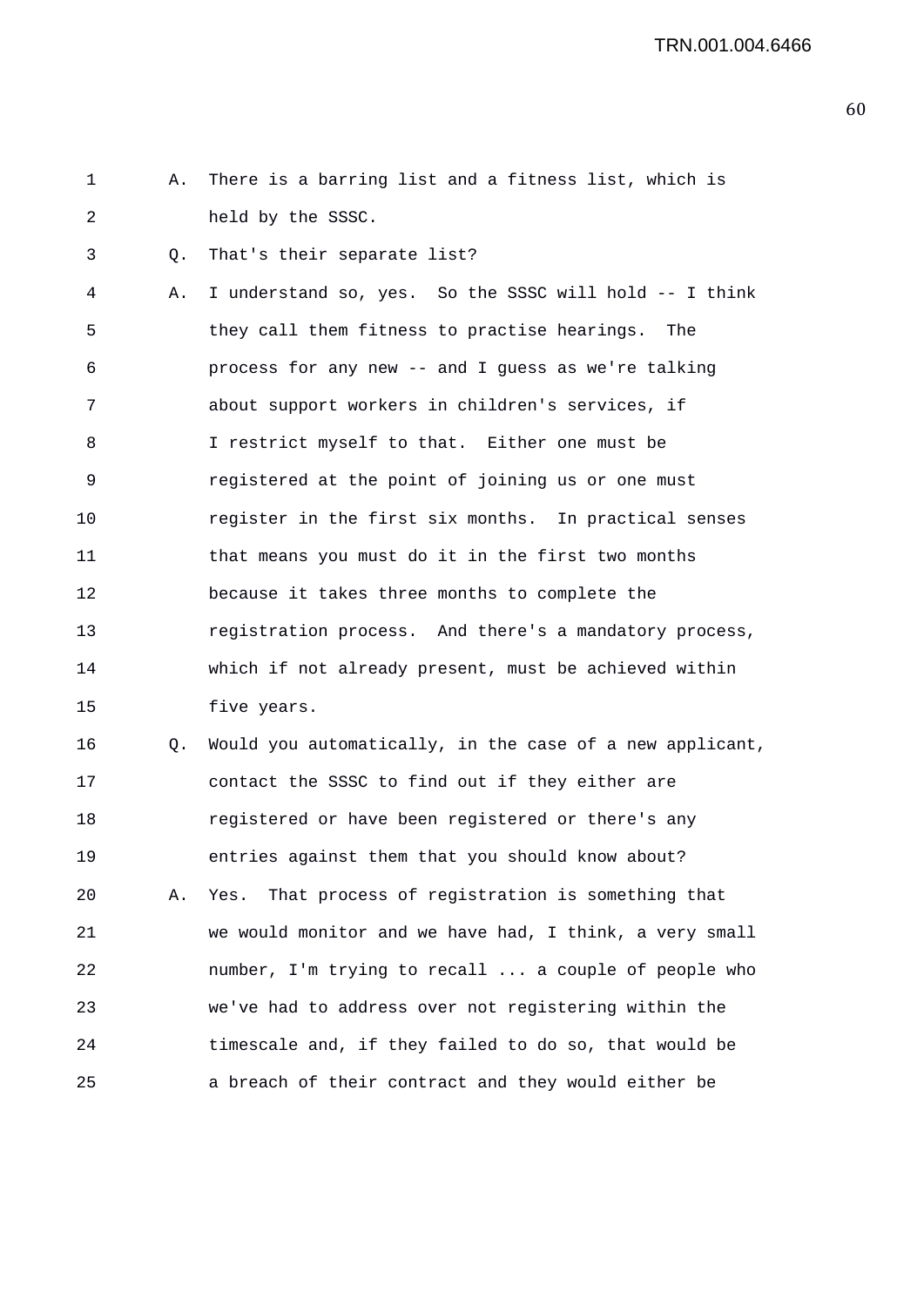```
1 taken off post until registration and checks were 
2 complete or simply their contract would be terminated. 
3 Q. Perhaps one last question before our break: in terms of 
4 registration, does it matter where the person comes from 
5 if they're working in Scotland at Rivendell? Whether 
6 they're German, Chilean, or whatever, they have to 
7 register with the SSSC -- 
8 A. Correct. 
9 Q. -- and be subject to its regulatory authority? 
10 A. Yes. To my knowledge, there's no option: it's the SSSC 
11 or nothing. 
12 MR PEOPLES: My Lady, I think perhaps that's as good a time 
13 as any to take the morning break. 
14 LADY SMITH: We'll take the morning break now and sit again 
15 in a quarter of an hour. 
16 (11.31 am) 
17 (A short break) 
18 (11.48 am) 
19 LADY SMITH: Charlie, are you ready to carry on? 
20 A. I think so. 
21 LADY SMITH: Good, thank you. 
22 Mr Peoples. 
23 MR PEOPLES: Charlie, if I could ask you to just go to 
24 page 18 of the statement and one matter there. You tell 
25 us at paragraph 82 that Scottish Criminal Record Office
```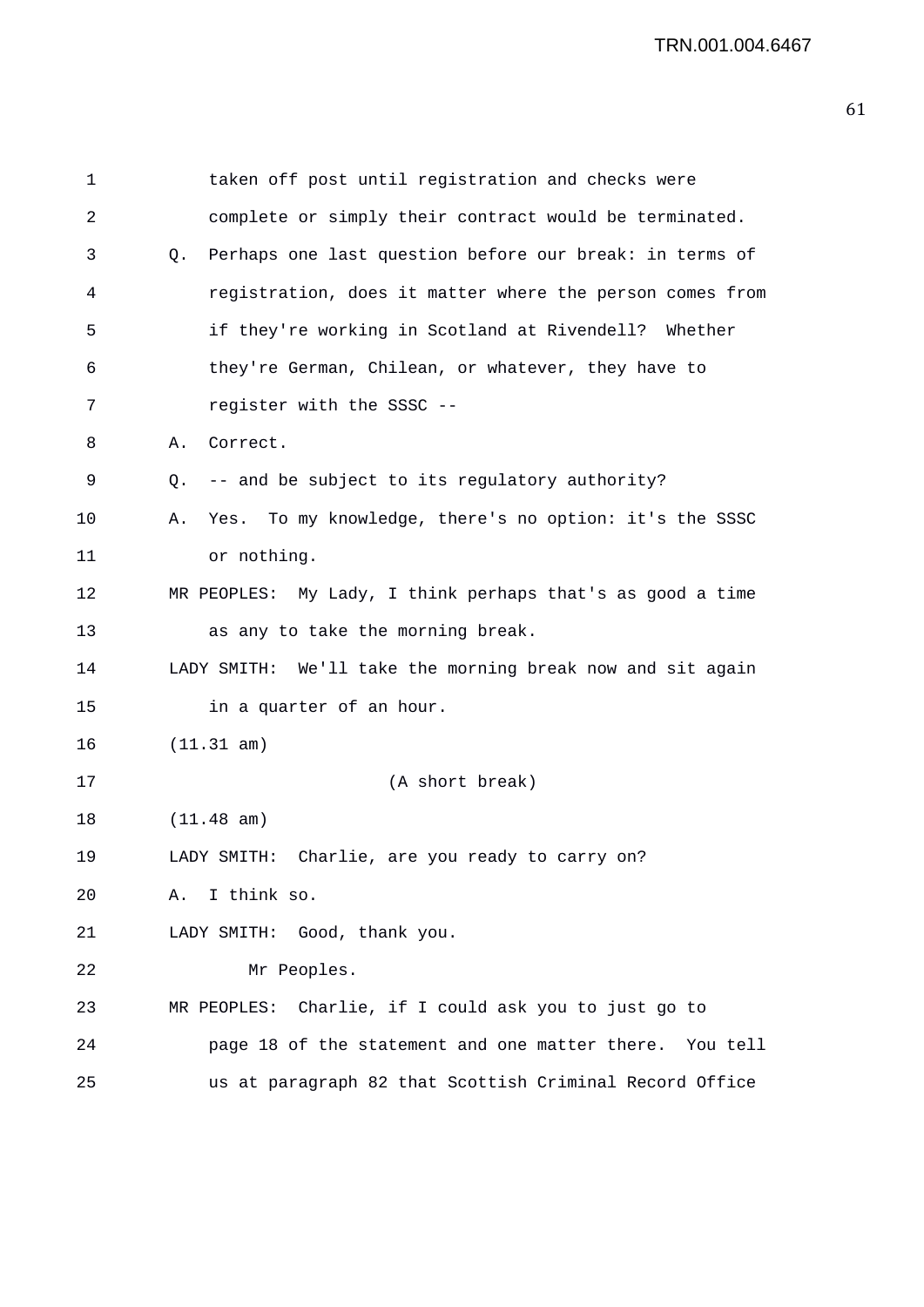| $\mathbf 1$ |    | checks were in place from around 1995. Is that what the  |
|-------------|----|----------------------------------------------------------|
| 2           |    | documents and records are suggesting was the date or     |
| 3           |    | approximate date when these checks were being carried    |
| 4           |    | out?                                                     |
| 5           | Α. | I wasn't actually in Scotland in 1995, but that's my     |
| 6           |    | understanding, yes.                                      |
| 7           | Q. | I think you say your understanding is that the form of   |
| 8           |    | check then in use would simply have disclosed previous   |
| 9           |    | convictions in Scotland --                               |
| 10          | Α. | Again, that's my understanding.                          |
| 11          | Q. | -- but that was superseded in 2011 when                  |
| 12          |    | Disclosure Scotland PVG checks were introduced. So that  |
| 13          |    | gives us a time frame.                                   |
| 14          | Α. | Yes.                                                     |
| 15          | Q. | In records you have had to look out, historical records  |
| 16          |    | for Quarriers, have you seen any evidence of any kind of |
| 17          |    | police type check or check of that kind carried out by   |
| 18          |    | Quarriers?                                               |
| 19          |    | A. At any particular time?                               |
| 20          | Q. | I'm thinking particularly -- we did hear evidence from   |
| 21          |    | Barnardo's and they, of course, were a UK-wide           |
| 22          |    | organisation, that they would carry out, even going back |
| 23          |    | to the 1960s, what was called some sort of check under   |
| 24          |    | some Home Office circular procedure that involved        |
| 25          |    | writing to a department of government and seeking        |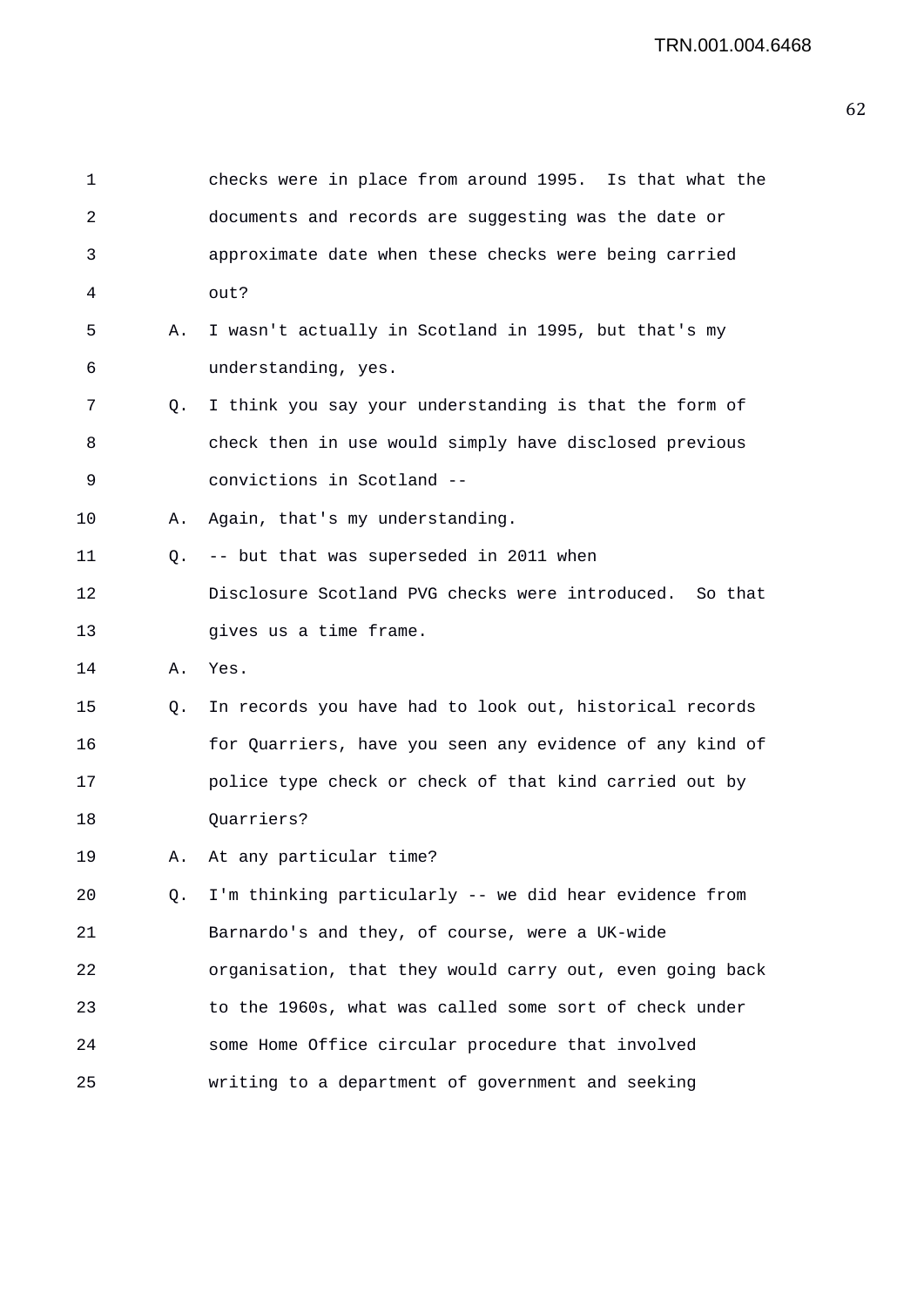1 observations, and a stamp would come back, generally 2 saying "no observations" or occasionally there might be 3 a phone call saying, "I think you should speak to 4 so-and-so".

5 We had some evidence to that effect from Sir Roger 6 about this process that was used and it may have not 7 involved a direct police check but information that may 8 have been gathered from the police by these bodies that 9 were contacted. Have you seen anything equivalent to 10 that in the Quarriers records?

11 A. Certainly from when SCRO and when Disclosure are in 12 place then, yes, I see evidence that those checks are 13 undertaken. I suspect you're directing me to a period a 14 little further back than that.

15 Q. I'm trying to see if you came across anything pre-1995. 16 A. We have very little from employee records pre-dating 17 that. The only thing that springs to mind that might be 18 of assistance, I have seen in -- and we have them 19 because they're held in some children's files, for some 20 volunteer befrienders, I think that's the phrase I'd 21 use, I have seen letters to the local police sergeant, 22 saying, "Is there anything that you're aware of?" and 23 a response. Not as formal as the Barnardo's system 24 you're describing, but some measure of check. 25 Q. Picking that point up, you say that there's some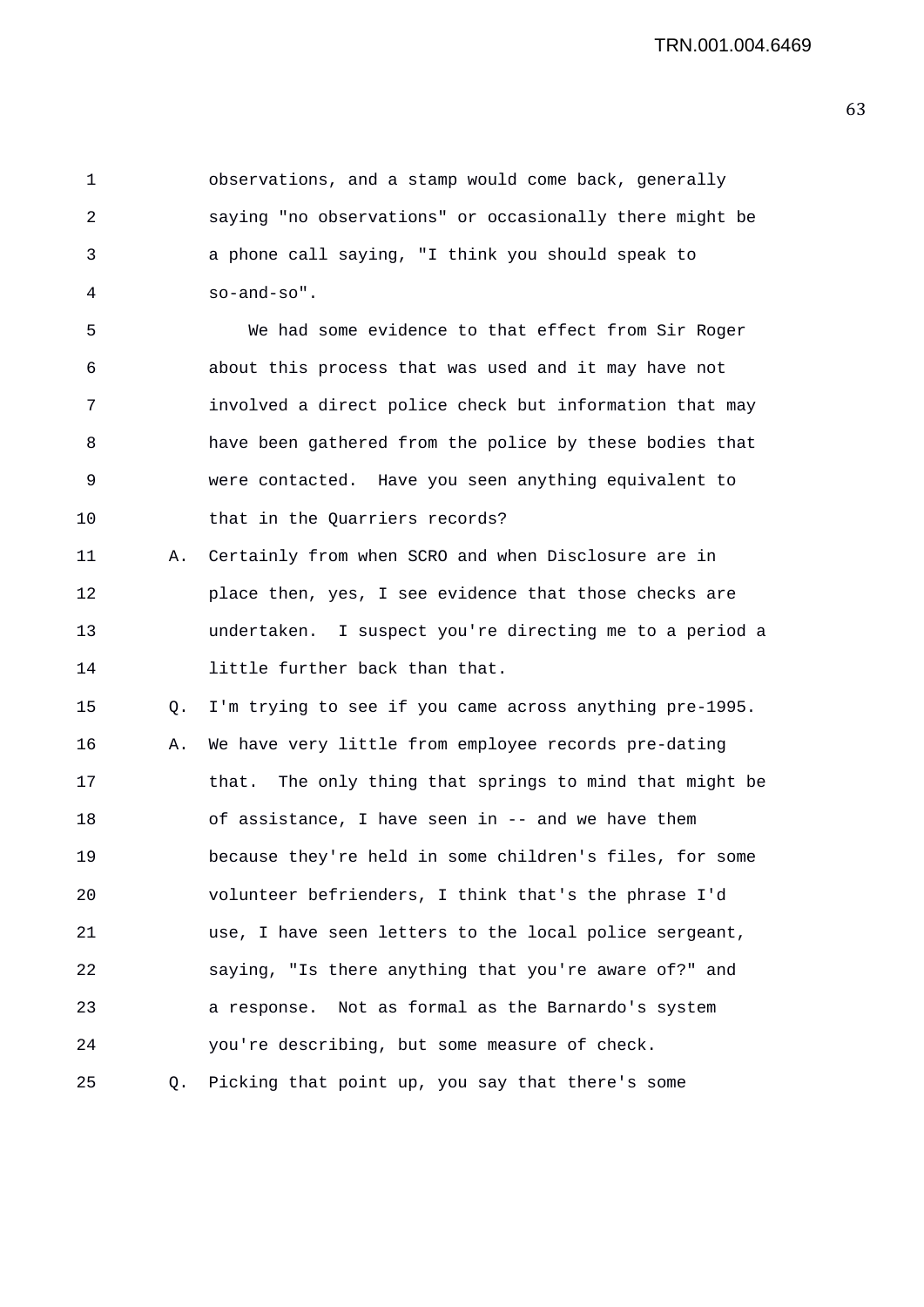1 evidence that in the case of befrienders there may have 2 been some contact with the local police, for example. 3 But I think you contrast that with there was no evidence 4 to show that, in the case of potential employees, 5 a similar type of check was carried out. 6 A. Merely because I've not -- 7 Q. You've not come across it? 8 A. No. Prior to ... From recollection, Quarriers 9 introduced a human resources department in the 10 mid-1990s. Prior to that, the only records I've seen 11 have been payroll cards for employees behind that time. 12 So it may have happened, but I have not seen records of 13 it. 14 Q. In paragraph 87 -- I'll just mention this in passing -- 15 at page 19 -- I think to some extent this is maybe along 16 the lines of the value-based questions approach that -- 17 you say: 18 "The risk of physical abuse might sometimes be 19 attributed to a lack of skill and empathy and a poor 20 approach. Training is also a relevant factor, but the 21 appropriate employee has to have a mindset and 22 a personality which is suitable to those sort of 23 situations. If they do not have it, then that presents 24 a risk. Safe recruitment involves making an assessment 25 of these attributes at an early stage and following up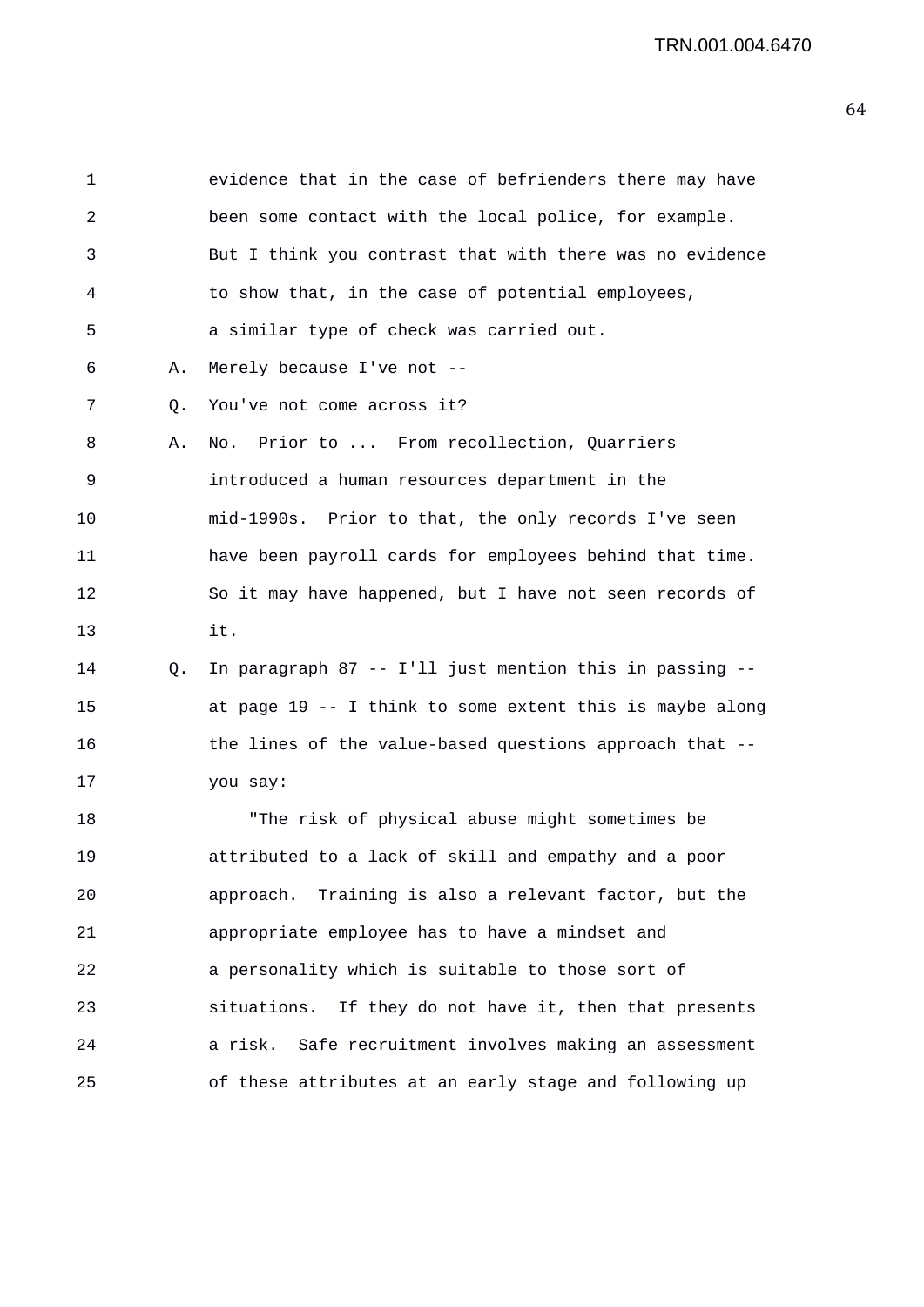| 1  |    | on that through an employee's probationary period."      |
|----|----|----------------------------------------------------------|
| 2  |    | Is that the sort of process you're trying to             |
| 3  |    | conduct --                                               |
| 4  | Α. | Yes.                                                     |
| 5  | Q. | -- in today's world?                                     |
| 6  | Α. | Yes, it would be.                                        |
| 7  | Q. | Paragraph 88. I just want to ask you -- you say:         |
| 8  |    | "A particular problem can be raised when a carer         |
| 9  |    | responds to someone who is physically challenging them." |
| 10 |    | Are we in the territory of restraint here?               |
| 11 | Α. | I think that that's what was in my mind when I wrote     |
| 12 |    | that, yes.                                               |
| 13 | Q. | Can you tell us at this point, what's the position about |
| 14 |    | the use of restraint? What's the current policy and      |
| 15 |    | thinking on that within Quarriers?                       |
| 16 | Α. | There are a number of proprietary systems which are      |
| 17 |    | available. The one which we use currently is called      |
| 18 |    | CALM: the crisis, aggression and limitation management   |
| 19 |    | system. Physical interaction should only ever be used    |
| 20 |    | as a last response, so our guidance and training to      |
| 21 |    | staff is that they should not be restraining.            |
| 22 |    | I think -- when I think of my own experience, if, say,   |
| 23 |    | a young person was being particularly challenging or     |
| 24 |    | maybe throwing things about a room and breaking things,  |
| 25 |    | as a support worker there can be a perceived imperative  |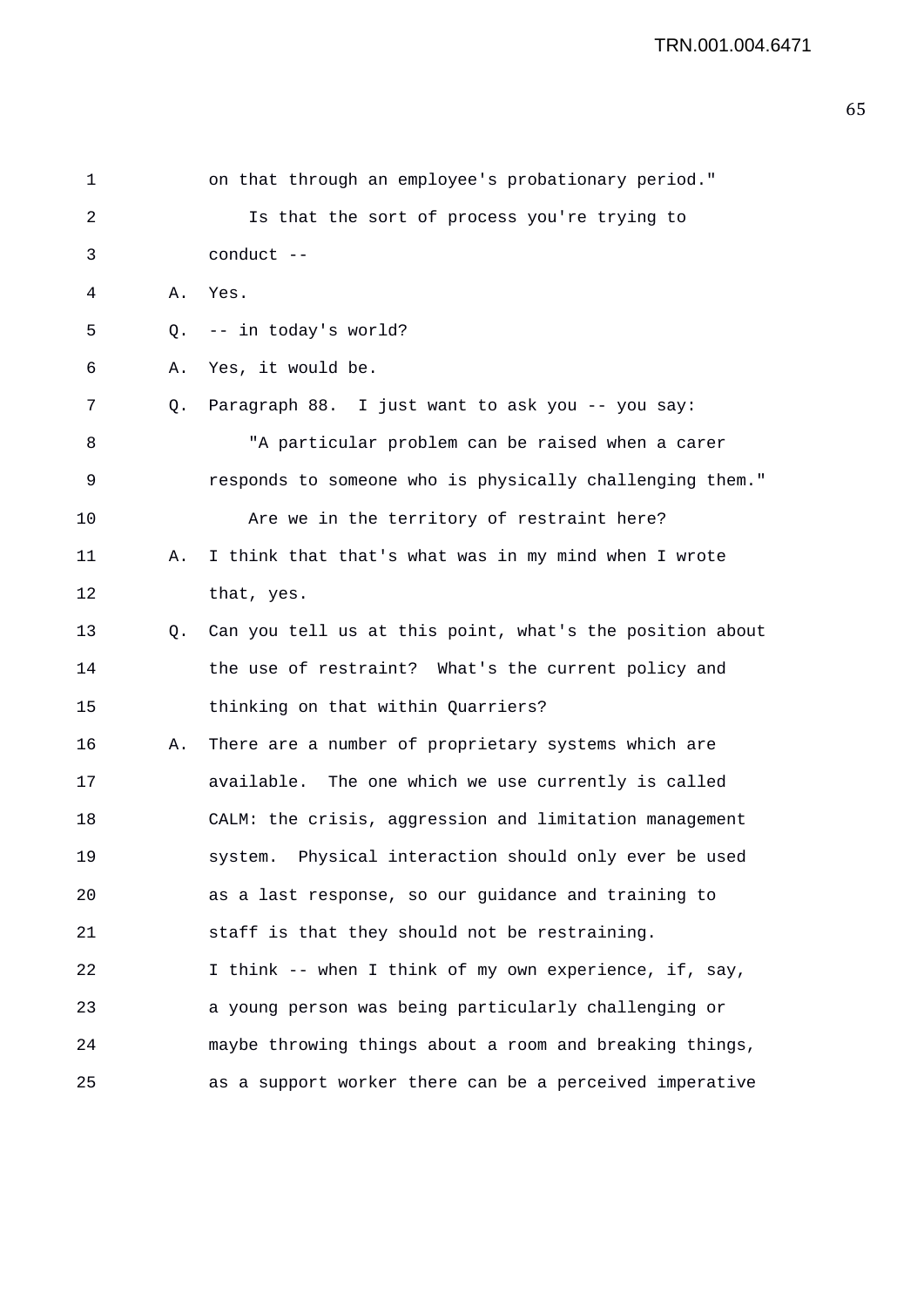1 to stop them doing that: what will my boss think if 2 I allow this to happen? We work very hard with our 3 staff to say that is not a concern for you, this is 4 about individuals and bits of furniture can be replaced, 5 but invading somebody's space and physically restraining 6 them is something that should only be done when there's 7 a significant risk of harm, either to that individual or 8 to somebody else.

9 I can't think of any instances whereby we've not 10 already known that might be a risk, and we go back to 11 the questions earlier in the piece about people's 12 history and risk assessment.

13 Q. This would be in their support plan, where you'd hope to 14 identify somebody who might be prone to challenging 15 behaviour, such as the example you have given? 16 A. Yes. And then we would have, I hope, a very clear 17 approach about what we would do. Normally we'd be 18 looking to try and distract something, to give them time 19 and space to calm down naturally, to try and keep them 20 safe during that period, but not to be restraining 21 somebody.

22 Q. I take it, though, from those answers, there's no 23 prohibition on the use of restraint, albeit as a last 24 resort? You're not saying it's prohibited?

25 A. It's not absolutely prohibited, but it would only be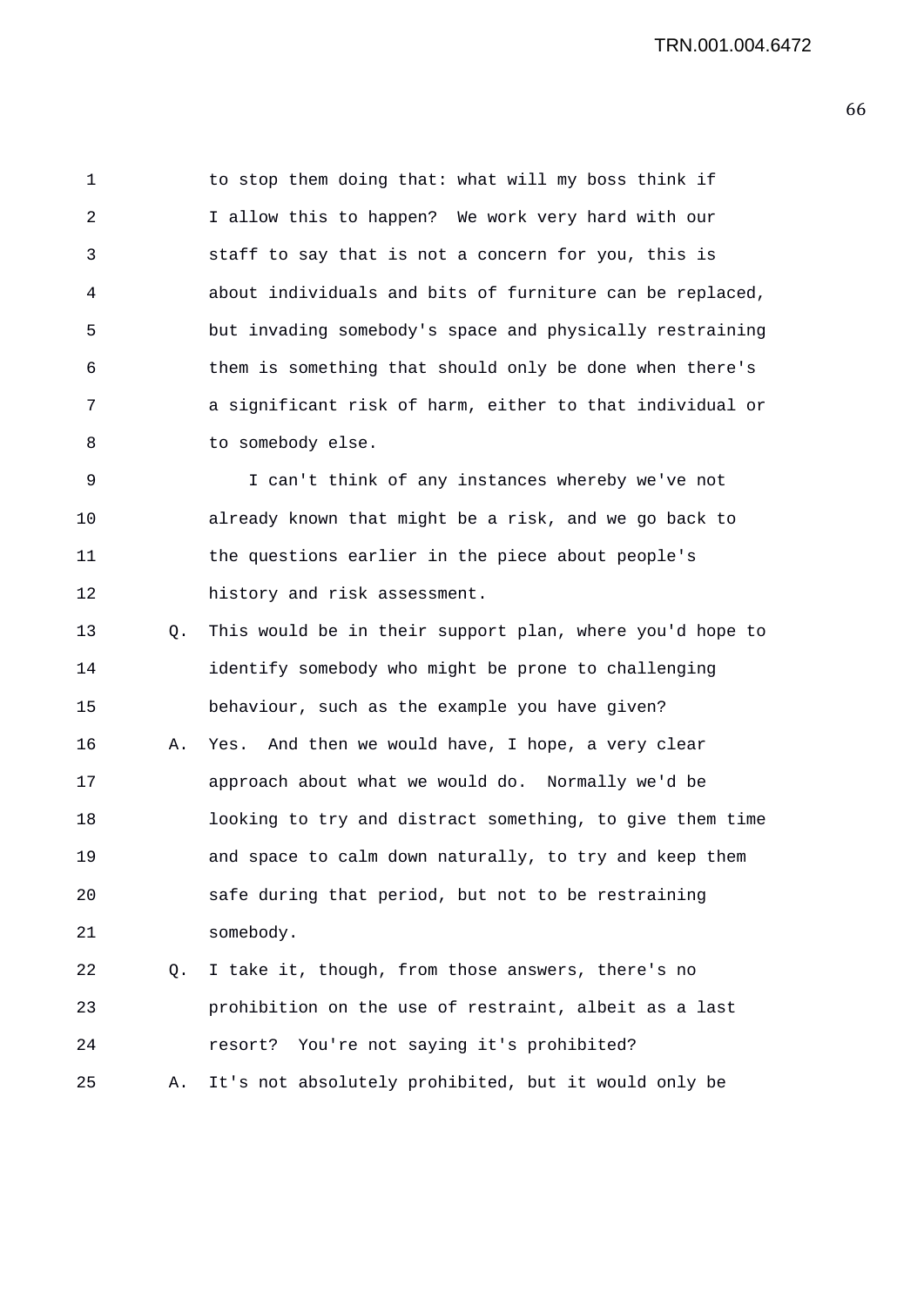```
1 allowed or accepted in circumstances where that was part 
2 of the support plan. 
3 Q. And if it happens, can you just tell me what processes 
4 exist? Has it to be recorded? 
5 A. Yes. So I would expect very detailed recording of the 
6 precedents and the antecedents of that because what we 
7 would want to do is not repeat that, not allow that to 
8 happen again or not encourage that to happen again, to 
9 be in a position where we understood -- if we come back 
10 to all behaviour is a form of communication, then when 
11 somebody behaves in that way, they are telling us 
12 something. They're telling us we got something wrong 
13 and we need to try not to get that wrong again. 
14 So we need to understand what led up to that 
15 incident. Clearly, we need very specific and detailed 
16 recording about what actually happened at that time, 
17 which is difficult for all parties, but absolutely 
18 critical. 
19 We also need to debrief, both the member of staff, 
20 but also the person that that happened to, probably as 
21 a greater priority, to understand what that was about 
22 and where they are.
```
23 Q. Is it treated as a safeguarding issue? 24 A. Can I ask what's in your mind? I'm not quite sure. 25 Q. I'll put it this way: do you have to be told of any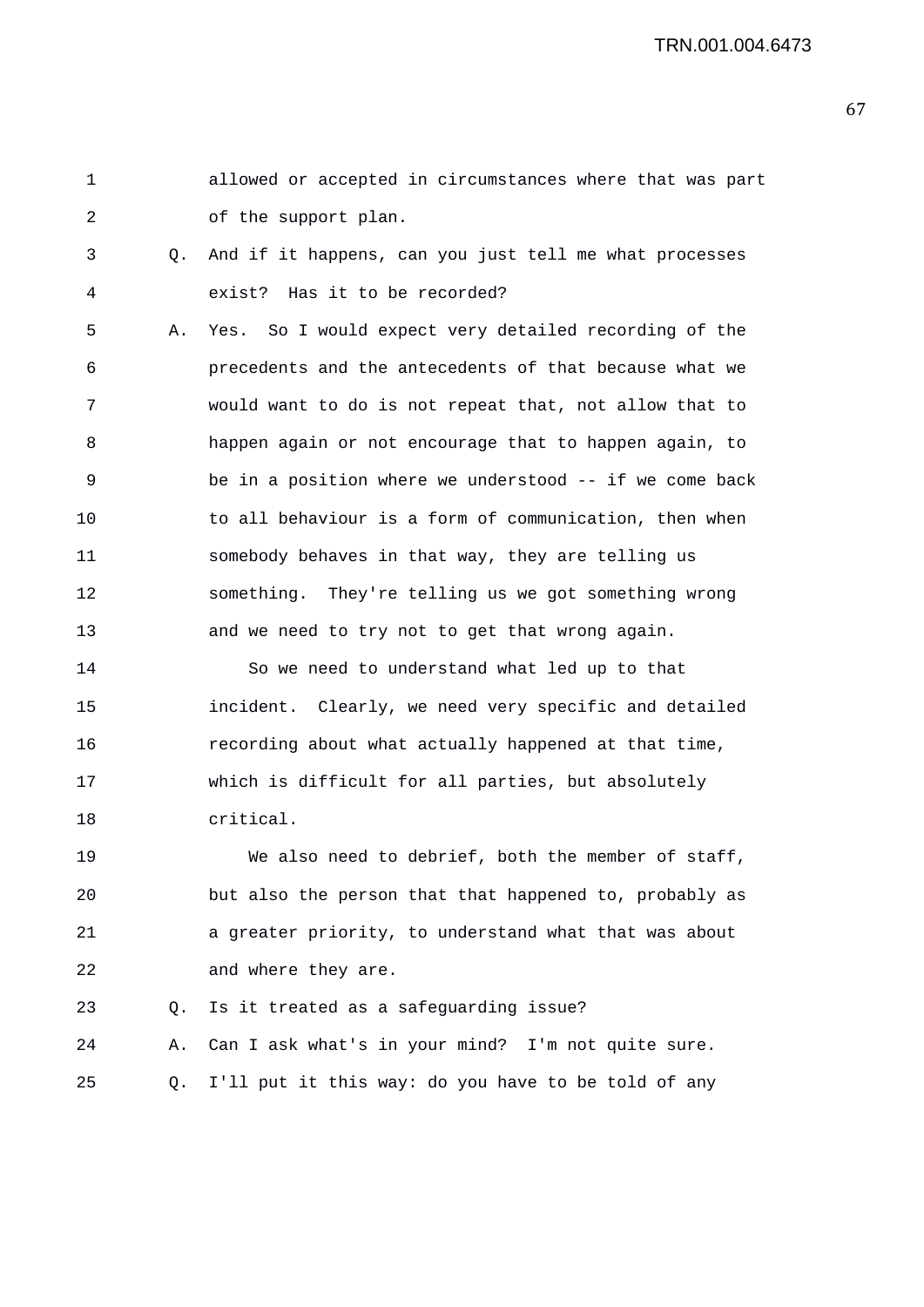1 examples of restraint?

2 A. No, not personally, no.

3 Q. Because it's not necessarily seen as a matter that 4 you have to be informed of like an allegation of abuse? 5 A. No, we would take data on restraint. So I would not 6 expect an email in my inbox within 20 minutes. We do 7 take -- and it's part of the strategic approach we're 8 still working on -- I would have concerns if, say, at 9 Rivendell I saw one person having a number of restraints 10 in a short period of time. That's clearly an indication 11 to my mind that we're getting something wrong. 12 Q. So as head of safeguarding in that role, are you 13 periodically monitoring the use of restraint and whether 14 it's used against a particular -- in the case of 15 a particular person or not and how often and so forth? 16 A. I want to say yes. I feel we're not quite there yet. 17 So it is something that is being reported to us. I want 18 to be more confident that that reporting is complete. 19 And I think for some of our services, particularly ones 20 that are more distant -- and I'm not thinking of the 21 Rivendells and Countryviews at this point -- I wouldn't 22 like to say to you that I'm 100% confident we're getting 23 that absolutely right yet, but it is something we must 24 get better at.

25 Q. In terms of notification requirements in the case of the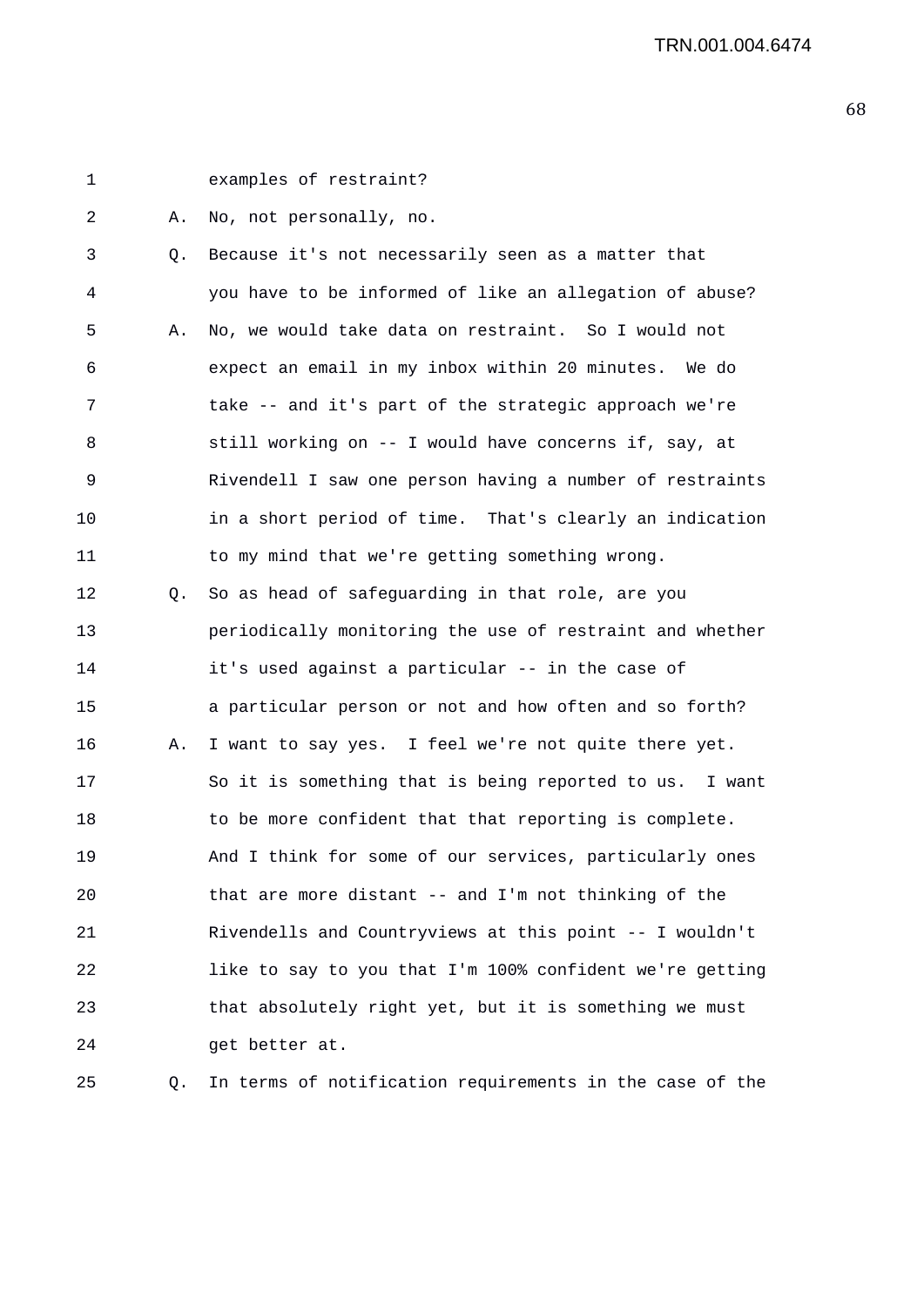1 restraint situation, you have told us if there was an 2 allegation of abuse, then various agencies would be 3 notified as a matter of course.

4 A. Mm-hm.

5 Q. If we're dealing with a restraint that involves 6 a service user in some form of contact and being held or 7 restrained, have you got any requirement to notify, for 8 example, the SSSC or the local authority or anyone else? 9 A. Not a per se requirement on every incident. It may be 10 that for a specific child, we would agree that we were 11 going to inform the local authority, for instance. 12 It is potentially so -- certainly, heaven forfend, there 13 was an injury during that, which clearly there shouldn't 14 be if we're getting that right, but that would need to 15 be recorded as part of our accident and injury reporting 16 and might be reportable.

17 17 I hesitate to say, though, that there was a general 18 requirement for any restraint to be recorded and 19 reported. We may be in a position under the Mental 20 Welfare Commission for some people to have a plan in 21 place, which would be agreed by the Mental Welfare 22 Commission in advance, whereby we are limiting 23 somebody's freedom and their life -- limits to freedom. 24 Q. We didn't actually discuss the Mental Welfare 25 Commission, but given some of the service users, apart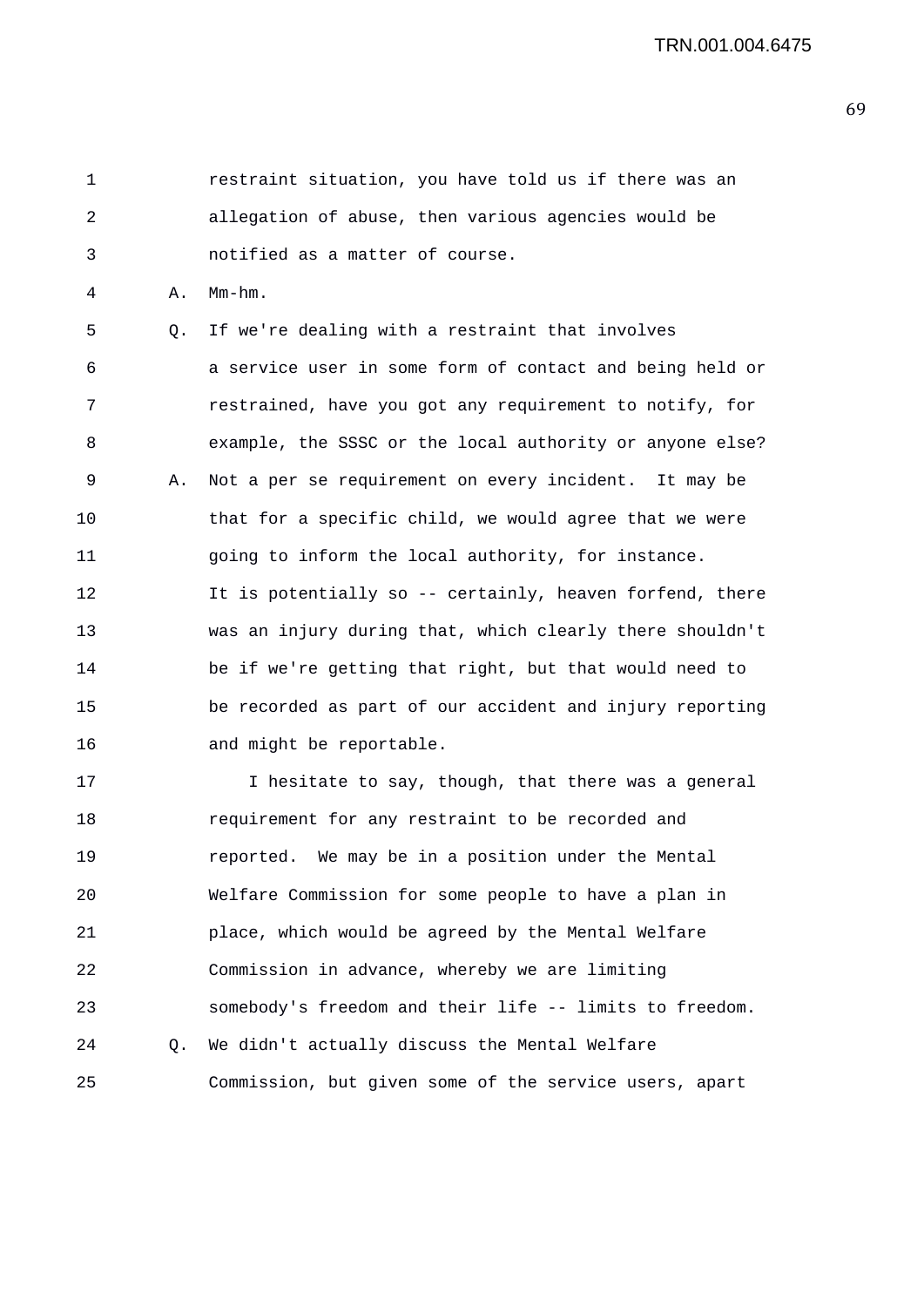```
1 from the Care Inspectorate as a regulator, do you have 
2 any degree of regulation from the Mental Welfare 
3 Commission?
```
4 A. There is a degree. I'm thinking particularly of the 5 subject we're discussing about restraint. They issue 6 guidance about what is acceptable in limiting people's 7 freedom, of which restraint forms part. And that might 8 be about limiting access -- so somebody with 9 Prader-Willi might have limited access to food, for 10 example. That would be a limit to their freedom. 11 We would usually seek to have those plans agreed or 12 overseen by the Mental Welfare Commission or at least 13 have run them past the officer first.

14 Q. And does the Care Inspectorate, when it makes an

15 inspection, is restraint an issue they look at? 16 A. I would expect it to be. Care inspectors usually have 17 themes they're looking to address on specific visits 18 and, depending on the service, will take a more in-depth 19 or lighter touch approach. So I wouldn't say it would 20 be a central feature to every inspection, but it might 21 well be a theme, and I would expect them to pick up on 22 data about numbers of restraints. I would expect for 23 the vast majority of our services we would not see any 24 restraints.

25 Q. Are there national standards for restraint?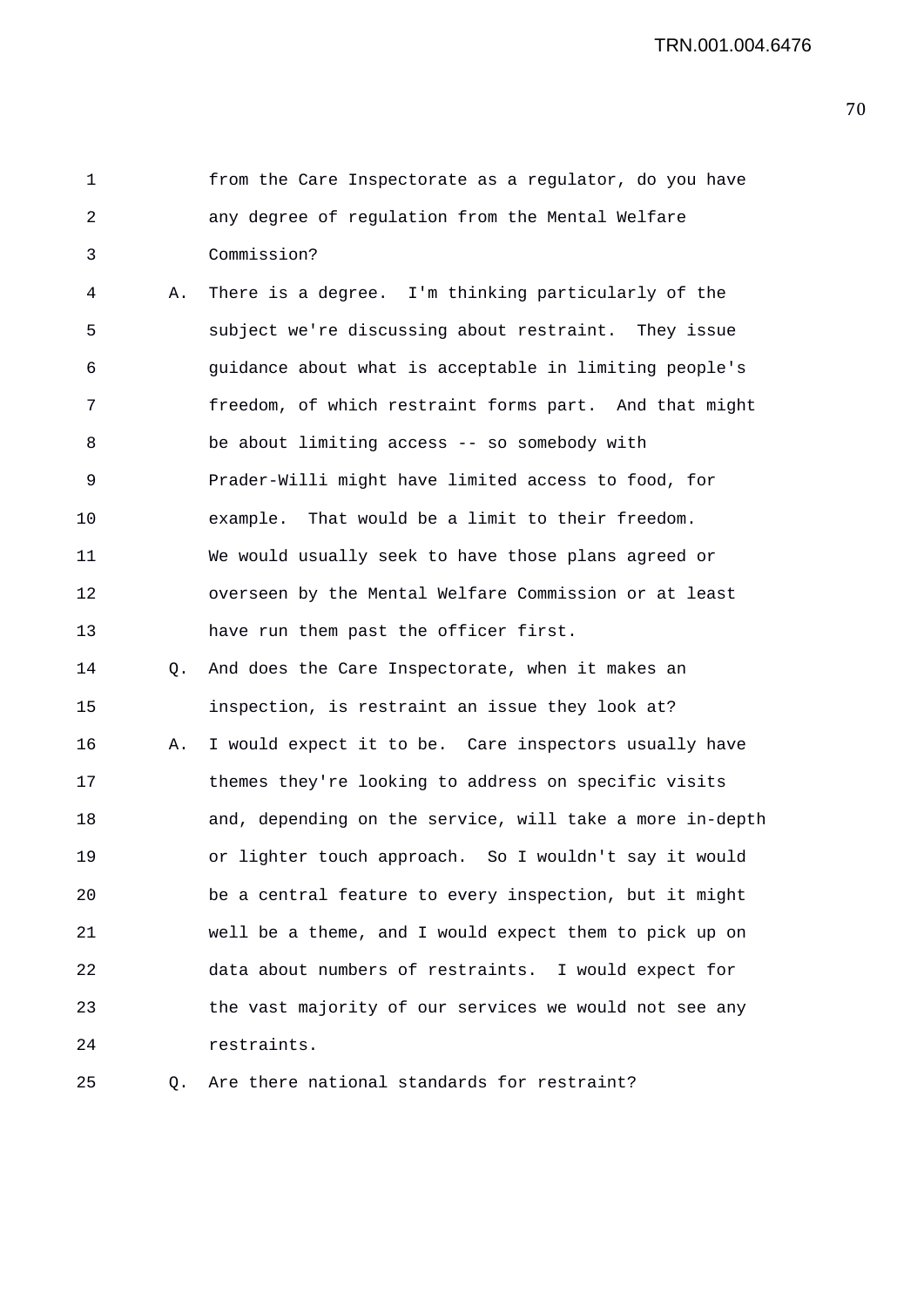| 1  | Α. | So it does fall within National Care Standards to my     |
|----|----|----------------------------------------------------------|
| 2  |    | understanding, yes.                                      |
| 3  | Q. | So that would be within the province of the              |
| 4  |    | Care Inspectorate to look at?                            |
| 5  | Α. | When I say they may not look at it, it's merely<br>Yes.  |
| 6  |    | because we don't have any to look at.                    |
| 7  | Q. | I'm just trying to understand the process and how that   |
| 8  |    | might be picked up by the process.                       |
| 9  |    | Training you deal with on page 20 and beyond.            |
| 10 |    | I want to ask a few questions about that. You say at     |
| 11 |    | paragraph 90:                                            |
| 12 |    | "As a minimum, employees working directly with           |
| 13 |    | children require to have an SCQF7 qualification in       |
| 14 |    | childcare, which has now superseded SVQ qualifications   |
| 15 |    | and the previous SVQ3 qualifications required."          |
| 16 |    | Every residential care worker, if you like, would        |
| 17 |    | they have to have, as a minimum, an SCQF7 qualification? |
| 18 |    | LADY SMITH: Can you remind me what that stands for?      |
| 19 |    | A. Scottish Qualificatary Framework, I think.            |
| 20 |    | LADY SMITH:<br>Ah.                                       |
| 21 | Α. | Forgive me if I've got that wrong, I might be wrong with |
| 22 |    | the C. So it must be achieved for registration within    |
| 23 |    | five years of registering with the SSSC. So it is not    |
| 24 |    | a qualification -- so if you applied for a job with us   |
| 25 |    | tomorrow, Mr Peoples, and you didn't have one, it would  |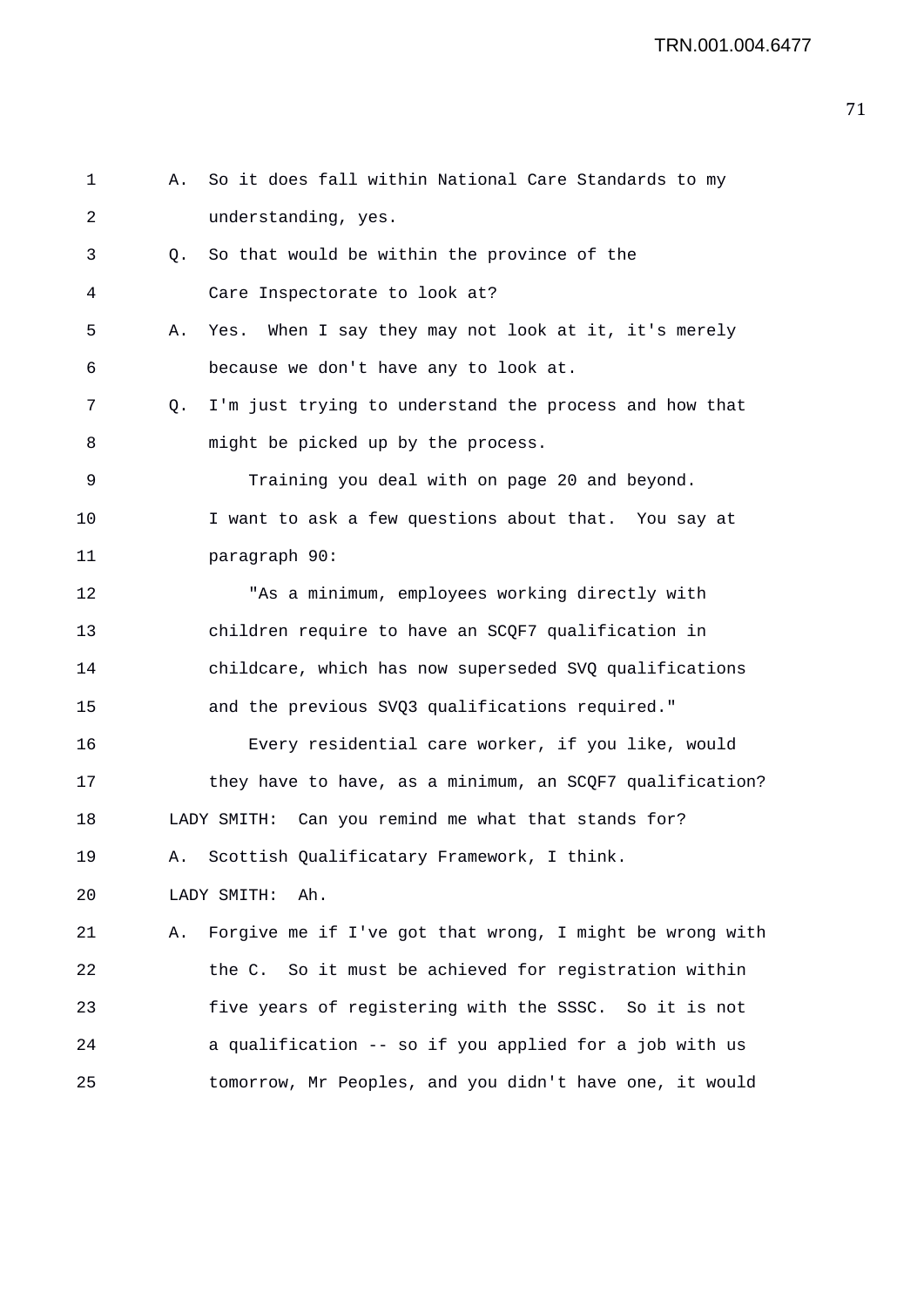| 1  |    | not necessarily debar you, but it would be something you |
|----|----|----------------------------------------------------------|
| 2  |    | must achieve within a time frame.                        |
| 3  |    | MR PEOPLES: And is that therefore something that, if     |
| 4  |    | someone doesn't have it, they have to obtain it within   |
| 5  |    | that timescale to meet the SSSC requirements?            |
| 6  | Α. | Yes.                                                     |
| 7  | Q. | Is it something you then start the process of obtaining  |
| 8  |    | as soon as they join if they don't have it?              |
| 9  | Α. | We will assist staff through that. Quarriers are an      |
| 10 |    | accredited assessment centre for said SCQF.              |
| 11 | Q. | So if I was applying and I didn't have it, I could       |
| 12 |    | start, but you would see to it that I start to get this  |
| 13 |    | qualification?                                           |
| 14 | Α. | That's correct.                                          |
| 15 | Q. | And I have to have it within five years to meet the SSSC |
| 16 |    | requirement?                                             |
| 17 | Α. | Correct, and not meeting the SSSC requirement is         |
| 18 |    | a breach of contract. This is where I've got it wrong    |
| 19 |    | on the SCQF.                                             |
| 20 | 0. | I'm told that the acronym is Scottish Credit and         |
| 21 |    | Qualifications Framework.                                |
| 22 | Α. | I thought I got the C wrong, forgive me.                 |
| 23 | Q. | Don't worry.                                             |
| 24 |    | I think the sense is exactly the same.<br>LADY SMITH:    |
| 25 |    | Thank you -- and thank you to Ms Rattray for that.       |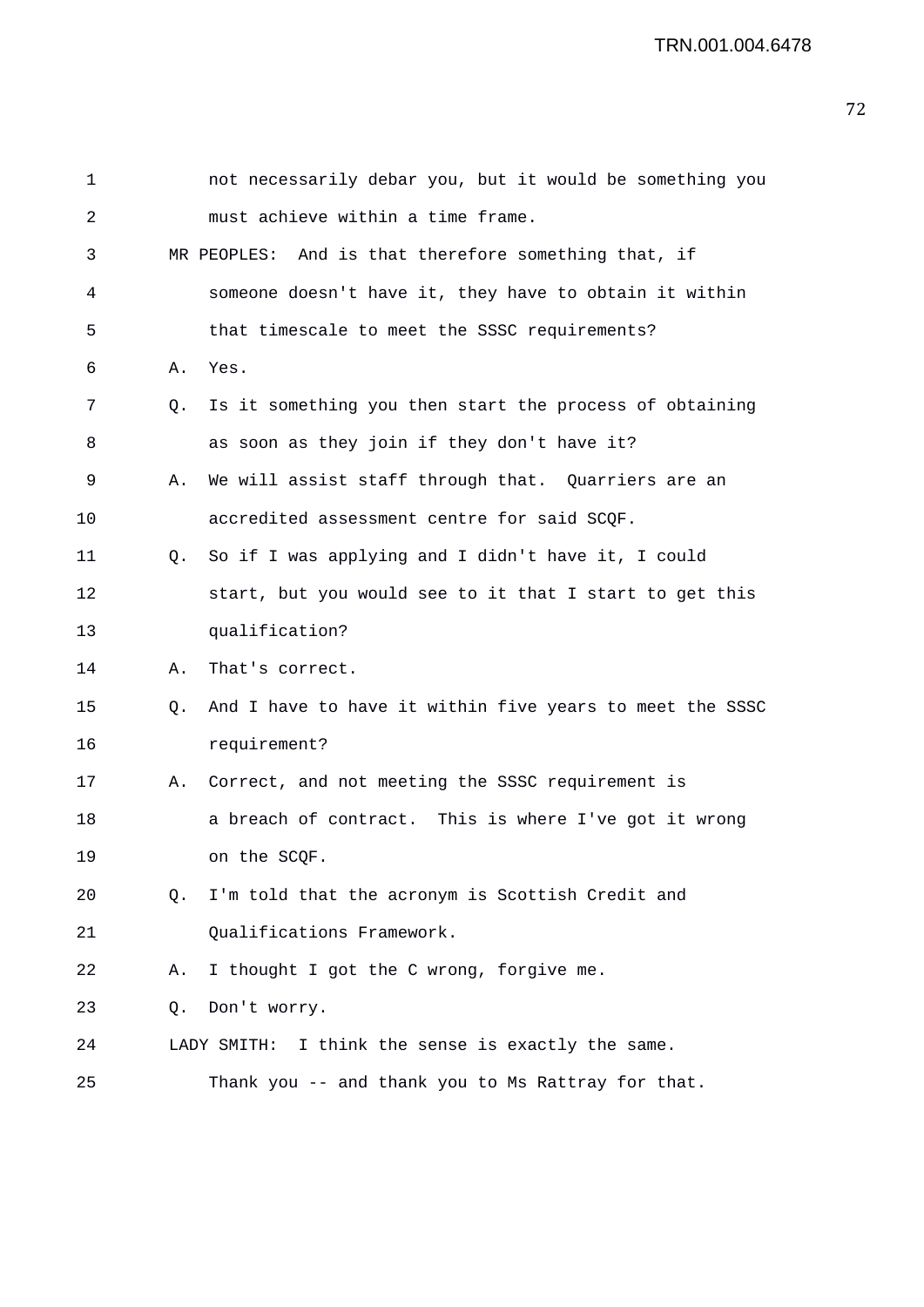1 MR PEOPLES: So now we know. 2 Yes, so that's something -- and does that mean then, 3 for example, residential care workers in Scotland now as 4 a matter of qualification require to have this 5 qualification within five years of joining a care 6 provider giving a residential care service? 7 A. That's correct. My understanding is the trajectory 8 would be that it would become a requirement 9 pre-employment. 10 Q. But that stage has not been reached yet? 11 A. That's my understanding. 12 Q. But that is the direction we are heading in, is it? 13 A. That is, I understand, the SSSC's and I think the 14 industry's aspiration. 15 Q. Okay. 16 LADY SMITH: Is five years too long to obtain it? 17 A. I think we'd probably all be comforted if it was 18 shorter. 19 LADY SMITH: On the face of it, it feels like quite a long 20 time to be allowed to work on an unqualified basis. 21 A. I wouldn't ... Yes. I would have sympathy with that 22 view. 23 LADY SMITH: Thank you. 24 MR PEOPLES: Maybe that's something for discussion on 25 Thursday.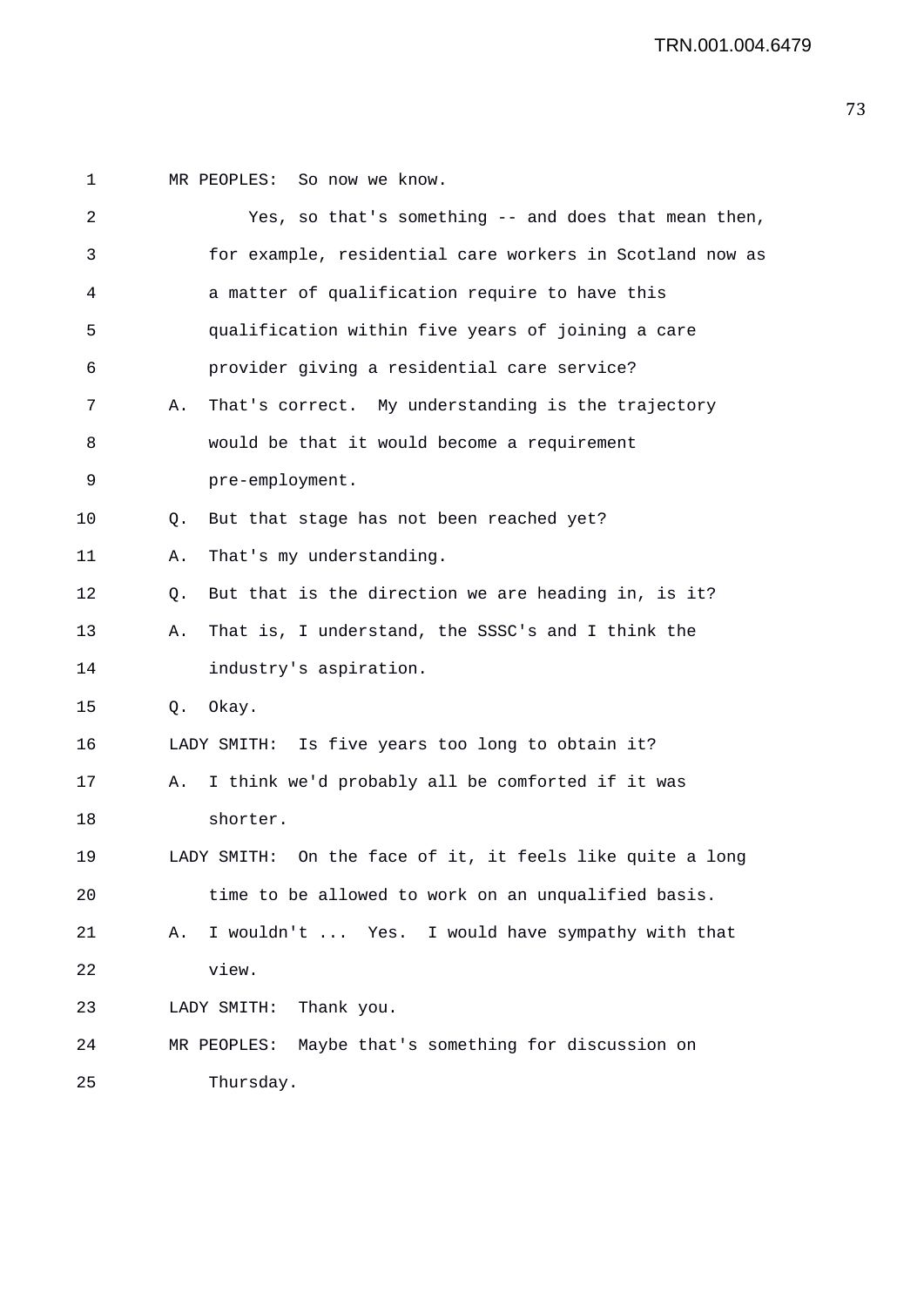1 A. Maybe. 2 Q. In paragraph 92, I just want to pick up one thing you 3 say there. You say: 4 "We have also found that we cannot fill posts if we 5 demand that everyone has the qualification before they 6 start work." 7 Is this to do with registration with SSSC or the 8 SCOF7 or both? 9 A. Well, the two are independent, but I was thinking of the 10 SCQF7 at that point. My understanding is that we 11 probably we haven't got enough qualified people in 12 Scotland against the number of posts, hence the arc or 13 the trajectory of change we referred to. 14 Q. Does that mean that recruitment of staff is still 15 an issue today, getting the right staff? 16 A. Yes. It's a challenge and I think it's one that -- 17 I would be very surprised if you spoke to any care 18 provider in Scotland, or indeed in the UK, and they 19 didn't say that it was something that continued to 20 exercise them. 21 Q. How do you find the -- once you have got staff, are you 22 finding that you manage to retain them or is there 23 a problem with retention? 24 A. I think that's ... It's an interesting question. 25 I just ... Retention is something that's very important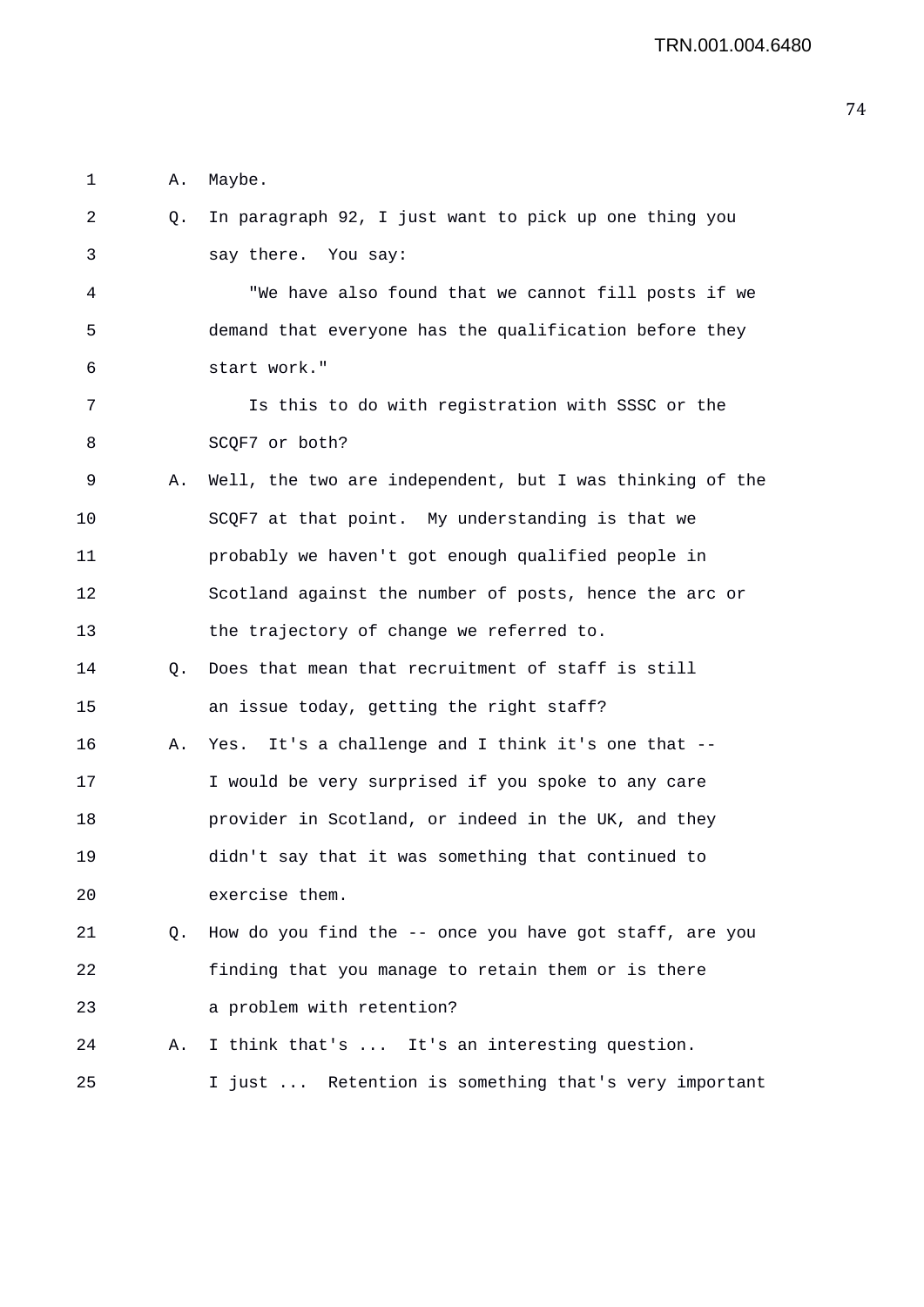1 to us. One of the advantages of us being an assessment 2 centre and providing that training is we perhaps enhance 3 our retention because of that. I think it's also 4 important that you introduce new people occasionally and 5 I think that there is a risk to having -- I wouldn't be 6 comfortable if the 1,800 people that we referred to 7 earlier were exactly the same 1,800 people 15 years 8 later.

9 Q. So change is healthy but not maybe too frequent? 10 A. To a degree, yes. I think some change is healthy. 11 I like when new people come along and say, "Why would 12 you do that?" Because often that's something -- we can 13 all become a little institutionalised to our 14 surroundings and it's something I think I alluded to 15 earlier about transparency and external oversight being 16 critical to not just prevention of abuse but actually 17 a more positive and forward-looking outcome and being 18 forward-thinking.

19 Q. You tell us on page 20, at paragraphs 93 and 94, about 20 Quarriers being awarded, in November 2018, the platinum 21 Investors in People award, and you believe that they're 22 only the second social care organisation in Scotland to 23 achieve that standard. You tell us a little bit about 24 that. When you talk in paragraph 94 about the 25 qualification in line 2, do you mean achieving this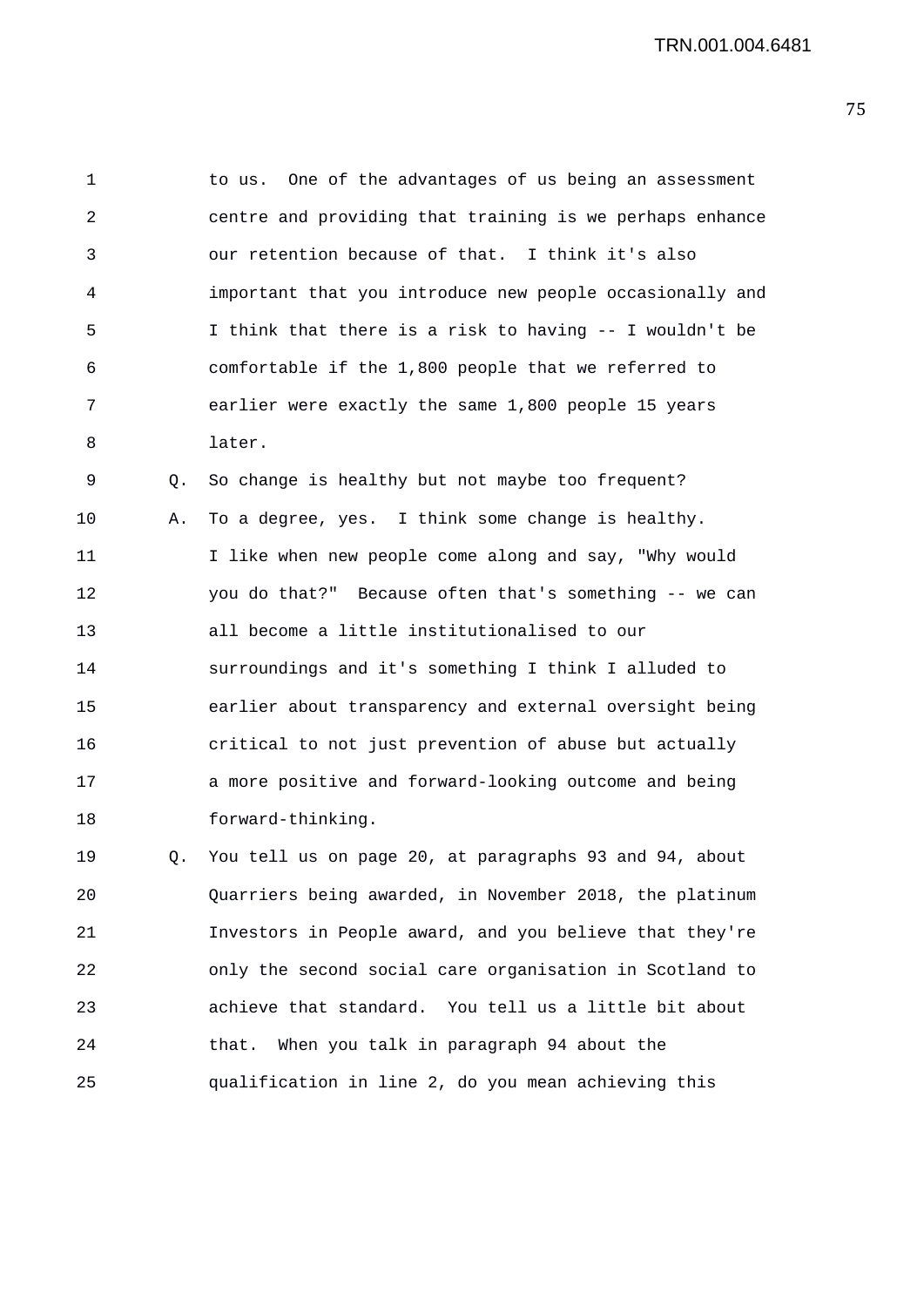| 1  |    | award or are you talking about something else?           |
|----|----|----------------------------------------------------------|
| 2  | Α. | $Er$ --                                                  |
| 3  | Q. | Do you see the sentence that reads:                      |
| 4  |    | "From discussions with Quarriers' talent and             |
| 5  |    | learning and development department, I understand that   |
| 6  |    | the qualification involves learning about relationships, |
| 7  |    | power dynamics and equality work in relation to those    |
| 8  |    | with disabilities."                                      |
| 9  |    | And you give us a bit more detail about what is          |
| 10 |    | involved in relation to working with children.           |
| 11 | Α. | Forgive me, I was reminding myself of what I was         |
| 12 |    | referring to. I think that's referring to the SCQF not   |
| 13 |    | the IIP.                                                 |
| 14 | Q. | I see. So that tells us what this qualification will     |
| 15 |    | teach --                                                 |
| 16 | Α. | And some of the options underneath that.                 |
| 17 | Q. | -- the various modules that are involved? So that's to   |
| 18 |    | do with the SCQF7?                                       |
| 19 | А. | Yes.                                                     |
| 20 | Q. | You talk in page 21, and I'm not going to go through the |
| 21 |    | detail, that you say at 97, paragraph 97:                |
| 22 |    | "It's the responsibility of project managers to          |
| 23 |    | ensure that all staff complete child protection          |
| 24 |    | refresher training sessions on an annual basis."         |
| 25 |    | So there is refresher training built into the --         |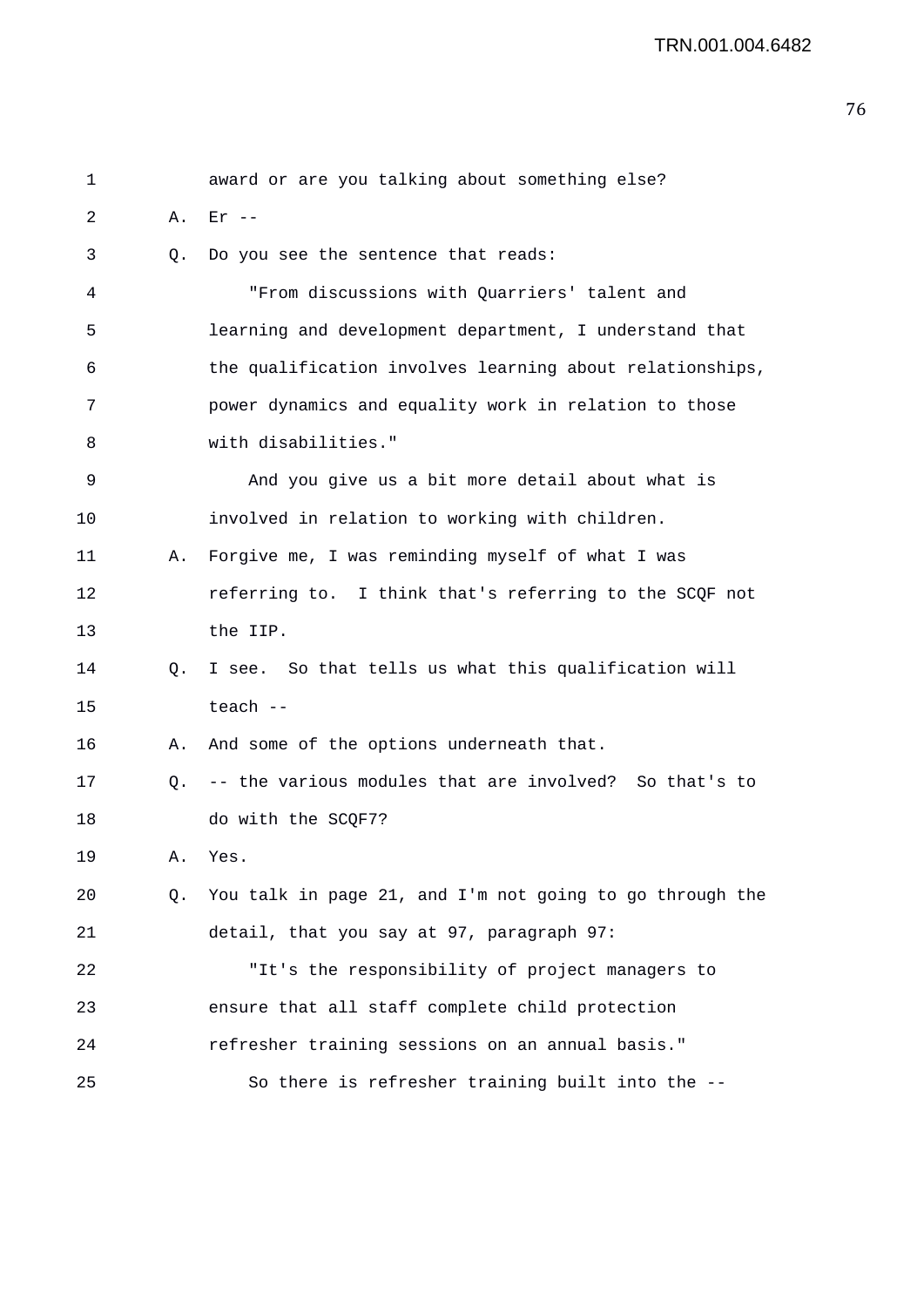| $\mathbf{1}$ | Α. | There is, and they will be alerted as will the           |
|--------------|----|----------------------------------------------------------|
| 2            |    | individual staff through our internal systems.           |
| 3            | Q. | You make a point about how behaviours are viewed.        |
| 4            |    | I think this is maybe in paragraph 98, about how, no     |
| 5            |    | doubt, all behaviour is a form of communication point.   |
| 6            |    | I think you tell us really by way of example that:       |
| 7            |    | "Aggression, withdrawal or age-inappropriate             |
| 8            |    | behaviours would be thought of as indicators rather than |
| 9            |    | judged bad behaviour worthy of punishment."              |
| 10           |    | Is that a reflection of this principle that              |
| 11           |    | behaviour is a form of communication and you have to     |
| 12           |    | work out why the behaviour is occurring?                 |
| 13           | Α. | That's correct.<br>Yes.                                  |
| 14           | Q. | And you look for the behaviour and then you ask          |
| 15           |    | yourself --                                              |
| 16           | Α. | "What's that about?" I think is the most often used      |
| 17           |    | question in social care, "Why is that?"                  |
| 18           | Q. | You tell us at paragraph 99 that:                        |
| 19           |    | "At the conclusion of child protection training          |
| 20           |    | [which is mandatory, as I understand it now] for         |
| 21           |    | residential care workers, participants will understand   |
| 22           |    | key terms in relation to child protection, recognise and |
| 23           |    | be aware of the signs and symptoms of abuse, identify    |
| 24           |    | children at risk of child exploitation, minimise the     |
| 25           |    | danger, know how to respond to a concern a child may be  |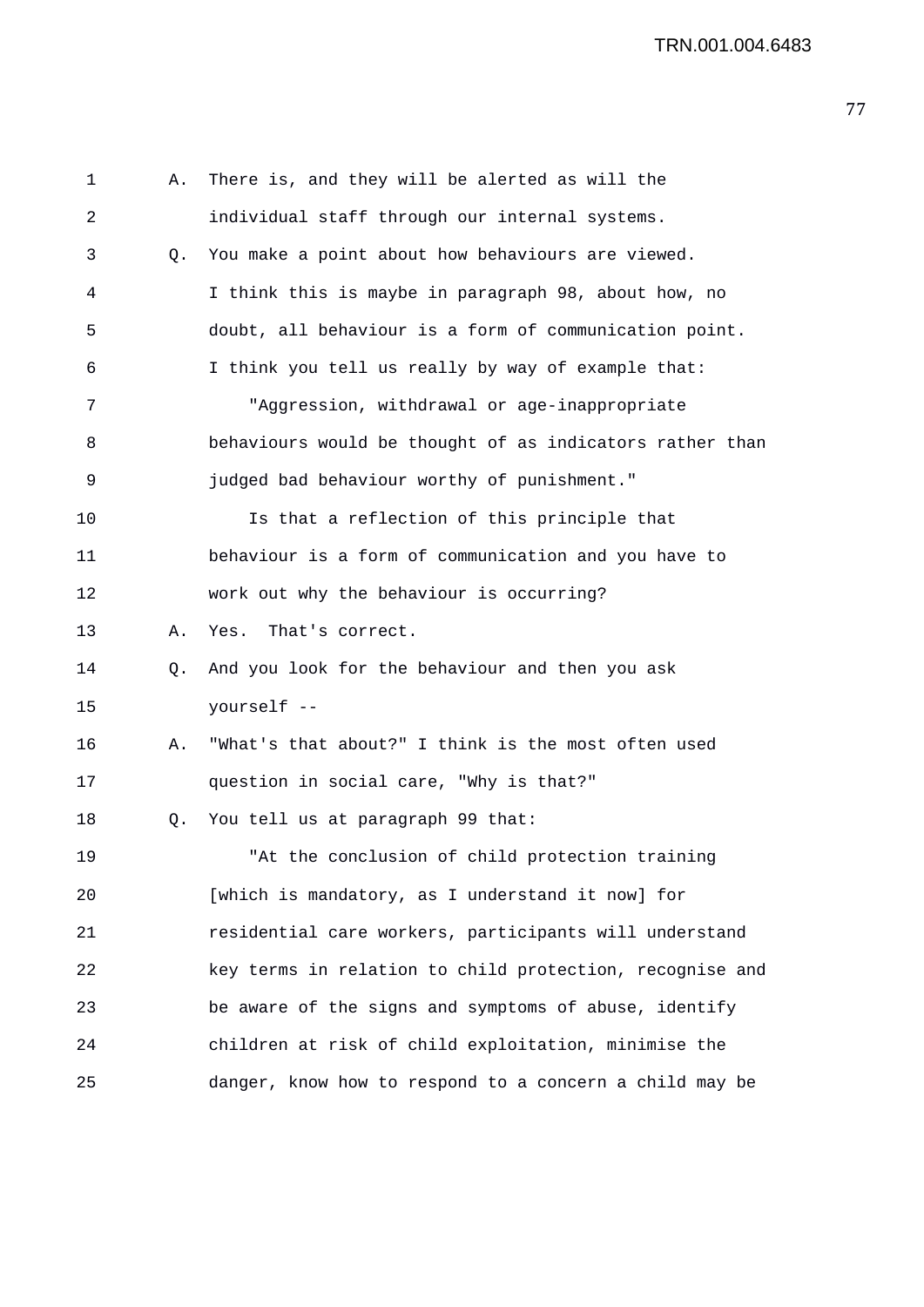1 at risk of significant harm and record information, be 2 aware of the legal framework in relation to child 3 protection in Scotland, and recognise the key needs of 4 children as outlined in the Getting It Right for Every 5 Child model or framework." 6 You say that: 7 "Changes will soon be incorporated into the course 8 on child protection to address certain other matters." 9 Can you tell us, what point were you making? What 10 changes are required and why? 11 A. Having reviewed the child protection policy, it flows 12 from there that we should look at our training, 13 otherwise that might disconnect from the policy, and on 14 doing that with the tutors in our learning and talent 15 development section, we felt we needed to emphasise 16 a little bit more about -- I am not quite sure of this 17 term, but it's often referred to as defensible 18 decision-making. In essence, that's about what we did 19 and why we did it, so not just recording your action but 20 also recording who you spoke to and why you took that 21 view.

22 Also, to enhance some of the information around 23 sexual exploitation, which is more commonly a term 24 around young people than children. But I think it's 25 something that has been brought to national attention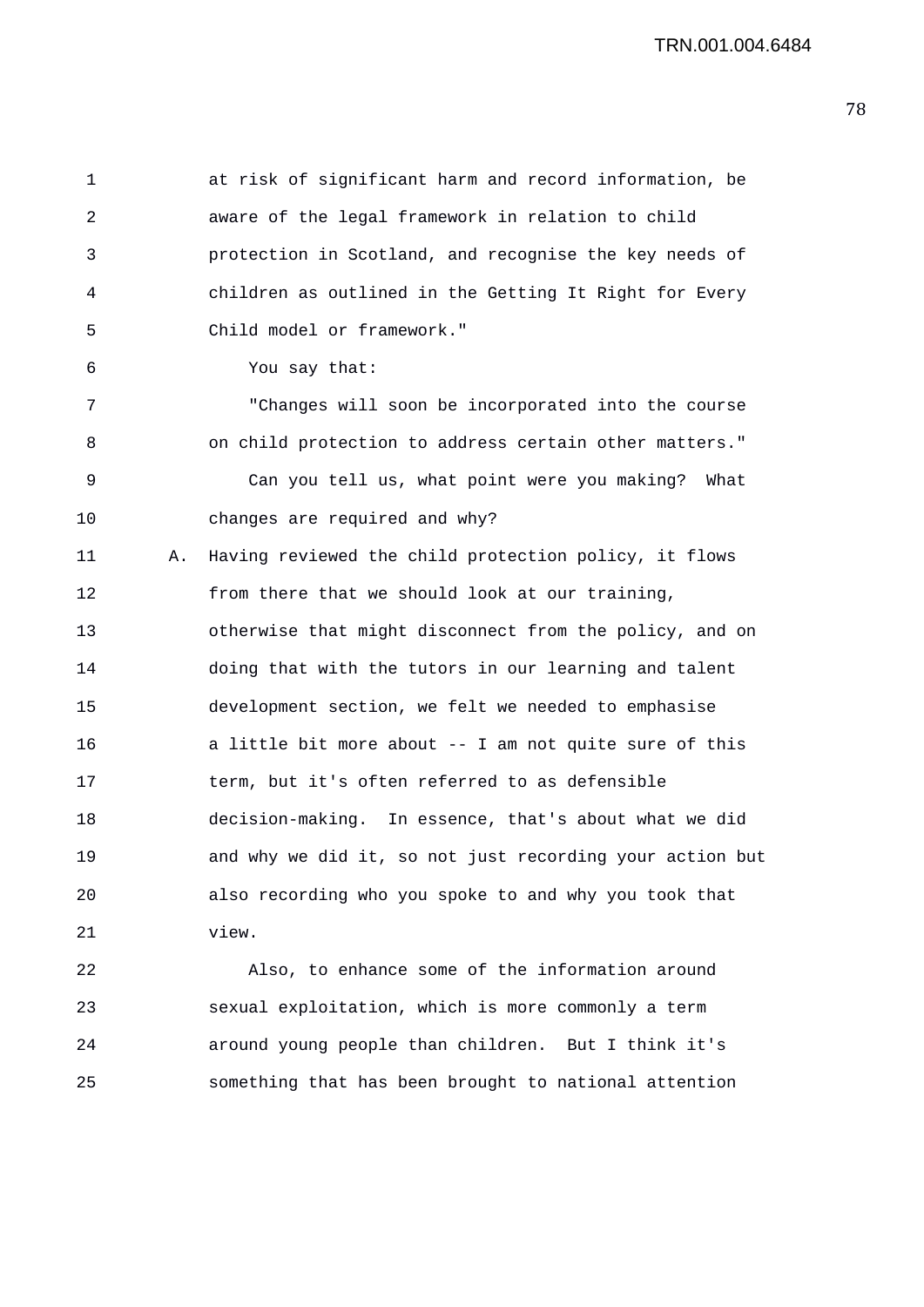1 over the last few years, and whilst it was referred to 2 in both policy and training, our sense was we needed to 3 sharpen that a little. 4 Q. So you're reviewing the child protection training to add 5 to it, is it, and also to add more training personnel? 6 A. We're not enhancing the team of trainers, no. 7 Q. Just the training itself? 8 A. Yes. We've rewritten the policy and it logically flows 9 that one needs to look at the training, but we're not 10 training on the old policy, we're training on the new 11 one. 12 Q. Can you help with paragraph 100. I wasn't sure whether 13 this related to residential care and what the point was. 14 It says: 15 "One of the areas of real difficulty that we have is 16 around consent in vulnerable young people aged between 17 16 and their early 20s. This is a national challenge." 18 We're only concerned with children as defined as 19 under 18, but obviously 16 to 18 falls within that 20 definition. What is this difficulty you're alluding to? 21 A. I think at the age of 16, then a young person has the 22 right to consent to sexual activity. But the notion of 23 power and abuse still exists in my mind at least. It 24 may not legally in a framework. I'm referring to some 25 of the experiences particularly in England, eg Rochdale,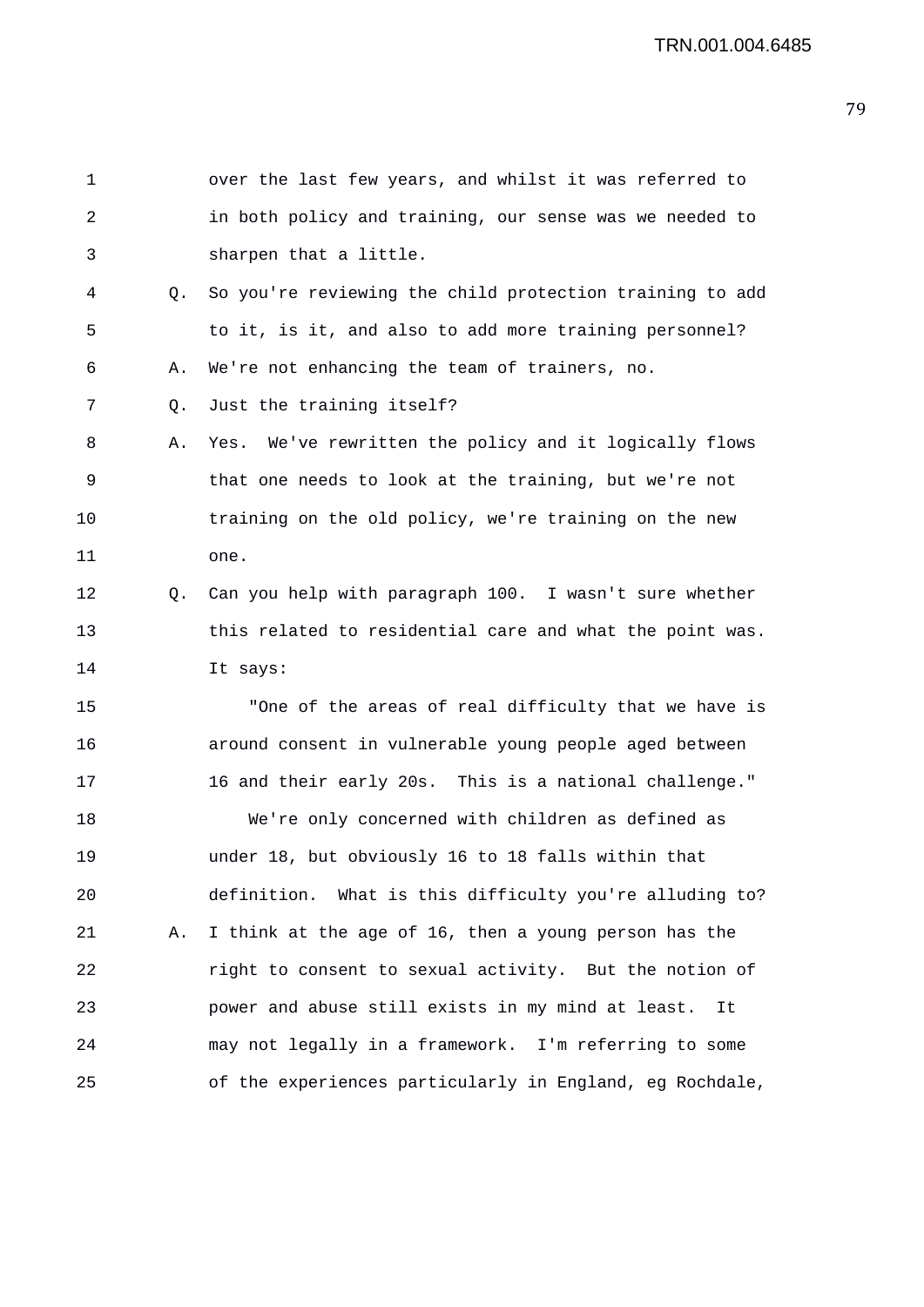| 1  |    | Rotherham and a number of other areas, where -- it's     |
|----|----|----------------------------------------------------------|
| 2  |    | difficult to use the terminology right -- groups of men  |
| 3  |    | have, to my mind at least, abused vulnerable young       |
| 4  |    | people.                                                  |
| 5  | Q. | Including people who were in care settings?              |
| 6  | Α. | Commonly, yes. Young people who have been in care are    |
| 7  |    | much more vulnerable to abuse in life, whether they're   |
| 8  |    | 18 and past or not.                                      |
| 9  | Q. | And I suppose nowadays children in care, like other      |
| 10 |    | children, have all sorts of access to social media and   |
| 11 |    | internet sites and whatever.                             |
| 12 | Α. | They do. I'm sorry, Mr Peoples, I'm not quite sure --    |
| 13 | Q. | I'm just saying that the ability for outsiders to        |
| 14 |    | communicate with children in care is much easier. It's   |
| 15 |    | not the days of the telephone --                         |
| 16 | Α. | No.                                                      |
| 17 |    | Q. -- or a postcard or a letter. There's instant         |
| 18 |    | communication and it can be done, no doubt, if a child's |
| 19 |    | got their own room in care --                            |
| 20 | Α. | Yes.                                                     |
| 21 | Q. | -- and they have got a mobile phone or computer or       |
| 22 |    | whatever?                                                |
| 23 | Α. | They would. I think probably the reason I paused is      |
| 24 |    | I think that probably is a factor, but again<br>$I'm$    |
| 25 |    | I think back to working in the 1990s in a children's     |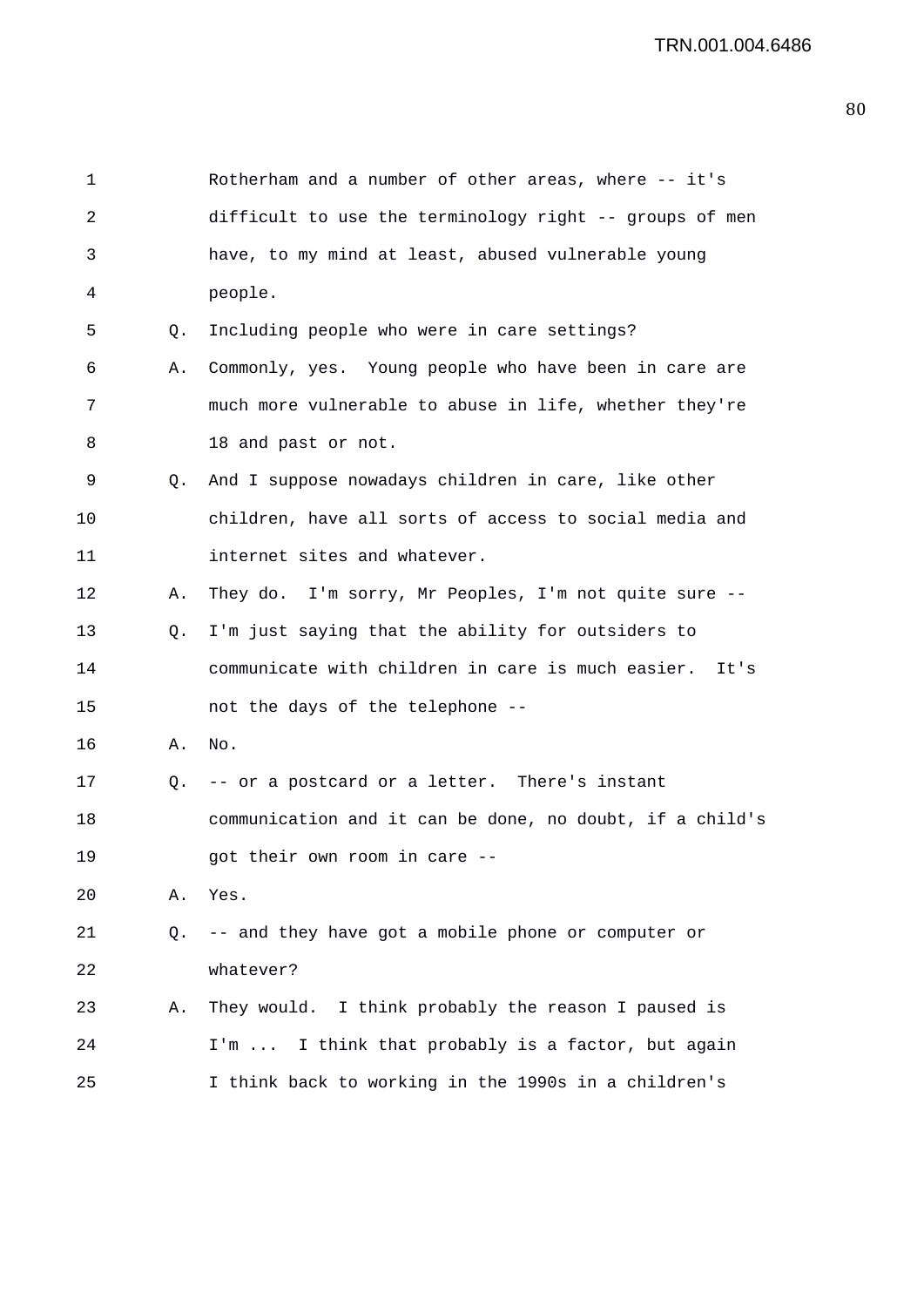| $\mathbf{1}$ |    | assessment unit in Ealing: folk found a way to make      |
|--------------|----|----------------------------------------------------------|
| 2            |    | contact with them.                                       |
| 3            | Q. | If they wanted to?                                       |
| 4            | Α. | Yes, and folk that want to abuse children are well       |
| 5            |    | motivated and creative, in my experience.                |
| 6            | Q. | Yes. I probably didn't mention this, but you did make    |
| 7            |    | this point in paragraph 86, maybe in a slightly          |
| 8            |    | different context:                                       |
| 9            |    | "People who want to, for example, abuse vulnerable       |
| 10           |    | persons sexually are often quite determined and devious  |
| 11           |    | in the means by which they gain access."                 |
| 12           | Α. | Yes, that's my experience and certainly from my reading. |
| 13           |    | I read very recently about a trial in England about      |
| 14           |    | a group of men who had groomed a mother when she was     |
| 15           |    | still pregnant in order to get access to her baby.       |
| 16           |    | That's a level of strategic planning.                    |
| 17           | Q. | You mention a term that you say is being used by your    |
| 18           |    | head of children and families and young people's         |
| 19           |    | services, "professional bravery". Tell us what that's    |
| 20           |    | all about.                                               |
| 21           | Α. | I think we've alluded a little bit to some of that       |
| 22           |    | already and the difficulties of raising concerns and the |
| 23           |    | importance of new staff coming in. I think we would ask  |
| 24           |    | our staff to be brave about saying, "I don't understand  |
| 25           |    | why you would do that?" or, "Isn't there a risk around   |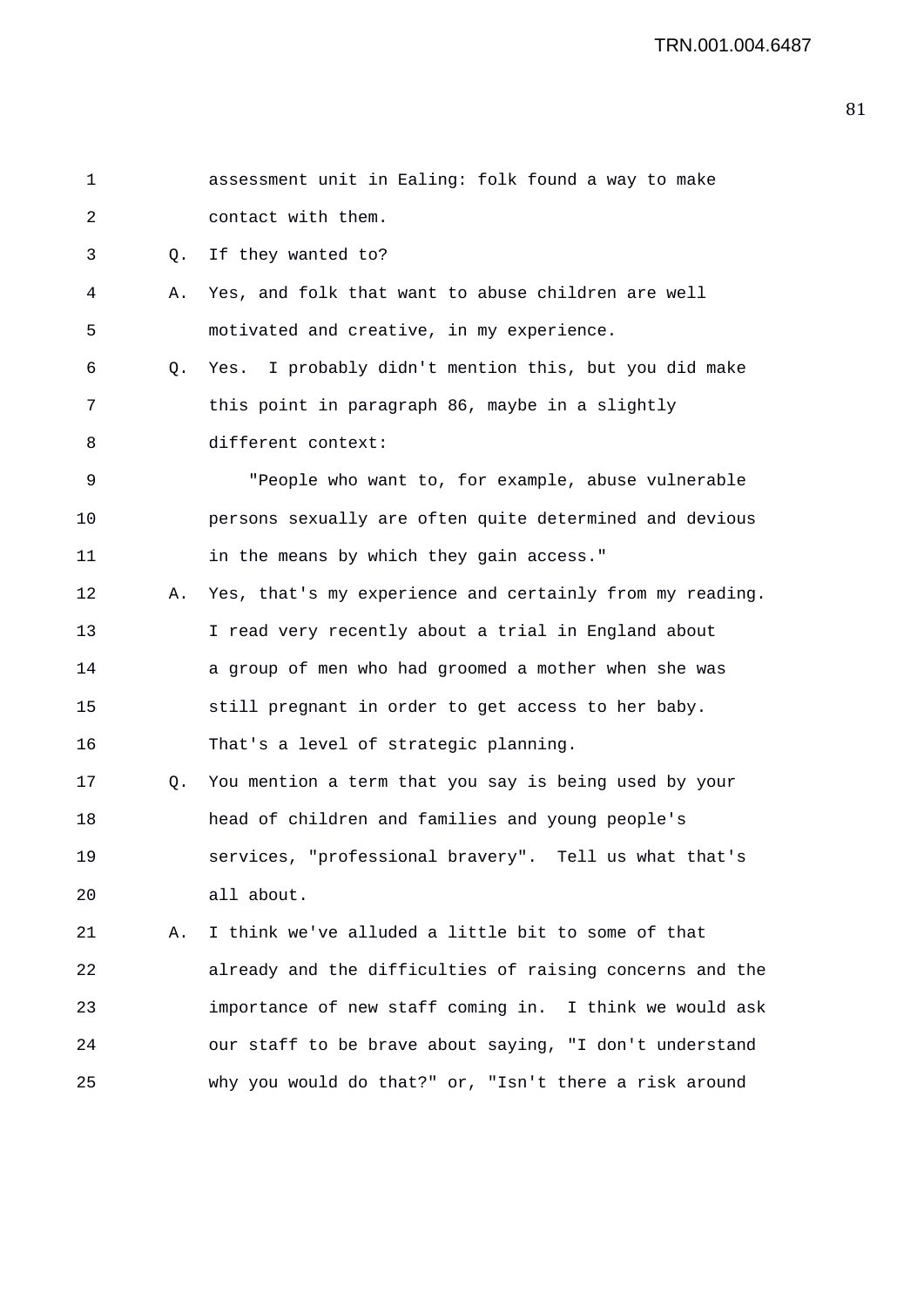1 that?" or, "That doesn't feel right to me".

2 I have spoken a little earlier about some of the 3 training and we talk about the Stanford prison 4 experiment and the areas where -- I'm not a psychologist 5 or sociologist, but from my training, if you ascribe 6 roles to people then they will become that role rather 7 than themselves. It's very important that our staff are 8 encouraged and supported to be brave and ask those 9 questions and challenge practices that they think might 10 be putting people at risk in order to support people to 11 be able to disclose.

12 Q. Is that built into the child protection training? 13 A. Yes, I think that's actually a phrase we talk about and 14 there is a course which is occasionally available for 15 our managers -- we're looking to put another one on this 16 year, called "Professional Dangerousness", which is the 17 other side of that coin.

18 Q. In relation to supervision, you have some paragraphs 19 dealing with that matter. Again, you're doing a bit of 20 a comparison, I think. In this section of your 21 statement you say:

22 "One significant difference between Quarriers 23 historically and today, I would say, is in supervision 24 and oversight."

25 I think you're basically making the point that, as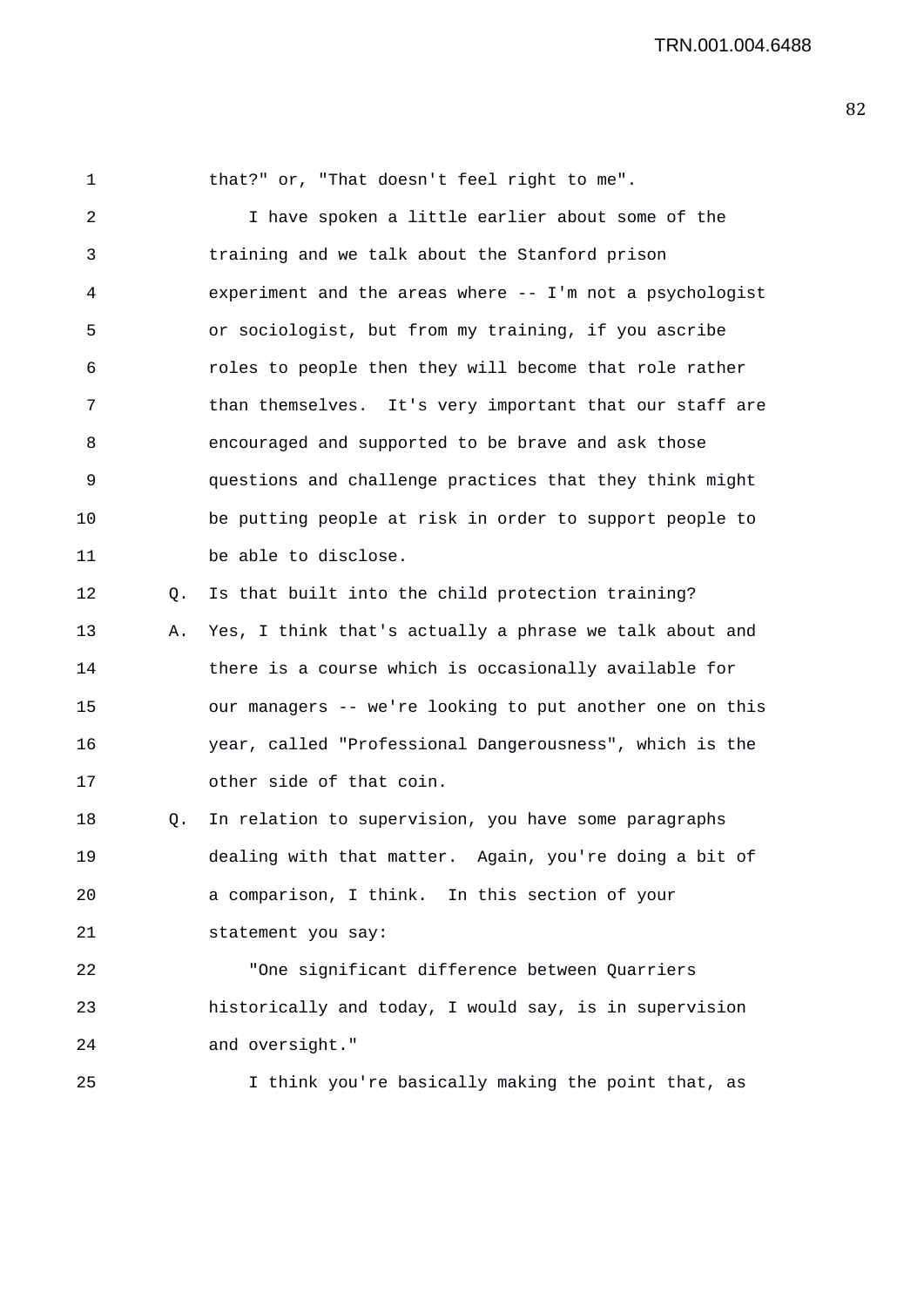1 you say towards the foot of that page, 22: 2 "In my own personal experience, I recall supervision 3 being a new concept introduced in the 1990s. Now it is 4 the expectation of the Care Inspectorate that care 5 providers will a supervision policy." 6 Are we talking about things like one-to-one 7 supervision and staff appraisal on an individual basis? 8 Is that the sort of thing that historically wasn't 9 a feature of the organisation, Quarriers or perhaps 10 other organisations for that matter? 11 A. I think that that's the most concrete manifestation of 12 what I'm speaking about, but I'm also -- my 13 understanding is that, forgive me on timing again, but 14 say in the 1960s or 1970s, if we had 40 cottages and 15 most of those had two house parents and may also have 16 had, I think, what were termed cottage aunties or other 17 assistants, if all of those were being managed by the 18 superintendent, that's a lot of people for one person to 19 manage. 20 Q. I think that was a point made by Ian Brodie or one of 21 the other witnesses. 22 A. I suspect I have heard that before, but it would be my 23 observation as well. Today, yes, we would be talking 24 about appraisal, one-to-one, reflection -- reflective

25 learning is a critical part of what all of us do.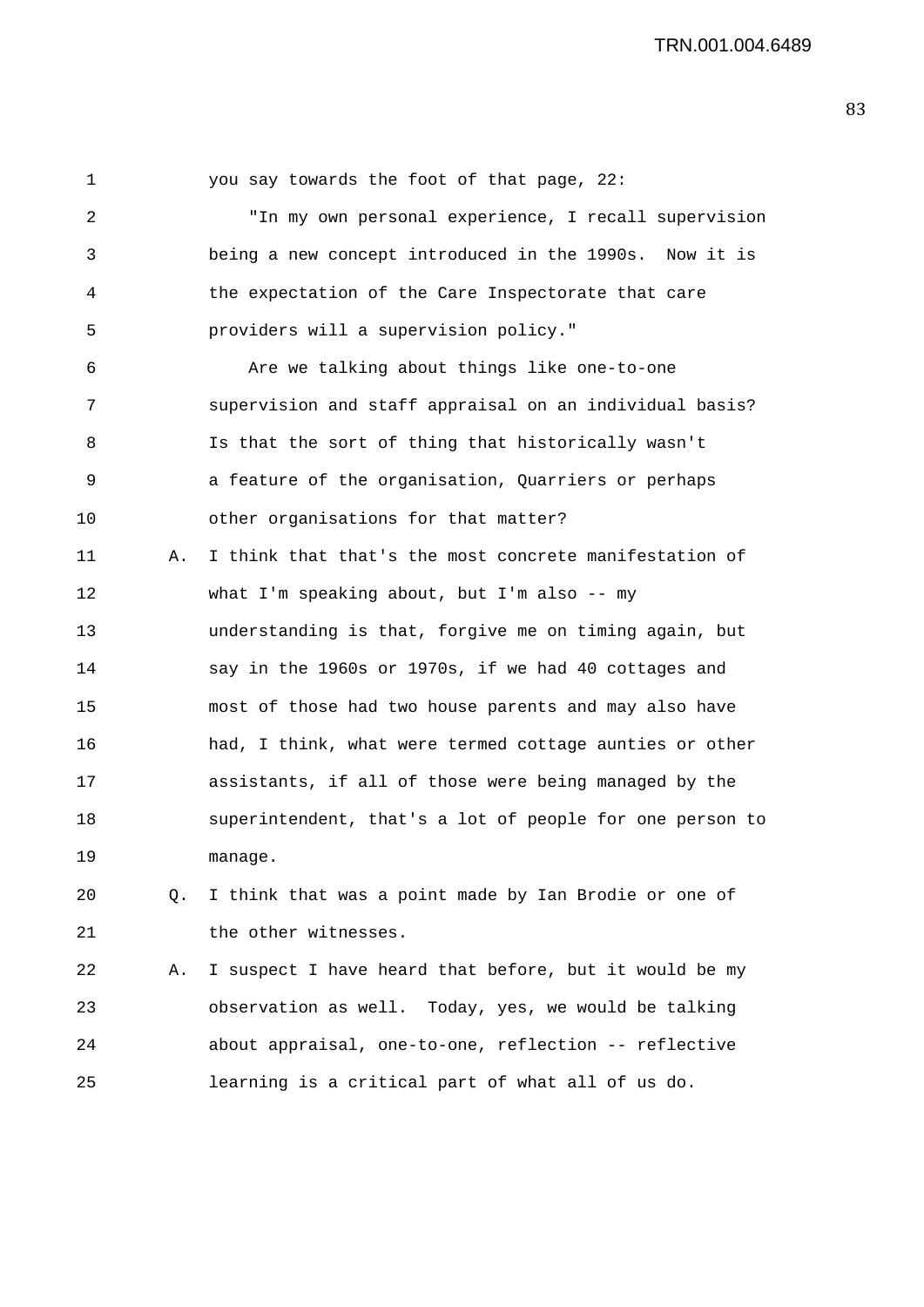| $\mathbf 1$ |    | I certainly have learned from my experiences in social   |
|-------------|----|----------------------------------------------------------|
| 2           |    | If you're not given the opportunity with<br>care.        |
| 3           |    | a skilled supervisor to be able to reflect on practice   |
| 4           |    | and improve, that's a real difficulty.                   |
| 5           | O. | But the reality then, going back to Joe Mortimer's time, |
| 6           |    | is he wouldn't have time to do that with all his other   |
| 7           |    | duties and responsibilities?                             |
| 8           | Α. | If he did, then I'm deeply impressed.                    |
| 9           | Q. | I don't think we've heard evidence he did.               |
| 10          | Α. | No.                                                      |
| 11          | Q. | But in reality, for the reasons you've given, there was  |
| 12          |    | a lot of cottages --                                     |
| 13          | А. | Yes.                                                     |
| 14          | O. | -- and if he was the person that was there in overall    |
| 15          |    | charge, it would have been, practically speaking, very   |
| 16          |    | difficult for him to give that type of supervision?      |
| 17          | Α. | I suspect impossible.                                    |
| 18          | Q. | Indeed, you make another point, though, in relation to   |
| 19          |    | the model, the Quarriers model, if you like, and         |
| 20          |    | I suppose this is maybe one of the disadvantages of the  |
| 21          |    | model that William Quarrier established at               |
| 22          |    | paragraph 103, you say:                                  |
| 23          |    | "In terms of oversight, my view is that the cottages     |
| 24          |    | and indeed Quarrier's Village as a whole were quite      |
| 25          |    | insular."                                                |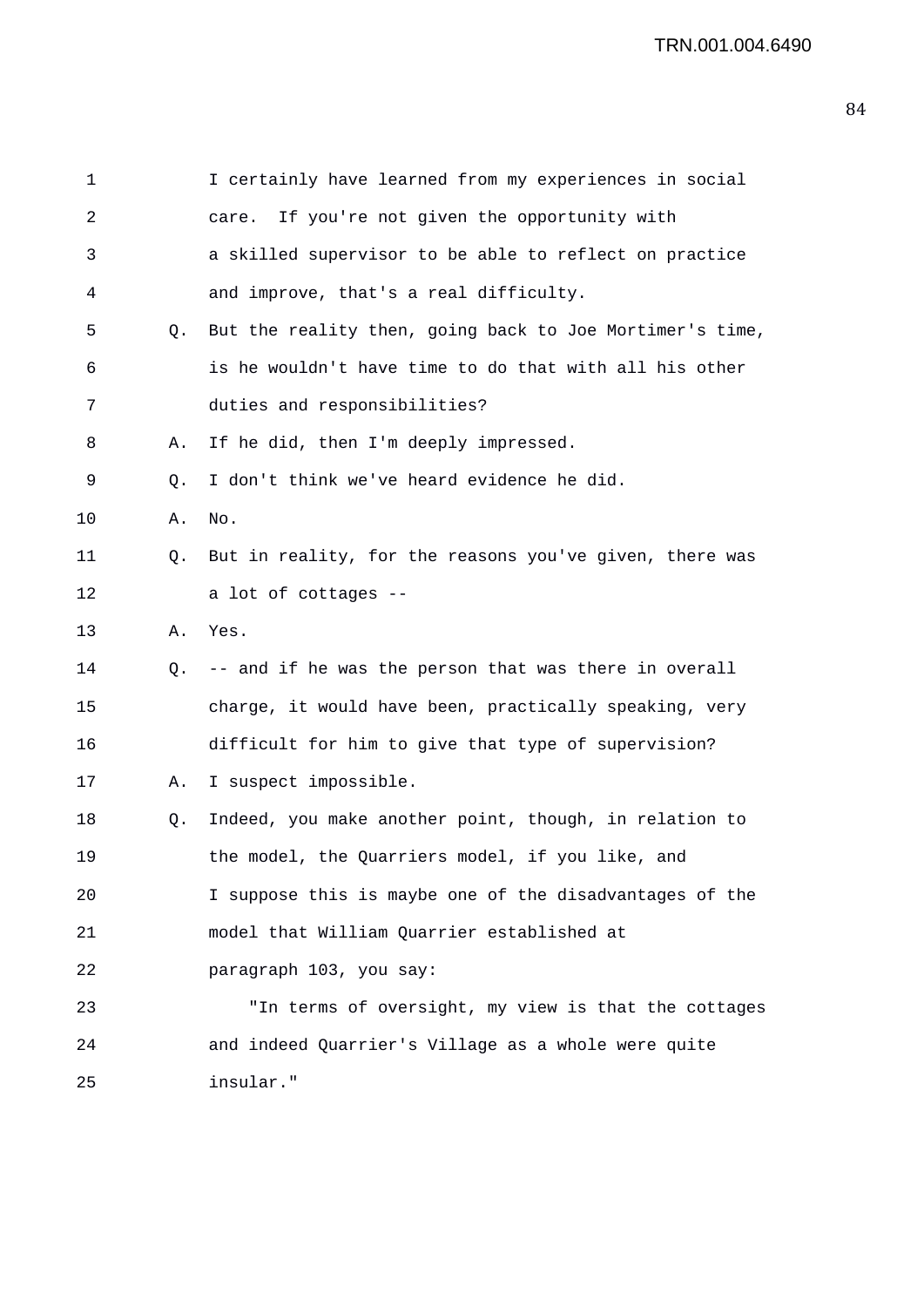1 And you develop that by saying: 2 "From various discussions with former residents, 3 it is my understanding there were different standards 4 among the cottages and each set of house parents ran the 5 house as they felt fit. In my opinion, that is not 6 acceptable in a professional care home where there needs 7 to be a set of standards maintained, for example those 8 set by the Care Inspectorate." 9 Does that really sum up your view of the matter? 10 A. Yes, I think it does. 11 Q. You make the same point essentially in paragraph 104, 12 that as a matter of fact, I suppose: 13 "The standards for each cottage were set and 14 implemented by the cottage parents themselves." 15 A. That reflects what I've heard, what no doubt you've 16 heard, what people have told me. I have nothing that 17 avers me from that view. That seems consistent in what 18 I hear from people who had direct experience of living 19 in the village. 20 Q. Whereas your view, I take it, would be, as you put it, 21 that standards should be set and monitored by the 22 organisation and indeed focused on the supported 23 persons? 24 A. It is. And also, I think that the isolation -- we used 25 to talk certainly in the 1990s about Victorian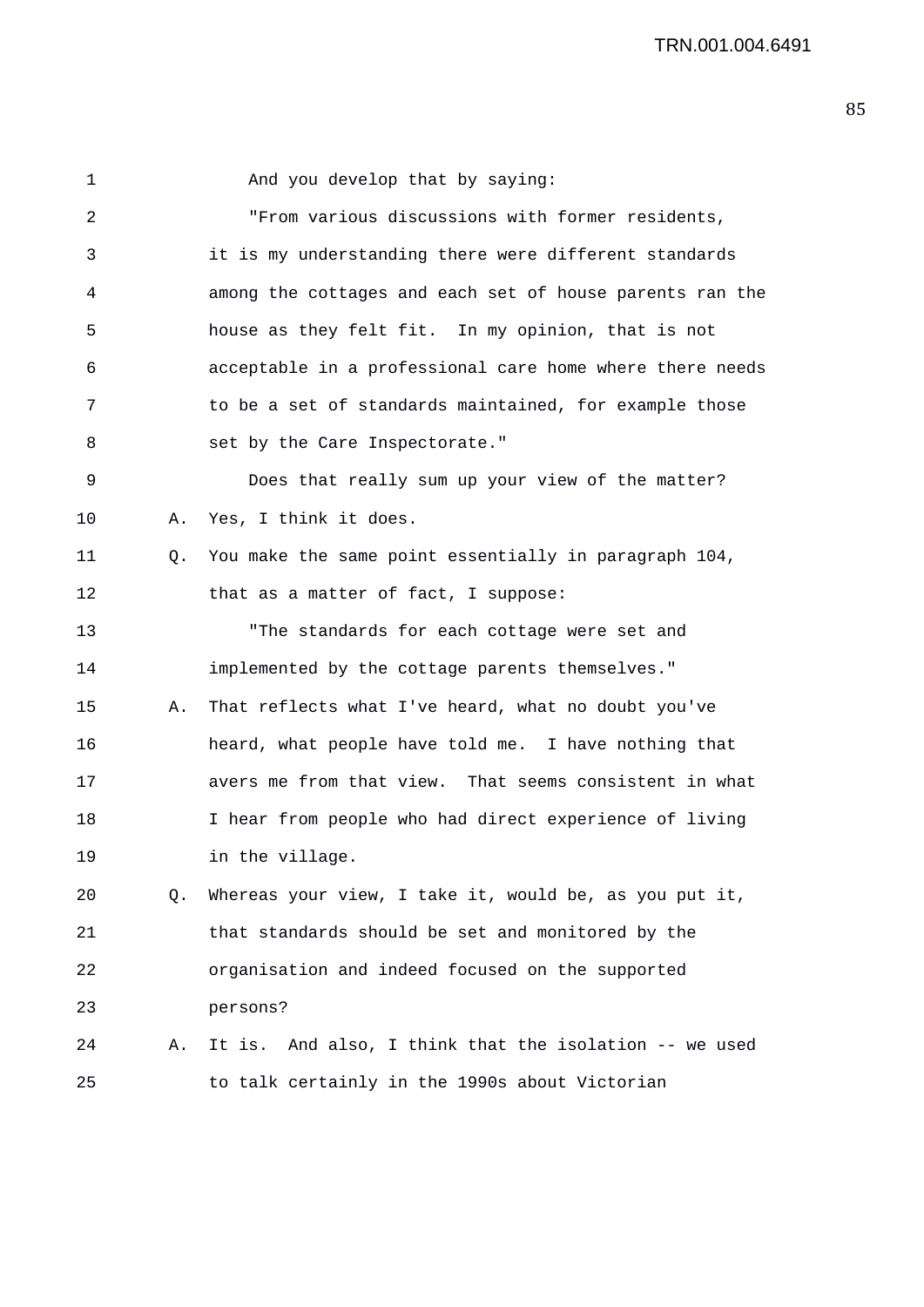1 institutions, whether that was mental health or learning 2 disabilities, but often places were left built outwith 3 conurbations, there was no direct access from society, 4 and that allows cultures to grow up.

5 I'm also struck when I've heard evidence here, folk 6 saying not only did they work with somebody, but they 7 were their neighbour, they went to the shop with them, 8 they went to the church with them. I think it can be 9 very difficult when somebody says to you that somebody 10 you worked with for the last two years has been doing 11 a very bad thing, that can be really hard to believe if 12 they're also your neighbour and they go to the church 13 with you and go to the shops with you. That must make 14 that even harder to believe. In my mind, I think that 15 contributes to a culture in which children are less 16 likely to be believed.

17 Q. You say in paragraph 104 that:

19 This is I think today, you're talking about today's 20 environment:

21 "... and there's also a different culture 22 societally."

18 The environment is open to scrutiny ..."

23 We have heard descriptions of places in rural 24 locations as being closed communities and having 25 sometimes closed cultures. Is that something that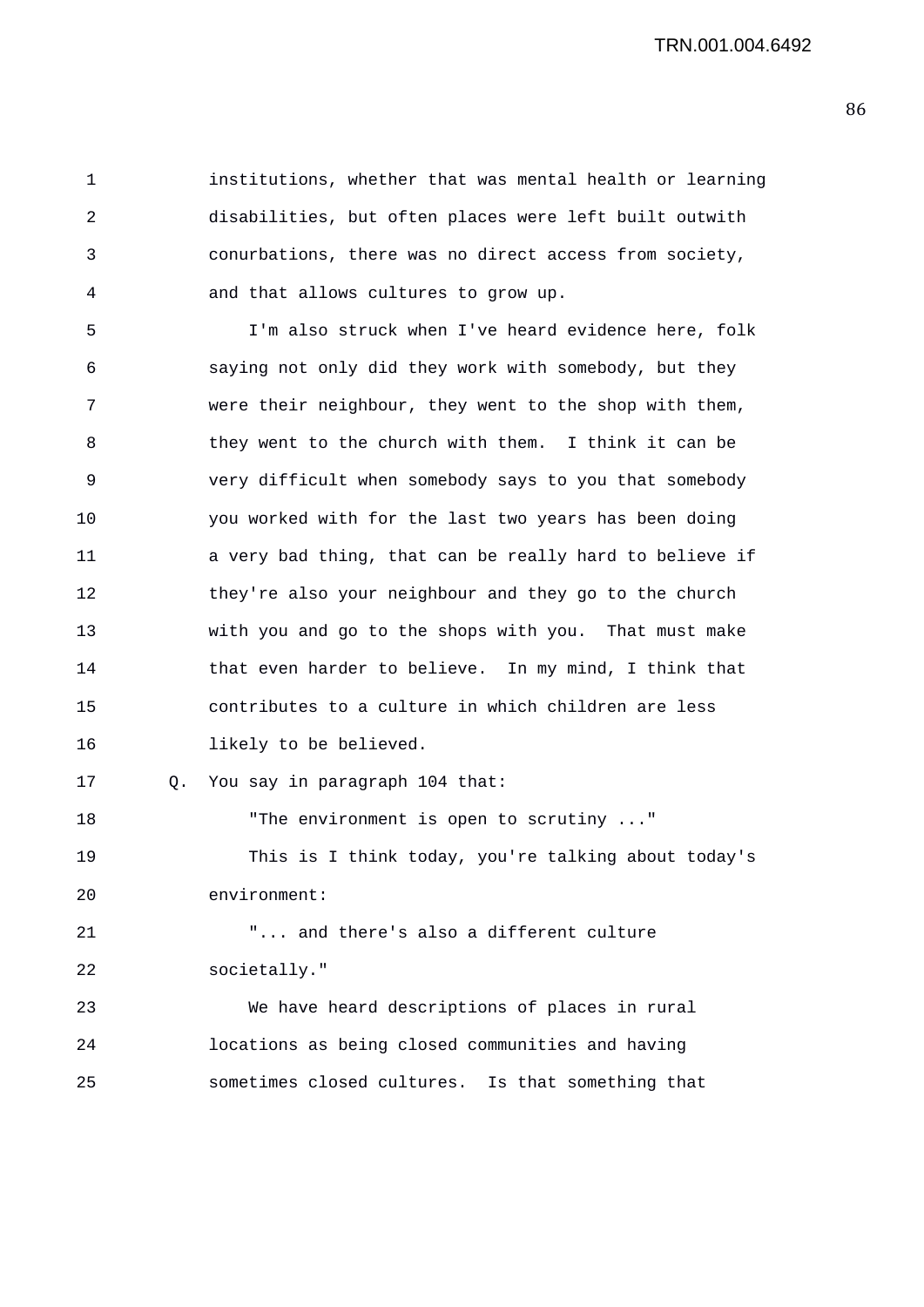| $\mathbf 1$ |    | you've sensed from some of the reports or evidence       |
|-------------|----|----------------------------------------------------------|
| 2           |    | you've heard, that that could be a description that      |
| 3           |    | applied to Quarrier's Village?                           |
| 4           | Α. | Historically speaking?                                   |
| 5           | Q. | Yes.                                                     |
| 6           | Α. | Yes, I think that's right.                               |
| 7           | Q. | And of course, the other point you make, I think, doing  |
| 8           |    | a comparison, is that -- and I think you maybe deal with |
| 9           |    | this later on as well -- that record-keeping is of       |
| 10          |    | a much higher standard in more recent times than it was  |
| 11          |    | historically.                                            |
| 12          | Α. | Yes. You can see that merely by the size of a record     |
| 13          |    | relating to a young person now as opposed to 30 or       |
| 14          |    | 40 years ago.                                            |
| 15          | Q. | This is picking up a point that one of the things you    |
| 16          |    | talked about at page 24 at paragraph 113, where I think  |
| 17          |    | you have a heading "Role of Superintendent" and you say: |
| 18          |    | "A further change between the historic and current       |
| 19          |    | organisations is that in days gone by there appeared to  |
| 20          |    | be a significant reliance on the superintendent."        |
| 21          |    | I think we have heard evidence that he did a lot of      |
| 22          |    | things and dealt with complaints and a lot of other      |
| 23          |    | matters.                                                 |
| 24          | Α. | One wonders if he ever got a holiday or what happened    |
| 25          |    | when he wasn't there.                                    |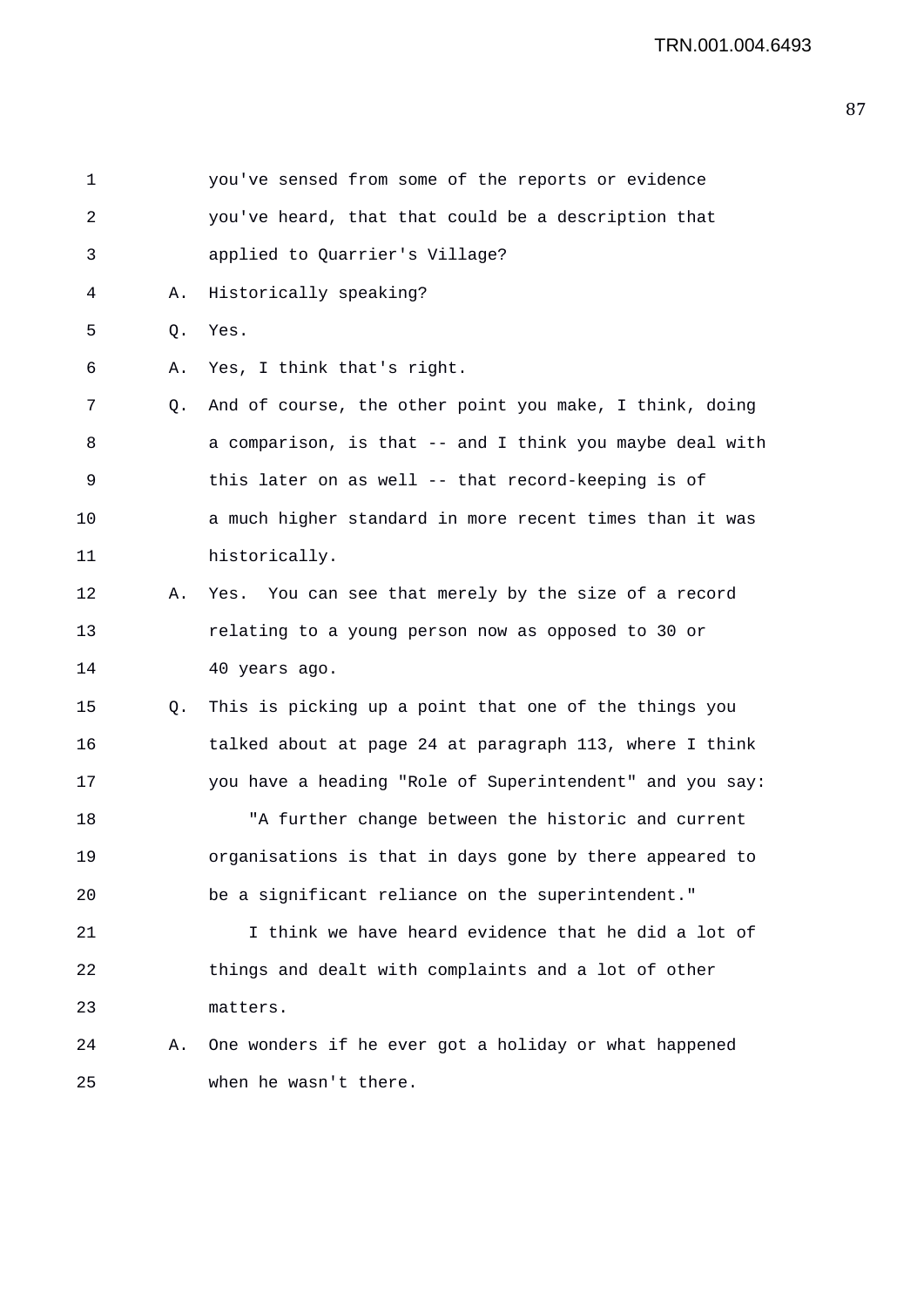| 1  | Q. | I think it's been suggested it might have taken its toll |
|----|----|----------------------------------------------------------|
| 2  |    | on him personally. I think there was some evidence to    |
| 3  |    | that effect from Mr Brodie.                              |
| 4  | Α. | That makes sense, yes.                                   |
| 5  | Q. | Whereas you say that in contrast, on page 25:            |
| 6  |    | "Today there's a multidisciplinary approach to the       |
| 7  |    | reporting of concerns and complaints."                   |
| 8  |    | And I think you've explained how that operates in        |
| 9  |    | practice.                                                |
| 10 |    | Another matter you touch on in your statement is         |
| 11 |    | staff ratios and at paragraph 114 on page 25 you say:    |
| 12 |    | "One huge difference between Quarriers' current          |
| 13 |    | services and what happened historically at               |
| 14 |    | Quarrier's Village is the number of staff in the         |
| 15 |    | cottages and the rotation of staff."                     |
| 16 |    | Am I right in thinking you are saying that really        |
| 17 |    | there weren't enough staff in cottages given the numbers |
| 18 |    | of children in those cottages and the profiles of the    |
| 19 |    | children that were being looked after and so forth?      |
| 20 | Α. | I think yes, I would agree with that broadly speaking.   |
| 21 |    | As a father of two, I hesitate to think what it's like   |
| 22 |    | to have 20 children in a house. If I add to that that    |
| 23 |    | one assumes they came from somewhat difficult            |
| 24 |    | circumstances, otherwise one questions why they're there |
| 25 |    | in the first place, but that seems an enormous challenge |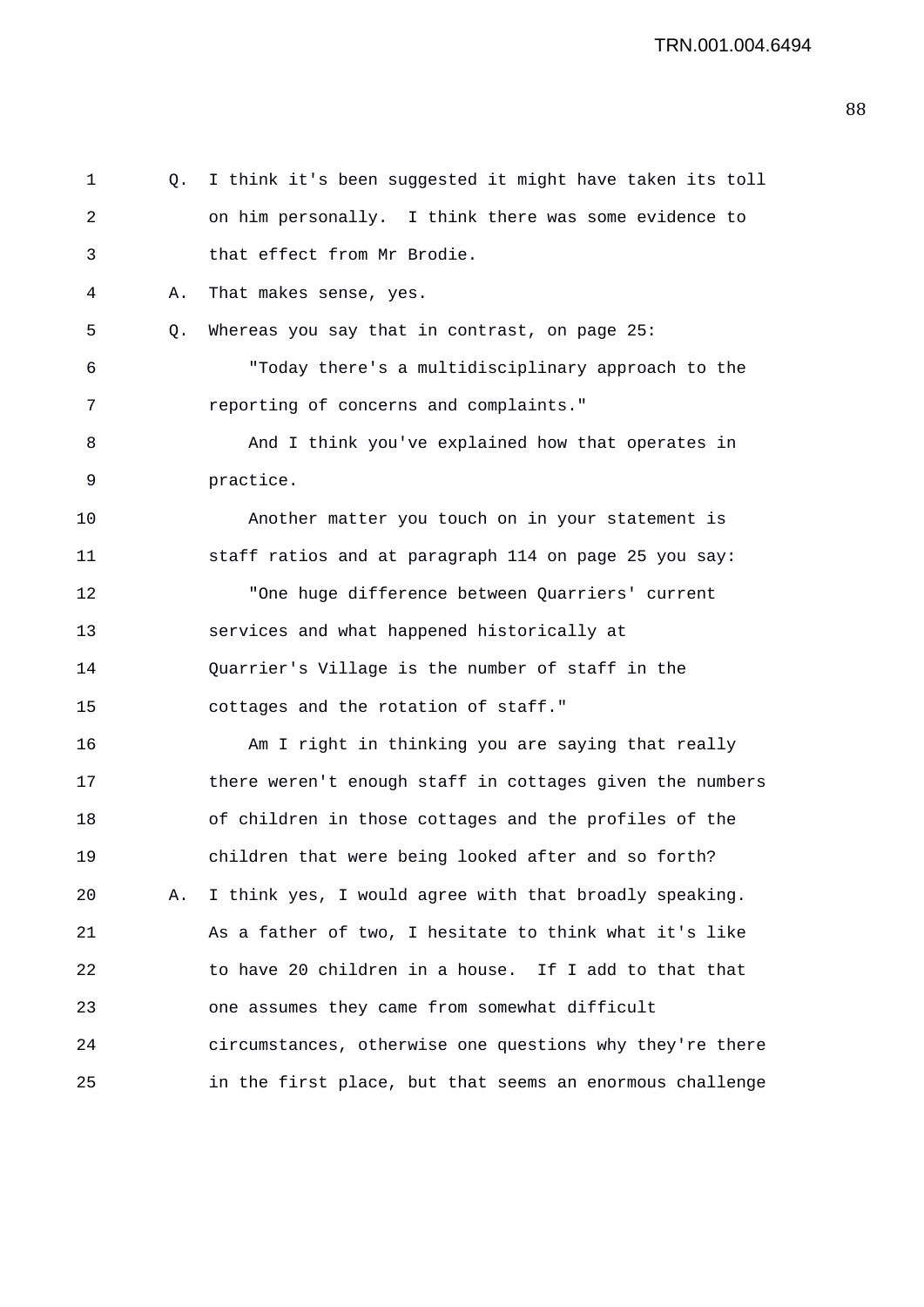1 to me.

- 2 Q. I think we can all think of maybe having a children's 3 party where there's 10, 12, 15 children. But if you're 4 doing that for 365 days of the year, that's quite 5 a party.
- 6 A. I don't think party would be the word I would -- but 7 yes, I take your meaning and I agree. I also recognise 8 that -- I feel ... Say two house parents, then if 9 they're getting it wrong, whoever can see that? Whereas 10 if you've got a group of staff on in the morning and 11 then they change to the afternoon, that gives the young 12 person, the vulnerable adult, the opportunity to talk to 13 someone else about what's going on or to pick up on 14 those signs, which wouldn't have been there. 15 Q. Yes. In paragraph 116, I suppose you're pointing to 16 some of the advantages of more people being 17 available (a) to form a relationship with and make 18 disclosures to, but (b) to keep an eye on other people
- 19 so you don't just have a couple of house parents setting 20 their own standards.

21 A. Yes. I think children -- some people like me, some 22 people don't. That would be the nature. So if you've 23 got an opportunity to form relationships with a number 24 of people, then you can pick the people that you are 25 most akin with.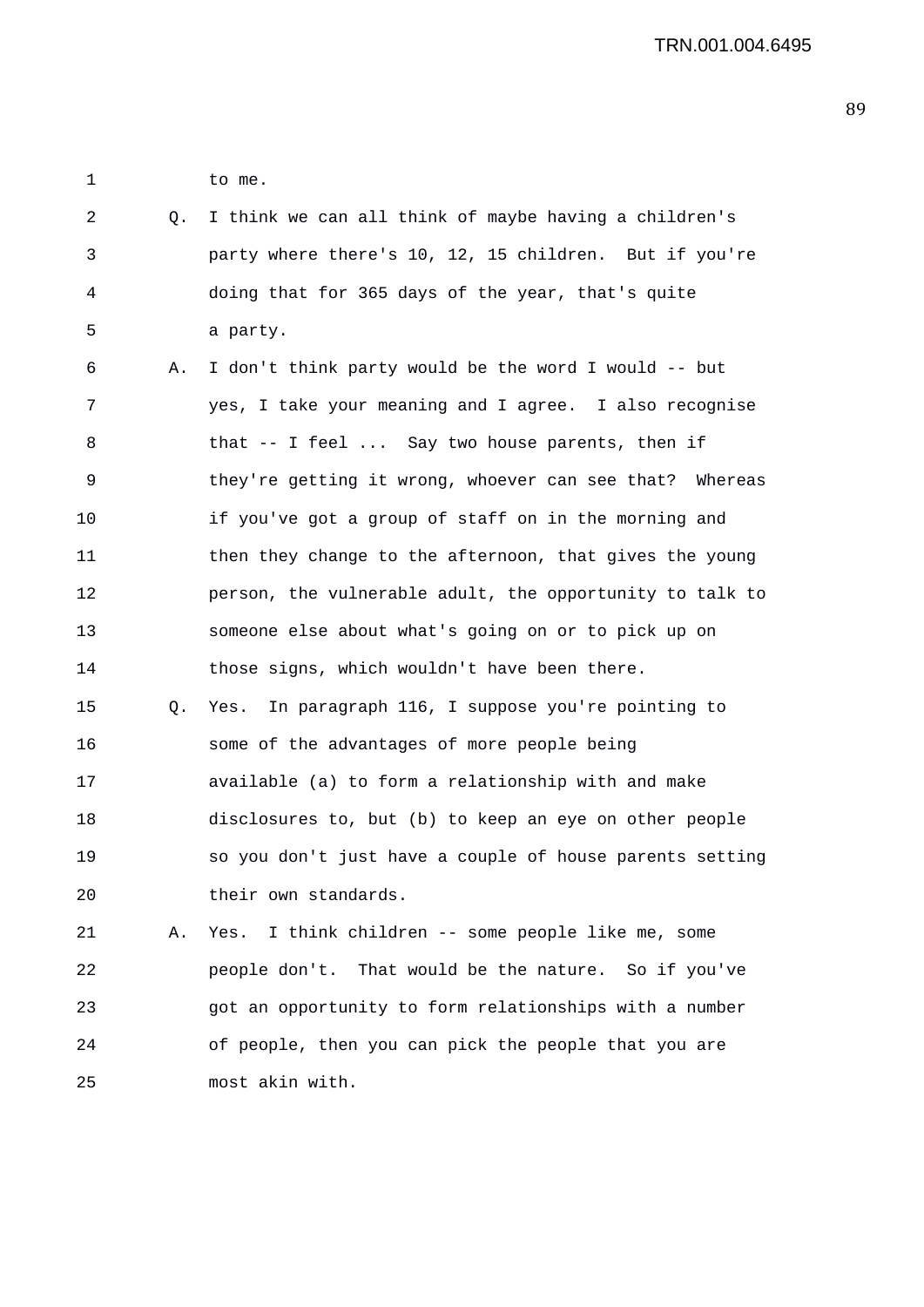1 Q. I think you make the point towards the foot of 2 paragraph 116 that because of the ratio of employees to 3 children historically, house parents just wouldn't have 4 had the time to give them the individual levels of care 5 and nurturing that their needs might require. 6 A. I can only surmise so. I'm not looking to defend what 7 happened, but that seems likely to me, yes. 8 Q. We've heard evidence from quite a number of applicants 9 saying that there was a routine and a structure but 10 there was very little affection or empathy or love or 11 time. 12 A. Yes. Absolutely I agree. It's those reflections that 13 I think brought about that comment. 14 Q. On page 27 at the top, I think to some extent, you give 15 an opinion, effectively, on the Quarriers model. You 16 say: 17 "So much of what I have read indicates that each 18 cottage was an independent household run by the 19 house parents. That was the ethos of Quarrier's Village 20 for a very significant period of history. In my 21 opinion, it is possible that this scheme put children at 22 risk." 23 Is that your considered view? 24 A. From what I've heard and what I've read, that would be 25 my view.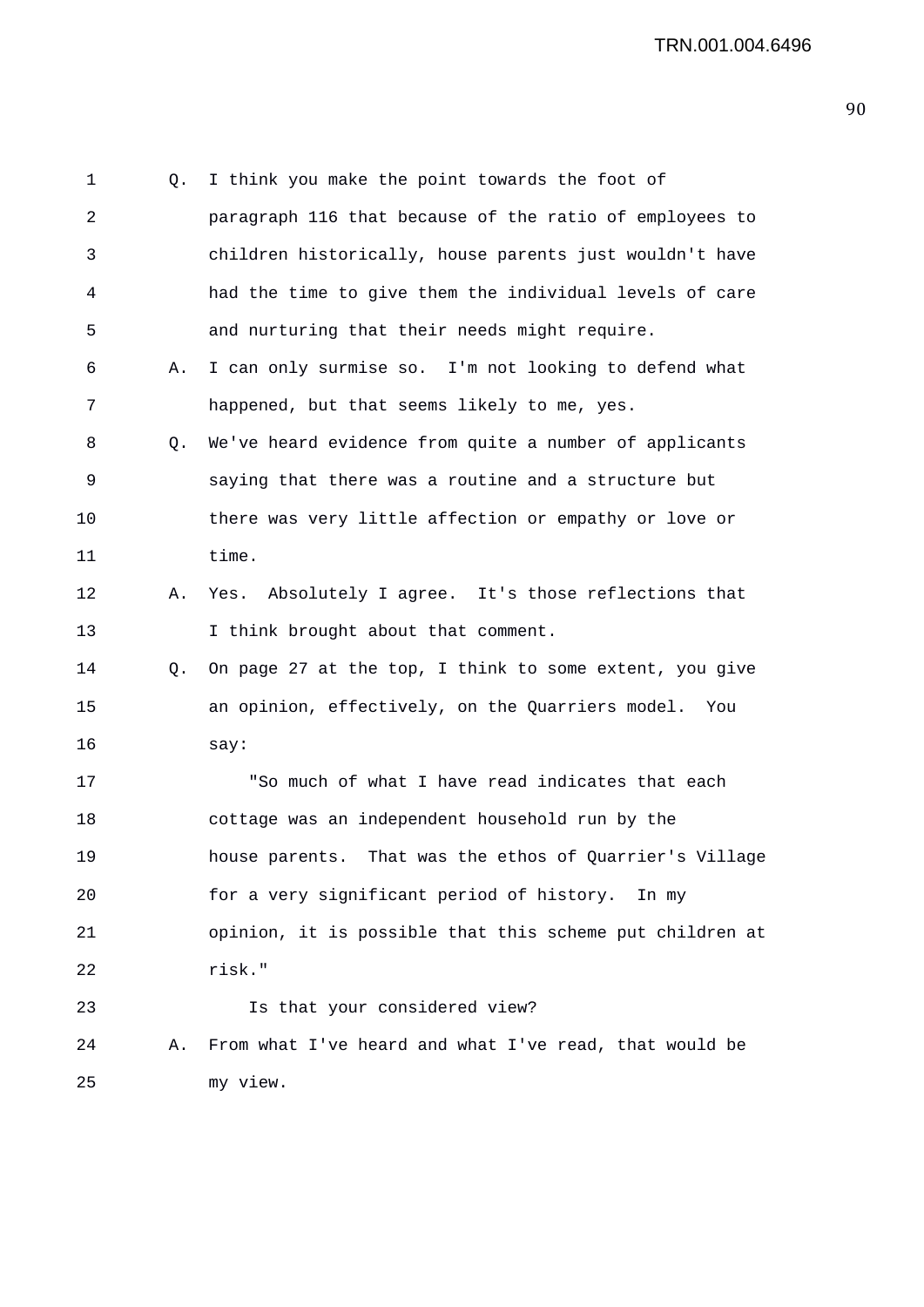1 Q. It not only put people at risk, but children were abused 2 as we know from the evidence we have heard. 3 A. As we know. 4 Q. You have a section starting on page 28, dealing with 5 various matters pertaining to records. Of course, this 6 is, I think, a subject of great interest and concern to 7 many of the applicants who gave evidence and they've 8 made various points about accessing records, not 9 necessarily always getting full records, being told 10 certain things about records and so forth. 11 A. Yes. 12 Q. I think you're probably aware of all of that evidence. 13 A. Yes. 14 Q. I think you tell us something about the records system 15 and I don't want to go through the detail as I think 16 we're quite familiar. There was an admission form and 17 there was a children's file and there was a discharge 18 register as well that would give some information. You 19 tell us in paragraph 136, however -- I think you're 20 trying to show the progression in relation to 21 record-keeping over time. But you say in paragraph 136: 22 "Over time, but only really in the post-Second World 23 War era, you begin to see more day-to-day recording of 24 issues and events by staff who actually had contact with 25 the children. Then there is a significant leap forward,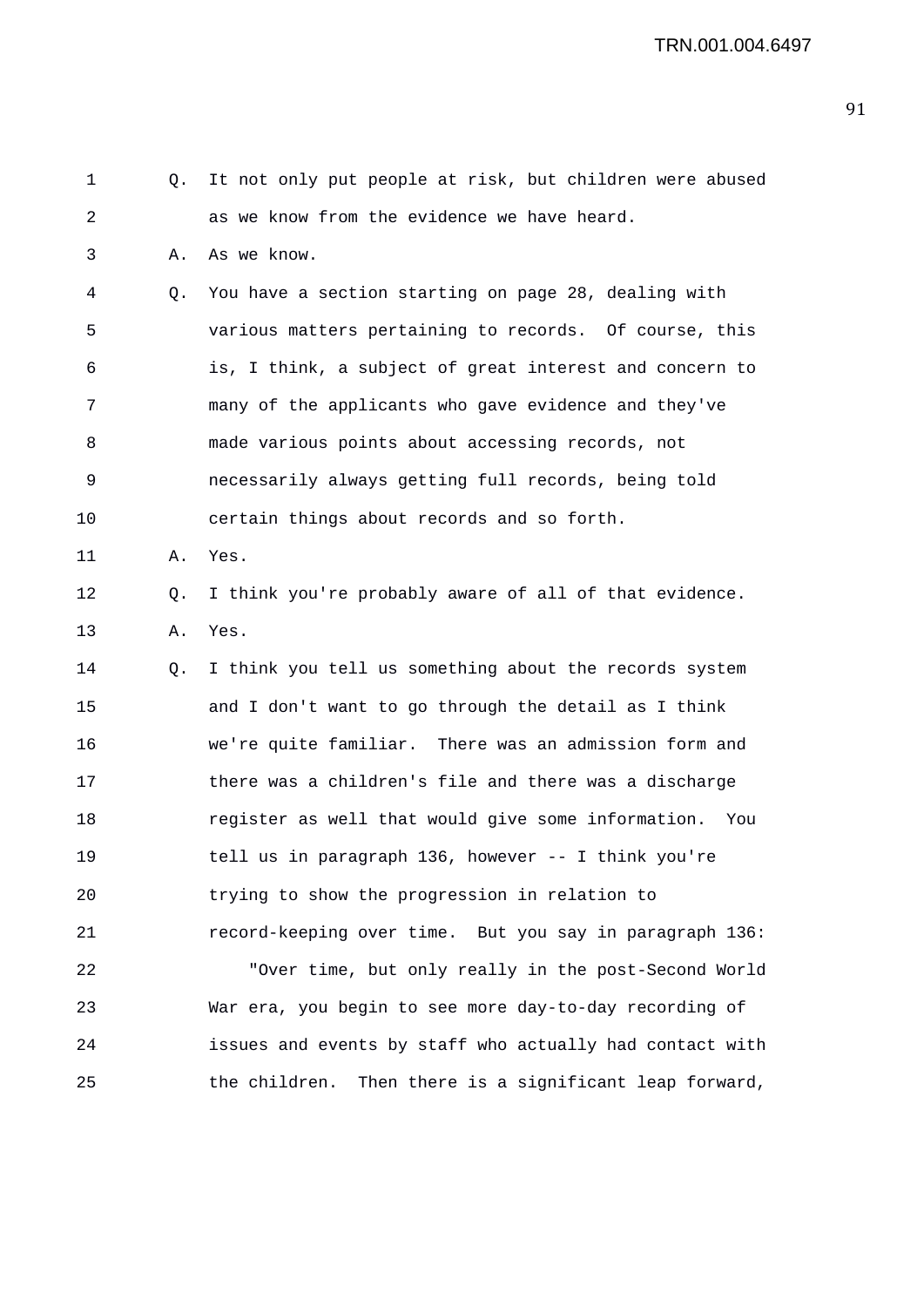1 which would tie in with the introduction of the social 2 work team in response to legislative changes." 3 So is it your sense that there were discernible 4 improvements in record-keeping from the late 1960s early 5 1970s? 6 A. Yes. I wouldn't want to give you the impression it was 7 utterly consistent across each household. Very little 8 seems to have been. But again, I think if you -- you 9 could almost show physically, if you looked at a child's 10 file, if they'd been with us for two years in the 1920s, 11 two years in the 1950s, and two years in the 1980s, 12 you'd literally be able to see the difference merely on 13 size.

14 When you dive both into that a little bit more then 15 clearly there are improvements, one assumes, in guidance 16 about the expectation of what would be recorded and 17 a lot of that seems to have come from social workers and 18 others.

19 Q. You make one point at paragraph 137 towards the foot 20 about discharge books, which we've seen some examples 21 of, and it says:

22 "The discharge books tend to show which cottage 23 a child was placed in at the end of their time in care, 24 but do not uniformly record every cottage a child was 25 placed in or when they moved."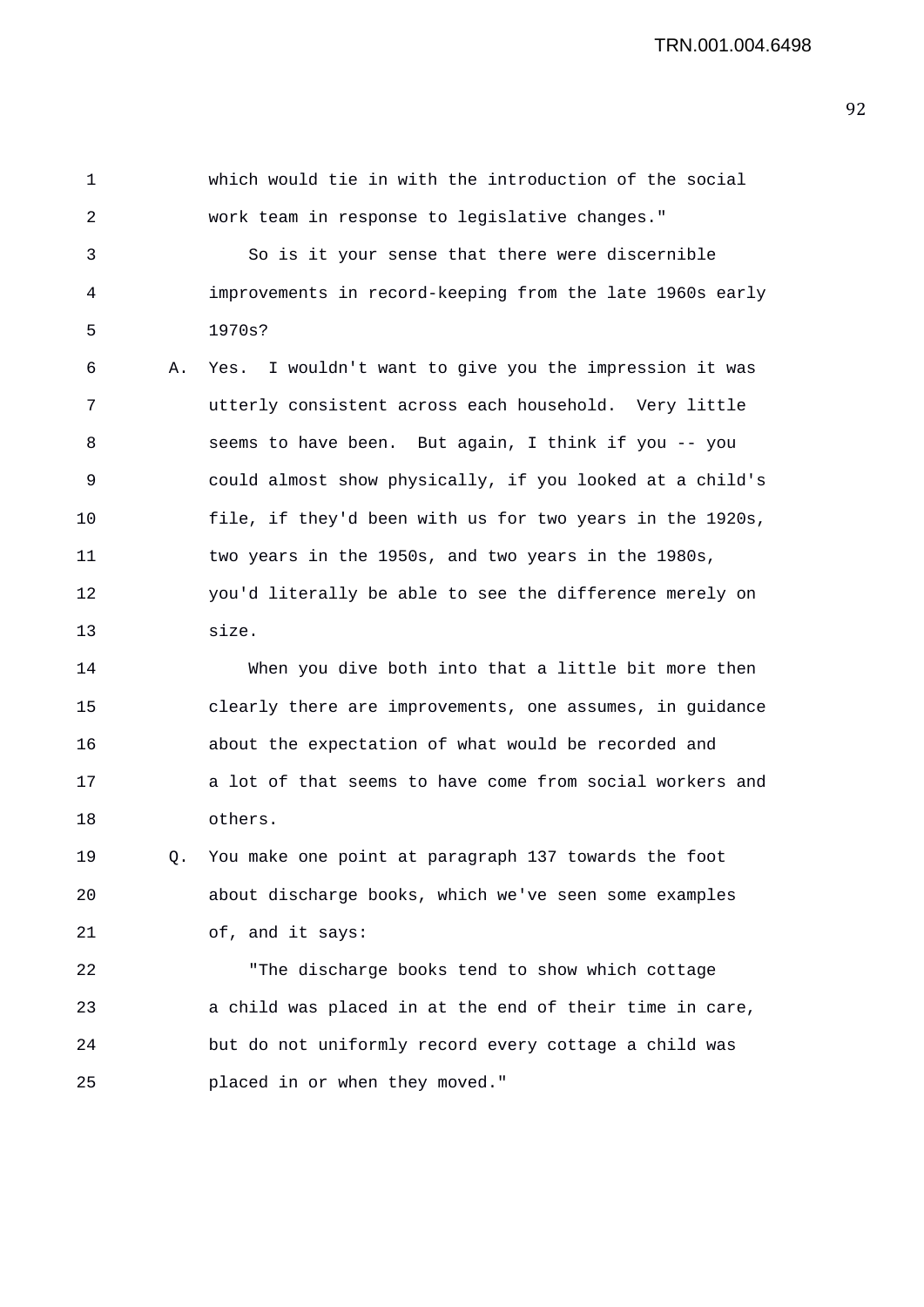1 A. Yes.

2 Q. "Therefore they do not provide a robust recording system 3 about a particular child's movements whilst in 4 Quarriers' care."

5 I suspect you now know from experience that it's 6 quite difficult at times from the records to work out 7 where a child was, which cottage, when they moved. 8 A. I would go so far as to say it is often impossible. My 9 experience is that often it would say on the admission 10 form, "Admitted to cottage 3". It's not uncommon just 11 to see that crossed out and 7 and then crossed out and 9 12 and then somebody leaves from cottage 9. But there's no 13 indication of the timing of that sequence, just that you 14 know somebody moved through those three cottages. 15 Q. So far as records go, you have a heading of: 16 "Efforts to recover records and documentation." 17 My impression from reading this is that because of 18 this inquiry and some of the requests made, you've done 19 quite a lot of searching for information in a variety of 20 locations as well as the archives you knew you had. 21 A. Yes. 22 Q. And am I right in thinking from this section of your 23 statement that you have located more information, more 24 boxes of records that you're working your way through,

25 or is that --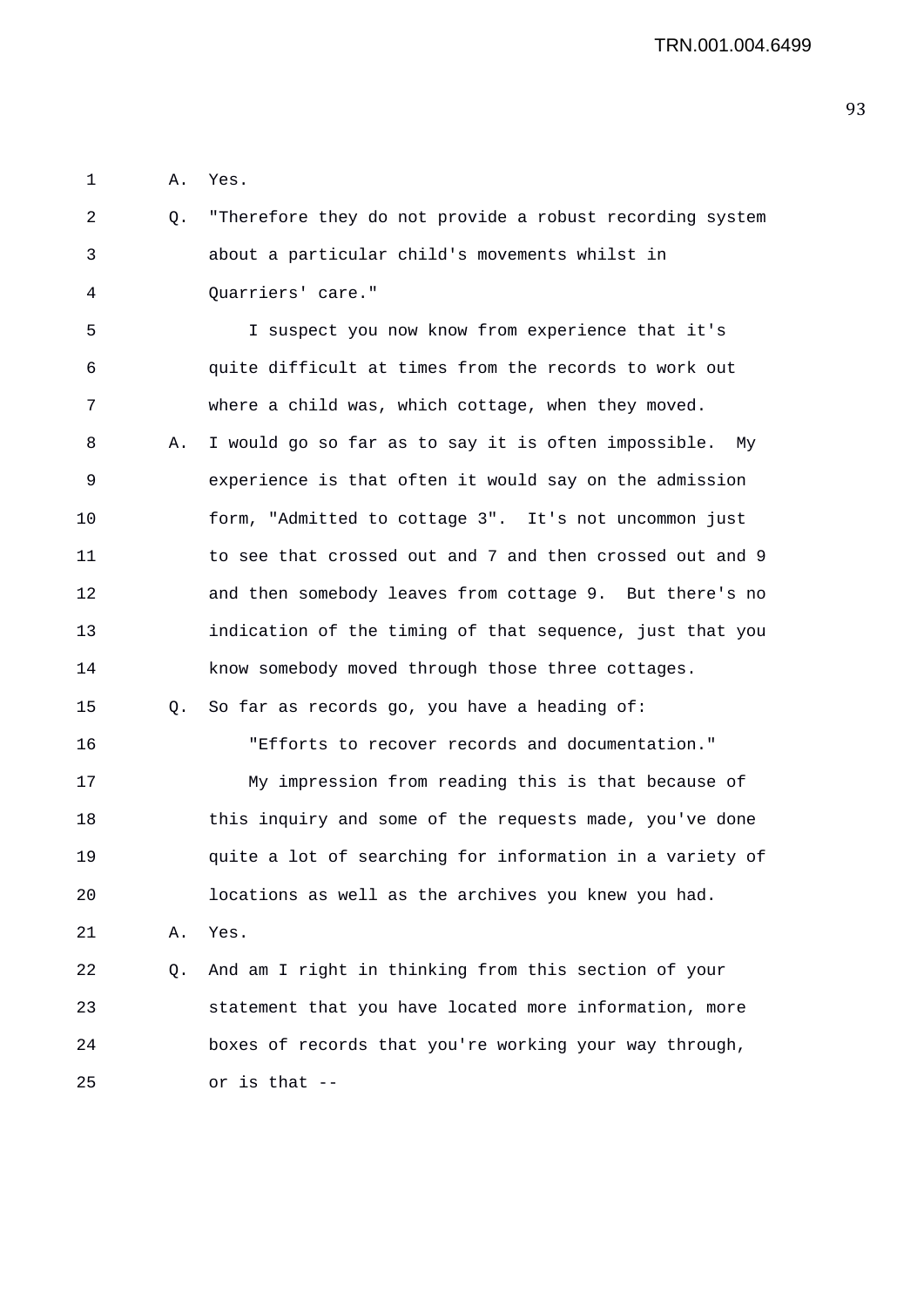1 A. I think we ... I hesitate. I don't want to criticise 2 former folk doing similar roles. I think we got better 3 at understanding where things are. So less that we have 4 found new boxes, more that we know where to look now 5 within our records. So for instance -- I hope this is 6 addressing the question you're asking me -- I can 7 certainly think of instances where former residents have 8 asked for their records and got something quite small 9 and it would seem to me that they've been given their 10 own file but there hasn't been an acknowledgement that 11 sometimes there is what we term a family file and 12 therefore there has been information in that that's not 13 been provided.

14 On occasion, we've found things that have been 15 within the archive but they've been misfiled. We have 16 had a significant amount of activity around photographs 17 of people, which are very important for them, and we 18 have been able to locate a number that have been stored 19 in the drapery and we have catalogued those and scanned 20 them now.

21 I don't want to give the impression that we found 22 a room suddenly full of another 10,000 children's files, 23 because that wouldn't be correct.

24 Q. No, I think you tend to have some form of file for every 25 child that was admitted. It may not be a large file,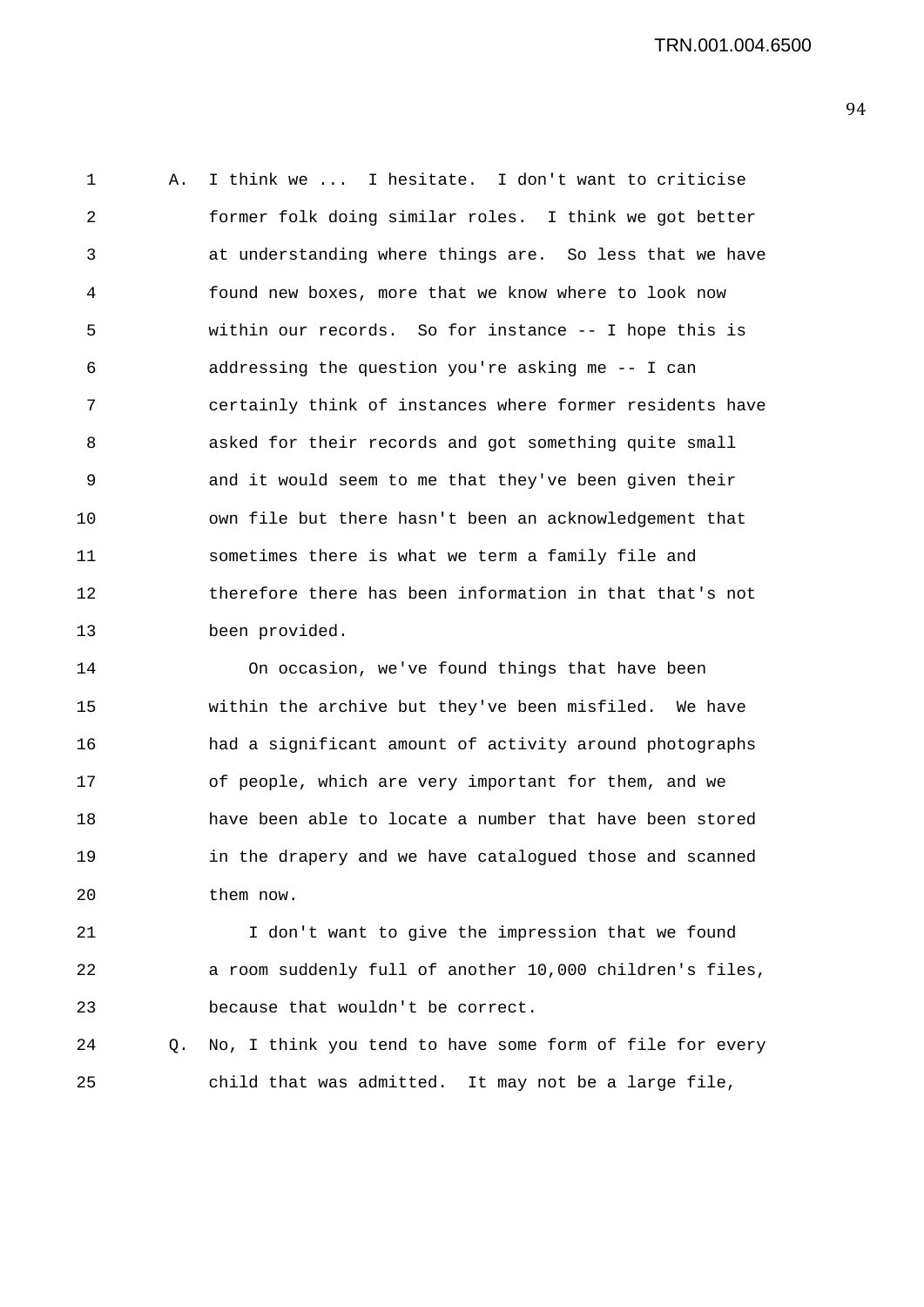1 but you have something? 2 A. Yes. I ... There are a handful of instances where folk 3 have said to me that they were at Quarriers and we have 4 not found a record of that. But that is -- thinking 5 across 30,000-odd children, that is probably the fingers 6 of one hand number. 7 Q. But there are some records that would have potentially 8 been very useful to see that you don't have, and I think 9 on page 33 you tell us about two types in particular. 10 One, at paragraph 155, being staff records prior to the 11 1990s. You say that staff contracts were managed by the 12 finance department and there's very little, I think, in 13 the way of staff records prior to 1990; is that the 14 position? 15 A. If somebody was employed by Quarriers, say, in the 16 1980s, but stayed with us through into the 2000s, then 17 we will have a record. But my general sense is 18 pre-1995ish, maybe a year either way on that, the 19 introduction of a human resources department had a 20 sea change in our recording of that. Prior to that, 21 I think it had been very transactional, hence it being 22 held by the finance department. 23 Q. The other record which we've discussed on a number of 24 occasions is punishment books. It seems clear I think 25 you can find evidence of records that would suggest that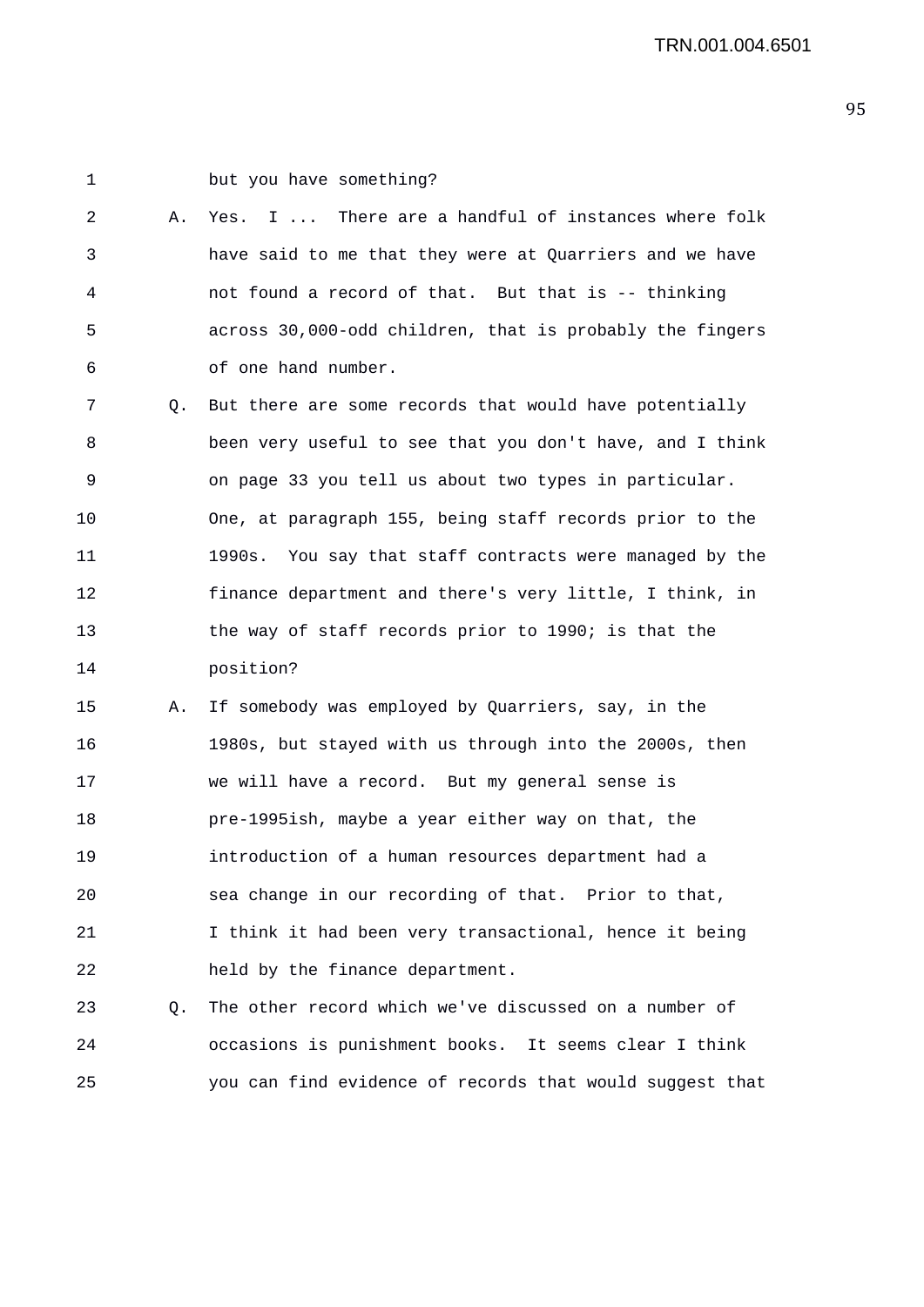1 there were such books in some cottages, maybe not all, 2 but you've not been able to locate a single example for 3 any cottage?

4 A. No. No, and I think there were ... When I joined, 5 I was briefed that that was something we were 6 particularly looking for and have made significant 7 efforts. When I met with Professor Abrams and 8 Dr Fleming, we talked about this. My recollection 9 is that Dr Fleming told me that whilst they were 10 expected to be in children's homes in Scotland 11 throughout that period, it was an instruction that was 12 widely ignored.

13 The only example that I have found has been a blank 14 book which had a section for punishments but was merely 15 a big black book with nothing written in it.

16 Q. Were you able from any conversation with former staff -- 17 we have heard from a Mr Dunbar, for instance, who was 18 described as an honorary archivist for a period. Have 19 you had discussions with him or others about what 20 happened to these books and could he help you on that? 21 A. I have not met Mr Dunbar personally, so I have not 22 directly had that conversation. I have spoken to other 23 former members of staff, Ian Brodie and Stuart McKay and 24 a number of others who we've met as part of this, and 25 indeed children. The picture I formed in my head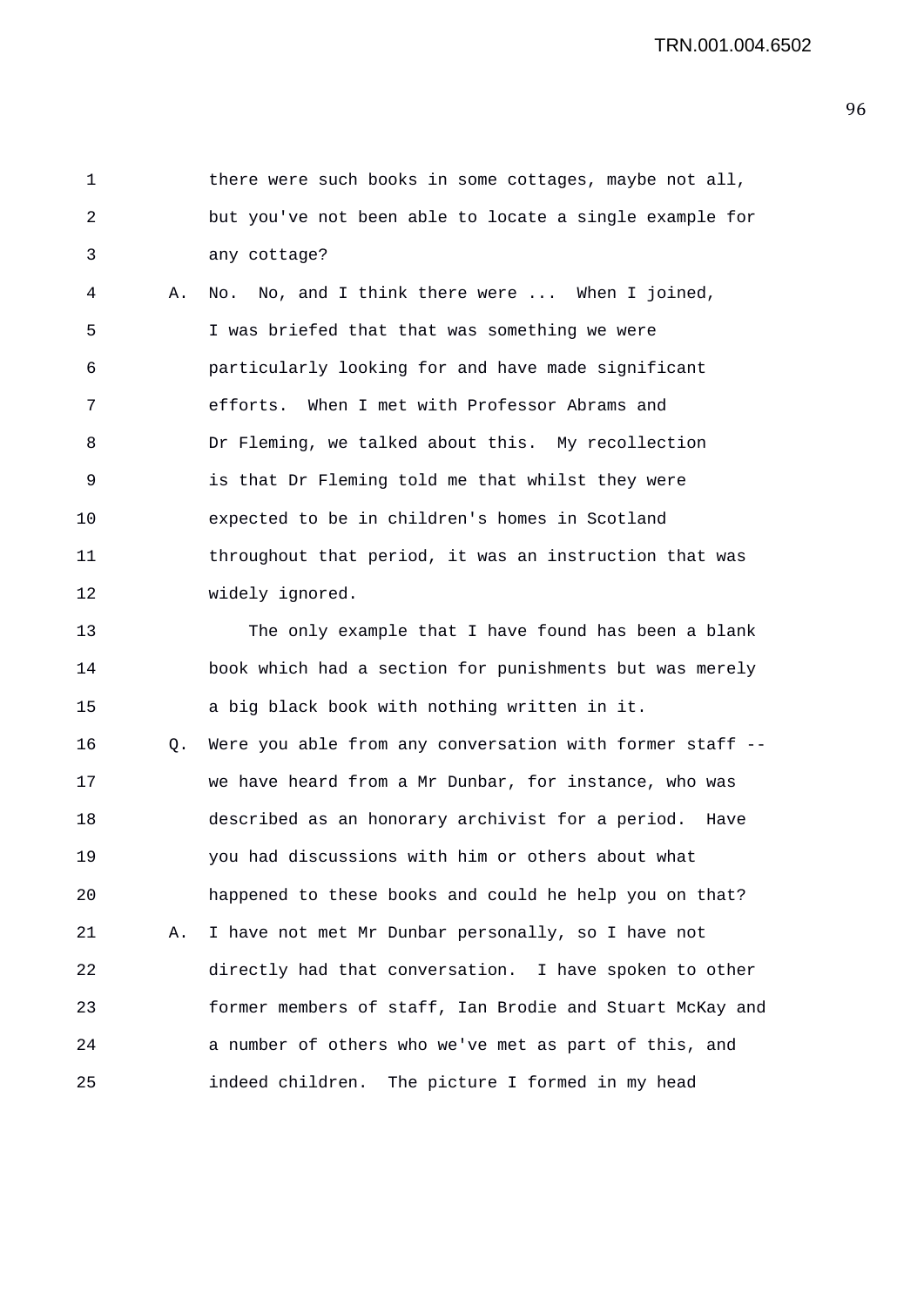TRN.001.004.6503

1 is that I don't recall everybody being consistent that 2 they were present. Folk will talk about something -- 3 and I've regularly heard about recording, so if we just 4 briefly distance ourselves from something that says 5 "punishment book" to a file where punishments might be 6 recorded, I think it's fairly consistent to my 7 recollection that former residents would talk about 8 that, talk about them going up to the superintendent, 9 sometimes weekly, sometimes monthly and there being 10 a process. Nobody has been able to tell me where they 11 are and I am now running out of new places to look. 12 Q. You're saying that if you look at, for example, some of 13 the children's files, at least for some of the period 14 that the inquiry is concerned with, you will find at 15 least references to punishment, but have you ever been 16 able to find much detail on what the punishment 17 consisted of in terms of how many strokes of the belt or 18 any other form of discipline that was administered of 19 which there's some rather vague record? 20 A. It's an impressionistic answer, but my answer would be 21 no. I wouldn't want to rule out the fact that there may 22 be some instances, but I'm clear it is not consistent or 23 effective. 24 Q. Generally speaking, you don't get a lot of information

- 
- 25 about specific punishments and what type, what form they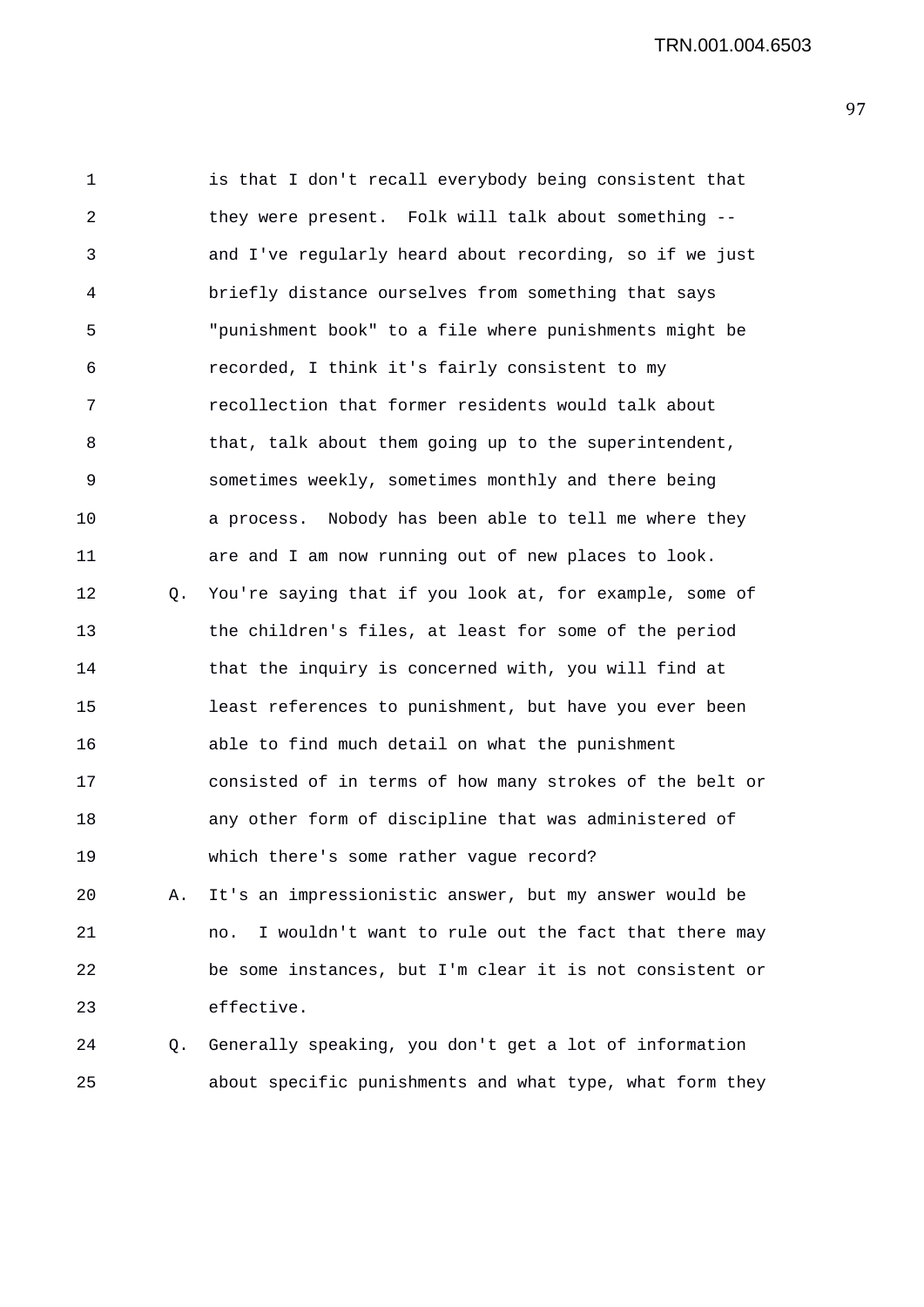| $\overline{2}$ |           | which you have seen?                                     |
|----------------|-----------|----------------------------------------------------------|
| 3              | Α.        | When you contrast that with the statements I've<br>No.   |
| $\overline{4}$ |           | heard people describing what happened to them, there's   |
| 5              |           | a huge gap between that testimony and what we see --     |
| 6              |           | what little we see recorded.                             |
| 7              | $\circ$ . | Yes, because one other thing is that obviously we know   |
| 8              |           | from some of the evidence we've heard that we've heard   |
| 9              |           | people tell us that they did on some occasions report    |
| 10             |           | things that were happening and yet it doesn't appear in  |
| 11             |           | their records or any other records have anything to say  |
| 12             |           | on it, in a lot of cases, about the matter they've told  |
| 13             |           | the inquiry about. If you get their children's record    |
| 14             |           | and they say something happened, there's nothing about   |
| 15             |           | the matter at all or anything that would help us.        |
| 16             | Α.        | There are instances where that has been recorded,        |
| 17             |           | a couple spring to mind but, no, I would say on the      |
| 18             |           | whole, again, I couldn't say to you for every issue that |
| 19             |           | you may have heard at the inquiry, I could produce       |
| 20             |           | a record in their file of that, no.                      |
| 21             | Q.        | In fact, records of complaints made directly by children |
| 22             |           | rather than maybe via an adult or a local authority are  |
| 23             |           | pretty scarce, are they not, in the records?             |
| 24             | Α.        | I would have to agree. I have not seen anything -- if,   |
| 25             |           | as I understand, complaints would be raised by going and |

1 took, and why they were administered from the records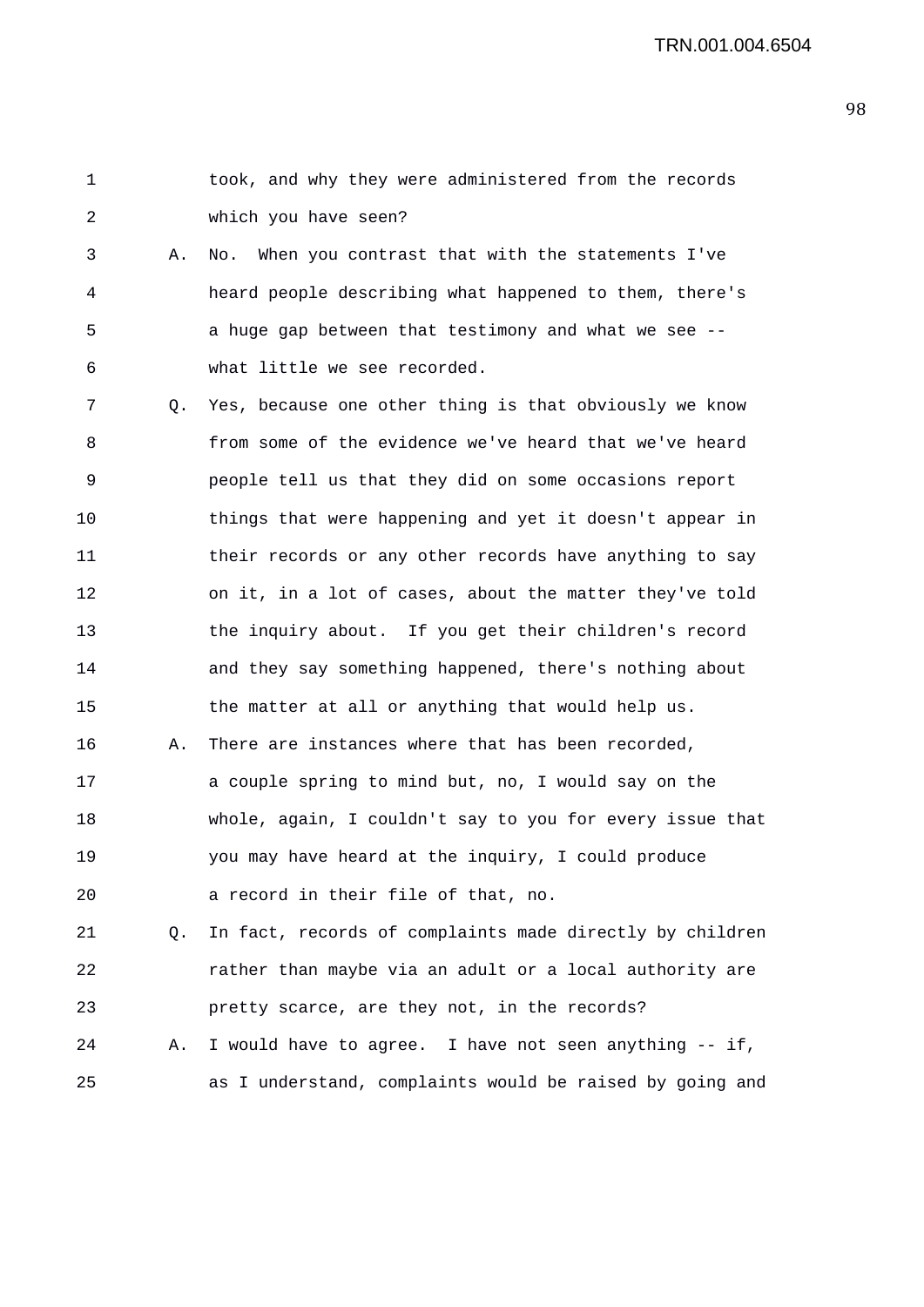| 1  |    | knocking on Joseph Mortimer's door, I have not seen      |
|----|----|----------------------------------------------------------|
| 2  |    | anything that might say he sat and wrote this down in    |
| 3  |    | a book or a file or a record somewhere.                  |
| 4  | Q. | But you have heard the evidence of this inquiry that     |
| 5  |    | says: when we said something either nothing happened or  |
| 6  |    | we weren't believed or we were punished?                 |
| 7  | Α. | Yes.                                                     |
| 8  | Q. | And things of that -- these are the sort of things that  |
| 9  |    | have been said at this inquiry. Then of course some      |
| 10 |    | say, "We didn't report at all because we were fearful of |
| 11 |    | reprisal or fearful of punishment".                      |
| 12 | Α. | I have. Yes, I have heard that.                          |
| 13 | Q. | I think you tell us a little bit under this heading      |
| 14 |    | "Access to records" on page 33 about what the process is |
| 15 |    | today if people want access to records. Of course, they  |
| 16 |    | have a right to their records, access to records, under  |
| 17 |    | the freedom of information and data protection           |
| 18 |    | legislation.                                             |
| 19 | Α. | Yes.                                                     |
| 20 | Q. | So there is no question of having a right to withhold    |
| 21 |    | information about them.                                  |
| 22 | Α. | No, correct.                                             |
| 23 | Q. | There may be information about other parties and there's |
| 24 |    | legal issues around that --                              |
| 25 | Α. | Yes.                                                     |
|    |    |                                                          |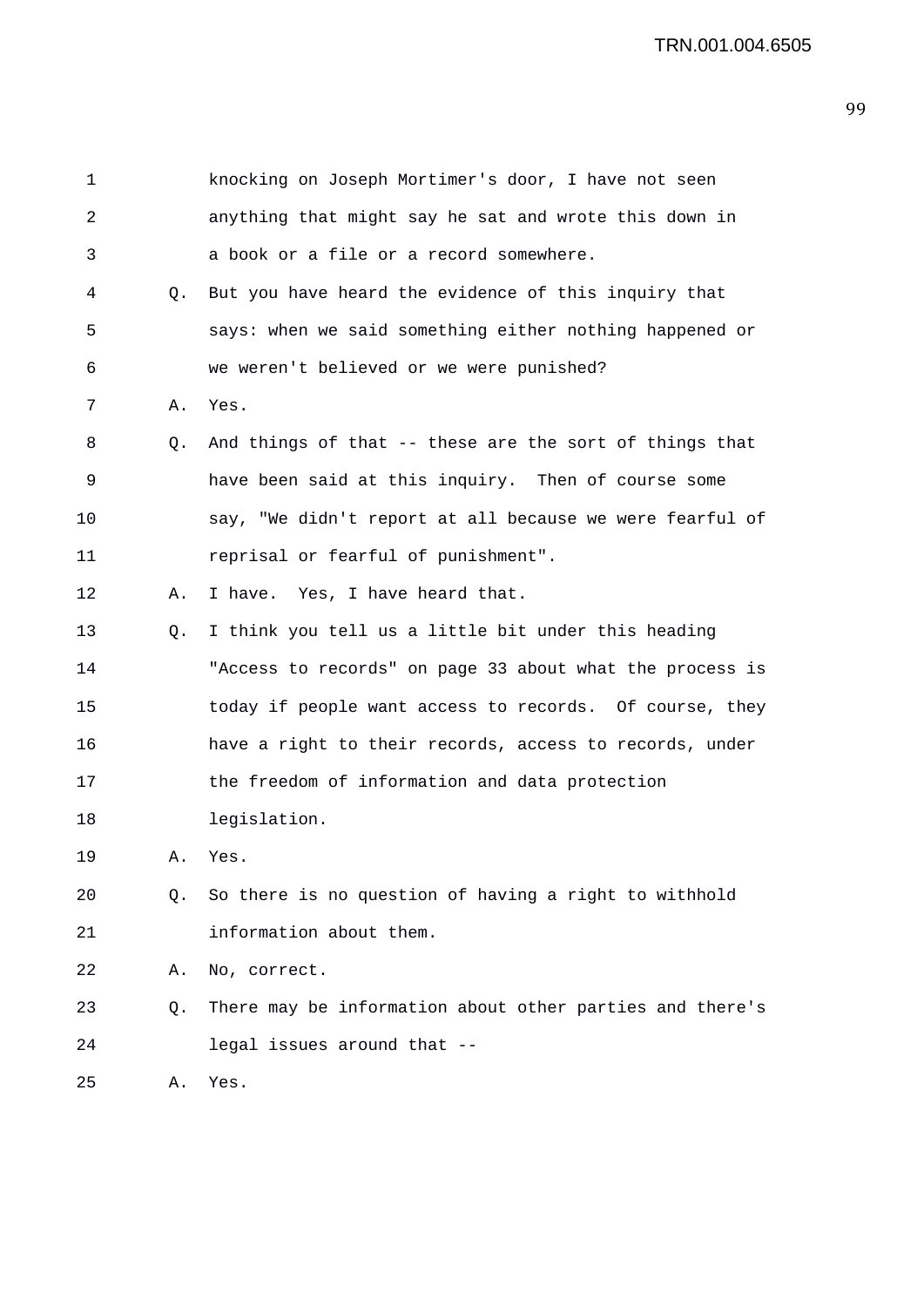```
1 Q. -- but information about them, they have a right to 
2 know, if you like. 
3 A. We treat it as a subject access request under the Data 
4 Protection Act. 
5 Q. Just one point -- and I maybe should have said and I 
6 think we made this point in relation to records 
7 generally. There are some types of records that you 
8 believe some people with be interested in but you may 
9 not hold: 
10 "For example, medical records may be held through 
11 the NHS rather than Quarriers, although Quarriers did 
12 have a medical superintendent and there are some records 
13 we've seen which record some information about health 
14 matters." 
15 Is that one area of records that you wouldn't be 
16 able to say, "The are childhood medical records with 
17 us"? 
18 A. Generally speaking, if I think of -- forgive me if my 
19 terminology is wrong. What I think of as a GP's record, 
20 my understanding is they were transferred to a surgery, 
21 Dr Manassis's surgery, and I have confirmed that with 
22 the administrator at that surgery, that they're part of 
23 an NHS record, I think, from 1948 onwards. 
24 Q. That's when the National Health Service was established. 
25 A. That's the information I have been given.
```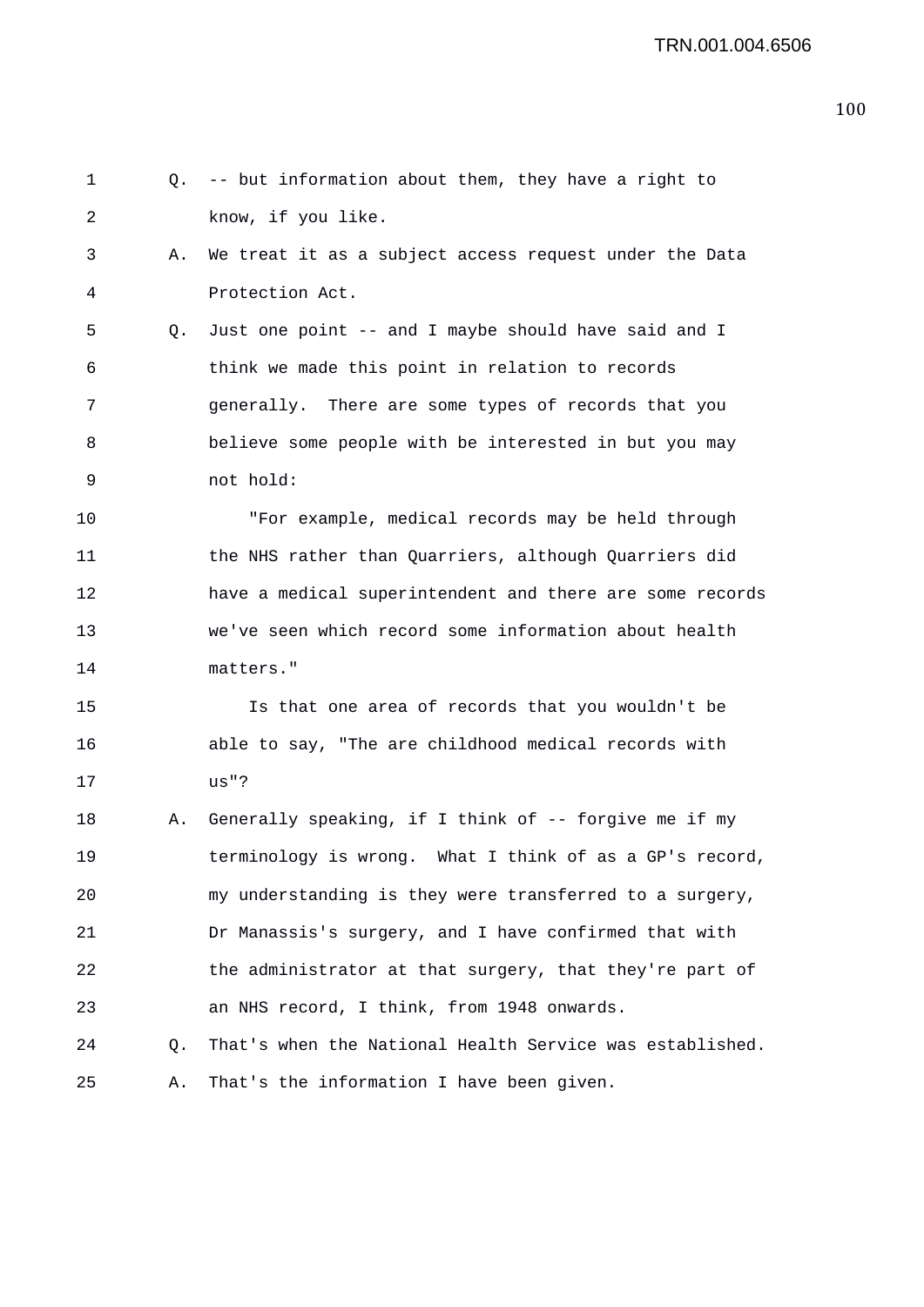| $\mathbf{1}$ |    | We would -- for the epilepsy centre, then we would        |
|--------------|----|-----------------------------------------------------------|
| 2            |    | still have some of our own records relating to that. So   |
| 3            |    | it's not completely clear-cut, but generally speaking --  |
| 4            |    | indeed, a gentleman was speaking to me about his medical  |
| 5            |    | records only last week, and my understanding is that he   |
| 6            |    | should be writing to the NHS, again, as a subject access  |
| 7            |    | request and requesting it from them.                      |
| 8            | Q. | So far as school records are concerned, I think this      |
| 9            |    | point was maybe made at an earlier stage, there was       |
| 10           |    | a school within Quarrier's Village.                       |
| 11           | Α. | That's correct.                                           |
| 12           | Q. | the teachers were employed by the Education Authority,    |
| 13           |    | was it? Is that your understanding?                       |
| 14           | Α. | That's my understanding, that they were employed by the   |
| 15           |    | local authority and whilst clearly it was called          |
| 16           |    | Quarrier's school and in Quarrier's Village, it was run   |
| 17           |    | by presumably Inverclyde or whatever the manifestation    |
| 18           |    | of the local authority at that time was.                  |
| 19           |    | Q. It may be that that authority or its predecessor would |
| 20           |    | be the port of call for such records?                     |
| 21           | Α. | Yes. We've investigated this to some degree.<br>The       |
| 22           |    | Mitchell Library has some records, although from memory   |
| 23           |    | from the mid-1950s they have a gap which they've been     |
| 24           |    | unable to explain to us. My understanding is the          |
| 25           |    | Quarrier's Village school was run by the local authority  |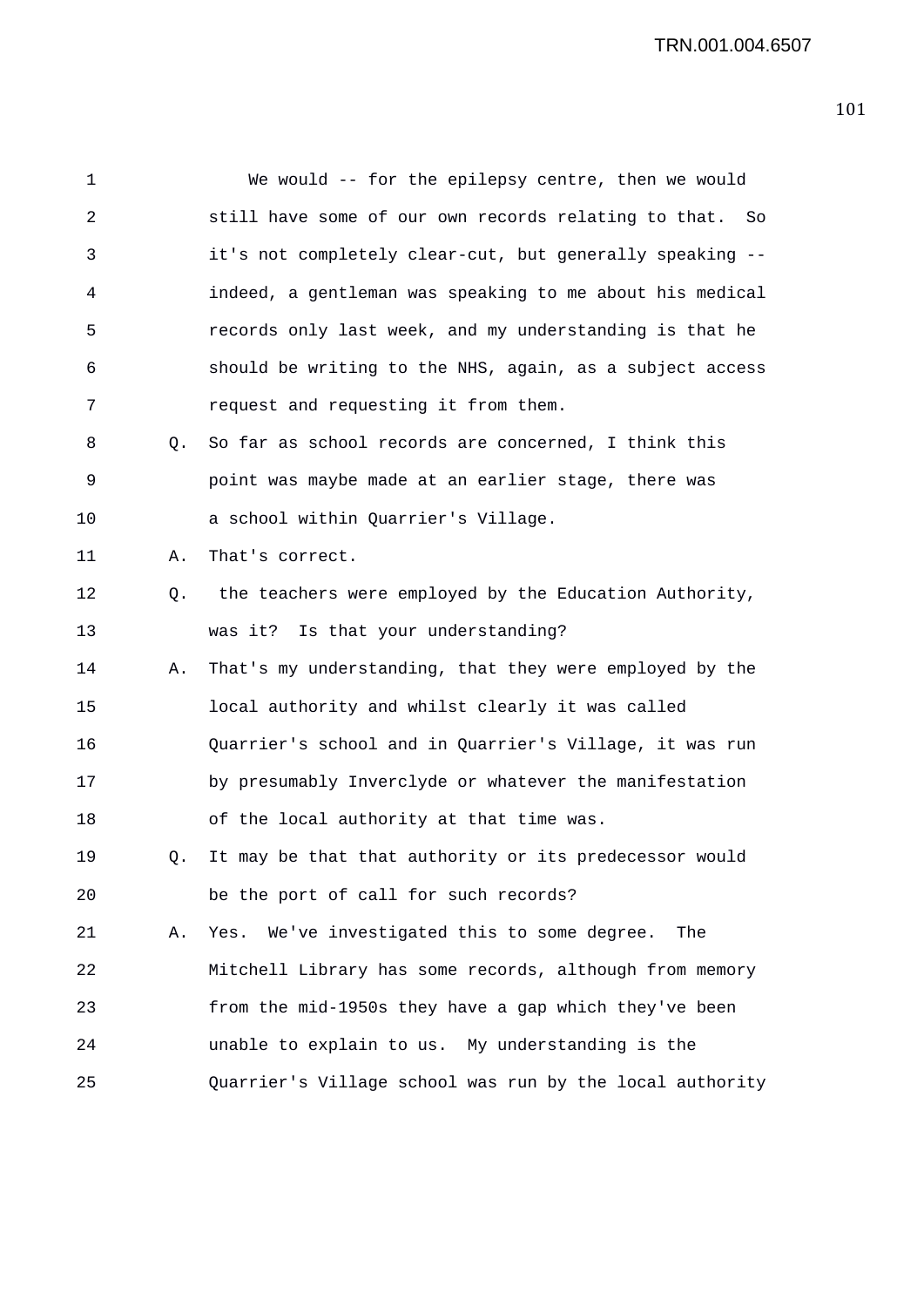1 and whilst children's files may have copies of school 2 reports, much as I have for my children at home, they 3 wouldn't have a full record. 4 Q. So far as the content of the records and the language is 5 concerned, I think on page 34 you do make a comment 6 that -- I'll read it out. It's in paragraph 162: 7 "It is not uncommon for records of the 1950s and 8 1960s to be written in a way which would be wholly 9 unacceptable today and was distressing to the individual 10 reading about themselves." 11 15 Is that something that has struck you? 12 A. Yes, very powerfully. Sometimes it's about terminology. 13 Phrases that were perhaps clinically used, and indeed 14 one sees in the Mental Health Act -- I wouldn't use them 15 today and I'm even hesitant to utter them -- which can 16 be recorded about individuals. Some of it I can't even 17 give that passing excuse. It's just highly judgemental 18 and inappropriate in my view. 19 Q. In terms of people accessing the records, you have told 20 us that the preference is to try and see them face to 21 face and assist them in accessing their records and 22 looking at them. You tell us on 35, just for the 23 avoidance of doubt, that: 24 "[Your] aftercare team that deal with these matters 25 [you say] do not and cannot provide professional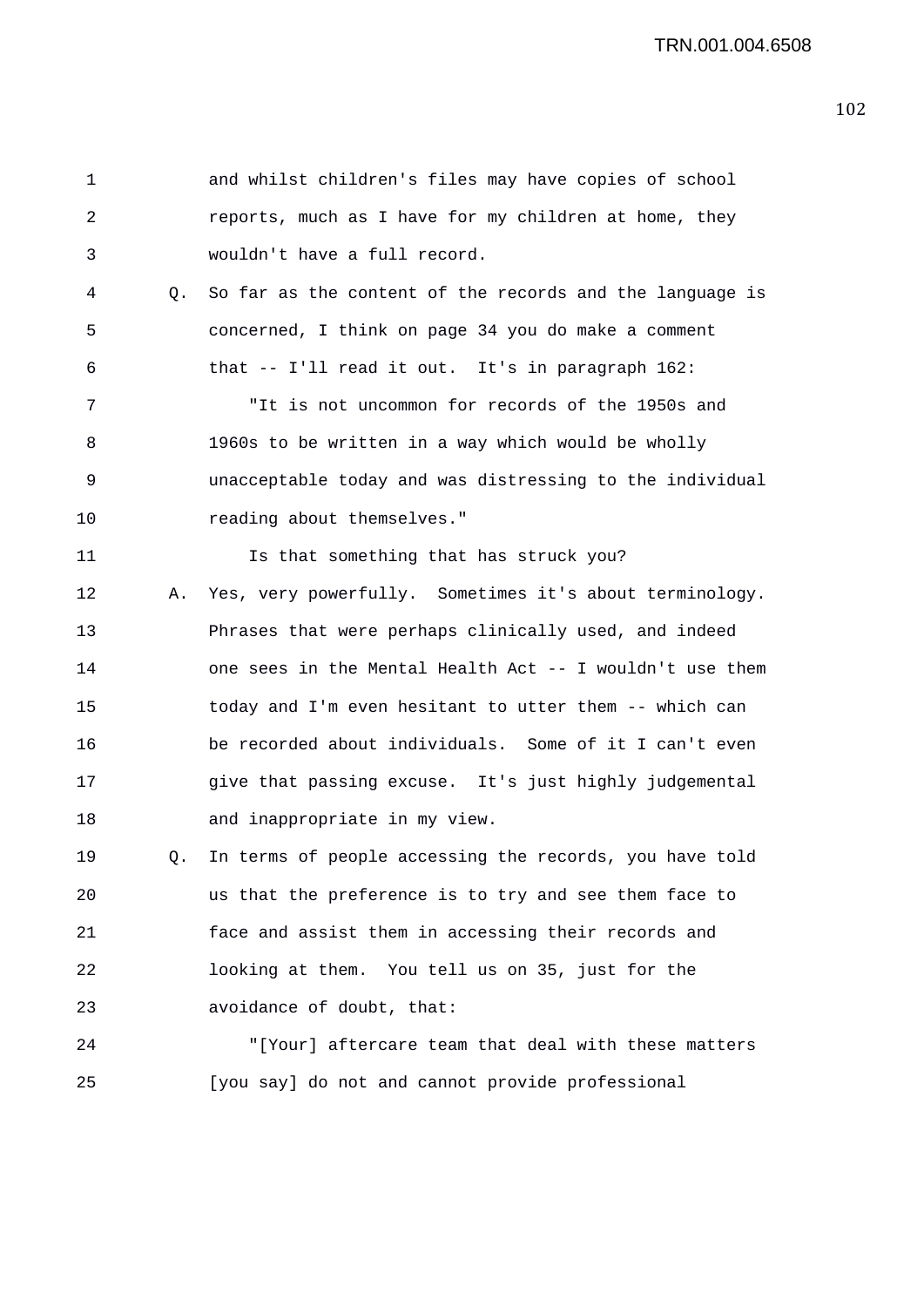1 counselling, but seek to have meetings which are 2 conducted in a supportive and empathetic manner." 3 Is that the aim? 4 A. Yes. 5 Q. I think some people were maybe not always happy with the 6 process and you've heard evidence in this inquiry, but 7 is that the general aim? 8 A. Yes. I think in particular, that often -- and you 9 alluded to it in your question earlier -- we do have to 10 redact some third party information. I think it's -- if 11 I think about myself in that position, I think I would 12 find it distressing to see black lines. It's like CIA 13 files about the assassination of JFK or something, it 14 brings to mind those kind of things. I think it's 15 important that we try to take as little as possible out 16 of somebody's file -- I'm prepared to take a risk of 17 including too much rather than too little -- and that we 18 explain what that's about and try and support people to 19 understand why that was. 20 Q. I think some people have said when they've read their 21 records, they always seem terribly negative and they 22 don't see themselves as the person in the records. Do 23 you think there's some force that it's tended to be 24 negative things that were recorded, certainly 25 historically?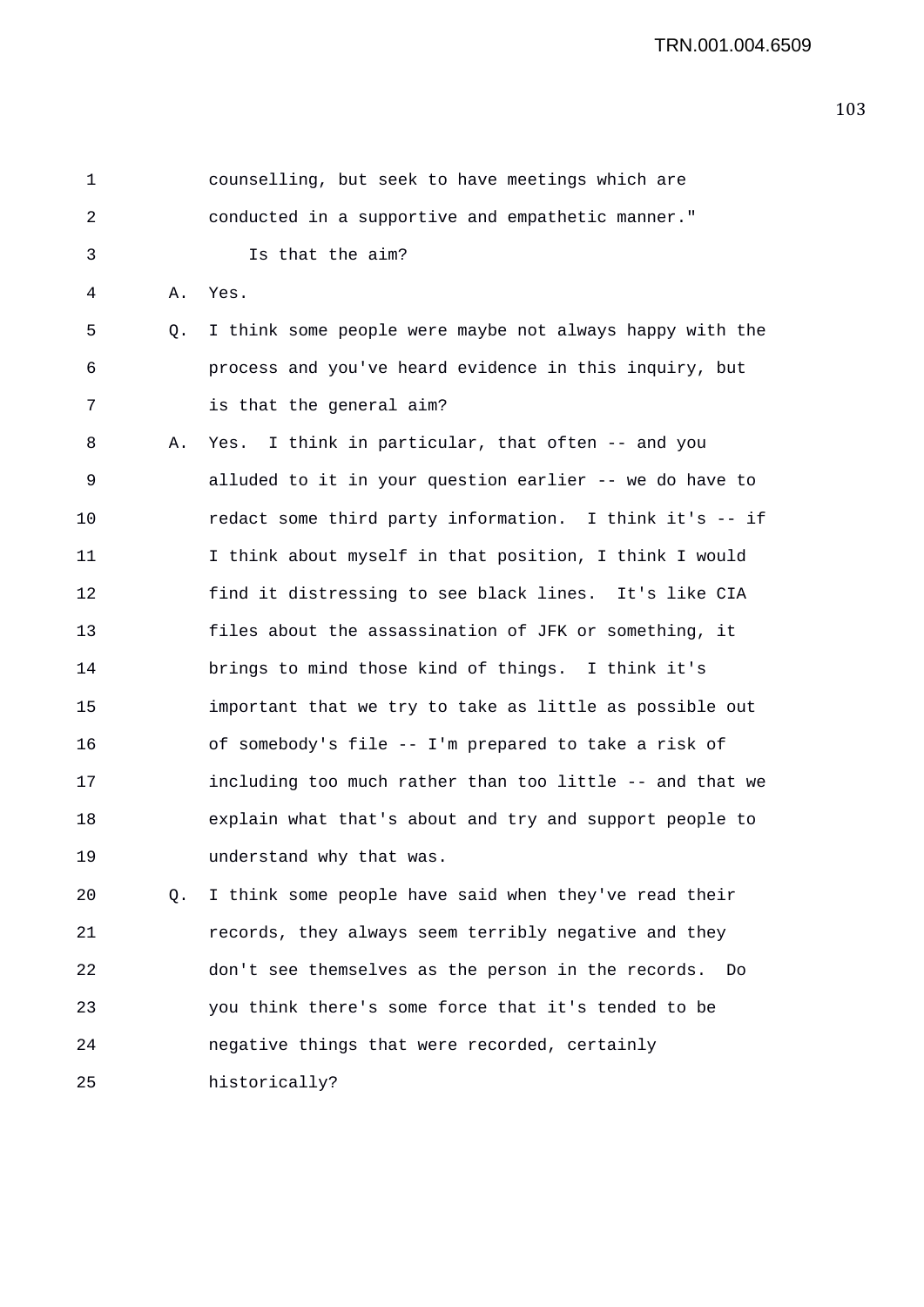1 A. I've heard that from some people and I can understand 2 it. I think it was not uniformly so. There were 3 occasions when it was better. I think when I first 4 started -- and this would be a piece of reflective 5 learning I've undertaken in my career -- writing 6 something in a file was almost a threat to somebody: I'm 7 going to write that in your file, if it's bad behaviour. 8 Q. I think Sara Clarke said to us, if I remember, in her 9 evidence that these records were never meant by those 10 that made them to be seen by the people that they were 11 writing about. 12 A. I'm going back to the late 1980s when I first joined 13 but, yes, I remember the whole idea that people would 14 have access to what I wrote in a file about them as 15 being quite "oh". And it's absolutely the right thing: 16 I want to emphasise that. I think it actually makes our 17 recording much better and our thinking much better and 18 our judgements much clearer if you do write them, 19 thinking: one day you might see what I've written in 20 your file and I'll need to explain why I have put that. 21 Q. I suppose it's a form of accountability? 22 A. Absolutely. 23 Q. In relation to how you support people who want access to 24 their records, I think you have -- as we've just seen, 25 you're not offering professional counselling at the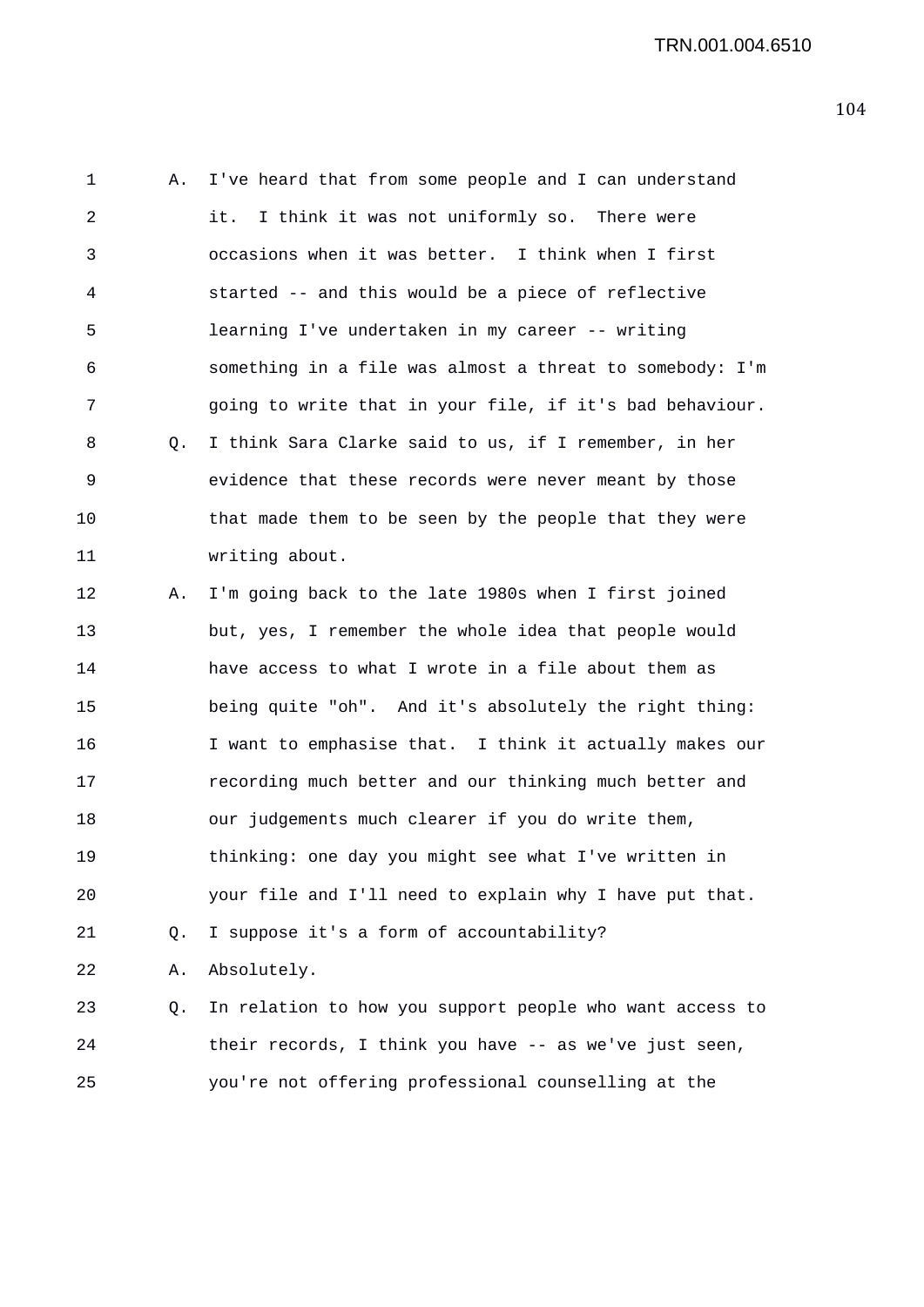| 1  |    | stage of accessing, but you say you do provide          |
|----|----|---------------------------------------------------------|
| 2  |    | information to former residents, if they wish it, to    |
| 3  |    | signpost them to other support agencies?                |
| 4  | Α. | That's correct.                                         |
| 5  | О. | Is that the practice that you tend to follow?           |
| 6  | Α. | My team aren't qualified counsellors and whilst<br>Yes. |
| 7  |    | they are supportive and empathetic people, that's not   |
| 8  |    | their skill. I question whether it would be             |
| 9  |    | appropriate, whether somebody would want counselling    |
| 10 |    | from a Quarriers employee about something that they     |
| 11 |    | perceived Quarriers to have done. So our preferred      |
| 12 |    | method is to signpost people to a variety of agencies   |
| 13 |    | who can offer that.                                     |
| 14 | Q. | I'm not going to go through the progression of the      |
| 15 |    | aftercare service, but you tell us obviously about the  |
| 16 |    | period when Mr Dunbar was archivist and Josie Bell was  |
| 17 |    | performing an aftercare function, but you have moved on |
| 18 |    | from that, I take it, to have a larger aftercare team   |
| 19 |    | that deal with these matters?                           |
| 20 | Α. | Yes.                                                    |
| 21 | Q. | You say there is some good news and you give us an      |
|    |    |                                                         |

22 example in paragraph 177 on page 37 where you tell us 23 that you have been advised by one applicant that they 24 were told by Glasgow City Council that they had no 25 records, but they have since been able to provide him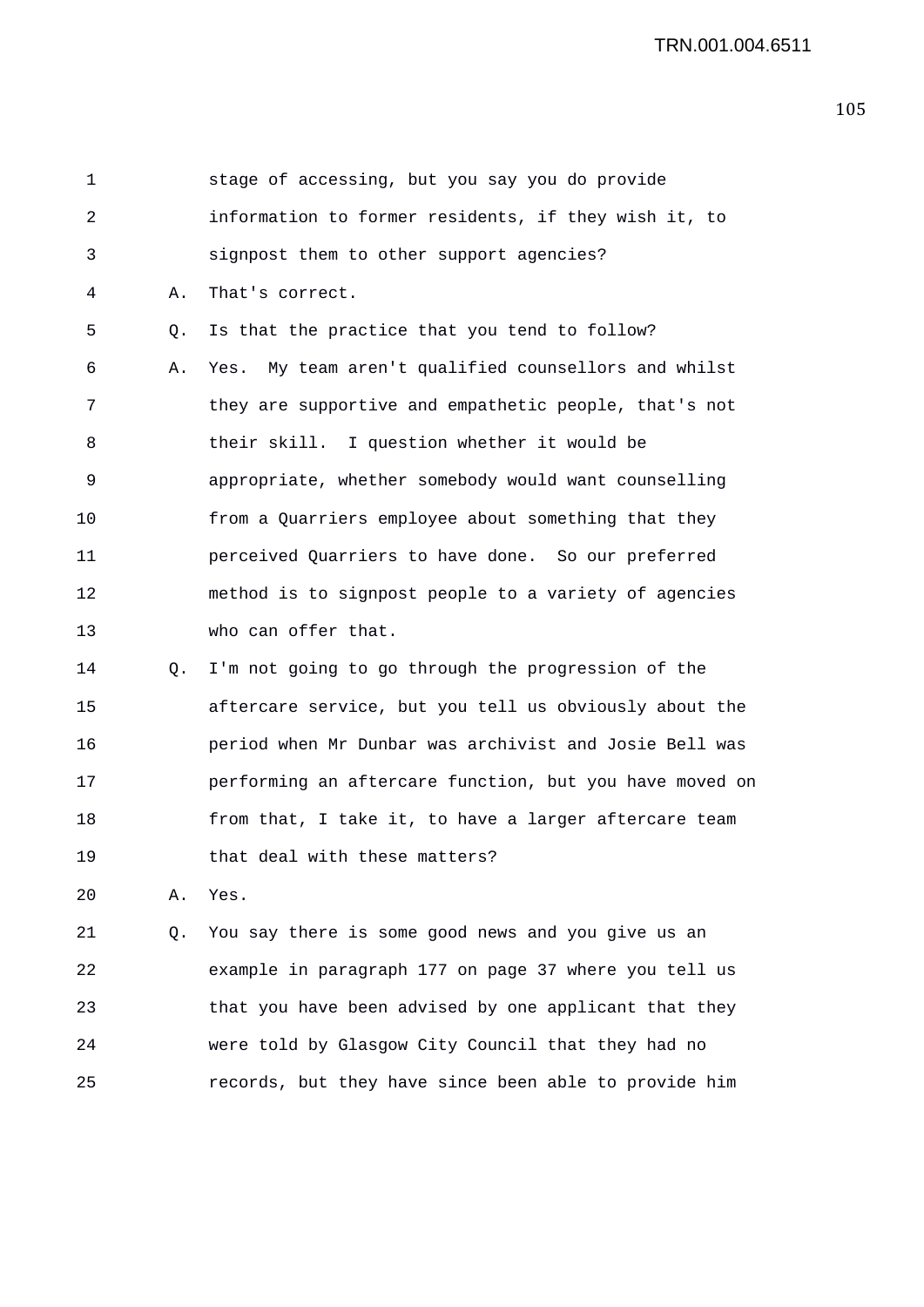| 1  |    | with over 700 pages. So that is a bit of good news in       |
|----|----|-------------------------------------------------------------|
| 2  |    | one sense in that there were records that the person can    |
| 3  |    | see.                                                        |
| 4  | Α. | Yes. That's the most stark -- I heard that sitting          |
| 5  |    | in the back as he said it here that he had been advised     |
| 6  |    | by the council. We have other instances where we've         |
| 7  |    | been able to enhance the records that they have and give    |
| 8  |    | more information.                                           |
| 9  | Q. | And, of course, you also have the section on                |
| 10 |    | photographs. You do make the point on behalf of             |
| 11 |    | Quarriers that they have a lot of photographs in their      |
| 12 |    | possession. I think maybe it's become apparent, and I'm     |
| 13 |    | sure you've heard some of the evidence, of how important    |
| 14 |    | photographs are to many people. It may be one of the        |
| 15 |    | few records they've got of their childhood that's them.     |
| 16 | Α. | It is -- yes, I think about myself. If ever I go into       |
| 17 |    | the loft with the aim of clearing the damn thing out,       |
| 18 |    | I end up looking at photographs of my kids or myself or     |
| 19 |    | my mum and dad and I don't get anything done.               |
| 20 | Q. | So is the intention in paragraph 179 -- and I don't know    |
| 21 |    | how far this has gone in terms of  because we heard         |
| 22 |    | Tom Shaw make this point about recommendations about        |
| 23 |    | archives, photographic archives. Are Quarriers creating     |
| 24 |    | an archive of photographs?                                  |
| 25 | Α. | We're now in a position where we have $-$ - I had memorised |
|    |    |                                                             |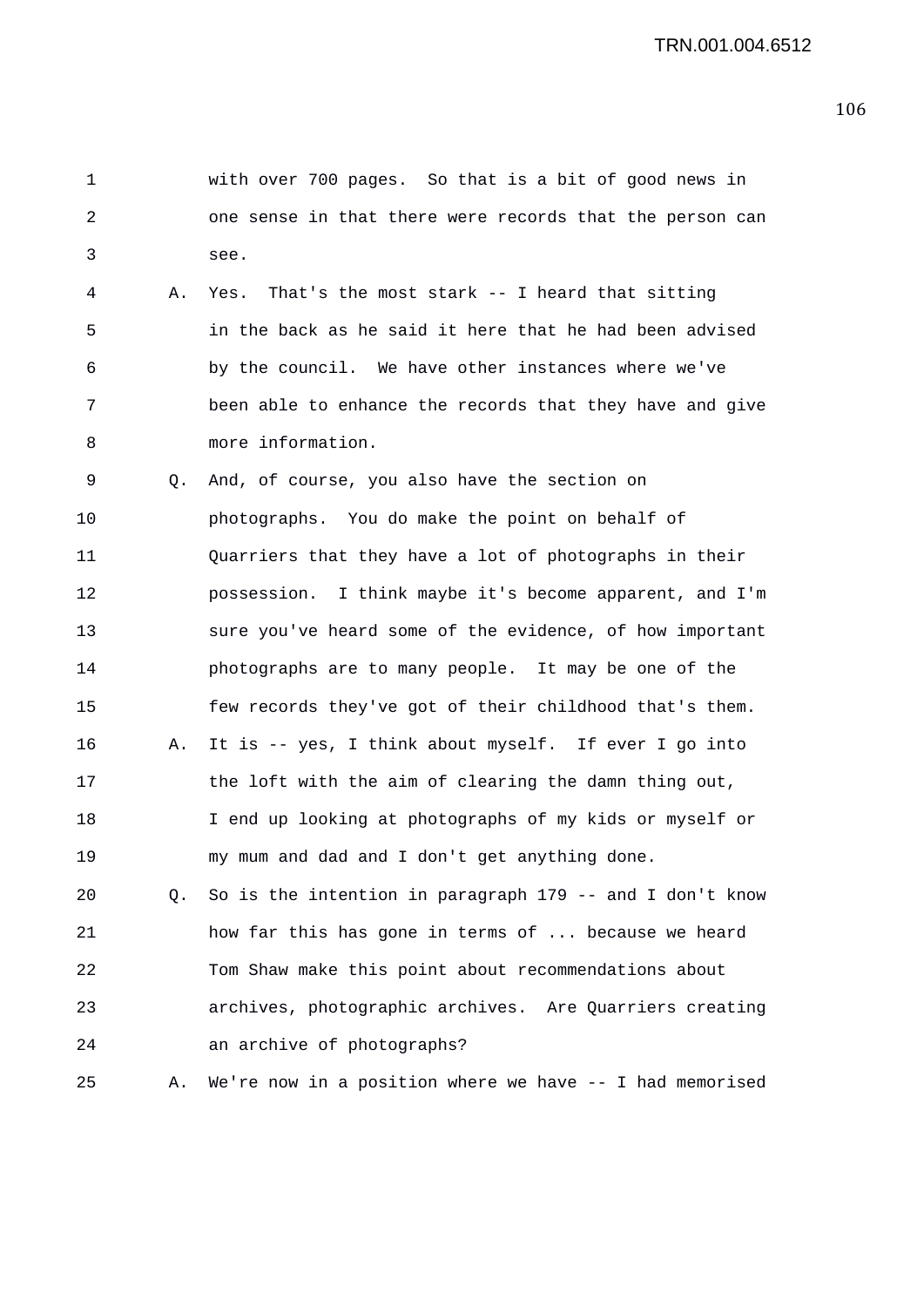1 this over the weekend -- I believe it's 130,000 separate 2 images which we have now digitised and, I'm going to 3 say, catalogued. But before you get too excited about 4 what that means we don't always know who people are. So 5 we have photographs but there isn't necessarily 6 annotation that on the left is Mr Peoples and on the 7 right is Mr Coggrave.

8 What we have done -- the legal advice we've taken is 9 that photographs are classified as data under the Data 10 Protection Act so there are some --

11 Q. There are legal issues surrounding release of 12 photographs.

13 A. Yes, what we've come to a position of is we're able to 14 share those, providing we've taken special categories of 15 information out of it, we are able to share those in a 16 kind of decade by decade version and we have had 17 a couple of people already come in and start to sift 18 through those and hopefully either see themselves or see 19 somebody else and help us add to our index. So it's 20 a work in progress but we are now able to share that 21 with people.

22 Q. Towards the end of your statement, one of the matters 23 you're touching on is disclosure of non-recent abuse and 24 what would happen if someone made a disclosure of 25 non-recent abuse. You tell us that your practice or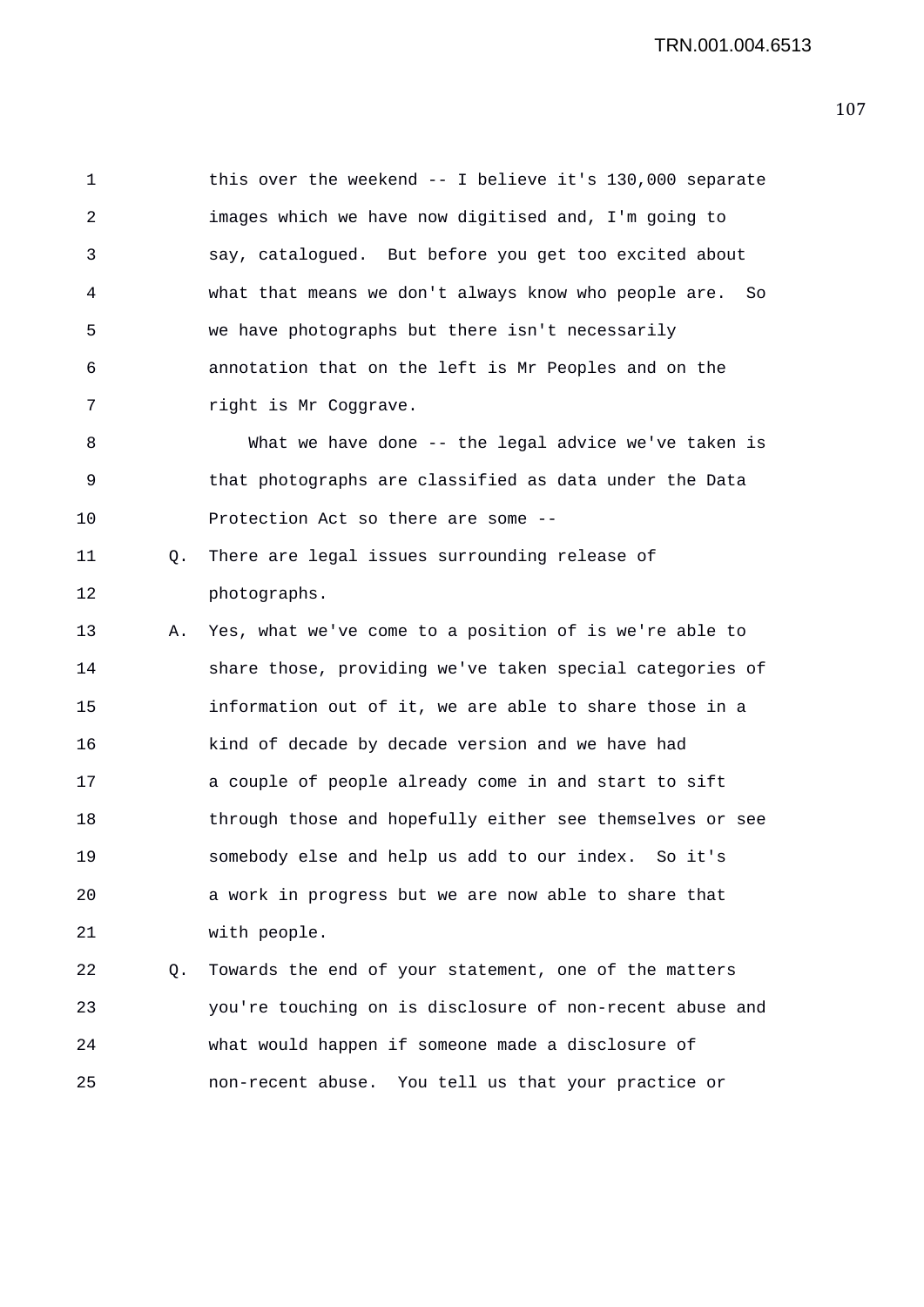1 policies changed in that regard recently. You have in 2 fact made a change, and I think essentially we see the 3 change is at paragraph 190. The organisation no longer 4 seeks the individual's permission to pass on information 5 about a disclosure to the police -- 6 A. That's correct. 7 Q. -- whereas I think historically or previous practice was 8 to at least advise them that they should consider going 9 to the police themselves. 10 A. Yes. I think it was a fairly contentious decision. 11 There was what I'd term an old-fashioned social work 12 approach to it, which was the empowerment of people 13 reporting it themselves, and a sense of, well, if the 14 individual doesn't report it, what can the police do 15 about it, they're never going to be able to press 16 charges. 17 We spoke about PVG having an information element to 18 it, which was that we should share all of that

19 information with the police, that it was critical that 20 they knew, that it wasn't for us to judge whether that 21 might be the final piece of the jigsaw puzzle for them 22 that allowed them to move forward.

23 On occasion, I have fielded a couple of complaints 24 about doing that and we've got better about providing 25 that information upfront. We have a leaflet now which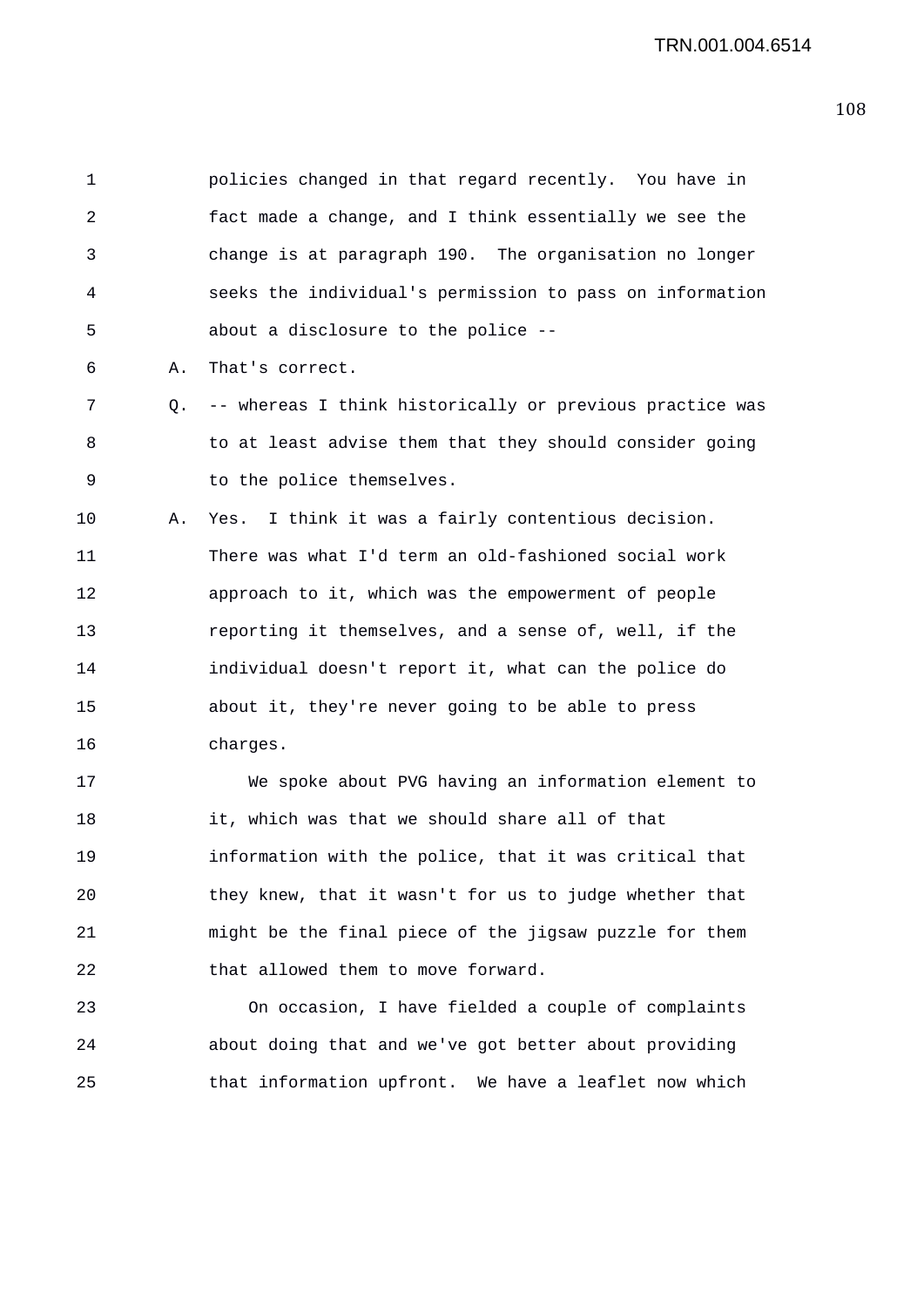| $\mathbf 1$ |    | we issue straightaway, which does say that if you say    |
|-------------|----|----------------------------------------------------------|
| 2           |    | something that we feel may be reportable, we will do     |
| 3           |    | I think there was a flaw in our system there.<br>that.   |
| 4           |    | And we've been questioned over that as a data protection |
| 5           |    | issue, but I think it's the right thing to do.           |
| 6           | Q. | But you have warned people that that's what you do?      |
| 7           | Α. | Yes.                                                     |
| 8           | Q. | They get a warning about the implications of saying      |
| 9           |    | something?                                               |
| 10          | Α. | Yes. Sometimes it's kind of hard to get the warning in   |
| 11          |    | before people --                                         |
| 12          | Q. | Yes.                                                     |
| 13          | Α. | It's not unknown for us to get an email which at least   |
| 14          |    | alludes to "bad things happened to me" before we have    |
| 15          |    | even said anything, so  but, yes, at the first           |
| 16          |    | opportunity.                                             |
| 17          | Q. | Your final section of the report is there for us to      |
| 18          |    | read, but there's a section dealing with family contact  |
| 19          |    | and visitors. I'm not going to take you through it in    |
| 20          |    | detail but you do say in relation to the approach to     |
| 21          |    | family contact and visitors -- I think you say at        |
| 22          |    | paragraph 209:                                           |
| 23          |    | "I have not seen a historic policy describing the        |
| 24          |    | approach to family visits, nor am I sure there would     |
| 25          |    | have been one."                                          |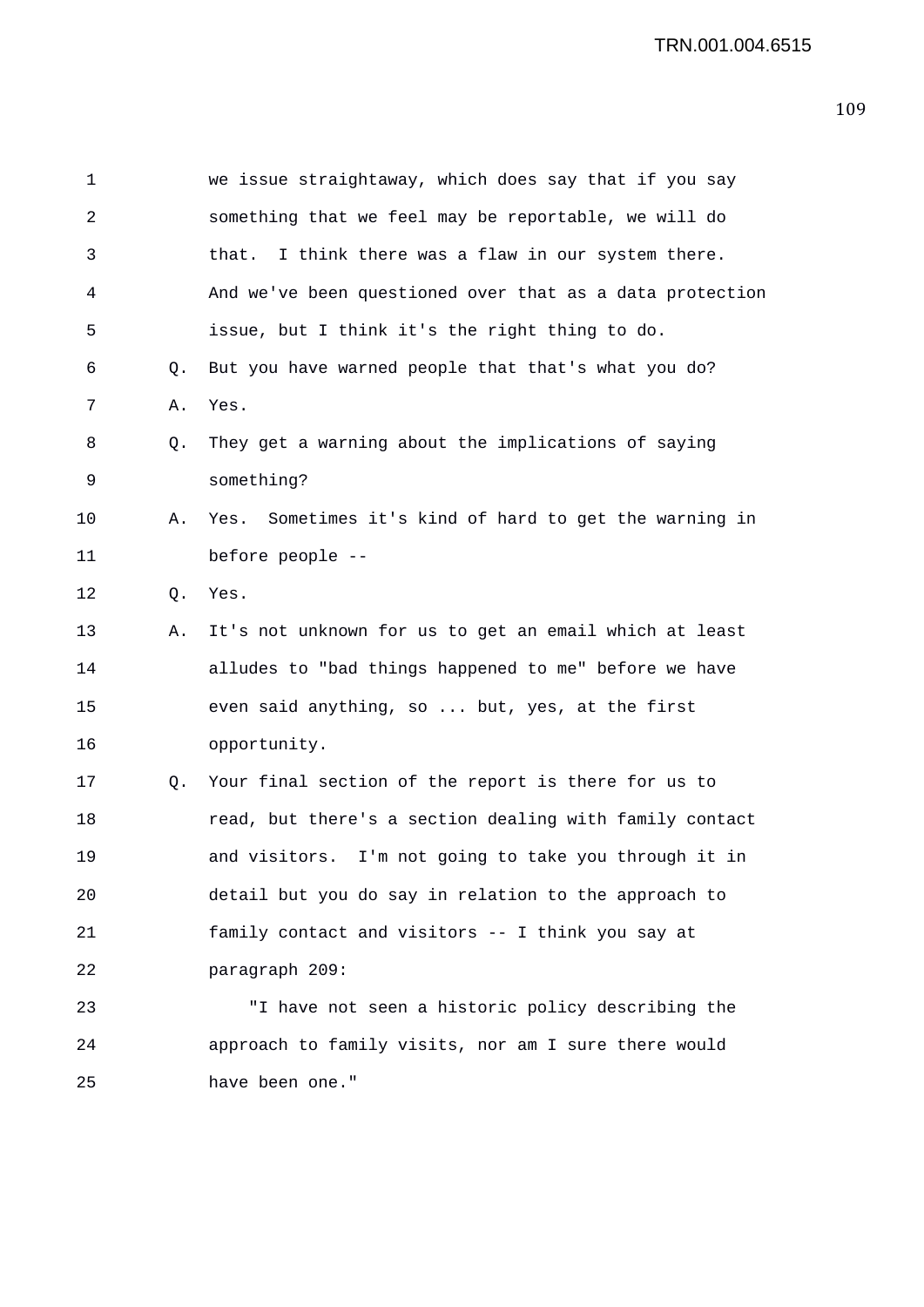TRN.001.004.6516

1 I think you say that against a background where 2 we've heard some evidence of sometimes difficulties 3 seeing family or requests being turned down or told that 4 you have to visit at designated visiting times. 5 A. As I think I mentioned earlier, my understanding is that 6 certainly historically -- and I hesitate to put a date 7 around it -- there was -- I think it was called 8 Friends' Day, where people had to sign up and be given 9 a pass and could come for two hours every fourth Sunday. 10 So in terms of an implied policy, then that did exist. 11 But I have heard many people tell me that their mums and 12 dads came, weren't allowed in, may have left things for 13 them that they didn't get or they may then have seen 14 with children of the house parents. That's something 15 that's quite commonly relayed to me. 16 Q. I think it was a Quarriers example of the person who -- 17 I think it was their day off or it was a public holiday 18 and they were told they couldn't visit because it wasn't 19 a Saturday or something or the first Saturday in the 20 month. 21 A. I have not heard that particular one, but it's quite 22 plausible. It would fit with other stories that are 23 similar, yes. 24 MR PEOPLES: These are all the questions that I have for 25 you, Charlie, today, I'd just like to thank you. You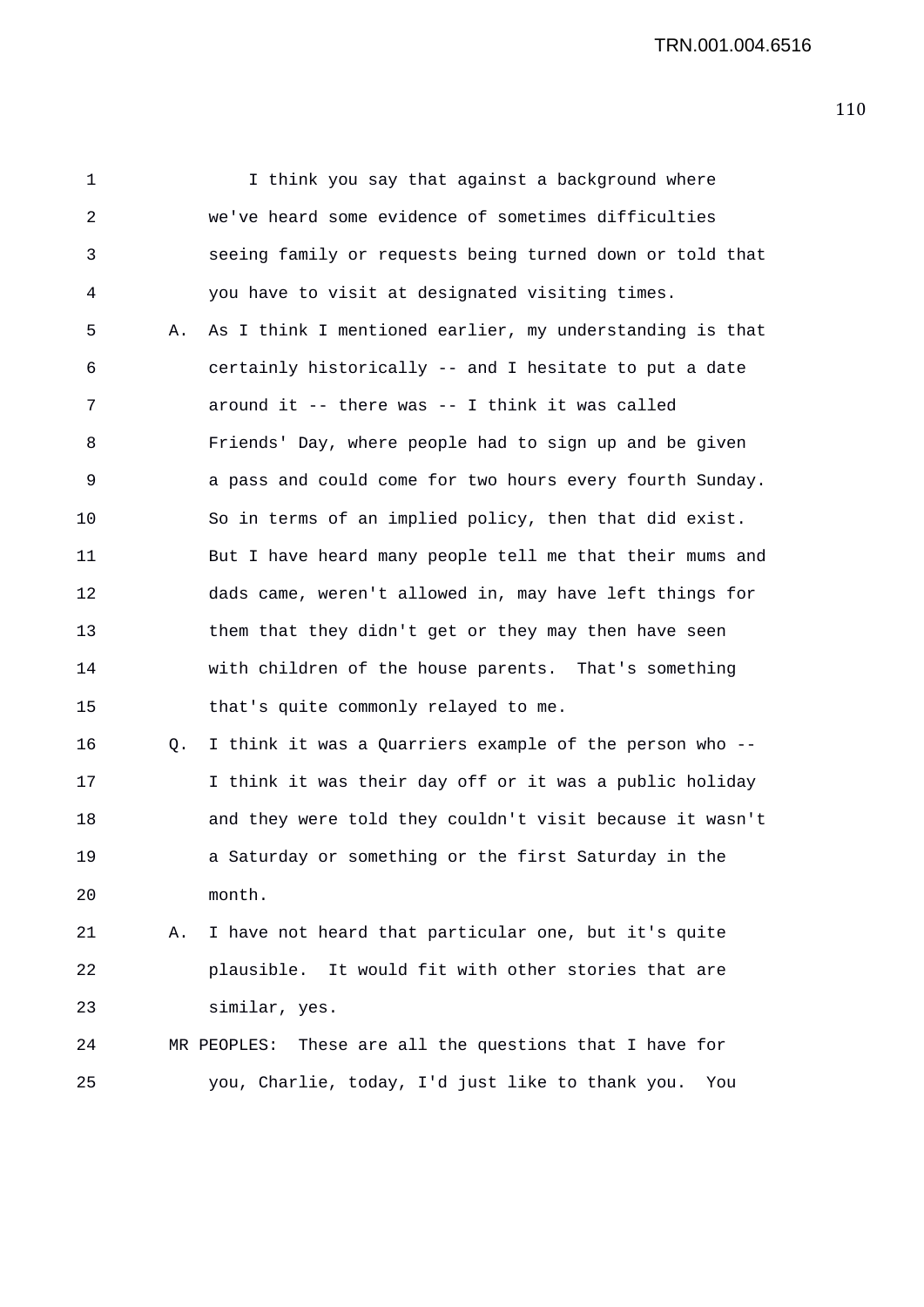```
1 prepared a very lengthy and detailed statement, which 
2 has been of great assistance to us. I'd just like to 
3 thank you for that and for attending today to give your 
4 evidence. 
5 I have no questions from other parties that I'm 
6 aware of. 
7 LADY SMITH: Thank you. 
8 Let me check whether there are any outstanding 
9 applications for questions. No. 
10 Charlie, thank you very much indeed for your 
11 statement, the detail and clarity with which it has been 
12 put together is very, very helpful to me, as has been 
13 listening to you this morning. Thank you for that and 
14 I'm now able to let you go. 
15 A. Thank you. 
16 (The witness withdrew) 
17 LADY SMITH: We'll rise now for the lunch break and I'll sit 
18 again at 2 o'clock. 
19 (12.58 pm) 
20 (The lunch adjournment) 
21 (2.00 pm) 
22 LADY SMITH: Mr Peoples. 
23 MR PEOPLES: My Lady, the next witness is Alice Harper. 
24 ALICE HARPER (affirmed) 
25 LADY SMITH: Welcome back. I think you know where to sit.
```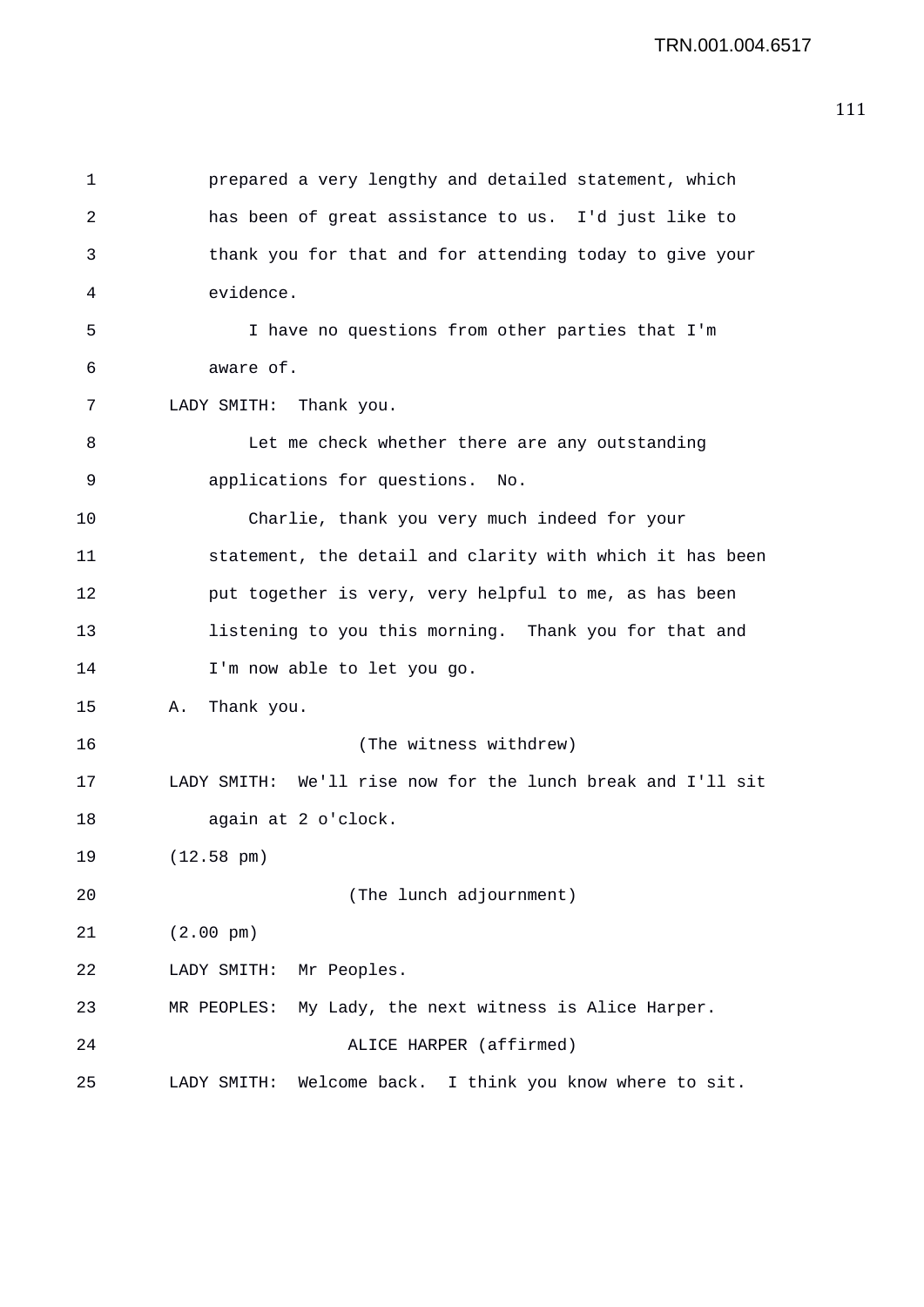| 1  |    | When you're ready, I'll hand over to Mr Peoples.         |
|----|----|----------------------------------------------------------|
| 2  |    | Questions from MR PEOPLES                                |
| 3  |    | Good afternoon.<br>MR PEOPLES:                           |
| 4  | Α. | Good afternoon.                                          |
| 5  | Q. | Do you mind if I call you Alice today?                   |
| 6  | Α. | That's fine.                                             |
| 7  | Q. | You'll see in front of you -- and you are probably       |
| 8  |    | familiar with this now -- there's a red folder which has |
| 9  |    | a copy of the statement that you provided to the inquiry |
| 10 |    | prior to today's evidence. Obviously, the statement      |
| 11 |    | will also come up on the screen in front of you, so      |
| 12 |    | you're welcome to use either and indeed any other notes  |
| 13 |    | that you may have brought along.                         |
| 14 |    | I'll give the reference, our reference, that we've       |
| 15 |    | given to your statement: QAR.001.007.8047. But I'll      |
| 16 |    | refer to just the page number or the paragraph number    |
| 17 |    | today if I may.                                          |
| 18 |    | Can I just start by asking you to confirm, you're        |
| 19 |    | Alice Harper and you are currently the chief executive   |
| 20 |    | of Quarriers?                                            |
| 21 | Α. | That's right.                                            |
| 22 | Q. | You tell us in your statement that you became acting     |
| 23 |    | chief executive of Quarriers in January of 2014 and were |
| 24 |    | appointed to the role in June 2014.                      |
| 25 | Α. | That's correct.                                          |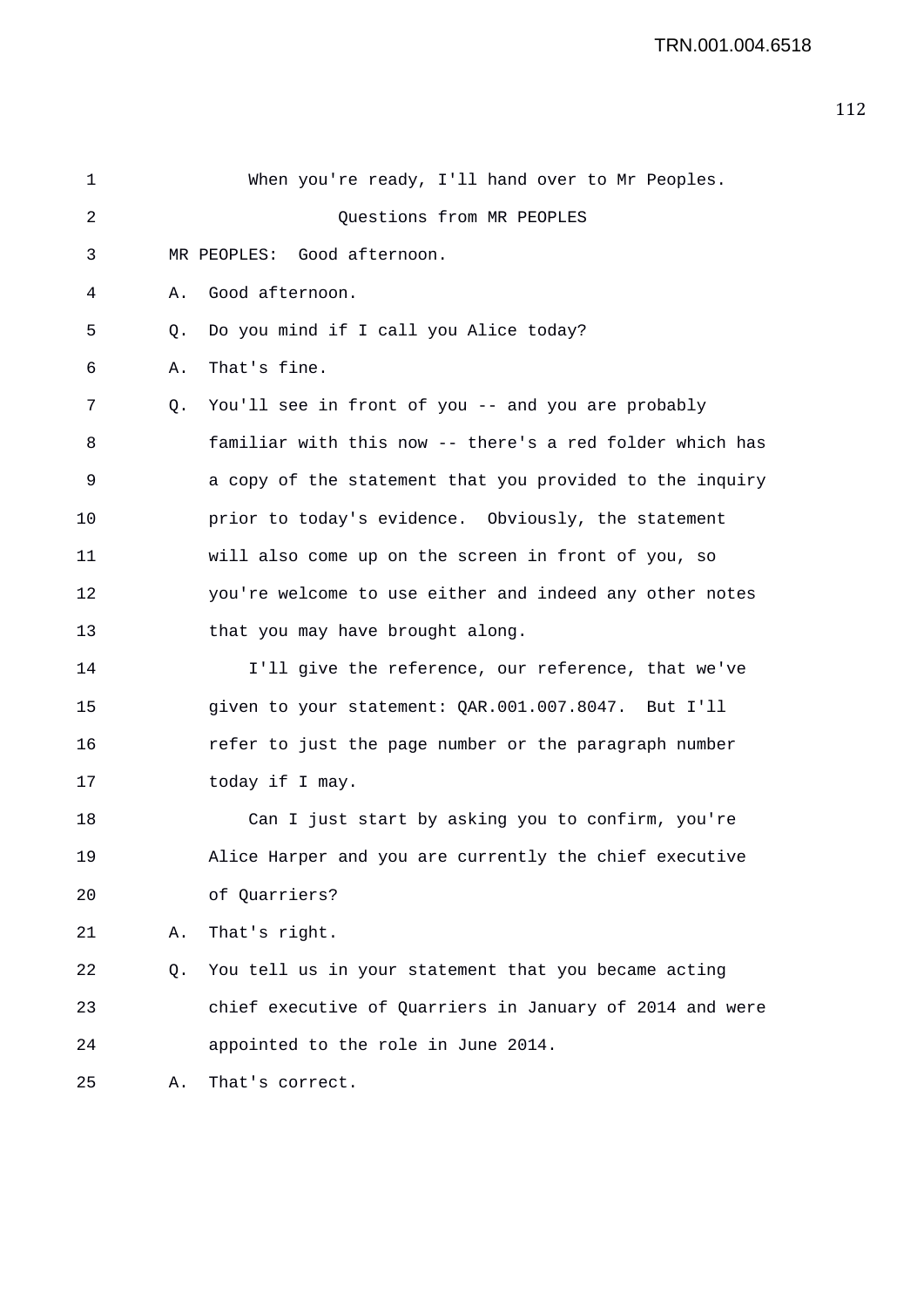| 1  | Q. | And I think you tell us, and I'm not going to go through |
|----|----|----------------------------------------------------------|
| 2  |    | this in detail today, you joined Quarriers in July or    |
| 3  |    | August 2012 as a deputy chief executive and service      |
| 4  |    | director?                                                |
| 5  | Α. | That's right.                                            |
| 6  | Q. | And you tell us a bit about your responsibilities        |
| 7  |    | in that role in your statement.                          |
| 8  |    | Can I just confirm, and it's something I think you       |
| 9  |    | tell us about in your statement, you have read all the   |
| 10 |    | applicants' statements that have formed part of this     |
| 11 |    | case study; is that correct?                             |
| 12 | А. | That's right.                                            |
| 13 | 0. | And I think that you've been present when applicants     |
| 14 |    | have given evidence in this hearing room --              |
| 15 | Α. | That's right.                                            |
| 16 | Q. | -- about Quarriers?                                      |
| 17 | Α. | Yes.                                                     |
| 18 | Q. | Against that background, rather than starting at the     |
| 19 |    | beginning of your statement, can I start a bit further   |
| 20 |    | on towards the end. Can I ask you, if you could, to      |
| 21 |    | look firstly at paragraph 222 on page 35. I'd be         |
| 22 |    | grateful if you could read out the final sentence.       |
| 23 |    | I will deal with the other matters in that section in    |
| 24 |    | due course.                                              |
| 25 | Α. | "I also recognise how difficult it is for survivors to   |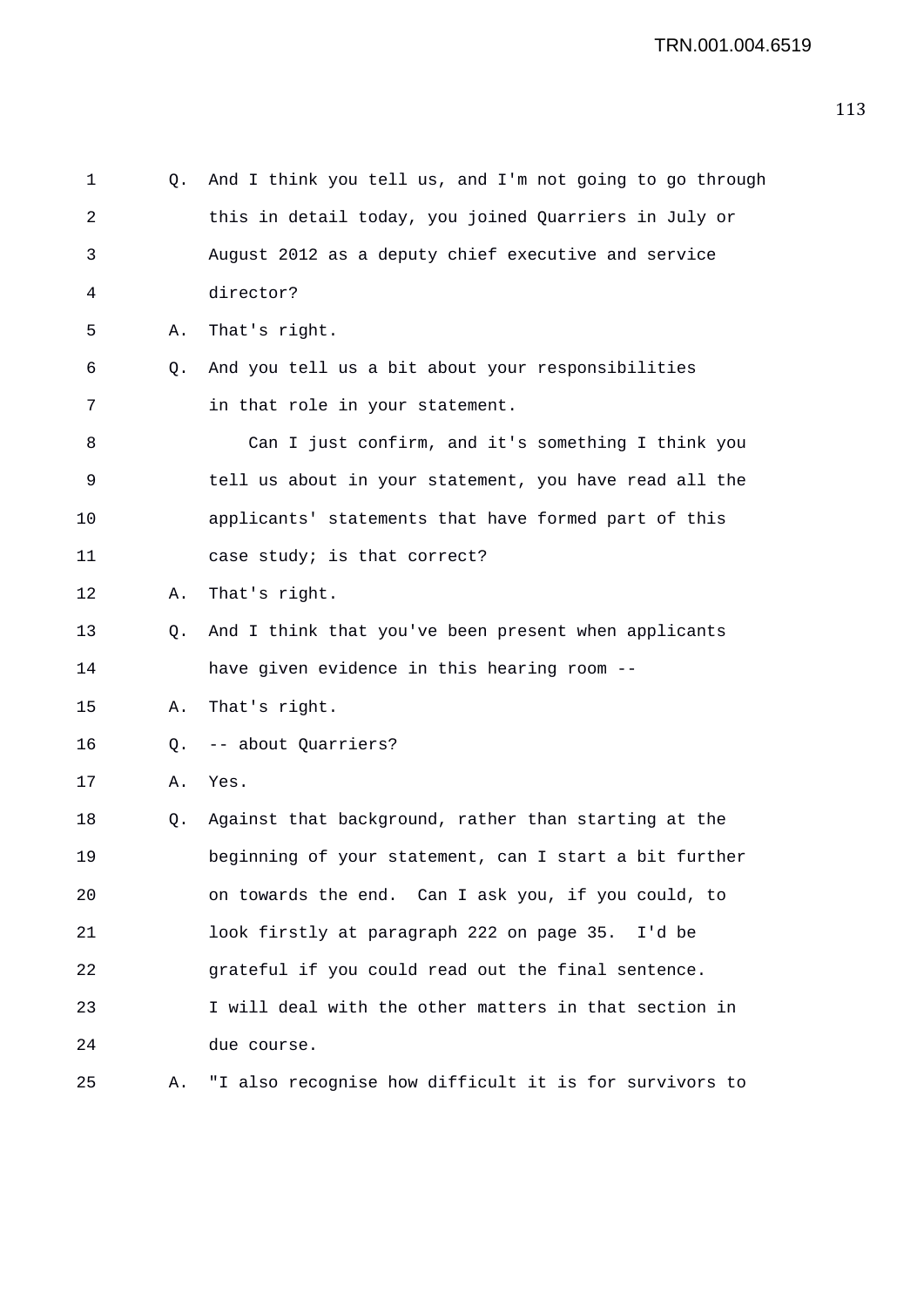| 1  |           | come forward and give evidence at the Scottish Child     |
|----|-----------|----------------------------------------------------------|
| 2  |           | Abuse Inquiry and I have the utmost respect for every    |
| 3  |           | one of them who has done that".                          |
| 4  | Q.        | Can I ask you to turn to the final page of your          |
| 5  |           | statement, page 36 at page 226, and read what you have   |
| 6  |           | said there.                                              |
| 7  | Α.        | "Personally, I am deeply saddened and shocked from the   |
| 8  |           | evidence I have heard about children's experiences and   |
| 9  |           | the impact on their lives that the abuse has had.        |
| 10 |           | I will never forget that. On behalf of Quarriers,        |
| 11 |           | I unreservedly apologise to those who suffered abuse     |
| 12 |           | when in the care of the organisation."                   |
| 13 | $\circ$ . | Can I take you now to that part of your statement at     |
| 14 |           | page 10, which is headed "Abuse". You've set out there   |
| 15 |           | some evidence which I would like you also to read at     |
| 16 |           | this stage. Can I ask you to read on page 10 from        |
| 17 |           | paragraph 57 through to paragraph 63?                    |
| 18 | Α.        | "As the current chief executive of Quarriers,            |
| 19 |           | I apologise both personally and on behalf of the         |
| 20 |           | organisation to any person who was abused as a child     |
| 21 |           | whilst in Quarriers' care.                               |
| 22 |           | "On behalf of the organisation, I accept that there      |
| 23 |           | was widespread abuse of children at Quarriers.<br>As     |
| 24 |           | chief executive I am deeply saddened and shocked to hear |
| 25 |           | about this widespread abuse and its nature.              |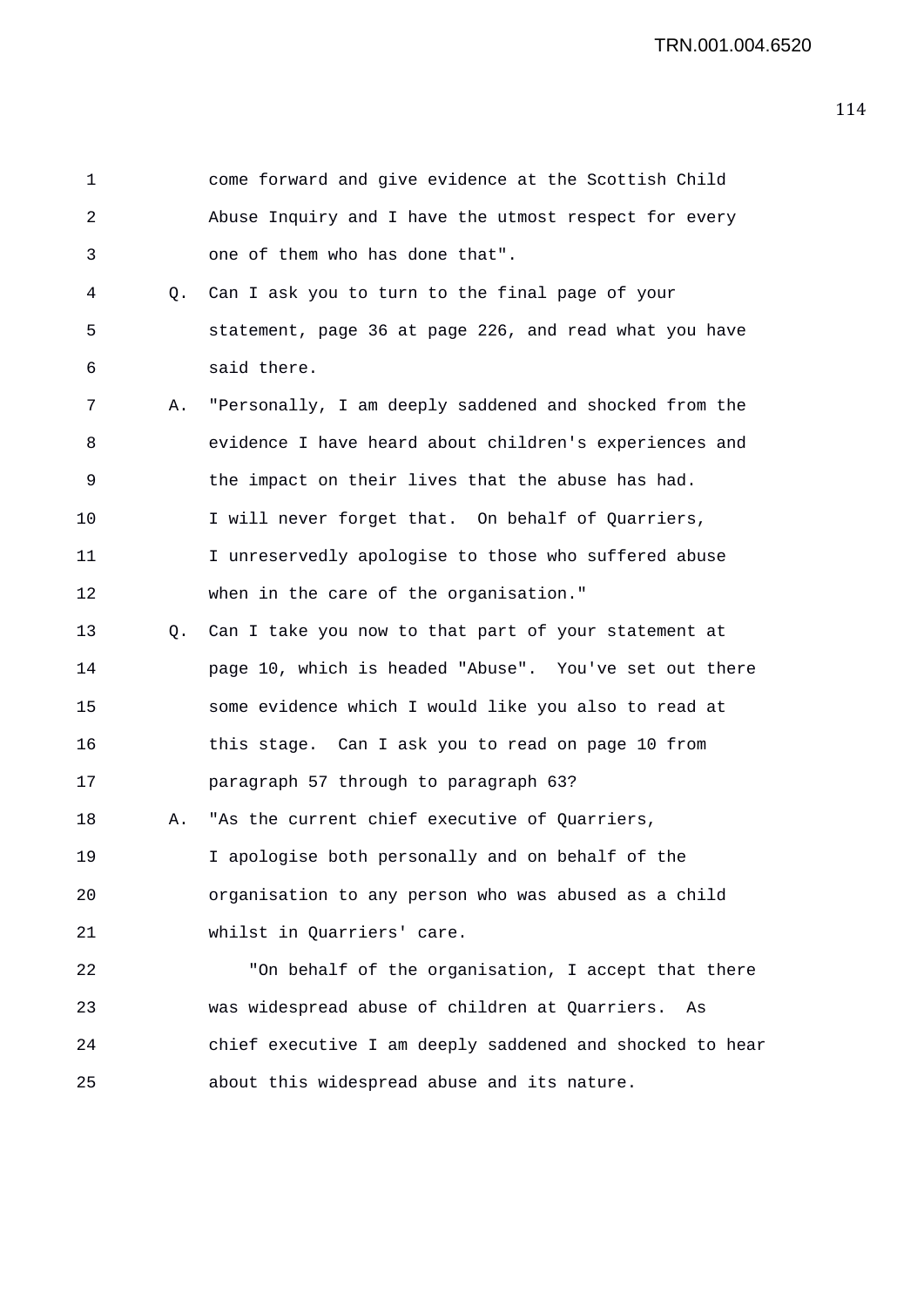1 "The majority of the allegations that we are aware 2 of range from the 1950s through to the 1980s. However, 3 we have also seen evidence of abuse as far back as 1916. 4 There is documentary evidence of managerial awareness of 5 physical abuse of children by staff as long ago as the 6 1930s. In particular, there is a letter from the 7 chairman to the fathers of boys' cottages in 1937 that 8 indicates that boys were being thrashed at that time and 9 that a complaint had been made by the Royal Society for 10 the Prevention of Cruelty to Children. We have also 11 found evidence that in 1938 that a house father was 12 sacked for physical abuse of a boy. 13 "Abuse of children cared for at Quarrier's Village 14 has been confirmed in the criminal courts. Seven former 15 employees of Quarriers have been convicted of abuse of 16 children. Those employees were Samuel McBrearty, 17 John Porteous, Alexander Wilson, Joseph Nicholson, 18 Mary Arnold/Drummond, Euphemia Climie/Ramsay, and 19 Ruth Wallace. One further employee --"

20 Q. You don't need to mention that name.

21 A. "A child of house parents at Overbridge, 22 Stewart Gilmore, was convicted of abuse of three other 23 children while they were in Quarriers' care. 24 I understand that he reached an agreement with the 25 procurator fiscal that he would plead guilty to having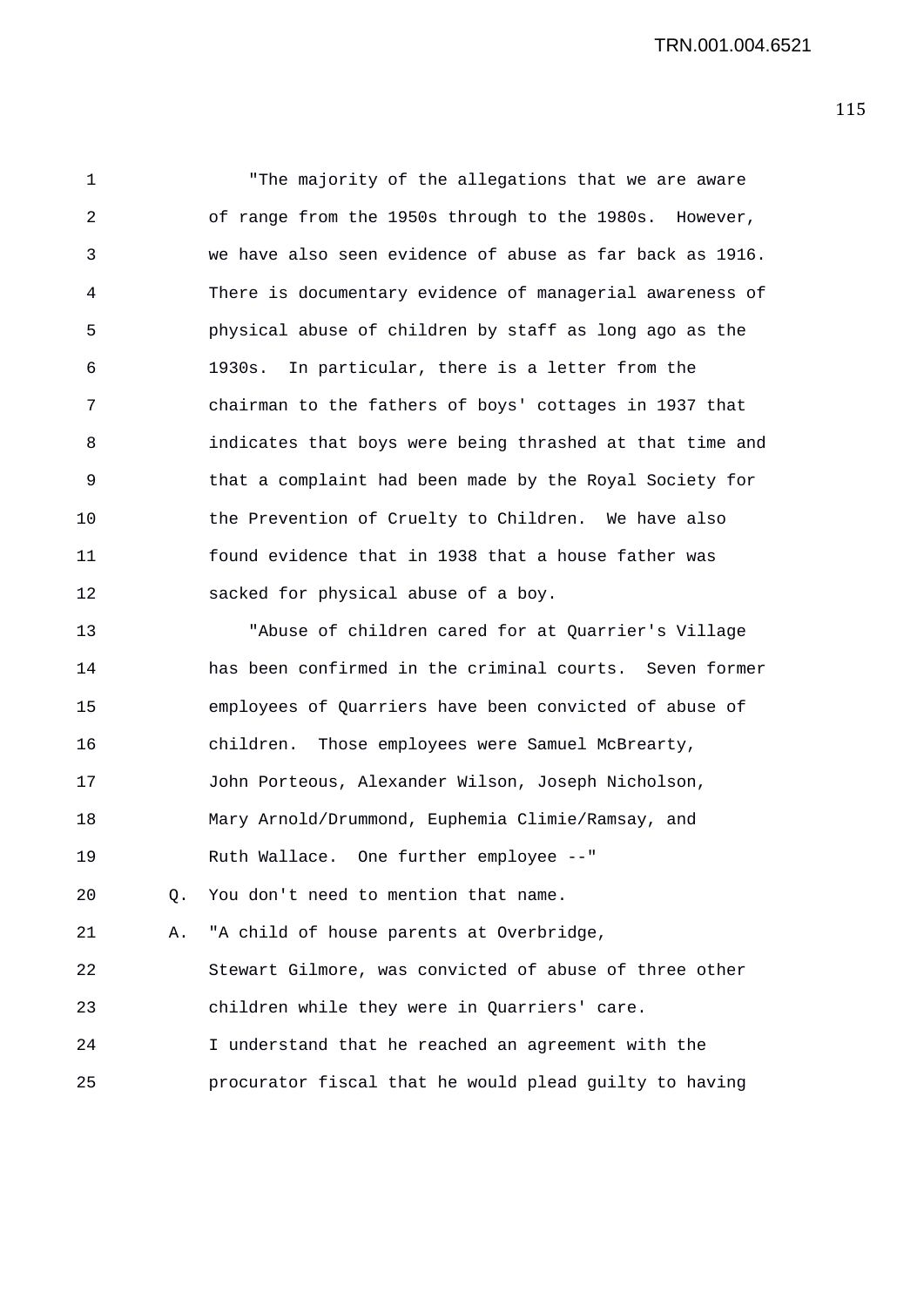1 abused those children when he was under 16 years of age 2 himself.

3 "Quarriers accepts the verdict of the courts and 4 accepts that all of these offences occurred.

5 "There have been a significant number of other 6 allegations of sexual and physical abuse, cruelty and 7 emotional abuse.

8 "I do not intend to comment on specific instances of 9 abuse described by applicants, however I will address 10 the themes which we consider arise from the evidence 11 we have seen and heard from applicants, information from 12 the criminal cases, disclosures made to our aftercare 13 department, and evidence through the Time To Be Heard 14 process."

15 Q. I now propose perhaps to do that, to look at the themes 16 that you mention, and I think at paragraph 65, as you 17 confirmed earlier, you have read all of the applicants' 18 statements and you have been present when applicants 19 have given evidence about their experiences. What you 20 tell us is that you have identified a number of 21 recurring themes in relation to the types of abuse that 22 children suffered at Quarriers that you have listened to 23 and read.

24 You break that down into different heads and maybe 25 it's convenient if we take them in that way today. The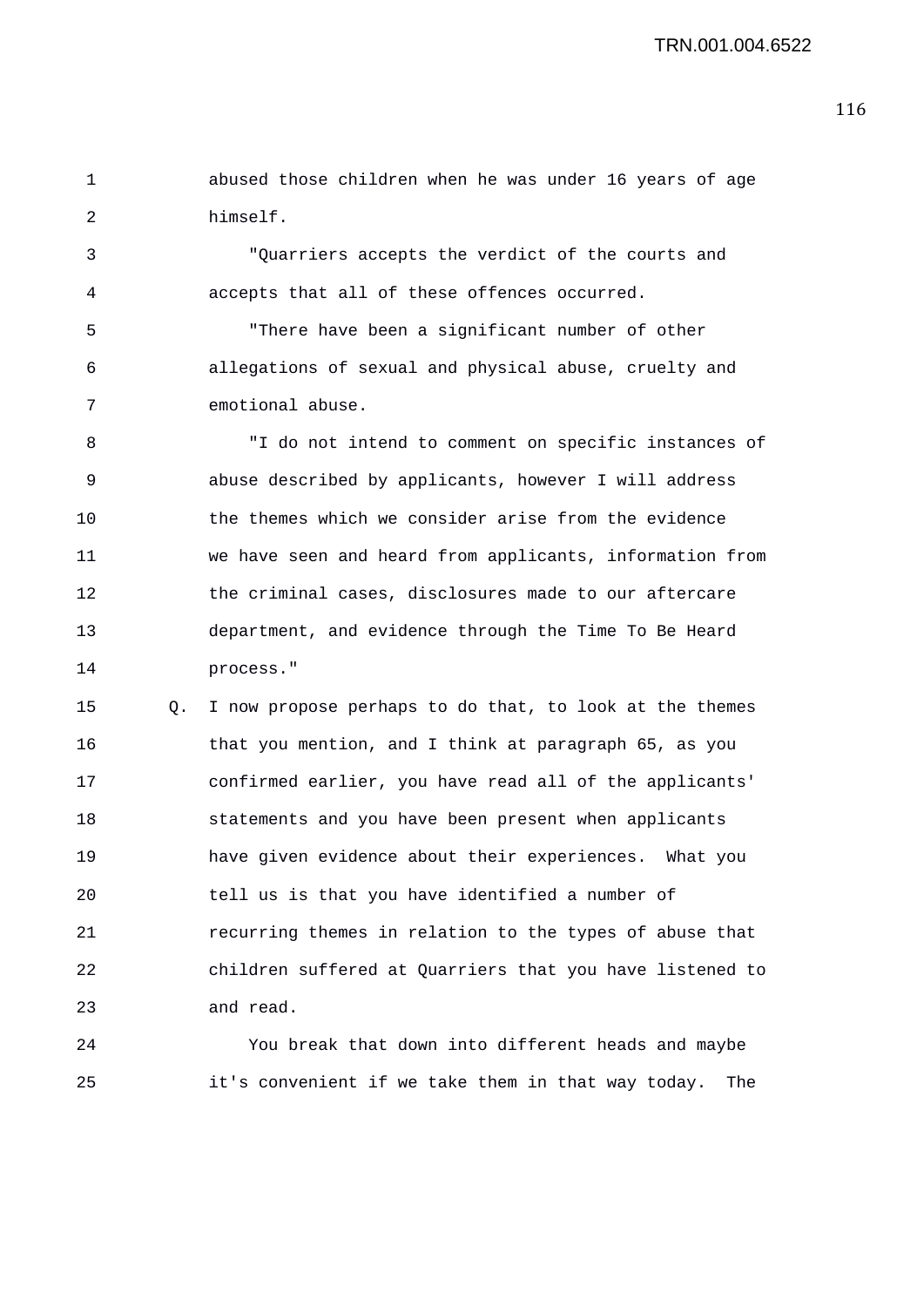1 first head and theme that you pick up is the issue of 2 physical abuse. What have you concluded on that at 3 paragraph 66? I think you tell us -- 4 A. Obviously, through the evidence that I have read and 5 heard, physical abuse was at times of a disproportionate 6 nature and there is complaints of physical punishment 7 and assaults that's taken place as far back, as I have 8 said in my statement, as 1937. 9 Q. I think just to be absolutely clear, you accept -- and 10 indeed you say in your statement at paragraph 66 -- 11 there's ample evidence that children were physically 12 abused at Quarrier's Village. So that's not in dispute, 13 is it? 14 A. That's right. 15 Q. And you mention, indeed, the 1937 letter from the then 16 chairman on that matter. In paragraph 67, again, you 17 make it clear you say that there was excessive 18 punishment of children at Quarrier's Village. So that 19 again is something that you accept on behalf of the 20 organisation? 21 A. Yes. 22 Q. And you indeed mention the 1937 letter and you also say 23 that a number of individuals have been convicted of 24 physical abuse and I think we know some of the examples 25 that you read out.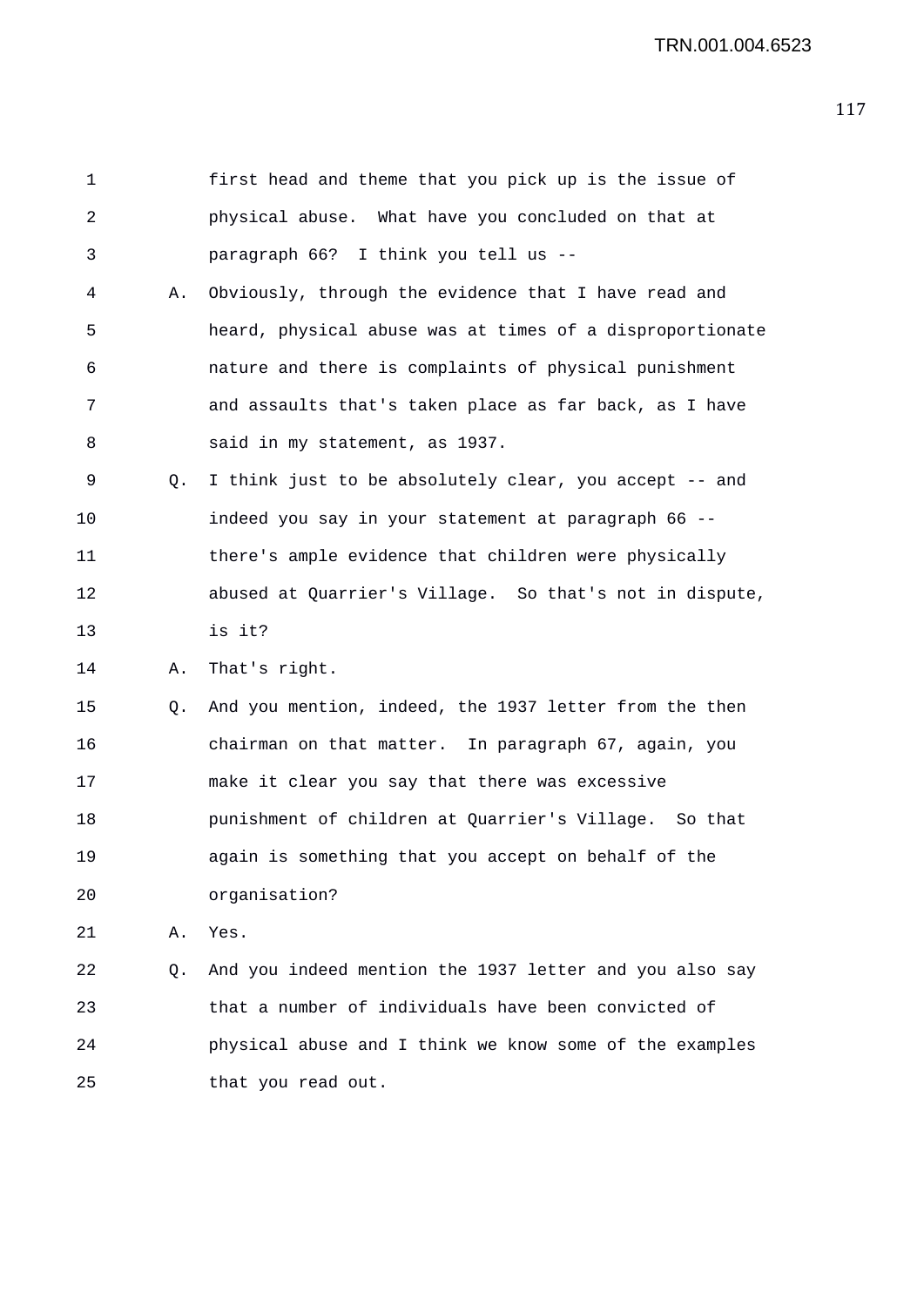1 You say: 2 "There was abuse by beatings, excessive use of the 3 tawse, and hitting children with implements such as 4 shoes and belts. There also allegations of children 5 having to hold their hands above their heads or being 6 made to sit on a stool for hours on end." 7 A. That's right. 8 Q. You say these types of punishment were cruel. So 9 is that your description and the organisation's 10 description? 11 A. Yes. 12 Q. And then you've told us that one house father was 13 dismissed for assaulting a boy in 1938 in paragraph 68, 14 and I think you mentioned that earlier. 15 Indeed, you mention another occasion when a youth 16 leader was requested to provide his resignation in 1967 17 after assaulting two children with a plimsoll shoe. 18 That's something that you have uncovered? 19 A. That's correct. 20 Q. Three of the persons convicted -- Mary Arnold or 21 Drummond, Euphemia Climie or Ramsay, and Ruth Wallis -- 22 as you say, were each convicted of the physical abuse of 23 children. 24 A. Yes. 25 Q. I think we know that these offences did take place,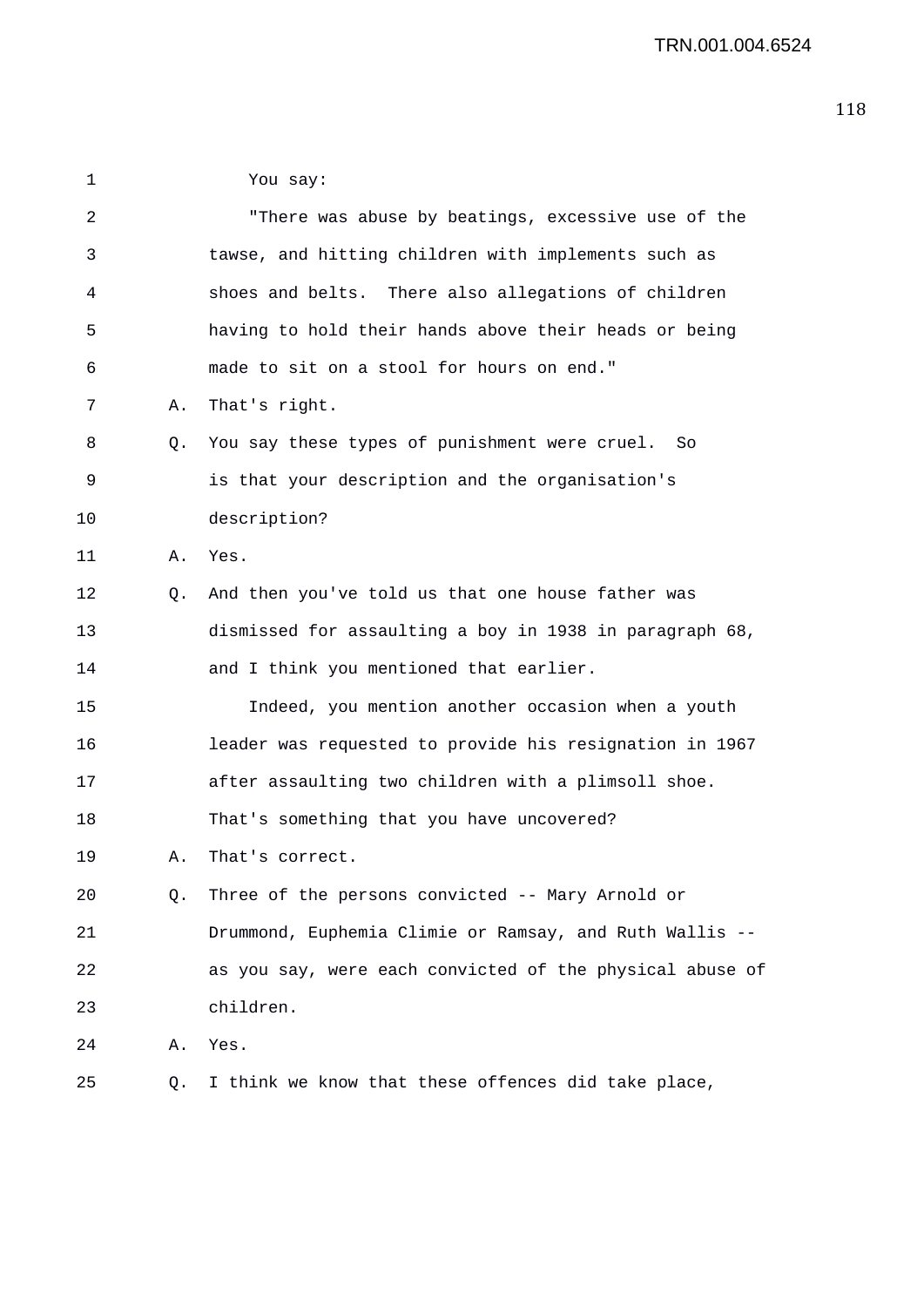1 certainly in the case of Mary Drummond, between 1952 and 2 1961. I think for Effie Climie, it was perhaps between 3 1968 and 1973. For Ruth Wallace, 1972 up to about 1981, 4 I think, was the period covered by the charges. 5 A. I think so. 6 Q. So we're dealing with more than three decades 7 in relation to those offences. 8 You make a point at paragraph 70 that acceptable 9 standards of corporal punishment have evolved over the 10 years. We've heard evidence that corporal punishment 11 was basically prohibited at a certain point within the 12 organisation after certain developments happening in the 13 wider world. 14 A. Yes. 15 Q. But you say it was once the norm for corporal punishment 16 to be used in schools and homes. Can you read the next 17 bit for me, though? You qualify that by adding 18 something else. 19 A. "However, excessive or disproportionate physical 20 chastisement of children has never been acceptable. 21 It is clear that there are instances of house parents, 22 and others, using physical chastisement which went well 23 beyond what was considered acceptable at the time." 24 Q. The next part of your statement, starting at page 12, 25 addresses the issue of sexual abuse and we've heard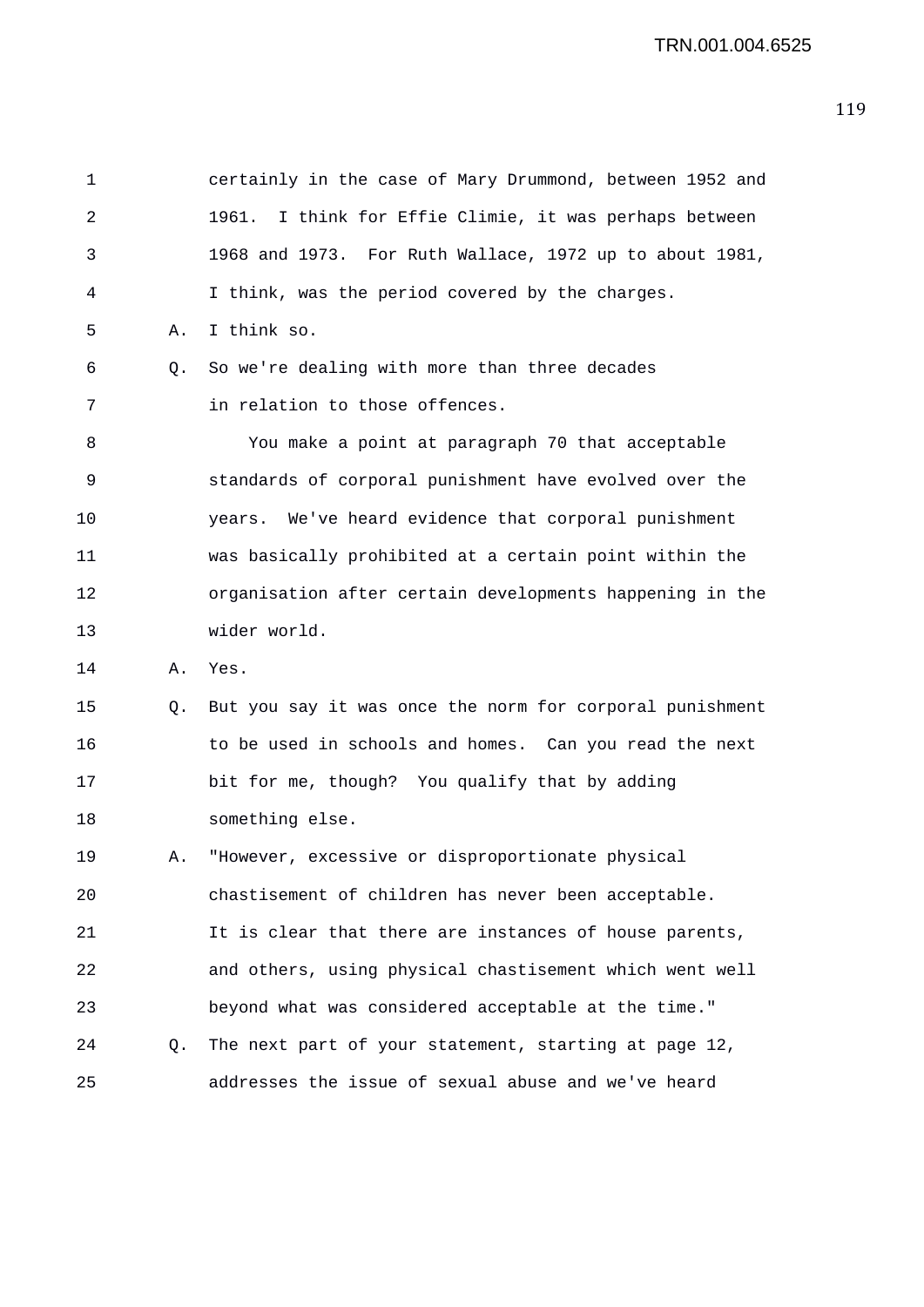1 evidence of such abuse. I think you make it clear at 2 paragraph 71 that children were sexually abused at 3 Quarriers and we know that there were certainly 4 convictions and we have heard other evidence of abuse of 5 a sexual nature. 6 A. That's right. 7 Q. You mentioned the people who were convicted and you 8 mention a person who was convicted but successfully 9 appealed his conviction. You make a further point and 10 maybe tell us what this is at paragraph 74. 11 A. "I accept, of course, that simply because individuals 12 have not been convicted of certain offences does not 13 mean that they did not abuse children in the way 14 alleged." 15 Q. You also identified and I think we've heard quite a bit 16 of evidence about bed-wetting and responses to 17 bed-wetting. 18 A. Yes. 19 Q. And you see this as another recurring theme from the 20 evidence that's been presented as part of this case 21 study. 22 A. That's right. 23 Q. Just tell us what you say on that subject at 24 paragraph 75, the first sentence or two sentences. 25 A. "There is a recurring theme amongst the witnesses'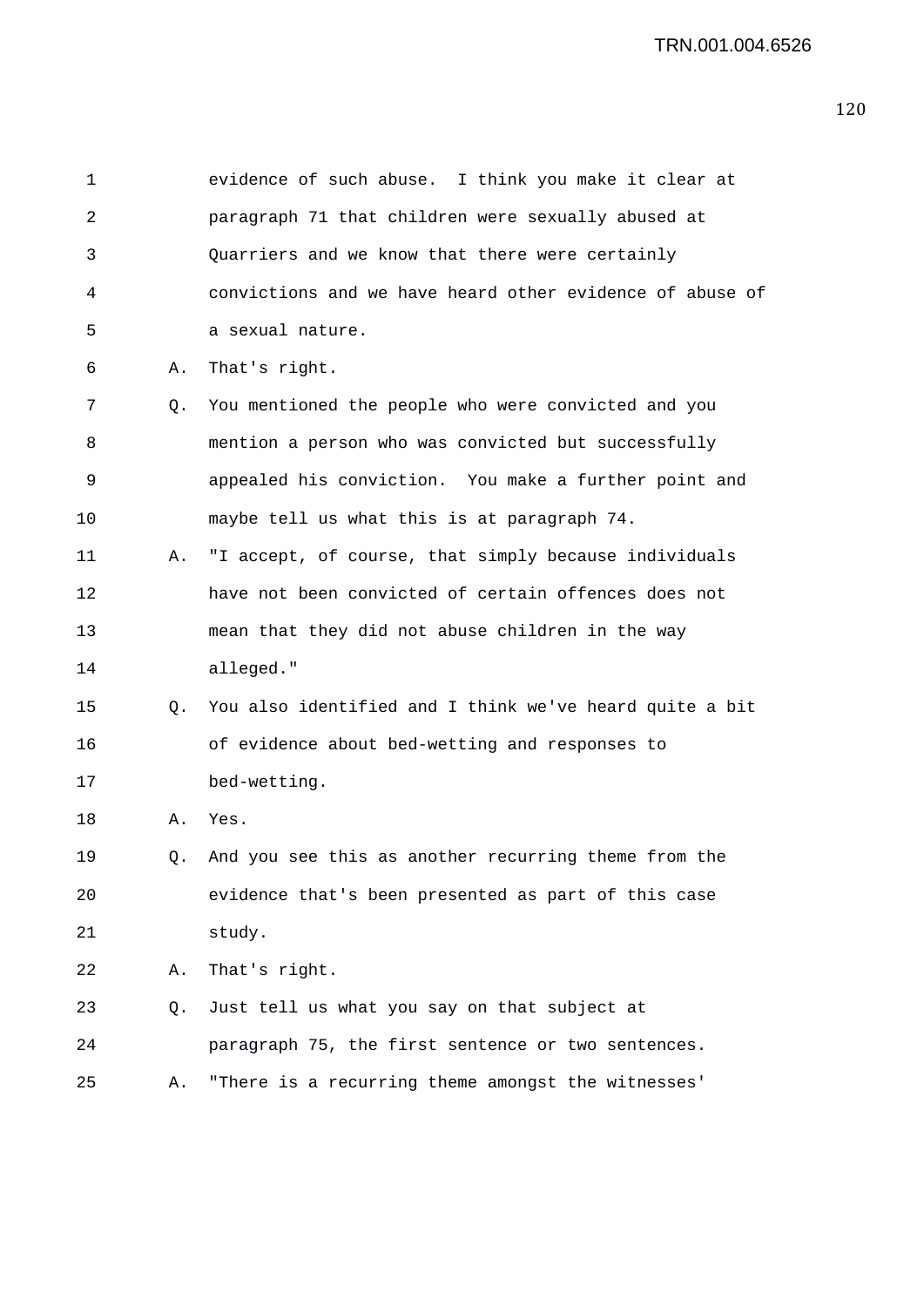1 evidence that bed-wetting was responded to 2 inappropriately by house parents either through 3 punishment or humiliation. On behalf of Quarriers 4 I acknowledge that happened. Children who wet the bed 5 may have been ridiculed, humiliated and sometimes 6 punished for that by house parents. From what I have 7 read, these practices appear to have continued certainly 8 up until the 1970s. The Time To Be Heard report 9 suggests they may have continued, at least in some 10 cottages, into the 1980s." 11 Q. I think you attempt in paragraph 76 to perhaps try and 12 work out what the mindset was at the time and why this 13 was the way bed-wetting was responded to. What's your 14 view on that? 15 A. I think, historically, as I've mentioned in my 16 statement, it was seen to be something that was more of 17 a nuisance to the house parents and perhaps that also 18 linked to a lack of understanding about child 19 development and their emotional needs as well, and also 20 the reason about why they've come into Quarriers and 21 that bed-wetting can also be a sign of trauma, distress 22 and even abuse. 23 Q. I think you believe that the standing orders in terms of 24 the wording do treat the matter as an inconvenience 25 rather than a matter that should be treated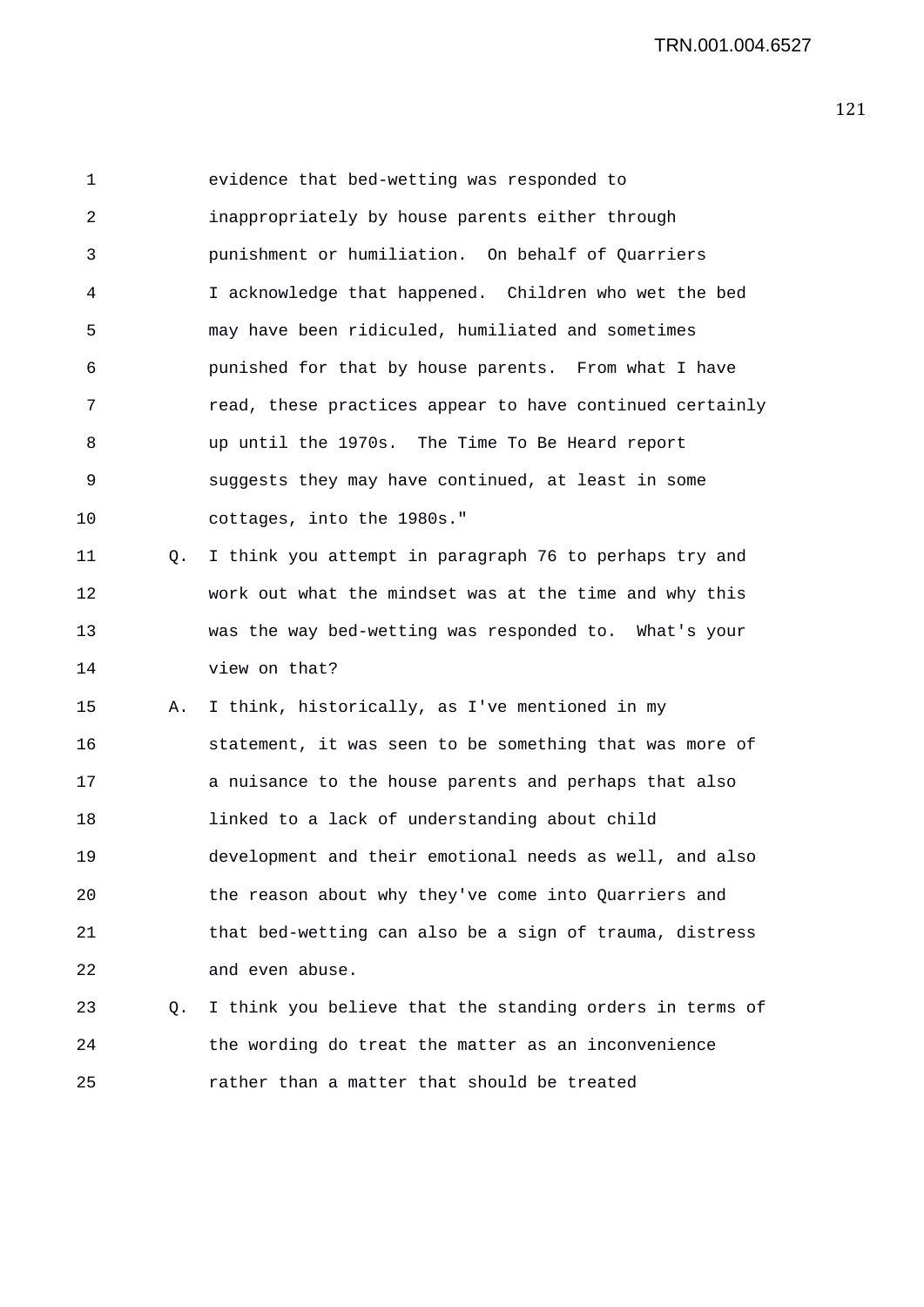1 sympathetically.

2 A. That's right.

3 Q. And I think a point you make on a number of occasions 4 is that this doesn't appear to you to be necessarily 5 consistent with being a child-centred approach.

6 A. Absolutely.

7 Q. You also touch upon, and we did hear some evidence 8 about, the use of the mat and bell system for some 9 chronic bed-wetters, I think, probably, on the evidence. 10 Tell us what you understand was the situation with what 11 you call the pad and bell.

12 A. Certainly the pad and bell, it was a method which was 13 used to try and treat enuresis. Even today, the bell 14 and pad is part of the treatment of enuresis, and it's 15 seen by checking through the NICE guidelines, which is 16 the National Institute of Centre of Excellence (sic), in 17 respect of the care of children there.

18 It's one method that can be used, but generally 19 it is understanding, first of all, child development and 20 ruling out any physical causes, et cetera, first of all, 21 before going to a behavioural management approach. 22 Q. But you do make a comment that in the context of 23 children in care, at least with the benefit of 24 hindsight, you feel that that -- it might have been 25 a source of distress because it marked people out as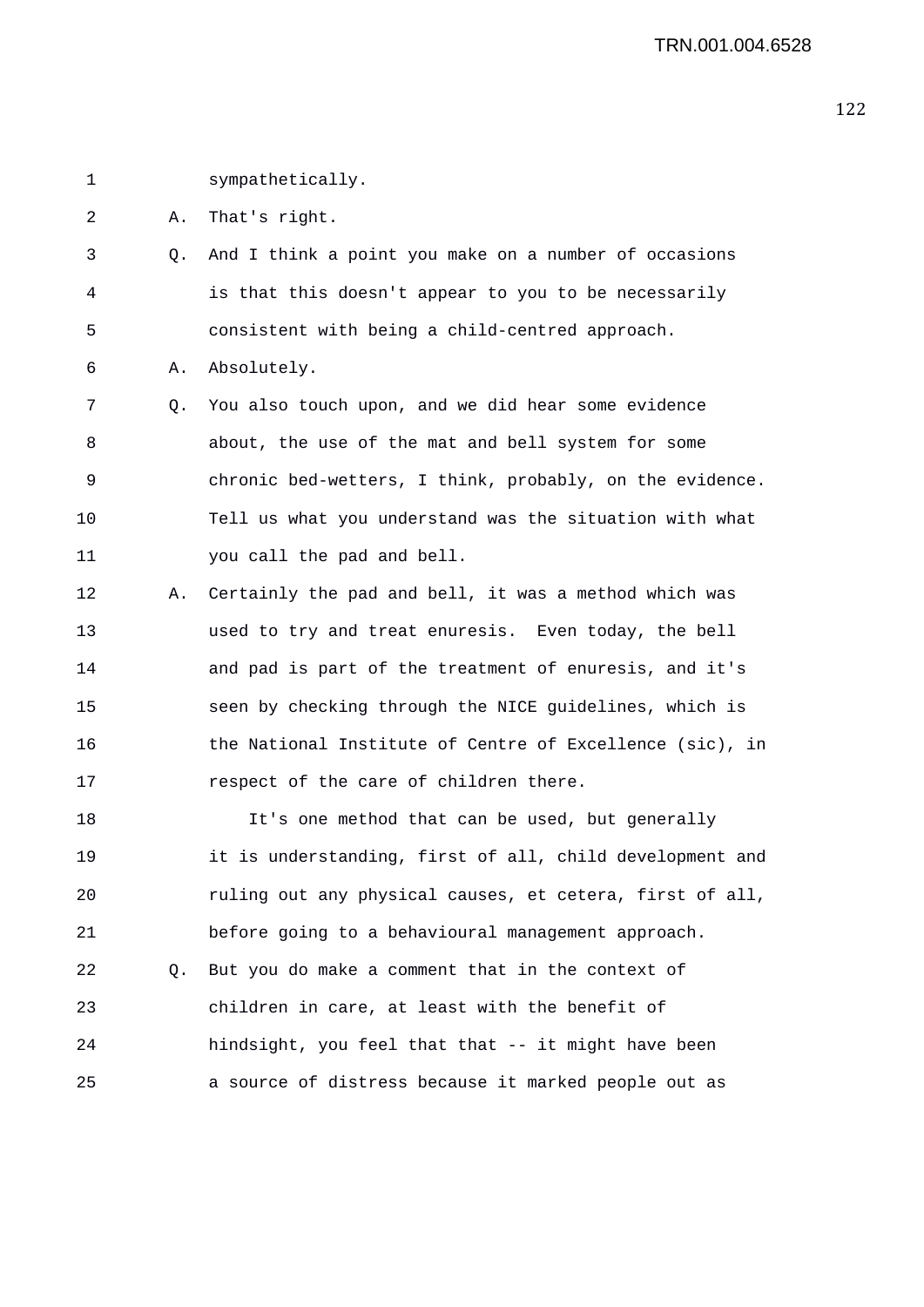1 bed-wetters?

2 A. Yes, that's right.

## 3 LADY SMITH: Also a source of distress if it caused damage 4 to the skin.

5 A. Yes. I haven't -- my experience of working as a nurse 6 and a health visitor and a midwife, I have never 7 experienced that, seen that at all, so that's something 8 that I have never witnessed.

9 LADY SMITH: But you will recall the evidence about that?

10 A. I have heard that, yes.

11 MR PEOPLES: I don't think it was just hearing: I think 12 there are records that show that there was injury and 13 they took the pad and bell away and then there was 14 evidence that the sores were improving and getting 15 better. I don't think it was just oral evidence, there 16 was certainly a written record.

17 LADY SMITH: There was a written record about it and the 18 description was some pretty nasty ulceration of the 19 skin.

20 A. I've heard the evidence on that. I haven't actually 21 seen any clinical records on that.

22 LADY SMITH: What I haven't seen either -- and maybe 23 there isn't any -- is a record about what Quarriers 24 decided to do in light of the fact a child had suffered 25 physically in this way from the pad and bell system and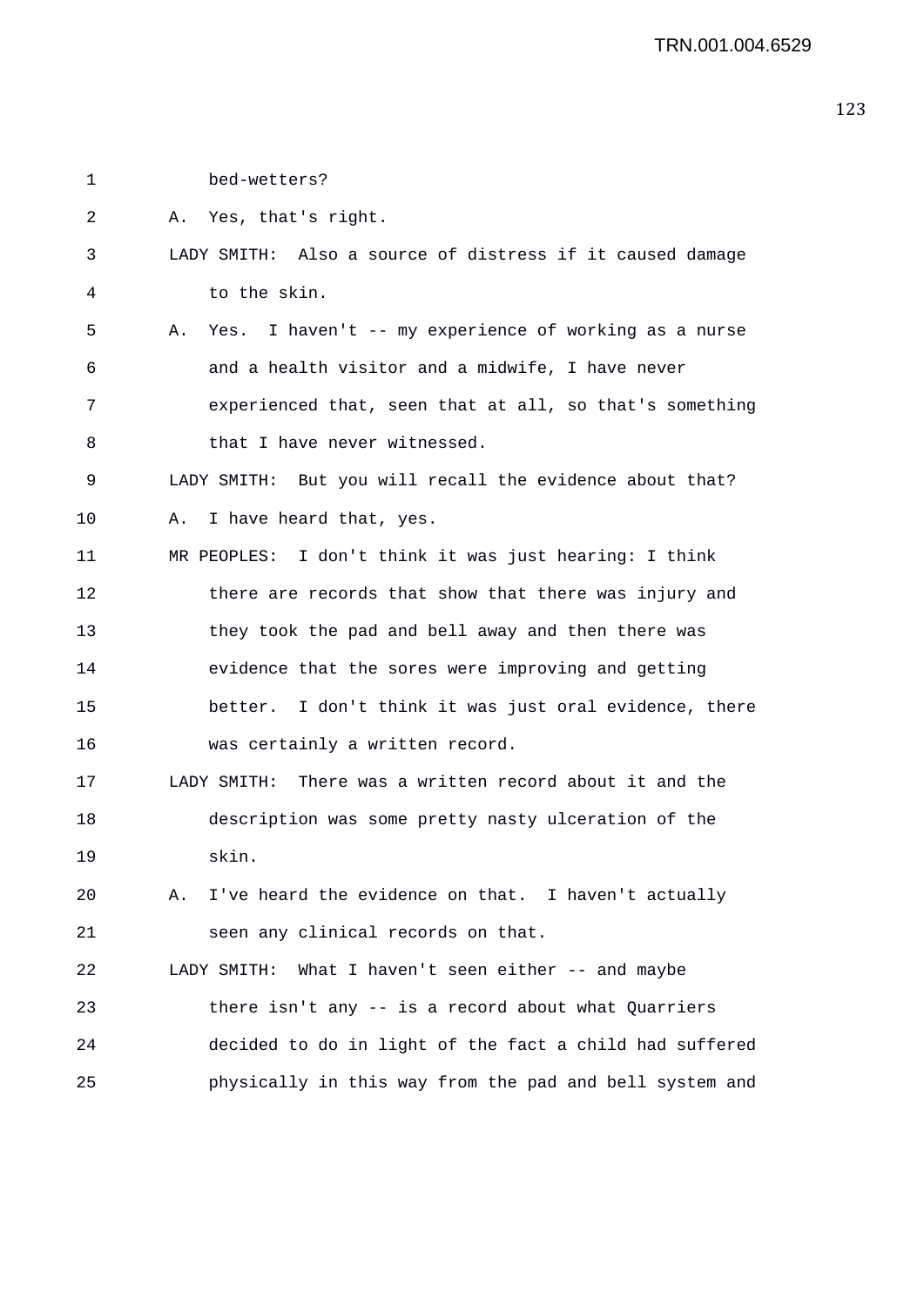| 1  |    | whether anyone addressed whether or not it should still   |
|----|----|-----------------------------------------------------------|
| 2  |    | be used or still used in that format or what had gone     |
| 3  |    | wrong or whatever.                                        |
| 4  | А. | No.                                                       |
| 5  |    | LADY SMITH: I don't think we found anything, Mr Peoples;  |
| 6  |    | is that right?                                            |
| 7  |    | MR PEOPLES: No. And you haven't, I take it --             |
| 8  | Α. | I haven't seen any records on what action.                |
| 9  | Q. | What you're telling us is that -- you have a nursing      |
| 10 |    | background as well?                                       |
| 11 | Α. | Yes.                                                      |
| 12 | Q. | I have not gone into that, but you do. Something like     |
| 13 |    | this -- maybe not the same, it may have moved on from     |
| 14 |    | the days that this was being used in the 1950s,           |
| 15 |    | I think -- but this is still a method that is used.       |
| 16 | Α. | Uh-huh.                                                   |
| 17 | Q. | And there was reference to a doctor and I have forgotten  |
| 18 |    | his name now.                                             |
| 19 | Α. | There was a doctor in the hospital that set up an         |
| 20 |    | enuresis clinic.                                          |
| 21 | O. | Was he the one that is mentioned in the context of using  |
| 22 |    | this pad and bell rather than being perhaps the inventor  |
| 23 |    | of it? Do you recall?                                     |
| 24 | Α. | I don't recall that.                                      |
| 25 |    | I think the doctor's name we heard was the<br>LADY SMITH: |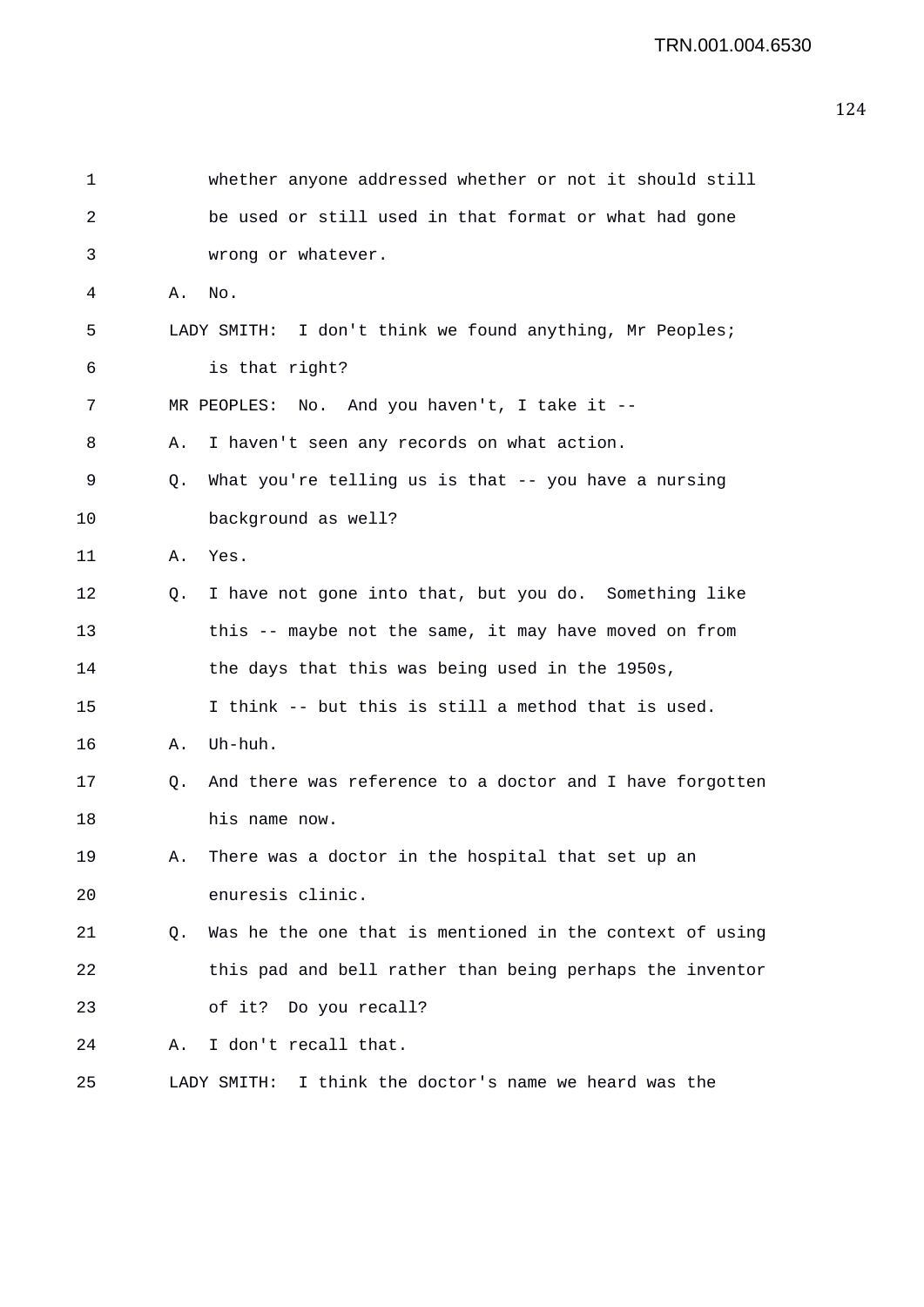| 1  |    | doctor to whom the invention was attributed, and I can't  |
|----|----|-----------------------------------------------------------|
| 2  |    | remember, something beginning with N perhaps. I'll        |
| 3  |    | check it.                                                 |
| 4  |    | MR PEOPLES: We can find out.                              |
| 5  |    | It clearly was something that pre-existed, it wasn't      |
| 6  |    | a device that was somehow invented by a doctor in the     |
| 7  |    | Quarriers hospital or set-up. It was something that you   |
| 8  |    | understand was in more widespread use?                    |
| 9  | Α. | Yes. I'm not aware that a doctor in Quarriers invented    |
| 10 |    | it.                                                       |
| 11 | Q. | I think the name is a more general one, but we can find   |
| 12 |    | that out. You hadn't come across a situation before       |
| 13 |    | where at least a device of this kind had caused burning   |
| 14 |    | or injury?                                                |
| 15 | Α. | I have never in my personal experience ever come across   |
| 16 |    | that.                                                     |
| 17 | Q. | Another theme which you picked up and comment upon is     |
| 18 |    | force-feeding. You deal with that on page 13 at           |
| 19 |    | paragraphs 79 and 80. Can you read that passage for me?   |
| 20 | Α. | "Another recurrent theme is children being force-fed.     |
| 21 |    | There are numerous allegations of children being          |
| 22 |    | physically forced to eat food they did not like.<br>There |
| 23 |    | is also some evidence that children were made to eat      |
| 24 |    | food into which they had vomited. There are also          |
| 25 |    | accounts that children were re-presented with meals       |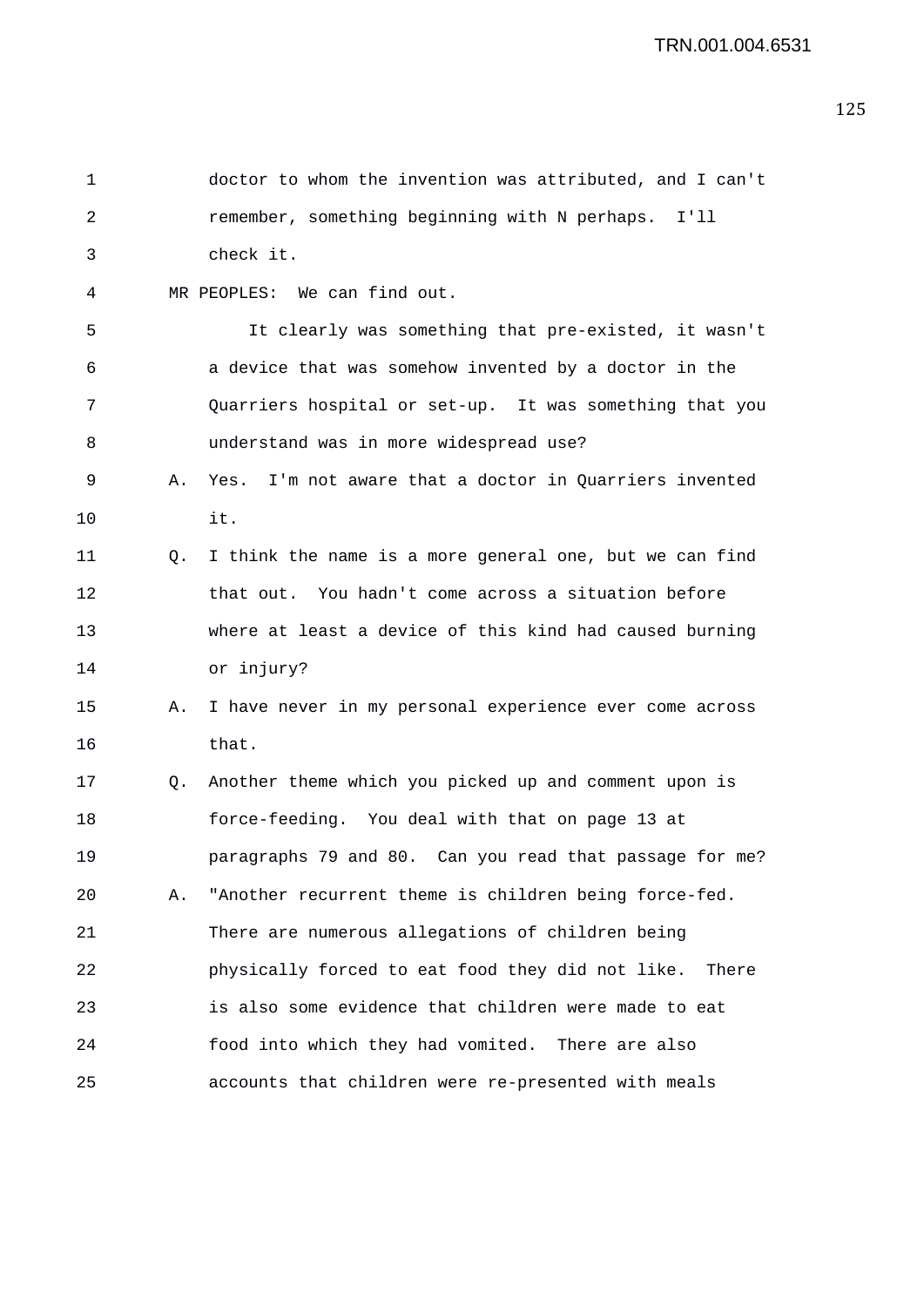| 1  |    | which had previously been served and which they were     |
|----|----|----------------------------------------------------------|
| 2  |    | unable to eat.                                           |
| 3  |    | "I accept this occurred at Quarrier's Village and        |
| 4  |    | that these practices were unacceptable."                 |
| 5  | Q. | When you express that view that it was unacceptable,     |
| 6  |    | I take it you mean at the time it occurred?              |
| 7  | Α. | Unacceptable at any time.                                |
| 8  | Q. | The pad and bell may be something that has some sort of  |
| 9  |    | medical basis, but when we're dealing with this sort of  |
| 10 |    | practice, it's just not acceptable at any stage?         |
| 11 | Α. | Absolutely not acceptable.                               |
| 12 | Q. | You also deal with isolation as a further theme that     |
| 13 |    | you've picked out from the evidence that you've listened |
| 14 |    | to and read. Can you read what you have said             |
| 15 |    | in relation to that matter, please?                      |
| 16 | Α. | "Another recurrent theme is that children were sent to   |
| 17 |    | stand in the shed as a punishment. I accept that this    |
| 18 |    | happened. From what I have seen of the cottages          |
| 19 |    | themselves and the evidence I have heard, the shed was   |
| 20 |    | not actually a garden shed as one would normally         |
| 21 |    | understand it. It was more like a porch.<br>It was       |
| 22 |    | a stone outbuilding which was attached to the cottage    |
| 23 |    | and could be accessed through the cottage by a door.     |
| 24 |    | I understand that it was used as an area for shoes,      |
| 25 |    | outdoor clothes and play equipment, et cetera.           |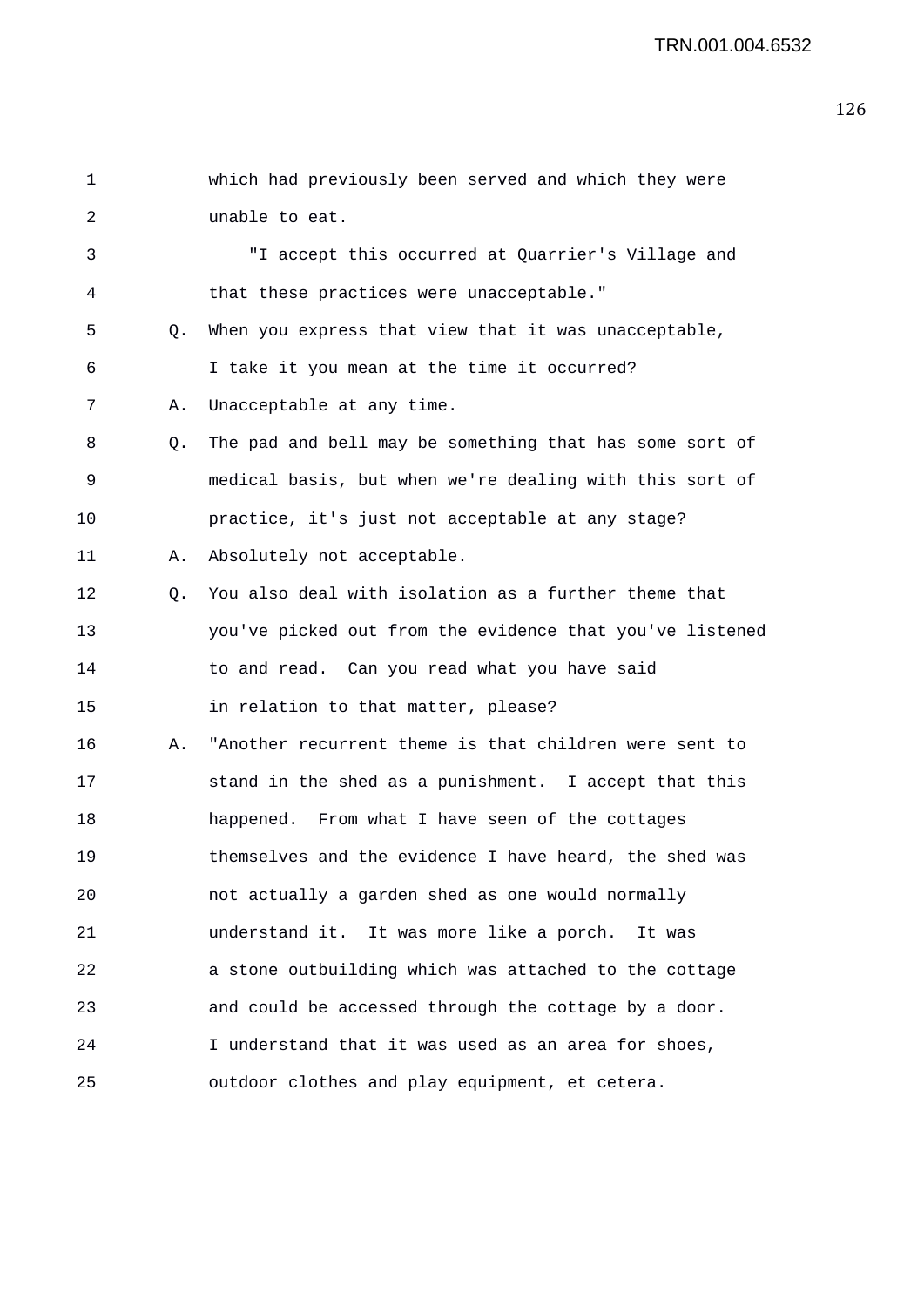1 "Children were clearly sent to the shed to be 2 isolated as a punishment. In modern childcare practice, 3 you would not do that. Sending children to the shed 4 seems to have been a commonplace practice and it may 5 have been considered an acceptable practice within 6 Quarriers at the time. However, some of the accounts 7 indicate that children were sent there in their 8 nightclothes or scantily dressed and that the conditions 9 were very dark and cold. Young children who are 10 traumatised should not be isolated in that way and they 11 certainly should not be isolated in a cold dark room. 12 From the accounts of some of the applicants, being 13 isolated in this way was traumatic for them. 14 "Children were also isolated in other ways, such as 15 being locked in cupboards. I do not consider that was 16 ever an acceptable way to treat a child." 17 Q. So when you say it seems to have been perhaps 18 a commonplace and maybe an acceptable practice, I take 19 it that's based on the fact that it seemed to be 20 happening a lot? 21 A. Yes. 22 Q. You're not saying that somehow there was some kind of 23 standard research that said that's a good way to bring 24 children under control, lock them in a shed or 25 a cupboard?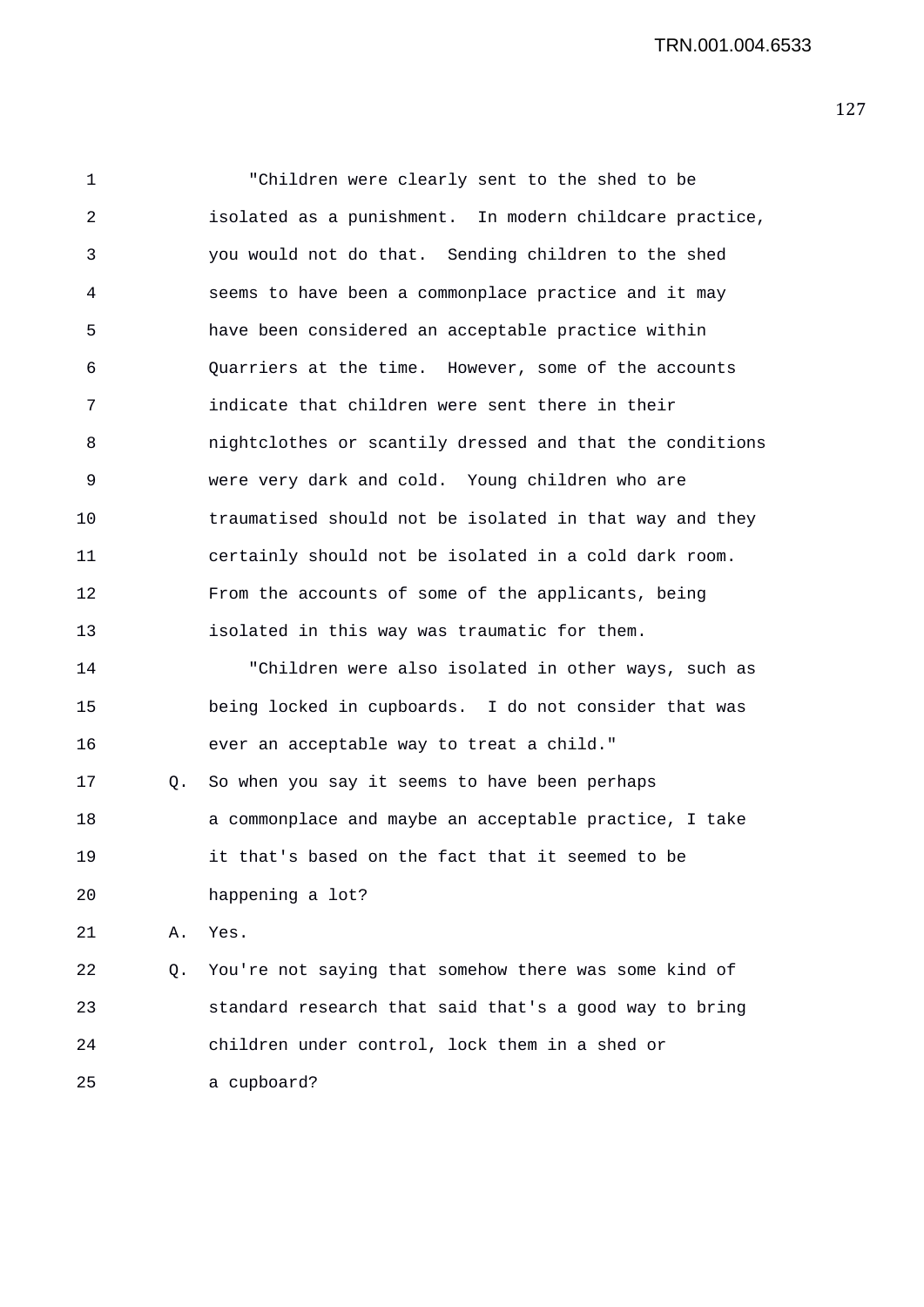1 A. No.

| 2  | Q. | You also deal with another theme, and it's one I think  |
|----|----|---------------------------------------------------------|
| 3  |    | that you've got a view on as well. We have heard some   |
| 4  |    | evidence, as you tell us in your statement, of children |
| 5  |    | being made to call house parents mummy and daddy. Just  |
| 6  |    | tell us what your comments on that evidence are.        |
| 7  | Α. | What's coming through, obviously, from the evidence     |
| 8  |    | is that there's a recurring theme that some children    |
| 9  |    | were told to refer to the house parents as mummy and    |
| 10 |    | daddy, which they found very difficult because they may |
| 11 |    | already have a mother and a father. So this wouldn't be |
| 12 |    | something that they would want to do, but for some      |
| 13 |    | children, this seemed to come through that they were    |
| 14 |    | made to call the house parents mummy or daddy.          |
| 15 | Q. | And I think you say you accept that this did happen at  |
| 16 |    | Quarrier's Village, so there was this practice?         |
| 17 | Α. | Yes. It may have been, as I've mentioned in my          |
| 18 |    | statement, in some cottages that this would be -- if    |
| 19 |    | they were meant to replicate family life and treat the  |
| 20 |    | children as their own, that there might have been good  |
| 21 |    | intentions there from some house parents that this was  |
| 22 |    | to replicate family life.                               |
| 23 | Q. | But I think you say, quite squarely, it wasn't fair to  |
| 24 |    | require, certainly children who knew they had a mummy   |
| 25 |    | and daddy and maybe came when they were old enough to   |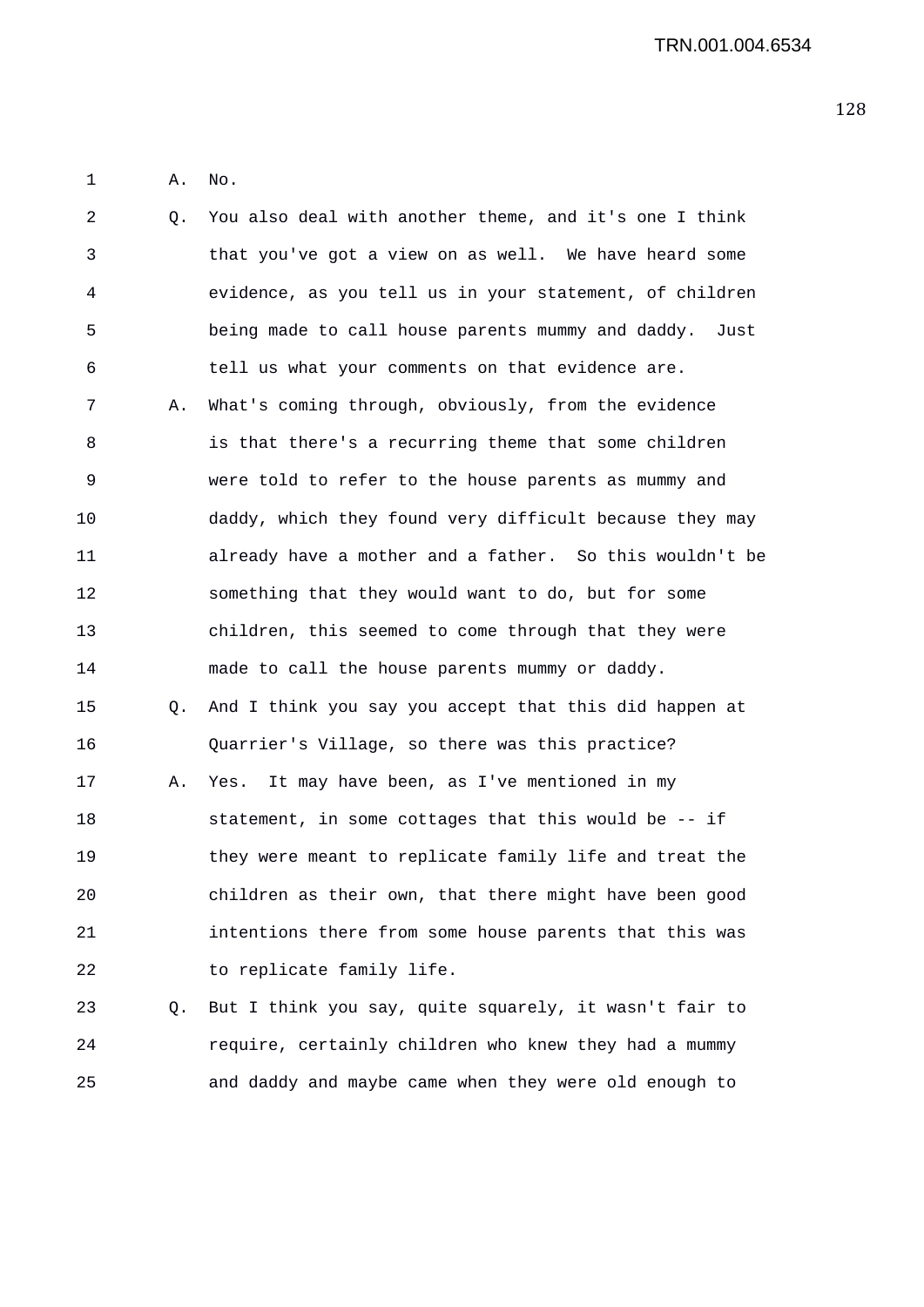| $\mathbf{1}$   |    | appreciate that, to expect them to call house parents   |
|----------------|----|---------------------------------------------------------|
| $\mathfrak{D}$ |    | mummy and daddy?                                        |
| 3              |    | A. That's right.                                        |
| 4              | О. | I suppose it might be said that, well, in the days when |
| 5              |    | it was an orphanage and there were no parents and the   |
| 6              |    | child might have been very young, there might at least  |
| 7              |    | have been a plausible argument for saying, well, call   |
| 8              |    | them mummy and daddy to give them a sense of family     |
|                |    |                                                         |

- 9 life. But in the situation where they had had a family 10 life before coming to Quarriers, is that defensible at 11 all or justifiable?
- 12 A. No, and especially where the parents might also be 13 visiting the child, it must have been confusing.
- 14 Q. Did you see anything in any records which would have 15 either said this was an approved practice or it's 16 a practice that should not be continued?
- 17 A. No, I haven't seen anything.
- 18 Q. But it clearly was a practice that continued for quite 19 a number of years, I think, on the evidence we've 20 heard --
- 21 A. From the evidence.
- 22 Q. -- in some cottages at least.
- 23 A. Yes.
- 24 Q. You also deal with -- and this is perhaps something that 25 maybe is a common theme among all providers --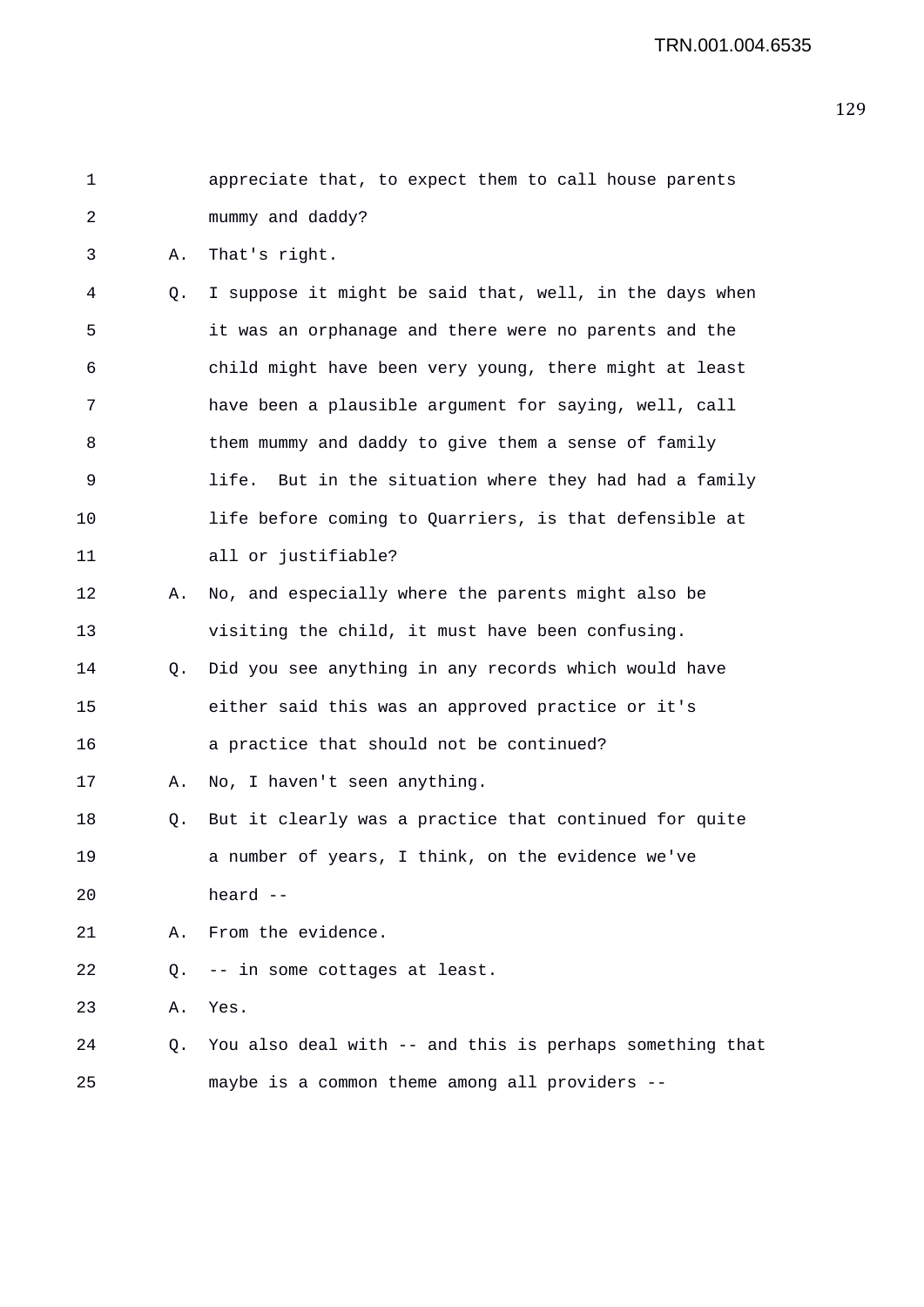1 separation of siblings and contact with family. 2 Of course, we know, I think, that historically in 3 Quarriers there were boys' cottages and girls' cottages, 4 although that started to change in the 1950s, I think it 5 was. 6 A. Uh-huh. 7 Q. So what have you got to say on that matter? 8 A. Certainly there's evidence that, again, heard and read, 9 that there was separation of siblings. There might have 10 been cause for that where children were of a different 11 age or, as you were saying, before the 1950s when it was 12 girls' and boys' cottages. Also, it might be that some 13 cottages were full and couldn't take all the siblings at 14 one time. So there might have been different reasons at 15 specific times for that. 16 Q. But even if you can find reasons for it, what do you 17 make of the practice? 18 A. It's not something that is acceptable because children 19 are being taken away from their families under traumatic 20 circumstances generally, brought into Quarriers, and 21 then to be separated from the only part of family that 22 they have left must have been traumatic again. 23 Q. Because you do make quite a strong statement on that at 24 paragraph 91. You say: 25 "My personal view is it would be extremely cruel if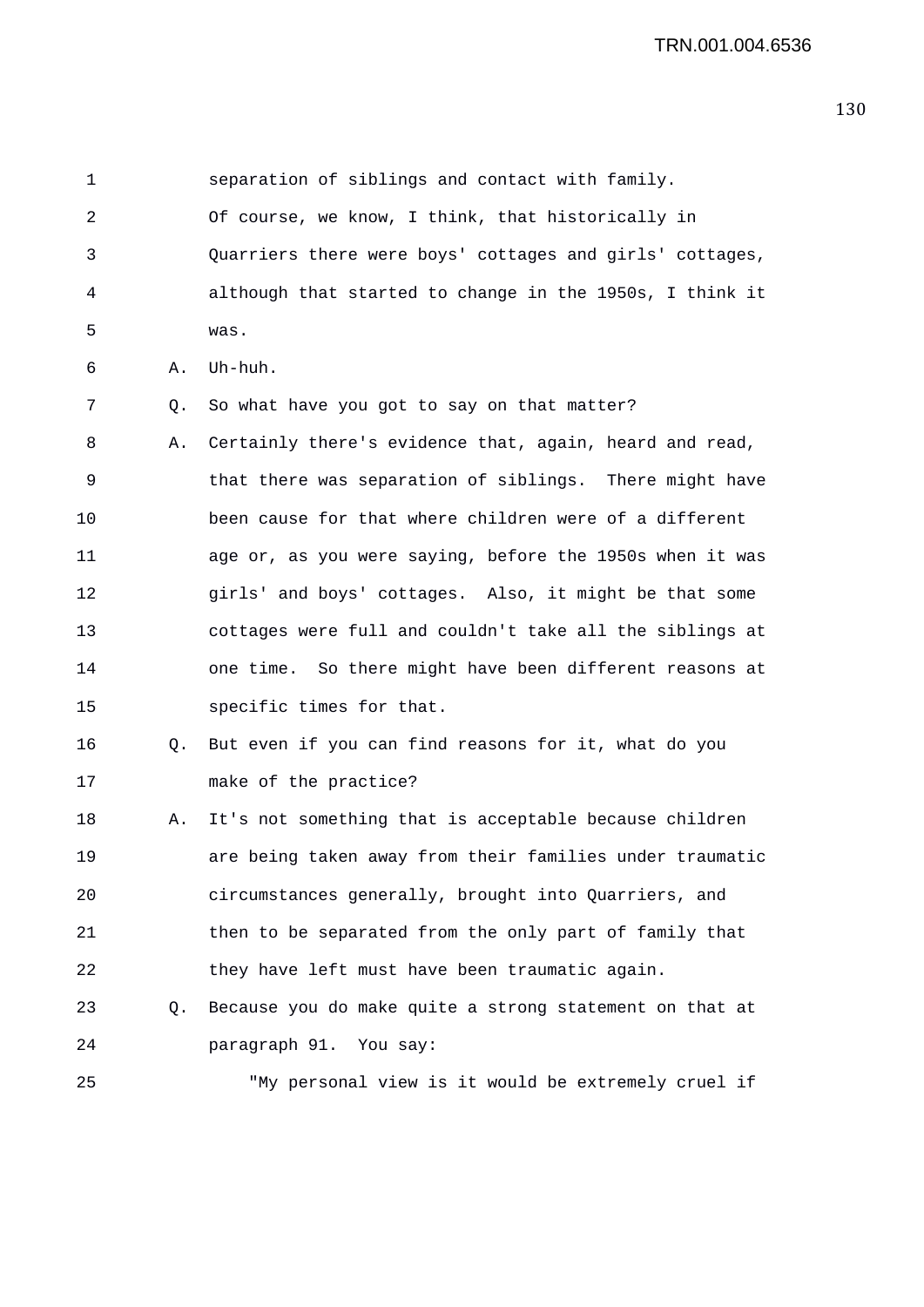1 a child was separated from their parents and then 2 separated again from the only part of that family that 3 they were hanging on to. Siblings may well have been 4 used to sleeping either in the same room or even in the 5 same bed so they were likely to have had an emotional 6 attachment to each other. The practice of separating 7 siblings is another indicator that the care provided 8 at the time was not always child-centred."

9 A. That's right.

10 Q. There is also some evidence, and you mention this in 11 paragraph 90 and I don't know what comment you have on 12 that evidence, that some children didn't seem to know 13 who their blood siblings were, even when they were 14 in the same cottage. I think there was evidence at 15 least from one source on that.

16 A. I've heard and read evidence that for some children, as 17 you've mentioned, they didn't know who their siblings 18 were. Again, it might be that they were brought into 19 Quarriers very young and didn't -- if they were 20 separated, they may not have known, but that's 21 certainly -- some children have had that experience. 22 Q. Are you able to tell us, was there some positive policy 23 or at least discouragement to have both contact with 24 family outside the orphanage, but even sometimes contact 25 with siblings within the orphanage?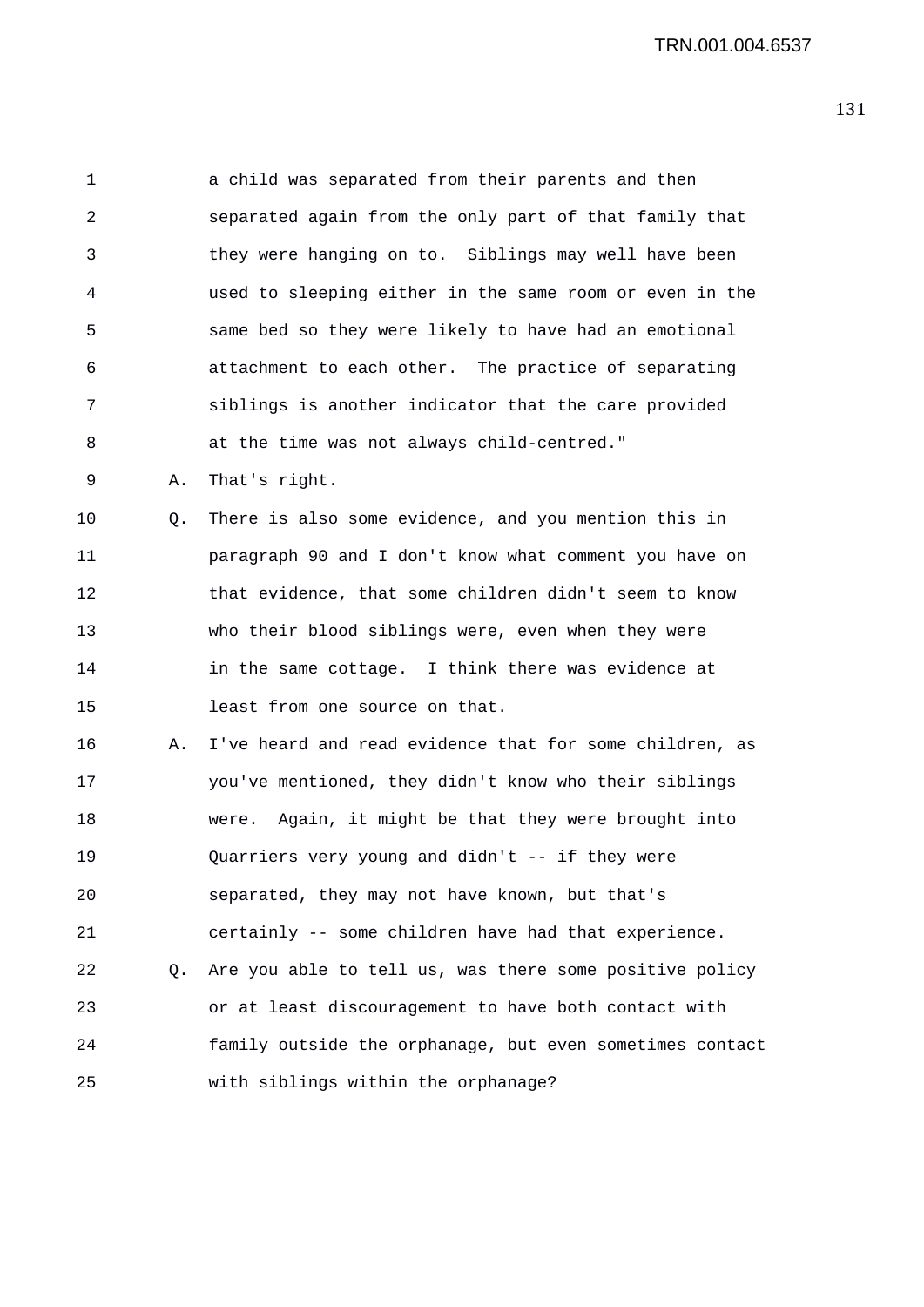1 A. I'm not aware of any policy -- sorry, could you repeat 2 the question?

3 Q. Really, whether it was discouraged both to have family 4 contact with people in the outside world, at least for a 5 period, some of the people that we are looking at, and 6 also it was discouraged that siblings who were known to 7 be blood siblings should find that out and have contact. 8 A. I'm not aware that there was a policy or procedure, but 9 certainly practice-wise, the contact with the families, 10 for example visiting, once a month on a Saturday by 11 appointment, that isn't obviously encouraging to keep 12 your family links.

13 Also, with the children in the village that they 14 were in separate cottages, I'm not -- I think some of 15 the evidence that I have read is that they weren't 16 necessarily encouraged to meet with their siblings after 17 school. They may meet with them within school, but at 18 certain periods in time within Quarriers it was the case 19 that it wasn't necessarily encouraged for some.

20 Q. I think when requests were made for visits outwith 21 normal visiting times, they weren't always greeted with 22 much enthusiasm and people were turned away or told they 23 couldn't come.

24 A. Yes. I have certainly heard that evidence for some 25 families.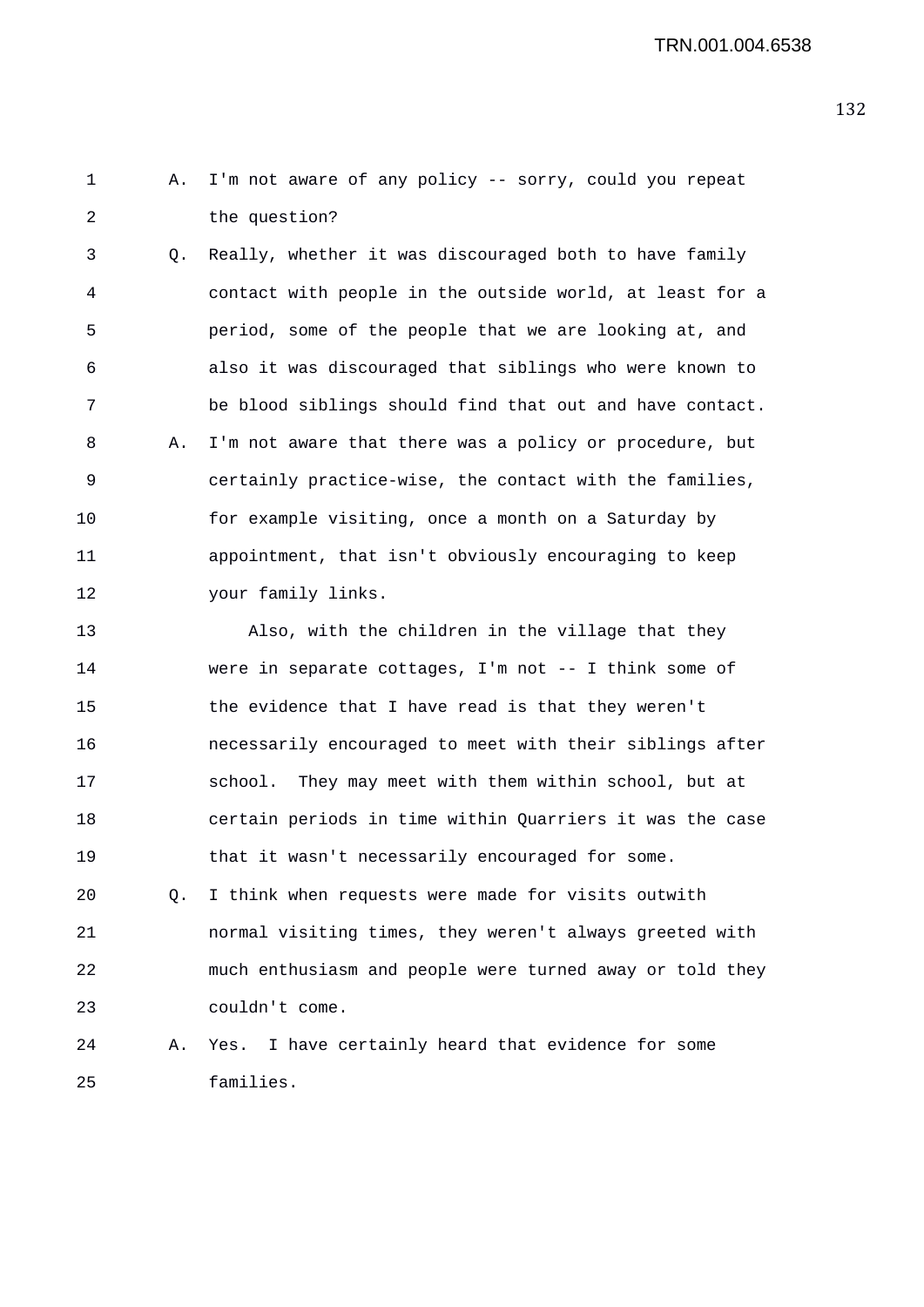1 Q. You deal with another matter that we heard evidence 2 about: children being put in cold baths after wetting 3 the bed. This to some extent is part of the bed-wetting 4 response. You've made some observations on that. What 5 are these? 6 A. Yes. There was evidence that some children were put in 7 cold baths after they had wet the bed. This was seen as 8 a punishment or a deterrent for bed-wetters. It's 9 something that I hadn't heard of until the allegations 10 coming through. I have never heard of cold baths being 11 a treatment for something that would help to stop 12 bed-wetting. 13 Q. So it's not like a pad and bell, you can't trace any 14 respectable source for saying that if you put a child in 15 a cold bath, that's an approved practice that might lead 16 to them not doing it again? 17 A. Exactly. I'd never come across it. 18 Q. And you have this nursing background? 19 A. Yes. 20 LADY SMITH: What about the literature going back to, 21 I think, Victorian times, which suggested that to get 22 rid of the smell of urine you need cold water? 23 A. I hadn't come across that before either. 24 LADY SMITH: There is some available to that effect. 25 MR PEOPLES: Is there any evidence that those that engaged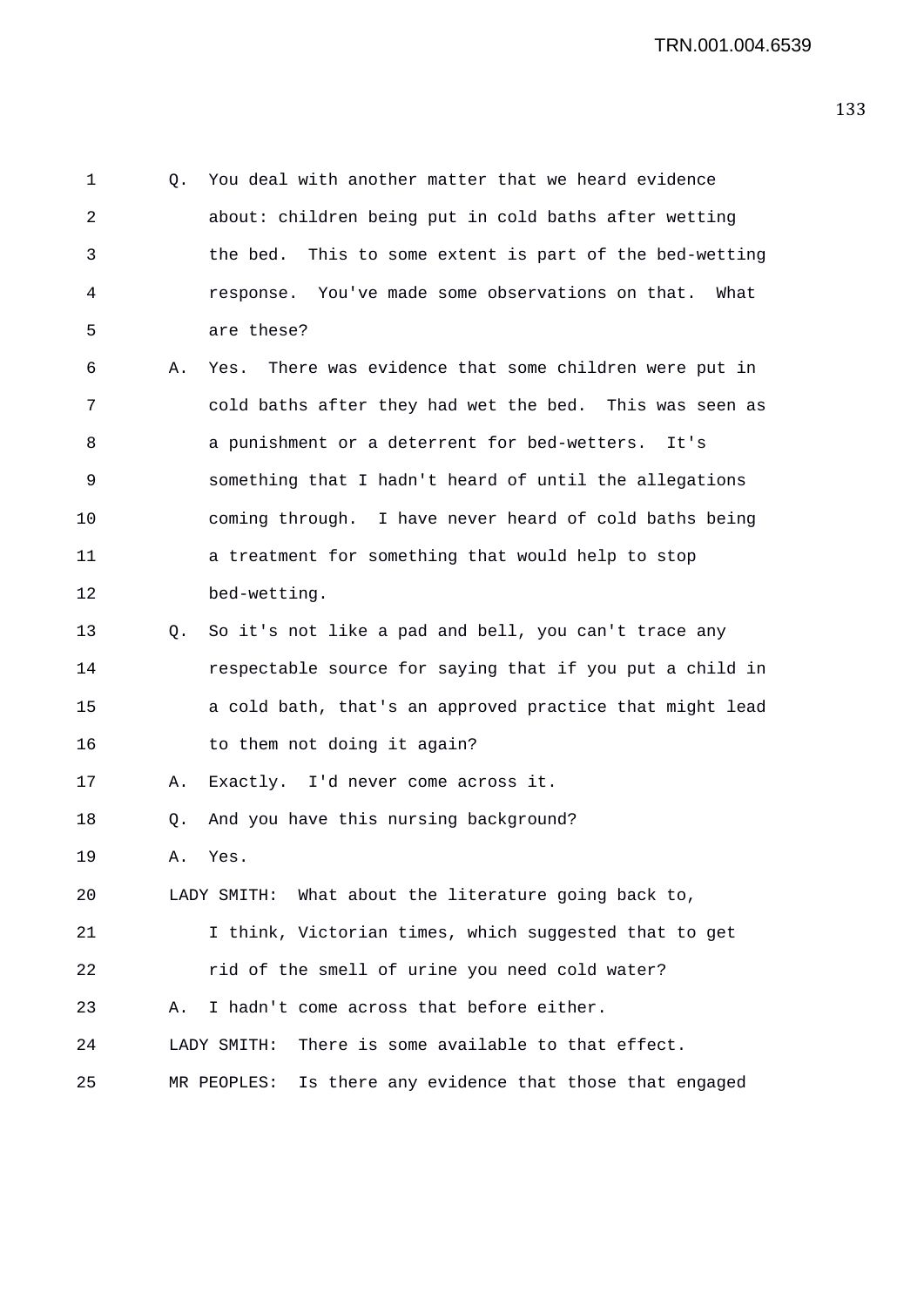| $\mathbf 1$ |    | in this practice at the time we're looking at were          |
|-------------|----|-------------------------------------------------------------|
| 2           |    | thinking that that was the reason for giving a cold         |
| 3           |    | bath? Have you found any evidence to suggest they           |
| 4           |    | thought there was some sound basis for giving a cold        |
| 5           |    | bath?                                                       |
| 6           | Α. | I can only imagine that that happened to try and            |
| 7           |    | deter -- somehow they must have thought that would stop     |
| 8           |    | people.                                                     |
| 9           | Q. | But they weren't trained and they didn't know anything      |
| 10          |    | about -- they wouldn't have a nursing qualification or      |
| 11          |    | knowledge of what happened in Victorian times.              |
| 12          | Α. | Exactly.                                                    |
| 13          | Q. | They were often untrained and often had no childcare        |
| 14          |    | experience.                                                 |
| 15          | Α. | That's right.                                               |
| 16          | Q. | But they'd obviously got the practice and it was            |
| 17          |    | a practice that was used in some cottages?                  |
| 18          | Α. | Uh-huh, in some cottages.                                   |
| 19          |    | LADY SMITH: So do you have the impression it was being used |
| 20          |    | as some sort of basic aversion therapy?                     |
| 21          | Α. | That's all I can deduce from it.                            |
| 22          |    | LADY SMITH: And yet it didn't work.                         |
| 23          | Α. | It didn't work. No, it wouldn't.                            |
| 24          |    | LADY SMITH: But kept being used.                            |
| 25          |    | MR PEOPLES: So even if it was some sort of layperson's good |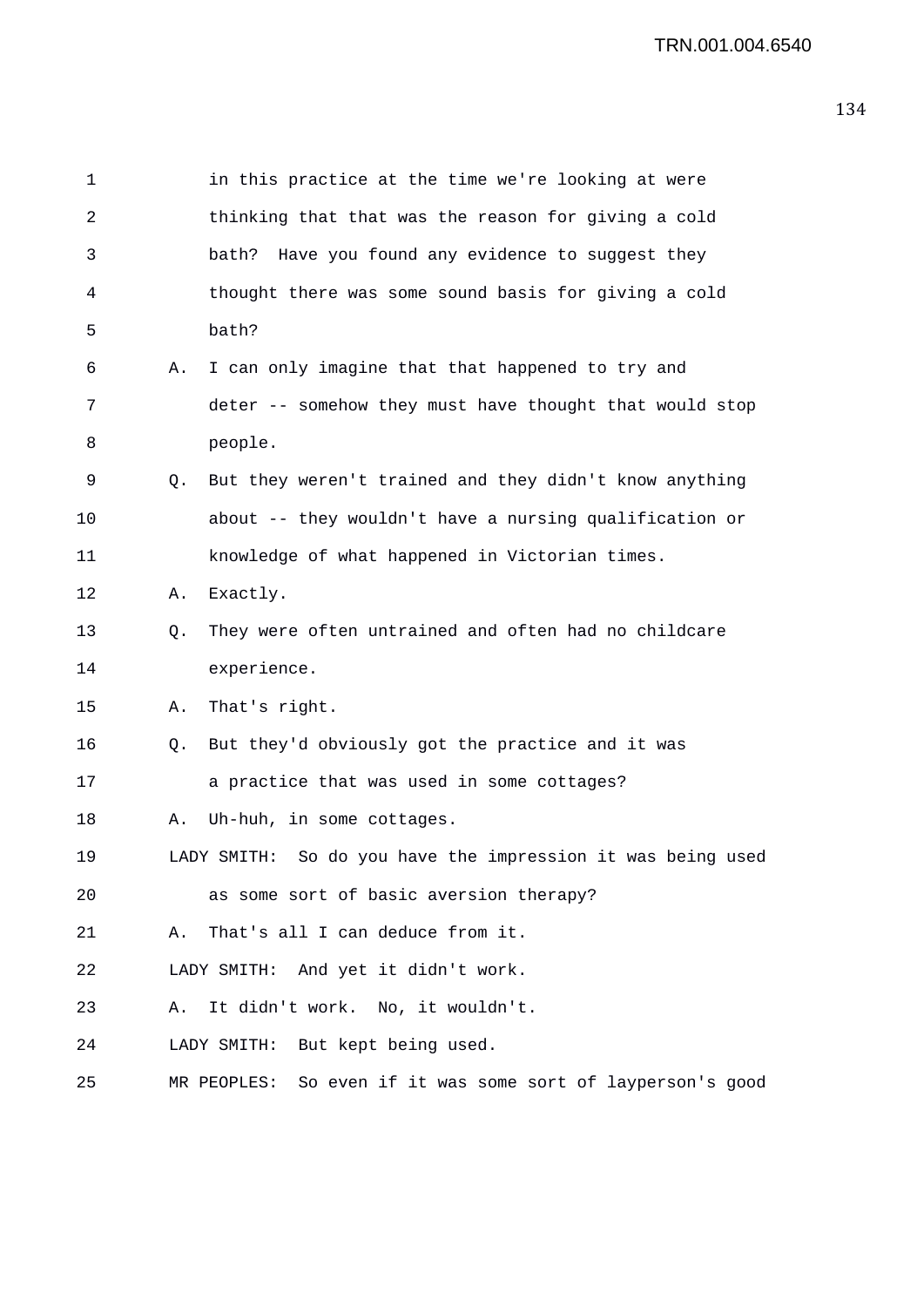| 1  |                | idea, then they should have realised very quickly that    |
|----|----------------|-----------------------------------------------------------|
| 2  |                | wasn't having the desired effect and maybe should have    |
| 3  |                | tried something better?                                   |
| 4  | Α.             | Exactly.                                                  |
| 5  | Q <sub>z</sub> | Or consulted a doctor?                                    |
| 6  | Α.             | $Mm-hm$ .                                                 |
| 7  | Q.             | And there were doctors around they could have gone to?    |
| 8  | Α.             | That's right.                                             |
| 9  | Q.             | I think some did go to doctors, but obviously some        |
| 10 |                | didn't.                                                   |
| 11 | Α.             | That's right.                                             |
| 12 | Q.             | You deal with a separate matter under cold baths --       |
| 13 |                | I think it's more a general point about bathing -- at     |
| 14 |                | paragraph 94, where you make reference to the 1944        |
| 15 |                | standing orders, which has a statement that it's the      |
| 16 |                | duty of house mothers or house fathers to personally      |
| 17 |                | supervise the bathing of children of whatever age.<br>And |
| 18 |                | I suppose if you are looking for a basis for standing by  |
| 19 |                | when children between the ages of 5 and 15 or 16 were     |
| 20 |                | bathing, then you could find it in the standing orders.   |
| 21 | Α.             | I assume that.                                            |
| 22 | Q.             | But that practice would obviously clash a bit with the    |
| 23 |                | idea of personal privacy once you get to a certain age.   |
| 24 | Α.             | That's right.                                             |
| 25 | Q.             | So if that standing order was still being applied well    |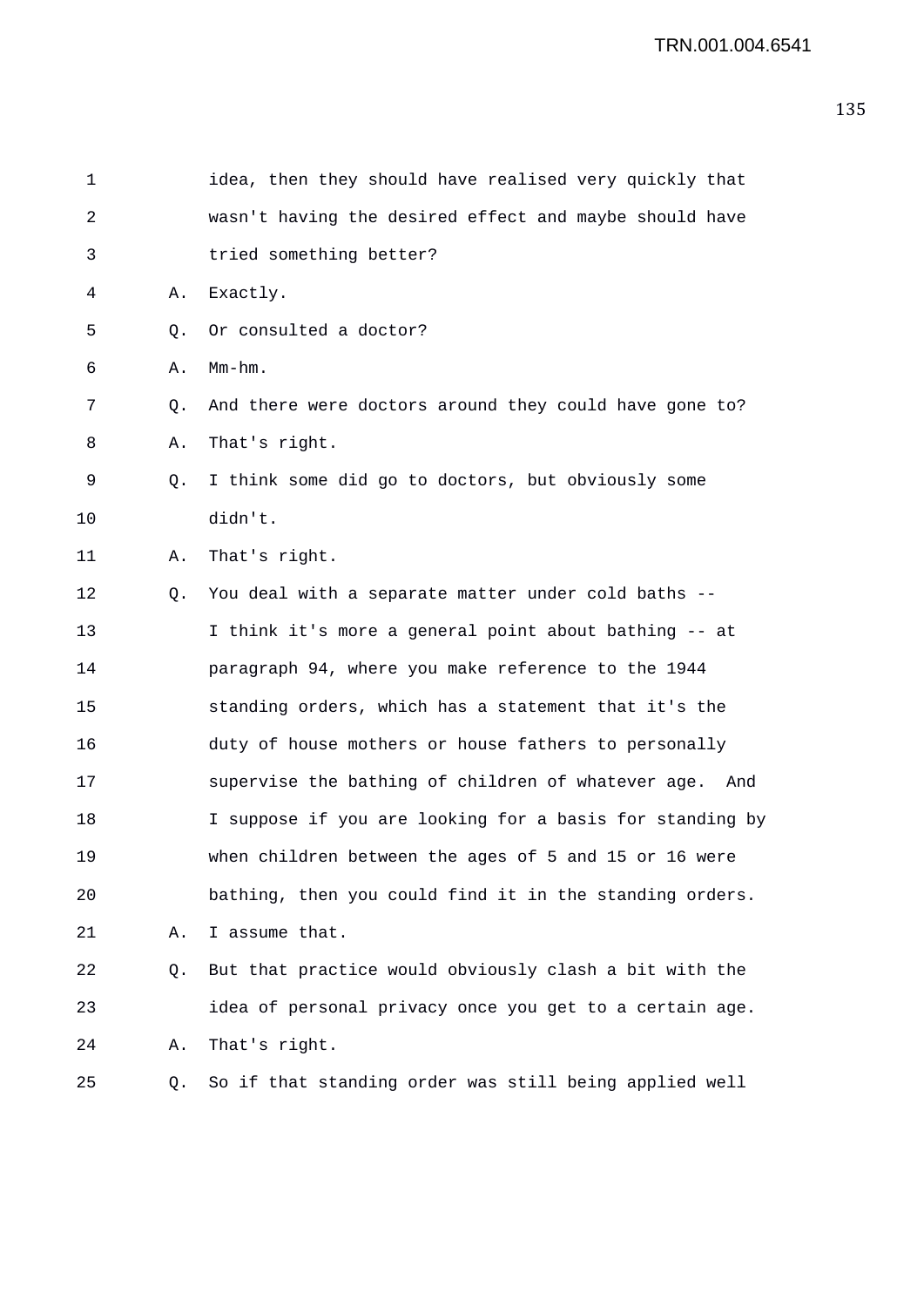| $\mathbf 1$ |    | after 1944, was that an example of an outmoded statement |
|-------------|----|----------------------------------------------------------|
| 2           |    | or direction that should have been taken away --         |
| 3           | Α. | Absolutely, yes, yes.                                    |
| 4           | Q. | -- from the instructions or guidance documents?          |
| 5           | Α. | I would have thought so.                                 |
| 6           | Q. | Because I think, as you say, there was some evidence     |
| 7           |    | that some older residents did bathe on their own and had |
| 8           |    | a degree of privacy as time went by --                   |
| 9           | Α. | Uh-huh.                                                  |
| 10          | Q. | -- whatever the standing order said?                     |
| 11          | Α. | That's right. I guess also we see variations in          |
| 12          |    | cottages, so again it would depend very much on the      |
| 13          |    | quality of the house parents.                            |
| 14          | Q. | I think we should say -- obviously, you're picking up    |
| 15          |    | these themes, but I think it's clear, and you make this  |
| 16          |    | point, that this isn't every cottage, and it's not       |
| 17          |    | everyone's experience. I think applicants have said      |
| 18          |    | that as well that there are good experiences, bad        |
| 19          |    | experiences, good cottages, perhaps bad cottages.        |
| 20          | Α. | Yes. It seems to link in to who the house parents were.  |
| 21          | Q. | You deal with the subject of emotional abuse starting at |
| 22          |    | paragraph 95 in your statement. You pick up a number of  |
| 23          |    | themes under that head, do you not? And before we maybe  |
| 24          |    | look at some of them, I think you already categorised as |
| 25          |    | a form of emotional abuse the mummy and daddy            |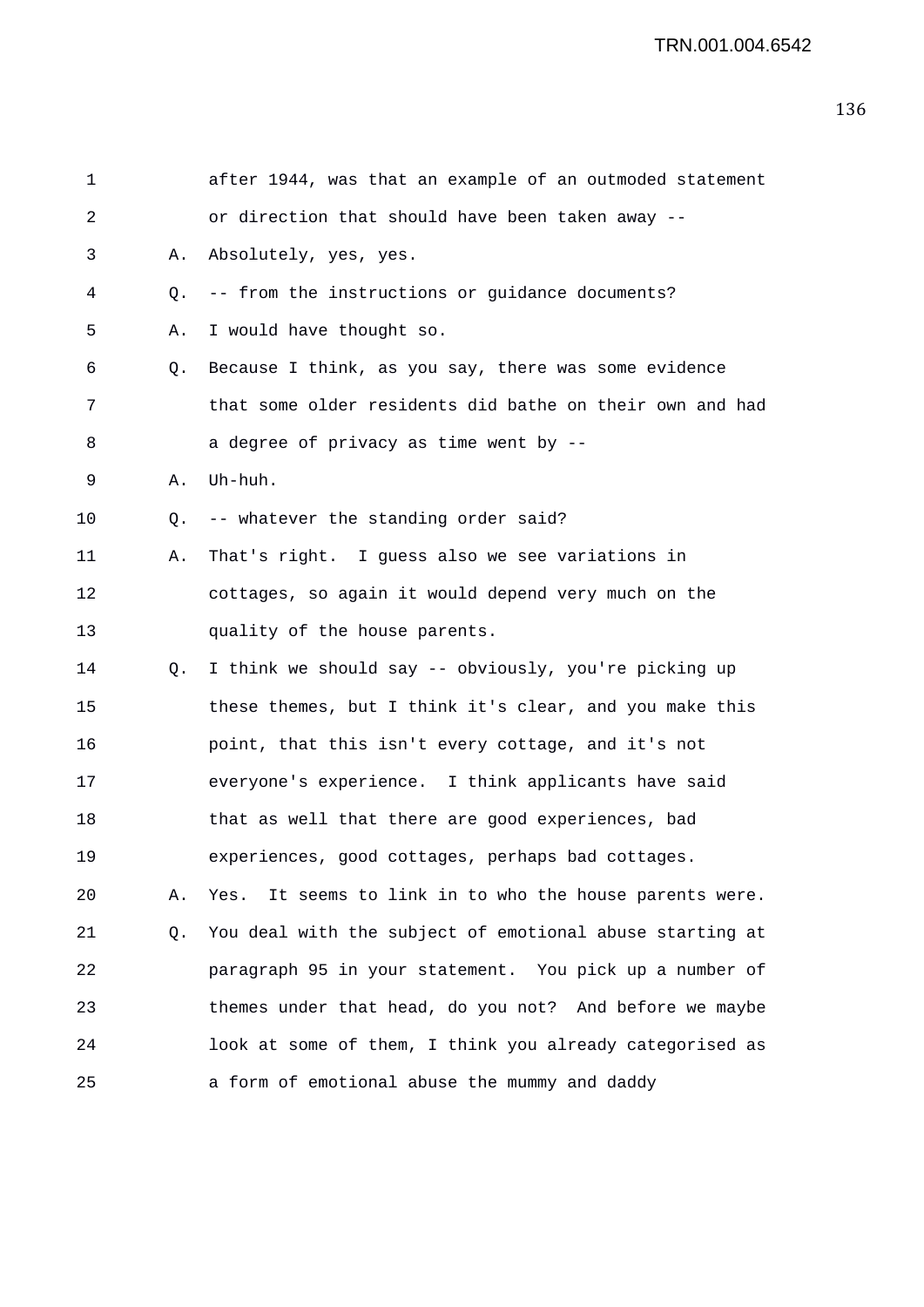1 requirement.

2 A. That's right.

3 Q. And the impact of separation of siblings, I think you 4 would say, at least objectively, was a form of, for 5 some, emotional abuse that had a lasting impact.

6 A. Yes.

- 7 Q. Can you read the next statement, paragraph 96? That 8 seems to be something that has struck you quite 9 strongly.
- 10 A. "What comes across most strongly to me from the evidence 11 is the experience children had of being depersonalised. 12 They did not have a feeling of being loved. They were 13 told that nobody wanted them or they were seen as 14 troublemakers or worthless. They had to wear clothes 15 which were hand-me-downs and clothes which were 16 identical; some state they had nothing to call their 17 own. There are clearly some aspects of care provided by 18 Quarriers historically which were very institutional." 19 Q. I'll just pause there. That strikes you as one of the 20 biggest issues for you, is it, about this 21 depersonalisation and lack of love and affection? 22 A. Again, when you look at care today, it's very 23 child-centred about the child and the individual and 24 preferences and choices, whereas going back and hearing 25 the evidence and reading it, again large cottages, if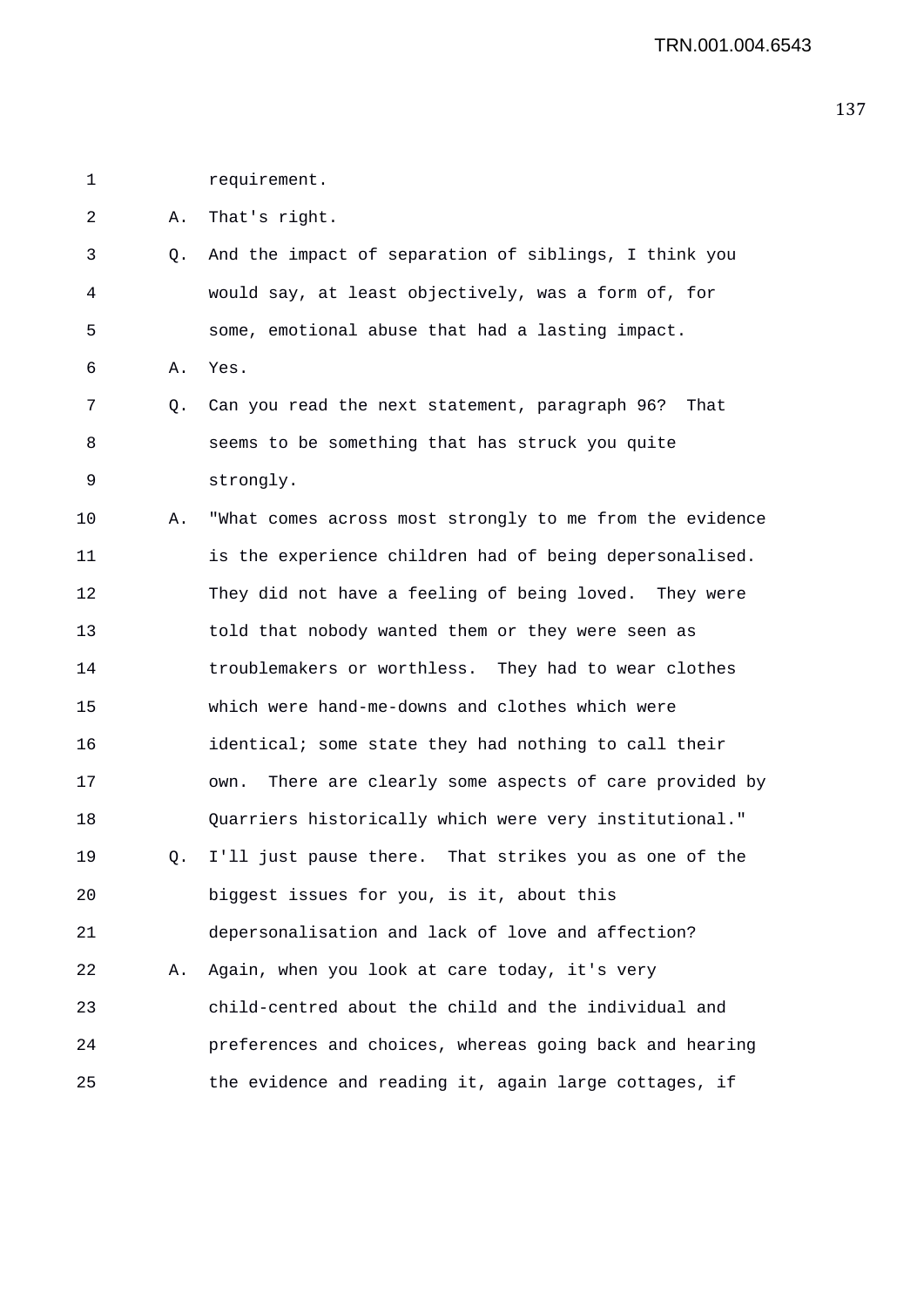1 you're supporting, at some points in history, 2 30 children in a cottage to then 14 in the 1960s and 3 1970s, the number of children and the staffing would 4 allow itself to be -- the care to be institutionalised 5 and regimented. Although there is evidence to say that 6 in some cottages there was a great deal of affection, so 7 again, it's back to who ran the cottage.

8 Q. I take it that while no doubt there is examples where 9 despite maybe the difficulties, some people did get good 10 experiences and did get a degree of affection or enough 11 affection, it can't have been easy for a house parent or 12 house parents with 15, 20, 25 children to have the time, 13 even if they didn't have the experience, to have the 14 time to give this nurturing and affection and empathy 15 and encouragement?

16 A. Exactly. With regards to the number of the children, 17 the chores that would be required, you know, making 18 meals, keeping the house clean, et cetera, it would be 19 very difficult.

20 LADY SMITH: But none of that can be an adequate explanation 21 for being offensive to and about the children and using 22 the sort of remarks we have heard so much evidence about 23 that you allude to.

24 A. Yes.

25 LADY SMITH: Isn't that right?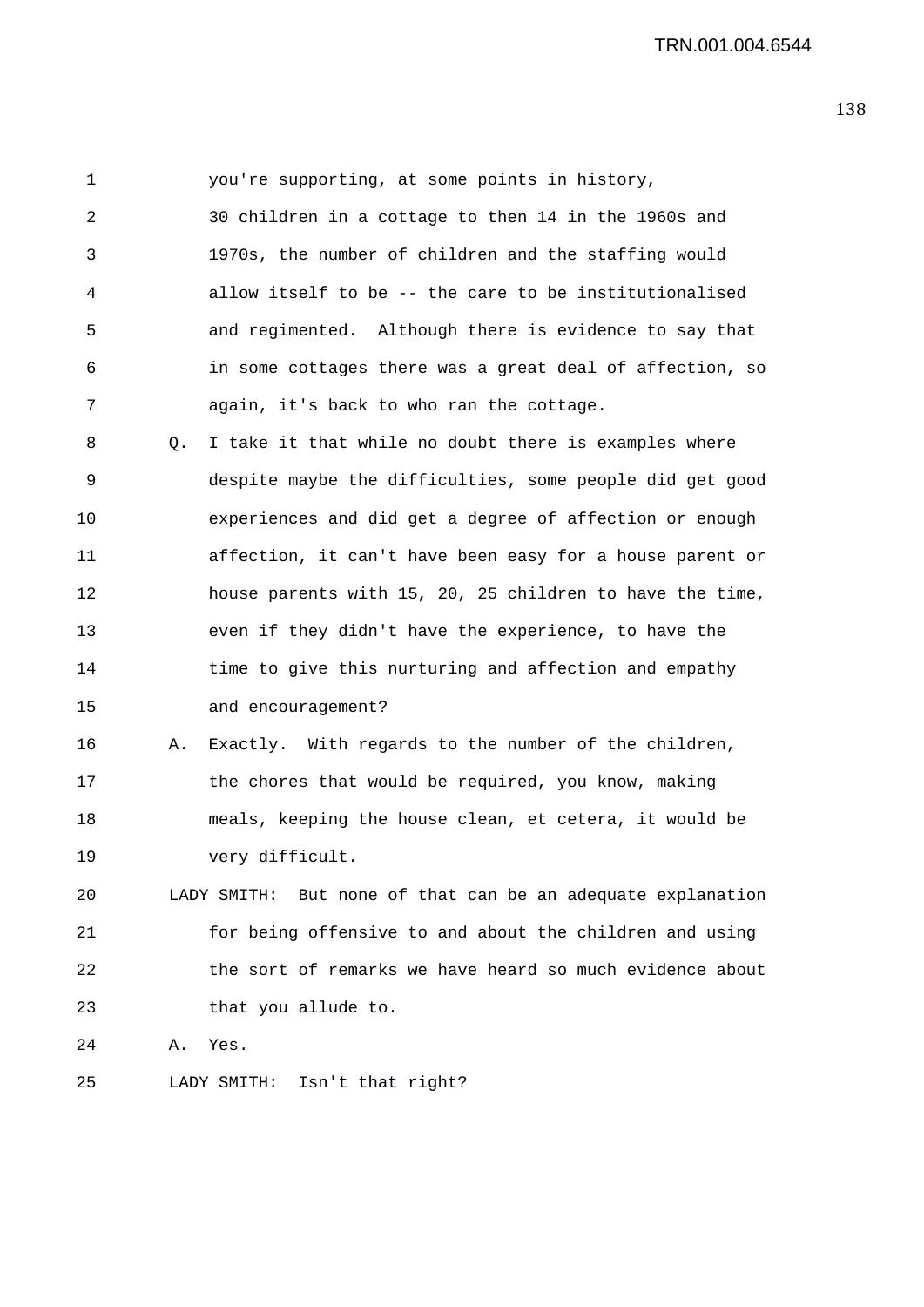1 A. Unacceptable.

| 2  |    | LADY SMITH: And it's not particularly difficult to speak |
|----|----|----------------------------------------------------------|
| 3  |    | kindly to children, even if you're busy.                 |
| 4  | Α. | That's true.                                             |
| 5  |    | MR PEOPLES: You also deal under this head of emotional   |
| 6  |    | abuse -- although it's maybe a more general point and    |
| 7  |    | I think you deal with it later -- you feel it wasn't     |
| 8  |    | made easy for children to complain about their lot in    |
| 9  |    | Quarriers historically.                                  |
| 10 | Α. | That's right. I think there's been quite a bit of        |
| 11 |    | evidence given at the inquiry about how the system, if   |
| 12 |    | you like, didn't lend itself to children complaining.    |
| 13 | O. | Indeed, you make the point that when they did complain,  |
| 14 |    | it appears they were often not believed, punished, made  |
| 15 |    | to apologise.                                            |
| 16 | Α. | Yes.                                                     |
| 17 | Q. | You have heard that evidence, I'm sure --                |
| 18 | Α. | Yes.                                                     |
| 19 | Q. | -- in the course of this inquiry.                        |
| 20 |    | So that would have been a deterrent in itself, even      |
| 21 |    | for those that were bold enough to complain once?        |
| 22 | Α. | Exactly.                                                 |
| 23 | Q. | I suppose that paragraph 100 is really a development of  |
| 24 |    | your paragraph 96. You say:                              |
| 25 |    | "There appears to have been a lack of appropriate        |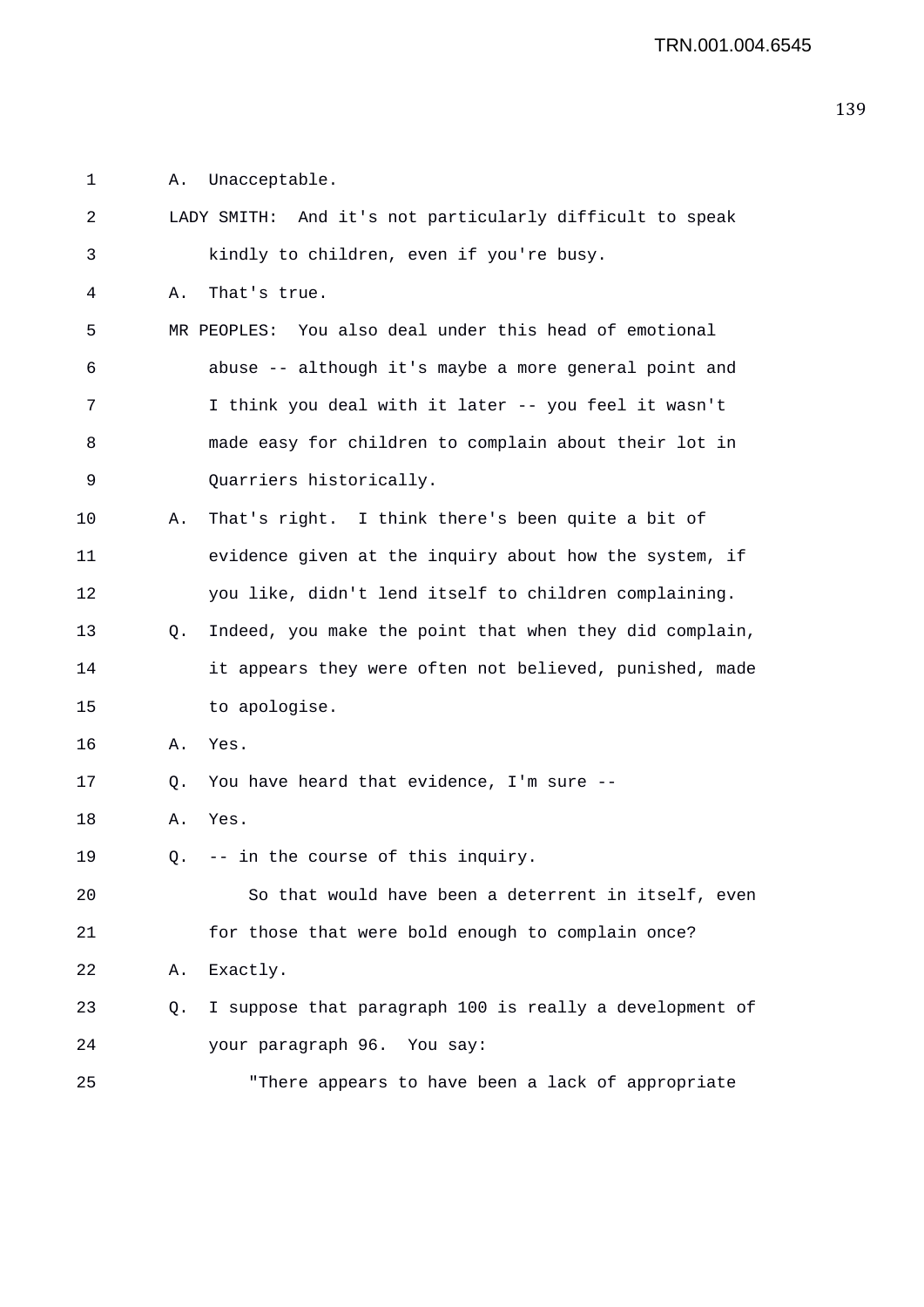| 1  |    | empathy and affection with the children."                    |
|----|----|--------------------------------------------------------------|
| 2  |    | You explained there may be reasons why that                  |
| 3  |    | happened, but the next part is:                              |
| 4  |    | "They were often denigrated for being in care."              |
| 5  |    | Whatever the difficulties, as you've told                    |
| 6  |    | her Ladyship, that was totally unacceptable.                 |
| 7  | Α. | Unacceptable.                                                |
| 8  | Q. | Maybe this goes back to a general point about autonomy       |
| 9  |    | and different houses and different standards.<br>At          |
| 10 |    | paragraph 101 you identify another issue which seems to      |
| 11 |    | have emerged from the evidence about the                     |
| 12 |    | Quarrier's Village historically and what is that?            |
| 13 | Α. | Yes, that there was a very uneven quality of care            |
| 14 |    | provided. It comes through loud and clear that               |
| 15 |    | children's experiences in Quarriers depended very much       |
| 16 |    | upon the particular cottage they were in and the             |
| 17 |    | house parents responsible for their care.                    |
| 18 |    | I think we even had evidence that even within<br>LADY SMITH: |
| 19 |    | one cottage there could be a stark variation between the     |
| 20 |    | two house parents.                                           |
| 21 |    | A. That's right.                                             |
| 22 |    | The Tangemans that were referred to, for<br>LADY SMITH:      |
| 23 |    | instance --                                                  |
| 24 | Α. | Yes.                                                         |
| 25 |    | LADY SMITH: -- a great, great house mother and a scary       |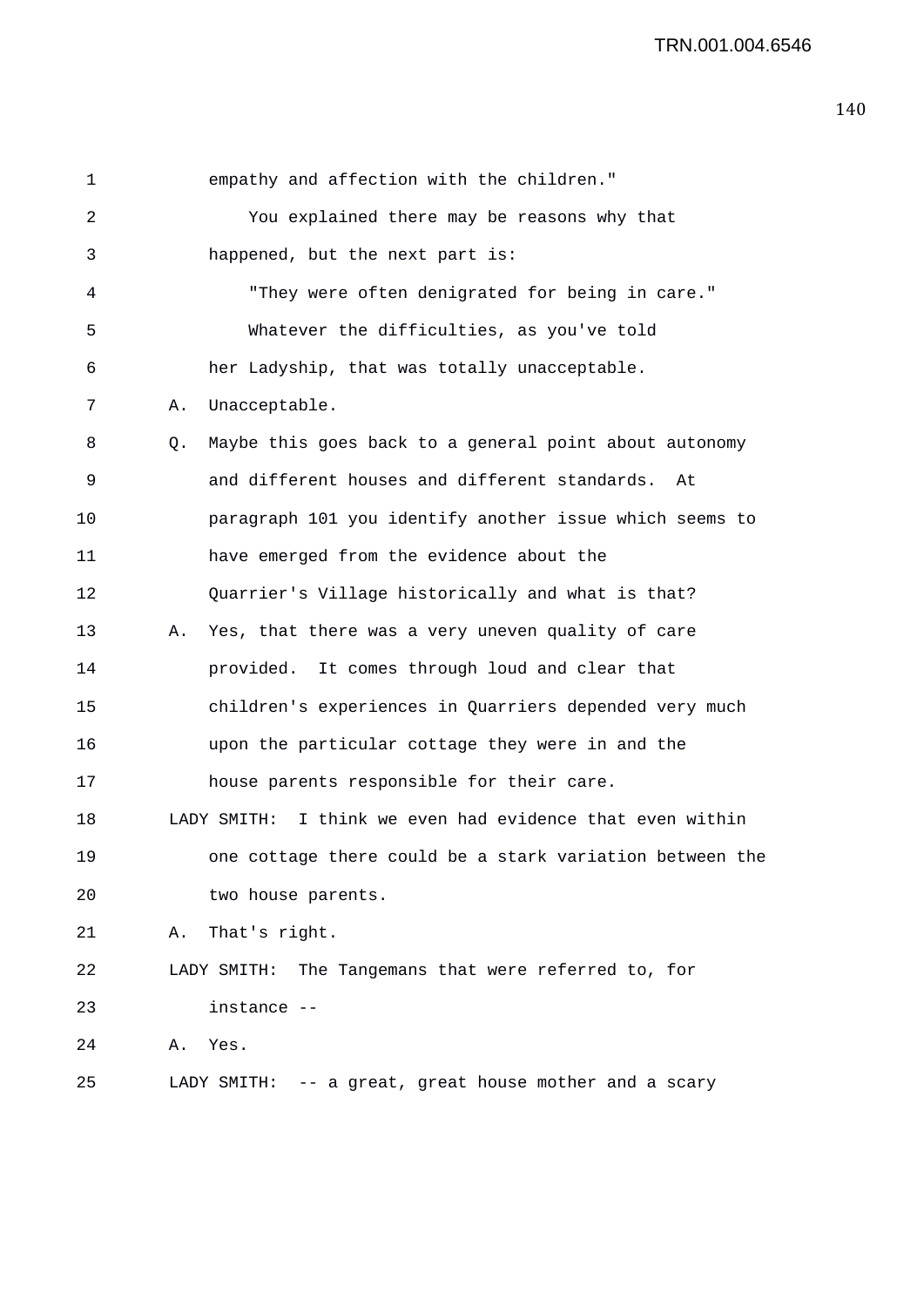1 house father.

| 2  | Α. | That's right. And again, there may be situations where   |
|----|----|----------------------------------------------------------|
| 3  |    | children have had a good experience in a cottage where   |
| 4  |    | other children have had very bad from both parents.      |
| 5  |    | MR PEOPLES: So there's a variety of situations that have |
| 6  |    | come out of the evidence. As you say, one good           |
| 7  |    | house parent, one not so good, but children being        |
| 8  |    | treated differently in the same cottage by the same      |
| 9  |    | house parents --                                         |
| 10 | Α. | Yes.                                                     |
| 11 | Q. | -- and different cottages have different regimes,        |
| 12 |    | standards, punishments and so forth.                     |
| 13 | Α. | Uh-huh.                                                  |
| 14 | Q. | You try to draw that together at paragraph 102. What     |
| 15 |    | point are you making there? You've formed an             |
| 16 |    | impression, you say, about the model of care of          |
| 17 |    | Quarriers historically. What is that impression?         |
| 18 | Α. | Well, as I've mentioned in my statement, it reinforces   |
| 19 |    | that impression that the model of care provided by       |
| 20 |    | Quarriers was historically not apt to meet the needs of  |
| 21 |    | every child. So it wasn't child-centred because of all   |
| 22 |    | the areas that we've already discussed: the way it was   |
| 23 |    | set up; the variation in house parents; the environment; |
| 24 |    | the numbers of children, et cetera, in each cottage; the |
| 25 |    | quality of the house parents; the training; the          |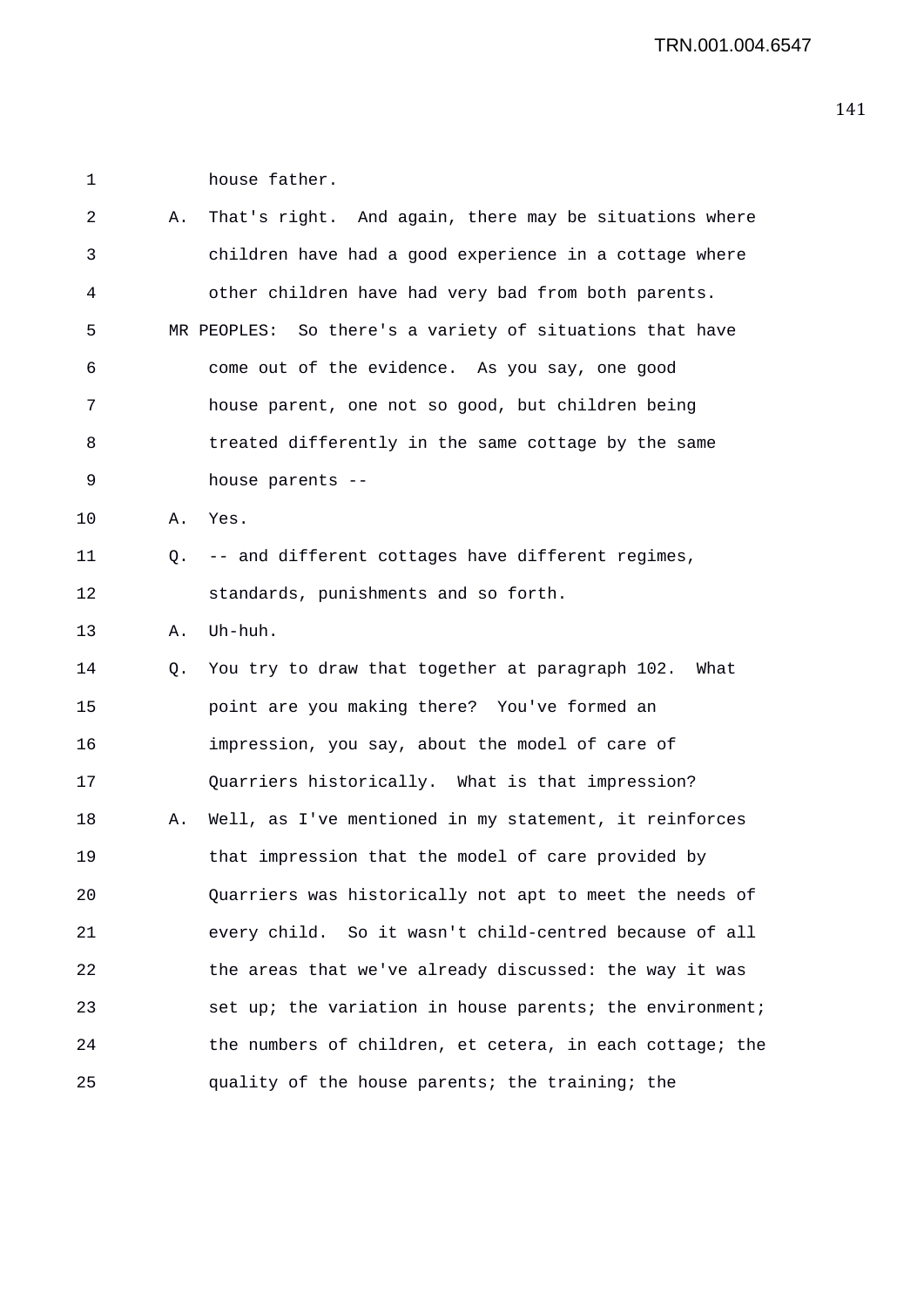| 1  |           | supervision. There was a lack of consistency in          |
|----|-----------|----------------------------------------------------------|
| 2  |           | focusing on individual children's needs.                 |
| 3  | Q.        | I suppose if one was looking at records of children when |
| 4  |           | they were admitted and how much information seemed to be |
| 5  |           | recorded, if you were wanting to find out their          |
| 6  |           | individual needs, you'd need a lot more information than |
| 7  |           | was clearly obtained at the time?                        |
| 8  | Α.        | This is true, and there wasn't evidence within the       |
| 9  |           | records of an assessment before they came into the care  |
| 10 |           | of the village within Quarriers, what the child's needs  |
| 11 |           | were.                                                    |
| 12 | $\circ$ . | Quarriers was really a general provider historically for |
| 13 |           | children that were in need of care away from home and it |
| 14 |           | accommodated a large number of children.                 |
| 15 | Α.        | Yes.                                                     |
| 16 | Q.        | We've heard some evidence from Barnardo's that there     |
| 17 |           | came a time when they were maybe focusing more           |
| 18 |           | specifically on children with complex needs and more     |
| 19 |           | specialist services for children who were at one stage   |
| 20 |           | labelled maladjusted or children who had learning        |
| 21 |           | disabilities or physical disabilities. And they say      |
| 22 |           | that was to some extent a conscious move.                |
| 23 |           | In Quarriers' case, that wasn't a conscious              |
| 24 |           | direction of travel, was it, for most of the period that |
| 25 |           | the village was in operation?                            |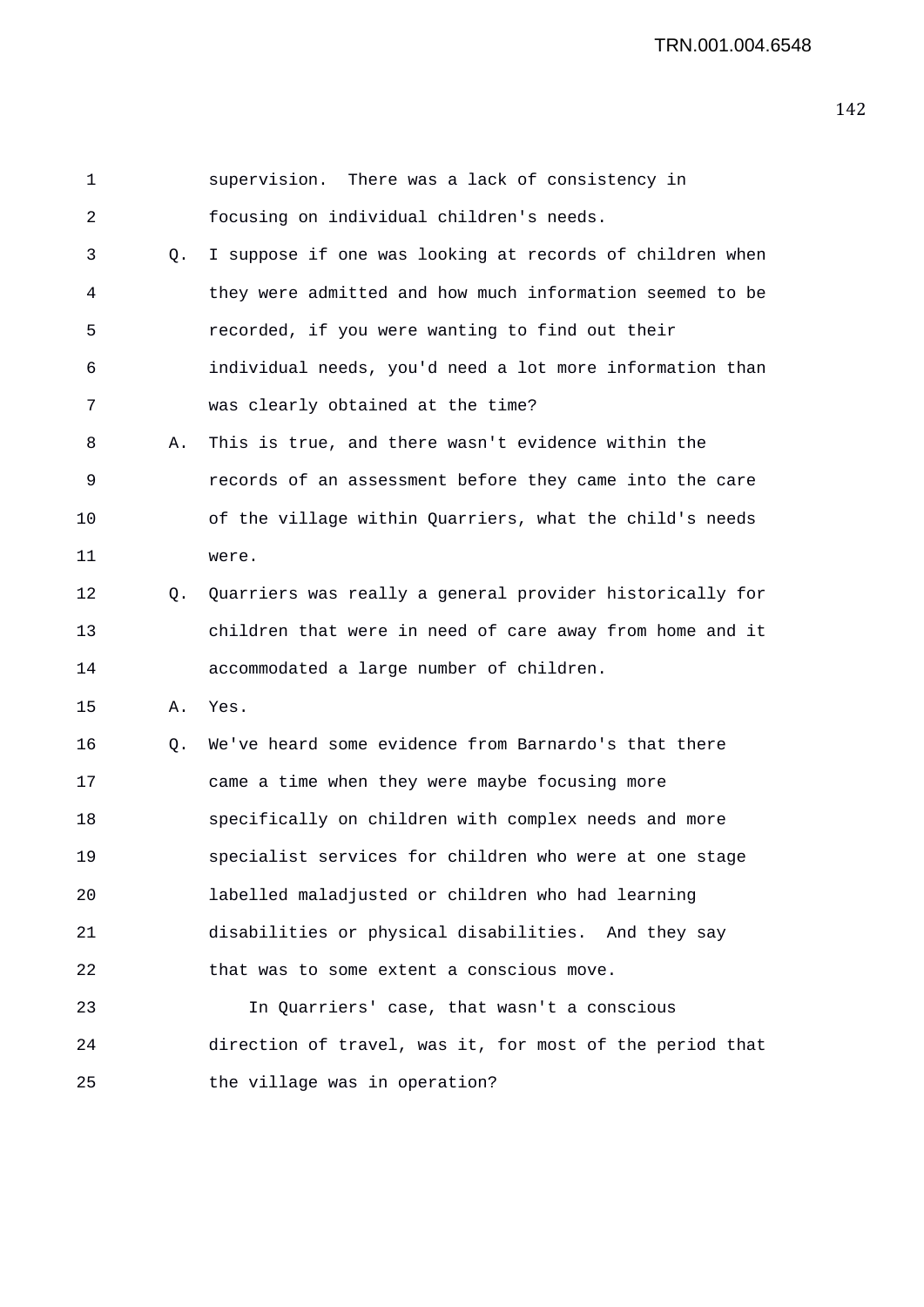- 1 A. That's right.
- 2 Q. They were just taking children?
- 3 A. Children, yes.
- 4 Q. From a variety of circumstances?
- 5 A. That's right.
- 6 Q. But can we assume, is it a fair assumption and a likely 7 assumption, that a good number of these children would 8 have complex needs, would have challenging behaviours, 9 would have dysfunctional backgrounds and therefore might 10 require more specialist care provision?
- 11 A. That's right. Again, the history of many of these 12 children, from what they've experienced in their young 13 lives before they've come to Quarriers, has probably 14 been lack of parental support, lack of education, 15 development. They've been traumatised before they come 16 into Quarriers, so they are going to have emotional 17 issues, if you like, behavioural issues, and also mental 18 health issues as well.
- 19 Q. But there's not a great focus, is there, in the 20 records -- at least, the historical records -- of each 21 child that that's been identified and addressed. Would 22 that be fair to say in general terms?
- 23 A. Yes. And obviously in today's world and practice there 24 is a big focus on children's well-being.
- 25 Q. Although having said that, we did hear evidence that at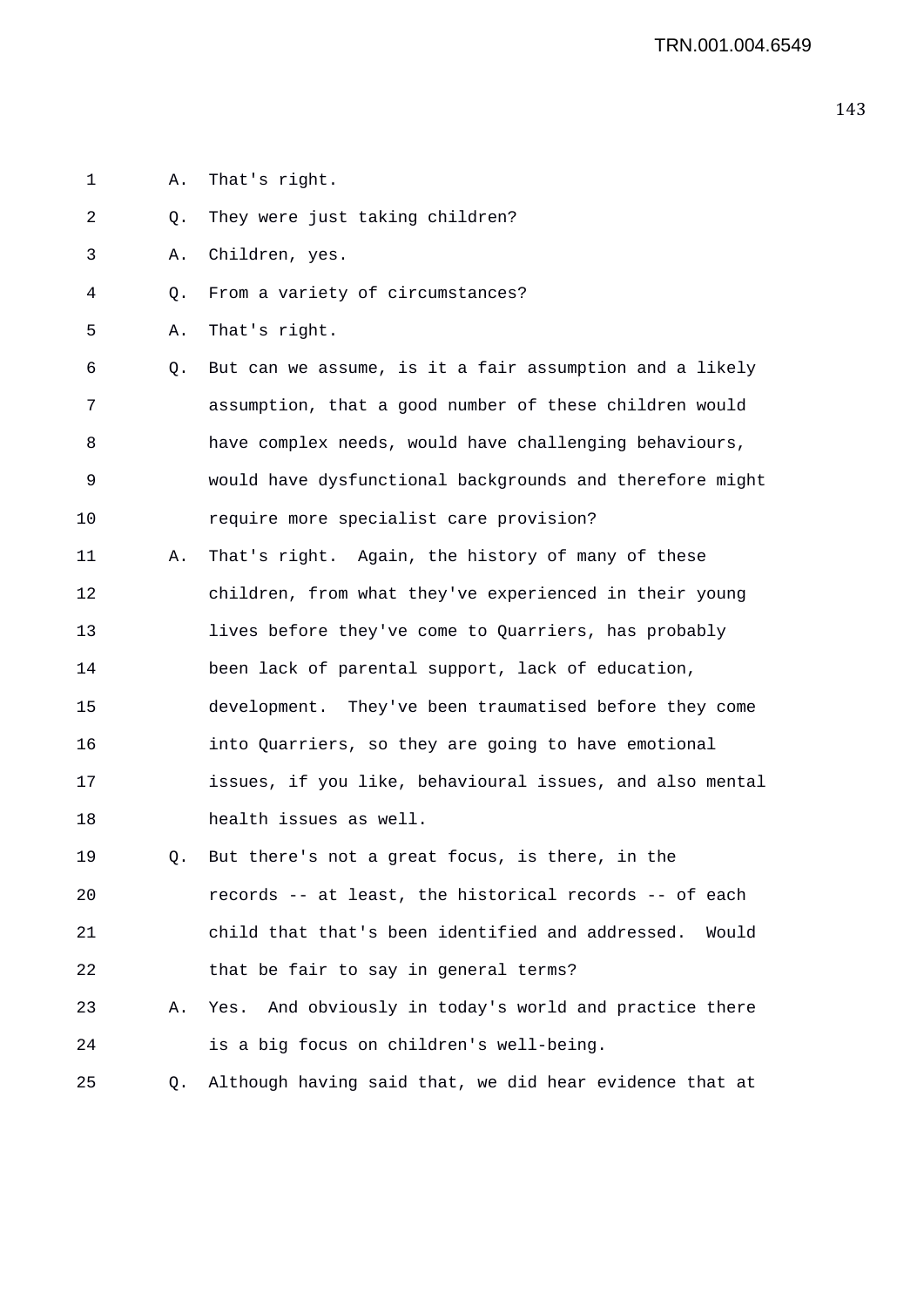| 1  |    | least at some point in the history of the village, they  |
|----|----|----------------------------------------------------------|
| 2  |    | started to appoint in-house psychologists. I think       |
| 3  |    | Jean Morris was there and her predecessor, Mrs Schaffer. |
| 4  | Α. | That's right.                                            |
| 5  | Q. | So they did start to have professionals?                 |
| 6  | Α. | They did. I can't recall the actual year. I think it     |
| 7  |    | may have been around the 1960s that psychologists were   |
| 8  |    | employed. Again, there's some information to say that    |
| 9  |    | they could have been better used within children's       |
| 10 |    | reviews and obviously through education and support of   |
| 11 |    | house parents.                                           |
| 12 | Q. | Yes, because I think if we come to the 1965 report later |
| 13 |    | on, there was some evidence to the effect that although  |
| 14 |    | there may have been a psychologist at that stage, she    |
| 15 |    | perhaps was a bit underemployed and underused and her    |
| 16 |    | talents weren't being used to the full?                  |
| 17 | Α. | Certainly from what I've read.                           |
| 18 | Q. | Are you able to gauge who made referrals ultimately?     |
| 19 |    | When Jean Morris, for example, was seeing children, who  |
| 20 |    | was it that was deciding it was a good idea that she     |
| 21 |    | should see particular children? Was that the             |
| 22 |    | house parents or the superintendent or someone else?     |
| 23 | Α. | I assume that it was the house parent, although I can't  |
| 24 |    | recall seeing an actual referral form, you know, or      |
| 25 |    | evidence of a referral and why the child would be        |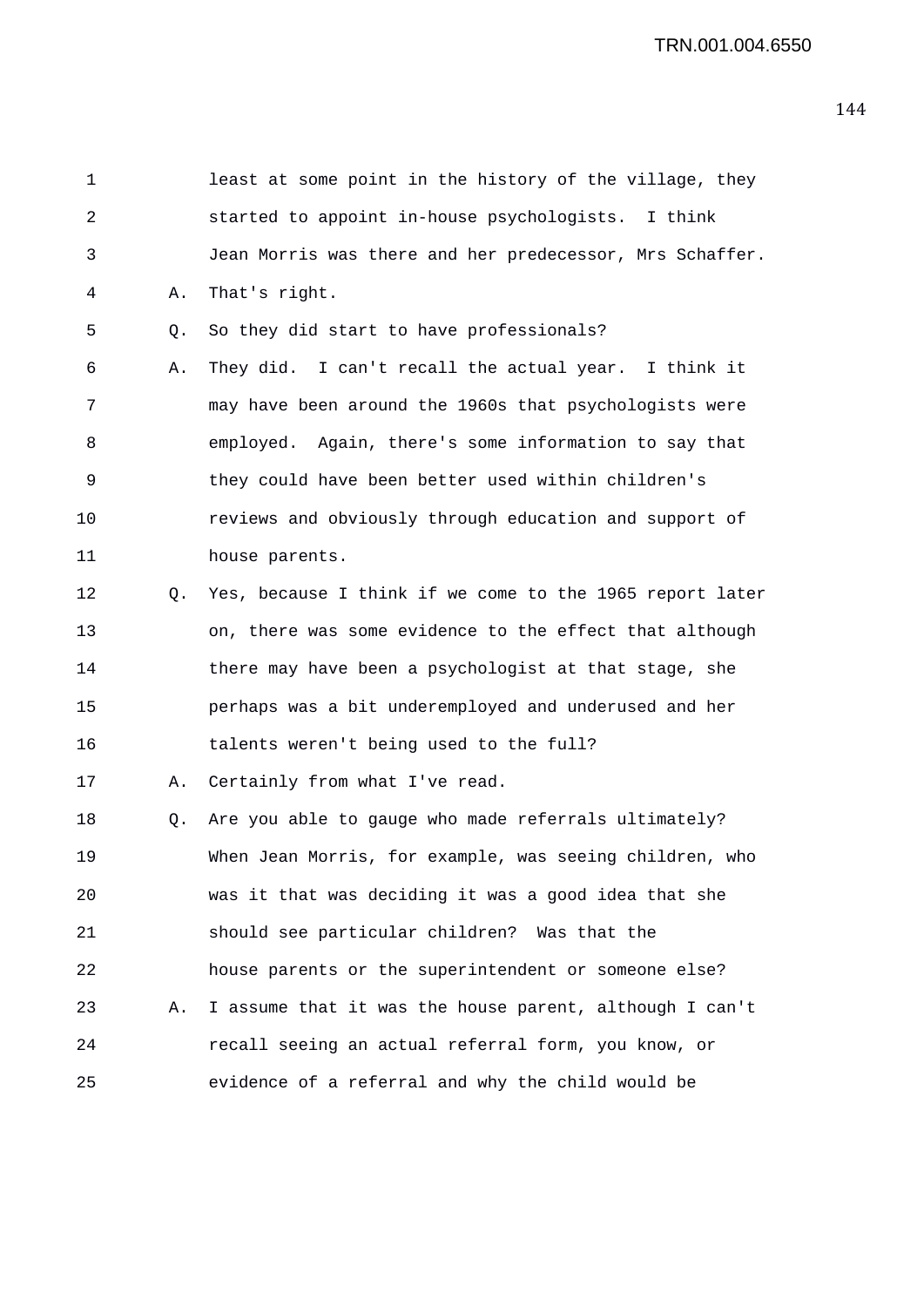| 1  |    | referred to the psychologist. I can't recall.              |
|----|----|------------------------------------------------------------|
| 2  |    | LADY SMITH: Could it have been to do with the contact of   |
| 3  |    | the in-house social worker with the family?                |
| 4  | Α. | It could have been.                                        |
| 5  |    | MR PEOPLES: So when they were set up then, that might have |
| 6  |    | been one avenue which would have led to a referral?        |
| 7  | Α. | It could have been.                                        |
| 8  | Q. | You also deal in paragraph 103 on page 17 with another     |
| 9  |    | theme, the carrying out of chores in cottages. We heard    |
| 10 |    | some evidence about that.                                  |
| 11 | Α. | Certainly, from the evidence that I've heard and read,     |
| 12 |    | children in some cottages were seen as domestic labour     |
| 13 |    | and some had excessive chores for their age and their      |
| 14 |    | stage. Again, there was variation in cottages              |
| 15 |    | in relation to this. So for some cottages it wasn't        |
| 16 |    | such an issue.                                             |
| 17 | Q. | I take it you would say that there shouldn't have been     |
| 18 |    | that level of variation. If there was a single care        |
| 19 |    | provider providing care in a single location, you          |
| 20 |    | shouldn't have that degree of variation between            |
| 21 |    | cottages?                                                  |
| 22 | Α. | Again, you would expect that there might be policy,        |
| 23 |    | procedure on that, standards that cottages would work      |
| 24 |    | to.                                                        |
| 25 | Q. | Because I think we've heard that some other                |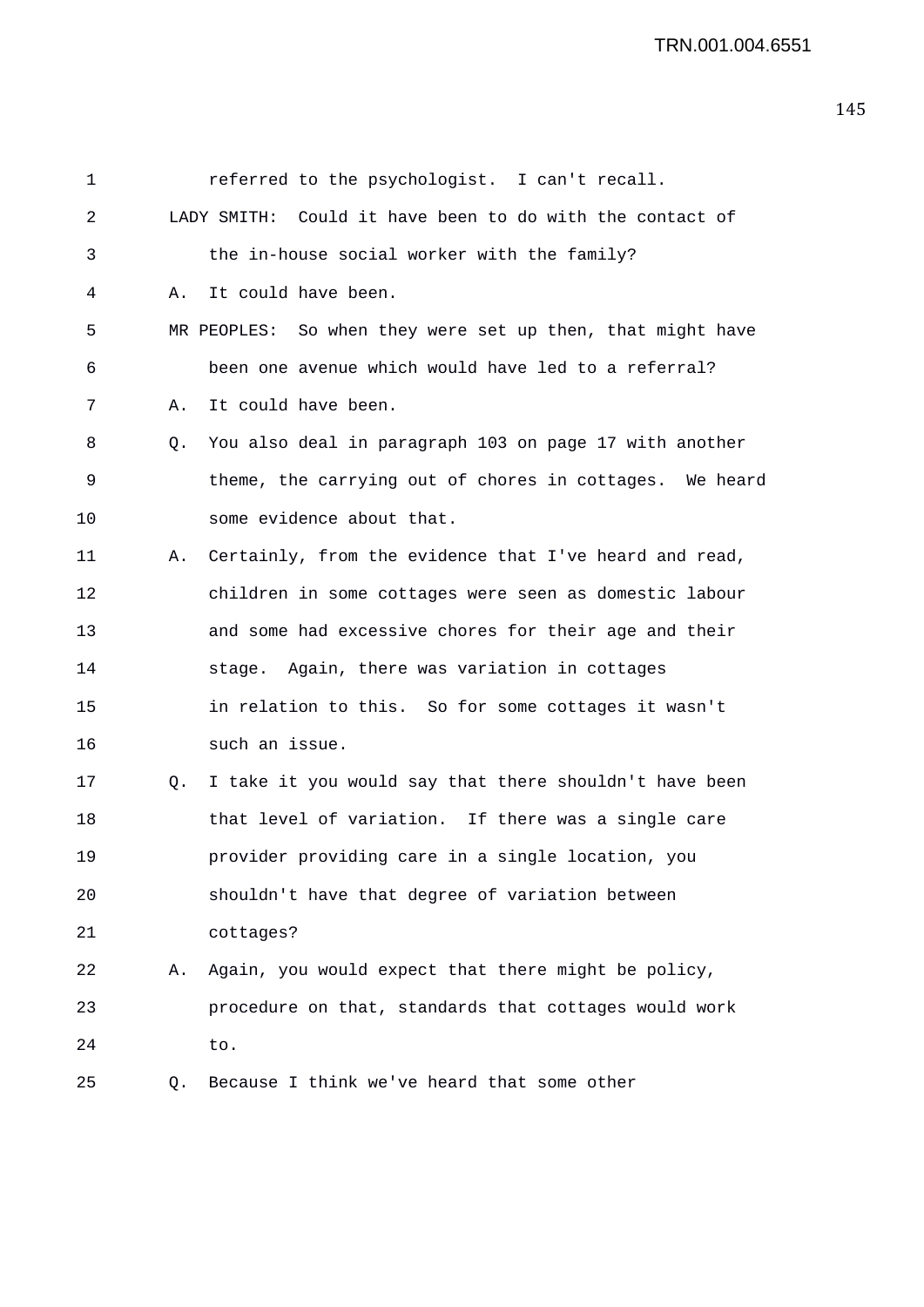1 organisations, particularly Barnardo's, was quite 2 prescriptive in terms of its paperwork, saying, "This is 3 what you shall do", giving guidance from headquarters 4 and so forth. Was there any equivalent that you've seen 5 for Quarriers? 6 A. I can't recall seeing anything in relation to children's 7 chores in relation to a policy or procedure. 8 Q. I don't know whether you can answer this: do you think 9 that to some extent the use of children as domestic 10 labour might have been partly due to staffing 11 recruitment issues? 12 A. I think this would be the case and certainly in history 13 at the time, if I recall reading, at the time of the 14 war, for example, where recruitment was difficult and 15 the homes were very busy with the number of children 16 being admitted because of the war, if you like, in the 17 circumstances, children were expected to do more duties 18 and I think there was a comment in one of the documents 19 that I read that the children had done their part 20 regarding digging for victory. 21 Q. But I suppose you can dig for victory between 1939 and 22 1945, but you shouldn't still be digging after 1945 into 23 the 1960s or 1970s. 24 A. No, that's right.

25 Q. So even if there had been some basis or justification at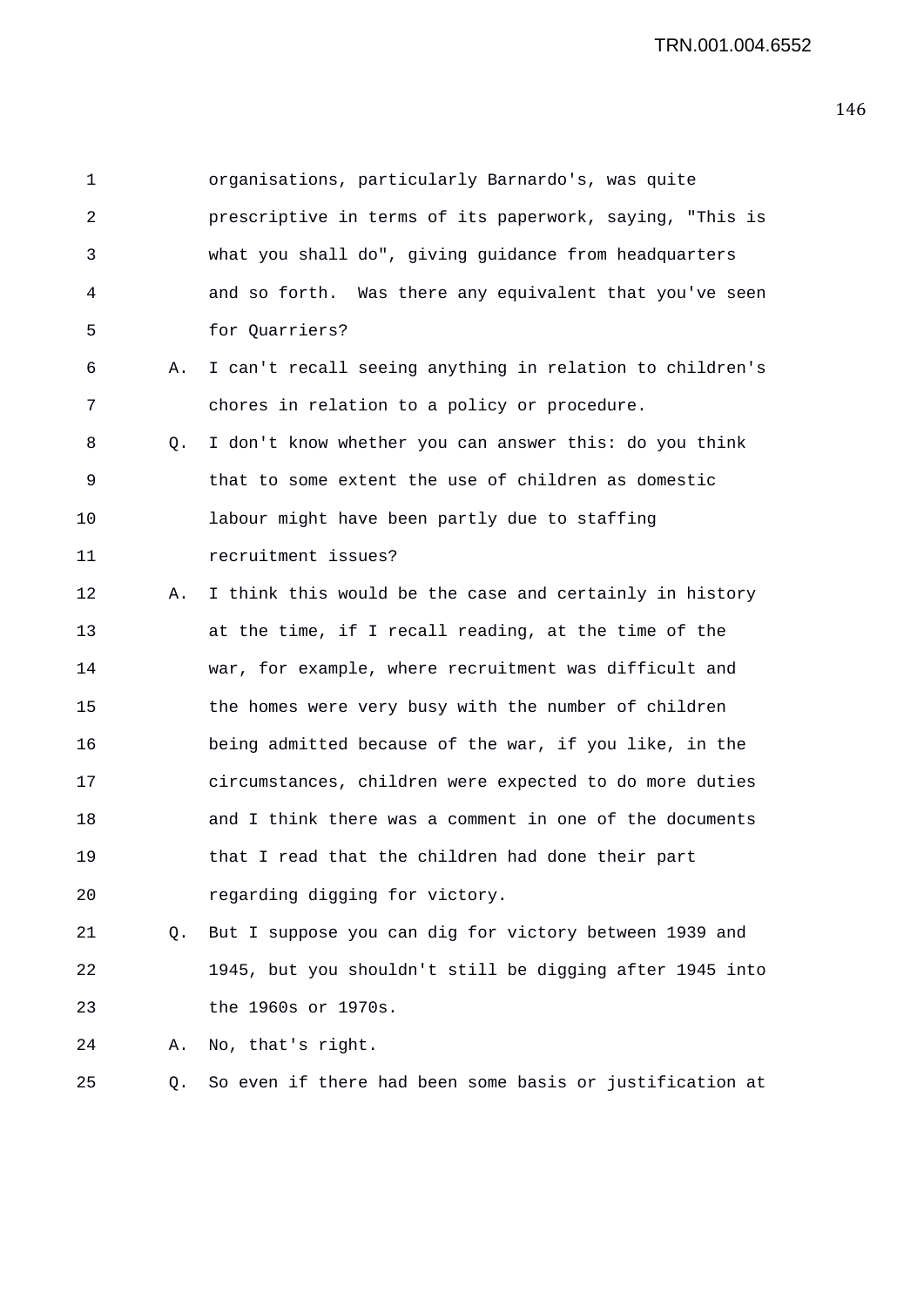| $\mathbf 1$ | certain periods, you're not suggesting there's                 |
|-------------|----------------------------------------------------------------|
| 2           | a justification for heavy chores or manual work?               |
| 3           | No, and it was recognised through -- I think it would be<br>Α. |
| 4           | after the 1965 report -- there was further support to          |
| 5           | the cottages in respect of staffing, domestic help and         |
| 6           | also equipment there.                                          |
| 7           | I think you deal with recruitment (sic) more<br>Q.             |
| 8           | specifically later in your statement and we'll come back       |
| 9           | to that.                                                       |
| 10          | Another theme you pick up --                                   |
| 11          | LADY SMITH: I think the reference was to equipment.            |
| 12          | Is that right, equipment?                                      |
| 13          | Equipment.<br>Α.                                               |
| 14          | LADY SMITH: Washing machines, for example?                     |
| 15          | Yes.<br>Α.                                                     |
| 16          | Sorry. Equipment, not recruitment.<br>MR PEOPLES:              |
| 17          | That, I think, was thanks to the lady<br>LADY SMITH:           |
| 18          | visitors -- or at least they claimed triumph in that           |
| 19          | respect.                                                       |
| 20          | MR PEOPLES: Yes, by the use of some equipment, there was       |
| 21          | maybe less need for little hands to do chores.                 |
| 22          | Aftercare is another matter you have picked up in              |
| 23          | your statement. I think you have picked up the fact            |
| 24          | that there was evidence from witnesses of a lack of            |
| 25          | preparation for life in the outside world. I think             |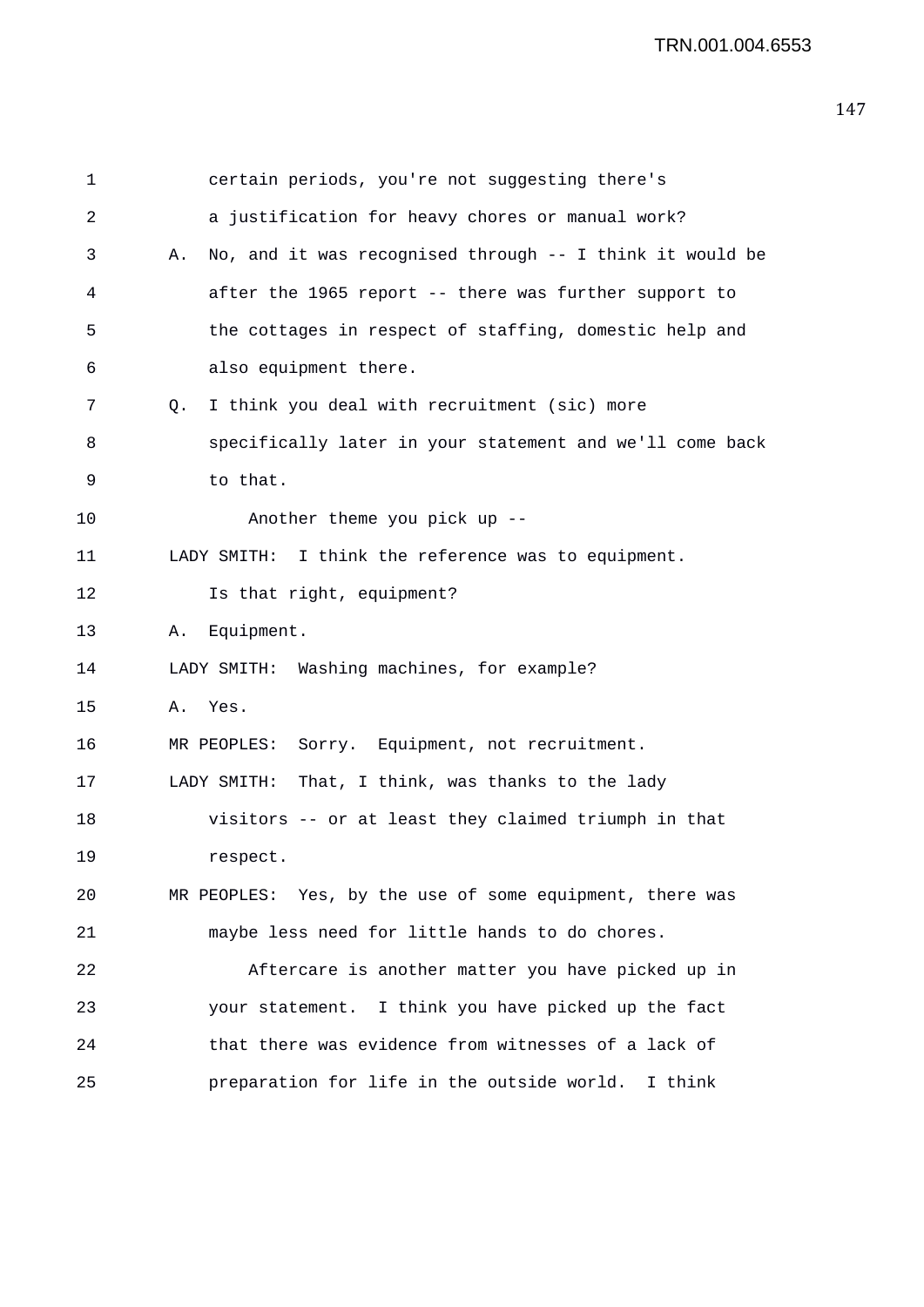1 you've heard a bit of evidence to that effect, I'm sure. 2 A. Uh-huh, yes. There was some evidence that I've heard 3 that children were poorly equipped for the outside 4 world. Again, Quarriers was a self-sufficient village, 5 providing everything that was needed, and that obviously 6 could lead to difficulties in the transition from the 7 village into the wider world. 8 However, there was evidence that -- there is 9 evidence with regards to preparing children at different 10 times through history with regards to -- I think it was 11 between the 1930s and 1950s, there was a ship in 12 Quarrier's Village, the James Arthur, which was to help 13 prepare children for life in the navy. 14 Also, for the girls, there was preparation for 15 domestic work, such as laundry, sewing, et cetera, 16 there, and also the boys working on farms. 17 Q. So they were doing things, but I suppose if you were 18 trying to say, well, that's giving them some skills, but 19 ultimately the people who have come to this inquiry have 20 said, whether they got these activities and skills or 21 not, they just didn't feel they were ready to cope with 22 the outside world and the demands placed upon them. 23 A. For some children. 24 Q. And in a sense, in paragraph 109, you recognise that, 25 do you not? And you comment on that, that some did feel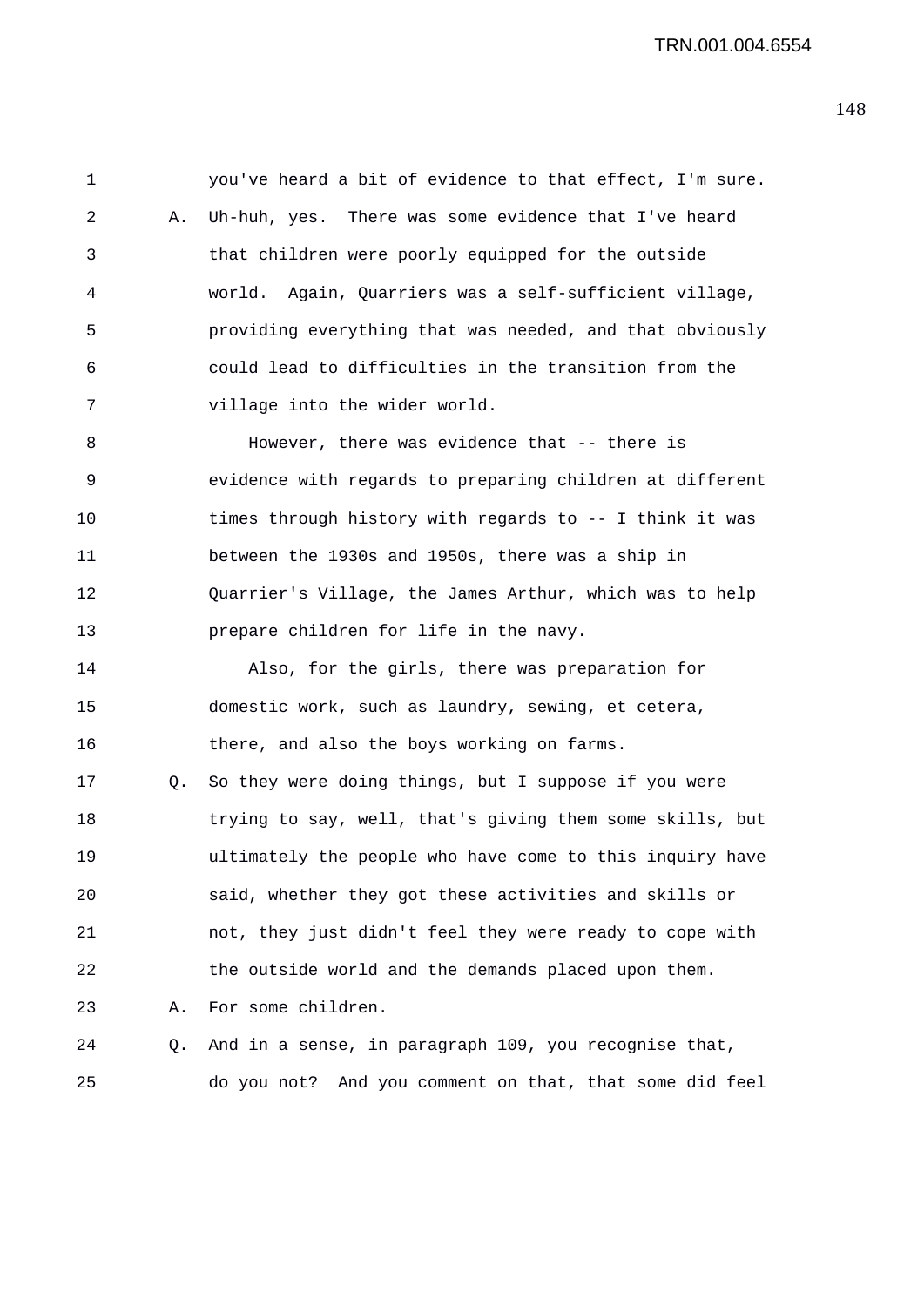| $\mathbf 1$ |           | unprepared and felt they were left very vulnerable.      |
|-------------|-----------|----------------------------------------------------------|
| 2           |           | I think it's in your statement that you say:             |
| 3           |           | "That left them vulnerable and potentially open to       |
| 4           |           | abuse."                                                  |
| 5           |           | Is that right?                                           |
| 6           | Α.        | Yes, if they're not prepared. Quarriers did, in          |
| 7           |           | history, have hostels and halfway houses. Also at        |
| 8           |           | different points they prepared or helped/supported with  |
| 9           |           | regards to lodgings, finding employment and also for     |
| 10          |           | some children there was free loans at one point from     |
| 11          |           | Quarriers to help get them set up.                       |
| 12          | $\circ$ . | So they were doing things, but perhaps ultimately these  |
| 13          |           | weren't sufficient for at least some children to feel    |
| 14          |           | that they were prepared for life outside the village?    |
| 15          | Α.        | Yes.                                                     |
| 16          | Q.        | In part, could that be due to what you say in the final  |
| 17          |           | sentence in paragraph 109, that they had led isolated    |
| 18          |           | lives within the confines of the village, maybe with     |
| 19          |           | lots being done for them, and were to some extent        |
| 20          |           | institutionalised?                                       |
| 21          | Α.        | For some children, yes.                                  |
| 22          | Q.        | Was that not, to some extent, the danger of that set-up? |
| 23          | Α.        | Yes.                                                     |
| 24          | Q.        | The next matter you deal with is abuse of children by    |
| 25          |           | children, at paragraph 111 on page 18. You're aware,     |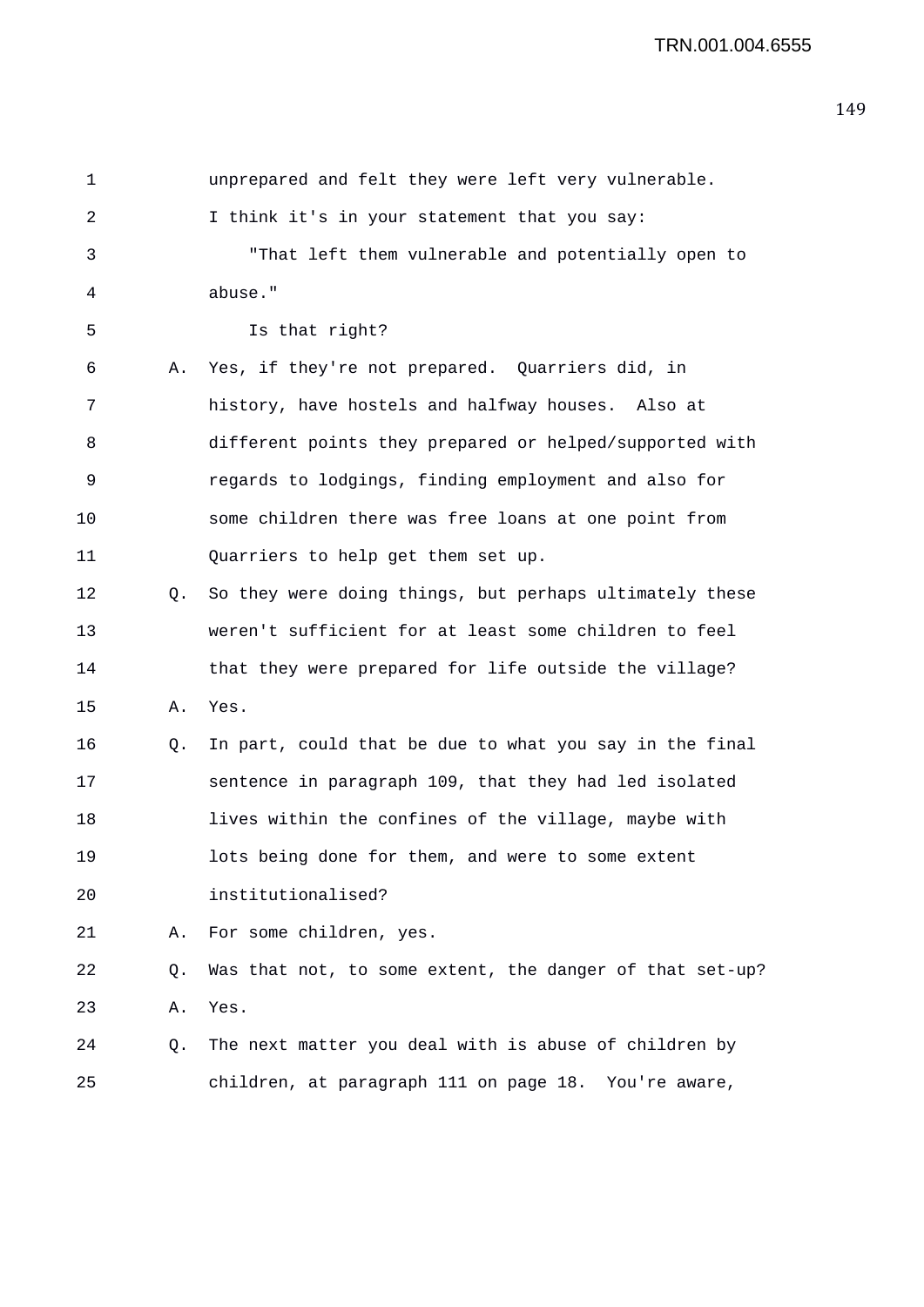| $\mathbf 1$ |    | and indeed we've had some evidence of allegations of     |
|-------------|----|----------------------------------------------------------|
| 2           |    | abuse by one child on another --                         |
| 3           | Α. | Yes.                                                     |
| 4           | Q. | -- perhaps a younger being abused by an older and so     |
| 5           |    | forth.                                                   |
| 6           |    | You say that the records at least are relatively         |
| 7           |    | brief in relation to such matters. So there's not a lot  |
| 8           |    | in the records about this?                               |
| 9           | Α. | That's right.                                            |
| 10          | Q. | But what are you saying at 112? Can you read that out?   |
| 11          | Α. | "Although the records in relation to these incidents are |
| 12          |    | relatively brief, there does seem to be a lack of        |
| 13          |    | awareness and knowledge of presenting behaviour that     |
| 14          |    | could be tied into child abuse or sexualised behaviour   |
| 15          |    | between children. There also appears to be a lack of     |
| 16          |    | awareness of the potentially serious impact that sexual  |
| 17          |    | behaviour between children could have upon them."        |
| 18          | Q. | And maybe just read on to the next paragraph just to     |
| 19          |    | finish that off.                                         |
| 20          | Α. | "Very often the records will use the words 'interfere    |
| 21          |    | with'. There does not appear to be any consideration of  |
| 22          |    | the risks which might be posed to other children by      |
| 23          |    | children who have been sexualised."                      |
| 24          | Q. | And then I think you contrast that with what would       |
| 25          |    | happen today if anything of that kind was to come to     |
|             |    |                                                          |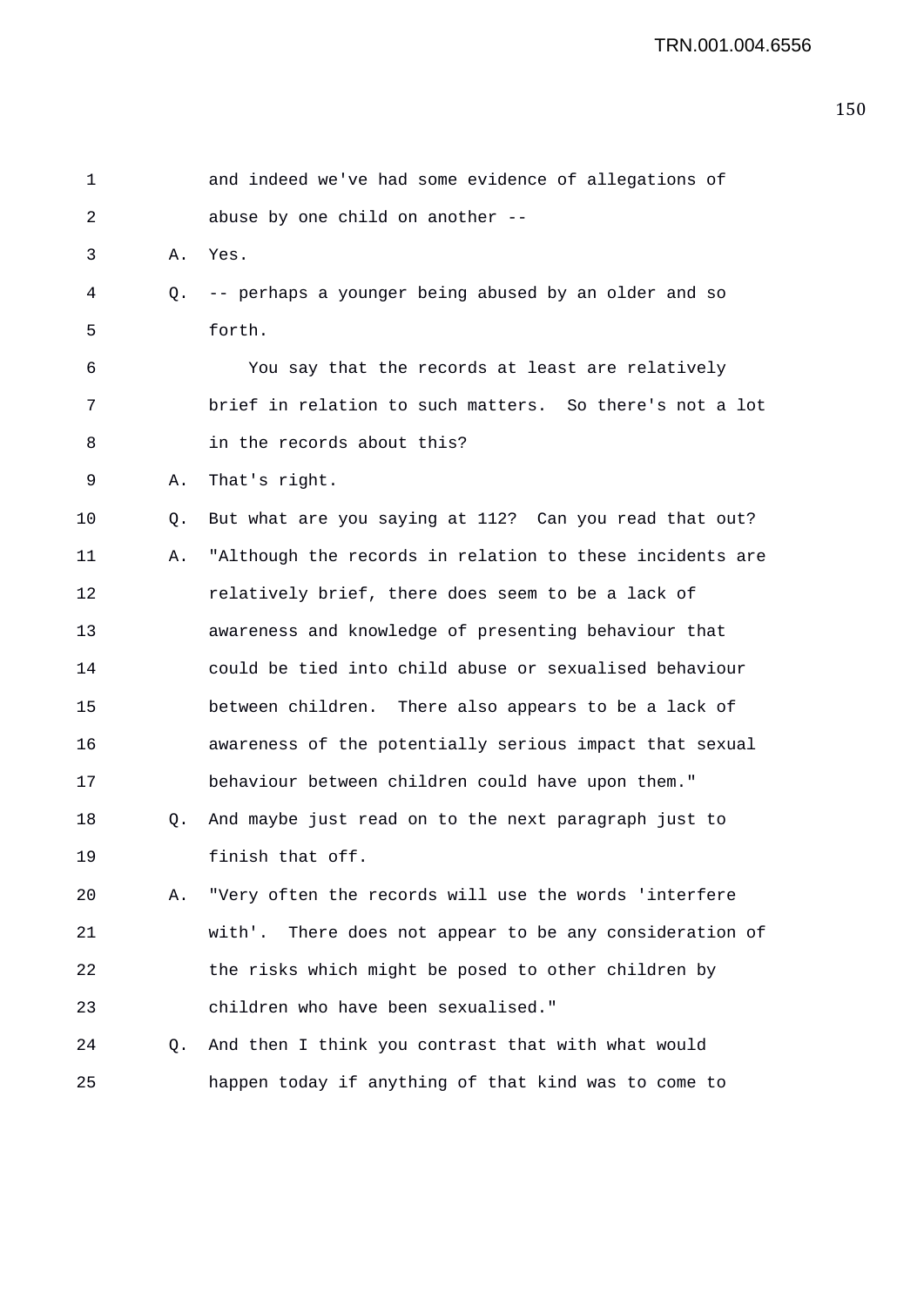1 light. 2 A. Yes. 3 Q. I think we've heard some evidence from your colleague 4 this morning about the current processes, so I'll not 5 ask you more about that. 6 You also say you have found in the records some 7 instances of children bullying other children physically 8 and I think you say that's a continuing problem. 9 A. Yes. Even today -- not just physically but today 10 there's a focus on children being bullied, for example, 11 through social media and the impact on their mental 12 health and well-being as part of that. 13 Q. So that's an issue that's as live today as it's 14 historically? 15 A. Yes. 16 Q. You mention evidence of sexual abuse at Southannan and 17 Seafield. We know that Southannan was established in 18 around about 1978 and was replaced by Seafield in 1996. 19 At paragraph 117, is the point you're making there 20 that at least the fact that these incidents have been 21 recorded and found demonstrate that at least by that 22 stage there were some procedures there -- 23 A. Yes. 24 Q. -- to deal with incidents and indeed the police were 25 informed on each occasion?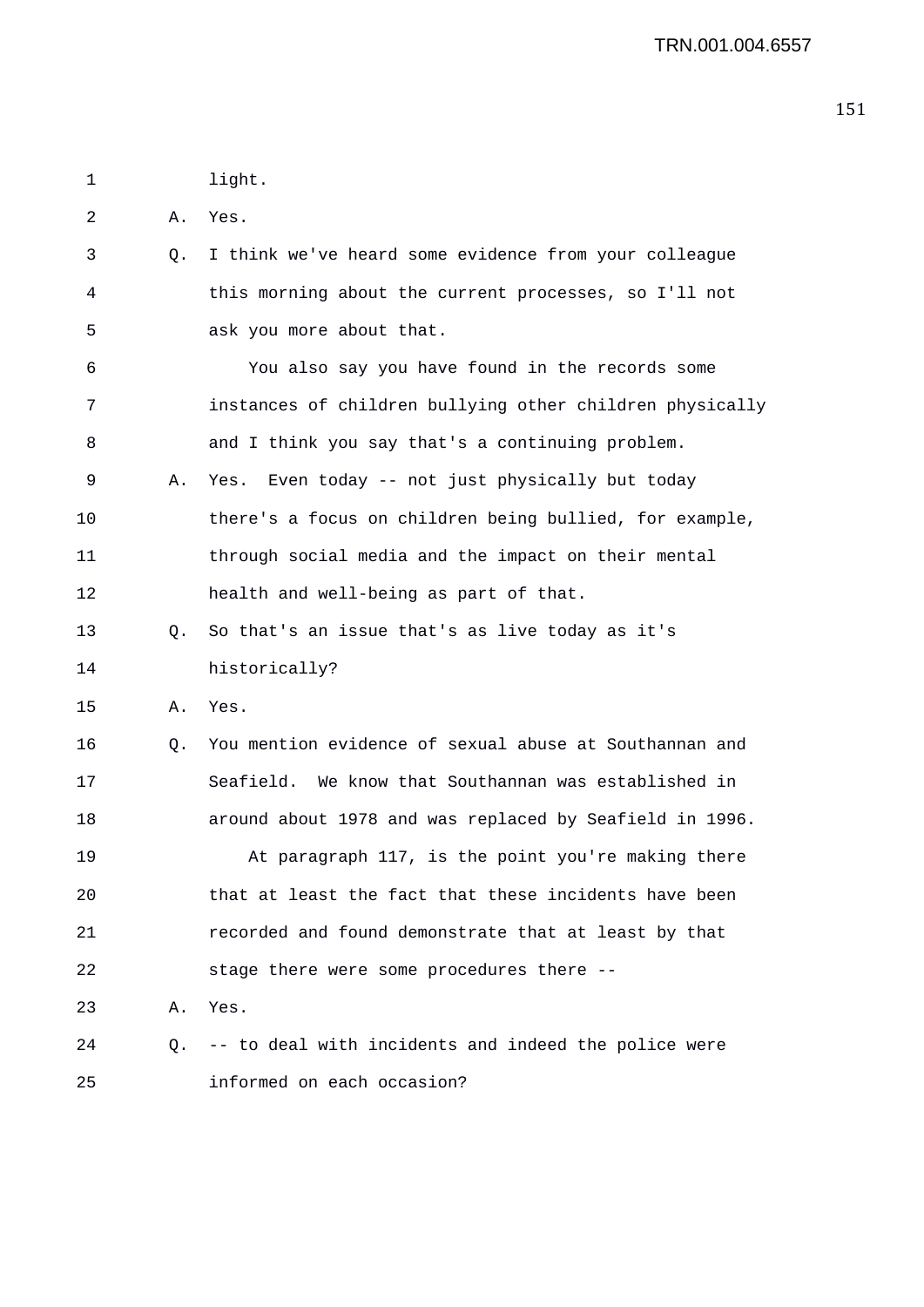1 A. Yes.

| 2  | Q. | Would that contrast with what appears to have been the    |
|----|----|-----------------------------------------------------------|
| 3  |    | position historically at, say, Quarrier's Village?        |
| 4  | Α. | Yes, because I think there's a better understanding and   |
| 5  |    | awareness of the impact. Again, it links back to          |
| 6  |    | education and knowledge by the house parents.             |
| 7  | O. | The next topic you pick up, or theme, is absconding and   |
| 8  |    | that's paragraph 118 on page 19 of your statement.<br>You |
| 9  |    | say -- and I think it's maybe apparent from the evidence  |
| 10 |    | we've heard -- that absconding was a common               |
| 11 |    | occurrence --                                             |
| 12 | Α. | Yes.                                                      |
| 13 | Q. | -- and it could be for a number of reasons, and I think   |
| 14 |    | that's the point you make in 118.                         |
| 15 |    | At paragraph 119, what do you say there?                  |
| 16 | Α. | There is evidence from some children that they've<br>Yes. |
| 17 |    | been punished for absconding when they've got back to     |
| 18 |    | the village by way of corporal punishment. Again, the     |
| 19 |    | approach here does not seem to have been child centred.   |
| 20 |    | So what's happening here is that there hasn't been        |
| 21 |    | enough investigation into why children have absconded     |
| 22 |    | in the first place or an understanding that absconding    |
| 23 |    | could be because of trauma that's happening or if         |
| 24 |    | they're unhappy about where they are or who's looking     |
| 25 |    | after them.                                               |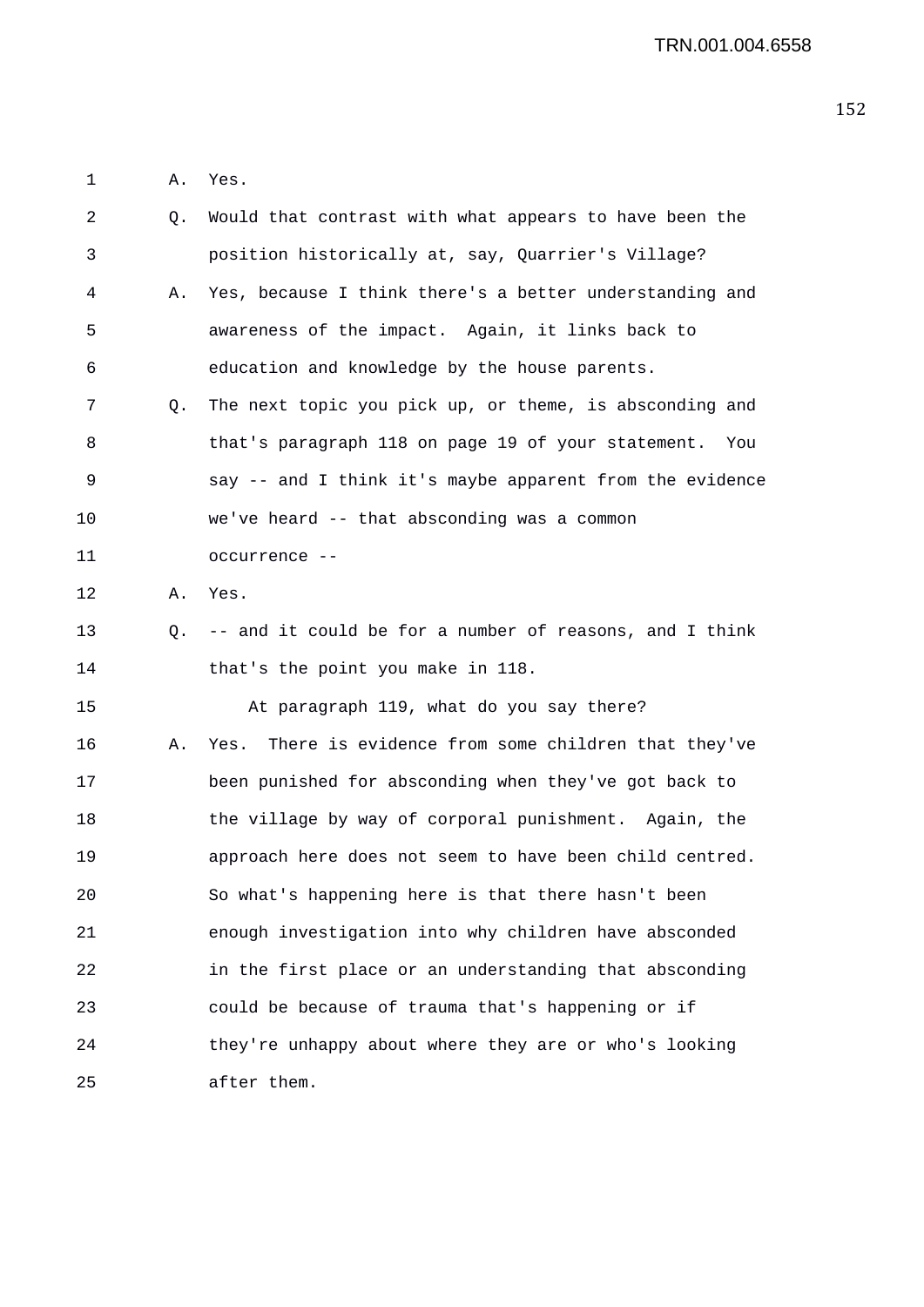1 Q. I am not sure we heard very much evidence of absconding 2 being met with a sympathetic response at all. I'm 3 struggling to remember. I think I'll be corrected if 4 I'm wrong. It was always invariably when someone said 5 they ran away they were met with some form of 6 punishment. One had to walk back he said and others 7 would talk about punishment rather than saying, "Come 8 back", and, "Glad to see you", and, "Thank goodness 9 you're okay". 10 A. I haven't heard or read anything that was a more 11 positive approach. 12 Q. I don't know whether you can help me here, and no doubt 13 we can look for ourselves, but in some rules and 14 regulations of some providers, they set out what are 15 punishable offences. Can you help me whether in 16 Quarriers absconding was seen or noted as a punishable 17 offence? 18 A. No. I can't help with you that. I don't know. 19 Q. It may be something we can check to see if it's 20 mentioned specifically -- 21 LADY SMITH: And of course, the point you make is that even 22 if the reason turns out to be the child's mischievous 23 and that's why the child was away from the home for 24 a while, you need to find out -- 25 A. Yes.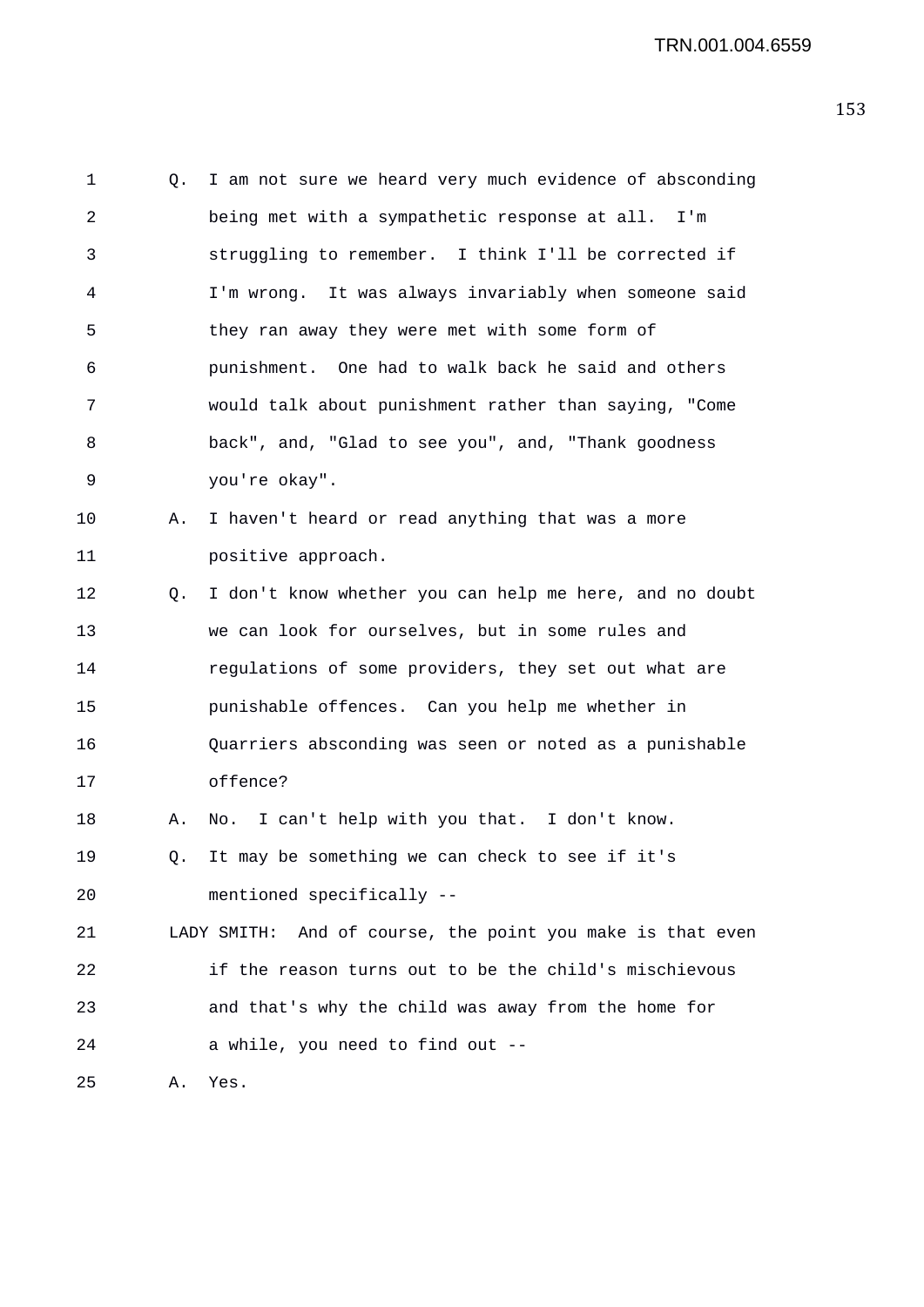| 1  |    | LADY SMITH: -- because there's always a possibility that   |
|----|----|------------------------------------------------------------|
| 2  |    | it's something more problematic --                         |
| 3  | Α. | Exactly.                                                   |
| 4  |    | LADY SMITH: -- deep unhappiness or abuse.                  |
| 5  | Α. | Yes, you wouldn't assume.                                  |
| 6  |    | MR PEOPLES: We've heard some evidence about restraint, and |
| 7  |    | you deal with that also on page 19 at the beginning of     |
| 8  |    | paragraph 120. You say that when compiling a response      |
| 9  |    | in relation to Seafield, which we know was opened in       |
| 10 |    | about 1996, you found a number of allegations involving    |
| 11 |    | inappropriate restraint.                                   |
| 12 | Α. | That's right.                                              |
| 13 | Q. | I think you make the point in relation to Seafield at      |
| 14 |    | 124 that, having mentioned one particular individual,      |
| 15 |    | a senior member who was ultimately dismissed, that at      |
| 16 |    | least there was a demonstration here that there were       |
| 17 |    | procedures and safeguards and indeed the matter was        |
| 18 |    | dealt with in an appropriate way.                          |
| 19 | Α. | Yes.                                                       |
| 20 | Q. | But this is 1996, not 1976 or 1966 or 1956, so we're not   |
| 21 |    | seeing anything similar in these decades, are we --        |
| 22 | Α. | No.                                                        |
| 23 | O. | -- if restraint was being used? I take it restraint        |
| 24 |    | would have been used from time to time? It seems           |
| 25 |    | inconceivable that restraint would simply have emerged     |
|    |    |                                                            |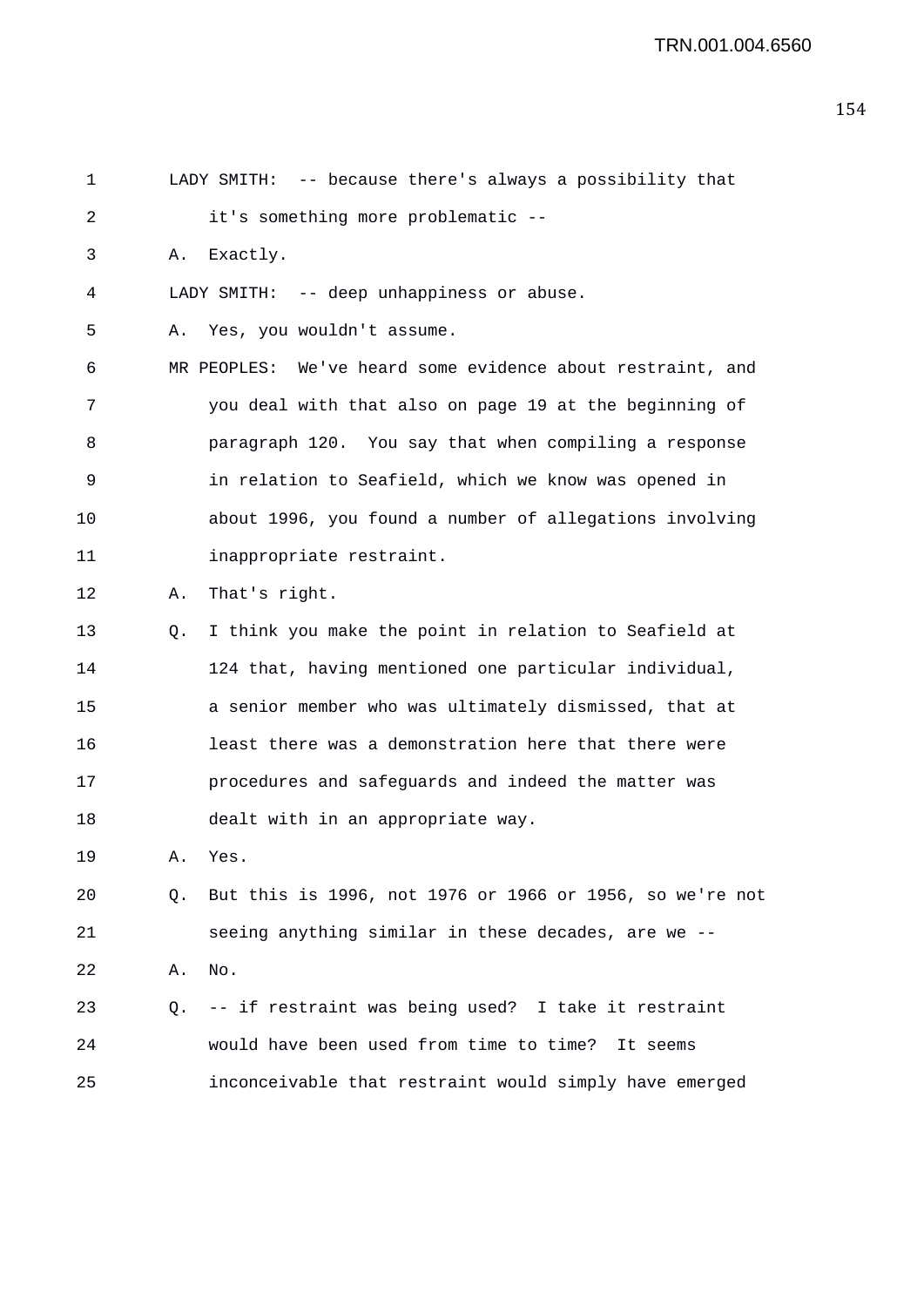1 as a -- 2 A. Well, again, the definition of restraint has developed 3 through the years. But even going back to the 1970s or 4 whatever, the sheds, the cupboards, are a form of 5 restraint. 6 Q. Grabbing someone and holding them or taking them 7 somewhere to a room for punishment or otherwise is 8 a form of restraint? 9 A. That's right. 10 Q. So I suppose that was perhaps the historical forms of 11 restraint -- 12 A. Exactly. 13 Q. -- without any training and saying whether these were 14 good, bad or whatever. 15 A. Uh-huh, yes. And even some of the evidence where 16 children were made to stand in corners or stools, stand 17 on stools, that's a form of restraint as well. 18 Q. It does not involve contact, but it's a form of 19 restraint because you're saying, "Stay in one place or 20 else"? 21 A. That's right. 22 Q. And I think that was in the cottage for children with 23 epilepsy, the stool on the landing, if I'm not mistaken. 24 A. I can't recall. 25 Q. I think there was evidence to the effect that at least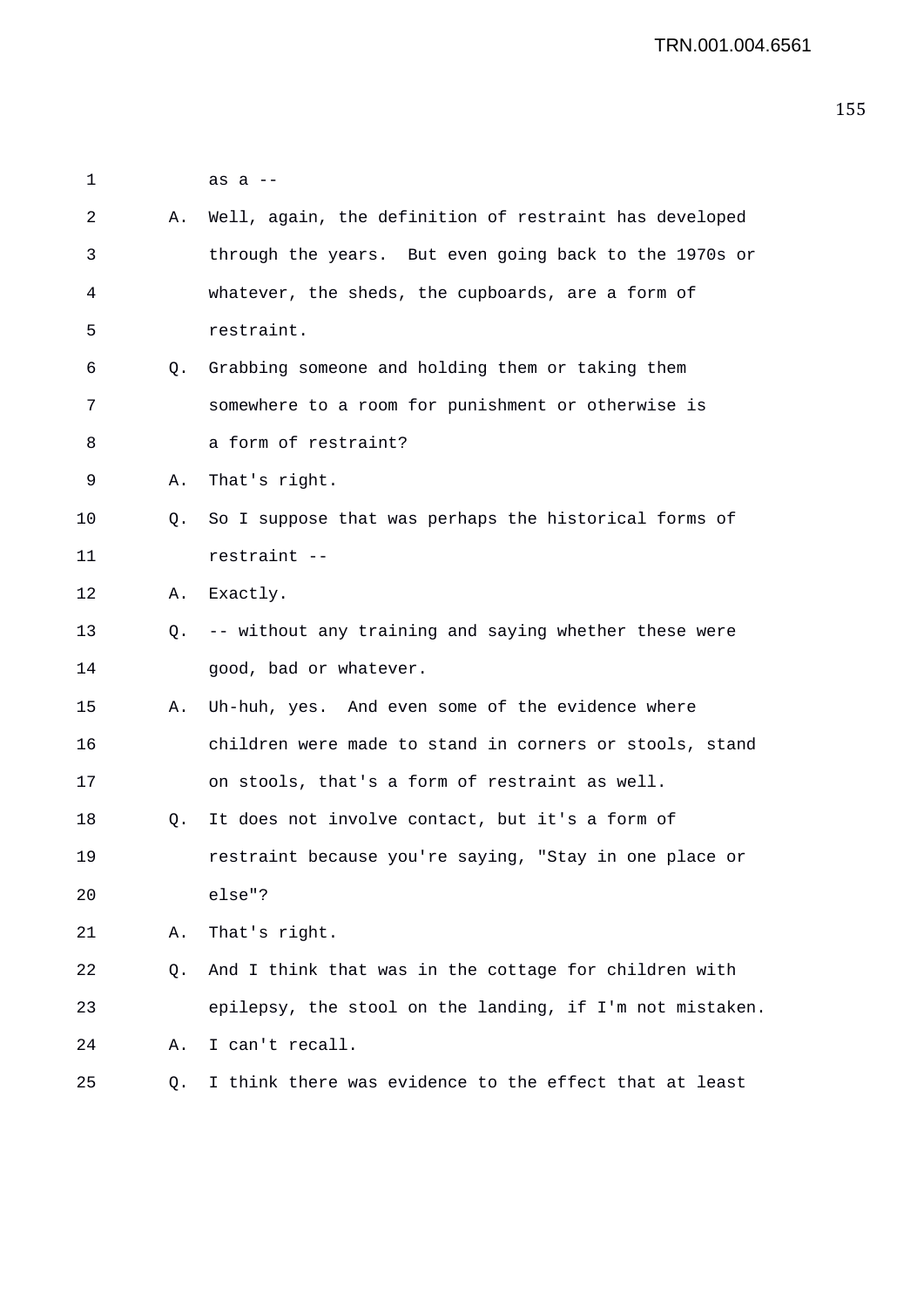| 1  |    | a house parent -- and this was raised as an issue by       |
|----|----|------------------------------------------------------------|
| 2  |    | some of the in-house social workers, and I think on that   |
| 3  |    | occasion it was removed.                                   |
| 4  |    | LADY SMITH: Yes.                                           |
| 5  | Α. | I do remember; I just don't recall the epilepsy aspect.    |
| 6  |    | MR PEOPLES: I think it was a special cottage that had      |
| 7  |    | house parents that were supposedly qualified to deal       |
| 8  |    | with children with epilepsy.                               |
| 9  |    | You have a heading at paragraph 125, "Systemic             |
| 10 |    | Failures". Just read to me, if you could, please, what     |
| 11 |    | you say there.                                             |
| 12 | Α. | "Reflecting on the various sources of evidence, it is      |
| 13 |    | apparent that there were shortcomings in Quarriers'        |
| 14 |    | practices, which meant that abuse was allowed to occur.    |
| 15 |    | This is particularly so force the Quarrier's Village       |
| 16 |    | There was a clear improvement in the documentation<br>era. |
| 17 |    | of policies and procedures from the 1990s onwards.         |
| 18 |    | Quarriers has identified recurrent themes from the         |
| 19 |    | evidence about where the previous practices fell short."   |
| 20 | Q. | In that last sentence, when you're saying that practices   |
| 21 |    | fell short, the recurrent themes, are they meant to be     |
| 22 |    | illustrative of areas where the organisation fell short?   |
| 23 | Α. | Current practices fell short. It is basically what key     |
| 24 |    | areas that allowed that to happen.                         |
| 25 | Q. | Because I have been asked, on behalf of FBGA, just         |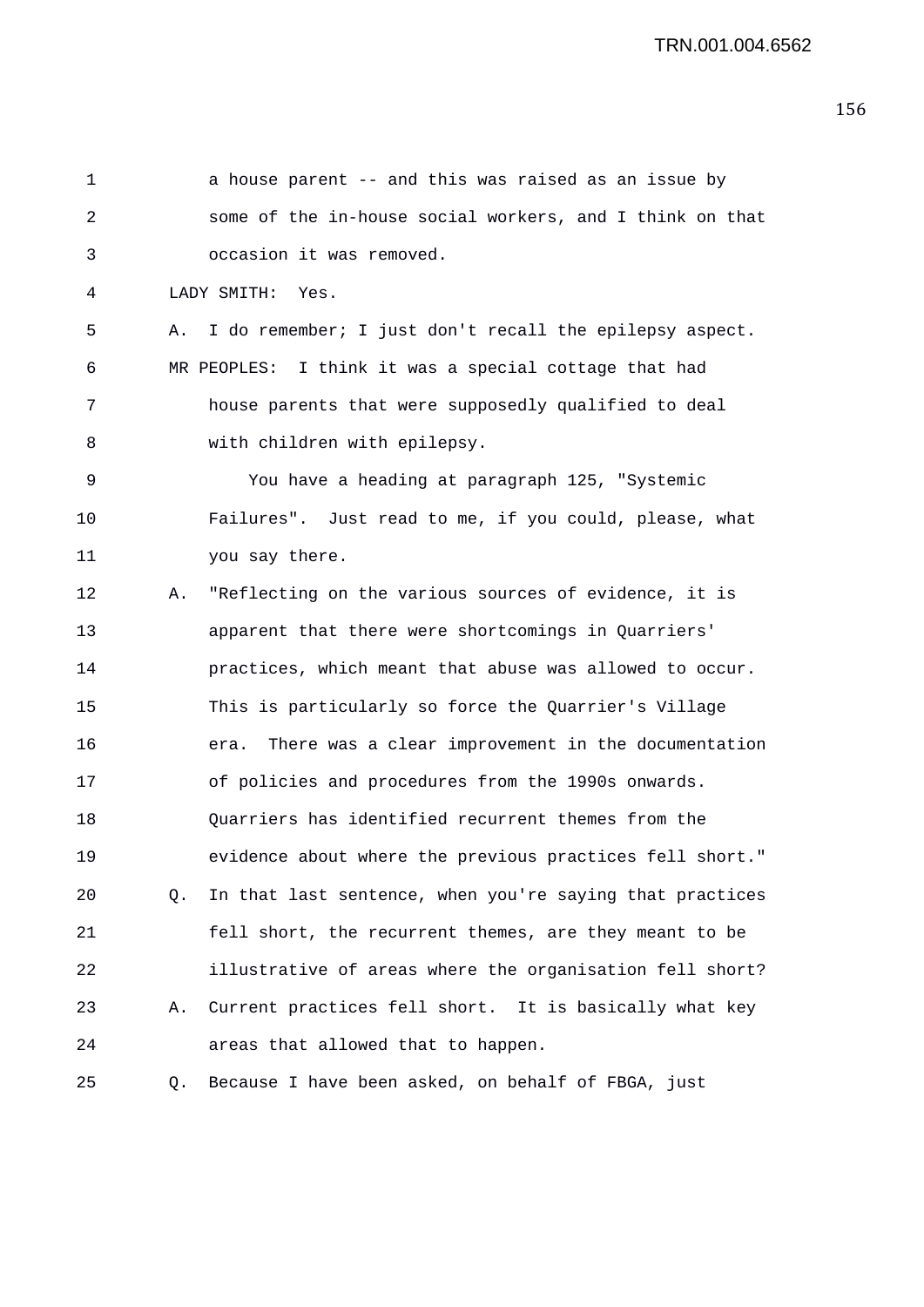1 in relation to this paragraph, and I just want to raise 2 it with you now, they're asking whether you are able to 3 express a view on the nature and extent of these 4 shortcomings. I think they just want to be clear what 5 shortcomings you are referring to in this paragraph. 6 Can you do that for me? 7 LADY SMITH: Alice, I think what we'll do is take the 8 afternoon break, which is just a short five or 9 ten-minute break at this stage, and you can perhaps 10 gather your thoughts on that question. We'll hear the 11 answers just after the break. 12 (3.05 pm) 13 (A short break) 14 (3.15 pm) 15 LADY SMITH: Alice, I hope that's been long enough for you 16 to put your answers together. Do you need Mr Peoples to 17 remind you of what he wanted to ask you about? 18 A. Yes. 19 MR PEOPLES: It was a question I have been asked to put to 20 you arising out of what is said in paragraph 125. 21 Really, I was asking whether you were able to express 22 a view on the nature and extent of the shortcomings that 23 you mention in that paragraph and whether you can 24 indicate who was responsible and why they happened. 25 A. It is a large question.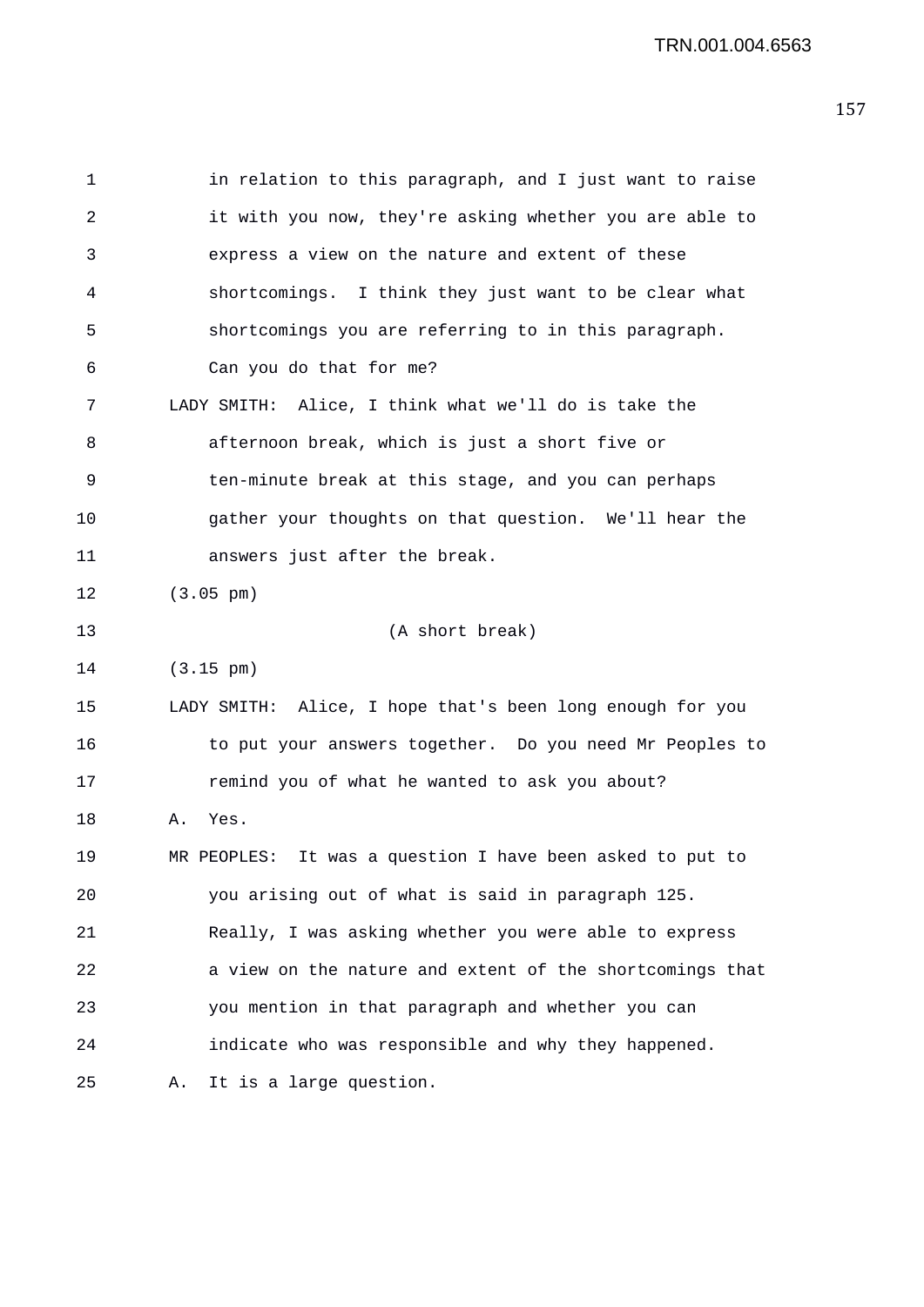1 Q. It is a large question.

2 A. But basically, under the headings that I've given in my 3 statement, in relation to the culture of the 4 organisation, the environment, it was isolated and 5 tended to be inward looking. There was also the lack of 6 leadership and management where the cottages and cottage 7 house parents were basically autonomous, working on 8 their own with little support and supervision from their 9 managers, as far as I can understand from the evidence.

10 Also, the recruitment of house parents who have got 11 a very important role in the care and safeguarding of 12 children, again the people that were recruited, as 13 you'll have heard from evidence from many people, the 14 lack of experience, lack of skills, qualifications, and 15 then we go on to the training, the induction of 16 housekeepers, et cetera.

17 So there was all of that, plus also the response to 18 allegations of abuse and complaints, where we're able to 19 indicate from some evidence where action has been taken. 20 For a large majority of the complaints and allegations, 21 we can't see that there has been any robust action or, 22 as mentioned earlier, that children were believed. 23 So there's all of these things that come into that

- 24 answer.
- 25 Q. When we're looking at what we might call responsibility,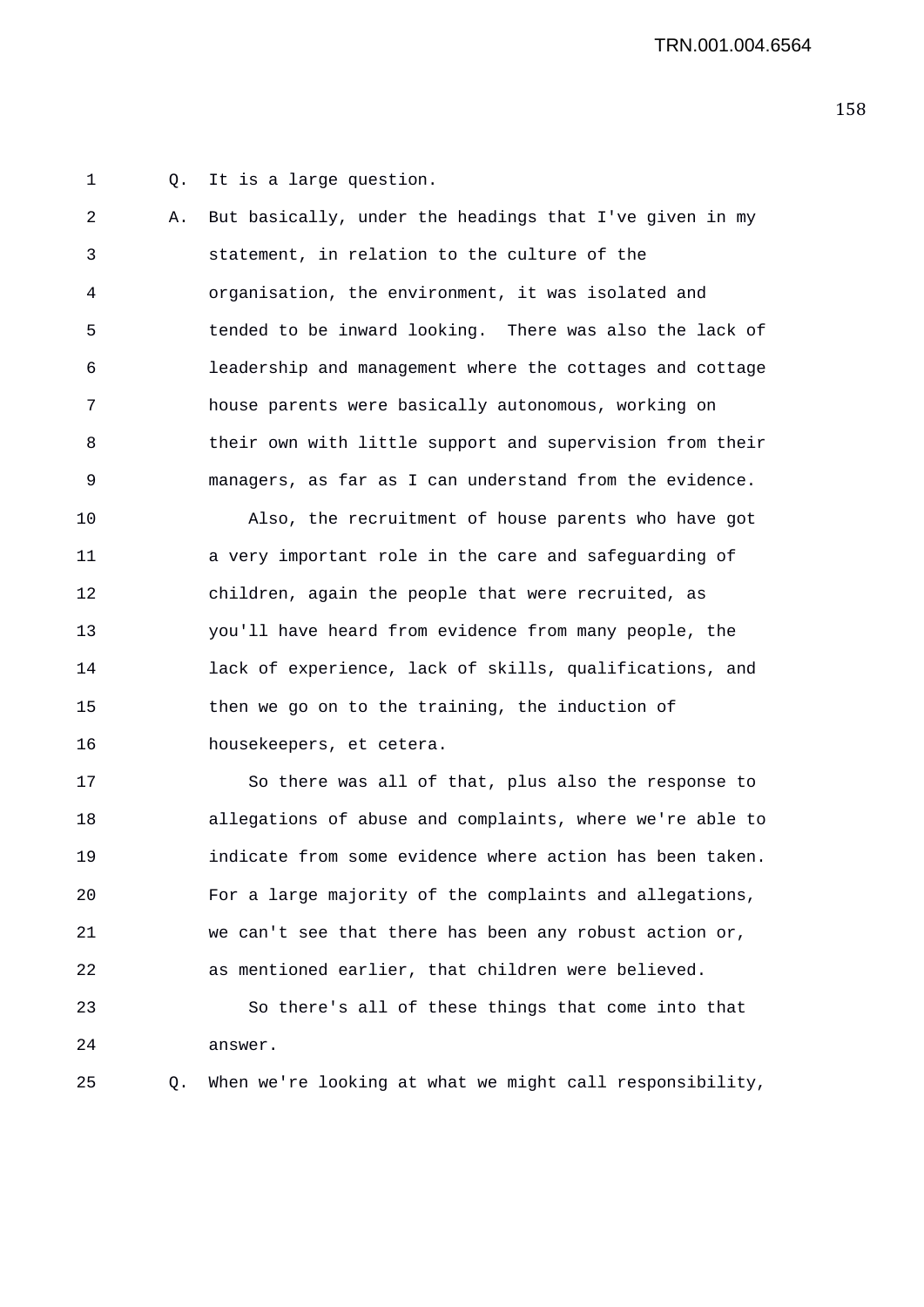| $\mathbf 1$ |    | is this then an institutional or an organisational       |
|-------------|----|----------------------------------------------------------|
| 2           |    | responsibility that that state of affairs came into      |
| 3           |    | being?                                                   |
| 4           | Α. | Yes, it's an organisational, yes, responsibility. It's   |
| 5           |    | the governance of the organisation to ensure that these  |
| 6           |    | matters are put -- structures and systems are put into   |
| 7           |    | place to safeguard children.                             |
| 8           | Q. | That would apply in any point during the period we're    |
| 9           |    | interested in, that there should be these structures --  |
| 10          | Α. | Yes.                                                     |
| 11          |    | Q. -- and arrangements in place? They may differ over    |
| 12          |    | time, but there should be structures that don't contain  |
| 13          |    | all these gaps and deficiencies that you have pointed    |
| 14          |    | out?                                                     |
| 15          | Α. | And it's wider than Quarriers as well because we can see |
| 16          |    | that although there were some inspections within that    |
| 17          |    | period, there was a lack of regular inspections, a lack  |
| 18          |    | of external social workers' visits and reviews.          |
| 19          |    | Also reports such as the Skinner report -- I think       |
| 20          |    | it was 1992 -- indicated that in the wider part of       |
| 21          |    | social care there was a lack of training, lack of        |
| 22          |    | supervision, lack of focus in relation to childcare.     |
| 23          | Q. | So while in the organisation there was a series of       |
| 24          |    | shortcomings, and you've given us those that you have    |
| 25          |    | identified, but obviously you're saying that there were  |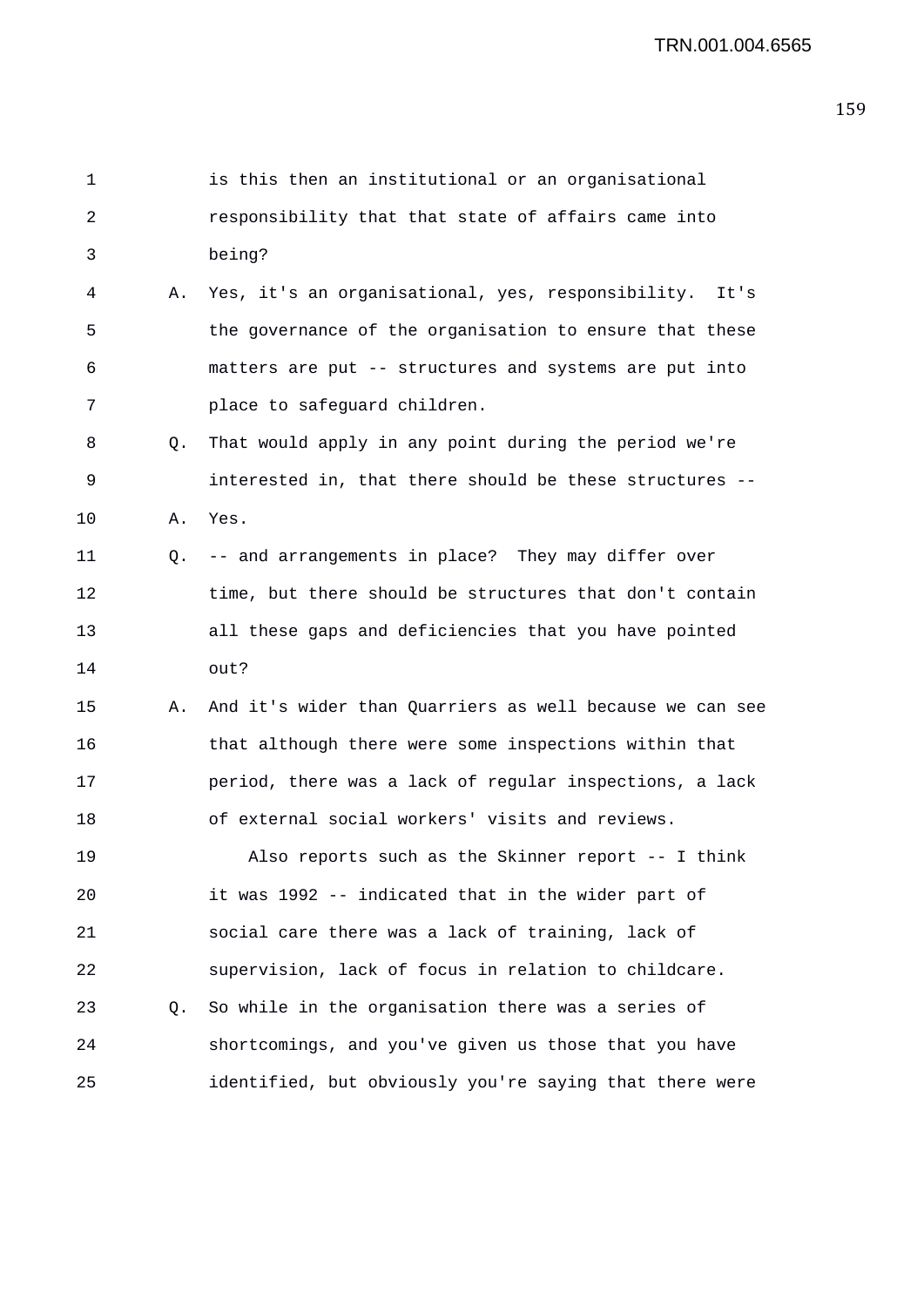2 A. Yes. 3 Q. Other deficiencies that were not the direct 4 responsibility of the organisation, but were wider, if 5 you like? 6 A. Wider. 7 Q. If I could look at one area that you mention there: 8 recruitment, which you deal with specifically in your 9 statement. You say under that that -- I think you put 10 it in a nutshell that: 11 "Historically staff were recruited on the basis of 12 limited information and limited scrutiny." 13 So really, that's the conclusion you have reached? 14 A. Yes, and certainly historically -- and again, a lot of 15 this evidence would also come through Professor Abrams' 16 independent review of records, where I think -- yes, she 17 gave examples of advertisements for staff where the 18 focus was on good Christian character. 19 Q. Or a disciplinarian perhaps. I can't remember whether 20 it was Quarriers that had that in their ads. 21 A. There was one. 22 Q. These are the sort of qualities that might be sought? 23 A. Yes. 24 Q. You also say in relation to the recruitment process at 25 127, the interviews appeared to have been relatively

1 others.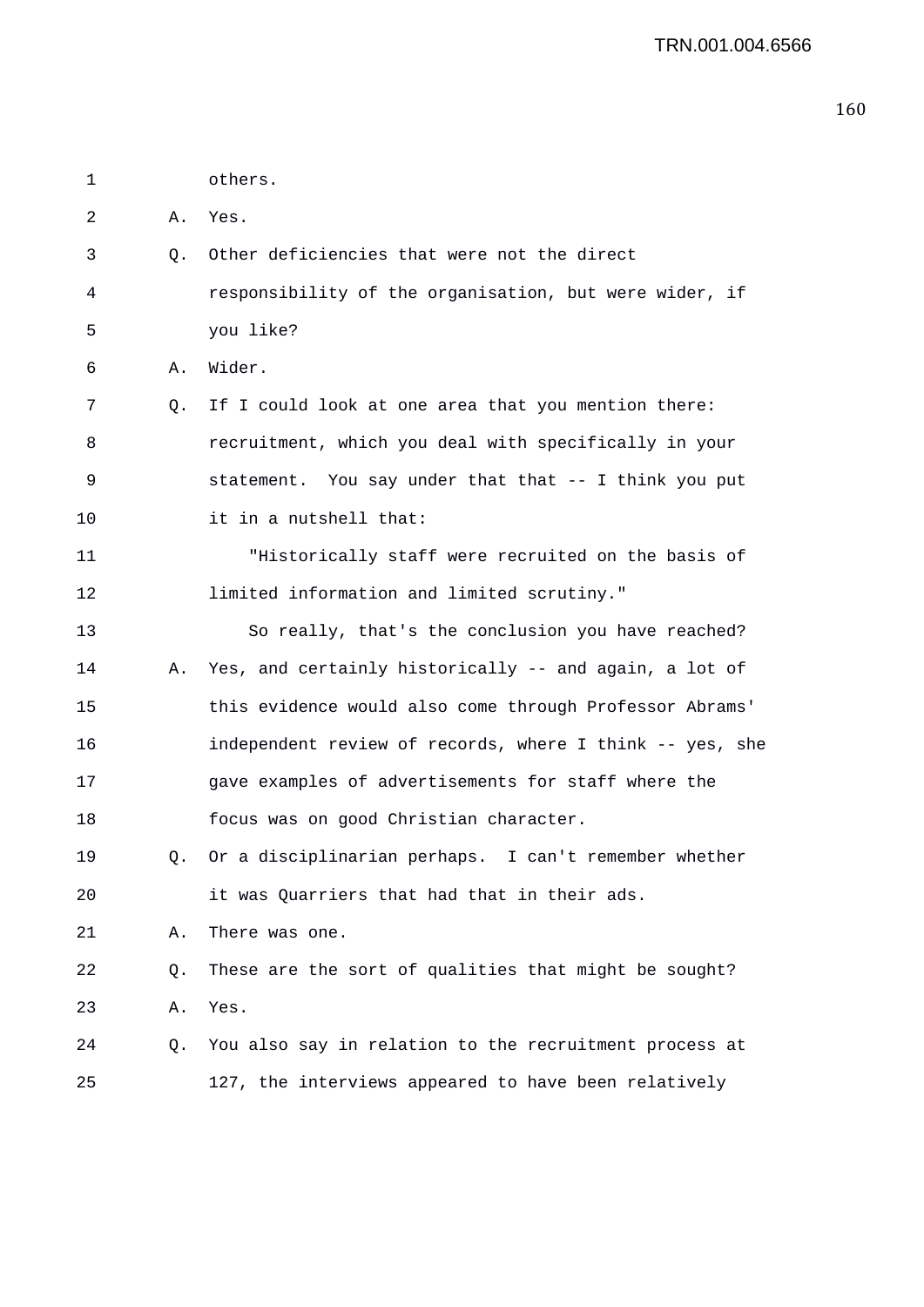| 1  |    | superficial and the referees generally do not appear to  |
|----|----|----------------------------------------------------------|
| 2  |    | have been qualified to provide anything other than       |
| 3  |    | character references. Has that emerged from the various  |
| 4  |    | sources you have come across?                            |
| 5  | Α. | Yes. Again, the employee records, we don't historically  |
| 6  |    | have much in the way of employee records to refer to,    |
| 7  |    | and the structure of interviews or interview notes,      |
| 8  |    | we haven't come across any information with regards to   |
| 9  |    | that and $-$                                             |
| 10 | Q. | But I take it that -- sorry?                             |
| 11 | Α. | -- referees in relation to the skills, experience for    |
| 12 |    | working with children are not qualified in the main.     |
| 13 | Q. | Do I take it that a lot of what we might call the key    |
| 14 |    | staff, like house parents, would have been recruited by  |
| 15 |    | the decision of the superintendent of the day?           |
| 16 | Α. | Yes.                                                     |
| 17 | Q. | One person's judgement?                                  |
| 18 | Α. | Yes.                                                     |
| 19 | Q. | Which again would be very different to the modern        |
| 20 |    | processes, as we heard this morning, I think, from       |
| 21 |    | Charlie Coggrave.                                        |
| 22 | Α. | Today there would be a panel and also the people that we |
| 23 |    | support are included in our interviews for staff.        |
| 24 | Q. | You also mention -- and I think this is something that's |
| 25 |    | maybe a general theme that we have heard across the      |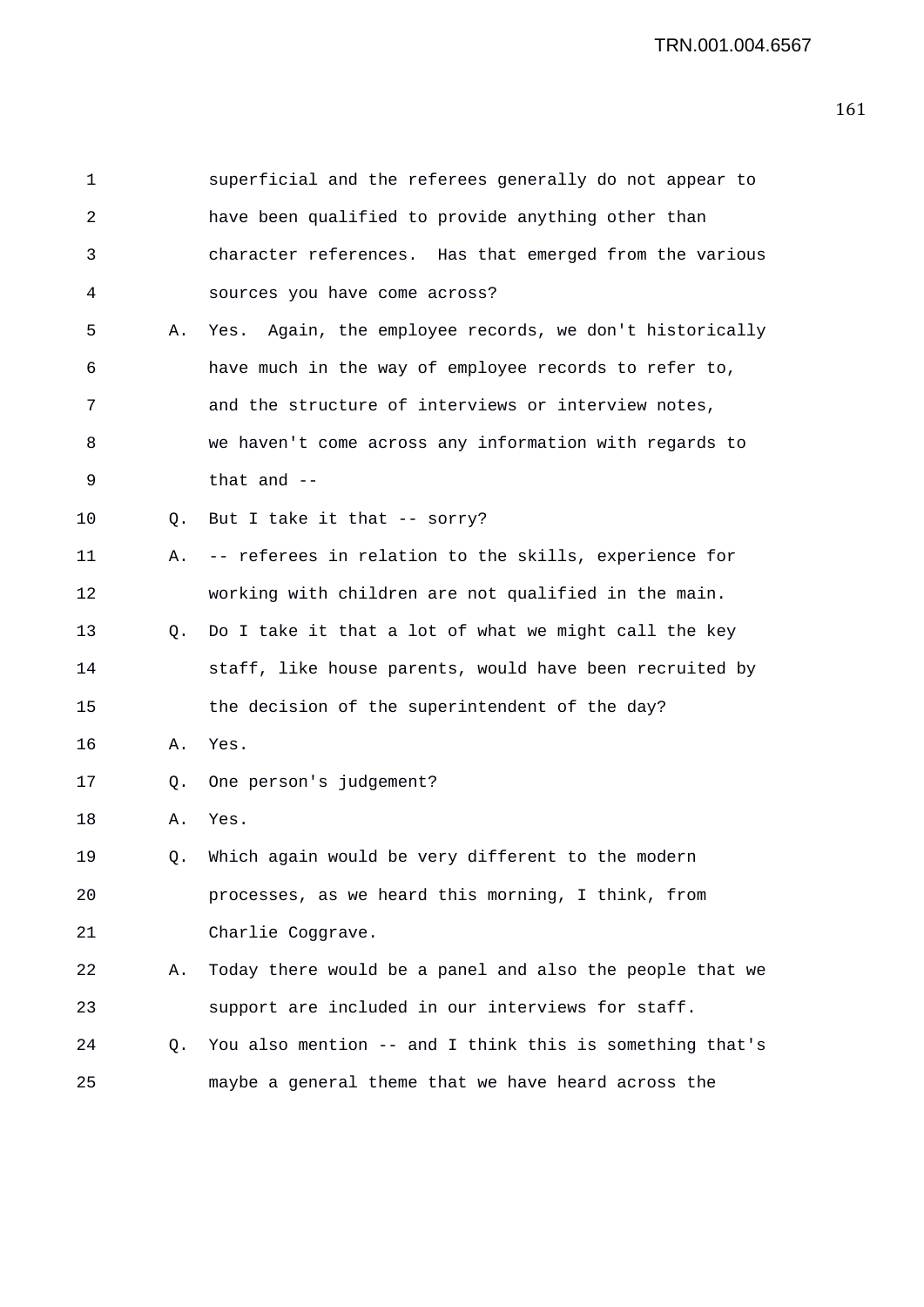1 providers we have been looking at -- at 129 there was 2 some difficulty in recruiting staff to work at 3 Quarriers, and I think we've heard evidence of others 4 having similar difficulties in different parts of the 5 country. I think you offer some reasons for that and 6 I don't need to go into too much detail, but the 7 location, the level of pay, the demands of the job. All 8 these are features that might have made it not 9 a particularly attractive position to take up. 10 A. Yes. 11 Q. Although you do make the point -- and I suppose this 12 might be -- there's evidence that a number of 13 house parents did stay at Quarriers for a number of 14 years. 15 A. Yes. Certainly retention-wise, there's evidence that 16 some of them have stayed for quite a number of years. 17 LADY SMITH: I suppose in the case of a number of them, they 18 didn't have a home anywhere else once they got settled 19 in Quarriers. 20 A. Well, that's right. The house was provided for them and 21 again being self-sufficient: village, food, everything 22 else, maintenance of the property, et cetera. 23 MR PEOPLES: Of course, when new recruits come in, you get 24 the modern and the traditional house parents, which 25 we have heard some evidence of. Mr Brodie may have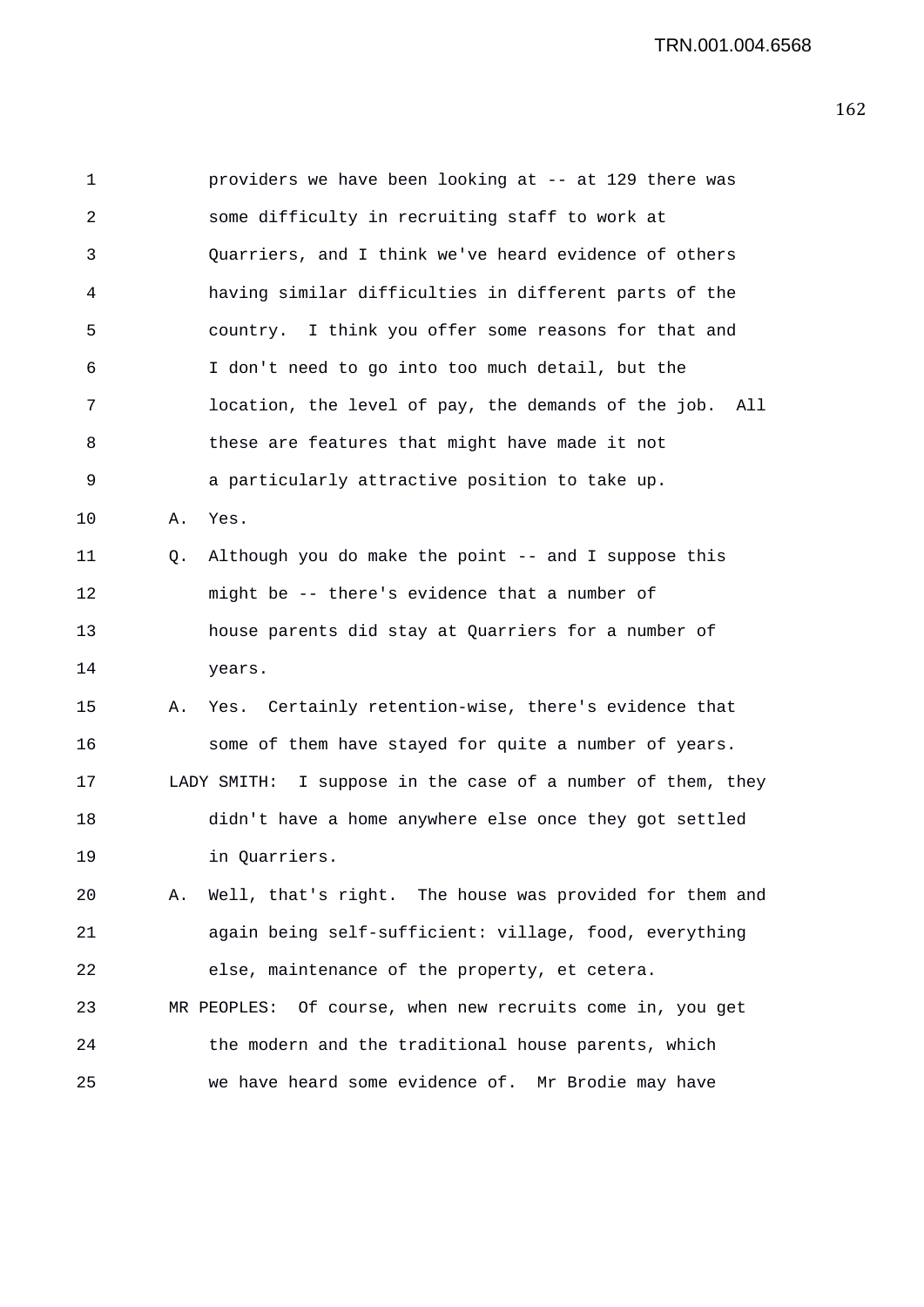| $\mathbf 1$ |           | described there was perhaps two broad types: the         |
|-------------|-----------|----------------------------------------------------------|
| 2           |           | traditional house parents that might have been there for |
| 3           |           | a long time, or house parent, and then some that may     |
| 4           |           | have come in with sometimes qualifications.              |
| 5           | Α.        | Yes.                                                     |
| 6           | Q.        | So you'd have a mixture of ages and --                   |
| 7           | Α.        | Yes.                                                     |
| 8           | Q.        | -- backgrounds.                                          |
| 9           |           | The other point you make in relation to recruitment,     |
| 10          |           | it's not so much recruitment itself, is the point of     |
| 11          |           | where there was a house mother working for Quarriers and |
| 12          |           | the house father was working in some other capacity      |
| 13          |           | outwith the village. You mention that at page 21,        |
| 14          |           | paragraph 130.                                           |
| 15          | Α.        | Yes.                                                     |
| 16          | $\circ$ . | You say this:                                            |
| 17          |           | "It is not clear what sort of scrutiny, if any,          |
| 18          |           | would have been given to these people [the people doing  |
| 19          |           | the outside jobs], but yet they still have access to     |
| 20          |           | children and would have been actively involved in their  |
| 21          |           | caring or parenting role."                               |
| 22          | Α.        | That's right.                                            |
| 23          | Q.        | You have not been able to find any great evidence of any |
| 24          |           | particular scrutiny of these individuals?                |
| 25          | Α.        | I haven't come across any scrutiny of house fathers that |
|             |           |                                                          |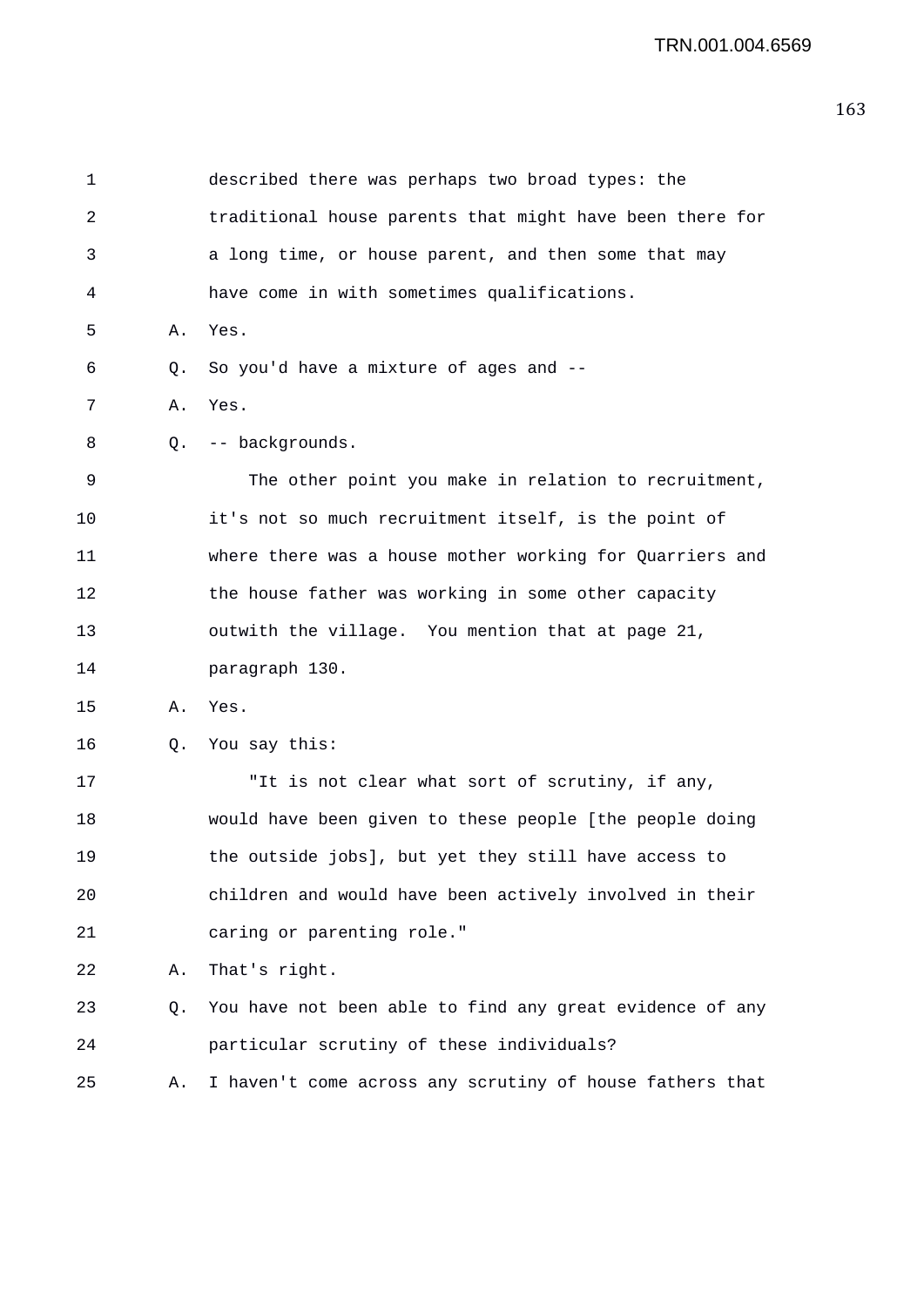| 1  |    | had an external role.                                    |
|----|----|----------------------------------------------------------|
| 2  | Q. | One of the criteria that seems to have been used was to  |
| 3  |    | be of good Christian character. I think you make an      |
| 4  |    | observation on paragraph 131 about that:                 |
| 5  |    | "The mere fact that someone professes to be of good      |
| 6  |    | Christian character is not a reassurance that they       |
| 7  |    | actually are."                                           |
| 8  |    | And I suppose events have proved that.                   |
| 9  | Α. | Yes, and I think that will be wider than Quarriers.      |
| 10 | Q. | Yes, I'm not necessarily restricting it. I think we've   |
| 11 |    | got the point that people may appear to be one thing and |
| 12 |    | are something completely different.                      |
| 13 | Α. | Yes.                                                     |
| 14 | Q. | And we have examples here of convictions of people who   |
| 15 |    | no doubt came to Quarriers professing to be of good      |
| 16 |    | Christian character.                                     |
| 17 | Α. | That's right.                                            |
| 18 | Q. | So far as training is concerned, you deal with that also |
| 19 |    | at page 21, paragraph 133, and you tell us there that:   |
| 20 |    | "Historically, there was no requirement for staff        |
| 21 |    | caring for children in residential care to have any      |
| 22 |    | qualifications and on the basis of the evidence we have, |
| 23 |    | there was also no strict requirement for previous        |
| 24 |    | experience."                                             |
| 25 |    | So is that the picture that's coming across?             |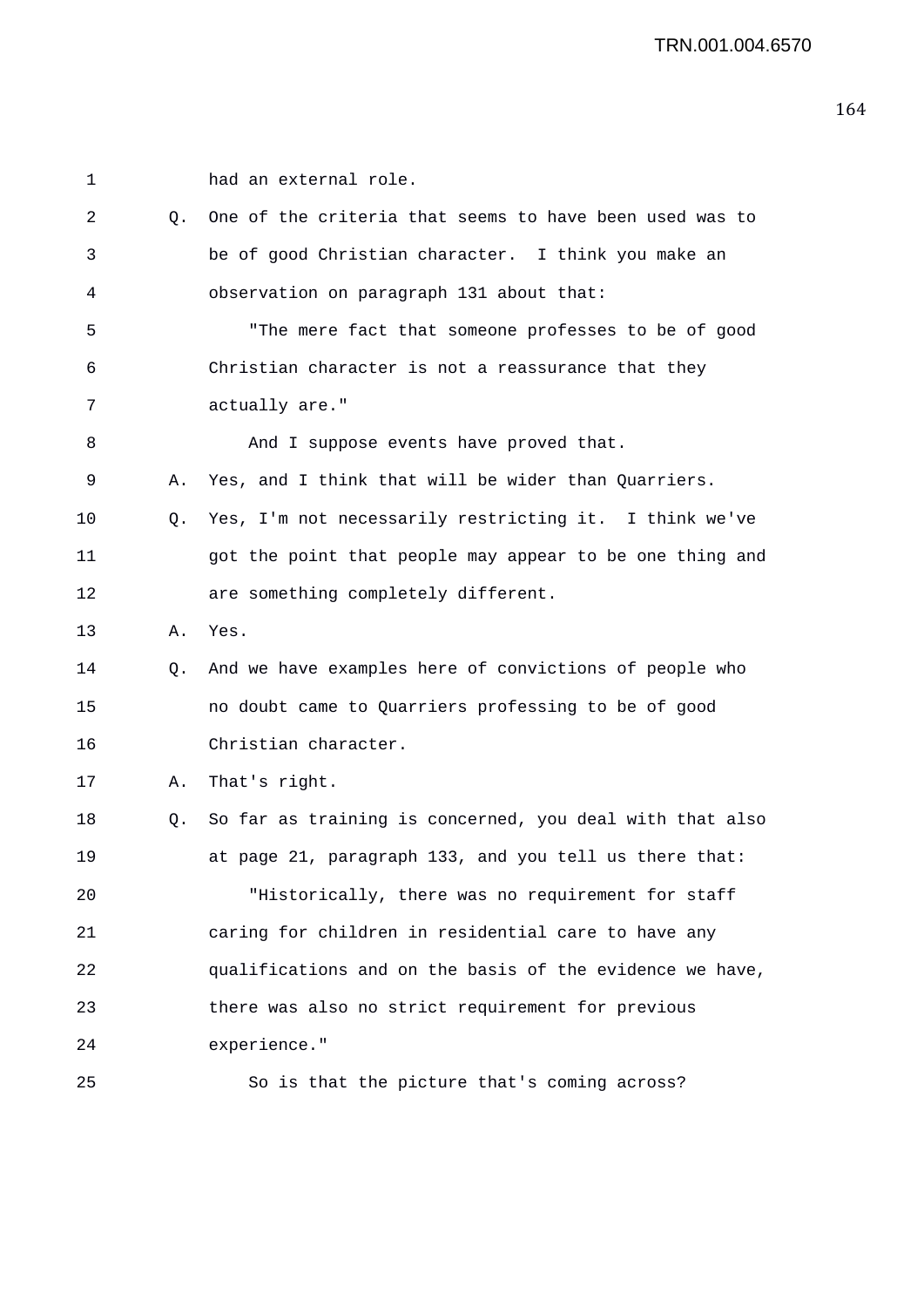1 A. Yes, that's right. 2 Q. Of course, you contrast that with perhaps the position 3 today, and I don't want to go into that because, again, 4 we had some evidence this morning on the current 5 position and indeed the current approach to training. 6 In relation to training, however, you do make this 7 point at 142, page 22, that at least there is some 8 evidence that training of some kind was provided at 9 Quarriers from the 1950s onwards. Do you see that? 10 A. Yes. 11 Q. Although you can't comment on the quality or content, 12 but you think it may well have contained very little on 13 child protection issues; do you see that? 14 A. That's right, yes. 15 Q. I think that's a reference that you can find examples of 16 people that were offered training or indeed undertook 17 training but it wasn't across the board? 18 A. That's right. There would be some inconsistencies with 19 that. From the 1950s -- I think there was a more 20 comprehensive training programme from 1965 onwards. 21 Q. Yes. We know that Mr and Mrs Dunbar, to give an 22 example, they went to Langside College, so they would 23 have been trained. But other house parents would not 24 have been similarly trained -- 25 A. Yes.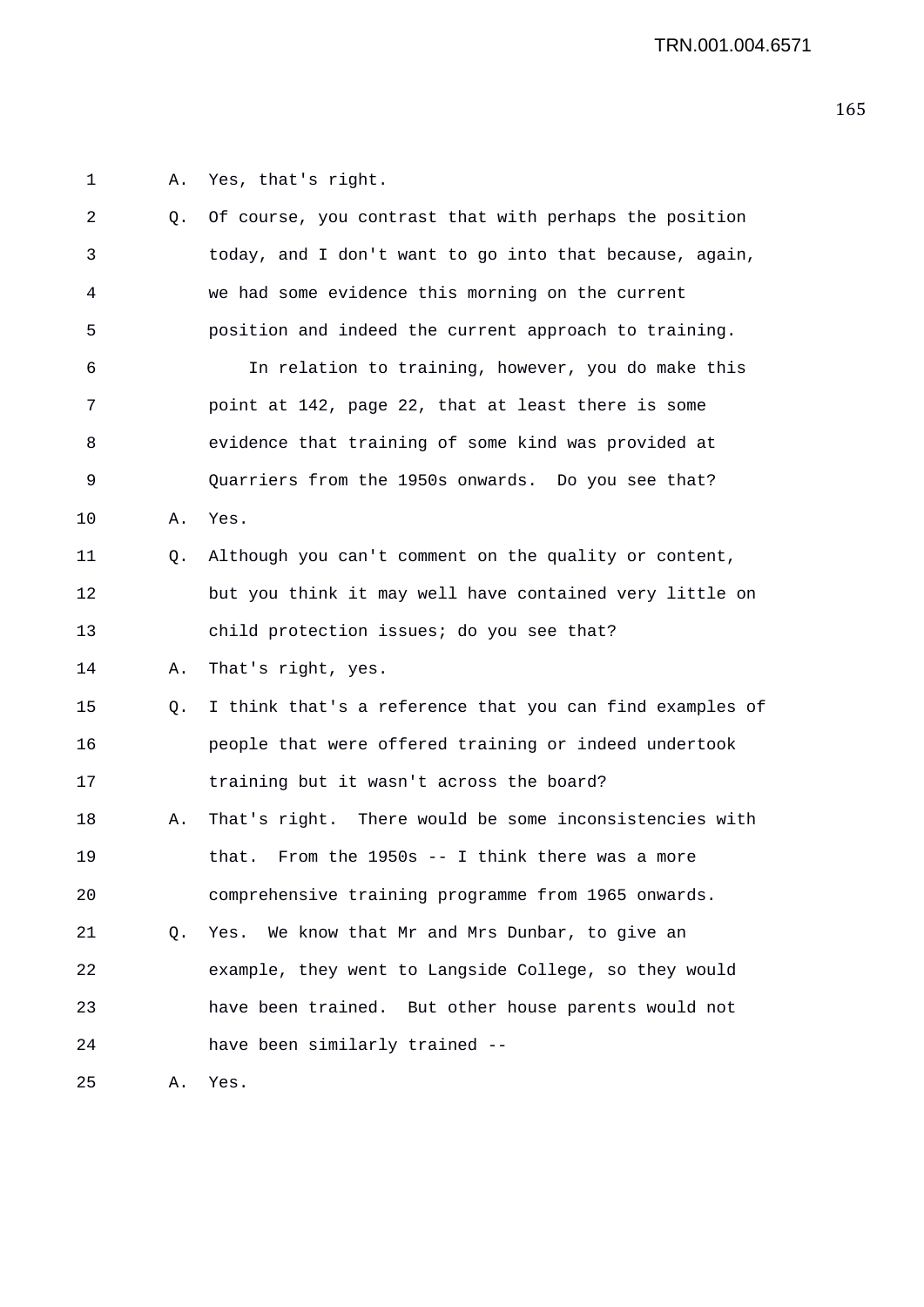1 0. -- at that time or later? 2 A. Uh-huh, and there's reference in the 1965 report, 3 I think, about the number of house parents that were 4 trained. 5 Q. Supervision. I suppose one could turn this round into 6 supervision or autonomy. You make the point at 144 on 7 page 22 that: 8 "It is clear from the evidence that house parents 9 had a great deal of autonomy. There was very limited 10 internal or external supervision right up until the 11 1980s, which was almost when Quarriers was, as 12 a village, running down." 13 A. Yes. 14 Q. Although you say that some steps were taken to try and 15 address this by the introduction of this internal social 16 work department in the late 1960s, early 1970s? 17 A. That's right. 18 Q. That seems on the evidence we've heard to have been of 19 mixed success, if you like. I think the in-house 20 social workers never had authority over the 21 house parents or felt they could instruct them or direct 22 them. 23 A. I think that would be difficult because, again, it was 24 a change and you're coming -- new culture against old 25 culture and, again, if there wasn't managerial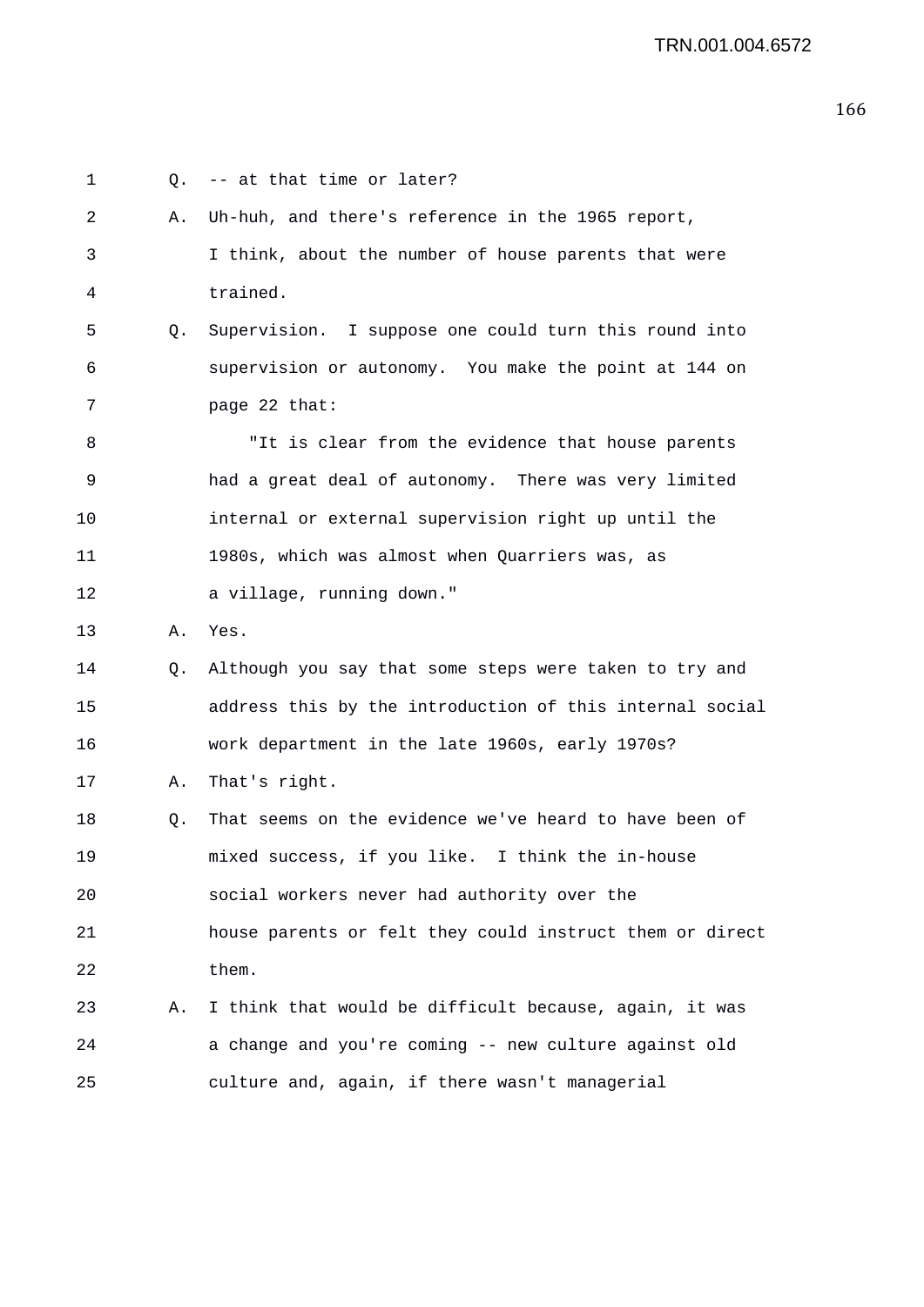| $\mathbf 1$ |    | responsibility and accountability it would be difficult   |
|-------------|----|-----------------------------------------------------------|
| 2           |    | to enforce --                                             |
| 3           | Q. | And I think Mr Mortimer, the superintendent, I think      |
| 4           |    | Mr Brodie said he may have ultimately have been in a      |
| 5           |    | very difficult position if he had been used to dealing    |
| 6           |    | with house parents who had been there a long time and he  |
| 7           |    | knew them socially and professionally.                    |
| 8           | Α. | Yes, I assume that.                                       |
| 9           | Q. | It would be difficult to change their habits and          |
| 10          |    | practices.                                                |
| 11          | Α. | I would assume that would be difficult, yes.              |
| 12          | Q. | And of course, we did have the evidence, and I don't      |
| 13          |    | know if you recall, the evidence of the house parents     |
| 14          |    | where the in-house social worker was withdrawn.           |
| 15          | Α. | Yes, I do remember that, yes. I can't remember which      |
| 16          |    | cottage, but I do remember the evidence.                  |
| 17          | Q. | We heard evidence --                                      |
| 18          |    | LADY SMITH: I think what wasn't said spoke volumes, if    |
| 19          |    | I could put it that way: it wasn't going to happen any    |
| 20          |    | more because it wasn't going to work in that cottage.     |
| 21          | Α. | No.                                                       |
| 22          |    | MR PEOPLES: That supervision was just taken away. I think |
| 23          |    | on the direction of either Mr Mortimer or it may have     |
| 24          |    | been Mr Munro. Mr Minto? Dr Minto.                        |
| 25          |    | It was Dr Minto, I think.<br>LADY SMITH:                  |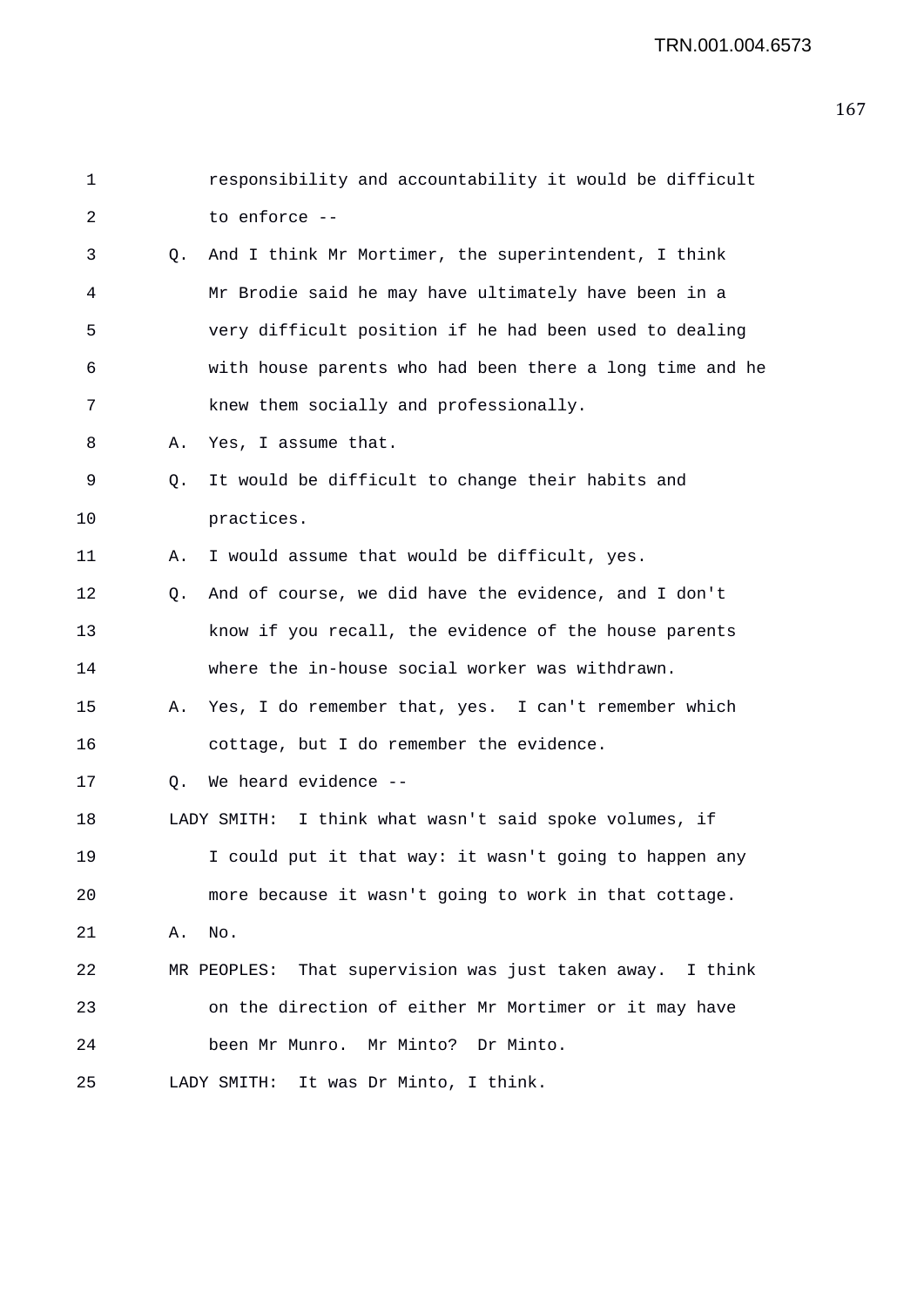1 MR PEOPLES: It was the higher management, if you like, who 2 were aware of this and in fact were almost directing the 3 social workers to back off. 4 A. Yes, and that also highlights that there are 5 inconsistencies. 6 Q. I think the other point that Mr Brodie mentioned, who 7 was a social worker in the 1970s, and maybe early 1980s, 8 that the role of the social worker was -- there was 9 a tension because in one sense they were supporting the 10 house parents, but on the other hand they were to some 11 extent also perhaps looking at the welfare of the child 12 and maybe there was an inherent conflict between these 13 two functions. 14 A. I would have thought that the role of the social worker 15 would be the child first. 16 Q. But that wasn't maybe the way it was perceived at the 17 time. They were more seen as a support for the 18 house parents. I think that's the way the evidence came 19 out and how they saw themselves. Whether that should 20 have been the way it was is another matter. 21 Guidance and instruction. You've got a section on 22 that, starting at 148 on page 23. Your position on 23 that is that: 24 "There's very little guidance or instruction that 25 appears to have been provided with those tasked with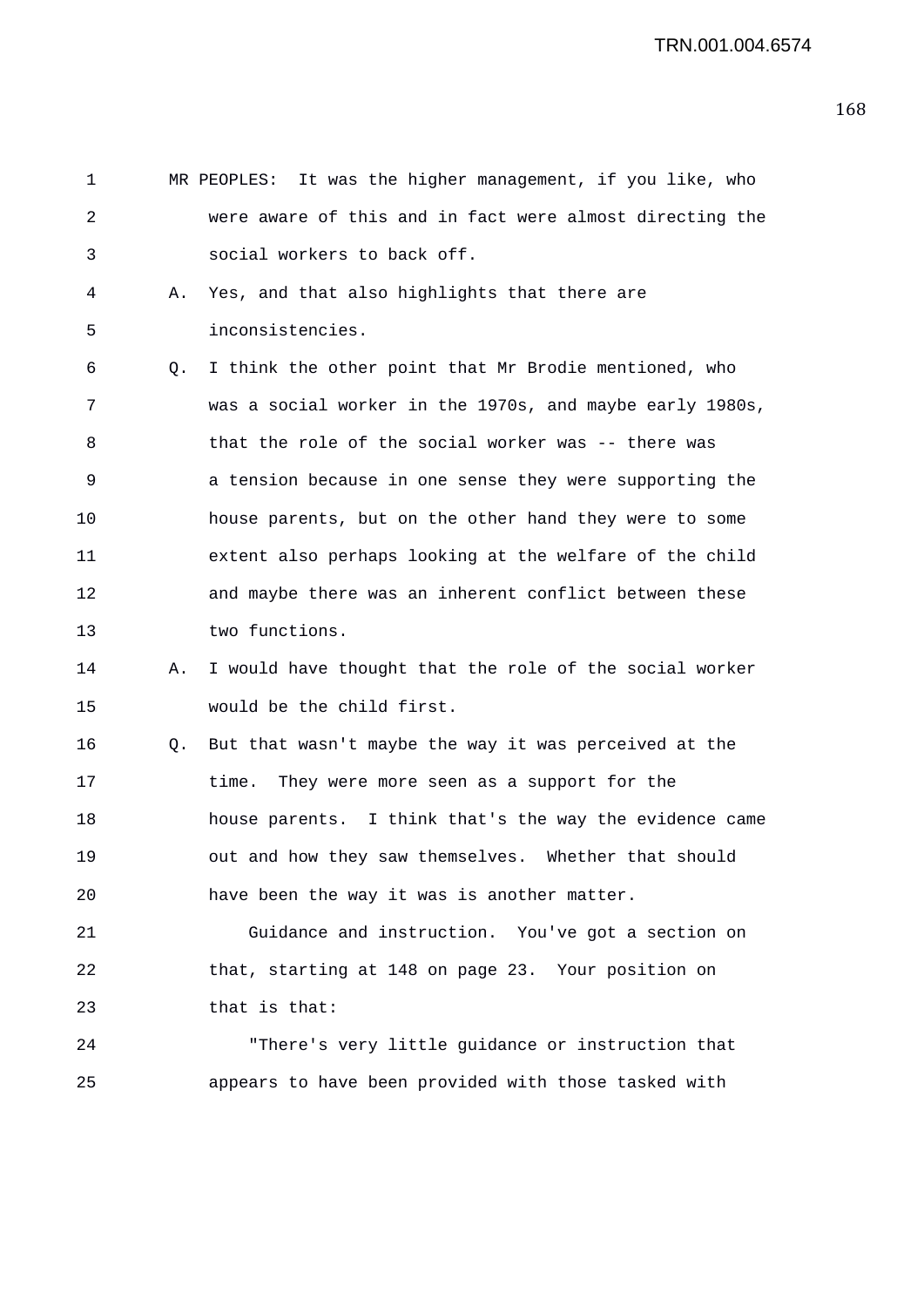1 caring for children apart from in relation to corporal 2 punishment."

3 And I think you can point to various documentation 4 on that issue. So the general picture is that there 5 wasn't a lot of guidance on caring for children being 6 given?

7 A. No. Again, evidence of policy and procedure is sparse. 8 And then again, also with the training element, not 9 until the 1960s, some training in the 1950s, but all 10 that links to lack of guidance and instruction.

11 Q. I was asked to raise one matter. We've already referred 12 to the standing orders in 1944 and FBGA have also said 13 there was a staff guide in about 1965 that seems to have 14 come out. But the point I have been asked to put is it 15 appears that these would be the only published guides 16 that had something to say about the care of children 17 in the village. I'm asked to raise this: was anything 18 issued by the management, for example in relation to the 19 important changes introduced by the Social Work 20 (Scotland) Act 1968 and how that would impact on care of 21 children and the changes that that legislation was 22 bringing about? Do you recall seeing anything? 23 A. 1968? I'm trying to think.

24 Q. Or around that time perhaps.

25 A. I know there was certainly changes in the 1970s with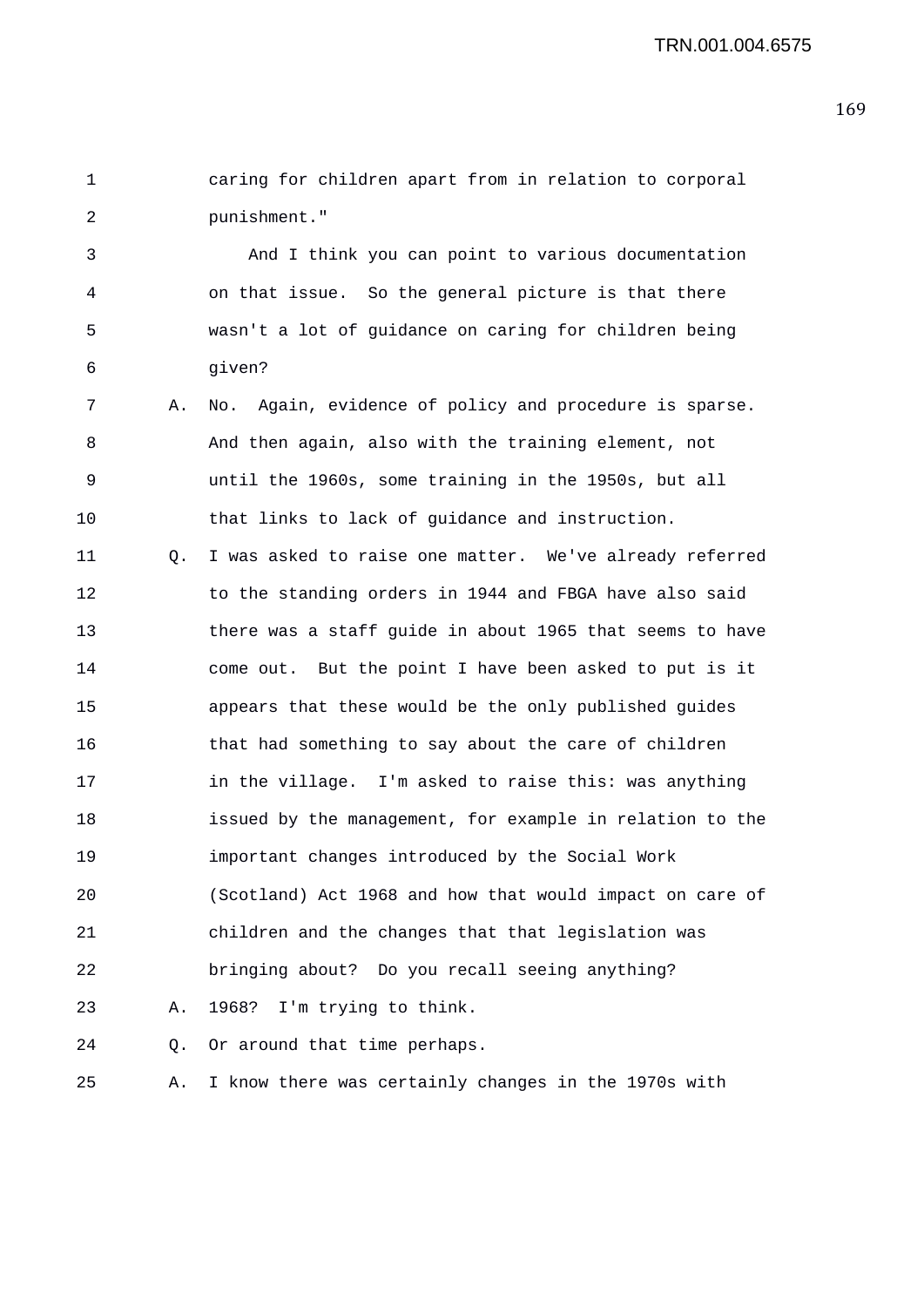1 regards to -- obviously, the training, there was a less 2 regimented approach with children. There was a bit more 3 freedom with staffing, et cetera. But if there was 4 actually something written, that's what I'm trying to 5 recall, if I've seen any written policy, procedure-wise, 6 following on from the 1968 Act. I can't recall. 7 Q. No. So autonomy, not a lot of guidance or support in 8 the form of instruction or direction; that's the broad 9 picture -- 10 A. Yes. 11 Q. -- I think in the Quarrier's Village era? A related 12 issue is the issue of support, I think, and you deal 13 with that at page 24, paragraph 156. You say -- and 14 I think you've said this in your evidence earlier 15 today -- the house parents had large numbers of children 16 in a cottage. That was the fact of the matter. Then 17 you say: 18 "There were a very small number of employees 19 compared to the number of children. There was only 20 limited support available to the house parents." 21 I take it that's for much of the period that we have 22 been looking at that that was the situation? 23 A. Yes. Certainly the period of most of the complaints, if 24 you like, are the 1950s through to the 1980s, so 25 staffing levels, obviously, and the number of children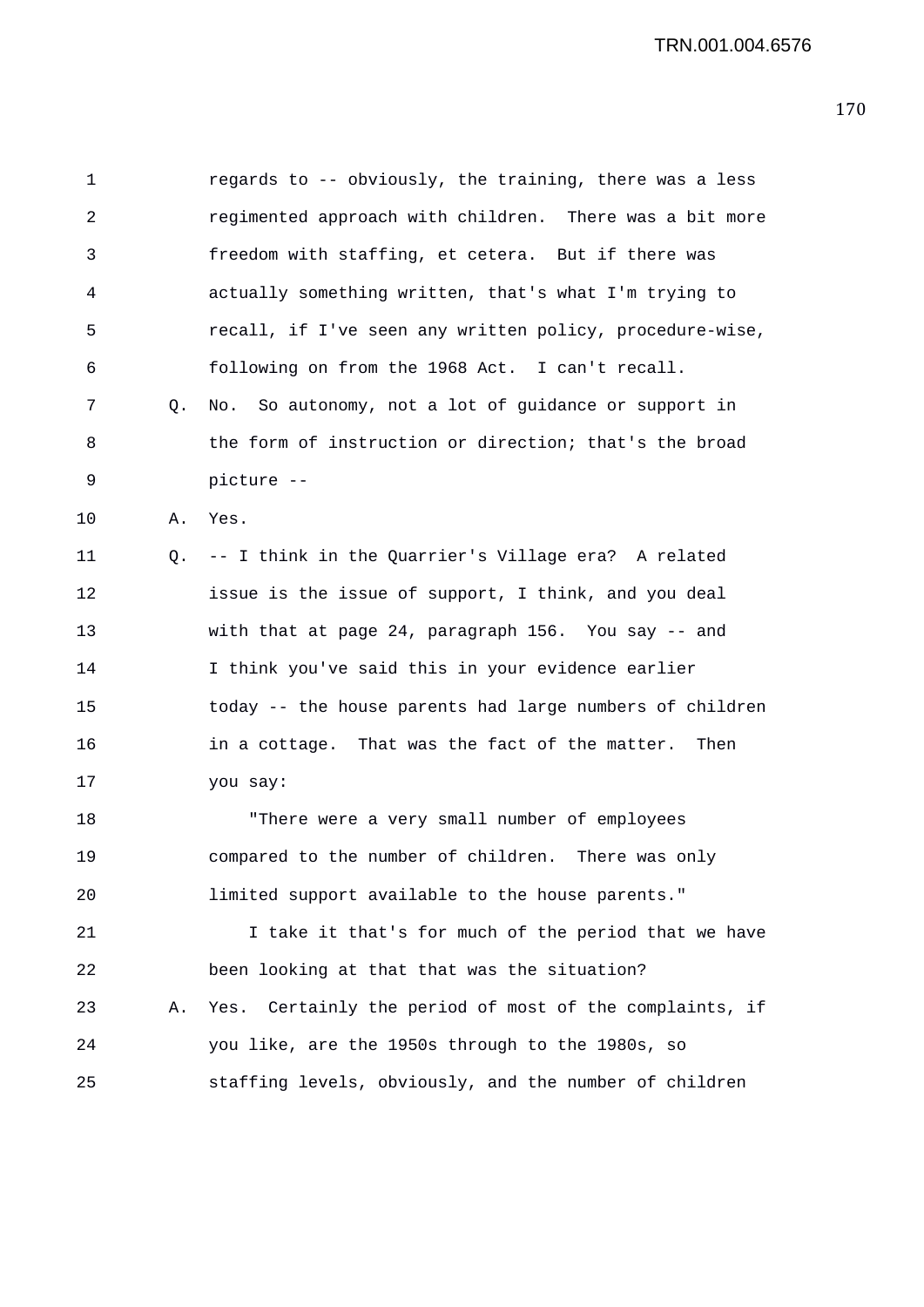| $\mathbf 1$ |    | in the cottages was something -- obviously the ratio and  |
|-------------|----|-----------------------------------------------------------|
| 2           |    | the numbers are children were considerable.               |
| 3           | 0. | Can you then just maybe summarise how you see things or   |
| 4           |    | how things were? Could you maybe read for me what you     |
| 5           |    | say at paragraph 157 on this matter of support?           |
| 6           | Α. | "House parents were expected to look after a large        |
| 7           |    | number of children. There is evidence that some           |
| 8           |    | house parents did not have the necessary skills,          |
| 9           |    | knowledge and experience to allow them to provide good    |
| 10          |    | quality care to such a large number of children.<br>Those |
| 11          |    | children are likely to have been emotionally traumatised  |
| 12          |    | when you consider the reasons they were admitted into     |
| 13          |    | For house parents who lacked knowledge and<br>care.       |
| 14          |    | experience, they had to learn on the job without          |
| 15          |    | adequate management direction, training or specialist     |
| 16          |    | support. This environment may have led to poor            |
| 17          |    | childcare practices."                                     |
| 18          | Q. | You make a comparison even with Southannan, saying that:  |
| 19          |    | "By the stage it was established, the ratio of staff      |
| 20          |    | to children was higher."                                  |
| 21          | Α. | Yes.                                                      |
| 22          | Q. | And I think the recording, we've heard some evidence,     |
| 23          |    | was of a better quality.                                  |
| 24          | Α. | Yes, there's definitely evidence of that.                 |
| 25          | Q. | And you have said already that there were examples at     |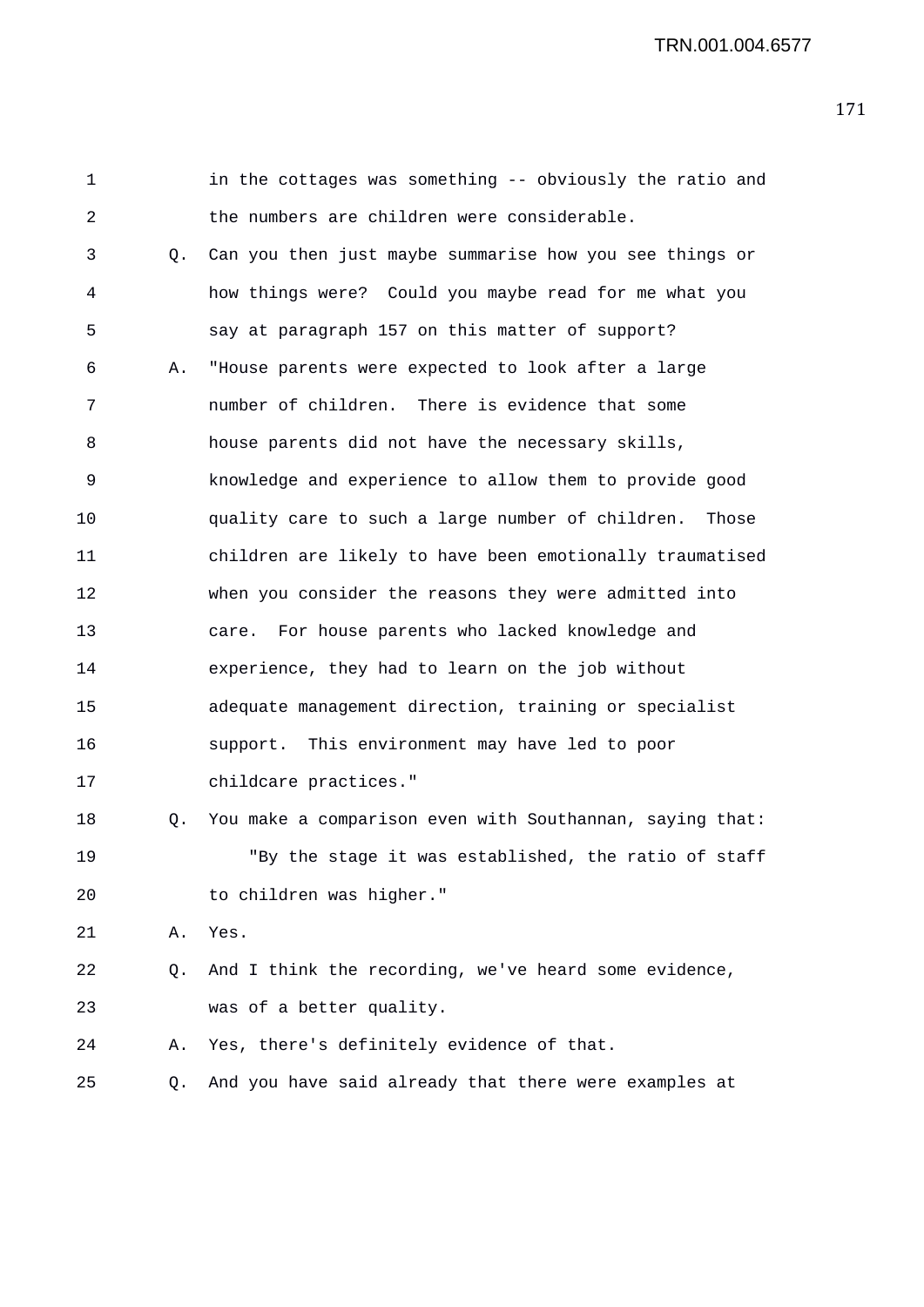| $\mathbf 1$ |    | least where complaints seemed to have been raised and      |
|-------------|----|------------------------------------------------------------|
| 2           |    | addressed in an appropriate manner, at least in            |
| 3           |    | Southannan and Seafield?                                   |
| 4           | Α. | Yes.                                                       |
| 5           | Q. | That brings us on to, I think, complaints more generally   |
| 6           |    | at page 25 of the statement at paragraph 159. You          |
| 7           |    | say -- and I think we've touched on this already -- that   |
| 8           |    | historically the process of complaints appears to have     |
| 9           |    | been that they were all handled by the superintendent of   |
| 10          |    | the day.                                                   |
| 11          |    | A. Yes, as far as I understand, the children were expected |
| 12          |    | to go and see the superintendent if they had               |
| 13          |    | a complaint.                                               |
| 14          | Q. | You say that:                                              |
| 15          |    | "During Joe Mortimer's time I understand he operated       |
| 16          |    | an open-door policy."                                      |
| 17          |    | I'll ask you something about that in a moment:             |
| 18          |    | "Children were permitted to approach him with any          |
| 19          |    | issue that they wanted. There is evidence in               |
| 20          |    | applicants' statements and I have heard evidence that      |
| 21          |    | some children did feel able to approach Mr Mortimer.       |
| 22          |    | However, clearly it was never going to be easy for         |
| 23          |    | a child to go and see the superintendent to complain,      |
| 24          |    | particularly about a member of staff."                     |
| 25          |    | Just pausing there, am I right in thinking that            |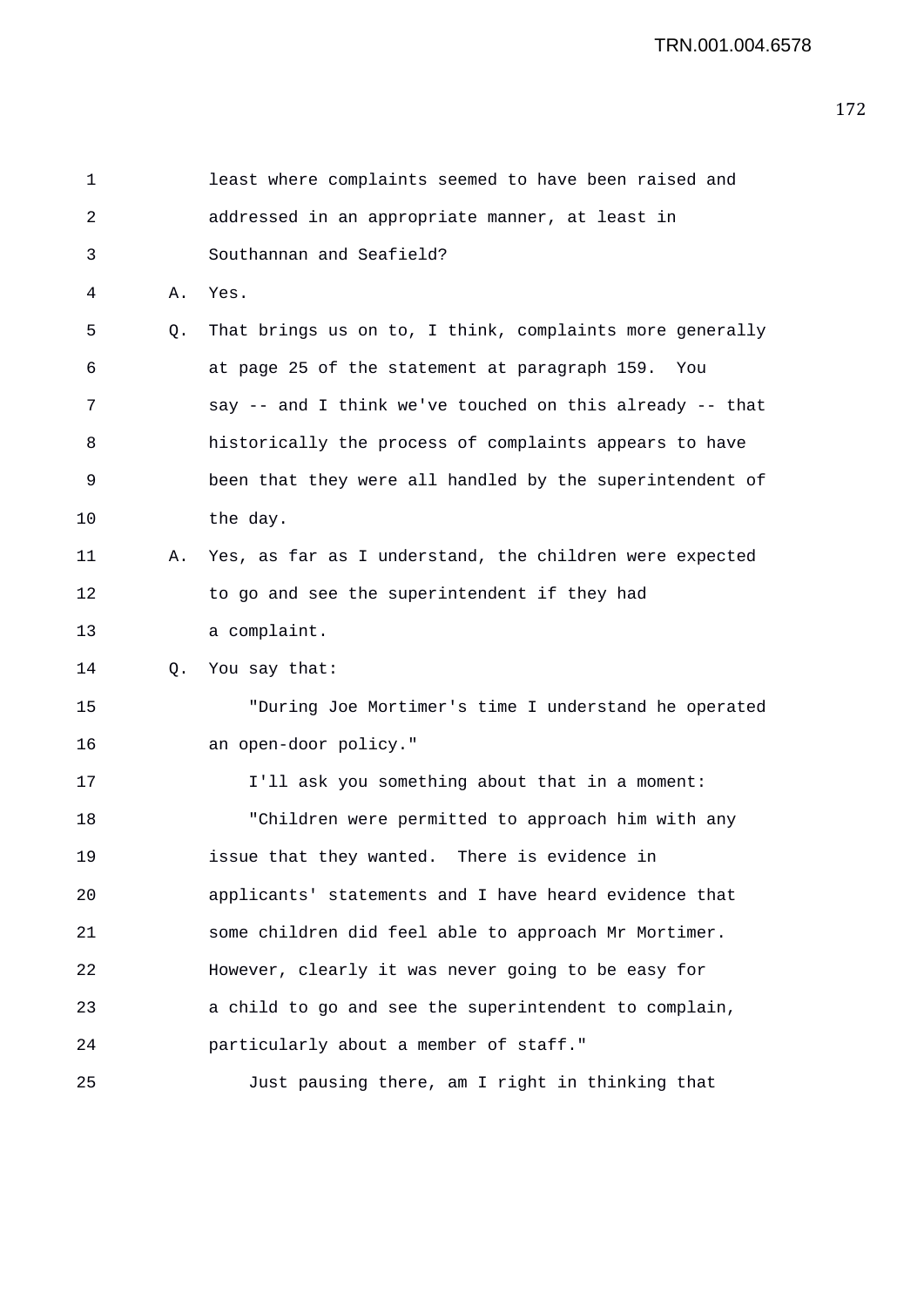| 1  |    | you have not come across very many complaints made       |
|----|----|----------------------------------------------------------|
| 2  |    | directly by children that are recorded in the Quarriers' |
| 3  |    | records?                                                 |
| 4  | Α. | That's right.                                            |
| 5  | Q. | So we're not seeing in the records evidence of children  |
| 6  |    | knocking on the open door of Mr Mortimer?                |
| 7  | Α. | It is very difficult for a child to do that.             |
| 8  | Q. | It may be one thing to say that he operated or he wanted |
| 9  |    | to operate an open-door policy, but in reality it wasn't |
| 10 |    | really an effective system?                              |
| 11 | Α. | Not effective, and also if children were not believed,   |
| 12 |    | there's also that.                                       |
| 13 | Q. | So it's one thing to get to the door, but if you get     |
| 14 |    | inside and then you're punished or disbelieved, it       |
| 15 |    | offers you no protection?                                |
| 16 | Α. | And potentially further repercussions, going back to the |
| 17 |    | cottage.                                                 |
| 18 | Q. | I may be wrong, but I think in relation to complaints    |
| 19 |    | that do find their way into the records, generally       |
| 20 |    | speaking, am I right in thinking that usually there's    |
| 21 |    | some sort of adult or other body involved that brings    |
| 22 |    | the matter to the records? Because there might be like   |
| 23 |    | the social workers in the case of -- I think you're      |
| 24 |    | going to mention one example in 1982.                    |
| 25 | Α. | There was certainly -- I think it was Rosemarie Docherty |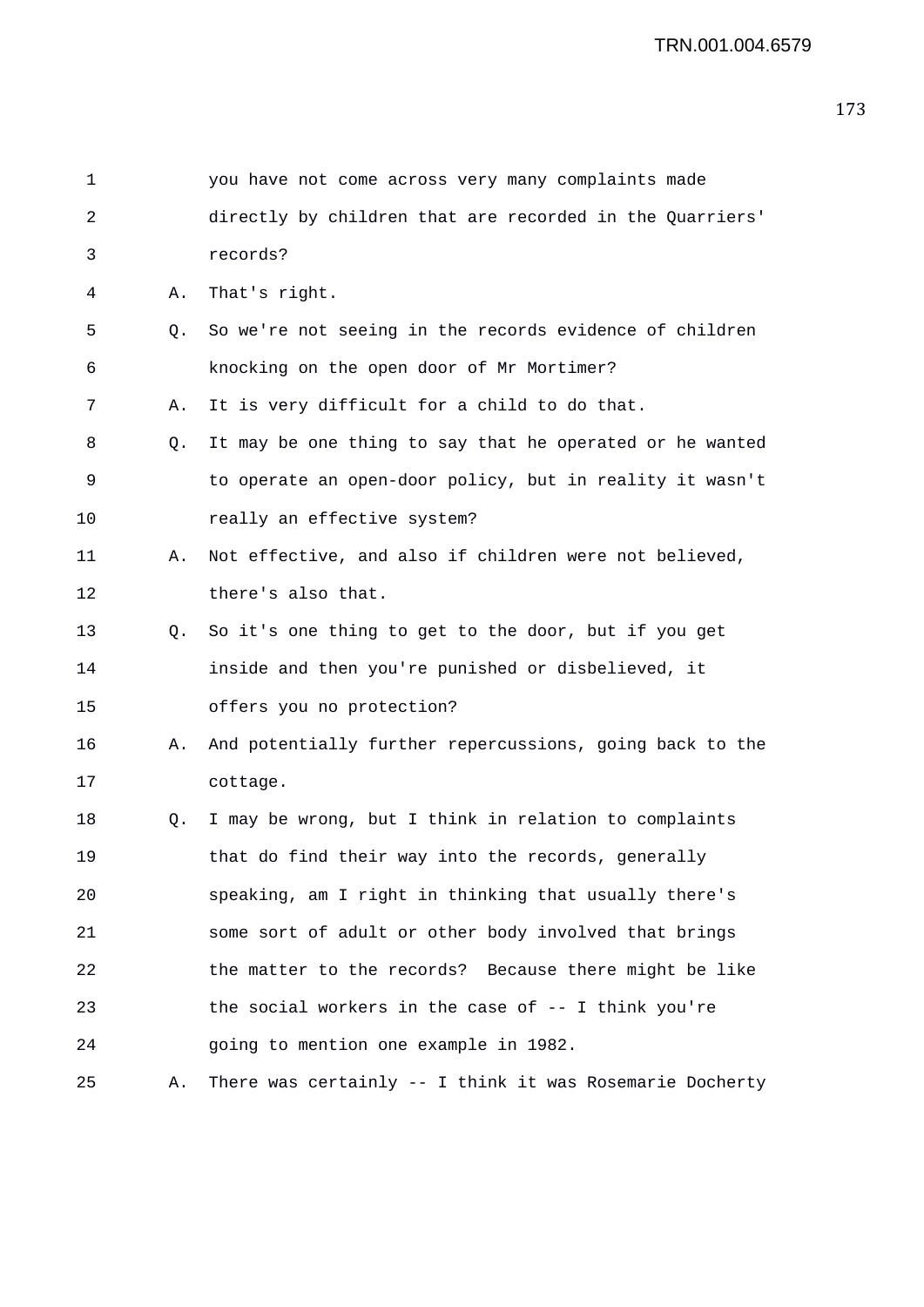| $\mathbf 1$ |    | was the example where the student social worker brought  |
|-------------|----|----------------------------------------------------------|
| 2           |    | the complaint.                                           |
| 3           | O. | So where an adult, whether an in-house adult or an       |
| 4           |    | external adult, raised the matter, there might be        |
| 5           |    | a record and one might see some evidence of something    |
| 6           |    | being done, although not always clear evidence of        |
| 7           |    | what was done?                                           |
| 8           | Α. | Yes.                                                     |
| 9           | Q. | But in the case of children making direct complaints,    |
| 10          |    | these are not easily found?                              |
| 11          | Α. | No.                                                      |
| 12          | Q. | Rare as hen's teeth, I suppose?                          |
| 13          | Α. | Yes, and again, when they have made -- another example   |
| 14          |    | where they have made a complaint and are not believed,   |
| 15          |    | not just by Quarriers, but by other agencies as well.    |
| 16          | Q. | So the ones where we do find anything, whether reported  |
| 17          |    | by the child directly or indirectly through an adult,    |
| 18          |    | generally speaking there seems to be -- they're not      |
| 19          |    | believed or listened to or accepted in what they're      |
| 20          |    | saying?                                                  |
| 21          | Α. | That's right.                                            |
| 22          | Q. | You mentioned, I suppose, what you would say would be    |
| 23          |    | a historical and societal attitude at 160, that children |
| 24          |    | should be seen but not heard. I think you've made this   |
| 25          |    | point before, but maybe just read for me from -- read me |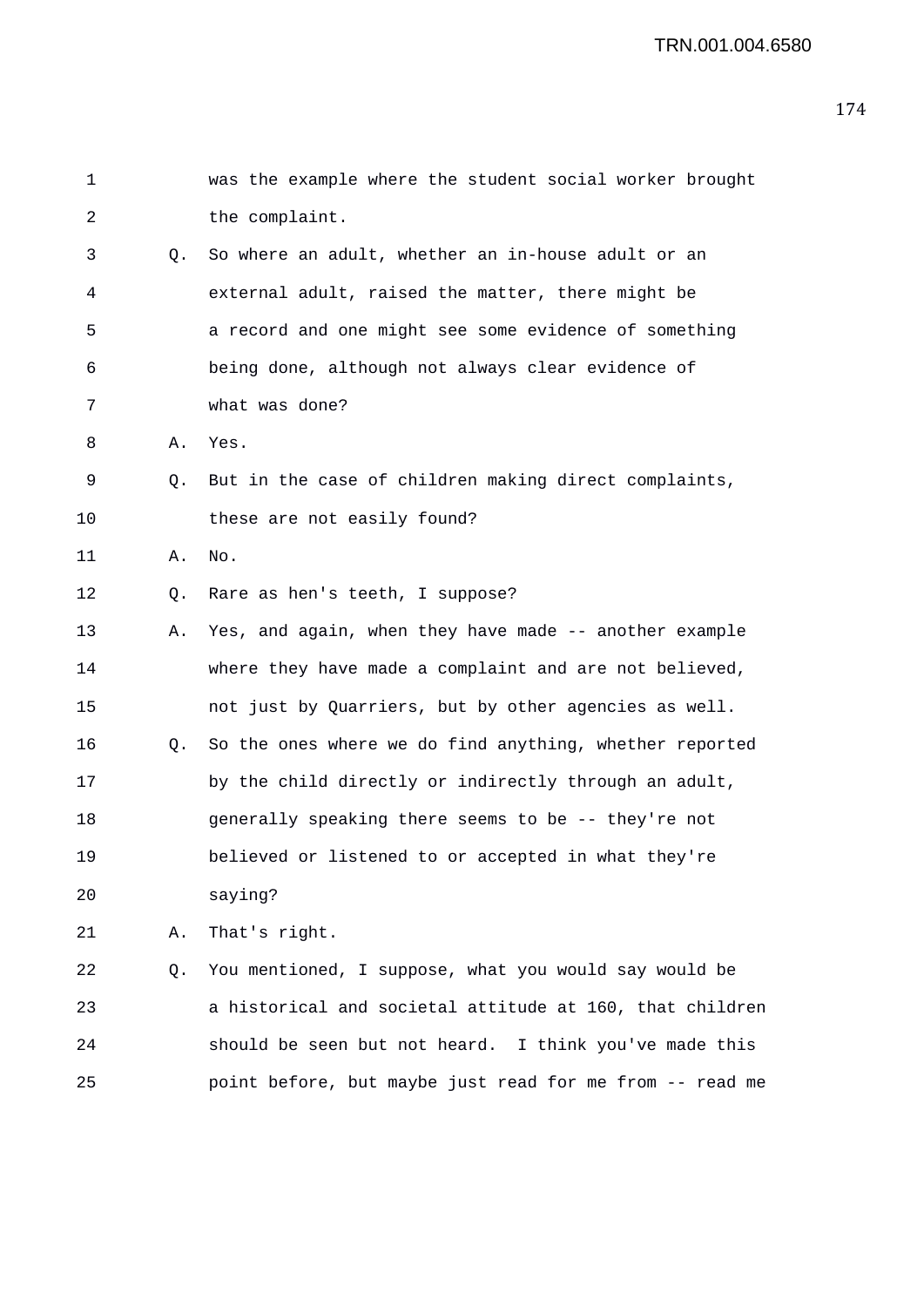1 that paragraph if you can, what you say there. 2 A. "Historically, attitudes to children were that they 3 should be seen and not heard. This all goes back to 4 thinking about the child. Many of the children would 5 have come from problematic backgrounds and may have had 6 challenging behaviour. Their voices were not heard and 7 they may not have had an opportunity to express their 8 views anyway. They were seen as a nuisance or as not 9 being trustworthy. The whole set-up of 10 Quarrier's Village historically made it difficult for 11 children to complain, particularly about the 12 house parents who were tasked with caring for them. 13 There is also evidence that, when children did complain, 14 they were not believed." 15 Q. So there was no effective voice for the children 16 historically? 17 A. Unlike today where we have advocacy and obviously we 18 involve children in everything we do with them and other 19 agencies. 20 Q. We did hear that -- and you mention this at 161 -- there 21 came a time when social workers were introduced and that 22 could have provided one way in which a child could make 23 known concerns, and there was obviously the possibility 24 of the external social workers. You will have heard the 25 evidence, I think, that there did not seem to be an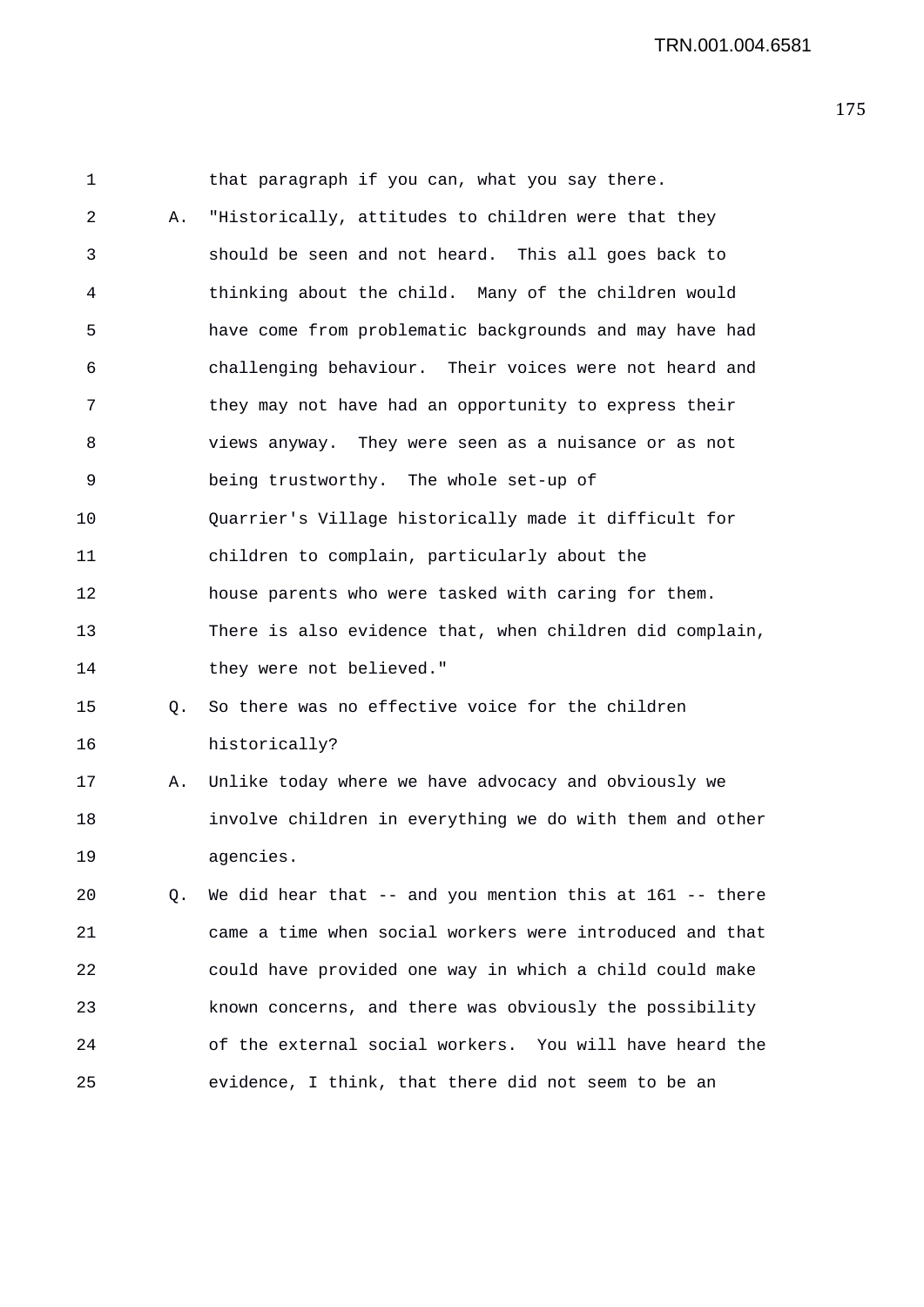1 appetite for some of the reasons that have already been 2 canvassed for going to these people and telling them 3 about things that were happening for fear of one kind or 4 another. 5 A. Again, as I've said in my statement, the social workers 6 were employed by Quarriers, again they're part of the 7 establishment, if you see, they're not external, so 8 again that can be problematic. 9 Q. And you even think, I think, in the case of an external 10 social worker, from the child's perspective, they might 11 not be seen as any more independent than an in-house 12 social worker? 13 A. That may be the case and also how often did they visit, 14 the external social workers. You'll have heard evidence 15 that that too was infrequent at times. 16 Q. The next section in your statement I want to look at is 17 headed "Response to Allegations of Abuse" starting at 18 164 on page 26. You've already mentioned the cases in 19 1938 of the employee being dismissed for physically 20 abusing a child, and evidence of another employee at 21 least being requested to resign, no doubt facing 22 dismissal if he didn't, in 1967 as a result of physical 23 abuse of two children. Is that right? 24 A. Yes. 25 Q. You have also discovered another case in the children's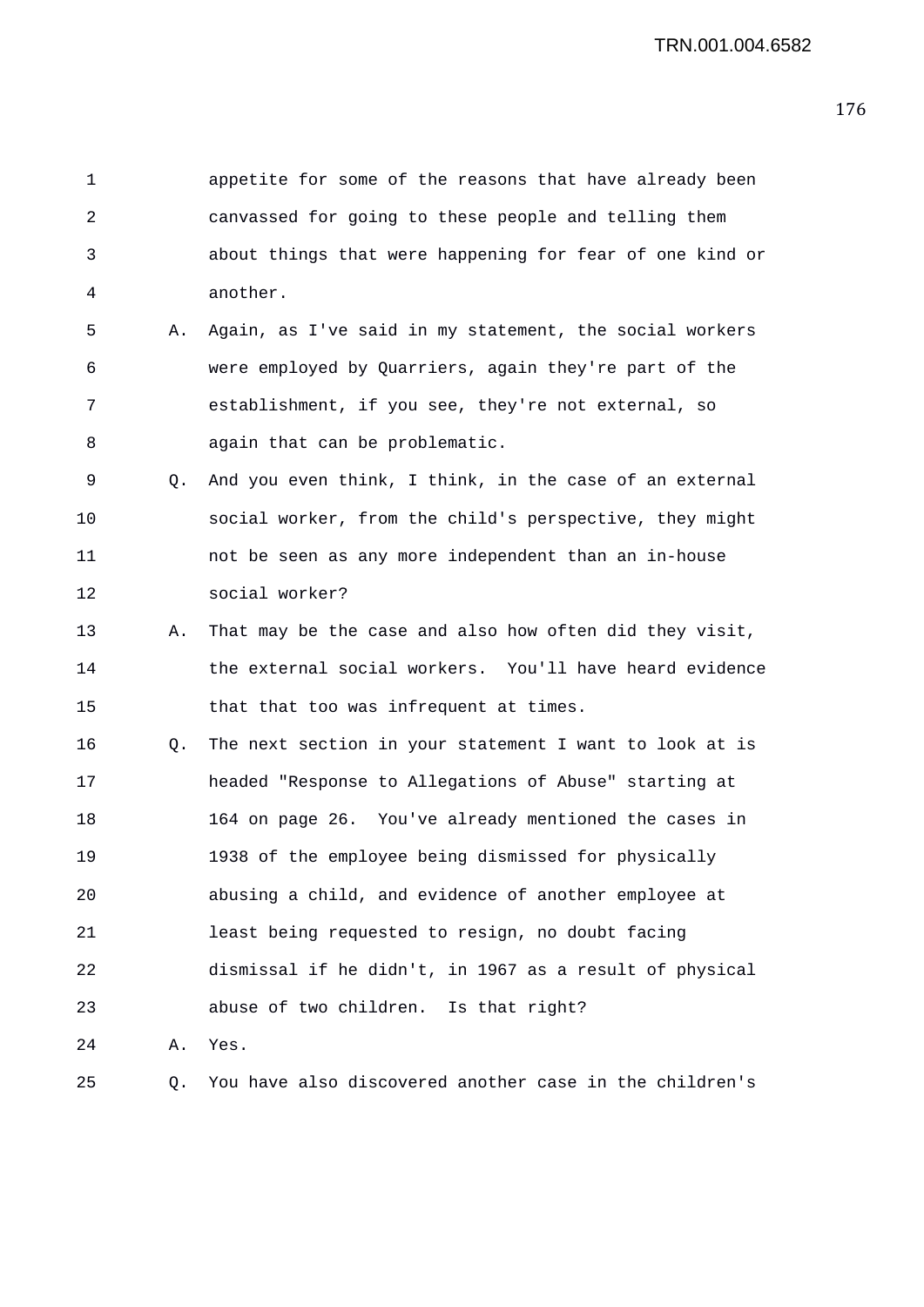| 1  |    | records or in a child's records in relation to           |
|----|----|----------------------------------------------------------|
| 2  |    | a finding -- an internal finding of physical abuse at    |
| 3  |    | Overbridge --                                            |
| 4  | Α. | That's right.                                            |
| 5  | Q. | -- by William Gilmore senior in 1971.                    |
| 6  | Α. | Yes.                                                     |
| 7  | Q. | He's the father of the boy who was convicted?            |
| 8  | Α. | Stewart.                                                 |
| 9  | Q. | I don't need the name of the boy. You gave the name of   |
| 10 |    | the boy in whose records this matter can be found. You   |
| 11 |    | tell us a bit about what happened there and I'm taking   |
| 12 |    | it that the evidence from the file is that the           |
| 13 |    | house father assaulted the child, the child's father     |
| 14 |    | made a complaint, the superintendent, Joseph Mortimer,   |
| 15 |    | became involved in the matter, he spoke to the child and |
| 16 |    | the house parent, and you say the house parent admitted  |
| 17 |    | assaulting the child. Is that all apparent from the      |
| 18 |    | records?                                                 |
| 19 | Α. | Yes.                                                     |
| 20 | Q. | You say:                                                 |
| 21 |    | "However, Mr Mortimer appears to have accepted the       |
| 22 |    | house parent's version of events. The house parent was   |
| 23 |    | $\ldots$ "                                               |
| 24 |    | And I think you're quoting from the records:             |
| 25 |    | " severely reprimanded for losing control."              |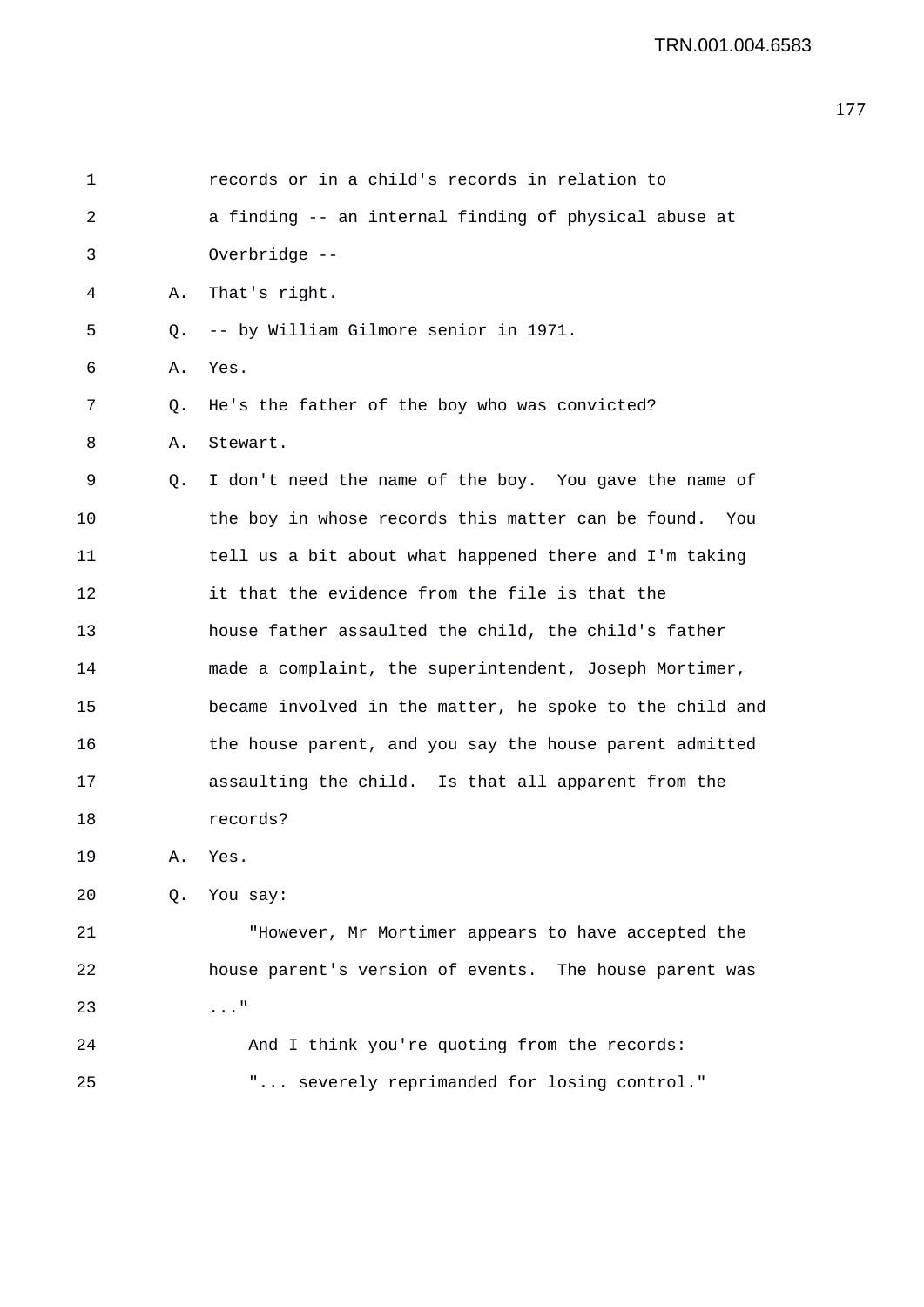| 1  |           | One thing I wanted to ask you there is the second to    |
|----|-----------|---------------------------------------------------------|
| 2  |           | last sentence in that paragraph. What do you mean by:   |
| 3  |           | "Mr Mortimer appears to have accepted the               |
| 4  |           | house parent's version of events"?                      |
| 5  |           | Was there some difference as to the lead-up to this     |
| 6  |           | matter?                                                 |
| 7  | Α.        | I'm just trying to recall.                              |
| 8  | $\circ$ . | If you can't, we'll check it. Don't worry.              |
| 9  | Α.        | No, I can't remember.                                   |
| 10 | Q.        | I won't take up time. Clearly, there was some variation |
| 11 |           | in accounts between the boy and the house parent?       |
| 12 | Α.        | Yes, I can't recall the detail of it.                   |
| 13 | Q.        | I suppose at least in this case, maybe fortunately for  |
| 14 |           | the child, the house parent did admit the assault.      |
| 15 | Α.        | That's right.                                           |
| 16 | Q.        | If he hadn't admitted assault, maybe we would have been |
| 17 |           | seeing a very different record.                         |
| 18 | Α.        | That's right, admitted assault, and the superintendent  |
| 19 |           | has been involved, notified, so I suppose the right     |
| 20 |           | steps to that point --                                  |
| 21 | O.        | But this is another example of an adult becoming        |
| 22 |           | involved: the father, in this case, took the matter     |
| 23 |           | $up$ --                                                 |
| 24 | Α.        | That's right.                                           |
| 25 | Q.        | -- and therefore they had to perhaps do something and   |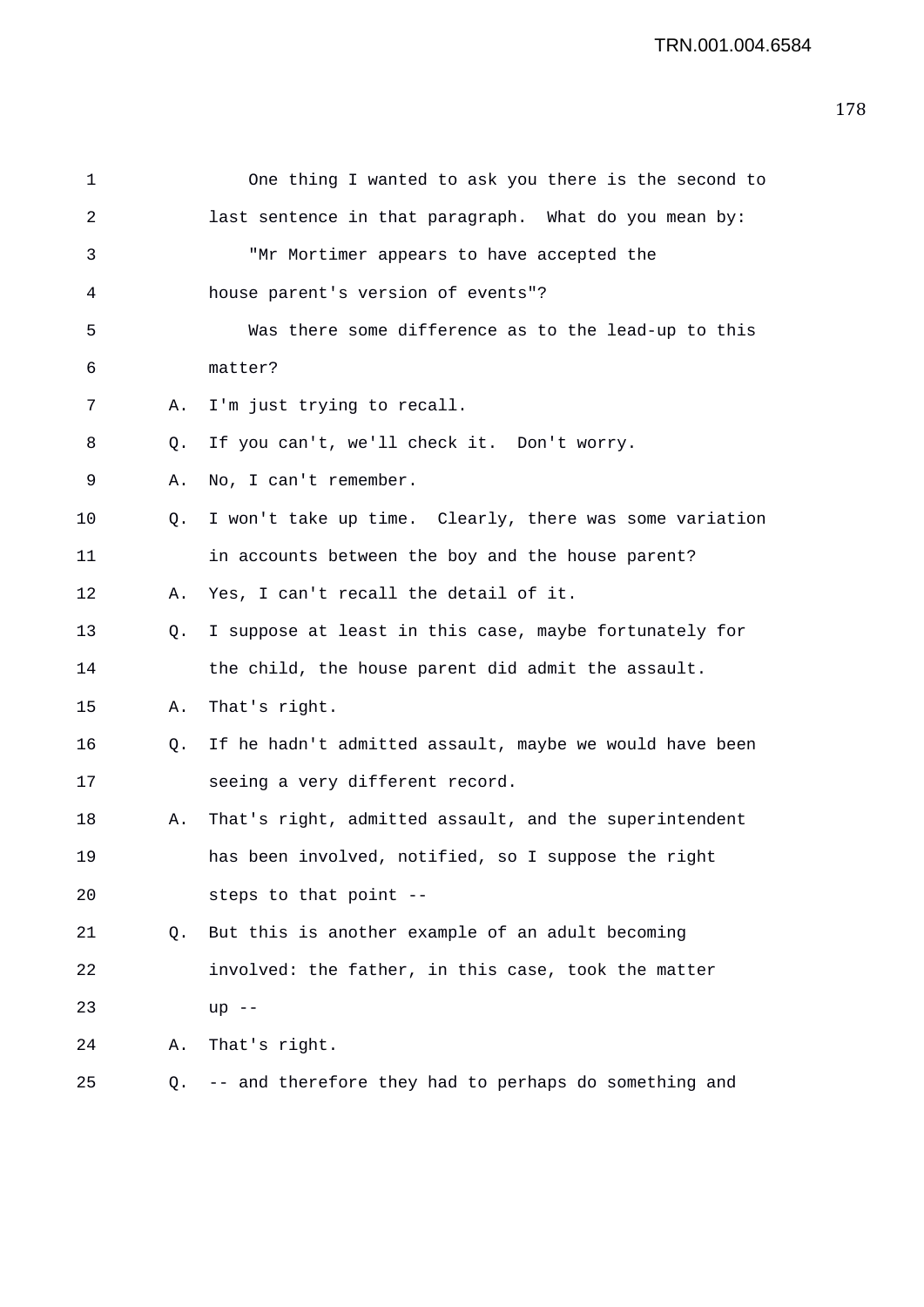1 perhaps record something whereas if it had just come 2 from a child, without any external or adult involvement, 3 it doesn't appear that's often -- that situation is not 4 often found in the records. 5 A. That's right. It was the father that complained.  $6$  0. The other matter that troubles  $-1$  think you say it's 7 clear this whole situation, this matter, was not dealt 8 with properly. Tell us why. 9 A. Yes: 10 "This situation was not dealt with properly. The 11 notes reveal that when the child's father indicated that 12 he was going to report the matter to the police and to 13 the press, Mr Mortimer sought to discourage him from 14 doing so by indicating that he would tell the press 15 about the lack of consideration the father had paid to 16 his children over the years. 17 "This is clearly inappropriate and to me is evidence 18 that, historically, management at Quarriers were 19 prepared to put the reputation of the organisation ahead 20 of the interests of the child." 21 Q. So it does appear on the face of it, even in 1971, the 22 superintendent wasn't keen for this matter to get wider 23 coverage? 24 A. That's right. 25 Q. And I think the next paragraph is something we've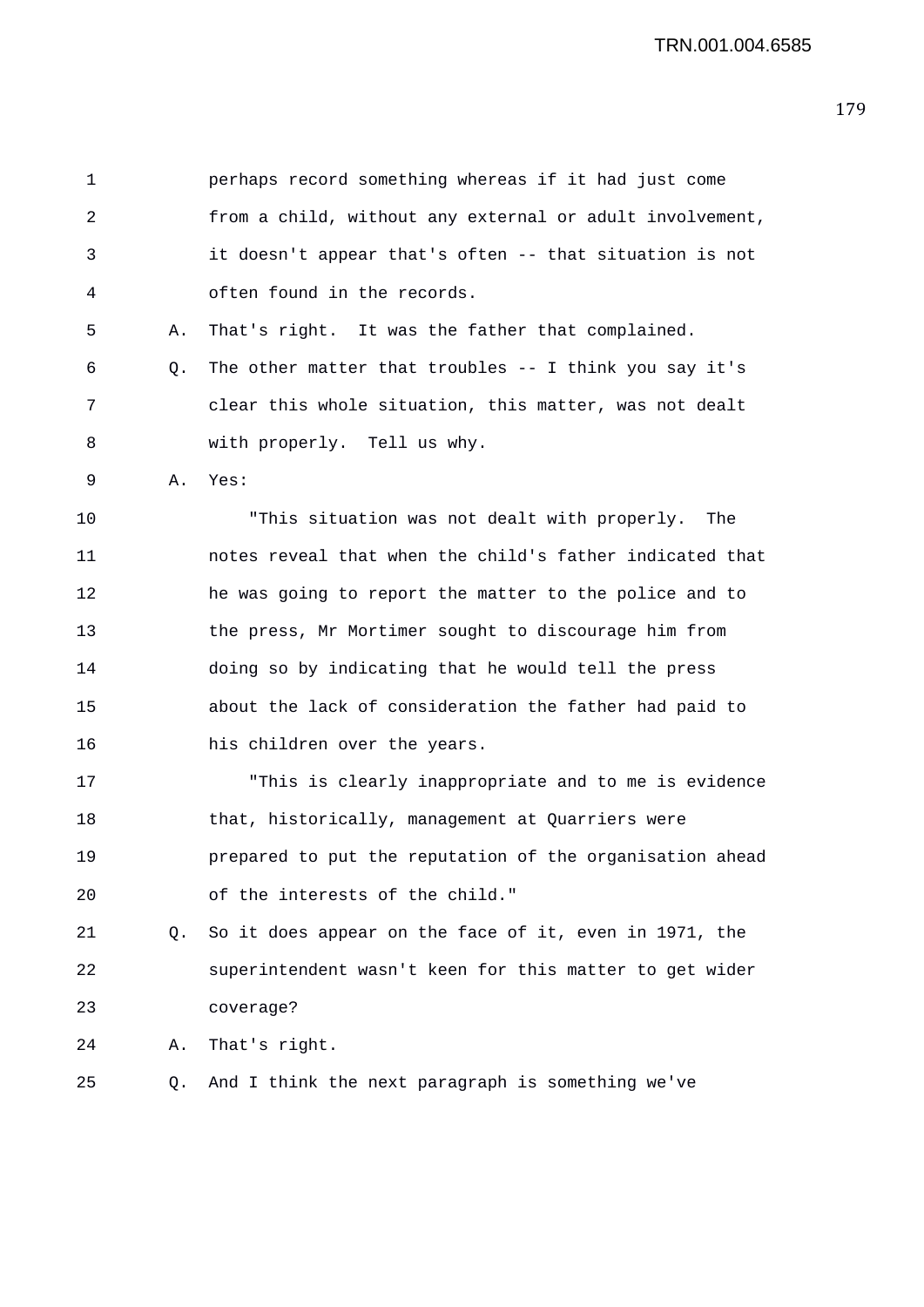| 1  |    | already touched on, that applicants who said they        |
|----|----|----------------------------------------------------------|
| 2  |    | reported or complained of abuse, you've carried out      |
| 3  |    | a review of records to see if there's any evidence of    |
| 4  |    | these complaints being recorded and you haven't found    |
| 5  |    | anything?                                                |
| 6  | Α. | That's right.                                            |
| 7  | Q. | Generally. There may be exceptions, but I think          |
| 8  |    | generally that's been the picture, has it? Then you      |
| 9  |    | mention, and this was one you did touch on earlier, that |
| 10 |    | you have come across a complaint, but again made through |
| 11 |    | an adult, a student social worker, in 1984, and it's in  |
| 12 |    | relation to a female resident, is that right --          |
| 13 | Α. | That's right.                                            |
| 14 | Q. | -- who complained that she had been slapped three times  |
| 15 |    | or four times in the face by her house father,           |
| 16 |    | QFH<br>That's paragraph 168.<br>a Mr                     |
| 17 | Α. | That's right.                                            |
| 18 | Q. | You say:                                                 |
| 19 |    | "The matter appears to have been reported to the         |
| 20 |    | superintendent and there was some form of                |
| 21 |    | investigation."                                          |
| 22 | Α. | Yes.                                                     |
| 23 | Q. | You say:                                                 |
| 24 |    | "The outcome of that is not clear from the records       |
| 25 |    | and there's no indication that any action was taken      |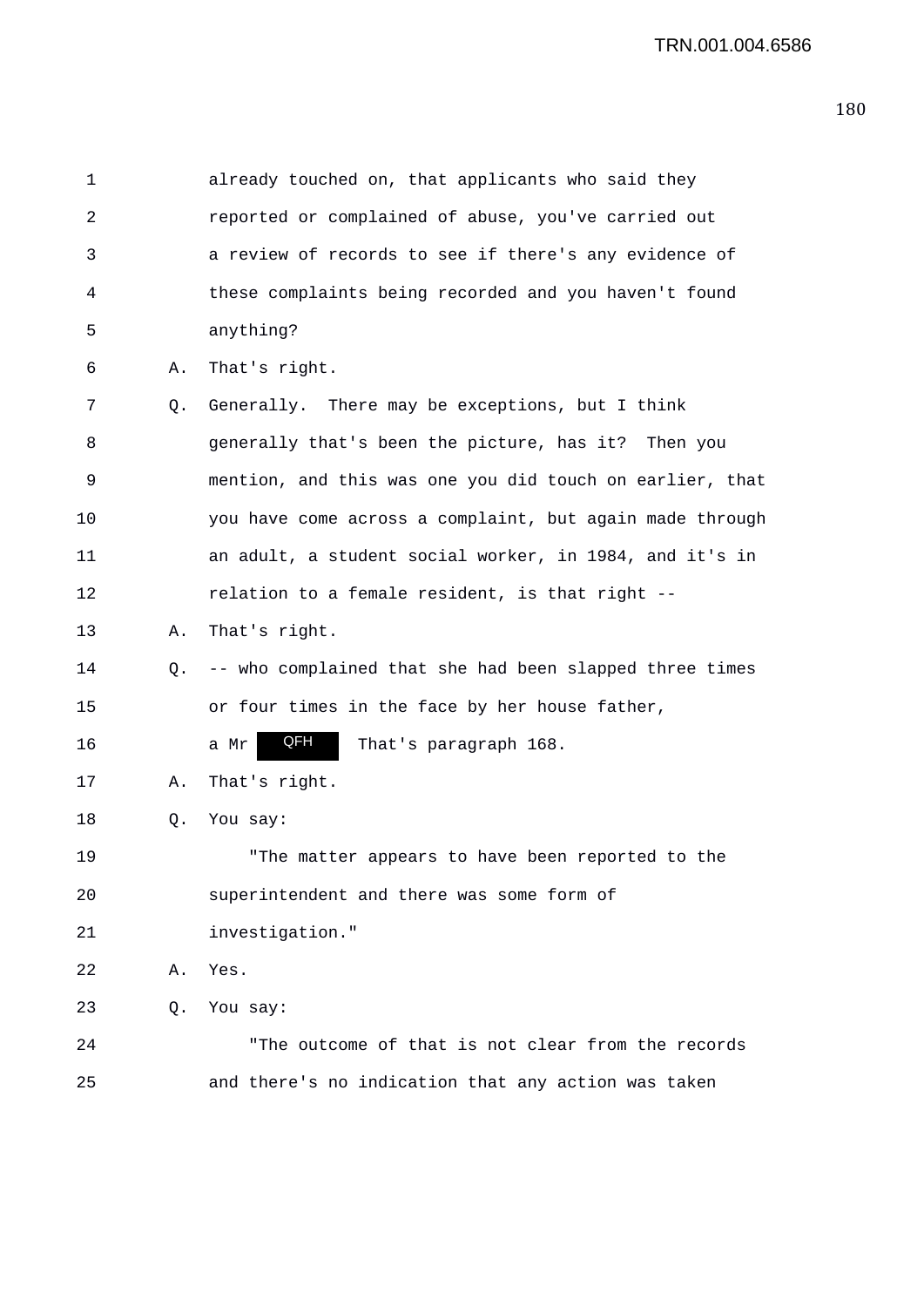1 against this house parent." 2 A. That's right. There's no indication or written evidence 3 that there was action taken against the house parent as 4 far as I'm aware. 5 Q. Drawing this all together under this section of 6 "Response to Allegations of Abuse", could you just read 7 out what you tell us at 169 and 170? 8 A. "There seems to have been a variable response to 9 complaints over the years. Sometimes action was taken. 10 Sometimes it seems that children were moved either from 11 the cottage they were in or away from Quarriers 12 altogether. Where there is a record, it appears that, 13 generally, the superintendent would carry out an 14 investigation. However, it is not always clear from the 15 historic records why particular decisions were taken. 16 We have not found any written policy or procedure as to 17 how such complaints were to be investigated. 18 "One obvious weakness of this system is that it 19 depended entirely upon the view that the superintendent 20 took of the appropriate course of action. There was no 21 equivalent to the multidisciplinary approach that would 22 occur nowadays if a child protection concern was 23 raised."

24 Q. I suppose if we go back to the matter in 1971, which was 25 an assault, clearly the superintendent didn't want to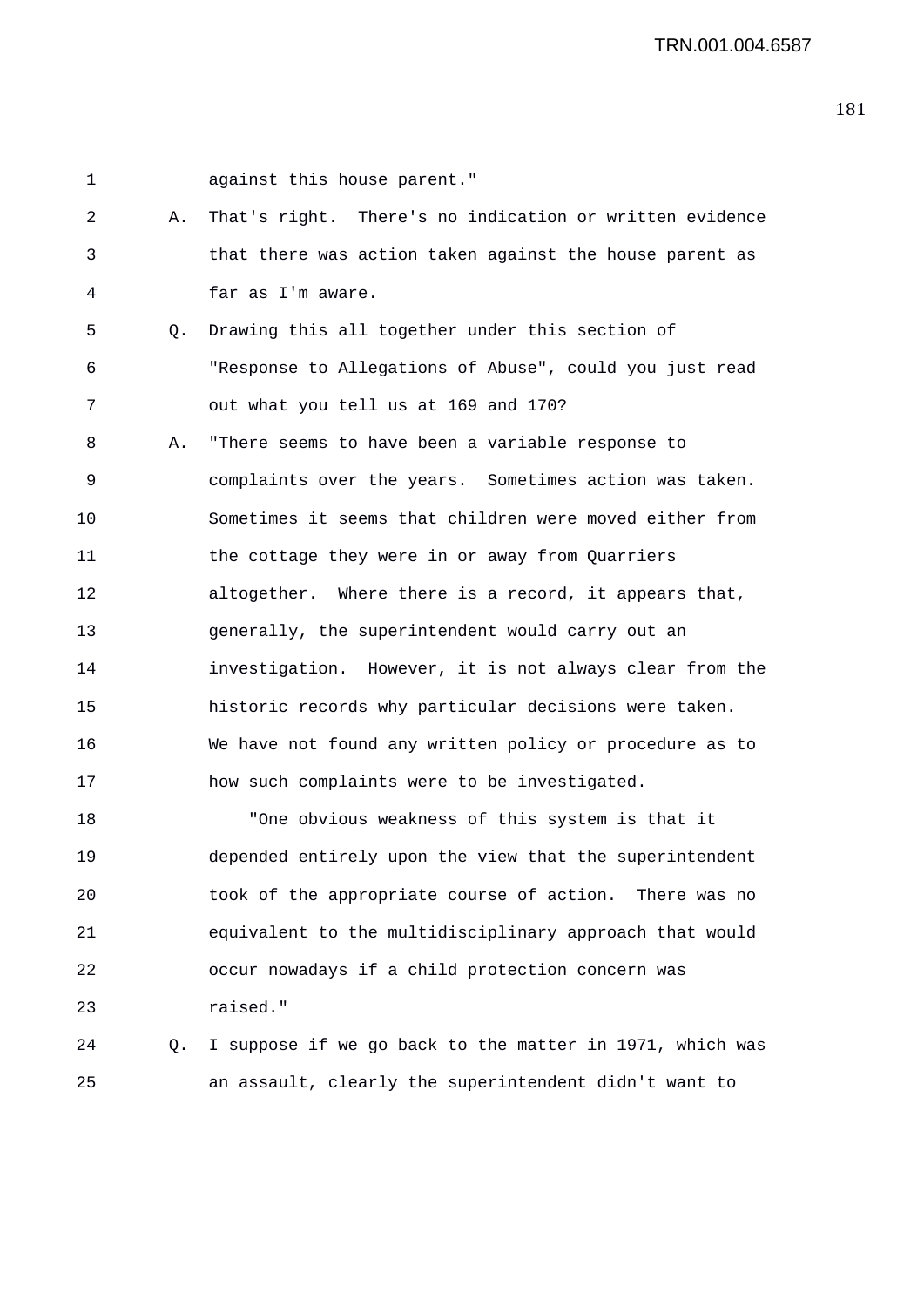1 bring the police into the matter. 2 A. Clearly. 3 Q. Indeed, he took steps to try and deter someone else from 4 bringing them in. 5 A. Whereas today, if it's an assault, the police would be 6 involved. 7 Q. But that was down to him and he was the sole judge of 8 what should be done and whether it should be kept as an 9 internal issue or more widely notified? 10 A. Yes. 11 Q. Your next section is headed "Allegations of sexual 12 abuse". Firstly, at paragraph 171, I think you tell us 13 that the only mention of an allegation of sexual abuse 14 being made against a member of staff is one that was 15 found in the records of a particular boy who made 16 allegations of sexual abuse against John Porteous in 17 1982. Do you see that? 18 A. Yes. 19 Q. You tell us a bit about the background to this matter as 20 revealed by the records. I'll maybe just summarise it. 21 I think the records appear to show that the child in 22 question was accused of stealing money from Mr Porteous' 23 house; he wasn't a resident in that house. Is that 24 correct? 25 A. That's right.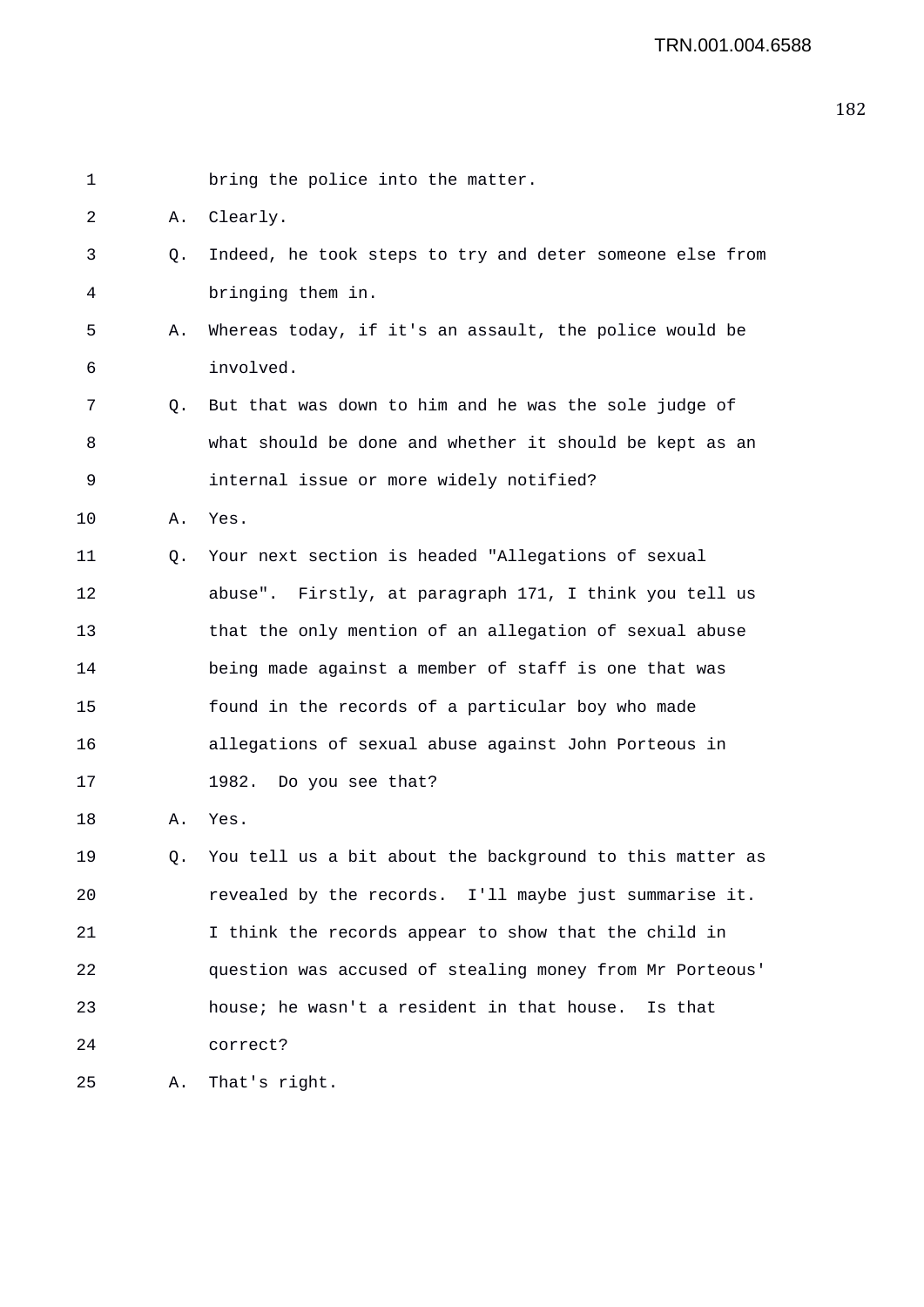1 0. And he denied this to his house mother? 2 A. Yes. 3 Q. And disclosed to her at the time that he had been 4 sexually abused by Mr Porteous and this had been going 5 on for over the previous year; is that right? 6 A. Yes. 7 Q. You say that according to the information in the 8 records, the allegation was brought to the attention of 9 the then superintendent, Joe Mortimer, and indeed the 10 police were contacted on this occasion. 11 A. Yes. 12 Q. And you say that the records suggest that this may have 13 been done at the request of Mr Porteous himself. 14 A. Yes. 15 Q. And there was also involvement of the Dundee Social Work 16 Department in this particular matter as the placing 17 authority. 18 A. That's right. 19 Q. You say: 20 "The police appeared to have come to the village and 21 carried out some sort of investigation." 22 And you say that: 23 "The records refer to [and you quote from the 24 records] very thorough police investigations, including 25 medical and forensic tests."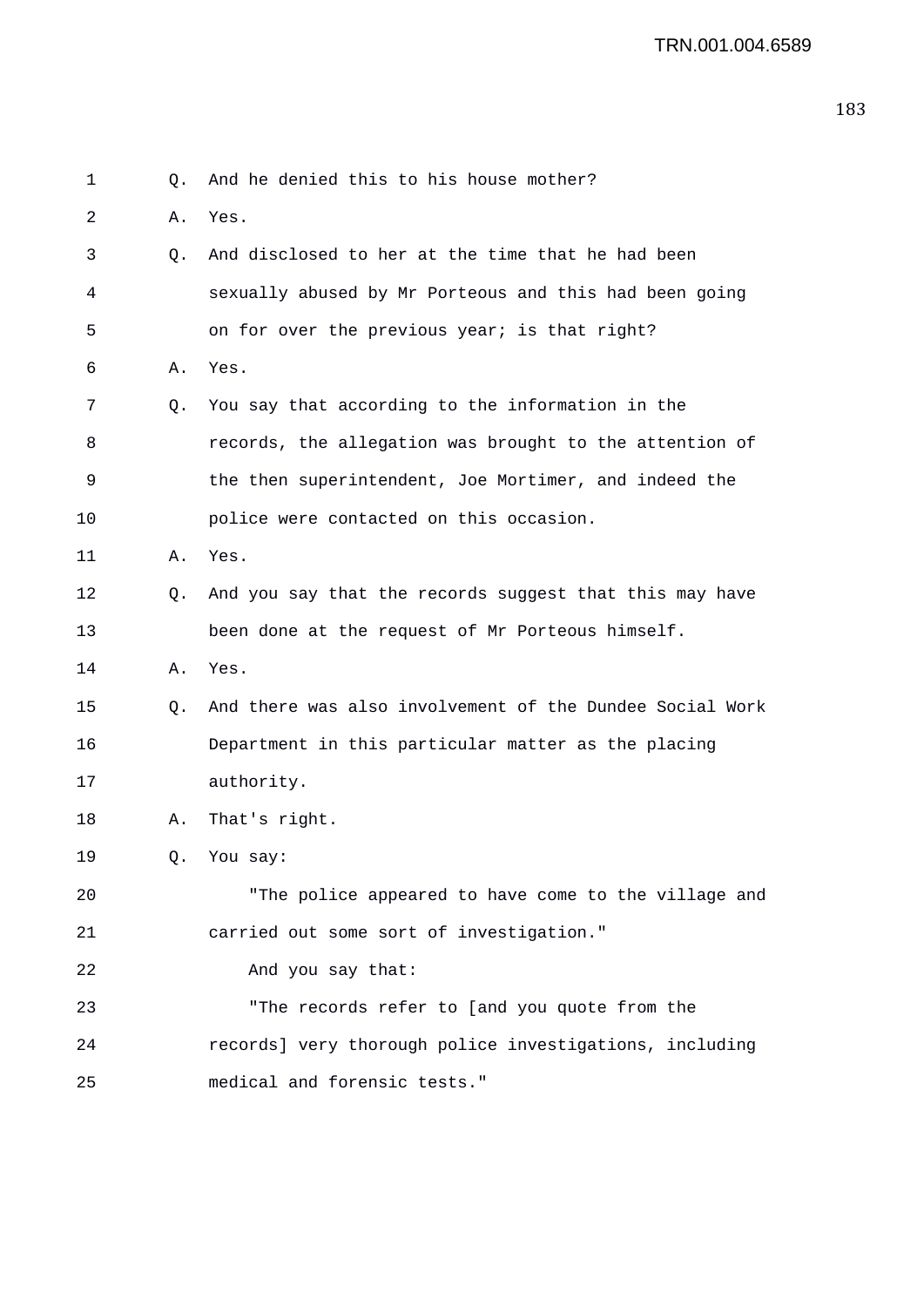| 1  | Α. | That's within the records yes.                           |
|----|----|----------------------------------------------------------|
| 2  | Q. | It appears that the police at that stage decided that    |
| 3  |    | there was no case to answer.                             |
| 4  | Α. | Yes.                                                     |
| 5  | Q. | So that matter didn't get pursued in any criminal        |
| 6  |    | proceeding?                                              |
| 7  | Α. | That's right.                                            |
| 8  | O. | You then tell us how matters unfolded then after the     |
| 9  |    | child who had made the report was seen on several        |
| 10 |    | occasions by the in-house Quarriers psychologist         |
| 11 |    | Jean Morris and was also referred to external            |
| 12 |    | counselling.                                             |
| 13 | Α. | That's right.                                            |
| 14 | Q. | And the upshot seems to have been that shortly and wards |
| 15 |    | the child was transferred from Quarriers to a List G     |
| 16 |    | school. Do you find that a little puzzling or            |
| 17 |    | surprising?                                              |
| 18 | Α. | Yes. Again, what was the reason for moving the child to  |
| 19 |    | a List G school?                                         |
| 20 | О. | You can't find a particularly clear reason?              |
| 21 | Α. | No.                                                      |
| 22 | Q. | But anyway, the child was removed from                   |
| 23 |    | Quarrier's Village, but Mr Porteous remained.            |
| 24 | Α. | That's right.                                            |
| 25 | Q. | You say that after the investigation by the police,      |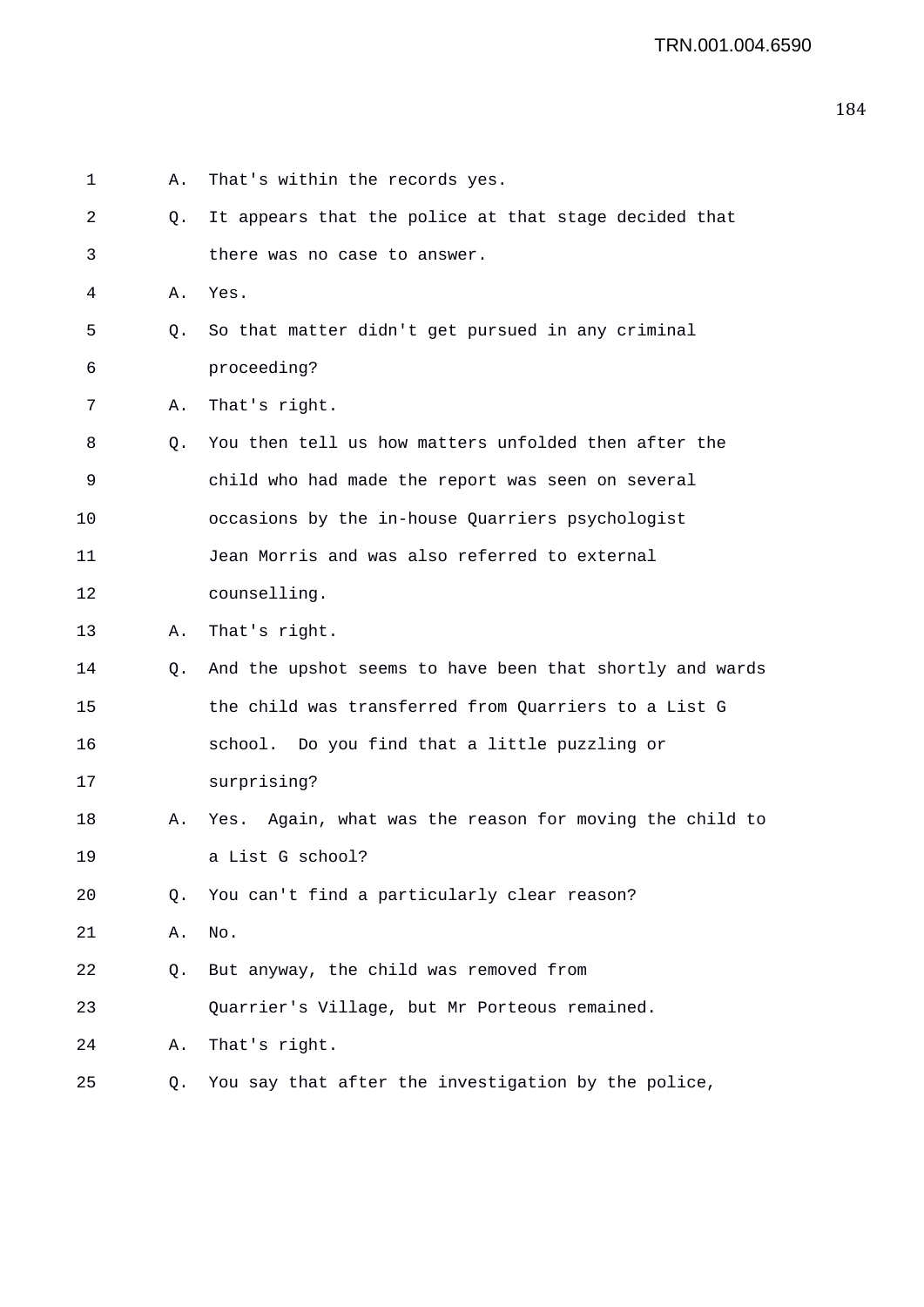| 1  |    | Quarriers took no action in respect of Mr Porteous or    |
|----|----|----------------------------------------------------------|
| 2  |    | the allegations, so there was no separate investigation  |
| 3  |    | or other action.                                         |
| 4  | Α. | No other action that I can find.                         |
| 5  | Q. | What you do say is that:                                 |
| 6  |    | "From the records, it seems clear that the view was      |
| 7  |    | taken amongst the adults and the various agencies [and   |
| 8  |    | we've heard that the social work department was involved |
| 9  |    | and the police and so forth] that the allegations were   |
| 10 |    | not true."                                               |
| 11 | Α. | That's right.                                            |
| 12 | Q. | That's what the records are indicating?                  |
| 13 | Α. | Yes.                                                     |
| 14 | Q. | You say:                                                 |
| 15 |    | "It is clear from the notes that the child was           |
| 16 |    | simply not believed despite the fact that his account    |
| 17 |    | was described by his in-house orphan house social worker |
| 18 |    | as 'so vivid and detailed that initially it was rather   |
| 19 |    | convincing'."                                            |
| 20 | Α. | Yes.                                                     |
| 21 | Q. | And you say, I think, that nobody appeared to entertain  |
| 22 |    | the notion at that time that Mr Porteous may in fact     |
| 23 |    | have abused the child in question.                       |
| 24 | Α. | That's right.                                            |
| 25 | Q. | You go on to deal with -- tell us what has concerned you |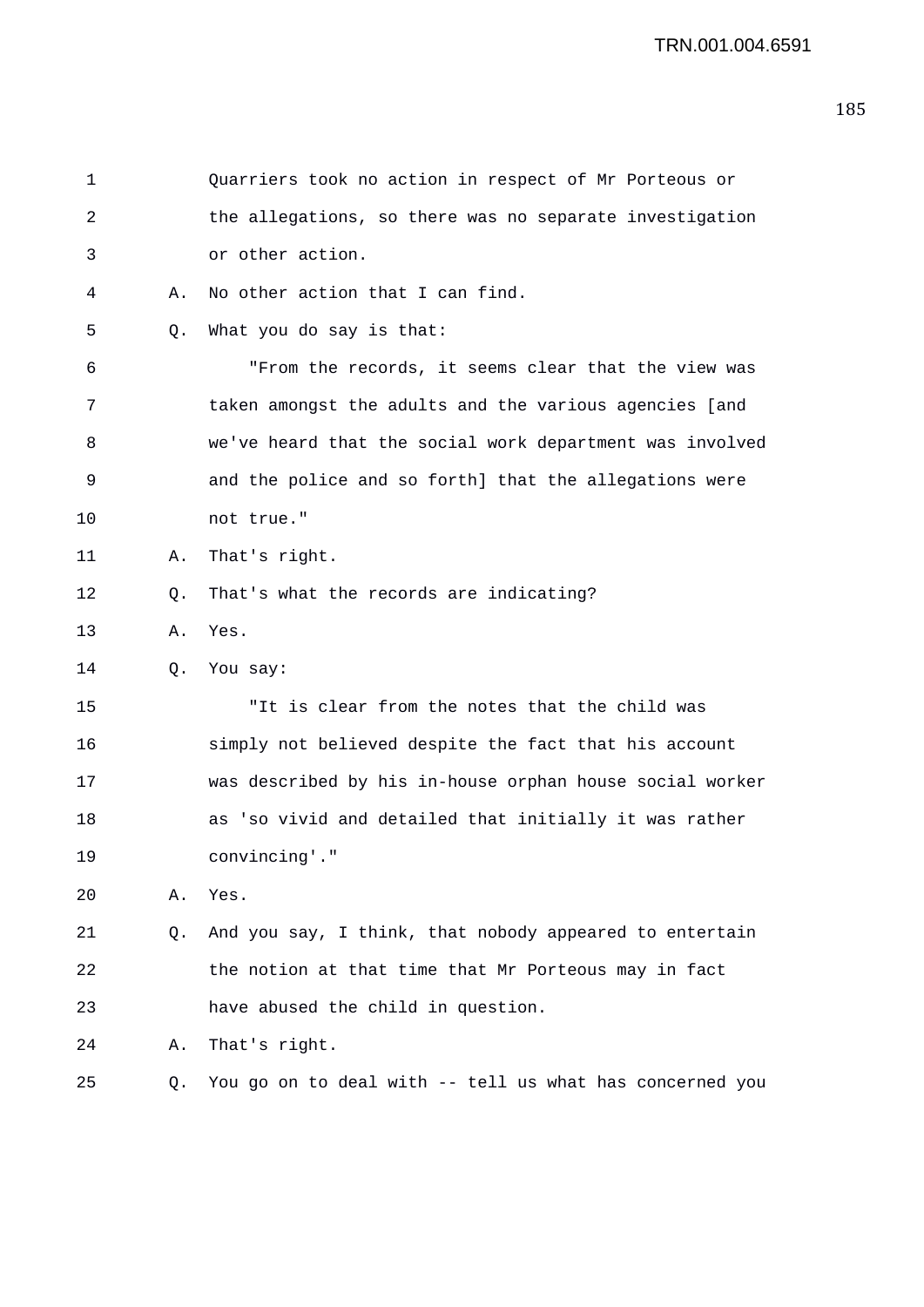| 1  |    | about this matter when you read that. You deal with it   |
|----|----|----------------------------------------------------------|
| 2  |    | at 174 of your statement on page 28.                     |
| 3  | Α. | Yes. As I've said, one of the really concerning aspects  |
| 4  |    | of this from my perspective is that at this time         |
| 5  |    | John Porteous was employed as a fire safety officer      |
| 6  |    | in the village and he continued to have access to        |
| 7  |    | children throughout the village. So although the child   |
| 8  |    | was not believed and the police didn't take it any       |
| 9  |    | further, significantly was John Meyer, the               |
| 10 |    | social worker, stating it was so vivid and detailed      |
| 11 |    | initially that it was rather convincing was a concern    |
| 12 |    | that that wasn't investigated further by Quarriers, the  |
| 13 |    | organisation. You know, in a child-centred approach you  |
| 14 |    | would always believe the child first.                    |
| 15 | Q. | Even if you didn't believe them, the fact that it had    |
| 16 |    | been raised and at least one social worker found it      |
| 17 |    | convincing, at least initially, and if true presumably   |
| 18 |    | it did give rise to concerns about risk to that child or |
| 19 |    | any other child?                                         |
| 20 | Α. | Exactly.                                                 |
| 21 | Q. | Would you have expected more action to have been taken?  |
| 22 | Α. | More action and investigation and safeguarding of the    |
| 23 |    | child and the children.                                  |

24 Q. So is that why you say at 175. Looking back at these 25 records, this is clearly, in your view, an example of an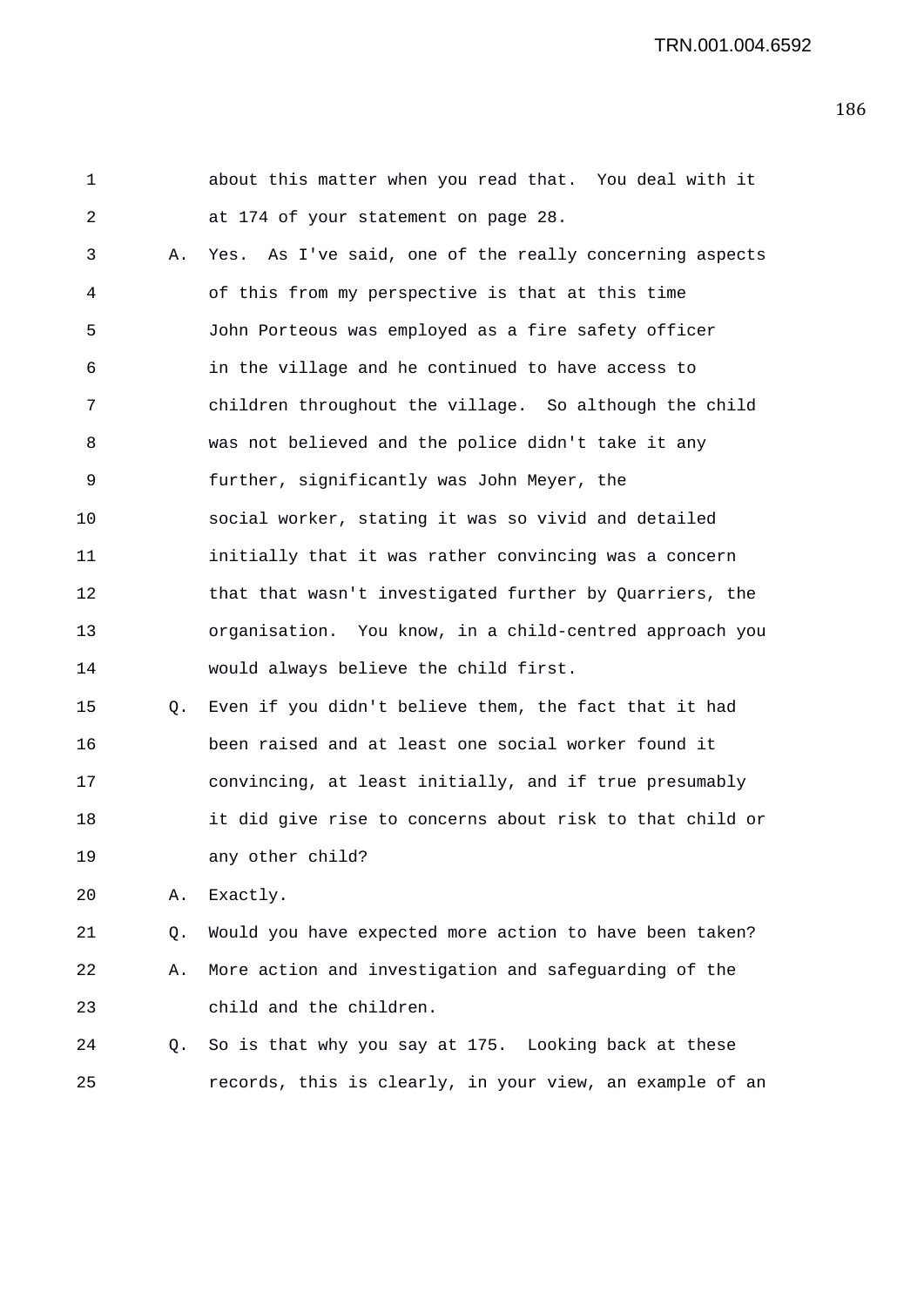| 1           |    | inadequate response by the organisation to serious       |
|-------------|----|----------------------------------------------------------|
| 2           |    | allegations of abuse that were made at that time.        |
| 3           | Α. | Yes.                                                     |
| 4           | Q. | You say there were inadequacies in terms of              |
| 5           |    | investigation, follow-up and safeguarding.               |
| 6           |    | Just taking those in turn. The inadequacy of             |
| 7           |    | investigation was what, not to carry out a separate      |
| 8           |    | investigation?                                           |
| 9           | Α. | An internal investigation.                               |
| 10          | Q. | And follow-up in terms of looking at issues of risks and |
| 11          |    | things of that nature?                                   |
| 12          | Α. | And safeguarding. So your risk would be about the        |
| 13          |    | safeguarding of that child and others.                   |
| 14          | Q. | And we're not talking about the 1950s here, we're        |
| 15          |    | talking of early 1980s?                                  |
| 16          | Α. | That's right.                                            |
| 17          | 0. | So I think you then say that you fully accept that the   |
| 18          |    | response of the organisation on that occasion was        |
| 19          |    | entirely inadequate; is that the position?               |
| 20          | Α. | That's right, yes.                                       |
| $2\sqrt{1}$ | Q. | Moving on, you deal with record-keeping. I'm not going   |
| 22          |    | to take up too much time today on this matter, but I'll  |
| 23          |    | just pick out one or two highlights of this part of your |
| 24          |    | evidence. At paragraph 178 on page 28, you tell us:      |
| 25          |    | "The records from Quarrier's Village are minimal up      |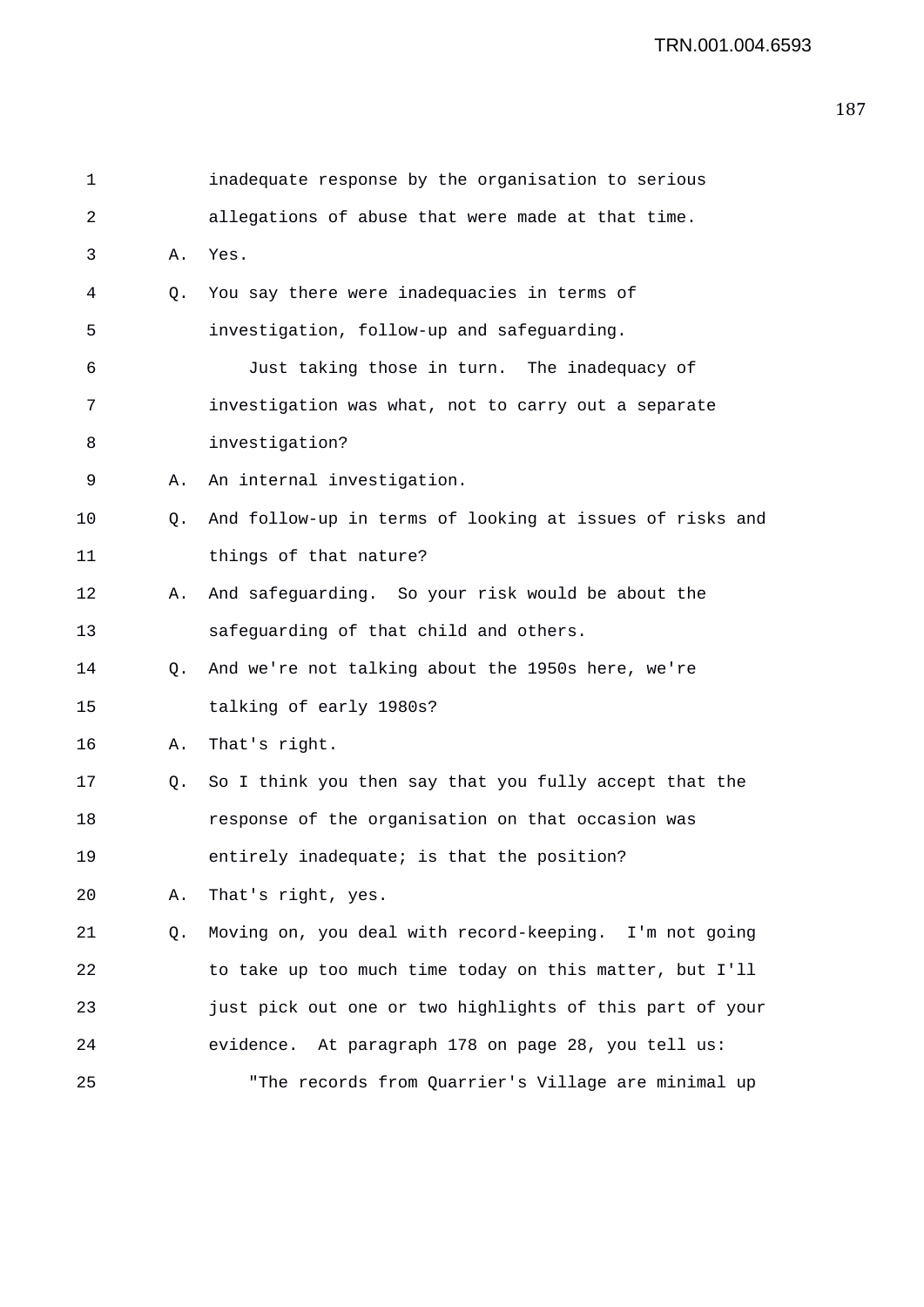| 1  |           | to the later 1907s or 1980s."                            |
|----|-----------|----------------------------------------------------------|
| 2  |           | So that's getting towards the end of its heyday?         |
| 3  | Α.        | Yes.                                                     |
| 4  | $\circ$ . | And then they become more extensive. That's the general  |
| 5  |           | picture, is it?                                          |
| 6  | Α.        | Yes.                                                     |
| 7  | O.        | And then in terms of quality at 182, you say:            |
| 8  |           | "The quality of the records varies."                     |
| 9  |           | And that just depends presumably on which cottage        |
| 10 |           | and who was compiling the records? Do you see that       |
| 11 |           | paragraph, 182?                                          |
| 12 | Α.        | Yes.                                                     |
| 13 | Q.        | Although you say that in general terms, there was an     |
| 14 |           | improvement in record-keeping over time, and I think you |
| 15 |           | obviously mention that Southannan's records were         |
| 16 |           | certainly better quality than perhaps some of the ones   |
| 17 |           | you saw in Quarrier's Village?                           |
| 18 | Α.        | Yes, I checked through a number of those records, yes.   |
| 19 | Q.        | I don't need to ask you about records today.             |
| 20 |           | Charlie Coggrave told us a bit about that matter and I'm |
| 21 |           | not going to trouble you with that. We can read for      |
| 22 |           | ourselves what you say about this.                       |
| 23 |           | Awareness of abuse you pick up as another matter at      |
| 24 |           | page 30 of your statement. You state again -- and this   |
| 25 |           | was something you highlighted at the beginning of your   |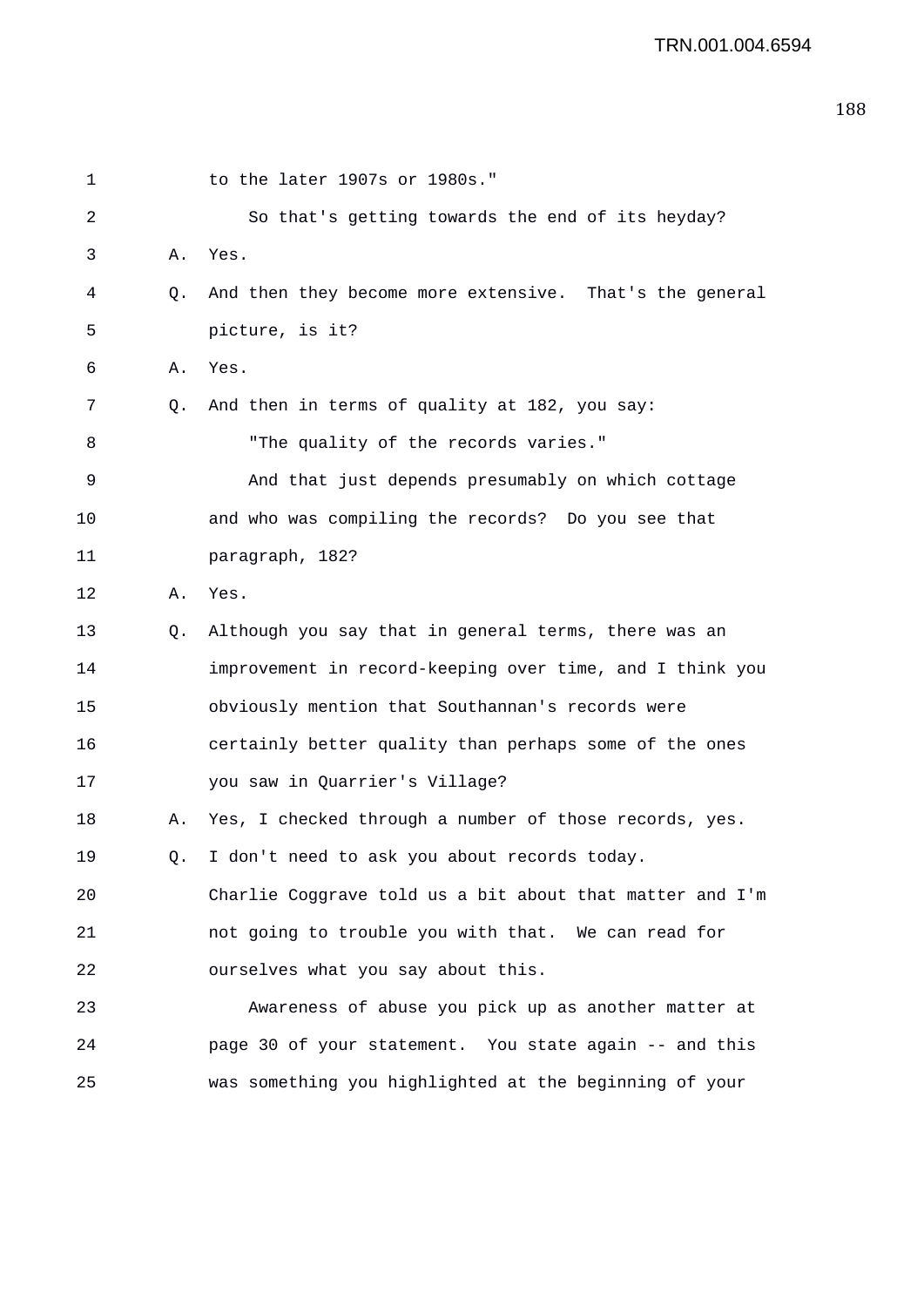```
1 evidence -- there's evidence of awareness of abuse as 
2 early as the 1930s. Awareness on the part of 
3 management? 
4 A. Yes. 
5 Q. But you say there's a clear lack of awareness 
6 in relation to proper safeguarding and prevention. Are 
7 you applying that to the 1930s or for a much longer 
8 period? 
9 A. A longer period. 
10 Q. And when you say at 189: 
11 "It's difficult to say to what extent members of the 
12 management team were aware of ongoing abuse at 
13 Quarrier's Village." 
14 What do you mean by "ongoing abuse"? Are we talking 
15 about a particular period? 
16 A. Yes. As mentioned earlier, in the 1950s through to the 
17 1980s, that was where the majority of the complaints, 
18 allegations of abuse, took place, although there's 
19 others that are outside that time frame. So, as I say 
20 there, it's difficult to say to what extent members of 
21 the management team were aware of ongoing abuse given 
22 that members of the management team would live in the 
23 village and work in the village and no doubt would hear 
24 things as well as see things. So again, I can only go 
25 by the written evidence and what I've heard.
```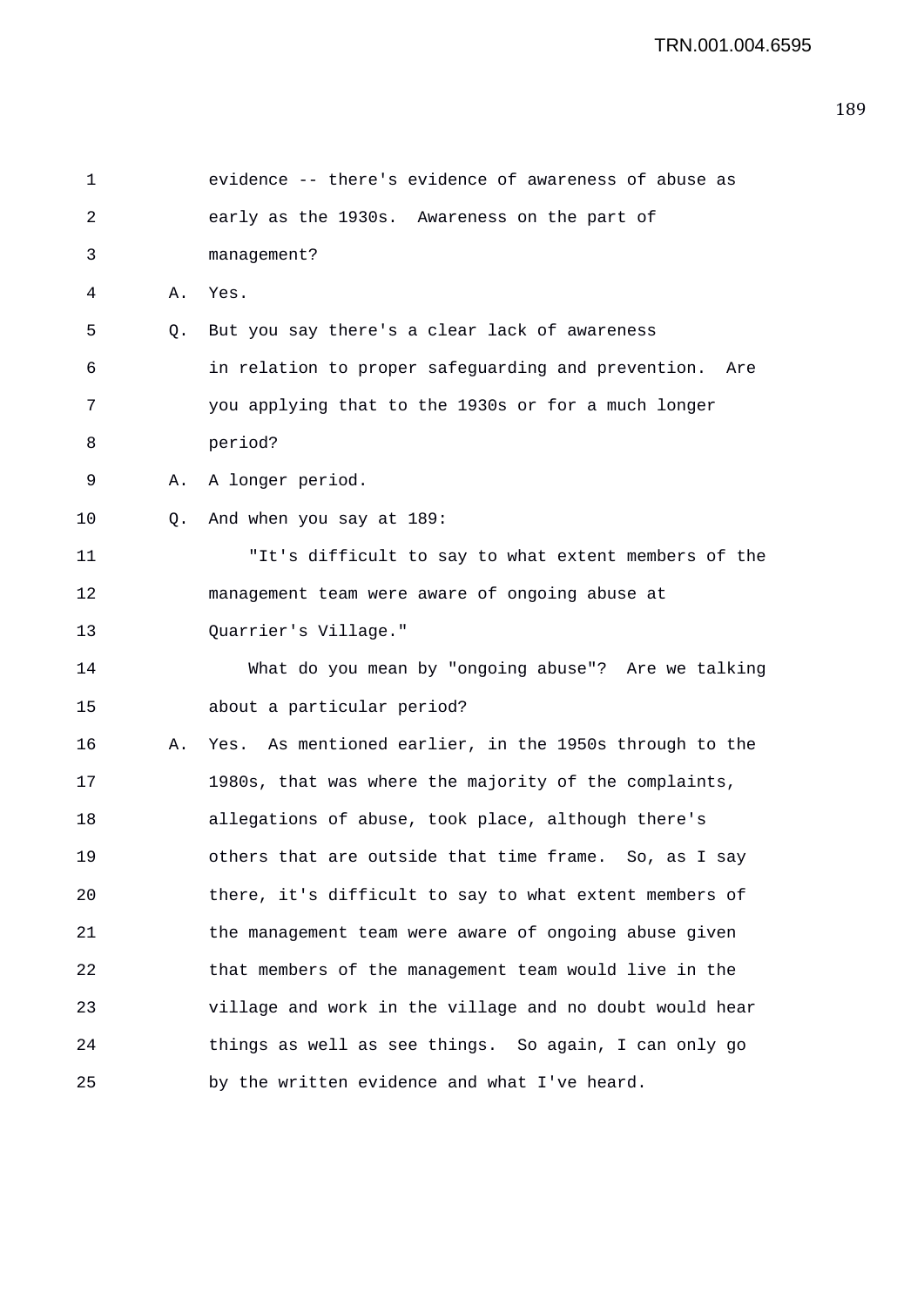1 Q. It may be hard to imagine that they didn't at least hear 2 things or hear rumours of things or hear about 3 reputations of cottages or particular house parents' 4 practices. I think some witnesses at least ventured to 5 suggest that they must have known a bit more than maybe 6 is apparent from the records. 7 A. Yes. If you're living there, you're bound to hear

8 things.

9 Q. You say that:

10 "However, perhaps the environment in many ways [this 11 is at paragraph 189] lent itself to house parents and 12 others being able to conceal abuse."

13 I suppose that's the other side of the coin, is it, 14 that if you're in a cottage, treated as a family home, 15 which is your domain and you set the rules, and you've 16 got autonomy, is that more -- it's more easy to conceal 17 abusive behaviour. Is that the point you're making? 18 A. That could be the case, that if there isn't external 19 people going in or regular visits or proper supervision 20 and management, it's easier to conceal abuse. Also, if 21 the children's voice is not heard, that again leads to 22 a closed culture.

23 Q. I suppose if the only possible complainers who see 24 things in the house are the children and if they go to 25 Mr Mortimer's open door and find that they're told that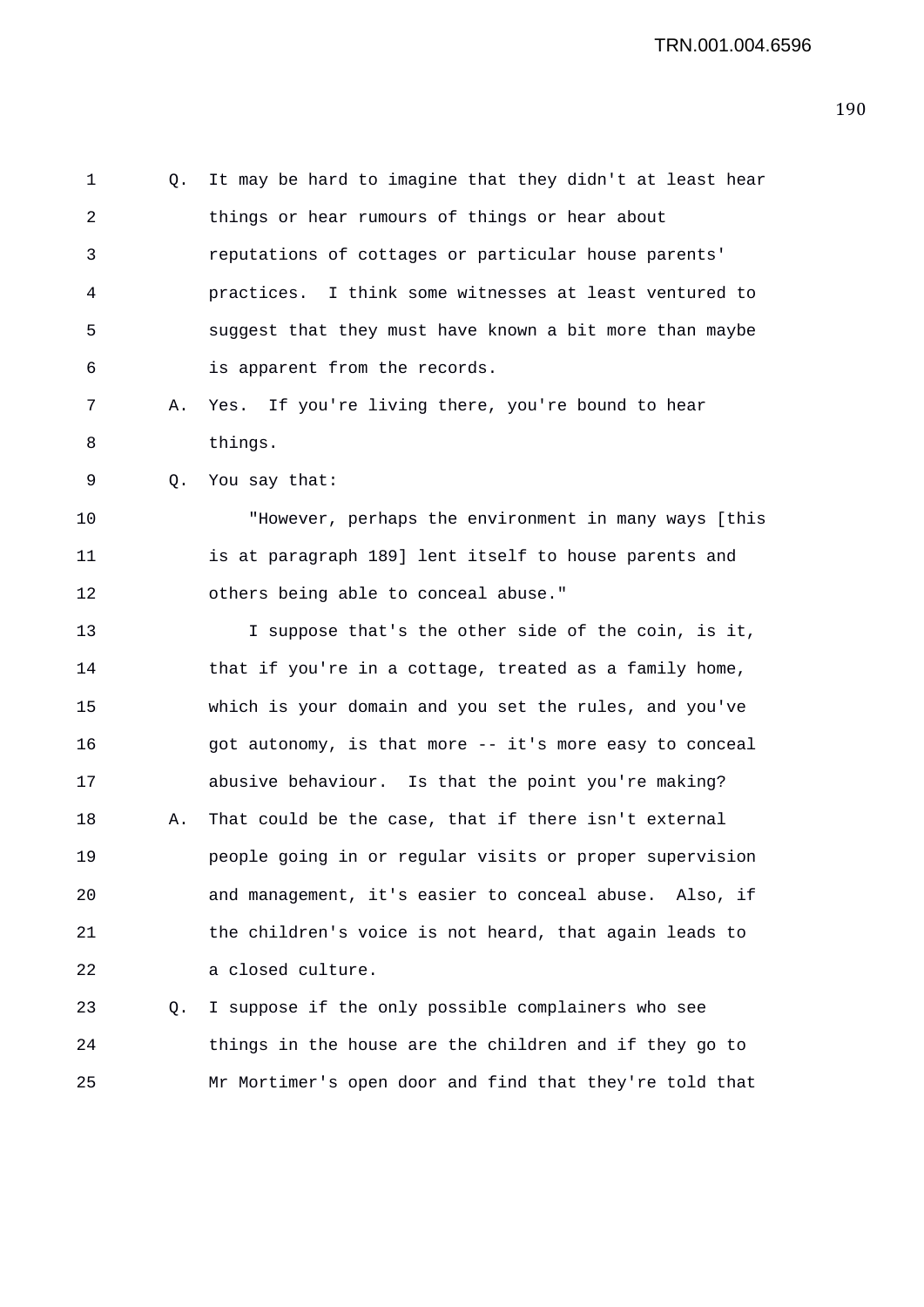1 they're not telling the truth or they get punished, then 2 it's not going to be an effective system for uncovering 3 abuse that's happening.

4 A. Exactly.

5 Q. Perhaps you can just read for me what you say at 191 and 6 192 on this matter of the awareness of abuse.

7 A. "I think it is possible that management at the time 8 applied the same standards to house parents in 9 Quarrier's Village as they would have applied to parents 10 in a domestic situation. However, in my view, that is 11 not an appropriate approach for professionals tasked 12 with looking after vulnerable children.

13 "We have heard evidence of accounts of abuse being 14 reported to the office or to a member of management and 15 no action being taken. I accept that may have happened. 16 A lot may depend upon what the child feels able to say 17 at the time. However, we have also heard evidence that 18 employees reported concerns to the office but little or 19 nothing seems to have happened as a result." 20 Q. Moving on to the matter of culture, which you deal with 21 at page 31, you start that section at 194, 22 paragraph 194, by saying there are several aspects of 23 how Quarrier's Village was set up and operated which 24 meant children were put at risk. Perhaps it's easier if 25 you just read for me the next few paragraphs to tell us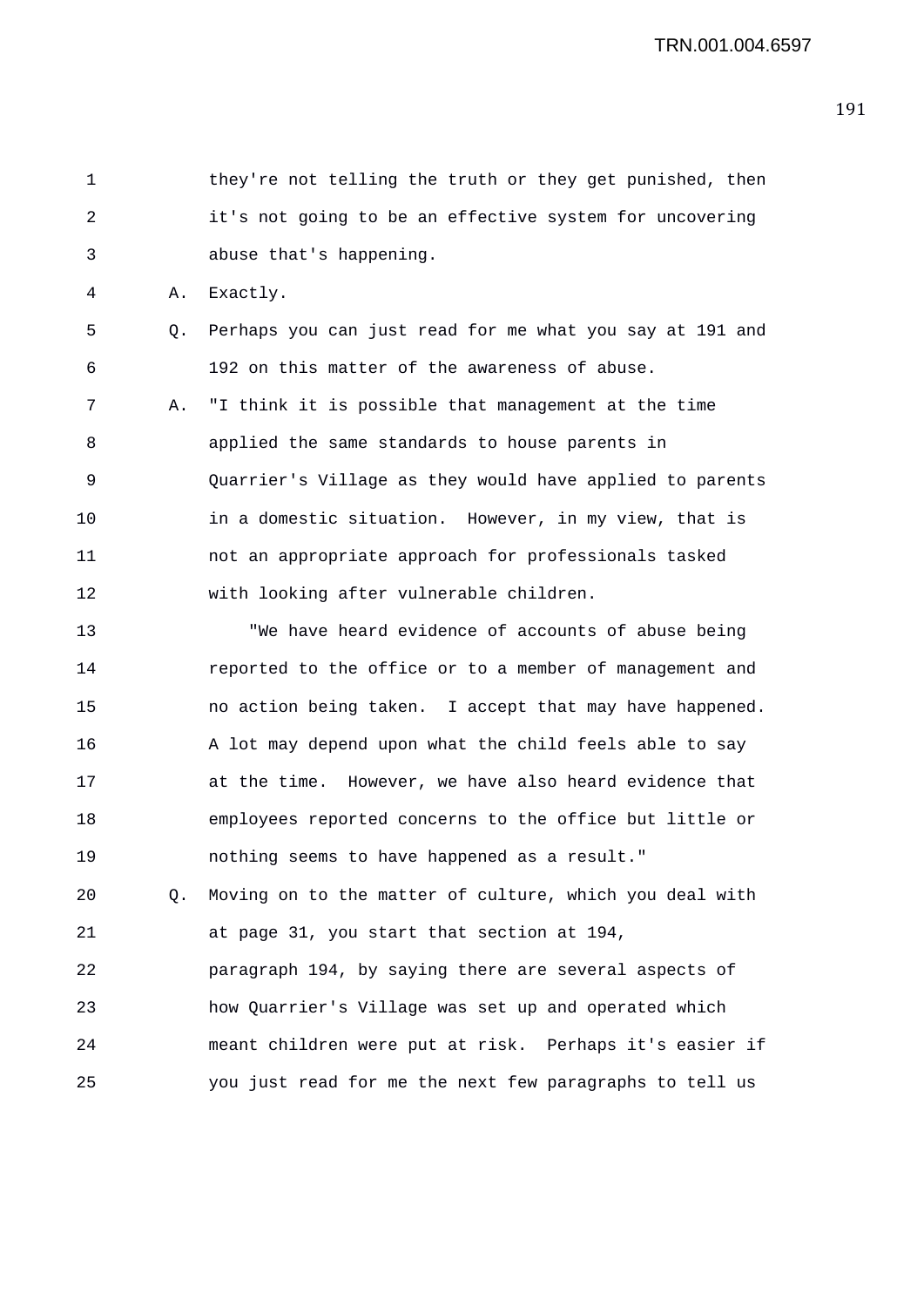1 why you believe that to be the position. 2 A. "Quarrier's Village was set up as a self-sufficient 3 village. It was intended to recreate an idyllic version 4 of a village society. This was a laudable aim but it 5 ended up creating an isolated society with all of 6 society's problems. It was isolated in terms of its 7 geographical location. Historically, there was a lack 8 of external focus. The house parents seem to have had 9 great autonomy with very little outside interference up 10 until the late 1960s early 1970s after the Social Work 11 Department was introduced and there was an introduction 12 of greater scrutiny and oversight. However, even when 13 those social workers were introduced in the late 1960s, 14 the cottages still appear to have been run upon 15 autonomous lines and there is evidence that management 16 were reluctant to scrutinise or intervene.

17 "My impression about the culture is that the 18 children were to be seen and not heard. The 19 organisation also seems at times to have been behind the 20 curve in terms of modernising in line with modern 21 childcare practices. It was an organisation that needed 22 to change but did not accept change quickly or easily 23 enough.

24 "Clearly from some of the evidence from former 25 employees there was tension between traditional and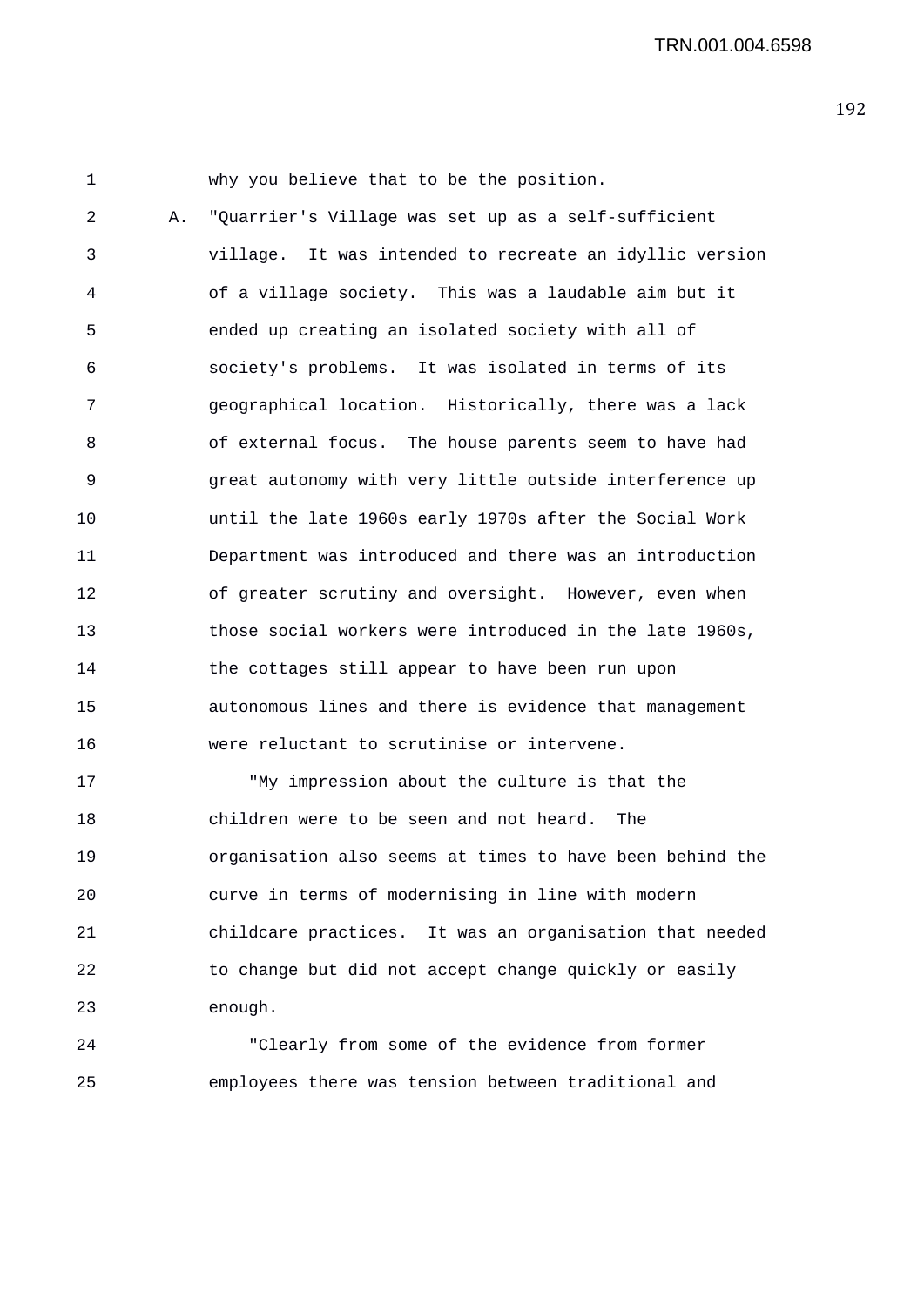1 modernising forces within the organisation.

2 "It seems to me that some house parents in 3 particular became very emotionally attached to the whole 4 idea of the village. People did not want it to 5 drastically change because they had an emotional bond 6 with it.

7 "The governance of the organisation seems to have 8 been removed from the actual care of children. The 9 governing body was made up mostly of laypeople rather 10 than those with particular expertise and qualifications 11 in child care practice. I do not wish to sound critical 12 of those people. I think they wanted to do right. They 13 were well intentioned. However, they were not 14 necessarily particularly knowledgeable nor did they have 15 hands-on experience with the children in the houses. 16 From the documentation we have recovered from the 17 National Archives, there is evidence that the 18 Scottish Government were encouraging Quarriers to 19 appoint individuals with specific childcare experience 20 to its council of management around 1968." 21 Q. You deal with the 1965 report, which we've obviously 22 heard a bit of evidence about, and how critical it was

24 that time. There is one matter I can maybe deal with 25 shortly. There was some discussion at an earlier stage

23 of various matters, including the standards of care at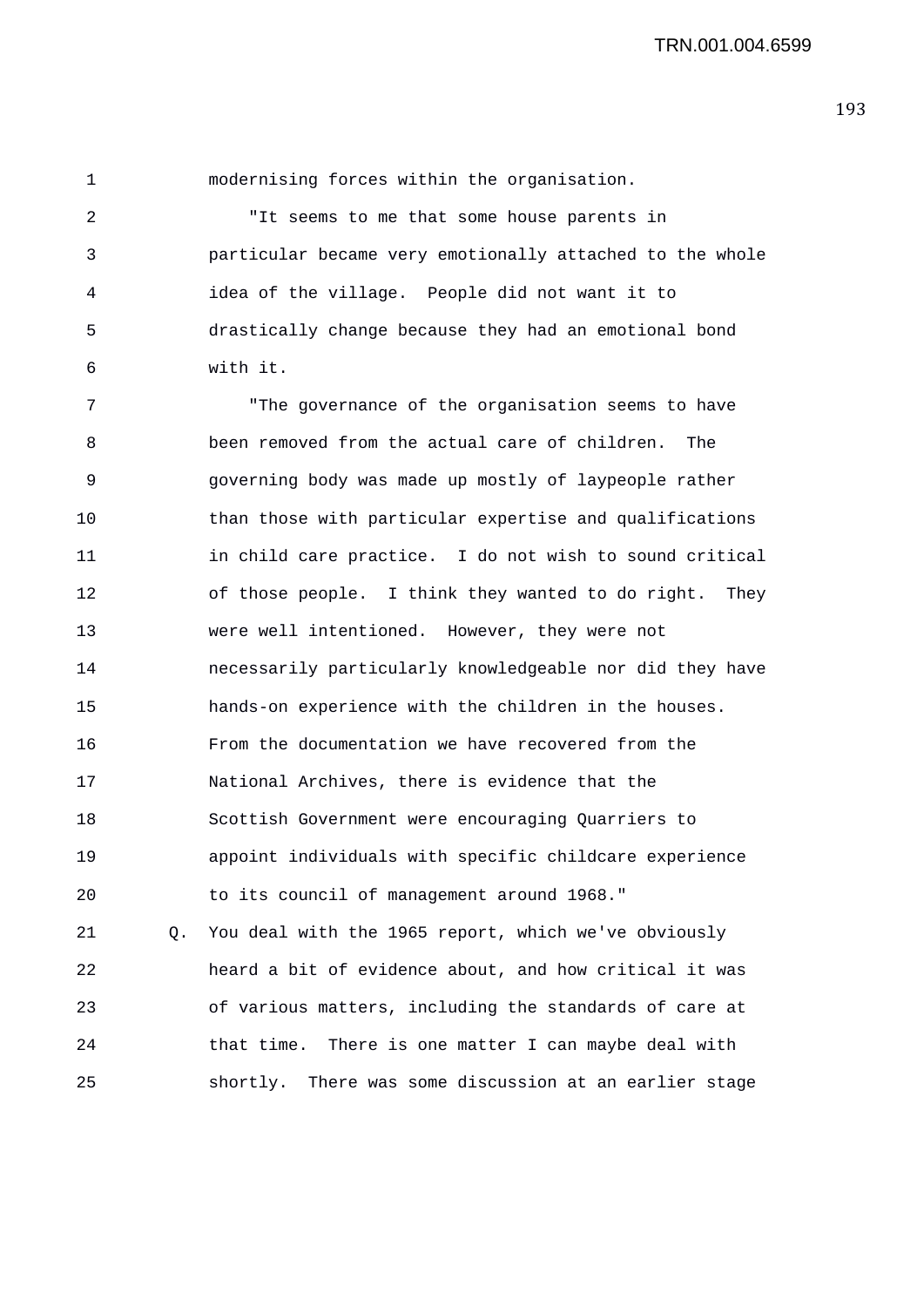1 of whether Quarriers received the full report with all 2 the criticisms and comments about individuals. I think 3 we have now established that Quarriers would have only 4 received recommendations and perhaps some form of 5 summary -- 6 A. Yes. 7 Q. -- from the government and that the full report itself 8 would not have been disclosed at that time. I think 9 we've released some documents which maybe confirm that 10 to be the position. 11 I don't want to labour this, and we can read the 12 report ourselves, but it is critical, and no doubt it 13 still contains the views of external regulators, if you 14 like, of the organisation at that time. 15 A. That's right. 16 Q. But the point that I think was raised with me earlier 17 is that the full report itself was not released at that 18 time. 19 A. That's my understanding. 20 Q. But clearly, the criticisms or recommendations one could 21 imply from those, there was a -- 22 A. Significant -- 23 Q. A lot was seen as wrong with the place at that time. 24 A. Yes. 25 Q. Towards the end of your statement, you have a section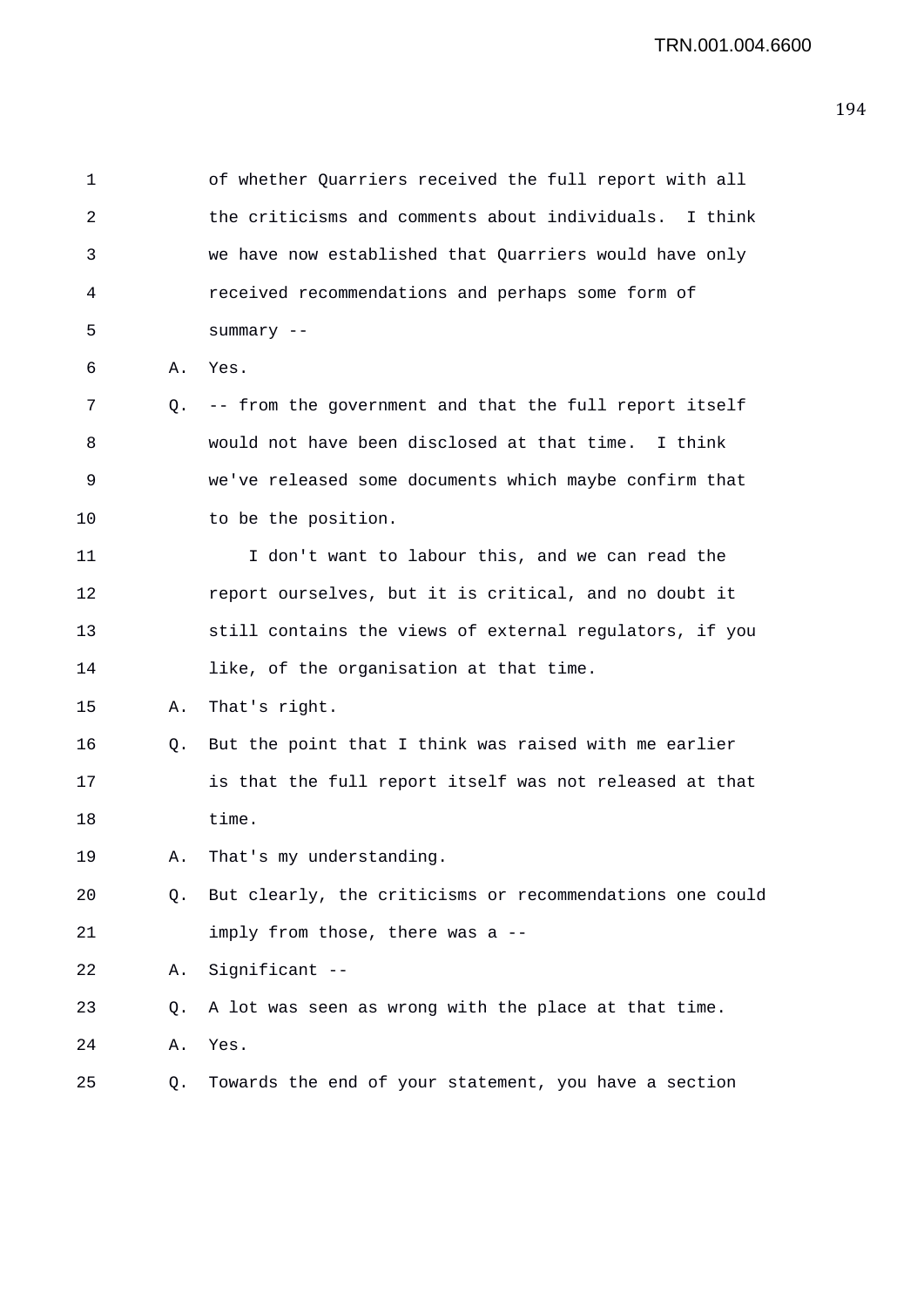1 headed "Response to Allegations of Non-recent Abuse". 2 This is dealing with, I think, the post-2000 period. 3 Can I just take you to a few things that you say there. 4 You say at 202 that you were aware, and you weren't 5 there at the time, but we have had evidence from those 6 who were, that there were a large number of criminal 7 prosecutions and civil claims against Quarriers. You 8 also add: 9 "I also know that there is a degree of anger and 10 dissatisfaction from survivors about how the 11 organisation dealt with the criminal and civil matters 12 at the time." 13 I think you probably know what that entails. 14 A. Yes. 15 Q. I have been asked to put to you by FBGA, now that you've 16 expressed that knowledge, whether the anger and 17 dissatisfaction that was expressed about the way the 18 organisation dealt with these matters -- do you consider 19 it was justified? 20 A. I think it's always in hindsight you see that things 21 could be better and I think, certainly from hearing the 22 evidence of Phil Robinson, who was the CEO at the time, 23 he also alludes to some areas that could have been done 24 better or differently. 25 Q. The other matter I was asked to raise with you in this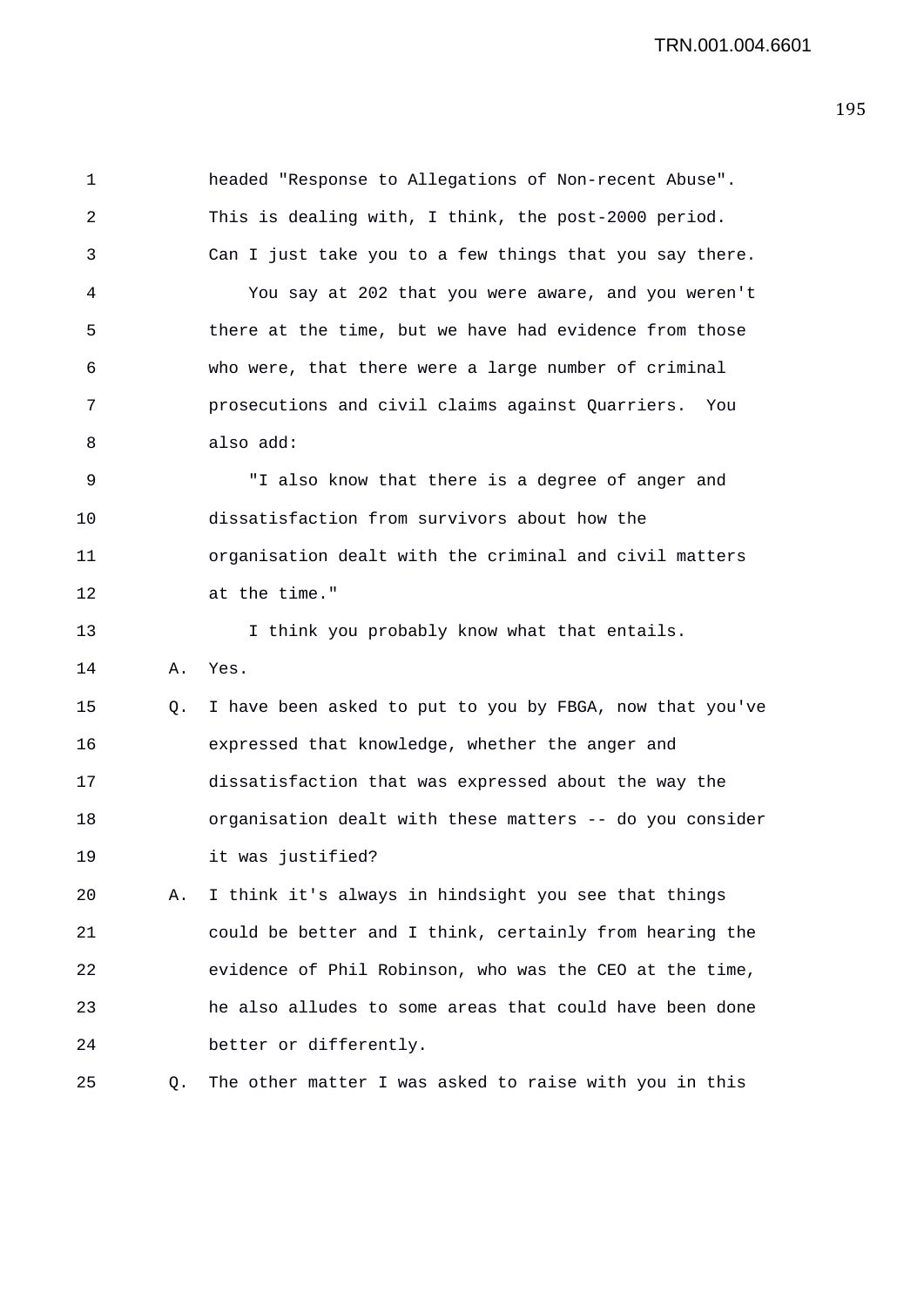1 context was -- are you able to express a view as to the 2 way in which the organisation treated survivors at that 3 time who were engaged in these matters? Have you got 4 any views on that? Do you feel more could have been 5 done, for example, or they could have had a different 6 response? I think you've heard evidence -- sorry, I'll 7 just mention one example, the example of someone who 8 raised an action after a conviction and still found his 9 claim was rejected. 10 A. Yes. 11 Q. That might be one good example of perhaps someone 12 feeling a bit aggrieved by the response. 13 A. Yes. Let me just think through that. I think 14 certainly, the context that I understand or ... the 15 chief executive who would be working at that time 16 perhaps prevented a proper apology being made, and 17 also -- yes, I think that's all I want to --I think it's 18 more appropriate, the chief executive would be -- 19 Q. I think he told us he was operating within certain 20 constraints -- 21 A. Yes. 22 Q. -- although he personally might have handled things 23 differently had these constraints not been placed on 24 him. 25 A. Yes.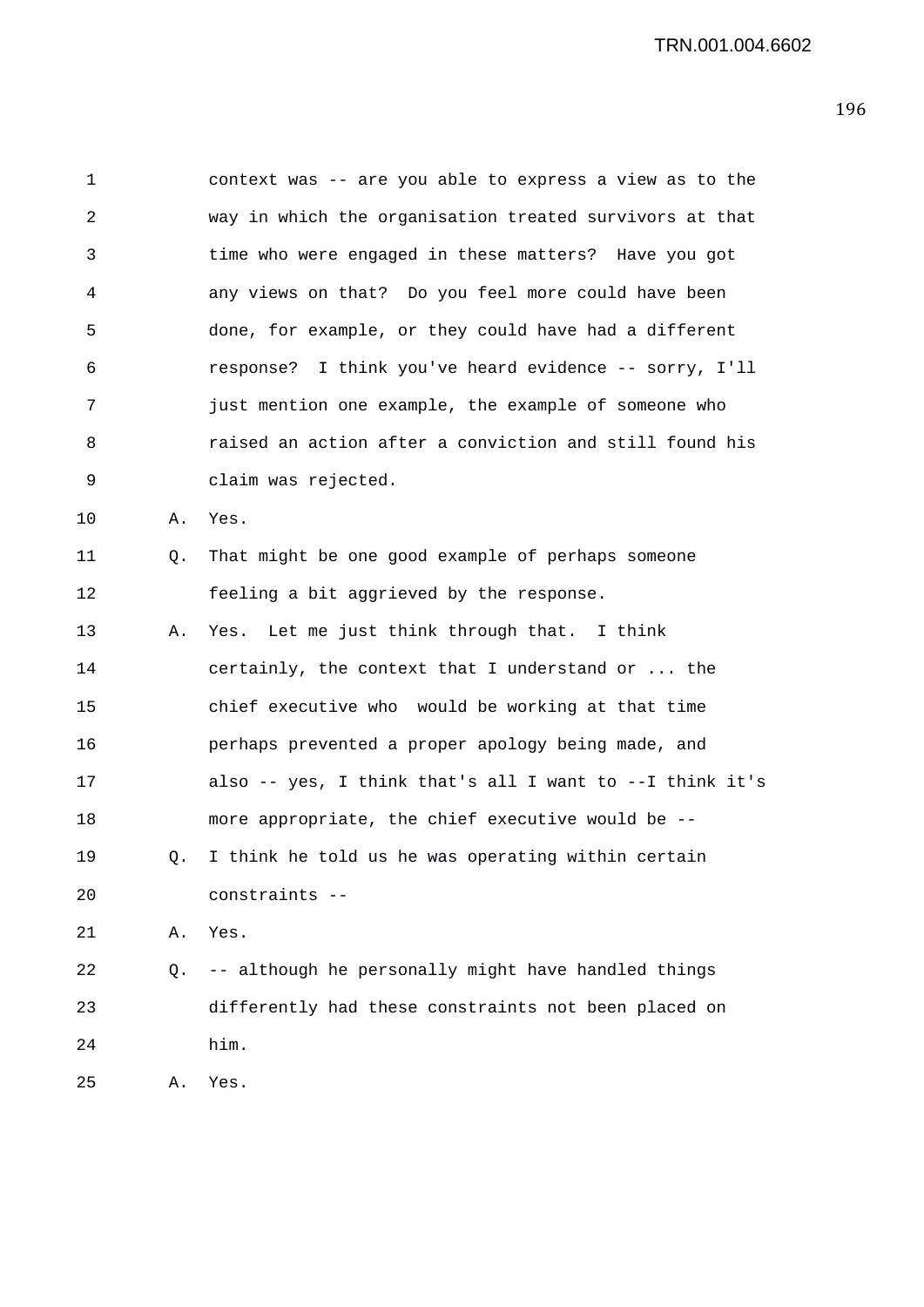1 Q. I think that was the gist of his evidence, if I recall 2 it. 3 A. That's what I understand. 4 Q. I'm not going to go into what you say on Time To Be

5 Heard or some of the other initiatives that you did take 6 following this matter coming up because we can read 7 those for ourselves and we heard some of that from 8 others.

9 I'll just pick up one point about Time To Be Heard 10 and it's something we keep coming back to.

11 At page 34, towards the end of your statement, you 12 do say that one area where no real progress has been 13 made following the Time To Be Heard report is the 14 photographic archive. We've heard some evidence today 15 from your colleague and head of safeguarding, 16 Charlie Coggrave, that this is a matter that has been 17 addressed now; is that correct?

18 A. Yes. As Charlie mentioned earlier this morning, we've 19 been able to upload -- I think it's something around 20 about 130,000 photographs -- and we have been trying to 21 work through, taking data protection into consideration, 22 how can we work through with people -- Former Boys and 23 Girls of Quarriers are able to support in helping us 24 identify the photographs that we've got. Because we 25 understand that photographs are a really important part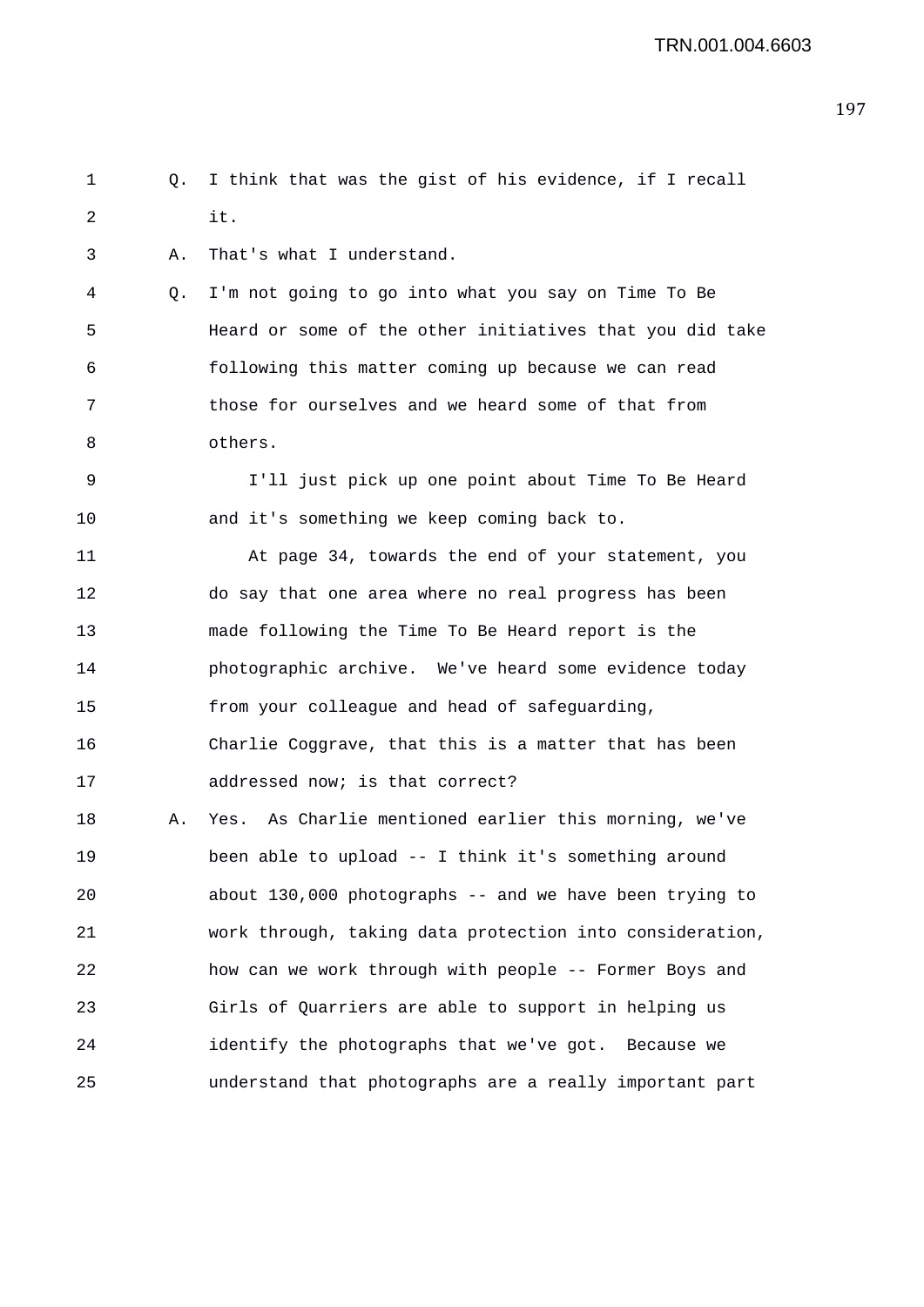1 of that identity and memories of childhood. So we know 2 that's really, really important. So we've been working 3 through that over recent months. 4 Q. That's still a work in progress? 5 A. Yes. 6 Q. Just lastly then, the last section of your report deals 7 largely with engagement with FBGA and in particular with 8 David Whelan. You tell us that when you became 9 chief executive, you did have engagement with him in the 10 form of meetings with him and others in 2014/2015. You 11 felt these matters were helpful and constructive and you 12 wanted to listen and find out what they saw as key 13 issues for them and to try and form a conversation on 14 these matters. 15 A. Yes. 16 Q. You say that, ultimately, that led to some form of 17 meetings on a quarterly basis, although these have been 18 halted at the moment for various reasons. I'm not going 19 to go into all of that. 20 Can you maybe read, before we finish, the rest of 21 paragraph 222? Because I asked you to read the last 22 three lines. Can you read the rest of it against the 23 background of this chapter of engagement with 24 David Whelan and others? 25 A. "I appreciate how difficult it is been for David and the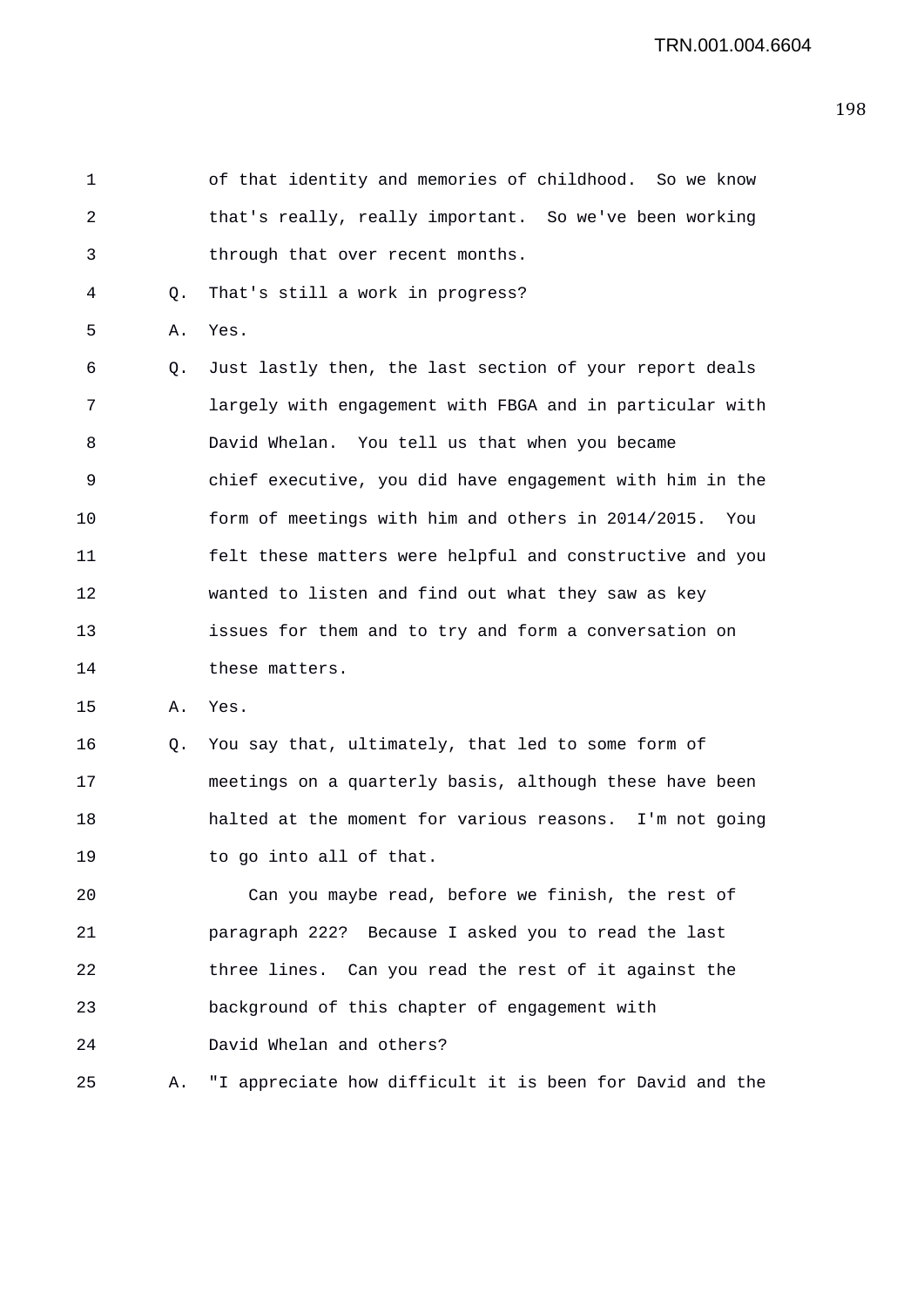1 other survivors to speak to us. I also appreciate the 2 willingness of David and one of the other survivors to 3 engage positively and proactively with present day 4 Quarriers. I hope that we have managed to establish 5 a respectful and constructive relationship which will 6 continue.

7 "The meetings with them have given me an insight 8 into not only what some children have experienced at 9 Quarriers but also the survivors' lengthy campaign to 10 address some of the key areas within the interaction 11 action plan."

12 MR PEOPLES: You have read the other bit out at the 13 beginning, so I won't ask you to repeat it.

14 Alice, I think those are all the questions I have 15 for you. I would just like to thank you for preparing 16 the statement, which has been very helpful indeed, and 17 thank you for coming today to give your evidence.

18 I hope I have dealt with such matters as were raised 19 with me -- I'm getting a nod there.

20 LADY SMITH: Let me check if there are any outstanding

21 applications for questions. Are there? 22 MR GALE: My Lady, I'm grateful to Mr Peoples for the 23 questions he has put and I have nothing more to ask. 24 LADY SMITH: Thank you for that.

25 Alice, it just remains for me to thank you very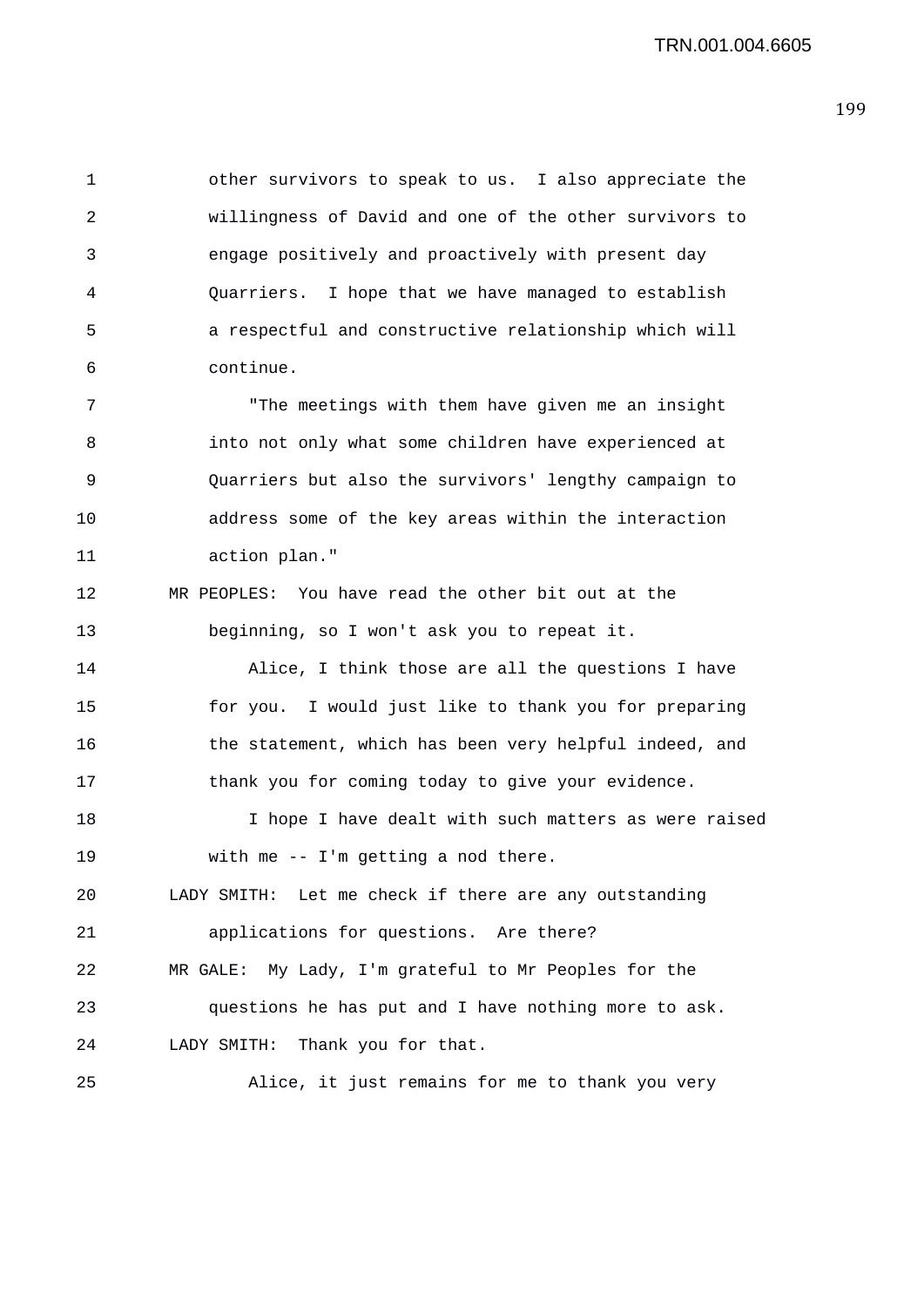1 much. As with Charlie's statement, your written 2 statement is very clear and careful and extremely 3 helpful to us, as has been listening to you this 4 afternoon. I'm very grateful to you for coming along 5 and giving evidence today and I am now able to let you 6 go. Thank you. 7 (The witness withdrew) 8 LADY SMITH: Mr Peoples. 9 MR PEOPLES: That's the evidence for today. I have perhaps 10 made quicker progress than I anticipated. I have 11 a witness for tomorrow who's been asked to come for 12 11.00. I think rather than trying to disturb those 13 arrangements at this late hour, can we perhaps begin at 14 11 o'clock? 15 LADY SMITH: If she has only been asked to come for 11.00, 16 it may be slightly after that. But if people could be 17 here ready to start at 11, keep in touch and we'll let 18 you know how soon after that we are able to get going. 19 Very well. I will rise in the meantime. 20 (4.12 pm) 21 (The inquiry adjourned until 11.00 am 22 on Tuesday 29 January 2019) 23 24 25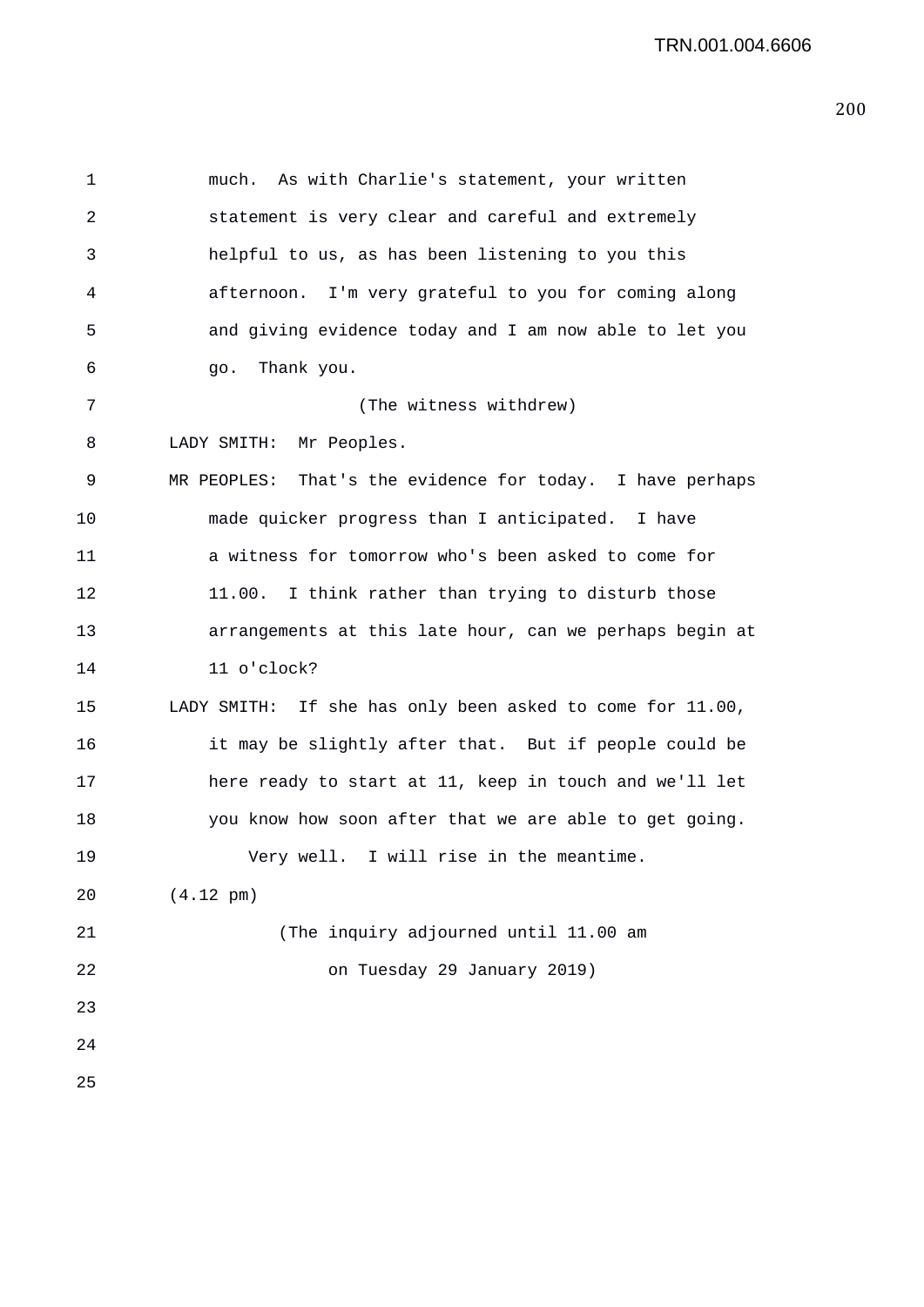| $1\,$          | INDEX                         |
|----------------|-------------------------------|
| $\sqrt{2}$     |                               |
| $\mathsf{3}$   | CHARLES COGGRAVE (affirmed) 1 |
| $\overline{4}$ |                               |
| 5              | Questions from MR PEOPLES 1   |
| 6              |                               |
| $\sqrt{ }$     | ALICE HARPER (affirmed) 111   |
| $\,8\,$        |                               |
| $\mathsf 9$    | Questions from MR PEOPLES 112 |
| 10             |                               |
| 11             |                               |
| 12             |                               |
| 13             |                               |
| 14             |                               |
| 15             |                               |
| 16             |                               |
| 17             |                               |
| 18             |                               |
| 19             |                               |
| 20             |                               |
| 21             |                               |
| 22             |                               |
| 23             |                               |
| 24             |                               |
| 25             |                               |